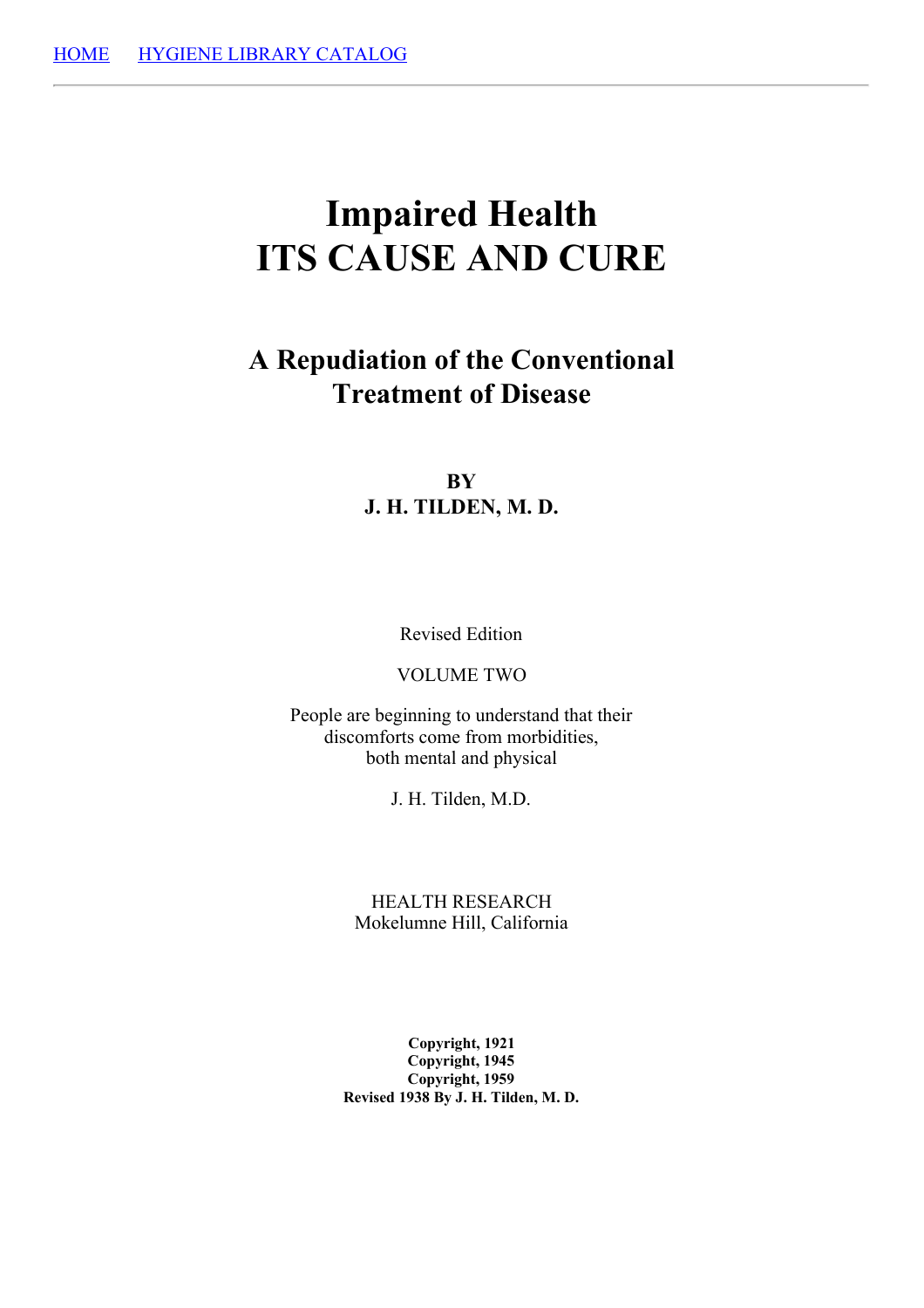#### *Preface*

Dr. John H. Tilden, the son of a physician, was born in Van Burenburg, Illinois, on January 21, 1851. He received his medical education at the Eclectic Medical Institute, Cincinnati, Ohio, a medical school founded in 1830 as a protest against the allopathic and homeopathic schools of medicine of that time. He was graduated in 1872, with the degree of doctor of medicine. From the best information we can obtain, his father was a Dr. Joseph G. Tilden, who came from Vermont in 1837 to Kentucky, in which State he married.

Dr. John H. Tilden started the practice of medicine at Nokomis, Illinois, then for a year at St. Louis, Missouri, and then at Litchfield, Illinois, until 1890, when he moved to Denver, Colorado. In Denver he located in the downtown business section, in an office with other doctors. Later he established a sanitarium in an outer section of the city. This sanitarium and school he conducted until 1924, when he sold the Institution, for about half of what he had plowed back into its development, to a Dr. Arthur Voss of Cincinnati, Ohio, intending to devote himself to writing and lecturing. However, he soon became discontented without his school and after a period he bought two residences on Pennsylvania Avenue, in Denver, united them into one and opened a new sanitarium and school, having to borrow from a friend a part of the money with which to make the purchases. This probably was in 1926. This school continued until the Doctor's death, on September 1, 1940.

It was during the early years of his practice in Illinois, that Dr. Tilden began to question the use of medicine to cure illness. His extensive reading, especially of medical studies from European medical schools, and his own thinking, led him to the conclusion that there should be some way to live so as not to build disease, and in this period his thoughts on toxemia began to formulate and materially develop. From the beginning of his practice in Denver, the Doctor used no medicine but practiced his theory of clearing the body of toxic poison and then allowing nature to make the cure, teaching his patients how to live so as not to create a toxic condition and to retain a healthy body free of disease. An uncompromising realist and a strict disciplinarian, the Doctor wasted no time on those who would not relinquish degenerating habits, but to his patients and disciples he was both friend and mentor.

In 1900 he began the publication of a monthly magazine called "The Stuffed Club," which continued until 1915, when he changed the name to "The Philosophy of Health," and in 1926 the name was changed to "Health Review and Critique." His writing for his publication was almost entirely done in the early morning hours, from three until seven. The purpose of the publication was not to make money but to spread knowledge of the Doctor's teachings. In time it attained a wide circulation, not only in this country but also abroad, even in Australia, but it never produced revenue, for the Doctor refused to make it an advertising medium, as often urged to do by advertising firms. As his death revealed, after sixty-eight years of practice, the Doctor had accumulated only an exceedingly modest estate. His life was preeminently one of self-sacrifice and of devotion to service, searching after truth, with an indomitable will and with an intense fortitude to adhere to the truth when discovered. In his day the Doctor's thoughts received no support from the established medical profession but brought the strongest of opposition and condemnation.

Frederic N. Gilbert

### *Publisher's Foreword*

Prior to his death, in 1940, Dr. Tilden revised Volume II of his work IMPAIRED HEALTH. He died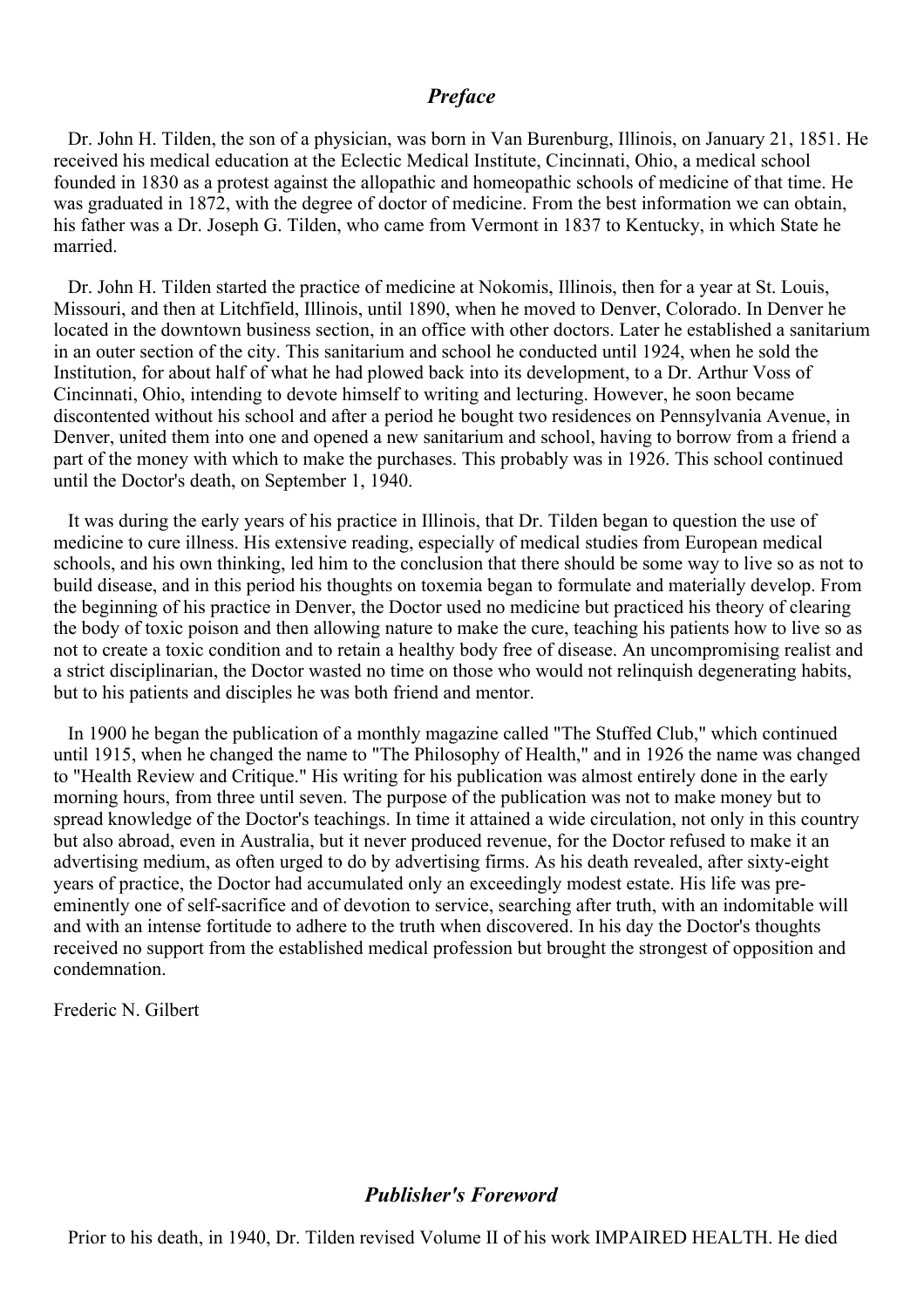before its publication.

The revision has remained in the Doctor's archives until recently, when a patient and disciple of the Doctor learned of its existence, obtained the revised volume and, in gratitude for the benefits received from the Doctor's treatments and instruction, has provided for its publication and also for the publication of the unaltered Volume 1, in order that the two volumes may conform in size and printing.

To obtain a full understanding of Dr. Tilden's medical thoughts and his health philosophy, his work TOXEMIA EXPLAINED should be read in conjunction with the two volumes of IMPAIRED HEALTH.

June, 1959 Health Research Mokelumne Hill California

# *Author's Foreword*

As the majority of the readers of this book have been educated to recognize the naming of diseases as necessary to an understanding of them, and an inability to name disease as evidence of ignorance, I have decided to indulge this fallacy by treating of the various diseases under the regular nosological classifications. If I had pleased myself in the matter, I should have written this book from the standpoint of my belief; namely, that there is but one disease-Toxin Poisoning, or Autotoxemia.

The names given to pathological processes are really nothing more than classifying affections; the real disease being simply crises--explosions, so to speak--of this constitutional derangement--disease.

All diseases may be likened to a string of beads, the string representing the true disease--toxemia--and the so-called diseases, which should be called affections, being represented by the beads. Break the cord, and the beads are lost--correct the toxin, and affections subside.

J. H. Tilden, M. D.

# **CONTENTS**

#### **[CHAPTER](#page-20-0) I Diseases Brought On From Toxin Poisoning** 1--Typhoid Fever 2--Relapsing Fever 3--Small Pox 4--Chicken Pox 5--Scarlet Fever 6--Measles 7--Mumps 8--Whooping Cough 9--Influenza 10--Pneumonia

11--Diphtheria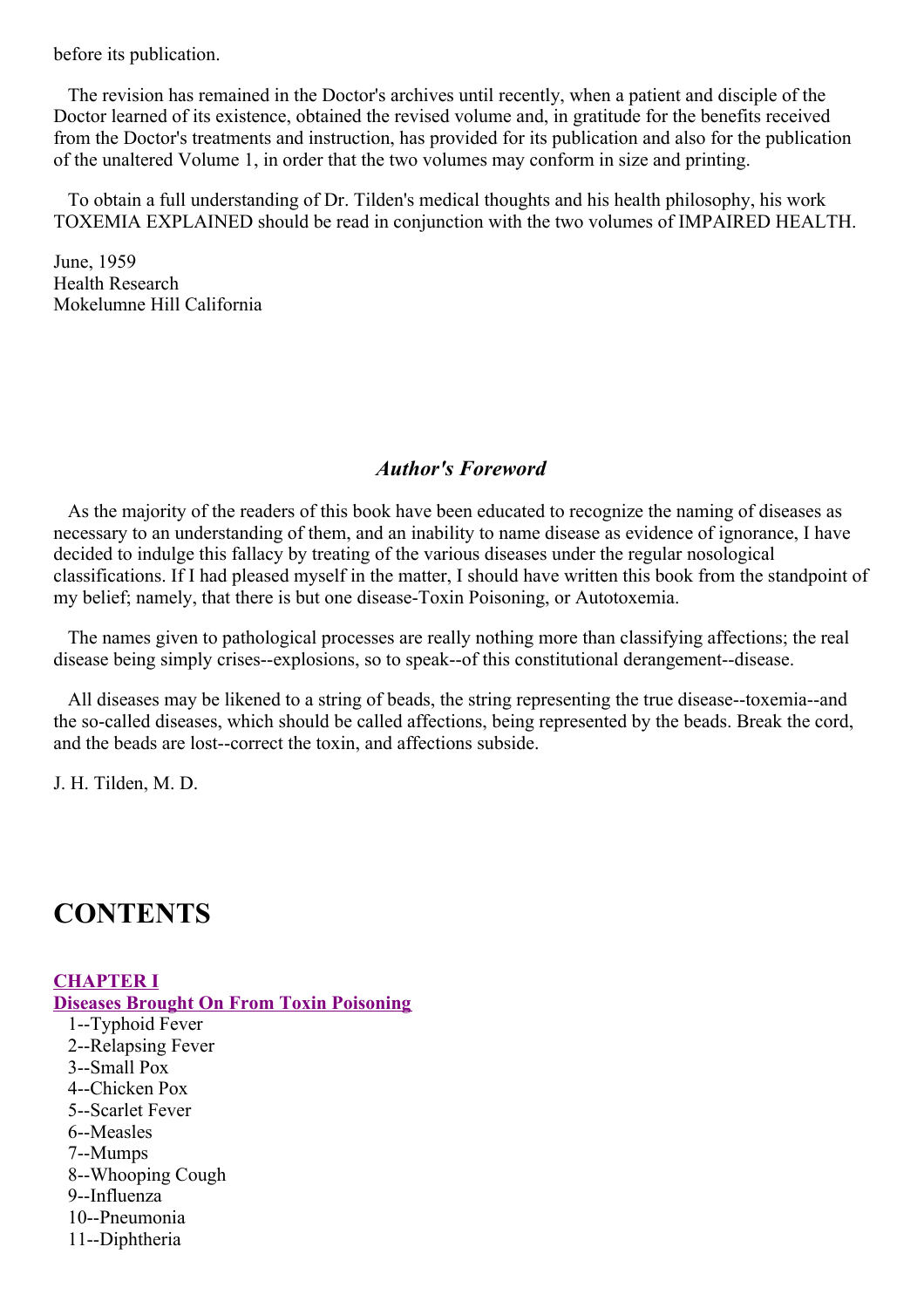12--Erysipelas 13--Rheumatic Fever 14--Cholera Morbus 15--Syphillis 16--Gonorrhea 17--Tuberculosis 18--Rocky Mt. Fever

### **[CHAPTER](#page-36-0) II**

#### **Diseases Due to Chemical Poisoning and Sunstroke**

- 1--Lead Poisoning
- 2--Arsenical Poisoning
- 3--Ptomaine Poisoning
- 4--Sunstroke

#### **[CHAPTER](#page-42-0) III**

#### **Diseases Peculiar to the Gouty Diathesis**

- 1--Arthritis Deformans
- 2--Chronic Rheumatism
- 3--Muscular Rheumatism
- 4--Diabetes Mellitus
- 5--Diabetes Insipidus
- 6--Obesity

#### **[CHAPTER](#page-62-0) IV**

#### **Diseases of the Digestive System**

- 1--Diseases of the Mouth
	- A--Stomatitis
		- 1--Acute Stomatitis
		- 2--Ulcerative Stomatitis
	- 3--Eczema of Tongue
- 2--Diseases of the Salivary Glands
	- A--Hypersecretion (Ptyalism)
	- B--Xerostomia (Dry Mouth)
	- C--Inflammation of Salivary Glands
- 3--Diseases of the Pharynx
	- A--Circulatory disturbances
	- B--Acute Pharyngitis
	- C--Chronic
	- D--Ulceration of the Pharynx
	- E--Tuberculosis of the Pharynx
- 4--Diseases of the Tonsils
	- A--Acute Tonsilitis
	- B--Chronic
- 5--Diseases of the Esophogas
	- A--Acute Esophagitis
	- B--Spasms of Esophagitis
- 6--Diseases of the Stomach
	- A--Acute Gastritis
	- B--Chronic
	- C--Dilation of Stomach
	- D--Peptic Ulcers
	- E--Cancer of Stomach
	- F--Hemorrhage from Stomach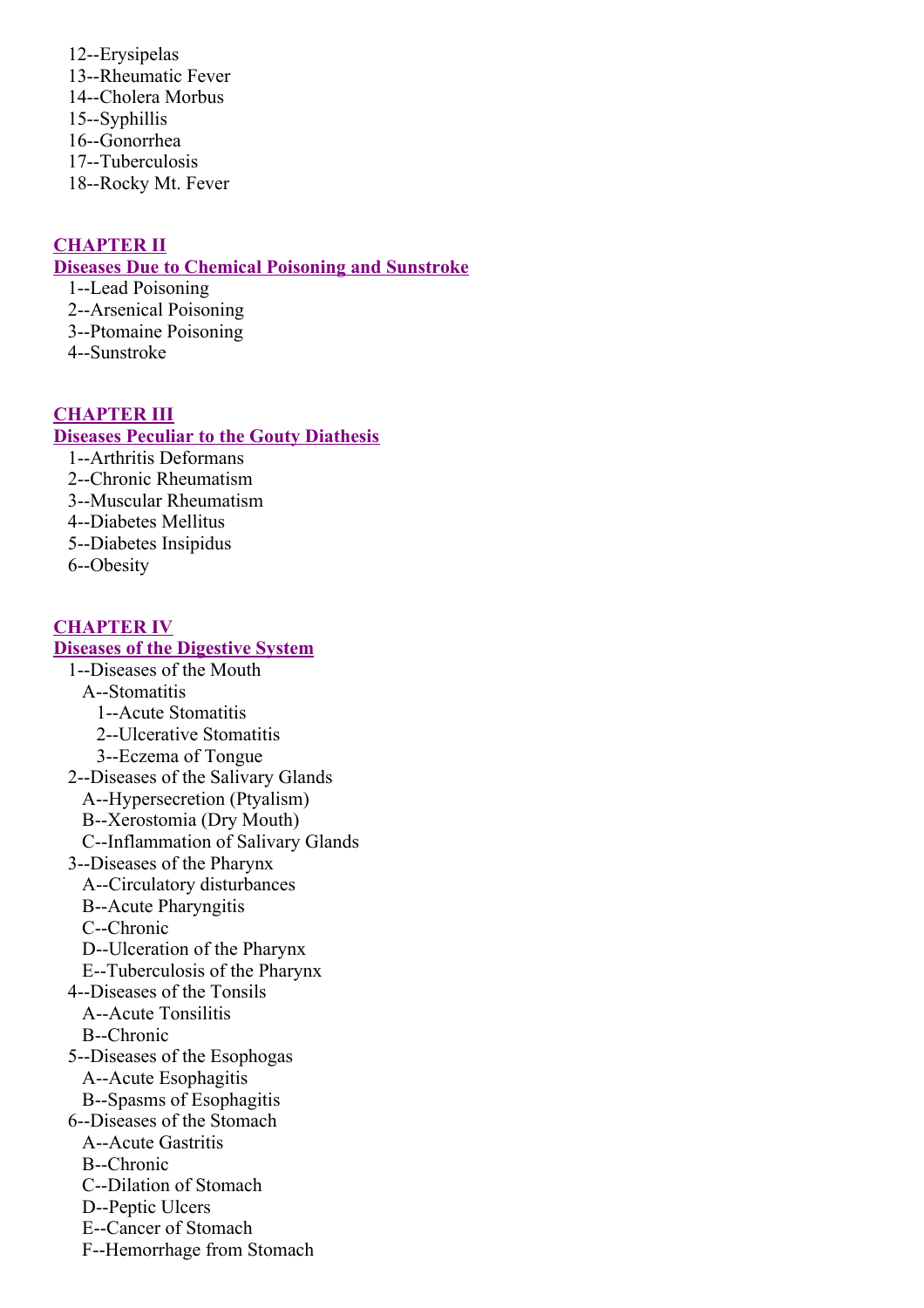G--Neurosis of Stomach 7--Diseases of the Intestines A--Diarrhea 1--Chronic Diarrhea 2--Dysentery 3--Chronic dysentery 4--Amebic disentery B--Constipation C--Appendicitis D--Enteroptosis 8--Diseases of the Liver A--Jaundice B--Gallstones C--Cirrhosis of the Liver 9-Diseases of the Pancreas A--Hemorrhage B--Acute Pancreatitis 10--Diseases of the Peritoneum A--Peritonitis B--Chronic Peritonitis C-Ascites

#### **[CHAPTER](#page-84-0) V**

#### **Diseases of the Respiratory Apparatus**

- 1--Diseases of the Nose A--Acute Coryza
	- B--Hay Fever
	- C--Epistaxis
- 2-Diseases of the Larynx
	- A--Acute Catarrhal Laryngitis
	- B--Chronic Laryngitis
	- C--Edematous Laryngitis
	- D--Spasmodic Laryngitis
	- E--Tubercular Laryngitis
	- F--Syphilitic Laryngitis
- 3--Diseases of the Bronchi
- A--Acute & Chronic Bronchitis
- 4--Diseases of the Lungs
	- A--Congestion
	- B--Edema
	- C--Pulmonary Hemorrhage
		- 1--Hemoptysis or Spitting Blood
	- D--Broncho-pneumonia
- 5--Diseases of the Pleura
	- A--Acute Pleurisy
	- B--Purulent Pleurisy
	- C--Chronic Pleurisy
	- D--Hydrothorax
	- E--Pneumothorax

#### **[CHAPTER](#page-92-0) VI**

**Diseases of the Kidneys**

A--Movable or Floating Kidney B--Hematuria

C--Albuminuria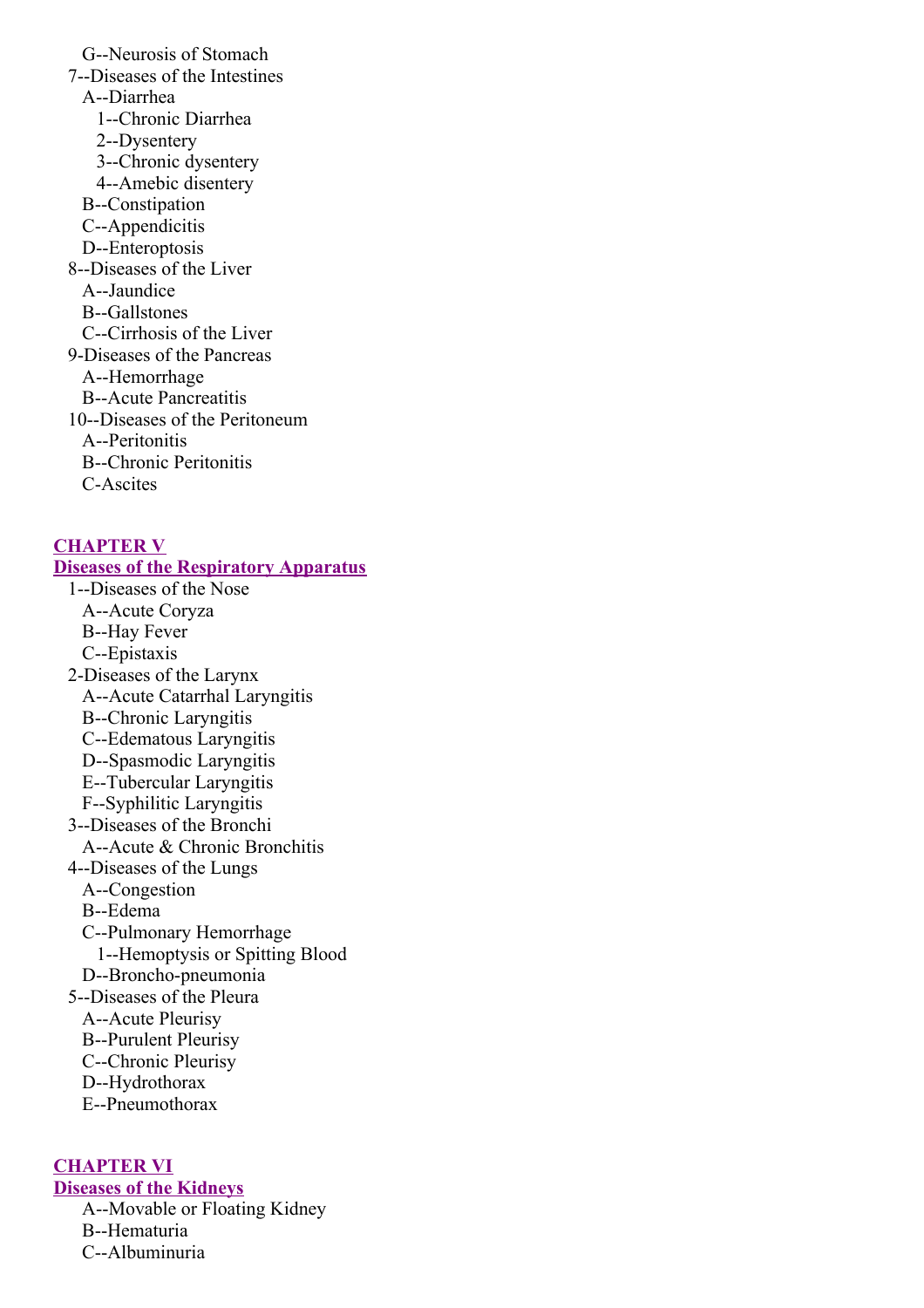D--Pyuria E--Uremia F--Acute Bright's Disease G--Chronie Bright's Disease H--Nephrolithiasis I--Tumors of the Kidneys

#### **[CHAPTER](#page-100-0) VII**

#### **Diseases of the Blood and Ductless Glands**

A--Anemia B--Leukemia C--Hodgkin's Disease D--Purpura E--Hemophilia F--Scurvy G--Diseases of Suprarenal Bodies 1--Addison's Disease H--Diseases of Spleen 1--Movable Spleen 2--Rupture of the Spleen I--Diseases of the Thyroid Gland 1--Hyperemia 2--Acute Thyroiditis 3--Goiter 4--Exophthalmic Goiter J--Diseases of the Thymus Gland

#### **CHAPTER VIII Diseases of the [Circulatory](#page-108-0) System**

1--Diseases of the Pericardium 2--Diseases of the Heart A--Endocarditis B--Functional Affections of the Heart 1--Palpitation 2--Arrhythmia 3--Rapid Heart 4--Slow Heart C--Angina Pectoris 3--Diseases of the Arteries A--Arteriosclerosis B--Aneurism

### **[CHAPTER](#page-123-0) IX**

# **Diseases of the Nervous System**

- 1--Diseases of the Spinal Chord
	- A--Locomotor Ataxia
	- B--General Paralysis
	- C--Herpes Zoster (shingles)
	- D--Endarteritis
- 2--Diffuse and Focal Diseases of the Brain
	- A--Aphasia
	- B--Affections of Blood Vessels of the Brain
		- 1--Cerebral Circulation
		- 2--Cerebral Hemorrhage (apoplexy)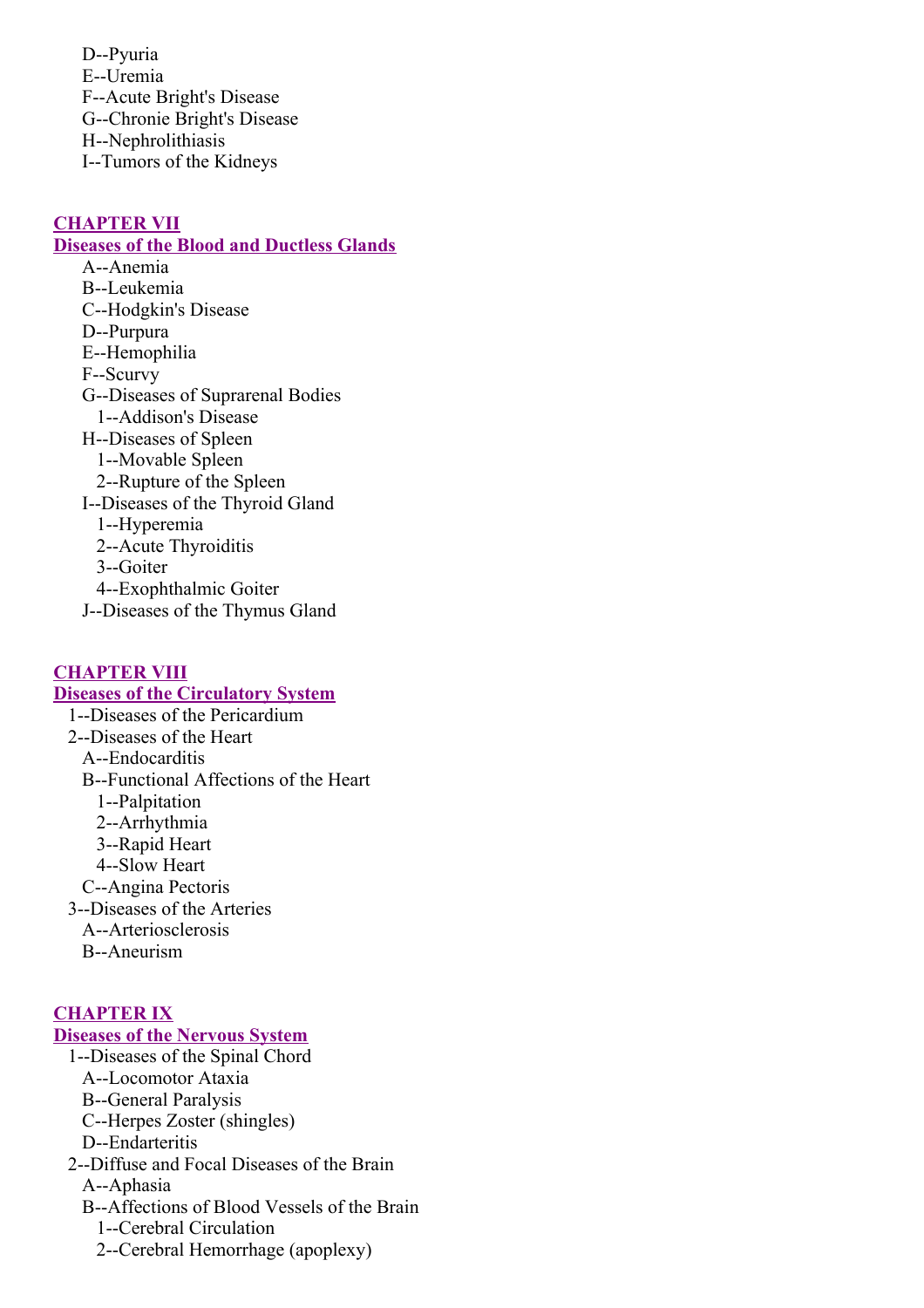C--Tumors of the Brain D--Inflamation of the Brain 3--Diseases of the Peripheral Nerves A--Neuritis B--Neuritis in metallic poisoning 4--Diseases of the Cerebral Nerves A--Lesions of the Retina B--Sciatica 5--General & Functional Diseases A--Paralysis Agitans B--Acute Chorea (St. Vitus Dance) C--Infantile Convulsions D--Epilepsy E--Migraine F--Neuralgia G--Hysteria H--Insomnia I--Raynaud's Disease

# **[CHAPTER](#page-136-0) X**

#### **Alcoholism**

1--Acute Alcoholism 2--Dipsomania 3--Chronic Alcoholism 4--Delirium Tremens

#### **[CHAPTER](#page-138-0) XI**

# **Diseases Due to Intestinal Parasites**

- 1--Ascaris Lumbricoides 2--Oxyuris Vermicularis
- 3--Tenia Saginata
- 4--Tenia Solium

[HOME](../../../index.html) HYGIENE LIBRARY [CATALOG](../0201hyglibcat.html)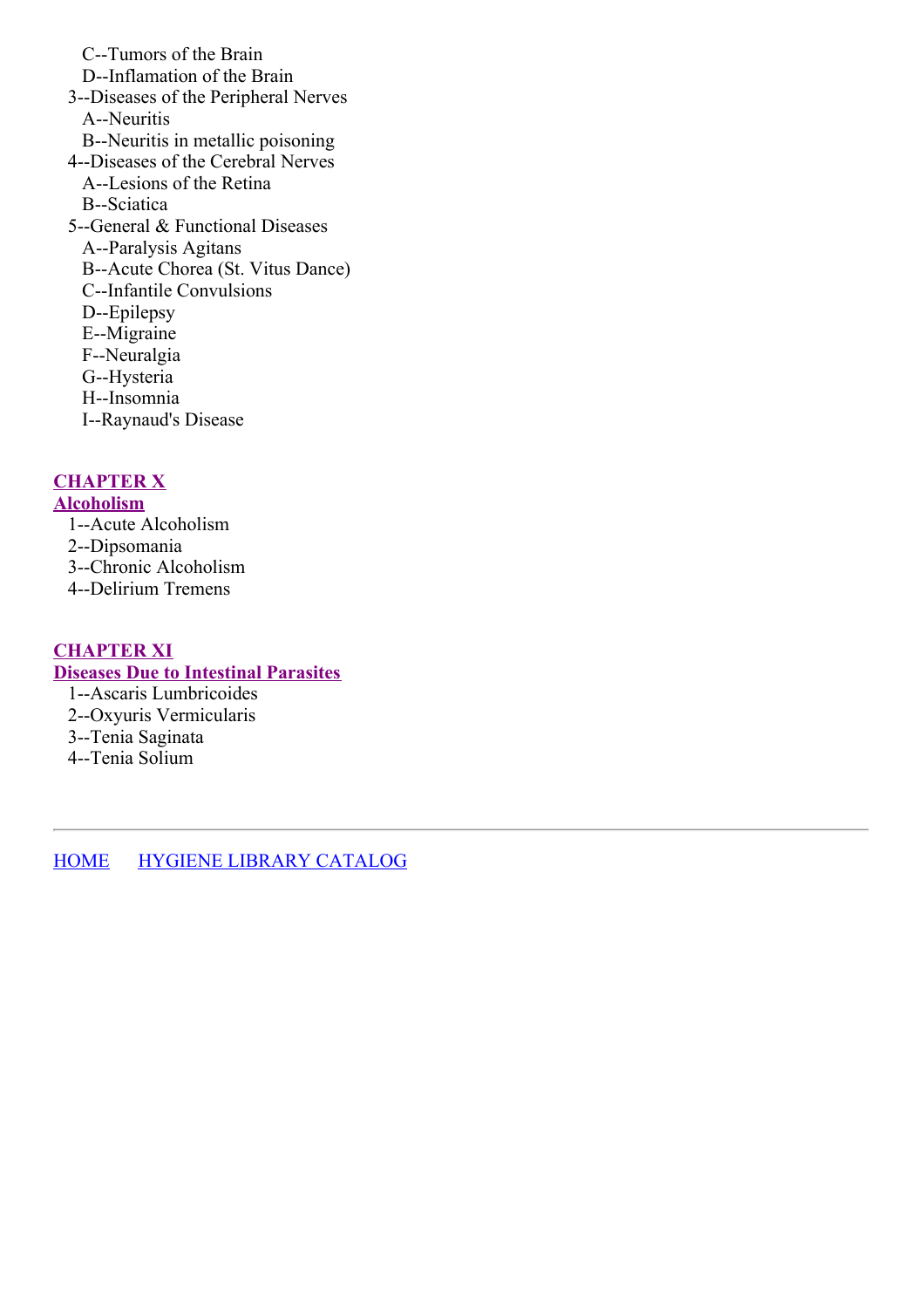# CHAPTER I

# Diseased Brought on From Toxin Poisoning

#### **I. TYPHOID FEVER**

**Definition.--**According to modern medical science, the cause of typhoid fever is a germ known by the name of bacillus typhosus. The disease is characterized anatomically by hyperplasia and ulceration of the intestinal lymph follicles, swelling of the mesenteric glands and spleen, and parenchymatous changes in other organs. There are cases in which the local changes are slight or absent; in some others there is ulceration. In severe cases there is a secondary disease set up in the lungs, spleen, kidneys, or cerebrospinal centers. The disease is marked by fever, and on about the seventh or eighth day red spots appear on the abdomen. Sometimes there is diarrhea, and then again constipation; always abdominal tenderness where the disease is fully developed. Tympanitis is very distressing, and in some cases there is overstimulation of the heart from pressure. Osler declares that these symptoms are extremely inconstant, and even the fever varies in its character.

The above is as good a definition as can be given of the opinions of the leading authorities. For the benefit of my readers, I shall give my opinion of this disease, and as the treatment proves my opinion right, that should be proof enough.

**Etiology.--**Typhoid fever is the result of imprudent eating, bringing on decomposition in the stomach and bowels. Any case of typhoid fever treated properly will not last beyond eight to fourteen days. After the third day there will be no special pain or discomfort, and the patient will rest all night, so that, when asked how he is at the morning call, he will say he is "feeling fine" and rested well. In cases where complications appear, they are produced by improper treatment, and no doubt, on account of the decomposition in the bowels taking place in cases that are treated improperly, there will be developed germs galore; but they are an after-consideration and have nothing at all to do with the beginning of the disease.

Typhoid fever prevails in temperate climates and constitutes the most common form of continued fever. Indeed, all continued fevers, if badly treated and nursed, will develop typhoid complications to such an extent that they cannot be distinguished from the regular type.

The disease is pretty generally distributed throughout the World, and of course presents the same characteristics. Why not? The treatment is very much the same in every country, the initiative symptoms are very much the same, and the cause must be the same. In an experience running over many years I can say that I have not seen a case of septic development except in cases that have been badly managed, and there are certainly no germs of typhoid fever until after sepsis has developed.

According to Osler, the United States has a disgraceful amount of typhoid fever. From 1900 to 1904 the death-rate from this cause was 33.8 per one hundred thousand. It is estimated that from thirty-five to forty thousand persons die of it every year. It is more prevalent in country districts than in the cities. Why? Because cities are better drained; sanitary conditions generally are very much better in cities and towns than in the country.

In the Spanish-American War one-fifth of the soldiers in the National Encampment had typhoid fever. The disgrace was on the army physicians, who did not do their duty in looking after the sanitary conditions of the army. Today the armies are being taken care of in an enlightened manner, so far as sanitation is concerned. The credit for doing away with so-called typhoid fever is given to typhoid inoculation; but it would be very easy to knock the inoculation belief into discredit, if the sanitary condition of the armies would be allowed to retrograde to the state that existed during the Spanish-American War.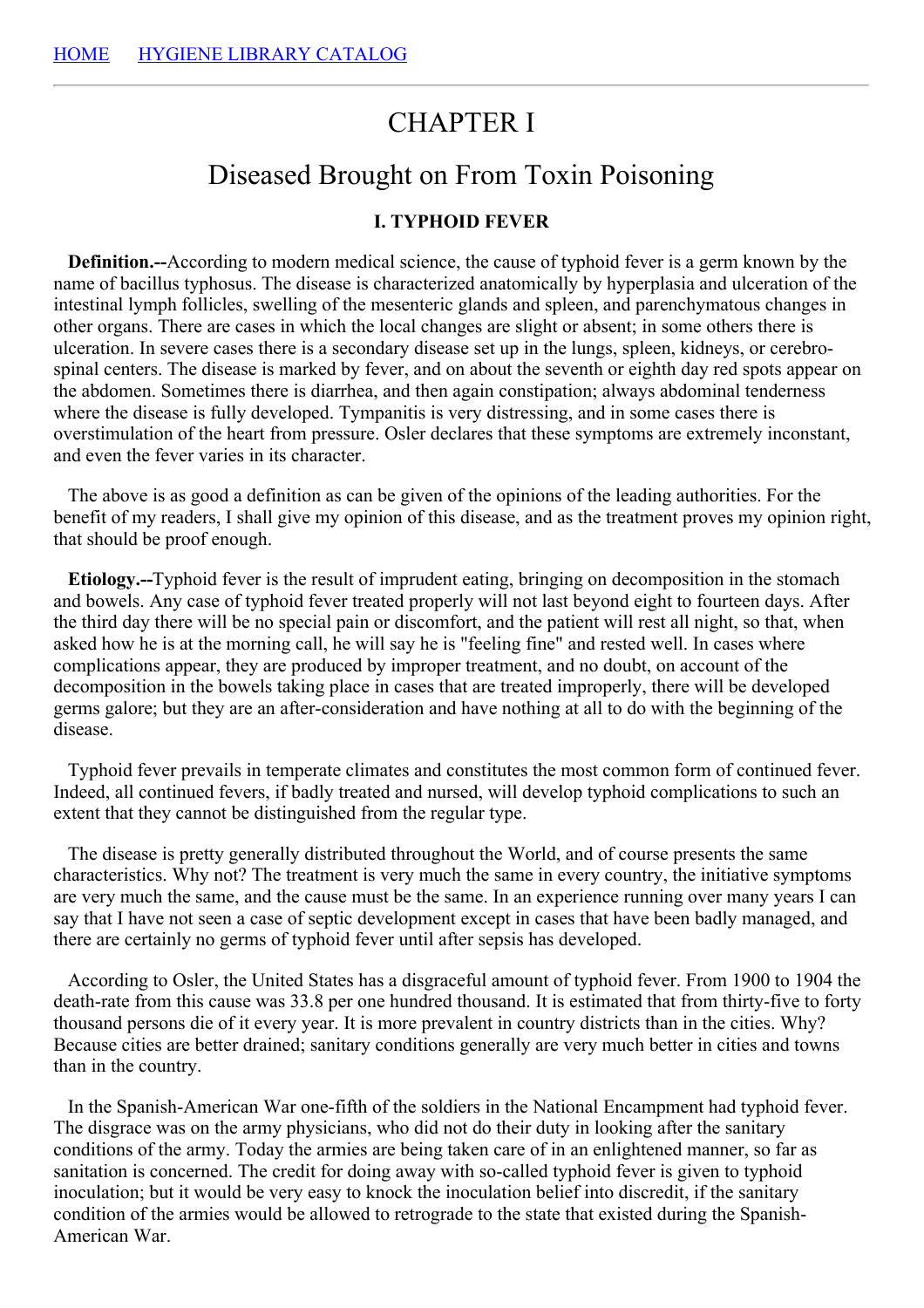**Sex.--**Males and females are equally liable to have the disease.

**Age.--**Typhoid fever is a disease of youth and early adult life. Why? This is the age when indulgences are greatest. This is the age when overeating is more common than at any other age, and, as the disease starts from gastro-intestinal derangement, it is perfectly natural that young people should have it.

**Immunity.--**Not all who are exposed take the disease. In other words, not all who are imprudent in bringing on gastro-intestinal derangement will take down with the fever. Quite a good many who are imprudent will have a short sick spell, lasting for a few days, with vomiting, sometimes diarrhea, which clears out the stomach and bowels; and the disease goes no farther. Of course, such cases as this will be recognized as gastric fever. But a badly treated case of what is known as gastric fever to start with is often developed into a typical typhoid fever, Those interested in the germ theory are referred to the encyclopedia or some leading text-book on theory and practice. As regards the distribution of germs, those outside of the body, those found in milk, the mode of conveyance, infection in water, typhoid-carriers, infection in food, oysters, flies, etc., the history of these things may be gotten from any first-class textbook; but it does not appeal to me to incumber this work with a lot of history with which I am not in sympathy. I do not teach it, because I do not believe in it. I believe in cleanliness, but not in the germ delusion.

**Morbid Anatomy.--**In so-called typical cases there is a catarrhal condition existing throughout the small and large bowels. Specific changes, such as ulceration, are found chiefly in the region of the ilium. This is why this disease is often confounded with appendicitis. Peyer's glands in the jejunum have always been credited with taking on ulceration in typhoid fever, and it is considered diagnostic. These glands, however, will never be involved in any case that is not fed and medicated.

**Necrosis and Sloughing.--**When the hyperplasia has taken on ulceration, necrosis or death of the tissues often takes place from a shutting-off of the circulation. This favors sloughing, and even fatal hemorrhage takes place. But, as stated before, no case will ever develop these symptoms unless it is fed and medicated.

**Symptoms.--**There is a period, described by the leading authorities on the subject as lasting from eight to fourteen days, known as the stage of incubation. This means that the disease which is to follow the first two weeks is being hatched. In the first fourteen days, if the case has been properly treated, the patient will probably take his first walk in the open air and sunshine at the end of this so-called incubation stage. This opinion, being based on years of private practice, would naturally put me completely out of sympathy, and wholly unfit me for devoting twenty to thirty pages to describing conditions that never can occur except when the disease has been subjected to malpractice.

There surely could be nothing so unreasonable or absurd as for me to give the amount of space occupied by such a work as Osler's in giving the details of a type of disease that cannot have an existence unless a physician is educated into a plan of treatment that brings out these symptoms.

All the symptoms anyone will ever see, in treating a case of typhoid fever according to my plan, will be a feeling of discomfort, perhaps dizziness, slight headache, and a feeling of heaviness and dullness, with the patient rather inclined to be stupid. The first day or two, when these symptoms present, there will be no temperature. If there is, it will seldom be above 99-1/2° to 100° F. The tongue will look a little red around the edges. If the case is to be of a nervous type, the tongue will be long and pointed. Most cases will have the usual appetite, and feel rather impatient when told that they should not eat anything. If the food is withdrawn at once, the slight discomfort may continue for seven days--usually only three days. If the patient is sick enough to go to bed, there will usually be backache, aching in the loins, and the legs probably will ache. Some cases of a nervous type will have considerable headache, and the first night or two will be spent in tossing about. The sleep will be very fitful. At the end of the first week the temperature may come up to 101° F.; and from that time on there will be decline. In all cases there will be a sluggish state of the bowels. Just a few will start with a little vomiting and diarrhea. If the case is treated properly, the symptoms enumerated will be all that will ever develop. About the seventh or eighth day there will be rose-colored spots on the abdomen, characteristic of the disease.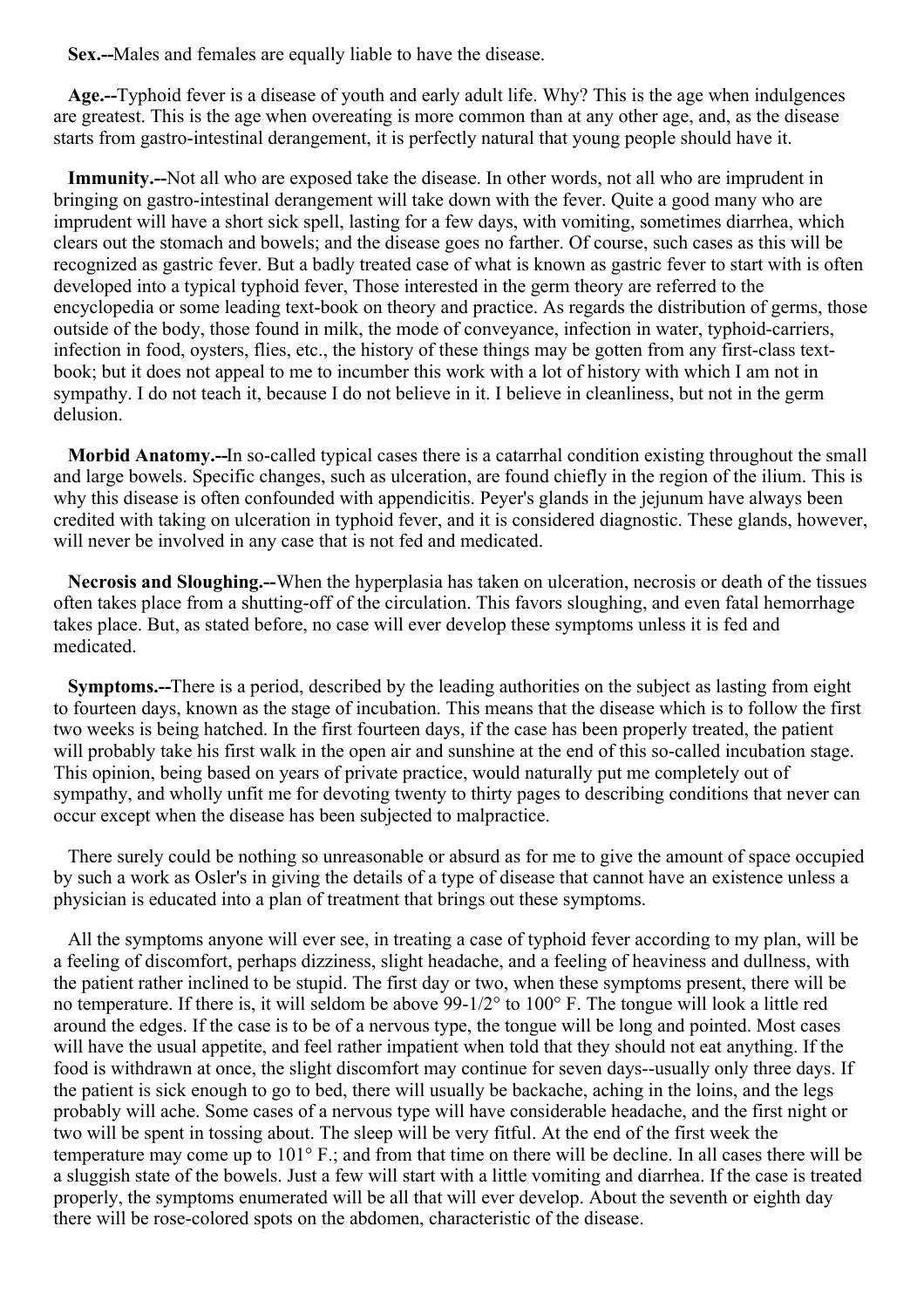There may be some readers who would like to know what the symptoms will be the first week, if the case is not treated according to my plan. The thermometer will show an increase in temperature; the pulse will run higher; the patient will become more nervous; the tongue will become more coated; the breath will develop a foulness that it has not had before, and the patient will complain of more aching in the back, limbs, and head, with perhaps nose-bleed. It is just possible that the case may have enough gastrointestinal derangement to start off with symptoms as severe as those just named. The treatment, however, should be identically the same, and if a patient has an increase in symptoms at the seventh day, it will be almost positive proof that the instructions have not been followed, and that the patient has been fed without the physician's knowledge. If this could be proved not to be true, it would be necessary to look for complications. The urine should be examined to see if there is an inflammation of the kidneys developing. The bowels should be thoroughly examined. There may not have been a thorough cleaning-out, in spite of the enemas; hence the enemas should be given every three hours until the temperature goes down and the symptoms decline in such a manner as to convince the nurse or physician that the cause of the complication has been removed.

If no trouble can be found with the bowels, there should be an examination of the bladder to see if, from some cause, there be a retention of urine. All these suppositions are far-fetched, because, if the disease is to be typhoid, and the case has been started right in its incipiency, and treated correctly, it is almost, if not quite, impossible to have a complication of any kind spring up. Where there is an unusual symptom, the disease is not typhoid. Complications never occur except where there is septicemia; and septicemia cannot develop unless there is decomposition taking place in the alimentary canal; and decomposition and sepsis cannot develop in the canal unless the patient is fed.

**Treatment.--**Osler says: "The profession was long in learning that typhoid is not a disease to be treated mainly with drugs. Careful nursing and a regulated diet are the essentials in the majority of cases." I presume that is in a nutshell what all the leading teachers of the world will say regarding typhoid fever. Then, after making that statement, they will go ahead and tell about how to get the room ready; what kind of a bed the patient should lie on--just the kind of mattress and springs, how the bed should be made up, and the necessity of placing rubbercloth under the sheet, etc.; and then about the necessity of selecting a first-class nurse. Why all this preparation? Because feeding and nursing, along with what little medicine it is considered proper to give, prolong this disease twice to three times the duration it will have on the drugless and foodless treatment; and, when this is true, it is necessary to make extra preparation for the comfort of the patient.

The very best clinicians, including Dr. Osler, recommend milk, eggs, buttermilk, boiled milk, koumiss, peptonized milk, meat-juices, strained vegetable soup, barley water, iced tea, ice cream, etc.

The food taken into the stomach at such a time decomposes, the rotting processes that take place in the bowels cause septic poisoning, and every complication that is named in the best works on the practice of medicine is produced by this septic condition. If patients are allowed no food at all, no sepsis will occur; hence there can be no complications; in fact, the prospective typhoid fever is jugulated and in reality never develops. All diseases threatening to take on a typhoid condition, even typhoid fever itself, will thus be expunged from the nomenclature; for they will never have an existence, if treated properly.

This no doubt sounds exceedingly radical even to liberal-minded physicians.

A person who is just developing the fever, and who has no well-defined symptoms (indeed, the patient can hardly describe his feelings--he simply knows that he is not feeling well), should be told that he is threatened with typhoid fever, but that, if he will follow instructions, it need not develop. He should go to bed, and stop eating. There is no objection to drinking all the water desired. Every night he should have an enema of two quarts of water and a tablespoonful of salt. If in two or three days there is a feeling of discomfort in the abdomen, a towel wet in cold water should be placed on the abdomen, and a dry towel pinned around the body in such a manner as to keep the wet towel in place. The wetting may be renewed about three times in twenty-four hours. The feet should be looked after; if there is a tendency for them to be cold, or cool, something warm should be put in the foot of the bed--a hot jug or a hot-water bottle. The feet must not be neglected. If they are, it will cause the patient to be sick much longer than necessary.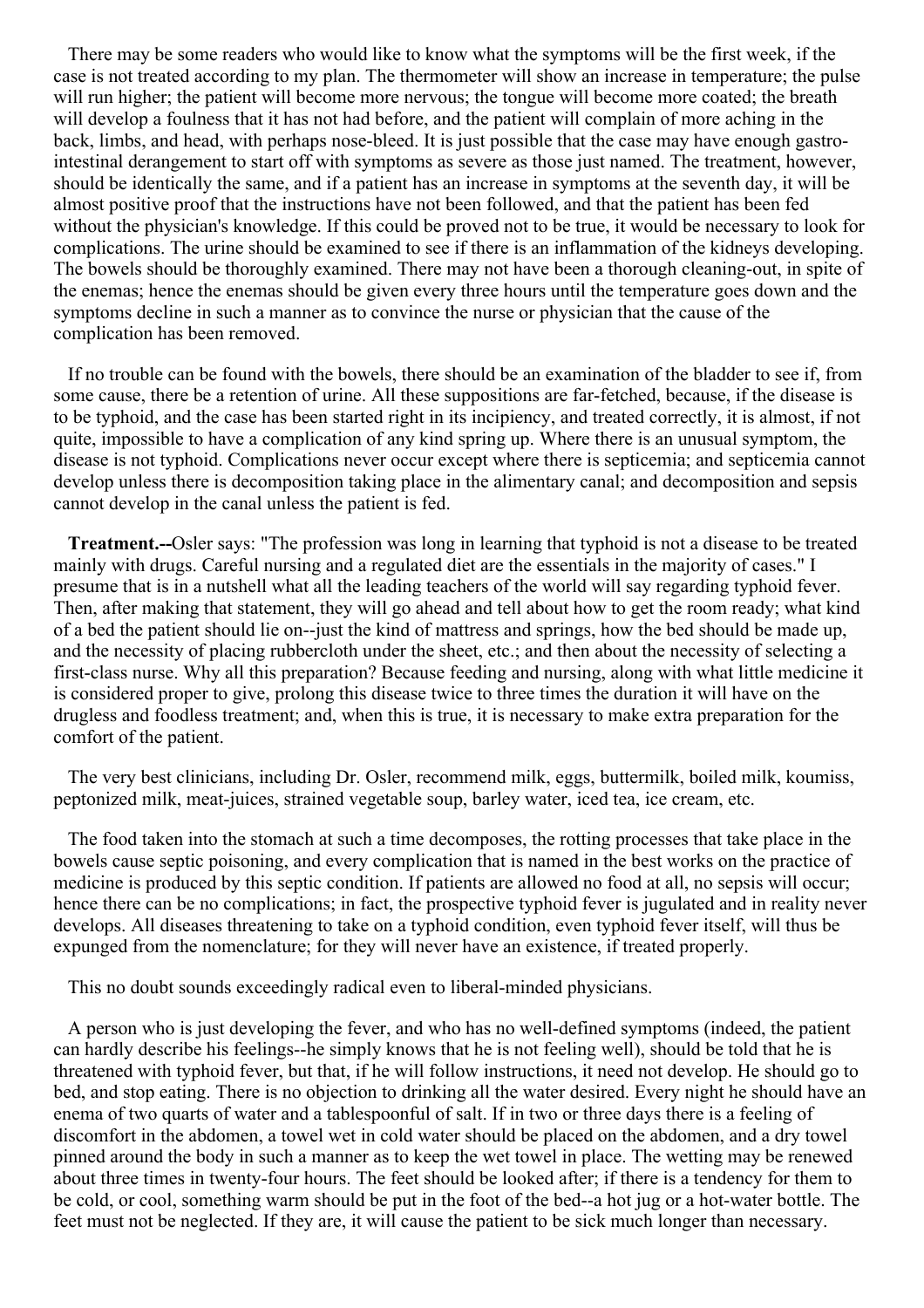Company should not be permitted. If the patient is not suffering, has no discomfort of any kind, there is no objection to the nurse reading to him for a half-hour in the forenoon and a half-hour in the afternoon; but he must not be worried or tired out by company, nor must he tire himself out attempting to read papers or books. Often these patients are so comfortable that they will insist on being allowed to entertain themselves by reading; but this uses up nerve-energy, and the reflex irritation from reading will make them unnecessarily nervous, and tends to prolong the disease.

At bedtime, after using the enema, the patient is to be sponged with tepid water. The sponging should be carried over the entire body quickly, and then followed with dry-towel rubbing, not too harsh; and, last of all, the spine should be gently rubbed for fifteen to twenty minutes. This rubbing, when done properly, will prove to be quieting. It will cause the patient to drop off to sleep, and he will probably rest comfortably until morning. The following is a description of the rubbing: Lay the hand flat on the patient's spine, and then begin a rotary movement, describing a circle. Each time the hand passes over the spine, the heel, or the part at the root of the thumb, may be pressed gently on the spinal column, and each circle made with the hand should be about two inches lower than the previous; in this way the hand travels slowly down to the end of the spine. Then it should be slipped back again, begin at the neck, and the movement repeated. Continue to repeat in this manner for ten to twenty minutes. If the patient appears comfortable and inclined to rest, continue the rubbing for the maximum time--twenty minutes. If at any time through the night the patient should get nervous, this rubbing may be given for five minutes, or even ten, if it appears to bring the quiet for which it is given. I do not encourage night nursing. I have found that this rubbing quiets the nervous system, and certainly takes the place of remedies that are generally used for securing rest. Where the patient is extremely nervous, the rubbing can be over the entire body first, then on the abdomen, and lastly on the spine.

As a rule, most of the discomfort will pass away at the end of the third or fourth day. From that time on there will be no special discomfort, except being tired of the bed--and the rubbing will relieve this. After the nervousness has passed off, and the discomfort is well under control, if the patient has a little craving for acid, a quarter of a lemon may be squeezed into a glass of hot water and taken about every three hours.

If the abdomen is closely watched, the rose-colored spots will be seen to appear in the neighborhood of the seventh or eighth day, even in those cases where the temperature never runs higher than 101° F., in the evening and 99-1/2° to 100° in the morning. The pulse in such cases will range from 80 to 100. After the fifth day the pulse may not go higher than 80. When the temperature and pulse come down to the normal- be that the seventh, eighth, or fourteenth day--the patient may be permitted a little fruit--at first just the fruit-juice, which should be fruit juice and water, half and half. There is no objection to a little fresh sweet cider, or the juice of orange, grapefruit, or any fruit desired that can be taken without sugar. Sugar will cause fermentation, and should not be permitted. After two days of fruit-juice, fresh fruit may be eaten. It must be thoroughly masticated.

If all goes well the next day, fruit may be taken for breakfast; salad at noon. If the afternoon is spent in comfort, a little meat may be taken for the evening meal--a lamb-chop with a dish of salad. If the patient is improving right along, by this time he will be going out, perhaps walking. In fact, patients lose so little strength, when treated in this way, that they recuperate rapidly. Within a week or ten days they are as strong as ever. Why not? There has been no septic poisoning that causes a long convalescence.

When called in consultation, or called to take charge of a case that has been subjected to malpractice, at the end of three or six weeks, the physician must at once stop all that is being done in the line of feeding, medicating, and a great deal of the officious nursing.

Nurses should be instructed about putting the lights out at nine o'clock, and they themselves must retire and stay away from the patient until six in the morning. Water can be left by the bedside for the patient to relieve thirst during the night.

#### **II. RELAPSING FEVER**

We have relapsing fevers in this country. We have patients who appear to be improving, and who then suffer a relapse, to be followed by another improvement and another relapse--all of it due to malpractice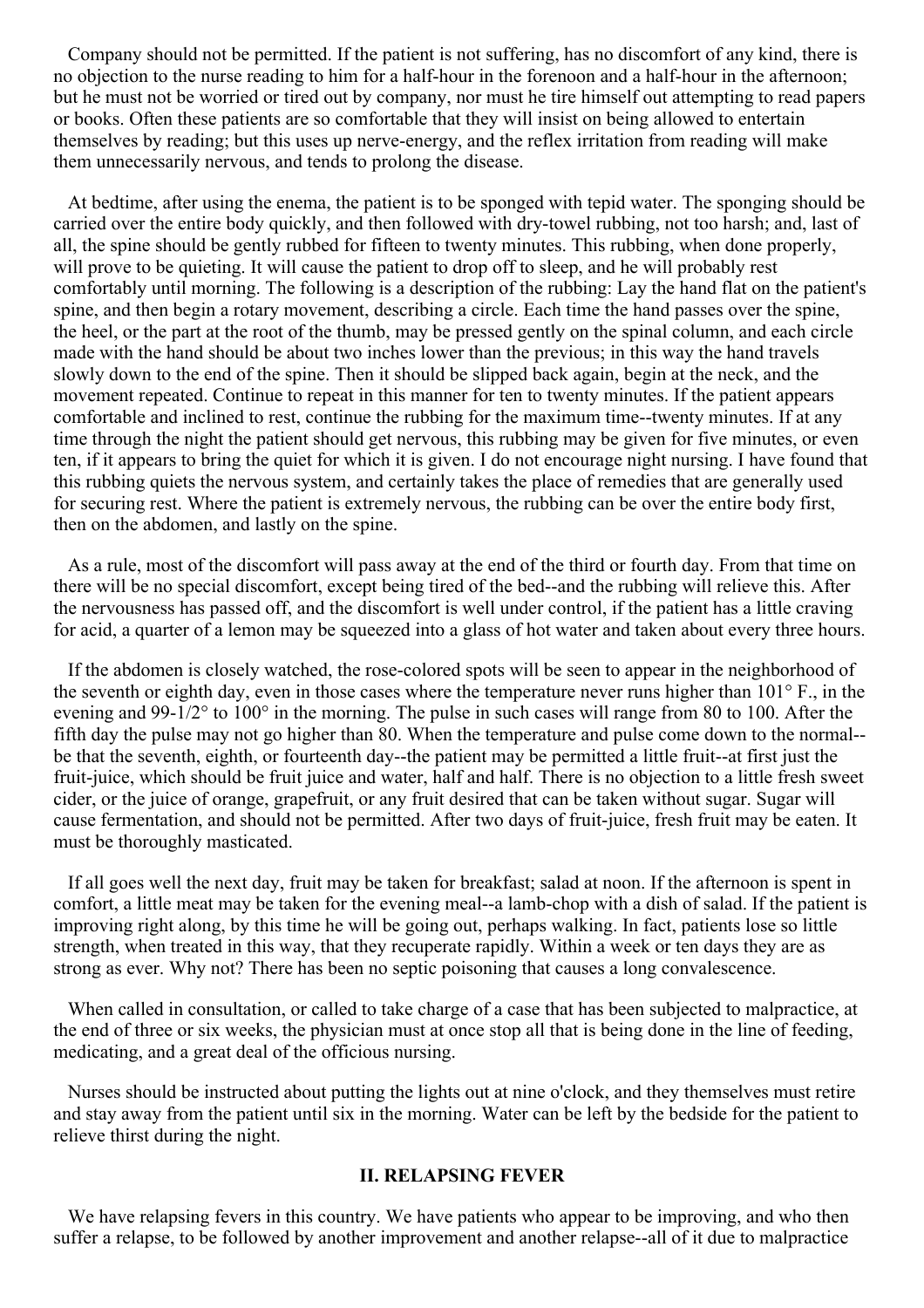and officious nursing. If a case of this kind should be taken care of according to our plan, I should be very much surprised if it did not yield readily and fail to make its first relapse.

#### **III. SMALLPOX (Variola)**

An accute infectious disease characterized by pronounced skin eruptions. The eruptions have four stages: papule, vesicle, pustule, and crust. When the crust forms, it comes off, leaving a pit in the skin. In confluent types of the disease the scar is most pronounced, sometimes destroying otherwise good features.

**Etiology.--**Smallpox is considered one of the most virulent of contagious diseases, and it is generally believed that persons exposed are almost invariably attacked, unless protected by vaccination. This is one of the most stupendous exaggerations to be found in medical literature. My experience has been that very few people take it when exposed to it.

I remember quite a number of years ago being connected with a pest-house, where I was appointed physician and spent two hours a day with confluent smallpox for three months, without taking the disease. It is true I had a vaccination scar from childhood, but I have long since given up the opinion that that afforded me any protection. With me in that epidemic was a thirteen-year-old girl, who was caught and held there by the health authorities. She waited upon the sick people, and in all that time did not spend one hour outside of the house except in the small yard. She never had been vaccinated, and she failed to contract the disease. I could give many instances of personal experience where many were exposed without a single development. In this particular epidemic two German nurses took down, in spite of the fact that they had been vaccinated and re-re-vaccinated in the old country, where they do the work "just right."

**Age.--**The disease is common to all ages, and is very fatal to the extremely old and young. The unborn child may be attacked, but only when the mother develops the disease. It is said that in the case of twins only one may be attacked, thus showing that there is an immunity without vaccination.

**Race.--**It is said that the aboriginals suffered terribly from smallpox. Why? Because it is a disease of filth. The uncivilized people are just filthy enough to be good subjects for this disease. It is said that, when it was first introduced into America, the Mexicans died by the thousand. They yet suffer very greatly. Only a few years ago I was corresponding with a physician, located in Mexico, whose function was to take care of the miners for a large corporation. He gave me much information in regard to the severity of the disease among the natives. It is said the North American Indians have been decimated by this disease. The negroes are especially susceptible, and the mortality among them is great, being about forty-two per cent, against twenty-nine for whites.

**Variation in the Virulence.--**Sydenham states that smallpox has its peculiar kinds, taking one form during one series of years and another during another; which means that the severity of the epidemic probably varies with the atmospheric and local conditions. There is no question but that perfect sanitation has almost obliterated this disease, and sooner or later will dispose of it entirely. Of course, when that time comes, in all probability the credit will be given to vaccination; but if we could drop back to the aboriginal condition and do away with sanitation generally, smallpox would return with all its virulence.

**Prevalence.--**In the United States there has been a steady decrease.

When receiving orthodox treatment, pustules sometimes make their appearance on the tongue and throat and in the rectum. The disease has also been known to pass down the esophagus, and even down into the stomach. In decidedly severe cases of confluent smallpox it would be hard to say what part of the anatomy is not affected. There is no disease so dreadful as the worst types of smallpox. That mortality should be great in this disease is obvious; for the entire surface of the body is involved to such an extent that radiation of heat must be sadly interfered with.

**Symptoms.--**Smallpox is divided into three forms: discrete, confluent, and the hemorrhagic variety. The discrete form is where the pustules are isolated and do not run together. The confluent form is where the surface is a mass of pustules all run together. The hemorrhagic variety is called black smallpox, because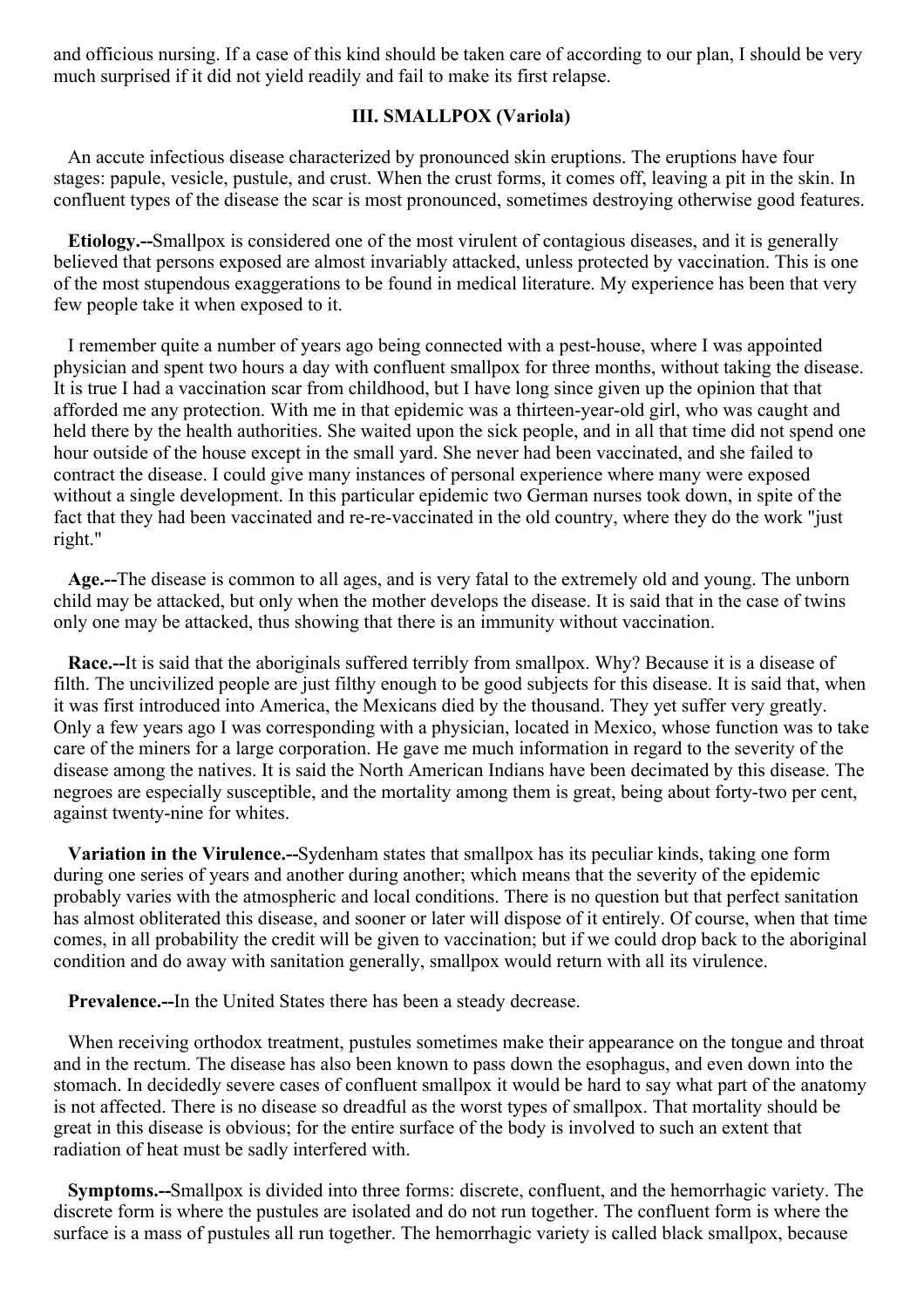the hemorrhage into the skin turns it black. When receiving proper treatment only the first form develops.

There is a modified smallpox known as varioloid. This is supposed to be modified by vaccination, but I have seen cases of pronounced types of discrete smallpox that had no modification by vaccination, and the patients were not prostrated nor confined to the bed to exceed twenty-four hours. They were around, reading, doing chores, while the pustules were forming and drying up. The semi-confluent and confluent smallpox is a disease to be dreaded; but the force of the disease is undoubtedly being controlled by sanitation. In fact, the disease is one of filth, not only on the outside of the body, but also on the inside of the body. When people learn to live correctly, and domestic and civic sanitation is what it should be, it will be impossible for this disease to get a foothold even in the lightest form.

When a physician is called to see a case of smallpox, the patient may be complaining of headache; certainly a decided backache and bone-ache--in the olden times it was called the "breakbone fever." A never-failing symptom is a feeling of shot under the skin. By passing the hand gently over the forehead, cheeks, or arms--or, in fact, any part of the body--long before the skin is reddening there will be shot-like projections felt just beneath the skin. There is nothing about the early symptoms of smallpox that is so positively diagnostic as those symptoms. Some of these very discrete cases will have one or two pox in the roof of the mouth. The first twenty-four hours there will be heavy aching in the back, and perhaps vomiting and headache. After that, unless it is a case of confluent smallpox, the patient will be comfortable for the remainder of the sickness--that is, if the case if properly nursed and treated.

**Desiccation.--**The pustules terminate by either breaking and drying up, or drying up without breaking, and forming a crust. This takes place about the third week. In confluent smallpox the crust adheres for a long time. The reason for it is that the inflammation dips deep and leaves a permanent scar.

**Complications.--**Complications may set up in any of the mucous membranes, the lungs, bowels, or eyes. Pericarditis is a serious complication. Bright's disease may follow. Inflammation of the reproductive organs of both male and female may result. It is not my intention to give anything but a very short sketch of this disease. Those who would like to know its history, complications, variations--in fact, give exhaustive study to the subject--I would recommend to read Osler's "Practice of Medicine." There will be no complications if the patient is treated properly. Complications are made by regular practice.

**Treatment.--**Patients should be separated as widely as possible. It is very dangerous to bring two cases of confluent smallpox together in what might be called a large room; indeed, a large drawing-room is small enough for one case. Huddling such cases together will cause great mortality. The disease should be treated in tents, and out in the open as much as possible. Some authorities recommend opium to relieve the pain in the back. I think this is the worst kind of malpractice. The hot bath will relieve the pain, put the skin in as comfortable a condition as possible, and certainly will be a safe remedy to relieve all suffering. The baths should be continued long enough to relieve the pain. The bowels should be washed out every night regularly, using two quarts of water.

The patient should be given all the water desired, but positively no food of any kind. By some authorities it is recommended to give barley water, oatmeal water, lemon juice, etc. Until the temperature has been reduced to the normal, the patient should be given plenty of cold water, and nothing else. In case of diarrhea, a small opiate, such as paregoric, has been recommended; but there will be no diarrhea unless the patient is fed. The patient should be kept as clean as possible around the eyes, nose, ears, and the outlets of the body. If the bathing is kept up often enough to give full relief from suffering, this, in addition to applying a little olive oil to the skin, will keep the surface more pliable, and prevent discomfort and stiffness of the skin. In convalescence a patient should be warned not to eat too heartily the first week, After that, if convalescence is fairly rapid, by the second week the patient may eat moderately of all the food given to a well person.

#### **IV. CHICKEN-POX (Varicella)**

**Definltion.--**This is a slightly contagious disease of children, characterized by an eruption of vesicles on the surface of the body. Children may get off with a dozen pox, and sometimes the disease is so severe that they have one hundred and fifty to two hundred on the entire body As a rule, it is a very insignificant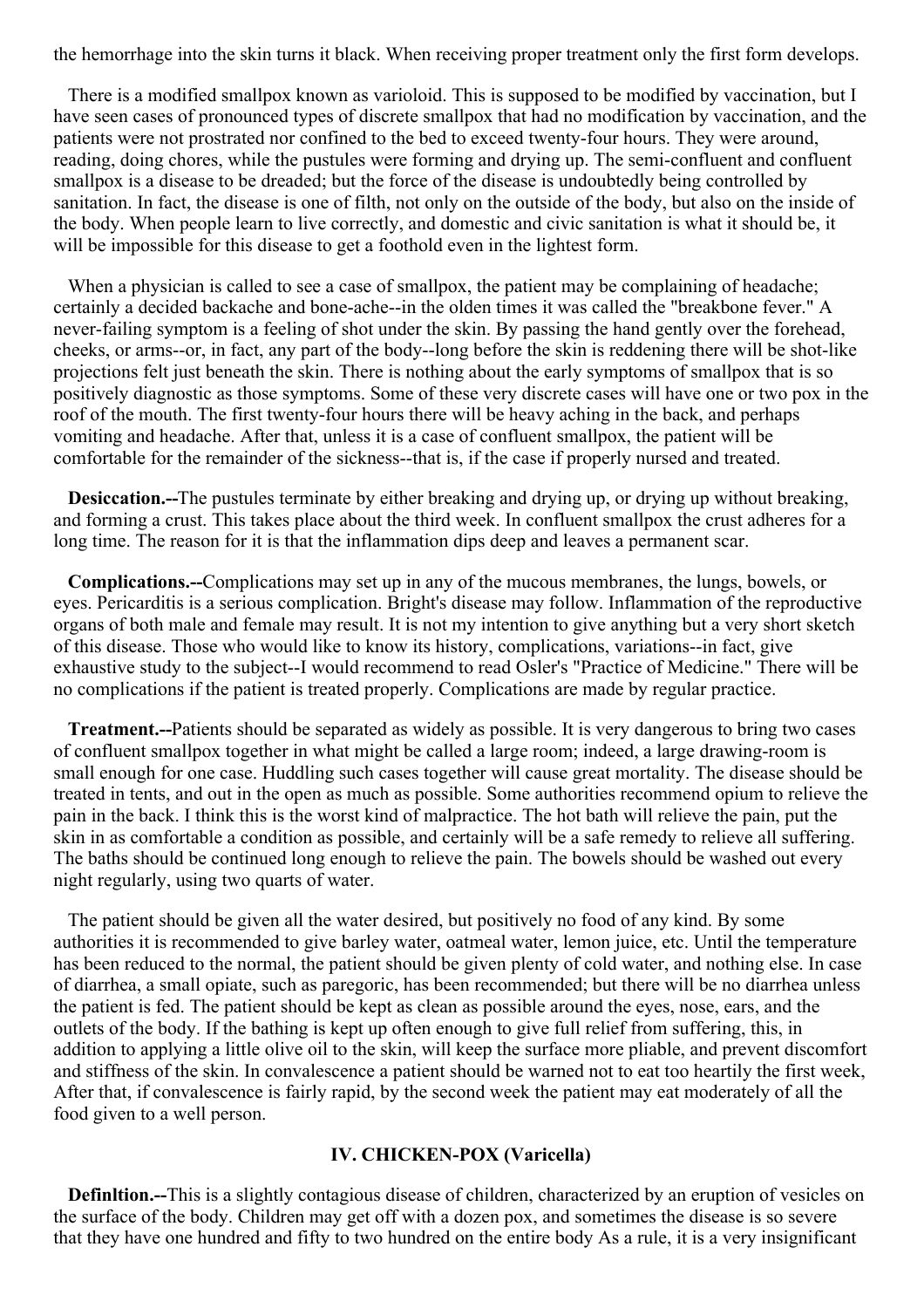disease. By that I mean that it is not of sufficient importance to worry about.

**Etiology.--**The disease occurs in epidemic, endemic, and sporadic forms; that is to say, it may spread all over the country, it may be confined to just one locality, and then again a case may occur in a community without any other cases developing. This is true of all so-called contagious diseases, showing that contagion requires a proper physical state of the one taking the disease before it will manifest itself. No one will take any of the so-called epidemic or contagious diseases who is not in a favorable condition to be stricken down.

**Symptoms.--**It is said that after exposure it requires from ten to fifteen days for the disease to develop. In some cases it starts with a slight chill. Most children are a little irritable and cross--just as they might be with indigestion; and, indeed, they have indigestion, or they would not take the disease. The question, therefore, is: Is it the indigestion that causes the disease, or causes the chicken-pox, or does the chickenpox cause the indigestion? The epidemic influence exists for certain diseases, but it must find the constitutional derangement exactly fitted before chicken-pox, or any other specific disease, can manifest. All such diseases represent a peculiar chemical state of the fluids of the body. Then, when the proper domestic or civic influence is created, the combination ends in a certain type of disease. This is true of all so-called contagious diseases. This definition may be used for diphtheria, scarlet fever, smallpox, etc. Nothing will come of chicken-pox per se. Children who are abused very greatly and have deranged digestions, and who possibly are predisposed to tuberculosis, may break down from an attack of chickenpox; but it is a mistake to recognize chicken-pox as the cause. It only marks the beginning of the breakingdown, because the constitutional derangement was in existence before the chicken-pox developed.

**Treatment.--**Children should be put to bed and the bowels washed out daily. No food at all, but all the hot water desired may be given. As soon as there is freedom from discomfort and no increase in temperature, feeding may begin with fruit juices and water, half and half, the first day; fruit two meals and salad one meal the next few days. Then return to regular eating.

#### **V. SCARLET FEVER**

**Definion.--**An infectious disease with a diffuse exanthem (scarlet rash) and sore throat.

**Etiology.--**None of the infectious diseases vary so greatly in intensity. This is probably due to the interference with radiation that takes place on account of the skin complications, The disease is more common in the fall than in the summer or spring. Like all other diseases, in some years it is mild and in others more malignant. It acts epidemically, endemically, and sporadically. I have seen the most intense cases isolated, when there was no possible chance to trace the contagion, and the disease ended with those cases. One case had gangrene of the throat, which ran rapidly to a fatal termination. In seventy-two hours the throat had melted away and the child died. The malignant type of scarlet fever and diphtheria has almost disappeared.

Ninety per cent of the cases occur in children under ten years of age. Children at the breast are rarely attacked. It is thought to be less liable to occur than measles, and it is held that there are more prostrations from measles than there are from scarlet fever. Years ago, when this disease was very much more common and fatal than it is today, it was not uncommon to have two or three children die in one family, while at the same time many children were exposed to the infection who did not take it. It is strictly a disease of filth--the same as all contagious and infectious diseases. Authors declare that an attack confers subsequent immunity. This is in line with a great deal of professional opinion in regard to infectious diseases. When the great majority of mankind do not take a disease at all, it would be strange if those who do take it would develop the disease two or three times. Thus it is simply a gratuitous statement for authors to say that one attack brings immunity. More than one, and sometimes three, attacks have been observed in all contagious diseases. There is no contagion in the sense now understood.

The disease does not seem to affect the people of India. The reason for this perhaps is that such diseases as cholera and bubonic plague kill off those who are susceptible to so-called contagion.

Concerning the cause or character of scarlet-fever infection nothing is known. In this disease there have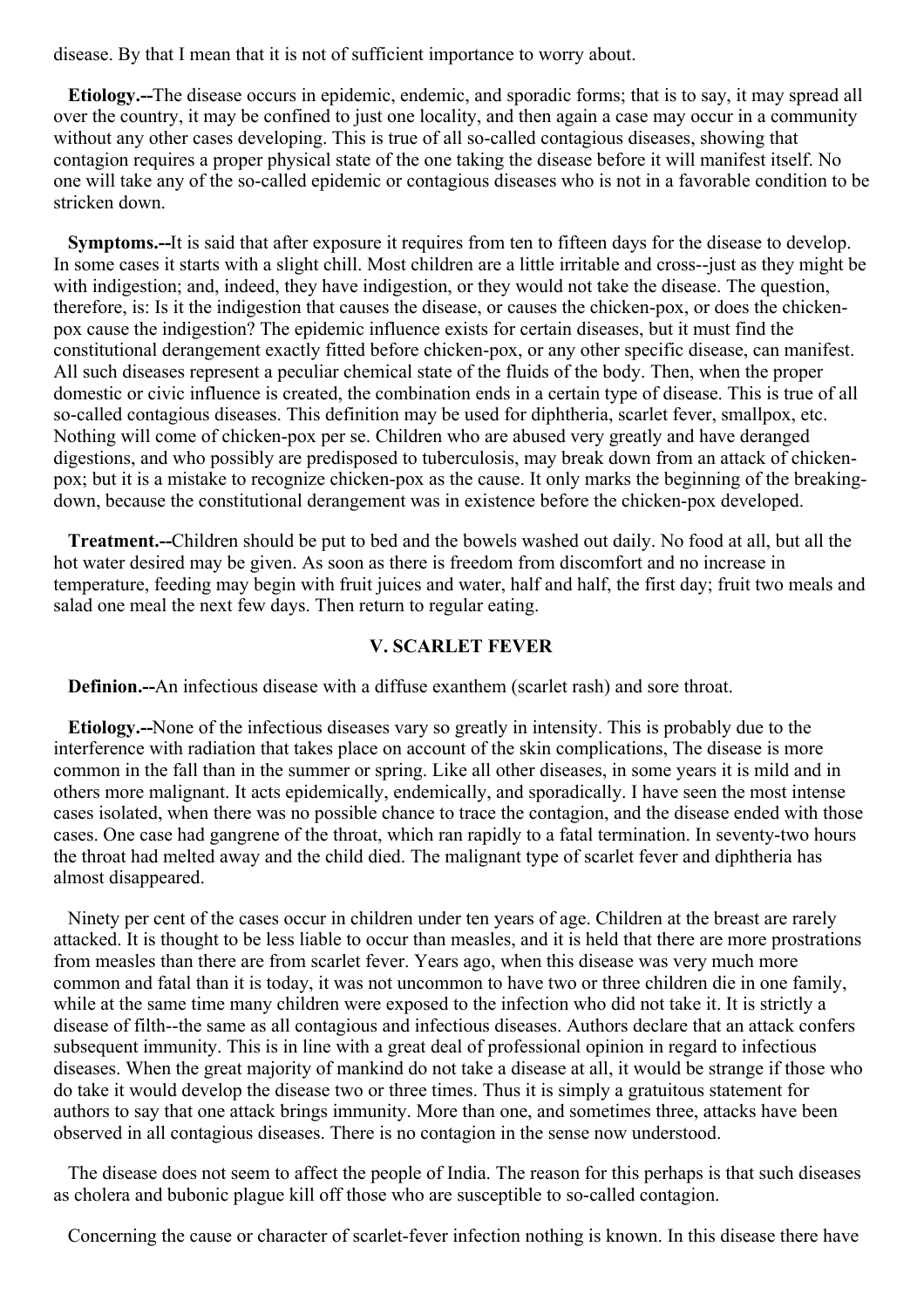yet been no germs discovered, hence no serums made for its cure--for its immunization; but the disease has kept steadily declining in mortality for the past twenty years, and is today as much under control (?) as is diphtheria--and that, too, without the profession knowing anything at all about the character of the infection. If antitoxin has caused the rapid decline in severity and mortality of diphtheria, what is the cause of a like decline in scarlet fever? This is a question that should be answered before too much boasting is indulged in regarding the immunizing of diphtheria, smallpox, and other diseases.

It is generally conceded that the poison in scarlet fever is given off from the skin by the shedding of the skin after the rash is gone. This desquamation is supposed to be carried by the air and distributed in communities, thereby causing the disease to spread. I do not agree with this idea at all; for I have known of children desquamating (shedding dead skin) while in school, going among children day after day, until the skin had thrown off all the dead cuticle; yet not a case of the disease developed in the entire school. During a so-called epidemic I found, when in active general practice, that there were about twenty cases of scarlatinal angina to one case of scarlet fever Those presenting a sore throat probably were not in the physical condition required for a full development of the disease. All cases have indigestion preceding the attack. After holidays, feasts, and social affairs, which break down resistance, those who have been brought to a stage of enervation by improper indulgence are the ones who develop these diseases. Children in full vigor, with perfect digestion and regular bowels, can pass through all the epidemics peculiar to children without taking any of them. Authors declare that no germ has been found, but that the streptococcus pyogenes has often been found in the blood during life and after death, These germs are to be found in the blood of all cases that die of septic poisoning. Children who die of scarlet fever, diphtheria, measles, or typhoid fever, die of septic poisoning; and the streptococcus would be found in all such cases, if an investigation were made after death. If these diseases had been treated properly there would not have been these complications.

**Symptoms.--**Incubation is said to be from two to seven days. The disease usually starts suddenly. It may be preceded by a stage of irritability, nervousness, and a slight chill. In severe cases the temperature runs very high within the first twenty-four hours. A very common type will begin suddenly--six, eight, or twelve hours after apparently full health. The child may eat a very hearty dinner at noon or in the evening, and the next day be prostrated with the disease.

Vomiting is almost invariably at the beginning of the disease. Vomiting in such cases means imprudent eating up to the time of the vomiting, and if children were not indulged in overeating, they probably would not have such diseases at all. Convulsions are not uncommon. The fever, in severe cases, always runs high--104°, 105°, and even 106° and 107° F. Cases that run from 106° to 107° are almost invariably fatal. The tongue is furred, and the breath is always pungent--just such a breath as one would expect in gastric fever. This, however, does not last very long; for when septic poisoning begins, the breath becomes fetid, There is always throat trouble, and sometimes this is very severe. The nasal passages will also take on inflammation. Indeed, I have noticed symptoms of throat and nose so very like diphtheria, and so often, that I have associated the two diseases together as being one and the same. In one type there is an exanthem, and in the other the skin complication is absent. The symptoms from the start of a severe attack indicate a very grave disease. The eruption begins within seventy-two hours. Some cases show an eruption in from thirty-six to forty-eight hours. It begins with little points of redness on the surface of the body--on the chest, inside the thighs, in the bend of the elbow, and around the neck. At first it is of a flushed appearance, more than an indication of a rash. Often the entire body is covered with an intense redness within forty-eight hours after the rash begins to appear, which is three days from the beginning of the disease. The rash remains from two to three days, and then begins to disappear.

The tongue has the appearance of a strawberry. It is called a "strawberry tongue." This condition of the tongue is sometimes present in gastric fevers. Indeed, so common are these symptoms in gastric fever and in scarlet fever that I have always recognized gastric, or a pronounced gastric, irritation as one of the symptoms of scarlet fever. Sometimes I have been persuaded to the idea that the disease originates in the stomach--starts as a profound gastric fever, superinduced by toxins generated from putrefaction. If differs from the ordinary gastric fever in the intense toxemia from putrefaction; the lighter forms of the disease brought on from simple fermentation without putrefaction.

When the toxic state grows more profound, the surface becomes darker; the rash loses its scarlet redness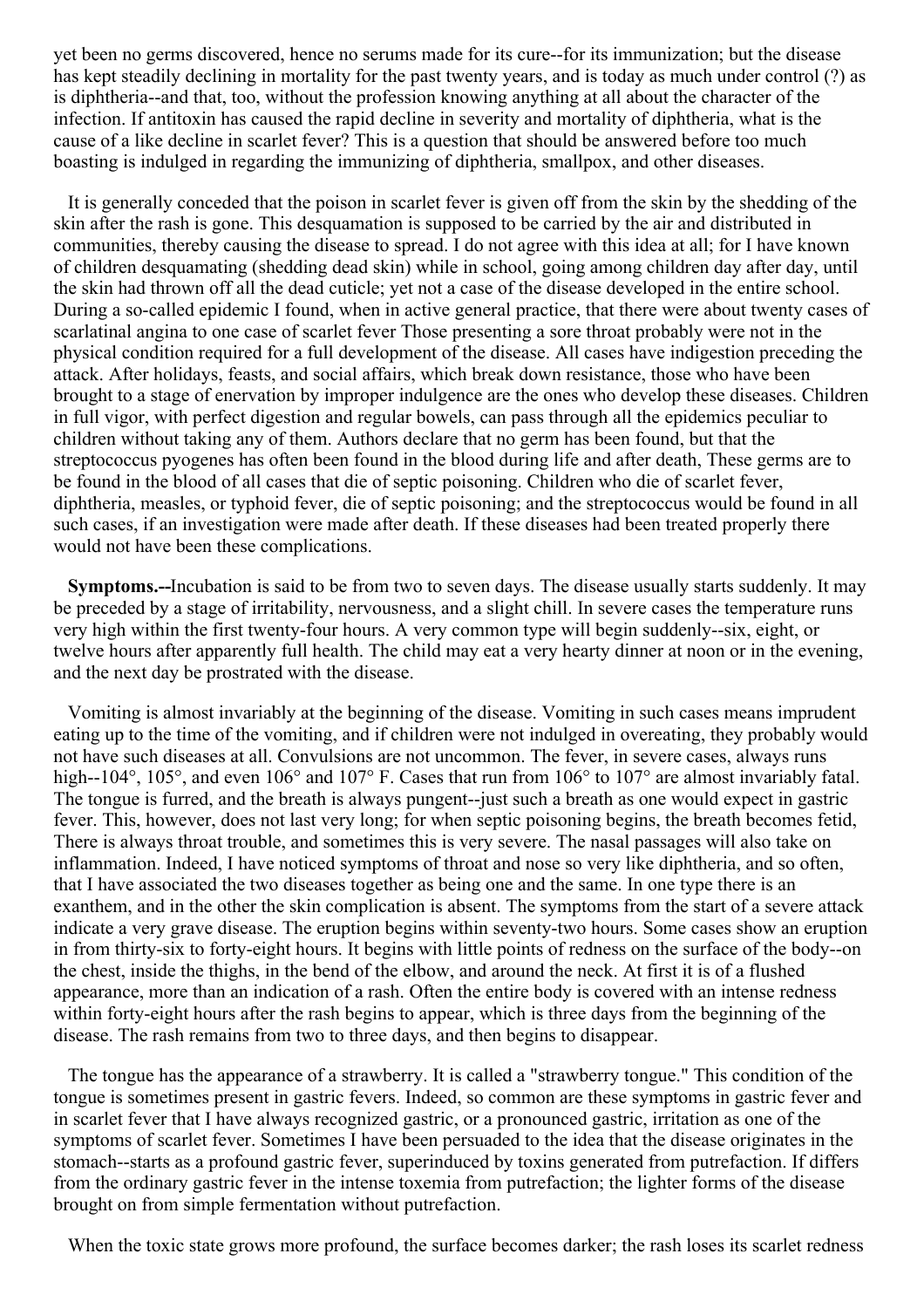and becomes dull in appearance. The skin gets rough, and in some cases feels like goose flesh. The eruption sometimes appears in the roof of the mouth, and by some authors this is considered diagnostic; but in pronounced cases of scarlet fever no one need be in doubt about the disease. Sometimes the eruption does not come out on the face at all. At times itching becomes intense at the end of the first week. The throat trouble differs widely. In some cases it is very mild; in others it is the most serious symptom connected with the disease. Where the mucous membrane of the nose becomes involved, the inflammation may be carried to the eyes through the lachrymal ducts.

Dr. Osler, in his last work on the "Practice of Medicine," reports the temperature of mild cases at 103<sup>°</sup> F., and in severe cases hyperpyrexia of 108° to 109°. In one case that comes to my mind the temperature was 111°. Of course, the child was dying. This was the most intense fever that I have ever observed. While the temperature runs very high, the pulse seldom goes above 120--usually about 115 to 116. Sometimes it becomes more rapid when hyperpyrexia is established. In severe cases the shedding of the skin is very intense--even the hair and nails are shed. In some cases the shedding will not be finished until the sixth or seventh week. Children in this state should not be exposed to sudden changes of temperature. They should be carefully looked after; for it is this class of cases that leaves sequels, such as scarlatinal nephritis. In malignant forms of the disease the throat symptoms become very intense, and often spread to the ear through the eustachian tube, or through the nose down through the trachea. Death may take place in from three to five days. Some cases could not be distinguished from malignant diphtheria if it were not for the rash. There are many complications, such as nephritis and arthritis. Derangements of the heart, lungs, and bronchial tubes are other frequent complications. Adenitis and tuberculosis sometimes follow.

**Mild Forms of the Disease.--**Some cases are so mild that they will be passed unnoticed. The mother may notice a little rash, to which she pays no attention, the child not being sick enough to complain, more than to be a little cross and irritable. In due course of time there will be a little scaling, or shedding of the skin; and even this may pass without notice. In the course of a few weeks or months the child will begin to show symptoms that force the parents to call or consult a physician. If the urine is examined, it will be found albuminous. The disease was so slight in the first place that the child was not cared for properly. It was allowed to be more or less exposed to weather of all kinds. Kidney and ear complications not infrequently follow scarlet fever of so light a type that it escapes notice.

**Prophylaxis.--**Good health is the best immunization that can be given any child. Children can have good health if they are fed and cared for properly; but so long as haphazard reigns in all families of children--so long as no attention is paid to what children eat, except to give them all they want and anything they select--there will be socalled contagious diseases. For, whatever may be said of the infection, there must be a system prepared for the infection; and improper eating--improperly combined foods, overeating, and too frequent eating--to develop fermentation in the alimentary canal, creates a favorable culture-soil medium for the ever-present ferment of disease.

**Treatment--**The treatment of scarlet fever should not be different from that of fevers in general. The patient is to be made comfortable, If necessary, when the temperature is runnning high--104° to 106° F.- he should have a bath every three hours. Start with hot water, of a temperature of 100°. Then add cold water until the temperature is reduced to 90°. If in the course of ten minutes there is no indication of a decrease in temperature, reduce the water ten more degrees, and end the bath at about twenty minutes. No possible harm can come to a child by bathing in this way about every three hours until the high temperature has been brought down and confined at 103° and below. Authorities say that the disease cannot be cut short. I say it can. If I should feed broths and fruit, I should not expect to cut the disease short. There should not be any fruit juice fed until after the temperature has been reduced to 100°. Nothing but water should be given.

An enema should be given every night. Start with two quarts of water and a teaspoonful of baking-soda. Use as much in the bowels as can be used without giving the patient too much distress. The bowels should be washed out; for, while scarlet fever has the reputation of being an infectious disease, its establishment and continuance are wholly dependent upon putrefaction in the intestine and the absorption of toxins from this source.

When desquamation, or shedding of the skin, begins, it will be well to give the child a thorough oil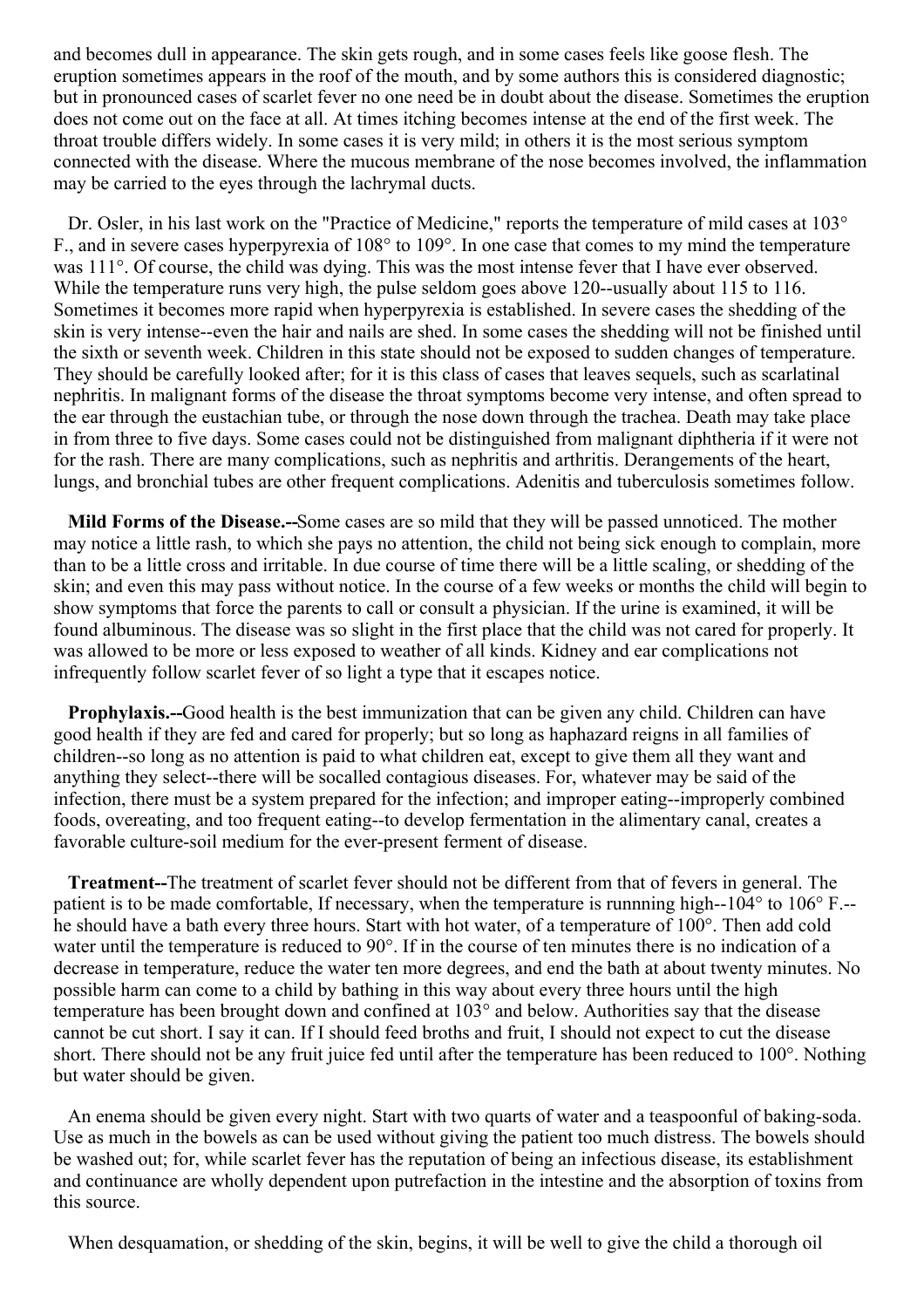rubbing every night, and then a warm bath in the morning. It will not be necessary to use soap. After the bath, a reasonable amount of light rubbing by the open hand is advisable. When children are nervous, the nurse should be instructed to give a gentle spinal rubbing, the same as described under the treatment of typhoid fever. If the hot bath is given as directed, food is avoided, and the bowels are kept cleared out by enemas, there will be very little danger of renal complications, or any other complications.

As for drugs, they are an abomination and can do nothing except to complicate the case and make the patient feel uncomfortable. In cases of hyperpyrexia (fevers from 107 degrees and up) the bathing should be managed very carefully. When possible, a physician should be with the patient during a few of the first baths, so as to educate the attendant or nurse in knowing how it is to be managed. As advised before, the bath should be started at a temperature of 100°. Allow the patient to be in the bath two or three minutes. Then reduce the temperature by allowing the cold water to run in at the head of the tub while the warm water runs out at the foot; or the hot water may be dipped in a little at a time, and thoroughly stirred around the patient, so as to keep the water at a uniform temperature. Reduce to 80°. Watch for five minutes. If there is no lowering of the patient's temperature, reduce that of the water to 70°. If the fever still stays high, do not hesitate to reduce to 60°. If that does not effect a lowering of the temperature, go to 50°, and then to 40°. The heart must be watched. If the temperature begins to subside, and the pulse goes down in frequency, take the patient out of the bath and put him to bed. Then, if the temperature goes up in three hours, give another just such bath as before; and keep doing this every three hours until the fever is thoroughly controlled.

This disease kills because of the high grade of fever more than because of anything else. By not feeding, and by keeping the bowels washed out, there can be no continuation of the absorption of the toxins or putrefaction in the bowels. When the temperature is normal, the pulse normal, and there is no discomfort, feeding may be started.

Fruit juices and water, half and half, the first day; then orange juice in the morning, salad at noon, and fresh fruit in the evening, for a day or so. If all goes well, have fruit in the morning, salad at noon, broth and salad in the evening.

#### **VI. MEASLES**

**Definition.--**A highly contagious fever, marked by a breaking-out on the surface of the body--irritation of the air passages and skin.

**Etiology.--**Measles is the manner in which a child's body throws off toxemia. When children are cared for improperly, they become toxemic, and their skin eliminates toxin to a greater degree than does the skin of grown people. It is said that measles causes more deaths than any other of the acute fevers in childhood. In the large cities whooping-cough is a running-mate of measles in the matter of mortality. Statistics show that ninety-four per cent of the deaths from measles occur among children under five years of age. This disease, like scarlet fever, starts with a decided derangement of the gastro-intestinal canal, and where patients are fed to keep up their strength, it is made very much more intense than where they are given water, and left entirely without food or drugs until the disease has spent its force. As in the case of scarlet fever, the germ of measles is not known. But, of course, from my standpoint I am not looking for germs, and shall be surprised when one is discovered that really causes the disease. There will, however, be plenty of germs found in the intestine, and in those cases which are fed until the bowels are filled with decaying food the type of the disease will become septic.

Nursing children of a year or two of age will often be killed by frequent feeding. Mothers will nurse them until the rotting process set up in the intestine brings on a state of congestion of the lungs that ends fatally. These cases are given food when they really want nothing but water. If the child happens to be taking the breast, or using milk as the principal diet, the thirst will be mistaken for hunger, and the child will be forced through its thirst to take sufficient milk to start up enough decomposition to cause the disease to end fatally. This is the reason why measles is so fatal. Feeding in older children leads to the same results--the same fatal termination.

**Symptoms.--**It is supposed that the disease starts with a rash--an elevation or puffy condition of the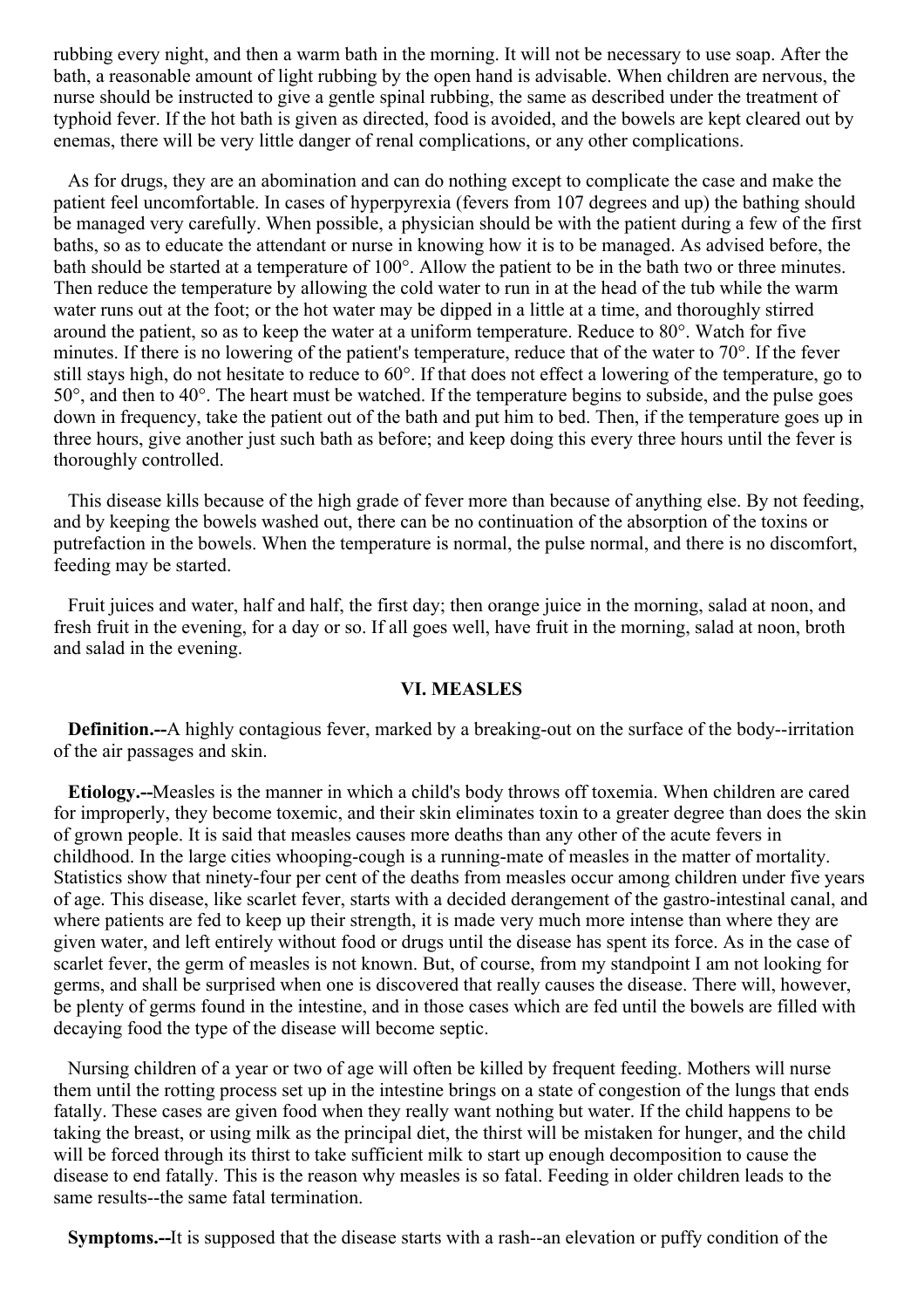skin, in from seven to eight, and in some cases fourteen, days after exposure. It often begins with headache, nausea, vomiting, and sometimes with a chill. Preceding this there will be a cough and sneezing, and the eyes will water. These symptoms will continue until the disease is well established. The eyes will be so irritated that often the room must be darkened to give the patient comfort. The cough is often accompanied by wheezing, which prevents rest, and in cases where children are fed and given cough medicine, the cough will continue until there is a decided congestion or engorgement of the lungs. The complications--such as nose-bleed, hemorrhage from the bowels, laryngitis, edema of the glottis, bronchitis, pneumonia, inflammation of the kidneys, inflammation of the sac around the heart--are all unnecessary under the proper treatment.

**Treatment.--**Keep the patient confined to bed, and have the room well ventilated, but avoid drafts over the patient. Fever seldom runs high in measles unless there is a septic condition developed from improper feeding. If the rash does not come out well, the patient should be given a warm bath and then covered up well until the rash appears. Care must be taken in not allowing the patient to cool off too quickly. The bowels should be washed out once or twice a day with an enema similar to the one recommended in scarlet fever. The patient should have all the water desired. Sometimes drinking cold water will hurry the rash to the surface. In cases where the temperature runs exceedingly high, the patient should be put in a hot bath, and kept there until thoroughly relieved; but high fever is not likely to occur unless patients have been fed and medicated. Medicines are given by physicians to relieve the distressing cough. It has been my experience that, if patients are not fed, there will be little cough after the rash comes out, and I would certainly not recommend drugs for relief.

Children should be prevented from getting out in the open air too soon. If they do, they are liable to catch cold and cause a complication that will last through life, on the order of a bronchial cough, or granulated eyelids, etc. Most of these complications, however, are due to patients being infected by decomposition in the bowels. When the fever is gone and the rash has subsided, the children may be fed the same as directed under scarlet fever.

#### **VII. MUMPS (Parotitis)**

**Definition.--**This disease is said to be infectious. It is characterized by a swelling of the salivary glands, especially the parotid gland situated in front of and below the ear. Sometimes it is confined to one side, and then again both sides may be involved.

**Symptoms.--**The period of incubation is said to be from two to three weeks. Rarely any symptoms show previous to the attack. It starts with a slight fever, and soreness at the angle of the jaw just below the ear. There are exceptions, however, where the temperature runs to 103° and 104° F. Such cases are accompanied by gastric or intestinal fermentation, and the patient becomes more or less infected from decomposition in the bowels. Sometimes the disease will start on one side, and then in a few days develop on the other side. There is seldom very much pain. A feeling of pain and discomfort will often follow the suggestion of acid. This is supposed to be a characteristic of this disease. Sometimes the ear becomes involved, considerable inflammation will be set up, and the hearing may be impaired afterwards. The swelling usually lasts from six to ten days. Sometimes, when patients do not take the proper care of themselves, they do not get rid of the swelling in fourteen days. While mumps is a mild disease, and no particular anxiety is felt when it becomes established in a family, there is danger of complications that may be far-reaching, such as orchitis. This disease is very painful when it starts up as a complication, and it is supposed to leave a patient sterile where both testes are affected; hence in male children it is well to see that they do not catch cold, and that they are kept from being exposed to bad air.

On rare occasions the disease is accompanied by a very high grade of fever and great prostration. Even typhoid symptoms may develop. I have never met with such cases in my practice, and I do not believe it is necessary for these complications to arise, for I think they are due to sensuality and imprudent feeding.

In girl patients there may be vaginitis, and the breasts may become enlarged and tender. Inflammation of the ovaries is said to be very rare.

. **Treatment--**The patient should be kept quiet and comfortably warm. Exposure should be prevented,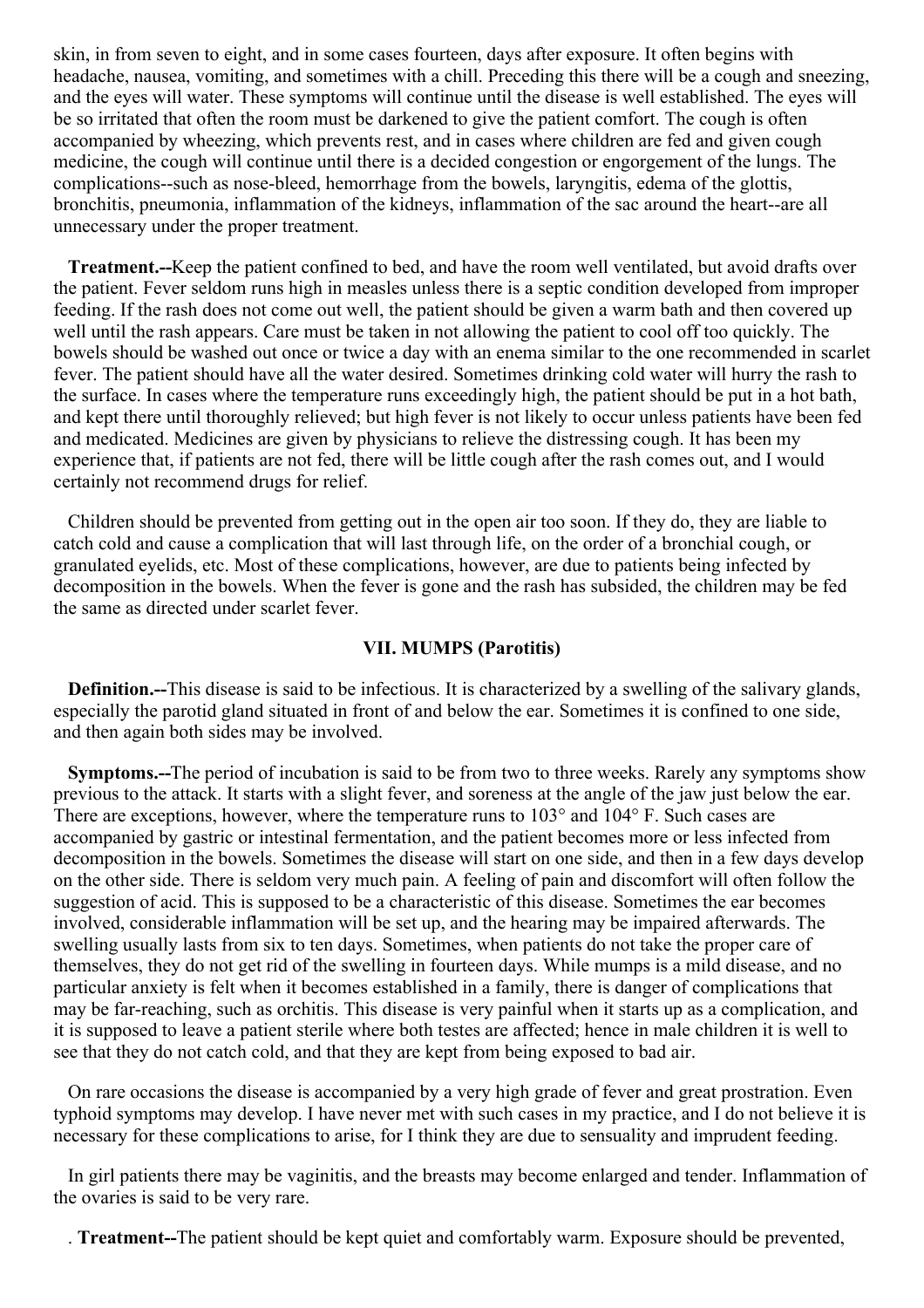and no medicine or food is to be given. If necessary, use an enema to wash out the bowels. In fact, if the patient from the beginning shows more or less gastro-intestinal derangement, this should be looked after by using an enema every day until cleared out. As soon as the swelling has subsided the patient may be fed as directed in scarlet fever.

#### **VIII. WHOOPING COUGH**

**Definition.--**Characterized by a convulsive cough of long-drawn inspirations, with a whooping sound.

**Symptoms.--**It is said that the incubation for this disease is from seven to ten days. It is described as catarrhal, and paroxysmal stages can be recognized. I do not recognize it as a catarrhal disease. It is strictly a nervous affection. The base of the trouble is cerebral and spinal. It starts with a dry, harassing cough, which seems to have no excuse for existence, as there is no irritation of the throat or lungs. This spasmodic cough lasts for two weeks. Then the characteristic whoop begins. Patients cough in paroxysms. The coughing is so hard that it often ends in vomiting--just a slight amount from the stomach, perhaps mucus, or food if there is any food in the stomach. After two weeks of whooping, the disease requires about two weeks more to decline and come to an end.

This disease is very harassing, but it can be made tolerable by giving the children the proper care. If it starts in children who already have deranged digestion, and they are then fed, not allowing them to miss a meal, complications are liable to occur, such as tremendous engorgement of the brain during the paroxysms. The blood-vessels will stand out like whip-cords on the forehead, and when the child is over the paroxysm it is completely exhausted. Unless such a case is fasted, the cough grows more severe; the stomach derangement increases, causing more and heavier coughing, until there is danger of bringing on a brain complication. Children who are in very good condition will, of course, become flushed in the face, the eyes will become suffused, and they will cough until they gag; but as soon as the paroxysm is over they appear to be as well as ever. The child, however, that sinks down exhausted, and becomes fretful and nervous, and seemingly afraid of an approaching paroxysm, is in danger. In such cases there is congestion of the brain. This condition of the brain is marked by red spots on the forehead and ecchymosis of the conjunctiva, which means red spots on the whites of the eyes, caused by rupture of a capillary bloodvessel. Bleeding from the nose and ears, and occasionally from the lungs, takes place. Sudden death has been known to occur from hemorrhage of the brain.

**Treatment.--**In a recent system of medicine there were nearly fifty drugs recommended for use in this disease. Whooping cough is considered very grave in the centers of population, but, as in the case of all other children's diseases, the mortality is due to the care and treatment. Dr. Osler, in his latest work on practice, declares that the treatment is notoriously unsatisfactory. He further says that, if he were asked the two most important things in the treatment of this disease, it would be six weeks and a good big bottle of paregoric. Some practitioners are foolish enough to give quinine, which, of course, produces more or less irritation of the nervous system. Certain remedies have been recommended to be used as a swab in the throat. Indeed, it would be just as rational to rub salve on the end of a dog's tail for a sore ear, as to swab the throat to control the coughing in whooping-cough; for whooping-cough is a disease of the nerve centers--brain and spinal cord--and the cough is strictly a reflex irritation.

The excessive coughing disturbs the stomach and causes vomiting; but to use remedies for the stomach and to swab the throat is the height of folly. The child's nervous system must be taken care of. Children with whooping cough must be sent to bed. The feet should be kept warm--not toasted too much, but they should be looked after and kept comfortable. The rest in bed will quiet down the nervous system. If this treatment is adopted on the onset of the disease, it is doubtful if the child will ever reach the stage of whooping.

No food should be given until full relaxation has been brought about. That ought to occur in two or three days. The bowels should be emptied by using the enemas. About the fourth day a little fruit juice and water, half and half, may be given in the morning; also at noon and at night. But if, after this eating, there is a tendency for the cough to grow worse, stop the feeding. By managing the child in this way, there will be no danger of any complications leading to death. The mortality in this disease, when the epidemic or endemic is of the mildest form, is about six percent. Death is unnecessary if children are sent to bed and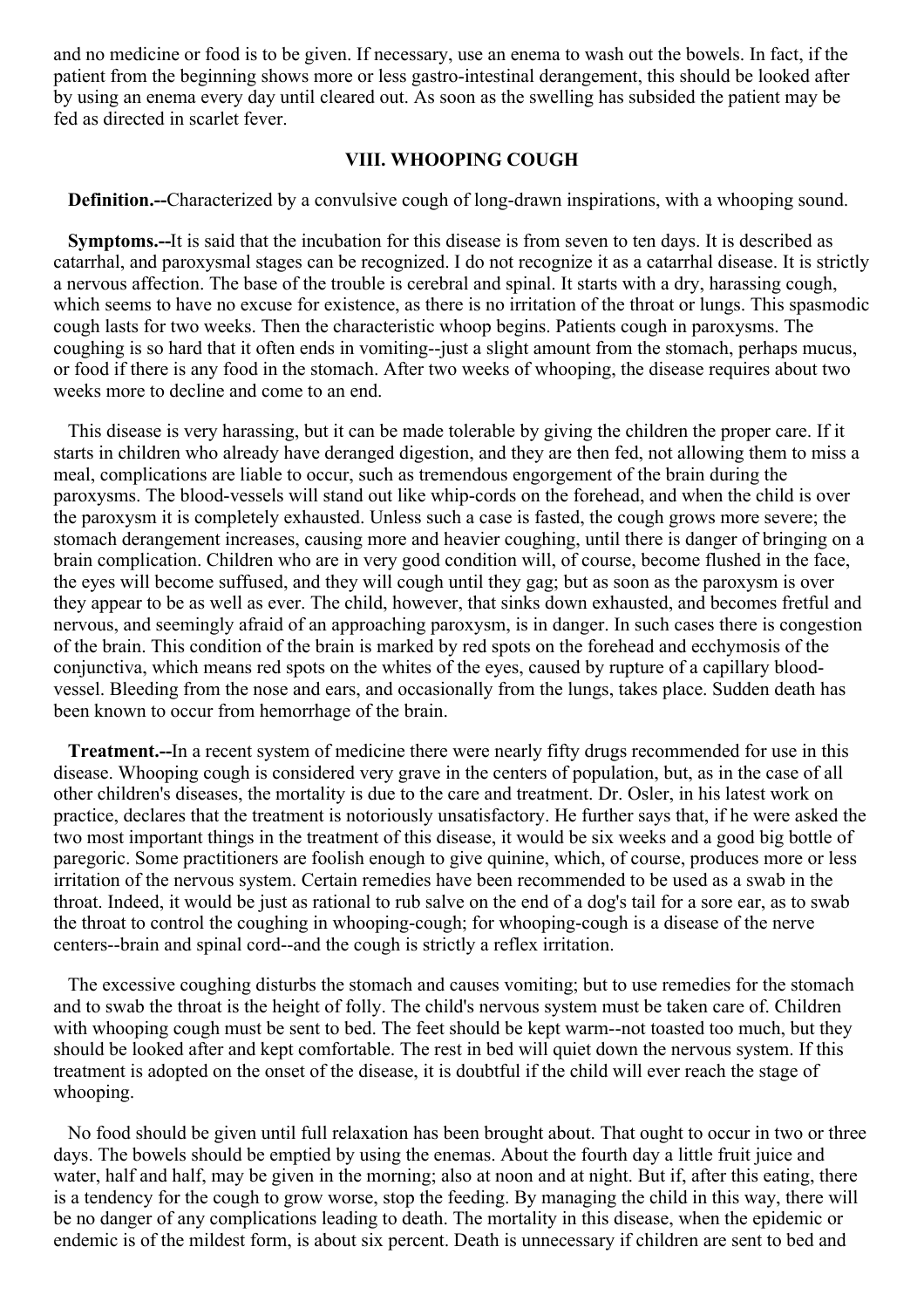fasted. When the symptoms have subsided and the case is convalescing, give fruit juices diluted for a day or so; then fruit morning and night, and a salad at noon.

Gentle rubbing to the spine several times a day, and especially at night, will quiet down the child so that it should sleep. In very restless cases, a hot bath two or three times a day, until the nervousness is controlled, will be found very efficient. A child nursed and cared for in this way will not need to be watched closely when the stage of convalescence is reached, for fear a fatal bronchial pneumonia will develop; for that disease is induced by wrong nursing and feeding.

#### **IX. INFLUENZA (La Grippe)**

**Definition.--**A pandemic disease, coming at irregular intervals, traveling very rapidly, and extending over a vast territory in a very short time. In intra-pandemic years there are epidemics and endemics as well as sporadic outbreaks. In fact, some parts of the country are experiencing this disease all the time.

**Etiology.--**The difference between influenza and the ordinary cold is the tendency of the former to continue long after the time for a hard cold to disappear. In influenza there is a constitutional disturbance. Some patients complain of being very weak, and in some cases the weakness continues to run on for weeks. The catarrh, which is always pronounced, hangs on continuously. One day the patient feels as though he were almost well, and the next day he knows that he is not well. He feels that he is going backward rather than forward.

At the time of an epidemic of influenza there are the usual number of colds or catarrhal fevers. My individual experience has led me to believe that the different forms of catarrhal fevers, colds, influenza, etc., are one and the same, only differing in degree, and that the difference in degree depends entirely upon the condition of the stomach and bowels. Those who are toxemic, who have much decomposition in the large intestine, with the accompanying toxin absorption, and who have bad eating habits and are negligent in the care of the body, will always develop the severest form. The very young and the very old are not inclined to get over the disease as rapidly as those in middle life. The sensualist is always a victim to a severe form. All those who are enervated have difficulty in throwing off the disease. Of course, this disease, the same as all other diseases, has epidemic years; which means that at such times the type of the disease is more severe than in endemic years.

**Symptoms.--**The incubation period of influenza is from one to four days--generally from three to four days. It usually begins with fever, and sometimes chill. In pronounced cases the mucous membrane is involved from the nose through the entire bronchial tubes; the lungs often become engorged. Pneumonia may develop soon after the attack. It is, however, brought on from improper treatment and nursing. Where the bronchial tubes and lungs are involved, delirium is often present, along with much prostration. According to some of the leading authorities, the disease may develop in a manner similar to that of typhoid fever. Pleurisy is also a disease that is liable to spring up during the life of influenza. There are nervous forms of this disease, characterized by headache, much pain in the joints, also marked prostration. There are quite a good many forms of influenza. One of these is the intestinal--a type that is marked by much fever, and the complications of which are given as pericarditis, endocarditis, septicemia, peritonitis, etc., all of which is brought on from imprudent eating on the part of the patient as advised by the physician.

**Treatment.--**As soon as the disease starts, the patient should stop eating, and take a hot bath, preceded by a copious enema of two quarts of water and a tablespoonful of salt. After the bowels have been moved, the bath should be taken, and continued until all pain and discomfort are gone. The bathing should be kept up daily, headache, and pain in the body, all the discomfort should be removed by a hot bath, even if the bath has to be taken every three hours. The water should be as warm as the patient can stand comfortably. After the patient has been in the bath for five minutes, the water should be heated to as high a temperature as he can stand. Just how long the bath should be continued depends upon how quickly the patient gets relief. When relaxation and comfort come, the bath should be stopped. If there is a tendency for cold feet and hands, hot applications should be kept to the feet. Positively no food or drugs are to be given in such cases. if this plan is carried out, there will be no complications, there will be no spasm, and the disease- even the very worst forms of it--will terminate in one week. Such symptoms as delirium, spasms,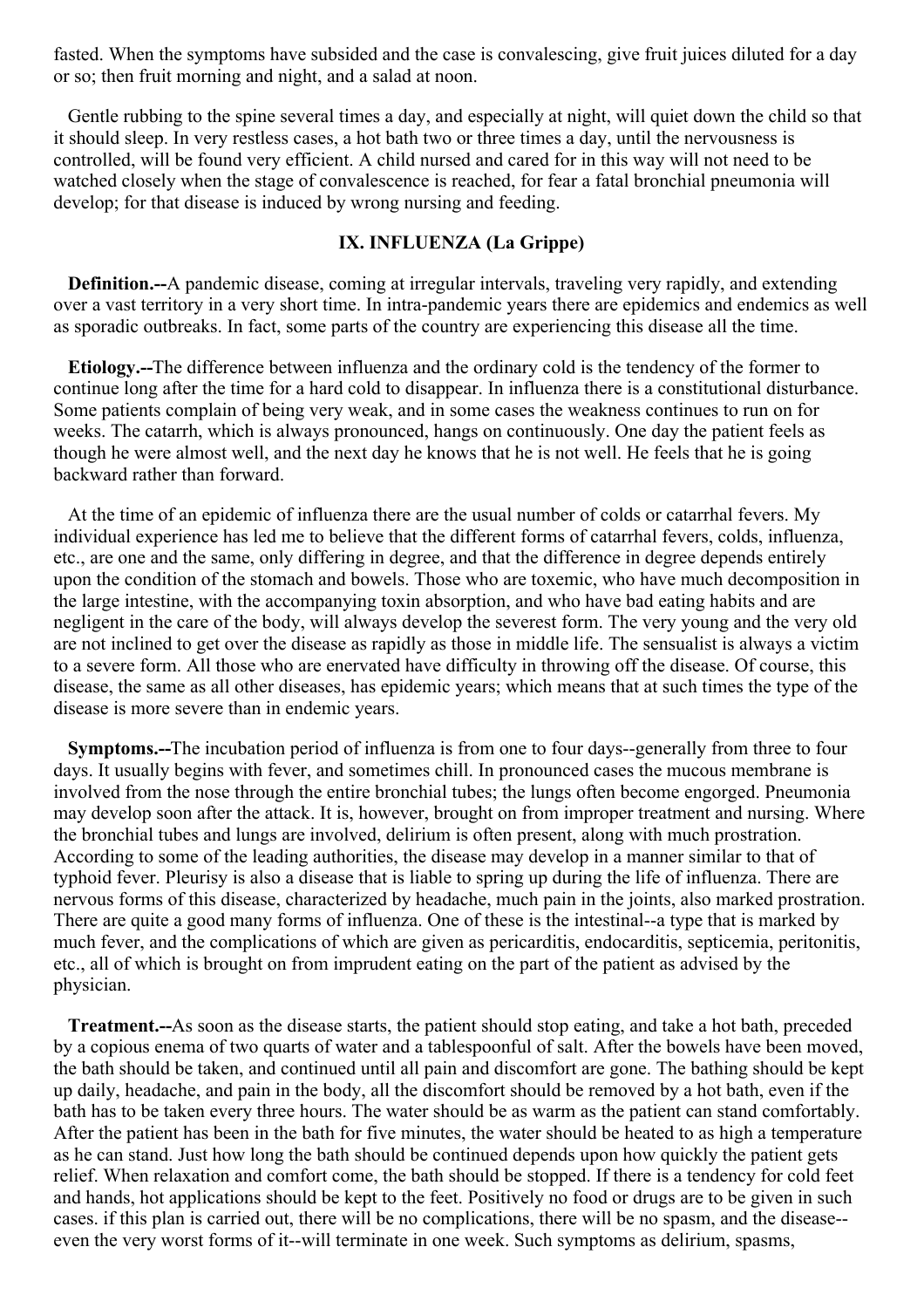<span id="page-20-0"></span>peritonitis, etc., can be developed only in those patients who are fed and medicated.

#### **X. PNEUMONIA**

**Definition.--**An infectious disease of the lungs, which usually terminates by a crisis in seven or eight days.

**Etiology.--**Children are very liable to have pneumonia. The predisposition of children up to six years of age is to take the disease. Then there is a diminution of attacks in children up to fifteen. From this time on there is an increase. Anything that has a tendency to enervate renders the subject of a scrofulous diathesis liable to take this disease. Without question it is a disease that originates in the intestine. It is really a disease caused by toxins. An enervated state, followed by unusually heavy eating or a change in diet- eating in an unaccustomed way--may be the exciting cause. It is thought to come from a cold. Nearly all diseases start with a cold, for nearly all diseases are caused by toxin absorption from the bowels; and when we become better acquainted with the real cause of disease, we shall know that, at the base and foundation, all diseases are alike--that is, they begin with toxin poisoning. Just why in one person it locates in the lungs, in another in the membranes of the brain and spinal cord, and in another causes infantile paralysis, are questions for the laws of heredity and nutrition to solve--germs will not solve them. An injury may sometimes be given as the cause, but the real cause lies back in nutrition.

Climate and seasons do not appear to have a controlling influence, for the disease is found in every month in the year. Winter, however, is probably the season showing the largest proportion of pneumonia cases.

**Conditions Favoring Infection.--**According to Dr. Osler, the majority of people harbor the germs in the mouth, nose, and throat. This is said of all infectious diseases. But Osler also says that some individuals are less resistant. If we are resistant at one time and not resistant at another, what is the reason? If it is possible to be resistant at one time and not at another, is it not possible to put the health in such a condition that it will be resistant all the time? This, I believe, is true as regards man's relationship to all diseases. There is a serum which is used to immunize, but it is doubtful if it has been more successful than any other immunizing on this order. There are supposed to be forty different varieties of pneumonia. This is a delusion of the profession. If the stomach and bowels have no decomposition in them there will never be any pneumonia developed.

A really good state of health is the proper immunizer against this disease, the same as against all others.

**Symptoms.--**Pneumonia usually starts with symptoms of a cold, which may last two or three days. In other cases there are symptoms of a slight cold, with coughing and soreness in the chest. In the majority of cases the disease begins with a chill. Cough is annoying from the very start. The disease has the appearance of an acute fever, with pains and aching throughout the body. In a certain percentage of cases the pain in the chest is very severe. This is especially true where there is a pleuritic complication. If one lung is affected, the face is usually flushed on that side. Where both lungs are affected, both cheeks will carry a flush. The breathing is short and hurried, often running forty at the doctor's first call.

The expression of the eyes is that of anxiety, caused by precordial oppression. The expectoration is often tinged with blood during the first twenty-four hours. Then again it will be white and frothy, and the blood tinging does not appear for forty-eight to, sometimes, seventy-two hours. This would indicate that the seat of the trouble is low down in the lungs. Where it is located high, the expectoration becomes diagnostic earlier in the disease. The temperature varies from 102° to 106° F--usually from 101° to 102° in the morning and 104° in the evening. In severe types of the disease it will reach 106°, and even 107°. The distress from coughing and oppression in breathing is persistent until about the seventh day. This is called the crisis in the case. Then the temperature drops down, and the breathing becomes easier. From this point on the convalescence should run along rapidly. In those whose general condition is bad, and whose nursing and treatment have not been exactly what they should be, there may develop a typhoid condition at this stage. Where this is true, the temperature goes up rather than down, and all symptoms increase, typhoid symptoms develop, and death is liable to occur. This disease is very severe on old people; and it is pretty generally understood that drunkards, or those who have the drinking habit, never get over an attack.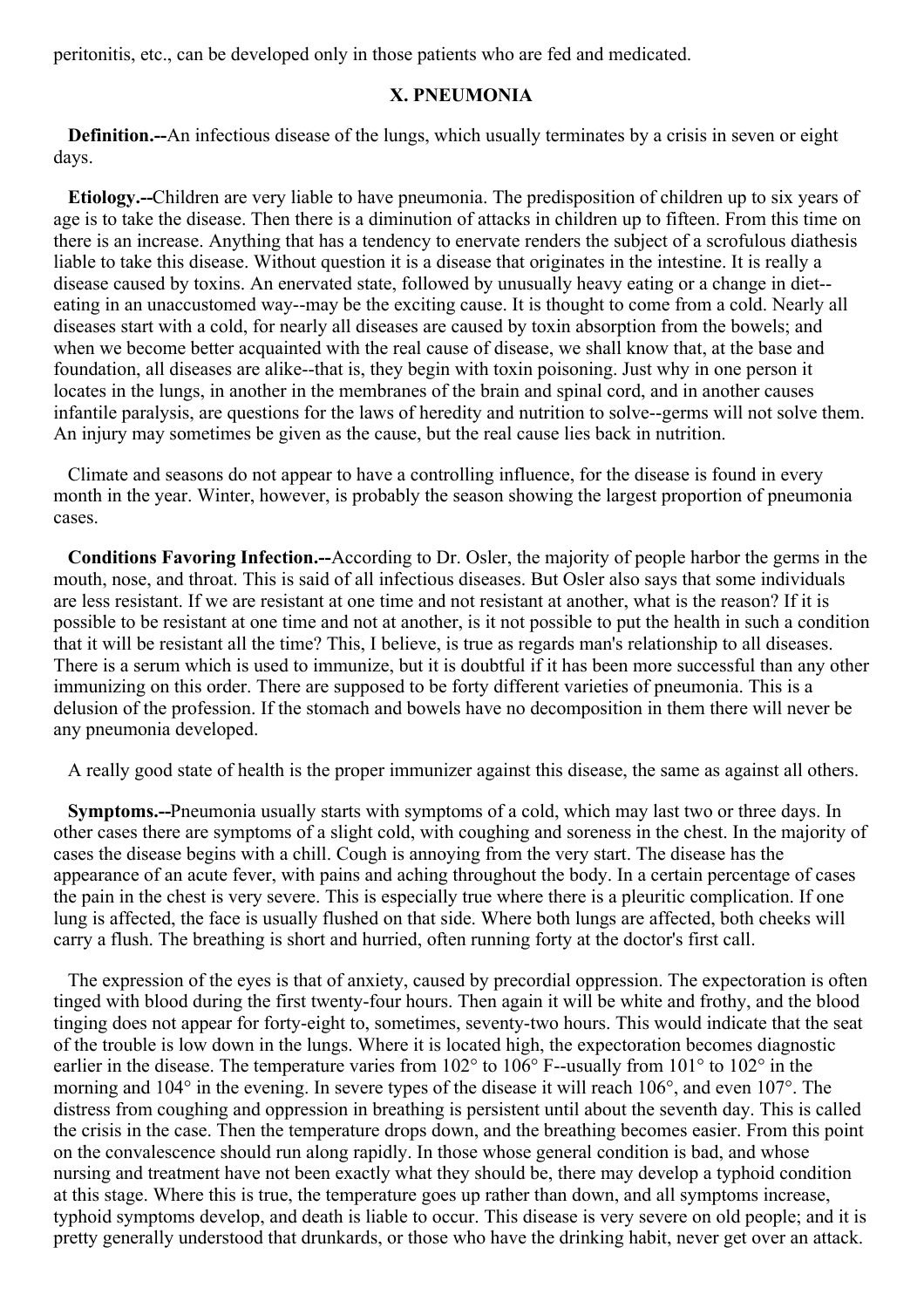The crisis comes on the seventh day--this is the average time. In slight cases the crisis often develops on the third day, and there are other cases that are prolonged to the tenth; but in those that reach the crisis on the third day it is just barely possible that there has been a pneumonic state existing in a light form for several days before sufficient attention was given to determine that it was pneumonia.

**Cough.--**The cough at first is dry and persistent, causing pain and discomfort. Patients will clamor for relief; but it is a very great mistake to give anything in the line of opiates to relieve. They should be encouraged to wait until the expectoration stage appears, which it will do on about the third or fourth day, provided they have been handled carefully with respect to nursing, etc. After the stage of expectoration is reached, the secretion lubricates and relieves the friction caused by the cough. From this time on the patient should be fairly comfortable. At first the expectoration is mucus. Then it becomes tinged with a little blood. Later on the blood tinge imparts a rusty appearance to the sputum, and it loses its stickiness or tenaciousness, which makes it difficult to raise.

Where there is liver derangement, the sputum may take on a yellowish appearance from bile. As the fever declines--which it generally does after the expectoration is fully established--the expectoration becomes lighter, until it entirely disappears.

There is an unusual type of pneumonia, affecting the apices of both lungs. I have never seen a case of this character get well. When the secretion or expectoration stage is reached, the amount of material thrown off is so great and so tenacious that the patient is unable to throw it out of the lungs, and he dies drowned in his own secretions.

**Condition of Digestive Organs.--**The tongue is usually furred. Where the contents of the intestinal canal are in a state of decomposition, and the absorption of the toxins is very pronounced, the tongue will be very greatly furred, the breath bad, and some cases will vomit profusely the first few days, The patient has no appetite. The bowels are more commonly constipated than otherwise.

**Skin.--**ln this condition herpes frequently occurs on different parts of the body. This in itself is often a source of a great deal of discomfort. The cutaneous derangement affects the lips more than any other part of the body, and more in pneumonia than in any other disease. There is a superstition that where this occurs patients will get well. There is just a possibility that this idea is based more on facts than on fiction; for in cases where herpes manifests it would indicate that the disease is not so profoundly established in the lungs. In other words, where herpes appears on the surface, on the principle that two diseases cannot exist in activity at the same time, the pneumonia must not be so profound a type as to center all the morbid process on the lungs.

**Cerebral Symptoms--**Children frequently have convulsions, headache, backache, and become extremely nervous in the evening. There is always more or less precordial oppression, (difficult breathing) but worse as the evening comes on. Delirium is very common in pneumonia where there is great oppression in breathing. There is a tendency on the part of the patient to leave the bed in a semi-delirium; or it would be better described as a halfsleep--just too sleepy to be awake, and yet too distressed in breathing to permit a complete loss of consciousness. Where the drowsiness is profound, the struggle for life is very great; for life depends upon breath, and many times the breathing is so oppressed that it is necessary for the patient to stay awake to breathe.

**Treatment.--**All diseases are self-limited; but if one would find types to correspond with text-book descriptions, the diseases must be treated according to the textbooks. It is easy for one to understand that the influence of a dinner may be said to be self-limited. The influence of a cup of coffee is self-limited. The influence of one acute attack of toxin poisoning is self-limited. Pneumonia, or other so-called infectious diseases, represent a state of toxemia, and if nothing is added--if no more toxin be turned loose in the system after the disease is once established--it is self-evident that the poison must be self-limited, and the limitation must always be the same; but if more toxin poisoning is added after treatment is begun, it is obvious that it would be impossible to have any disease originating in this way ending in any kind of regularity, unless it were in death. Pneumonia is a disease that is brought on from toxin poisoning, but the subject must be prepared by weeks and months of improper life--tilling the soil, so to speak, and cultivating it for the propagation of disease. After it is once started, to bring it to as hasty a termination as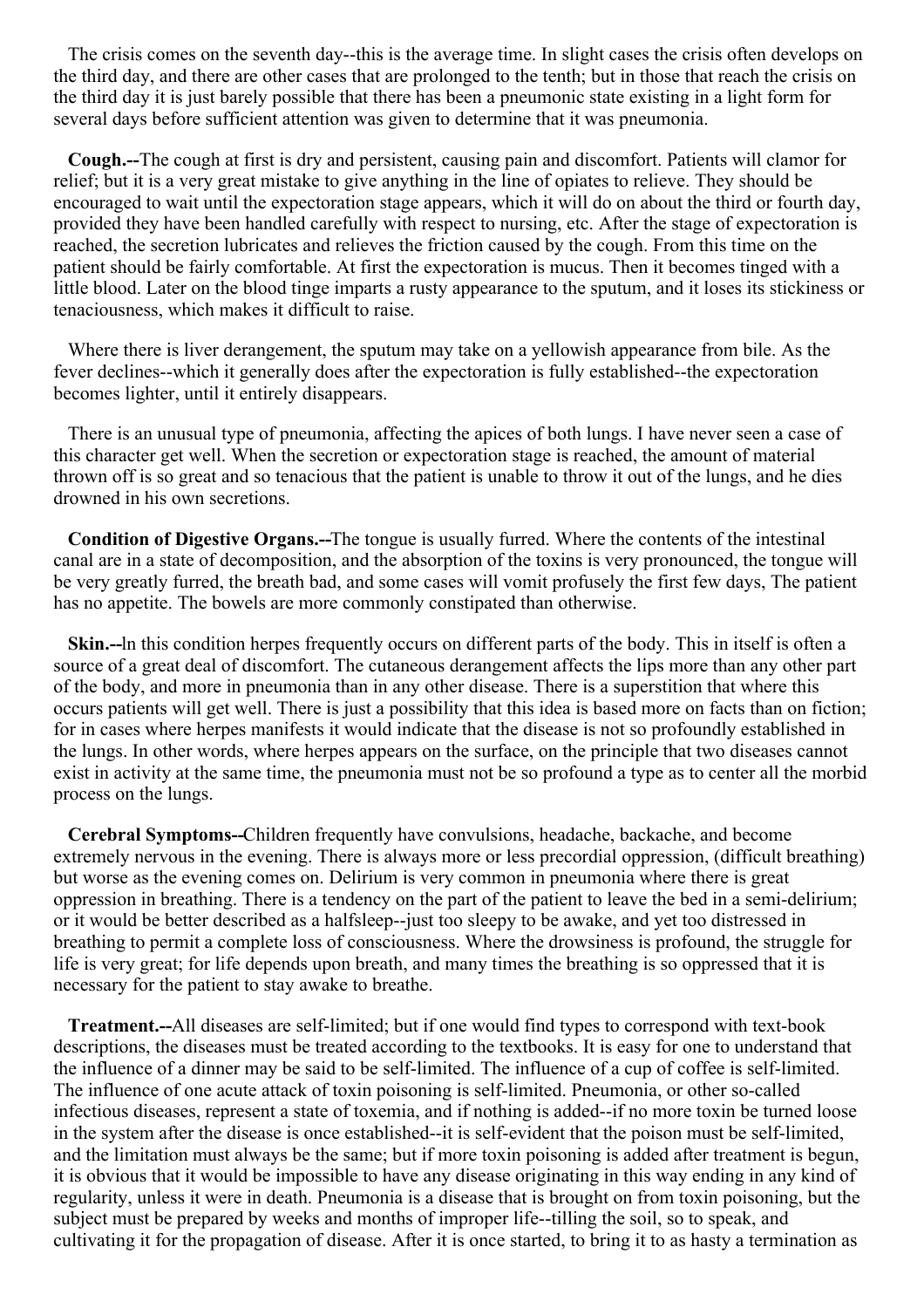possible, food must be stopped absolutely. All the water desired should be given. Wash the bowels frequently--at least once every day--with warm water.

If there is a tendency for cold feet and hands, warm applications should be put to the feet. If the temperature is running high, a hot bath should be given every three hours, if necessary to bring comfort and reduce the temperature. If the patient is fairly comfortable, he may be given a bath every evening. Have the water quite hot--100 $^{\circ}$  or perhaps 102 $^{\circ}$ --and allow the patient to remain in the tub long enough to become relaxed and comfortable. A half-hour is not too long, if that length of time is required to bring the desired results. While the patient is in the bath, hot water should be added to keep the bath temperature up to 100° or 102°. If there is a great deal of difficult breathing, hot cloths wrung through a wringer should be put on the chest. Fresh air must be procured, but the patient must not be in a draft. The temperature of the room should be from 50° to 60° F. when the temperature runs up, if the patient becomes nervous, and cough is annoying, use the hot bath every three hours, if necessary, to bring full relief. Sheet cotton oiled with olive oil, placed on the chest and held on by a roll bandage, often gives relief. If there is pain in the abdomen at any time, put the towel wrung out of hot water over the point of pain. The patient should not be annoyed through the night. The lights should be put out; the nurse should stay within hearing distance, so as to be ready to meet any needs of the patient; but the patient should not know that she is close by. In other words, the patient should not be encouraged to wish much attendance at night. Patients treated in this way will get along very nicely as soon as the expectorating stage, such as I have described, has been established.

All pneumonia patients possessing a fair constitution should be convalescing nicely in from seven to eight days. When the temperature and pulse are normal, the feeding may be the same as described under typhoid fever.

The treatment suggested above presupposes that it is begun at the time the patient is taken ill. If, however, a case is taken charge of after it has been badly managed for a week or ten days, and typhoid symptoms are presenting and the patient is delirious, with engorgement of the lungs and precordial oppression pronounced, the treatment should not vary materially from that which has been suggested above. There should be heat to the feet, and a mustard plaster to the chest. After relief comes the mustard plaster may be removed and antiphlogistine substituted, being renewed about twice in twenty-four hours.

Such cases have undoubtedly been medicated and fed, or they would not develop such desperate symptoms, The bowels should be cleared out. Two enemas should be given each day, if necessary--at least one each night.

The first day's bathing, washing-out of bowels, and suspension of all food should make a change in the patient. On the second day, two hot baths will be all the bathing that is necessary. When the temperature has gone to normal, and all the symptoms have subsided, then feed as recommended for convalescing in other fevers.

Morphine, or any other preparation of opium, is very dangerous in pneumonia, as it causes a filling-up of the lungs and an inability to expectorate, and the patient will frequently die from lack of power to free the lungs. One of the worst symptoms following the use of opiates is the semi-delirium. Patients are made sleepy because of the drug, and on account of difficult breathing they struggle to stay awake. This makes a case look very desperate, when no doubt the symptoms would all be very light if it were not for the peculiar influence of the drug. Pneumonia is a disease that will surrender to kind nursing and complete absence of anything in the drug line. In those cases where there is double pneumonia, and the disease is located in the apices, the mortality is one hundred per cent. The mortality in ordinary pneumonia should be almost nil.

#### **XI. DIPHTHERIA**

**Definition.--**An infectious disease characterized by an exudation thrown out on the mucous membrane of the pharynx, tonsils, larynx, and sometimes in the trachea and bronchial tubes. By believers in bacteriology it is declared that there is a diphtheritic bacillus or germ which is diagnostic, and that without this particular germ the disease is not diphtheria. But this germ is frequently found in the throats of people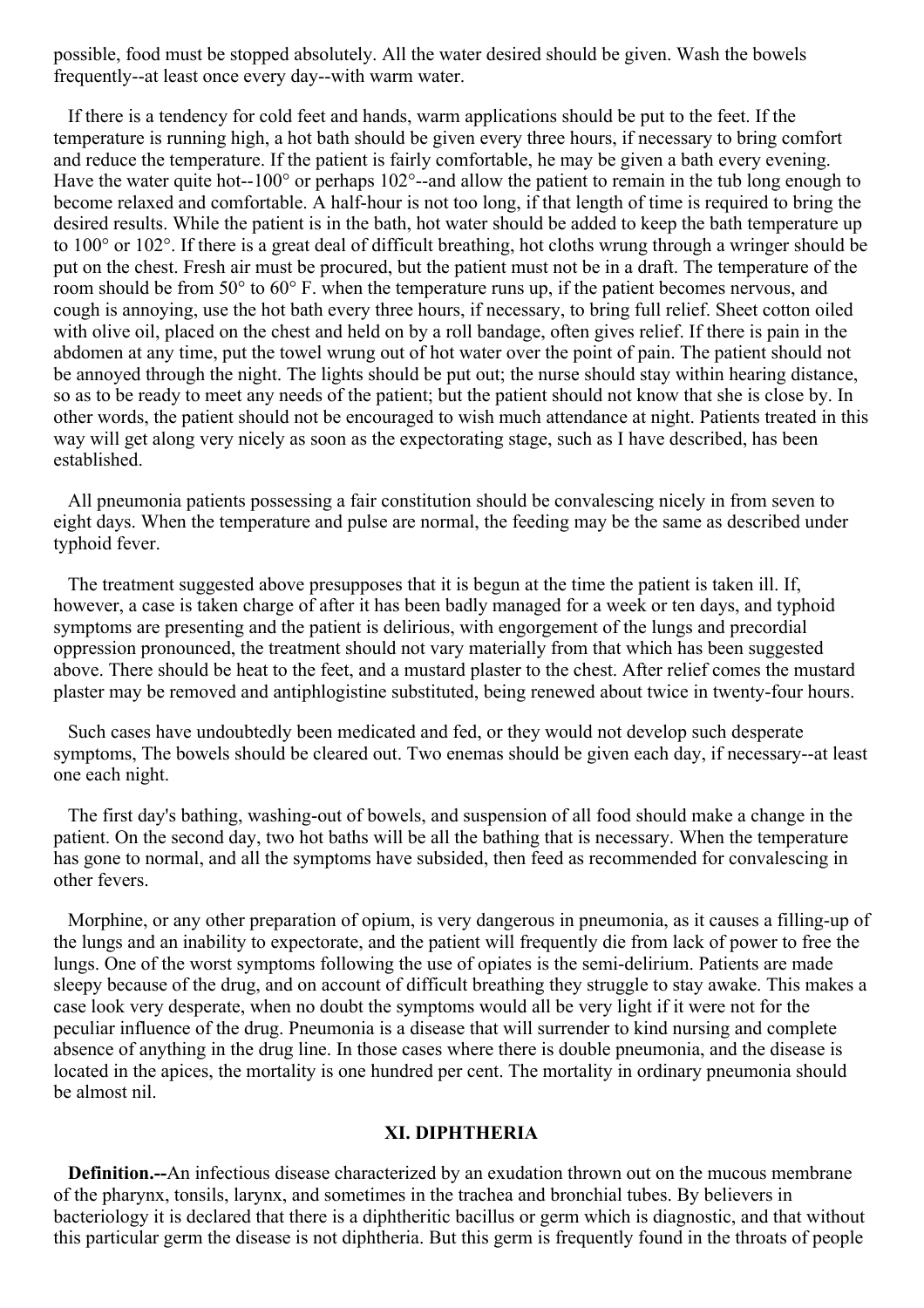who have not had the disease!

**Etiology.--**This disease has been epidemic, endemic, and sporadic. For the last twenty-five years it has gradually been declining in severity.

Children who are overfed, who have developed in the intestinal tract a state of decomposition or putrescence, running on for some time, and who have broken down their resistance, will develop a state of toxemia which will cause them to be susceptible to the prevailing influences, atmospheric and otherwise.

Children who are fed too frequently or fed improperly, and who are troubled with constipation and the passing of undigested food with the bowel movements, are made susceptible not only to diphtheria, but also to scarlet fever, measles, whooping-cough, etc. Indeed, it can be proved that normal, healthy children- -children who have bowels that are regular, and who are not troubled with intestinal indigestion--cannot be made to take any of these diseases.

**Symptoms.--**The pharyngeal type starts very much as tonsilitis. There are symptoms of cold, and if these conditions develop, the throat becomes sensitive, painful, and swollen. Diphtheria is located on the tonsils and in the pharynx when these locations are inflamed.

Children usually complain of slight discomfort. If the parents look into the throat, they will see a little redness and swelling, and perhaps two or three white specks about the size of a wheat-grain. If the disease is light, these specks may coalesce, the inflammation will not extend very far down, and the child will complain of difficult swallowing for a few days; but within a week the throat will be well without any special treatment, except to inhibit eating.

Where the infection is intense, the temperature will run to 102<sup>°</sup> and 103<sup>°</sup>, the tonsils will become very much enlarged, and the diphtheritic membrane will form over these parts, sometimes extending pretty well up on the soft palate. In such cases swallowing is almost impossible. The disease may even extend into the nostrils. If such patients are fed, brain complications may develop, and the patients die in the course of ten days to two weeks. The glands in the neck become very much swollen, due to infection. The membrane that forms will at first have a grayish-white color, then change into a dirty gray or brown, sometimes a yellowish white; it is firmly adherent, and, if loosened and thrown off, leaves the surface completely denuded and decidedly irritated, but it is soon covered with another exudate.

#### **True Croup or Laryngo-Tracheal Diphtheria**

Where the larynx and trachea are involved, the symptoms at first are those of ordinary croup. Children will begin by coughing with a croupy sound. In the majority of cases they do not appear to be very ill; in fact, they win entertain and amuse themselves with their playthings and playmates, sometimes for two days; and again I have known cases to run on for three days, the cough becoming a little more croupy each afternoon and evening, but this symptom passing off more or less in the fore part of the night and the forenoon. Parents seldom are uneasy, because the croup is not severe; it does not affect the breathing very materially, and the child usually has an appetite, and will eat its regular meals where it is permitted to do so. If examined by the trained ear, there will be evidence of a deposit taking place in the bronchial tubes.

Years ago, when 1 was doing a general practice, it was my misfortune to meet with a great many of these cases. In those days it was not uncommon for me to be called to prescribe for a child with a slight attack of croup. All that the parents seemed to think would be necessary for me to do was to give the patient a little croup medicine, so insignificant were the symptoms. To strengthen this belief, when I called to make the examination, I would often find the child playing with other children. On looking into the throat, perhaps I would see a little redness of the pharynx. Then, on placing my ear between the shoulder-blades, I would hear a mucous rale, which not only diagnosed the case, but also prognosed it. I never knew a case to get well. Where this disease is located in the pharynx, and passes down only a very short distance into the trachea, sometimes the membrane is thrown off and the child recovers; but this is so rare that I have heard of only a few cases.

Many people will confuse diphtheritic croup, or diphtheria, with catarrhal croup. This is a very great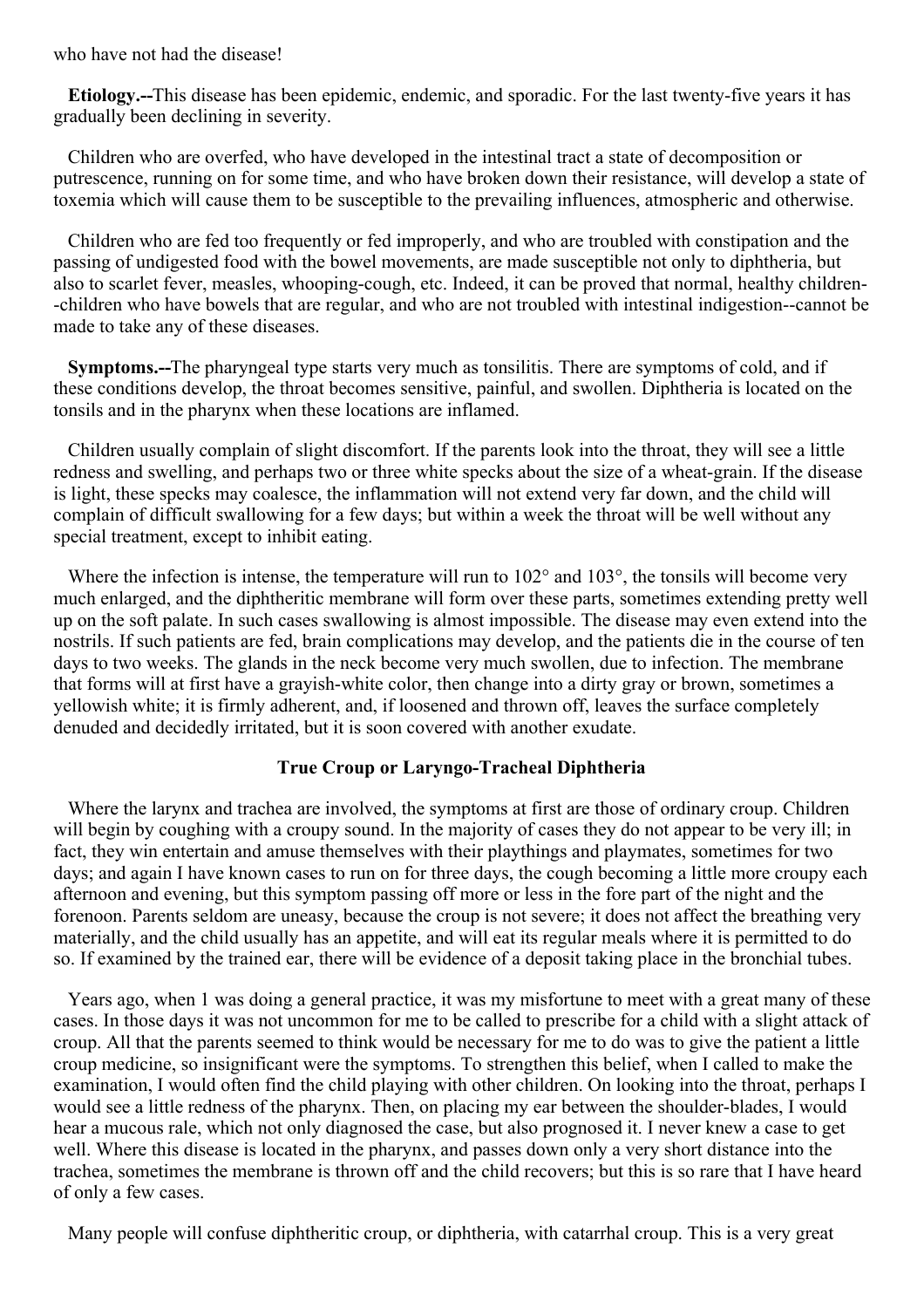mistake; for children should invariably recover from catarrhal croup, while in diphtheritic croup, or true croup, where the membrane extends, down to the bronchial tubes, the mortality is one hundred per cent.

**Treatment.--**The entire profession is enlisted on the side of antitoxin as the proper remedy. I have no faith in it, do not believe in the theory, hence have not recommended it--nor shall I. The claims that there has been a tremendous reduction in the amount of diphtheria, and especially in the mortality of the disease, because of the use of serum, I am not prepared to accept. Scarlet fever is just as formidable a disease, just as contagious, and just as dangerous to life as diphtheria has ever been. It keeps pace with diphtheria in growing less severe in type and in having fewer epidemics. Indeed, mortality statistics show that there is a larger percentage of fatal cases in diphtheria than in scarlet fever, and the profession does not claim to know anything at all about the specific cause of scarlet fever; so, until the subject is illuminated to my entire satisfaction, I shall use the decline in severity of scarlet fever to prove that there is nothing in the contention of the bacteriologists that diphtheria has been controlled by antitoxin. The severity of all socalled contagions has declined in the last twenty years, and so has murderous treatment.

The proper treatment is to wash out the bowels two or three times a day, when the child is first taken sick, using as large enemas as can be put into the bowels.

See that the child has nothing at all to eat. It should not be encouraged to drink, nor to swallow anything. It should be encouraged to wash its mouth and spit out rather than to swallow. Thirst must be controlled by small water enemas.

The child should be placed on its right side, leaning well forward, with its face rather down, so that the saliva will drain from the mouth on a cloth. These cloths should be burned. The child should not be allowed to lie in such a position that the secretion will run down the throat into the stomach.

A small towel may be wet in tepid salt water, pressed snugly against the throat, and held there by pinning a dry towel around the neck. The towel may be wet every three or four hours. No sprays or washes of any kind should be used. it is to be hoped that the old-fashioned gargling has passed into oblivion. Gargling, or spraying the throat, only aggravates the disease and encourages swallowing. The disease must be confined to the throat as much as possible, and the child must be allowed to lie in a position where everything will drain well out of the mouth. This is to prevent further infection. When the child is tired of lying on one side, it may be changed to the other side, but kept in the same position--lying on the side, inclining well forward, with either the left or right leg, whichever is uppermost, bent at a right angle with the body, so as to prevent the child from rolling over on its face.

If the temperature is above 103° F., the child should have a hot bath once or twice a day. After being in the hot water about five minutes, cold water may be added to reduce the temperature of the water from 100° to 60°. If the child's temperature is not above 102°, simply a warm bath morning and night is enough. When the child is showing great restlessness, it may have an extra bath, and the water may be extra warm to bring on relaxation and relief. The child should have its spine rubbed at least once a day before bedtime. This is to relieve any aching and tire. The rubbing should be very gentle, and should be continued until the child is quieted down and asleep. Children with this disease should be left as much alone as possible. Certainly there are to be no questions asked, and curious people should not be permitted in the room. Of course, where quarantine is thoroughly carried out, no one except the nurse will be permitted to see a sick child.

No feeding, nor swallowing even of water, is to be indulged in until the disease is thoroughly under control. No drugs are necessary.

The above are my suggestions for pharyngeal or nasal diphtheria. I have no treatment to offer for laryngeal croup or diphtheritic croup, or what is commonly called true croup, where the membrane extends to the bronchial tubes. This type of the disease is necessarily fatal.

#### **XII. ERYSIPELAS**

**Definition.--**This is said to be an acute contagious disease, characterized by an inflammatory condition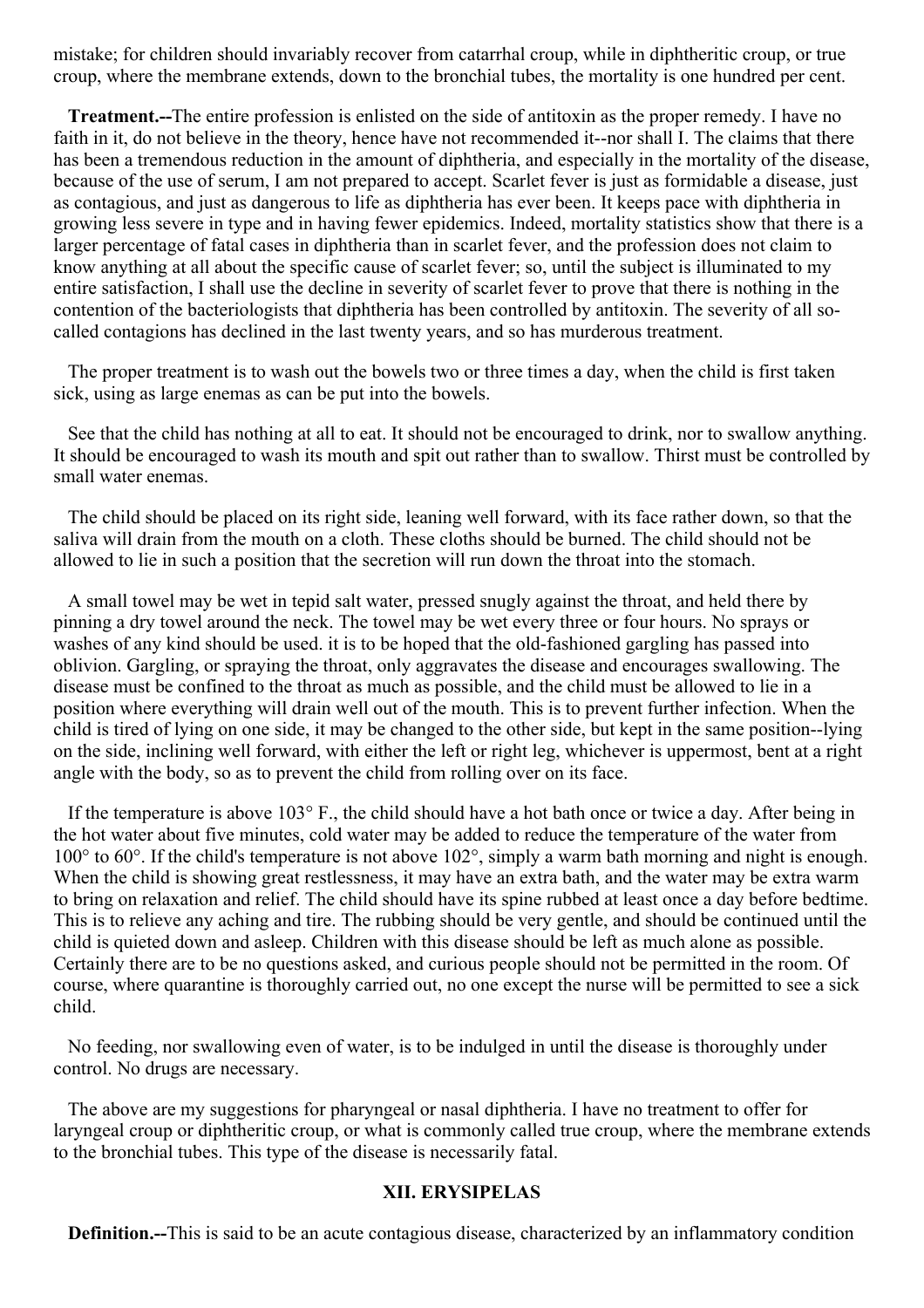of the skin, caused by a specific germ. My definition for this disease is: an inflammatory disease of the skin, characterized by septic poisoning.

**Etiology.--**Erysipelas is a disease that affects all sections of the country more or less. Depressing atmospheric influences prove to be allies joining forces with toxemia to produce the disease called erysipelas. No one will have erysipelas who is not toxemic from intestinal infection. It requires constipation and the eating of too much animal proteid to prepare the system for this particular disease. As a rule, it requires a little wounding of the skin to start the disease. In some cases it does not appear to require an injury of any kind. However, when the disease starts on the face, its initiative point usually is the nose, and there is always catarrhal state of that organ. My experience with erysipelas would lead me to define it as septic herpes. It appears to locate without any special exciting cause. Like septic poisoning from any type of disease, it can be conveyed to others, but the disease is not infectious to unbroken surfaces. By this I mean that the disease cannot be transferred from the patient who initiates it to another unless the virus is brought in contact with a denuded surface; and then it will not establish inflammation except in those who are susceptible to septic inflammation.

Mothers, immediately after childbirth or at childbirth, are susceptible to septic inflammation coming from any other source. Besides, if the uterine drainage is not perfect, septic poisoning will start up without any further infective agency than simply retention of waste products which become septic and infectious.

The specific infection of erysipelas must be septic, and of the same character as the infections of all other diseases developing a septic character. Medical writers declare that people who are susceptible to the disease are those suffering from wounds or abrasions of any sort. A skin wound that does not drain may become septic. If the septic inflammation is confined to the surface, it will be of an erysipelatous character. If the inoculation is deep, the disease will be septic in character. Those most susceptible to the disease are the people who are broken down from disease, work, or worry.

**Symptoms.--**This disease is supposed to have an incubation period of from three to seven days. It starts with a chill, a rapid rise in temperature, and about all the symptoms with which a fever would start--aching back, headache, perhaps a sensitive spot on the end of the nose, or simply puffiness and redness, with no particular point worse than another. From this location it generally spreads to the cheeks. The swelling is usually great enough to cause a very smooth appearance of the skin. There is redness and heat. The elevation of the temperature at the inflamed point is very much greater than that of the surface of the face in the immediate region.

The first feeling the patient will have is one of stiffness, with a gradually growing sensitiveness. If the disease is severe, the swelling will be very rapid, and the part first affected will be the first to lose redness and swelling. When the disease spreads only over the forehead, it marches apparently with an elevated ridge; or the line of demarcation between the surface not affected and that which is affected is very acute and easily distinguished. Where the skin is very tender, small blisters may appear, which break, discharging a serum-like fluid.

The glands of the neck usually take on a little enlargement; but this condition is often heightened by the swelling of the skin and cellular tissue. Where the disease spreads over much of the head, there is a tendency for delirium. Where the ears become involved, there is danger of the disease passing into the membranes of the bone. In people who are much depleted--those who are in the habit of taking alcoholics, or who have broken down their resistance by the use of much coffee or tea, or by sensual habits--there is a liability to develop symptoms of brain and meningeal complications. It is said, however, that postmortems seldom show a meningeal complication, This being true, death must result from toxic poisoning of the brain. In drunkards and in the aged the mortality is very heavy.

**Treatment.--**Strict cleanliness, and warm bathing morning and night, should be the rule. If the tongue is pallid, thick, and presenting the prints of the teeth on the edges, the local application should be a saturated solution of baking-soda. By a saturated solution I mean all the soda that a given amount of water will dissolve. Wet cotton with this fluid, squeeze out the superfluous portion so that there will not be enough to drain and wet the pillow, and place the compress over the inflamed part. Then put a towel or bandage around the head, in such a manner as to keep the soda dressing on the disease.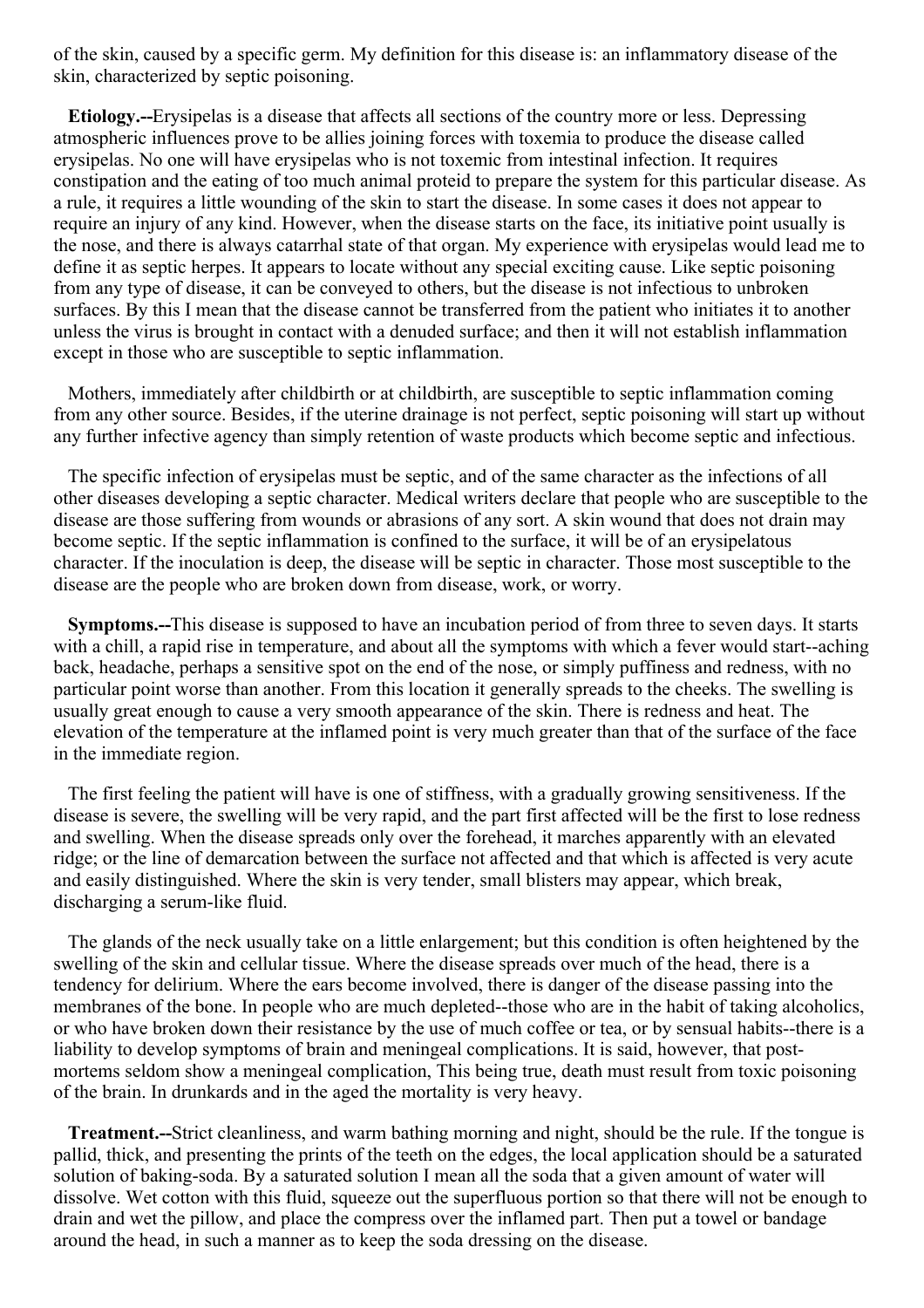Positively no food is to be given. The first and second day it would be well to give a little alkaline drink- -about what soda would lie on a nickel, placed dry on the tongue, and washed into the stomach with a glass of water--three or four times a day. After the second or third day, simply give water and cut off the internal administration of the alkali.

Where there is a putrescent odor from the breath, use chlorate of potash for the solution in place of the soda. The soda drink can be used for two or three days, as suggested above.

If the tongue is inclined to be small and red, or long and pointed, cranberries mashed and made into a poultice will make an excellent local application. Mash the berries and run them through a colander. Then put the crushed berries between layers of cheese-cloth and lay them on the inflamed part. If the patient has a desire for lemon in water without sugar, he may have it. The bowels must be cleansed by enema twice a day for the first three days, and then every night until the disease is entirely under control. If there is much nervousness at any time, the spinal rubbing will bring quiet and rest. The patient should not be annoyed by company. The bedroom should be ventilated, but there must be no drafts on the patient. If cranberries are not to be had, use cotton with lemon juice for a poultice. If lemon juice irritates the skin, reduce it with water; and if the cranberries irritate the skin, apply a little olive oil before the berry poultice is put on. If this treatment is carried out faithfully, there will be no mortality, and patients will make a very quick recovery.

In regular practice there is an established habit among physicians, in treating erysipelas, to give tincture of iron in doses of half a dram to a dram every three or four hours. As a rule, the same physicians recommend a diet that is very nutritious. The iron will positively prevent digestion. Then is there any wonder that patients treated in such a way will become extremely restless, nervous, delirious, and that some of them die?

#### **XIII. RHEUMATIC FEVER**

**Definition.--**An acute fever that is caused by absorption of toxin from intestinal decomposition in those of gouty diathesis, characterized by inflammation of one or many joints, with a marked tendency for inflammation involving the fibrous tissues around the joints.

**Etiology.--**Rheumatism is found in almost every country. Damp weather is supposed to be a cause. People working in mines that are wet, and people living in countries where there are many rainy months, are supposed to have rheumatism because of this dampness. Any weather conditions that depress and enervate will precipitate an attack of rheumatism--not as a cause per se, but rather as an exciting cause. The foundation for rheumatism is laid at the table, and in neglect of the body in the way of bathing and clothing. There is usually a history of constipation, and in some cases colitis. Some authors declare that the disease prevails most in dry years, or during a succession of dry years. The same may be said of rainy seasons and a succession of rainy season. Any continuous or monotonous weather causes enervation, and this often is the last straw in precipitating an attack of rheumatic fever.

The disease may be found in children as well as in adults. Children who have been overweight, and have been recognized as exceedingly healthy, are inclined to take on rheumatic fever. If the weight has been excessive, so that nutrition has been gradually perverted, very great care and proper nursing will be required to bring the patient back to normal. If parents have been careless, and such patients have had one or two relapses, there is danger of heart complications springing up that will ruin the patient for life.

**Symptoms.--**The disease usually begins like an ordinary fever--perhaps with a chill and vomiting. In other cases no stomach symptoms whatever will be found, and ill-defined pains may start up in a joint, in either the lower or the supper extremities. As in the case of nearly all fevers, there is a chilly sensation to start with, and in some cases real chills, like ague, which may lead those in attendance to believe the subject has an attack of malarial fever that will pass off in a short time. This, of course, is true only of cases developing in malarial countries.

Within twenty-four hours after the disease is developed, one or more joints are swollen, red, and very sensitive to touch. The pulse will not be more than 90 to 100. The temperature may run from 102° to 104°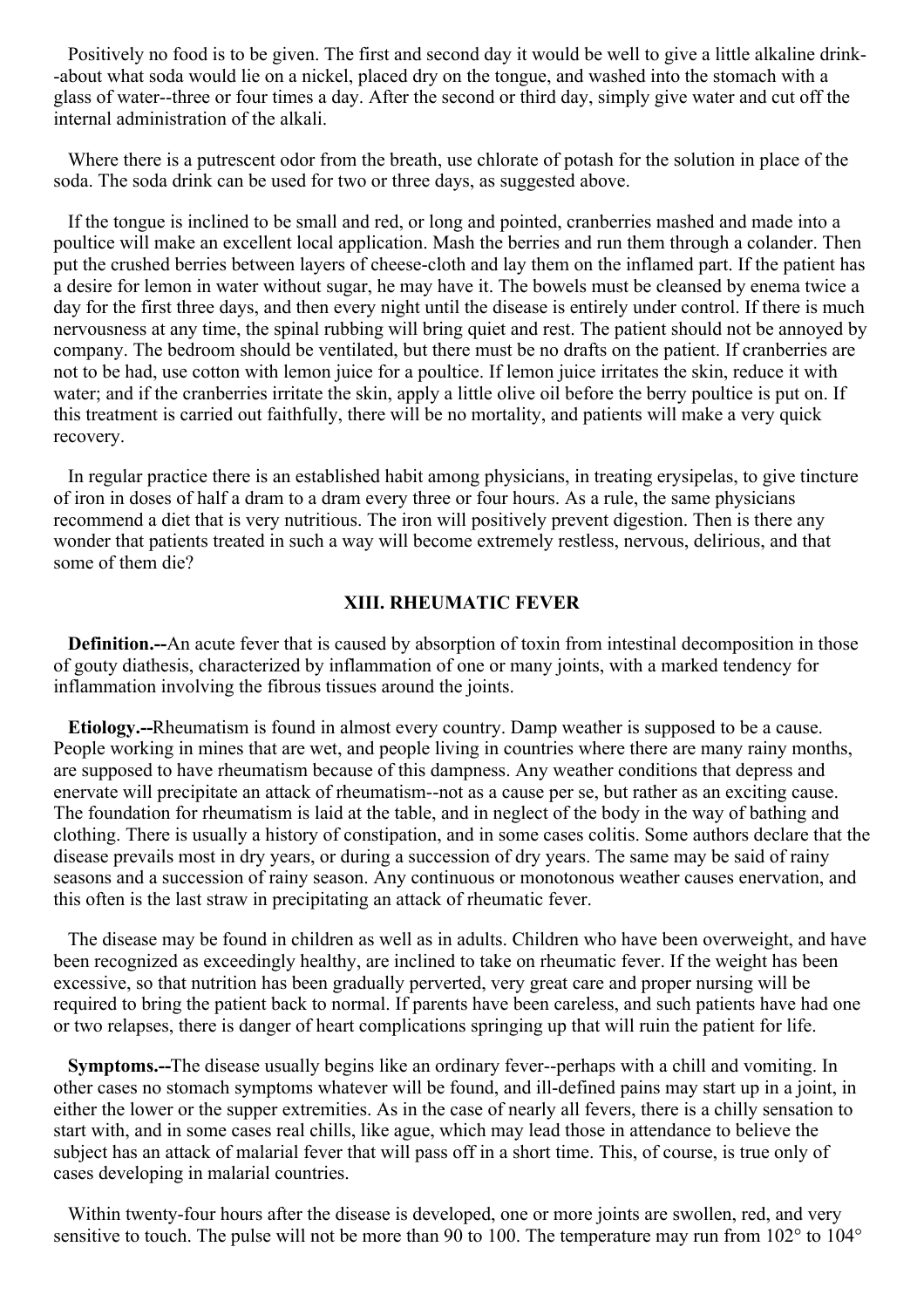F. Some cases will desire to eat; but, as a rule, there is not much appetite. Constipation is usually present, and the urine is very decidedly acid. The perspiration from such patients has a very strong, acid odor, permeating the whole house.

The mind is usually clear, except in cases that show an excessive temperature; then patients may be delirious.

As I allow my mind to ' run back, one case in particular comes to me. It occurred perhaps sixty years ago. I was called to see a woman about twenty-eight years of age, the mother of one child--a fine-looking woman, of medium stature, but a little overweight. One ankle was badly swollen and very sensitive, and she suffered a great deal of pain. At the second call, twenty-four hours after the first, the swelling had gone out of the ankle into the knee. In another twenty-four hours it had gone from that knee over into the other knee. On the fourth morning the pain and swelling were in her left elbow. The husband, and the patient too, clamored for relief. They insisted on having something to rub on the joint to relieve the pain. I was young and afraid to take any chances. I explained to them that the tendency for the disease was to migrate, that I did not care to do anything which would favor its jumping from one place to another, and the proper thing to do was to keep a comfortable dressing on the inflamed joint, and otherwise let the patient alone. In the evening of the fourth day I received a note, telling me that they had sent for another physician, and that he was not afraid to give them relief. Relief was experienced, and in twenty-four hours the patient was dead. That early in my professional career I had it demonstrated to me that it was very dangerous to use local applications, rub inflamed joints, or tamper with palliatives of any kind; and from that day to this I never have treated rheumatic-fever patients in that way.

**Treatment.--**There is not much to do in rheumatism, except to stop building it. Patients should not take anything internally except water, and they should be encouraged to drink water very freely--a half gallon or more each day. A solution of bicarbonate of soda (common baking-soda), one ounce to the pint, may be applied with absorbent cotton; or gauze may be wet in this solution and bound on the inflamed joint. Then, over this dressing, cotton may be wrapped. Arrangement should be made to prevent the bed-clothing from resting on inflamed joints. Where it is possible to give patients a hot bath, this should be done as often as every three hours, if the suffering is very great. When a patient is put into the bath, the water should be at a temperature of 100°. Then hot water may be added until the patient's limit of endurance is reached. From time to time more hot water may be added, to keep it as near one temperature as possible. The bath may be from one-half hour to one hour in duration, depending upon how soon relief is obtained and how well the patient bears up under it. If there is a tendency for the heart to palpitate and the pulse to run high, or if there is any feeling of faintness which cold-water sipping and putting cold water on the head do not relieve, the patient should be removed to his bed. At least one bath of long enough duration to bring full relief should be given daily, and as many more as the patient's strength will permit.

The excessive sweating and the amount of acid that is thrown out of the system cannot be disposed of in any way better than through frequent bathing and frequent change of clothing. By no means should such patients be allowed to lie in clothing wet with perspiration. If necessary to change clothing every three hours, it should be done. In this way the patient is enabled to throw off a severe attack in a very reasonable time. This treatment is satisfactory, because it hurries the patient to a recovery without complications of any kind--which is more than can be said of any other treatment given for the disease. That being true, it would be well for those who have faith in drugs to try my simple plan.

After the disease is thoroughly under control, the patient may be fed as outlined for typhoid fever.

#### **XIV. CHOLERA MORBUS**

**Definition.--**This is a disease brought on from indigestion.

**Etiology.--**Those who are subject to cholera morbus have brought on enervation from hard work, hot weather, and excessive eating and bad food combinations. It usually develops suddenly a short time after a heavy meal.

**Symptoms.--**There is vomiting, with purging, and cramps of the muscles of the hands, arms, feet, and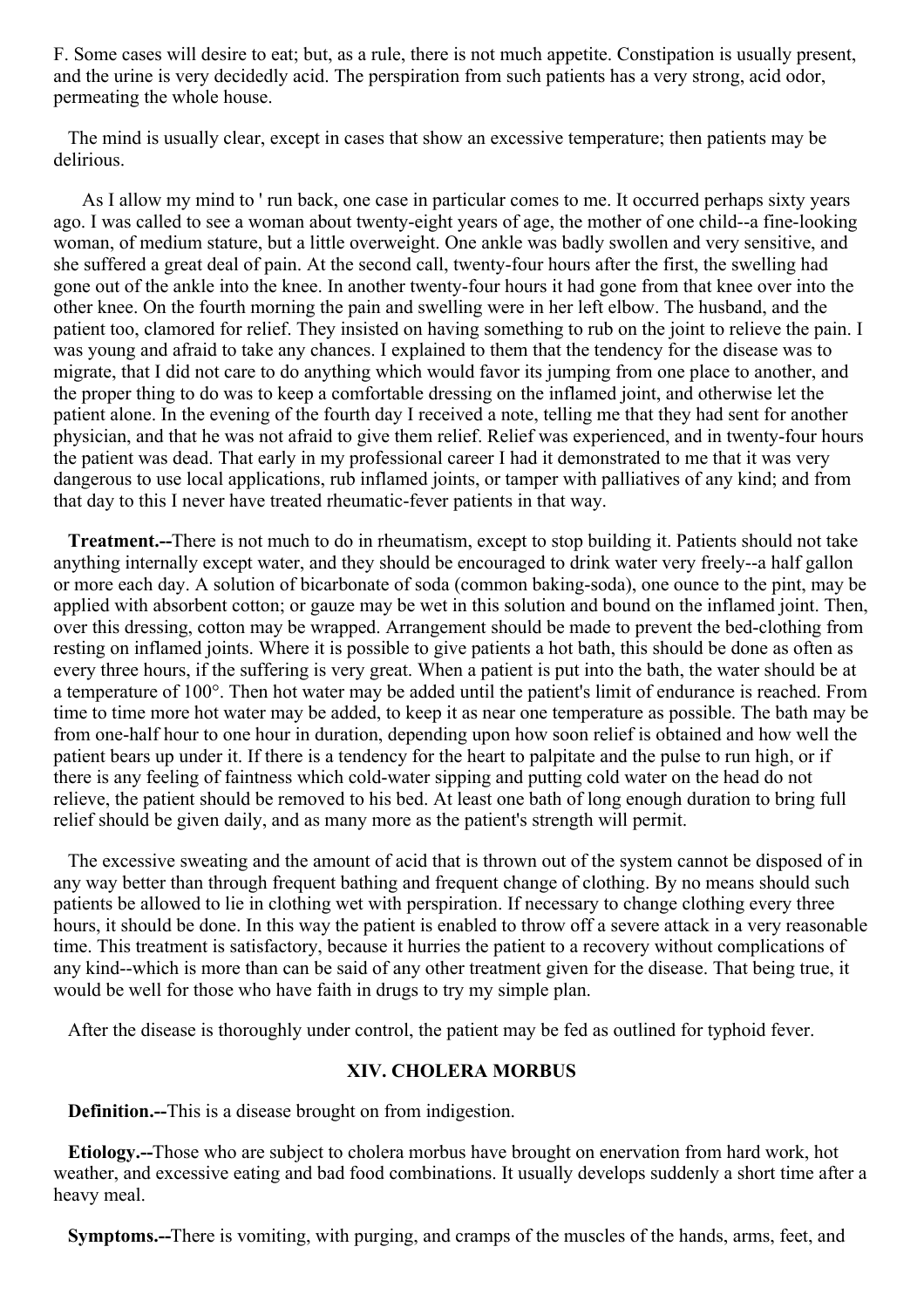legs. It is hard to tell in what way the patient suffers most. The cramps usually make the subject of this disease writhe with agony. It requires several attendants to rub and hold the fingers, hands, and arms straight, because the cramp is so fierce that it rolls the fingers into the palms of the hands, the hands on to the forearm, and the forearm on to the arm. If genuine Asiatic cholera is many times more severe than this disease when developed at its worst, it is easy to see why the mortality is so great; indeed, it is a wonder that anyone can survive the disease for any length of time.

The worst forms of cholera morbus that I have seen have gone so far as to have what is known as "ricewater discharges." I have not seen or heard of a case for fifty years; but previous to that, in doing a general practice, I was called to see several cases of this disease every summer. At that time I used drugs--used hypodermics of morphine; but today I should handle such cases very differently.

**Treatment.--**As soon as possible, the patient should be put into a hot bath, of a temperature of 100° F.; then hot water should be added until the temperature has been increased to the patient's toleration; and the bath should be continued until complete relaxation is obtained. If the suffering is not too profound at the outset, the bowels should be washed out by a copious enema--two or three quarts of water and a tablespoonful of bicarbonate of soda; but, after the patient is once in the bath, he should be kept there until relaxed and comfortable. So long as there is any tendency for cramping of the muscles, the bath must be continued. The water should not be allowed to cool. A certain amount should be dipped out and replaced by hot, so as to keep the temperature of the bath just as hot as the patient can tolerate. When put to bed, the patient is to be left quietly alone. Artificial heat should be put to the feet. If anything is given internally, it should be hot water. Positively no food of any kind must be given until all symptoms have passed away and the patient has been comfortable for twenty-four hours. Then baked apples may be given for breakfast; at noon, lamb broth or chicken broth; and baked apples for the evening meal. The second day, baked apples for breakfast; at noon, a little stewed meat, and a combination salad or grapefruit; and in the evening, two ounces of toasted bread and an apple. The next day, baked apples for breakfast; baked potato and a salad for the noon meal; and two ounces of toasted bread and an apple in the evening. If all is going well after this, the patient may resume his ordinary diet, and, to prevent another attack, he should eat proper combinations.

#### **XV. SYPHILIS**

**Definition.--**The definition for syphilis, as given by the modem text-books, is that it is a specific disease caused by the Spirochaeta pallida, and that it is developed by infection. That is when it is acquired, or derived by hereditary transmission--congenital syphilis.

**Etiology.--**This is a disease which the medical world feels that it knows all about. Indeed, laymen generally think they know positively that syphilis is a specific disease. It would require volumes to hold the literature that has grown up around this subject. The popular idea is that syphilis starts with an inoculation or infection incurred by cohabiting with a person who has the disease, and that, when it is once started, the ending is doubtful, notwithstanding the fact that the medical profession has discovered many specific remedies. The regular profession is quite positive that there is no such thing as a specific remedy for a specific disease. The idea of specifics has been denounced by the best-educated physicians throughout modern times. But this one disease has been associated with mercury, arsenic, and iodide of potassium as specific remedies. In the last decade a remedy has been discovered that is recognized as more specific than the old remedies; yet, in spite of this new synthetic remedy of specific fame, the old remedies are still in use. Indeed, in institutions where the disease is treated the synthetic remedy commonly known as "606" is used, and at the same time mercury, arsenic, and iodide of potassium are given--probably on the principle that, if one should fail, the other may be the thing needed. This simply shows that, in spite of the so-called specific remedies, the medical mind is not yet ready to accept the fact that there is a specific.

Syphilis, like everything that has a bad reputation, must be the scapegoat for every smaller or minor disreputable thing of its class. If people of pronounced diathesis, and who live in such a way as to create derangements of all kinds--derangements of the blood, nervous system, glandular system, and circulatory system--consult a modern physician, there is a strong probability that most of these symptoms will be charged to syphilis. So cocksure is the profession that this is true that it will not even believe in the negative findings of a Wassermann test, notwithstanding it has as much faith in this test as it has in syphilis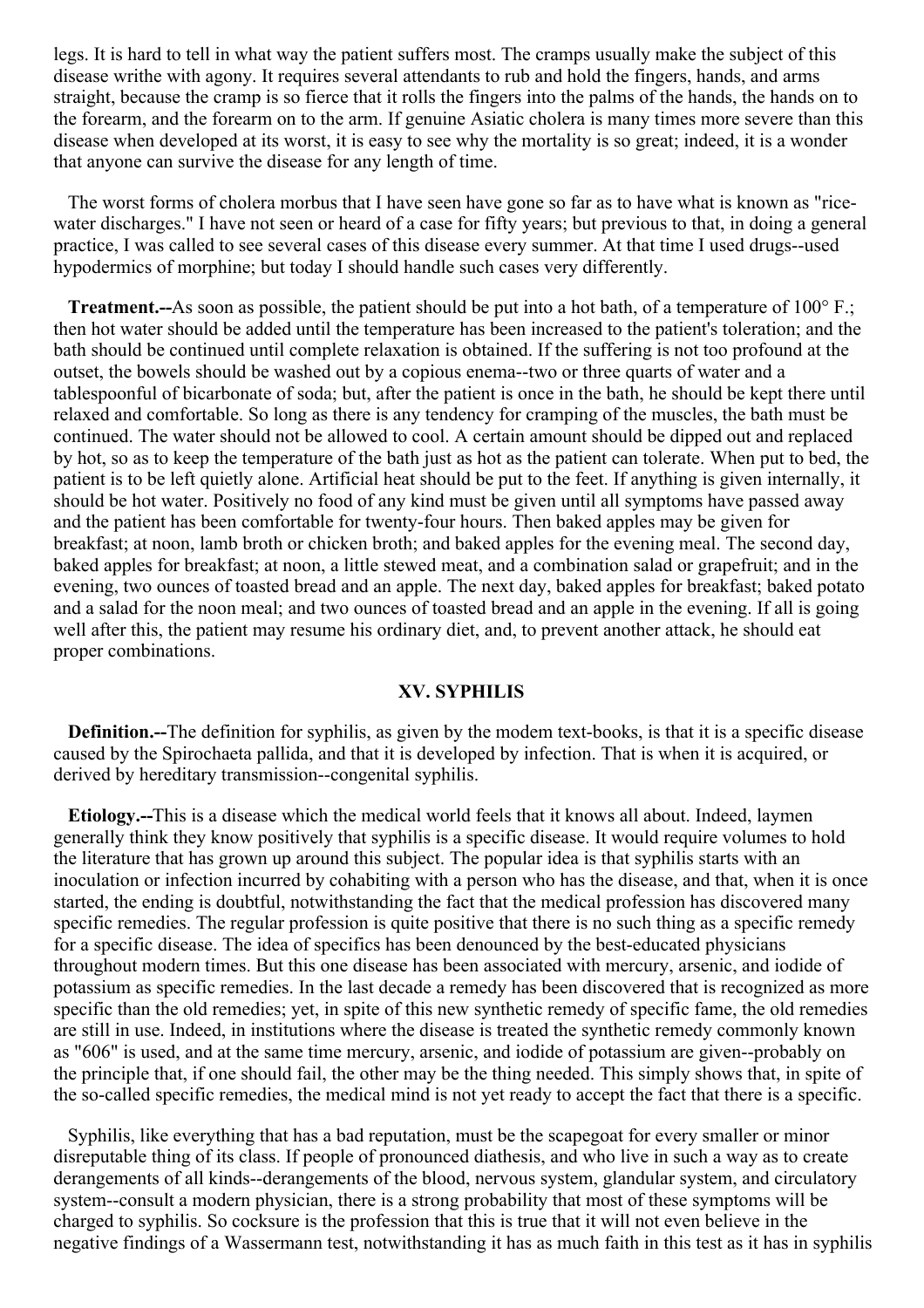#### itself.

To see a physician struggle with all his might and main to force a blood-test to show a positive reaction is pathetic, to say the least. I have many patients coming to me during the year, from different parts of the world, bringing written examinations and reports showing the results of many examinations; and if there should be nine negative examinations and one positive, that one is sufficient to settle the question that the patient has syphilis. Occasionally I have patients who have been treated for syphillis, and whom the physicians have positively declared to have syphilis, despite the fact that several Wassermann tests have shown a negative reaction. The fact of the matter is that the mind of the medical profession is positively settled on this subject, and that there is no hope of anything contrary to the general belief receiving any attention whatever.

As I am not at all in sympathy with any part of the medical history of syphilis, or the present general beliefs, I shall recommend those who want to know what the popular opinions are on this subject to consult the leading text-books; for I have no desire or inclination to write from that standpoint. Hence, what I have to say in the following pages will be strictly my individual opinion, with no apologies for differing with the whole world, if I do. I can very well afford to stand alone, when I stand with as clear a conscience in the matter as I do, and have as fine a list of cured subjects as I have.

**Symptoms.--**The disease begins with a very small denuded surface. This may look like a speck of herpes; and, indeed, that may be, and probably is, the initial stage in many cases. After that, from this small denuded spot it will spread. There is a hypersecretion about the foreskin or glans. If watched carefully, the parts will be seen to be quite moist; they should be looked at every three hours, and the secretions removed. In a day or two the spot begins to be a defined ulcer in shape. If not treated properly, the ulcer grows quite rapidly, swelling of the prepuce takes place, and a sensitive and swollen condition of the glands in the groin appears. The lymphatics in the groins take on enlargement. If the treatment is of an irritative character, such as cauterizing or cleaning with peroxide of hydrogen, the parts become quite sensitive, and the ulcer spreads with a thickened, indurated border. If taken hold of by the fingers, there will be a sensation of hardness. The thickened and indurated parts will present a ring of hardness standing all around the ulcer. If the patient has quite an acid condition, shown in a white tongue--one that is broad, pallid, and with prints of the teeth on the edges--and if the case is treated with local applications of mercury, the ulceration will take on a very active growth, because of the local poisoning caused by the mercury coming in contact with the acid secretion.

**Treatment.--**In the beginning of the treatment, Dr. Osler says in his work on practice--

That the later stages which come under the charge of the physician are so common, results, in great part, from the carelessness of the patient, who, wearied with treatment, cannot understand why he should continue to take medicine after all the symptoms have disappeared; but, in part, the profession also is to blame for not insisting more urgently that acquired syphilis is not cured in a few months, but takes at least three years, during which time the patient should be under careful supervision.

Knowing, as I do, that syphilis is as easily cured as any infection--knowing, as I do, that without gastrointestinal decomposition, no disease, not even syphilis, can put up a winning fight against real health and normal elimination--I am surprised at what the leading English teacher of medicine has to say on the subject.

On the treatment of syphilis is where I part company with modern medical science. I have been in the profession many years; I have treated many cases of syphilis; and, where I have been favored with an early call, about two to four months is as long as I have ever kept a case under my supervision. No wonder there is a universal taint, when a patient is kept under treatment for three years! He will certainly have a medicine disease built in that time which probably will last for the remainder of his life. Every symptom developed during those three years will be attributed to the disease, when, in reality, it comes from a ridiculous manner of living on the part of the patient and the drugs be has been given.

The chancre should be treated the same as any ulcer. It must be kept clean. What I mean by keeping the chancre clean is that it should be washed with a very mild soap two or three times a day, and rinsed with warm soda water--a heaping teaspoonful of the soda to a pint of warm water. The parts should be bathed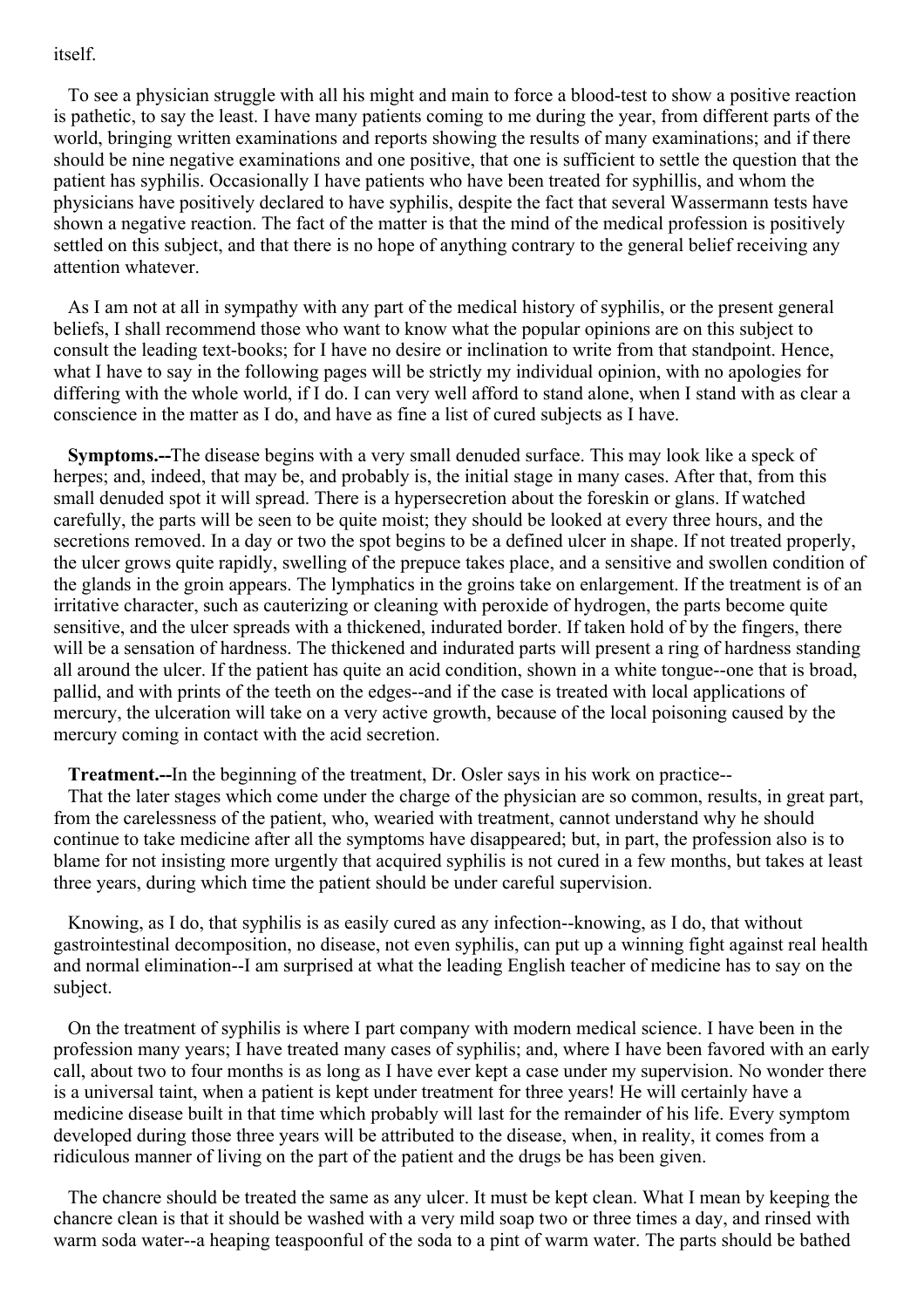thoroughly with this alkaline water, so as to remove any soap. Then a little white vaseline may be used, and a light dressing of cotton, retained by a T-bandage. Under no circumstances should a dressing be put on that is retained by a cord, or, what is worse, a rubber band. Anything that constricts the organ will cause a puffiness in the foreskin. The more the circulation is interfered with, the slower the ulceration will be in getting well, and the more absorption and systemic infection will take place. If the primary disease is taken care of in a sensible, rational way, it will heal just the same as any ordinary sore; and if this can be carried through, and at the same time the inguinal glands prevented from becoming involved, there will be no constitutional derangement to be overcome.

The general care of the patient should be the same as would be given to overcome or prevent the spread of any disease; namely, a five-to-ten-minute warm bath, followed with a cold sponge-bath; and the cold sponge-bath should be followed with ten minutes' dry towel-rubbing before retiring. If the bathroom is warm of a morning, the bath should be taken at that time, and a dry rubbing given at night.

Until the disease is thoroughly under control, the patient should have nothing at all to eat except fruit- fresh, uncooked fruit morning, noon, and night, and at no other time. Water should not be taken. It is a mistake to drink freely of water; for the kidneys are forced to do vicarious work for the bowels, and this leaves the bowels constipated, causing infection.

The bowels should be moved every day. If the bowels do not move during the day, before retiring a small enema--a pint of water--may be put into the rectum and held for five minutes, and then a movement solicited.

The above treatment is so simple and so effective that it is hard for some patients, and many doctors, to believe that it can be trusted.

Sometimes I am not consulted until the ulceration is very great and the glandular involvement is pronounced. This means that infection has taken place, Now the question is, what kind of infection has taken place? Septic infection. I insist that syphilis is nothing more nor less than a badly treated septic infection, coming from maltreatment of a common ulcer. We do not believe in the doctrine that, unless patients are fed, the disease will master them; indeed, we know positively that feeding patients only feeds disease. The chancre or ulcer should be taken care of, it matters not how large it is, just as an ordinary ulcer would be managed. There is nothing in specific medication. The fact of the matter is that nature is fully capable of throwing off any and all diseases, if they have not advanced to such organic destruction that there can be no hope; and if nature cannot effect a cure--if nature cannot throw off disease--it will be because she is prevented by treatment and nursing.

Those who would have no further symptoms, no nervous diseases--tabes, or any of the diseases said to be due to syphillis--twenty-five to fifty years after, should live correctly.

#### **XVI. GONORRHEA**

**Definition.--**This is a septic infection of the mucous membrane of the urethra. I have some views that are not strictly orthodox in regard to this disease as well as to syphilis; and all I have to offer as proof that my particular views are well founded is that my plan of treatment works, and works better than any other plan of treatment of which I know. If my ideas are wrong in regard to the cause of syphilis and gonorrhea, or any other disease, I want someone to prove to me that I am wrong, by producing a treatment that is as good as mine, or better.

**Etiology.--**It is generally understood that this disease is caused by a germ, gonococcus. As I have stated all specific infections are at the base septic or toxic. Septic inflammation of the urethra is accompanied by the gonococcus. A septic inflammation of Peyer's glands in the bowels develops a typhoid fever, and the character of the septic material is that it is accompanied by the typhoid bacillus. A septic inflammation in the lungs is accompanied by the tuberculous bacillus; etc. etc. The stock-in-trade toxin that accompanies all suppurative inflammations is septic. The location of the disease in the body determines the character of the germ that is found in the necrosed or broken-down tissues and in the excretion and it will never be found in the early stages of any disease.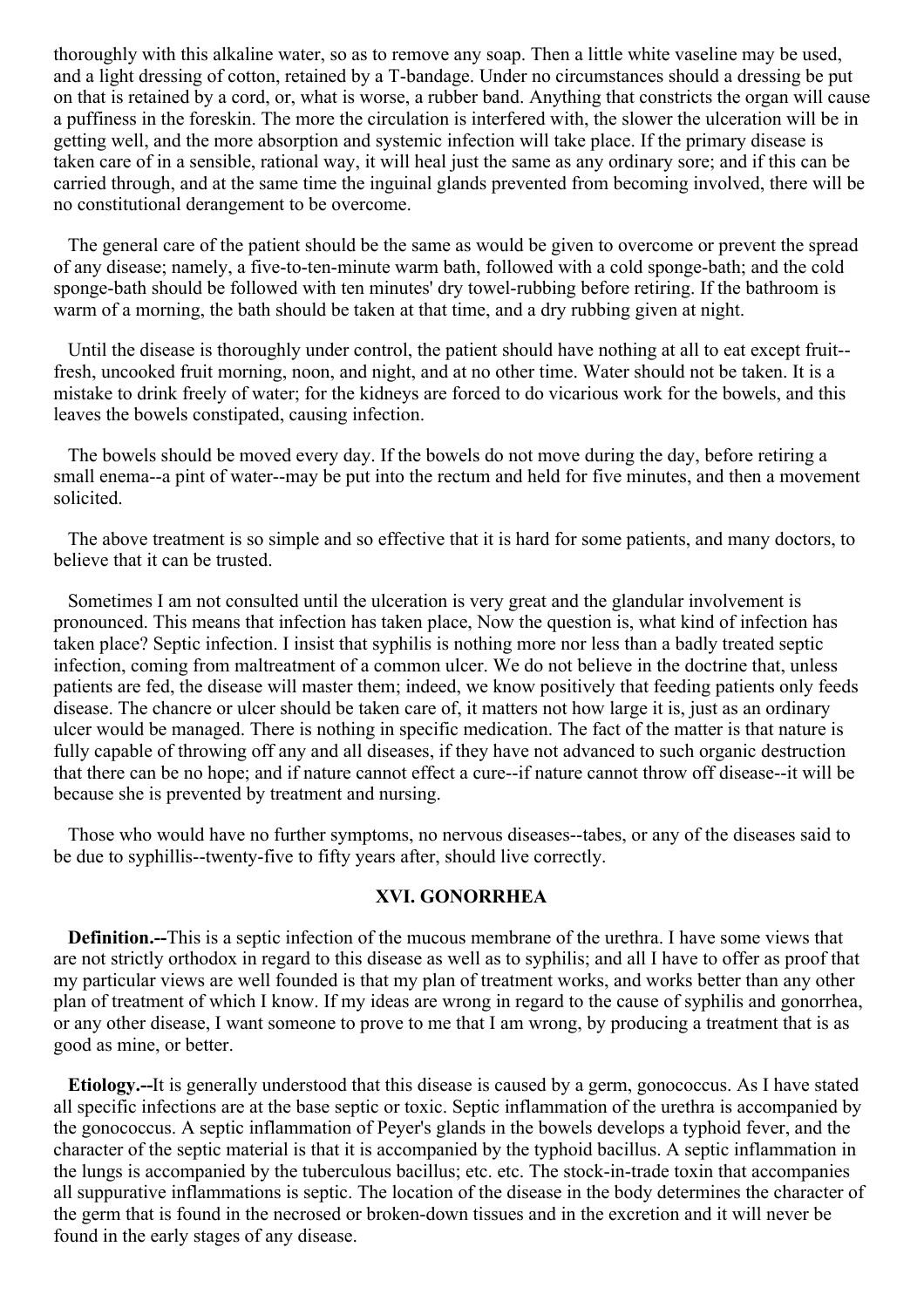**Symptoms.--**Gonorrhea starts with a feeling of uneasiness at the meatus, or the mouth of the urethra; perhaps a feeling of itching--just enough to call the attention of the patient to it; and perhaps, on examination, he finds a little discharge. Certainly by the next day the disease will have developed to such an extent that there will be no question about its existence; for, on getting up in the morning, there will be a feeling of discomfort, and, on examination, there will be quite a copious discharge. The patient experiences considerable discomfort in urinating, such as burning or smarting. This discomfort seemingly grows worse every time urine is passed, until the patient is very uncomfortable. Much, however, depends upon the constitutional state of the patient. If he has been living in such a way as to cause a decidedly acid urine, then the smarting, burning, and discomfort in urinating will be more pronounced.

Some cases develop an edematous state of the prepuce or foreskin. It sometimes swells to such an extent that the glans is completely covered, making it very difficult to keep the parts clean. This complication, however, is unnecessary; it is brought about by maltreatment. Any irritating treatment aggravates the symptoms and causes what would be a very light inflammation to develop into a very intense inflammation. Where the swelling is very great, sometimes the circulation is so cut off that there is danger of gangrene.

**Treatment--**As soon as the disease is discovered, the patient should stop eating, and clear out the bowels by enemas or mineral water. He should put on a belt next to the body; then double a towel and pin it to the belt in front. This is for the purpose of cleanliness, and will prevent any discharge from coming in contact with the underclothing. As soon as the towel is soiled it should be replaced by a clean one. The penis should be bathed in hot water--as hot as can be borne--for from ten to fifteen minutes three times a day. The parts must be kept absolutely clean, even if bathing in hot water is necessary every three hours.

The patient should not eat anything until absolutely comfortable. Then, for the first three days after eating is started, a pint of buttermilk may be given morning, noon, and night. The patient should be instructed to retire early, and the mind must be free from irritations--certainly from lascivious thoughts. A general bath may be taken before retiring at night. Have the water as hot as the body will bear. The patient may stay in this bath for five minutes. Then follow with a quick cold sponge-bath. Follow this with dry rubbing. Where it is possible for the patient to stay in bed, a disease of this kind can usually be gotten rid of in from one to four weeks. If it is impossible to go to bed, the disease will last from three to six weeks. If the patient has hard work to do, this has a tendency to prolong the disease. Riding horseback--any kind of jolting of the body--increases the trouble and has a tendency to prolong the disease. But where the patient can take proper care of himself, there is very little discomfort, and the disease is brought to a successful termination in from four to six weeks. Many cases that I have treated have considered themselves well in two weeks--but not so; they must be cautious about taking the proper care of themselves, for if they indulge in overeating, or indulge sensually in any way, the disease will be reestablished, and a chronic state may develop. The longer any disease runs on, the more difficult it is to cure.

All the time during the treatment of this disease the bowels should be kept open, by enemas, if necessary. After three days of buttermilk as suggested, light eating of fruit and vegetables may be taken for three days more. If there is no irritation developing and perfect comfort is experienced, light regulation eating can begin.

This treatment is so very simple that those who believe in doing something--believe in copious douches, passing gallons of water through the urethra into the bladder--will really think that it is almost no treatment at all; but in the course of a year I see many cases hunting cures who have been treated with copious douches of hot water and permanganate of potash, and the use of other drugs.

**Systemic Infection.--**I have seen gonorrheal rheumatism that was very intractable. This is a disease that resists treatment. I do not know but that this should be a diagnostic symptom. It often follows gonorrheal infection of the testes. Abscesses frequently form, and burrow in such a manner as to make their way into the bladder. I remember a case that I had thirty years ago, where pus would sometimes amount to fifty per cent of the urine passed , and no urine was passed that did not show ten to twenty-five per cent pus. The case had been diagnosed as gonorrheal infection of the left kidney, and an operation for the removal of that organ was recommended when the young man came into my hands. I gave it as my opinion that there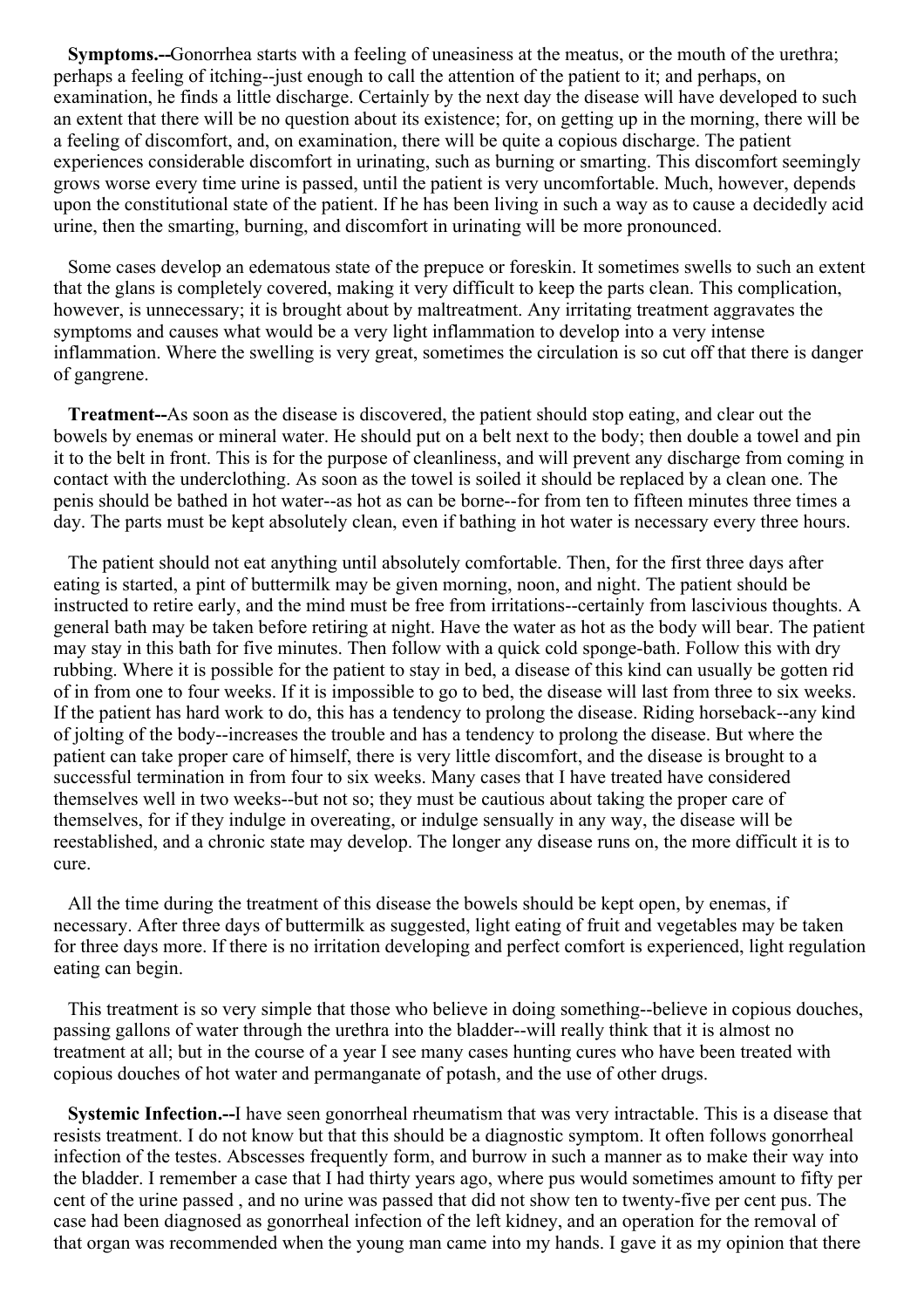was, no need of kidney extirpation. I based that opinion on his general systemic condition, which was altogether too good to have anything seriously wrong with a kidney. I told him that the proper thing for him to do was to be careful about his eating; in fact, I put him on a strict diet. In the course of three years he ceased to have pus in the urine.

This disease is most liable to take on this intense form in those who are most dissipated--alcohol and tobacco users--and those with sensual minds and a disposition to be as lascivious as possible.

In women this disease cannot develop to such an intensity as, in men, because the drainage can be so much more efficient through copious vaginal douches. These douches should free the patient of the disease in half the time necessary in men, but those unfortunate enough to get the disease should be very willing to be extra careful. Sex life certainly should be given up absolutely until perfect health is established. While the disease is at its most acute stage, copious alkaline douches can be used--a dessert spoonful of baking soda in a quart of hot water--two to four times a day, depending upon the amount of discharge.

The suggestions for eating should be the same as for such cases in men. If there is a chronic catarrhal inflammation of the womb, great care should be used in using the douche to keep from forcing the infection into the mouth of the womb. Where this complication is established, there is no telling how far it will go. Intra-uterine infection may pass to the fallopian tubes and bring on infection of the tubes. These cases often have to go to the surgeon or go to bed for about four months.

#### **XVII. TUBERCULOSIS**

**Definition.--**The definition, according to modern medical science, is an infectious disease caused by the bacillus tuberculosis. The lesions are characterized by nodular bodies, called tubercles. These tubercles undergo cheesy degeneration, sometimes a hardening or fibrous degeneration, and again they become limy. This is the ending in spontaneous recoveries.

**Etiology.--**The disease is universal. It is found in animals. Cattle are supposed to be afflicted with the disease a very great deal. Forty to forty-five years ago Koch declared that bovine tuberculosis was similar to human tuberculosis, and that man could contract tuberculosis from cattle. The last years of his life he recanted, but I think his followers persisted in advocating his first declaration in this matter. Those who wish to be thoroughly informed on this subject from a bacteriological standpoint should get special works on the subject. I recognize the disease as coming from perverted nutrition brought on from crowded digestion, in those who are predisposed to take the disease.

Such people are very imprudent. Young men and young women, at the time when they are enjoying the best of health, practice gross imprudence, such as dancing until very warm, then standing in a draft or sitting in a draft; also persisting in eating wrong combinations, overeating, and taxing the nervous system in every kind of way. Young men use tobacco, and abuse, the stomach by eating all kinds of trash between meals; in fact, it seems that young people who are predisposed to this disease are born with a lack of judgment. Self-abuse enters largely into the cause of this disease by breaking down digestive power, enervating the subject, and forcing indigestion, decomposition, and the generation of toxins in the intestine, which are absorbed and poison the system. Besides the causes that I have mentioned, there is no question but that vaccination, inoculation, and serum injections have much to do with starting up a glandular derangement. A morbid process set up by vaccination in just the right individual--one with a dyscrasia--may be the beginning of the development of tuberculosis. Infection in childhood may run on, and show itself, or its evil influence, at forty-five or fifty years, of age. Instead of the cause of disease being unitary, it is, decidedly multiple; and this is especially true in tuberculosis. No two persons will be broken down in exactly the same way. All, however, must have their resistance brought to a very low ebb before the disease will manifest itself.

**The Beginning of TubercuIosis.--**Indigestion, characterized by frequent symptoms of derangement of the stomach, brought on from overeating or imprudent eating. These patients will be troubled with cough. After they have gotten over one attack of indigestion, they have a period of comparative health. Then they will have another spell of indigestion, developing a similar derangement that may be diagnosed as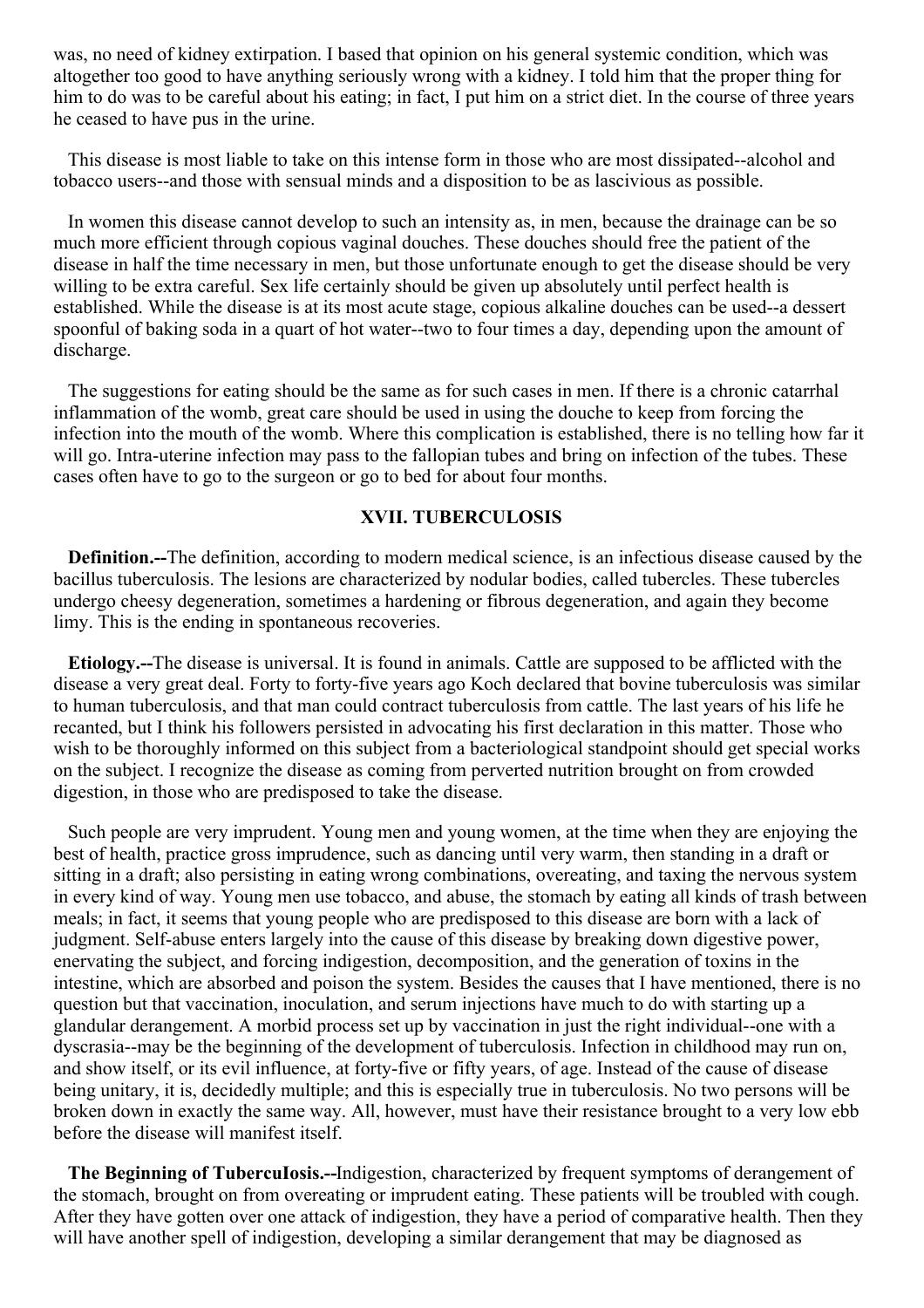bronchitis. The coughing may be quite persistent, but after running on for some time there may be a complete respite, the patient having quite good health; but there is always a little inclination for coughing and expectorating that will be recognized as perhaps a little bronchial irritation. At last there may be an attack of bronchitis, so-called. There will be a hacking cough with some temperature. The temperature may run up to 102 degrees in the morning or evening, but the temperature will not last twenty-four hours. However, it will return in the form of a periodic fever. Some cases may be treated for malaria. Particularly will this be true in malarial countries. In sections of the country where there is no malaria, the present day diagnosis will be an infection from streptococci.

Such cases will have fits of indigestion, perhaps sore throat, and it will be diagnosed streptococcus infection. The cough and expectoration becomes continuous, and a little fever will show every day-not much-perhaps less than one hundred, with an increase to 102 degrees. By this time the doctors will be diagnosing tuberculosis. They will begin the regulation treatment for that disease. The patient suffers psychologically from this diagnosis, He will be inclined to be despondent and hopeless, and will require a great deal of encouragement from family and friends. There are a few temperaments which will always be looking on the optimistic side-they expect to be cured, but they are not cured.

If the lungs are watched, there will be found a growing dullness in one or both lungs--perhaps only the left lung. This means an accumulation of phlegm in the bronchial tubes.

**Treatment.--**lf taken to be treated at this stage, an effort should be made to empty the lungs of the accumulation. This can be accomplished more or less by having the patient lie in a position that will allow the accumulation to gravitate to the throat. Every day the patient should get into that position, and he will soon learn from experience that he can unload his lungs or get a freer breathing because of being able to expectorate a great deal of the accumulation.

This will not benefit the patient at all unless a rigid dietary is introduced. That means cutting out the dairy products and the starch; living largely on raw fruit and raw vegetables. The proteins should be watched. If a small amount can be taken care of without an increase in the cough and expectoration, it can be continued. There is no need for experimenting with starch for it will increase cough and expectoration from the bronchial tubes. From this point on the patient should improve until completely recovered, if the rigid dietary is adhered to. Some cases, if taken at quite an advanced stage, can be relieved within a month, and a very great deal of the dullness in the lungs overcome.

Scrupulous cleanliness is, necessary. A sponge bath of a morning, after a certain amount of exercise, and a tub bath at least every other night. That means a hot water bath and it should be continued for twenty to thirty minutes. If the patient is a female, vaginal douches should be used every day--if the patient be a virgin or a married woman, the douche should be used just the same. There is sometimes prejudice against young women being treated in this manner, but it is due to ignorance.

It is not a good thing to have the patient kept too warm. Bed clothing should be just enough to keep the patient comfortable, with the addition of a foot warmer, and the foot warmer is not to be used continuously. It should be kept to one side of the foot of the bed and as soon as the feet begin to show a coolness, the warmer can be brought to the feet. The feet should not be against the foot warmer. In other words, keep the feet warm, but do not allow them to sweat from overheat.

The patient should be encouraged to read and even study. The mind must be kept off himself by being interested in something outside of himself.

This line of treatment ought to save every patient, and if this care is begun early in the beginning of the development of symptoms, few would ever get far enough along to have to go to bed. It is curable in its beginning, one hundred per cent. Tuberculosis is doctored to death.

If this treatment is adopted early, there will be no tubercular bacilli, hence those who believe that there is no tuberculosis except in cases where the bacilli are to be found, will not believe that the disease can be jugulated as I have described. If it is any gratification to the profession and the people to believe in the present diagnosis and treatment, it is up to them to enjoy it. Those who will follow me will not need to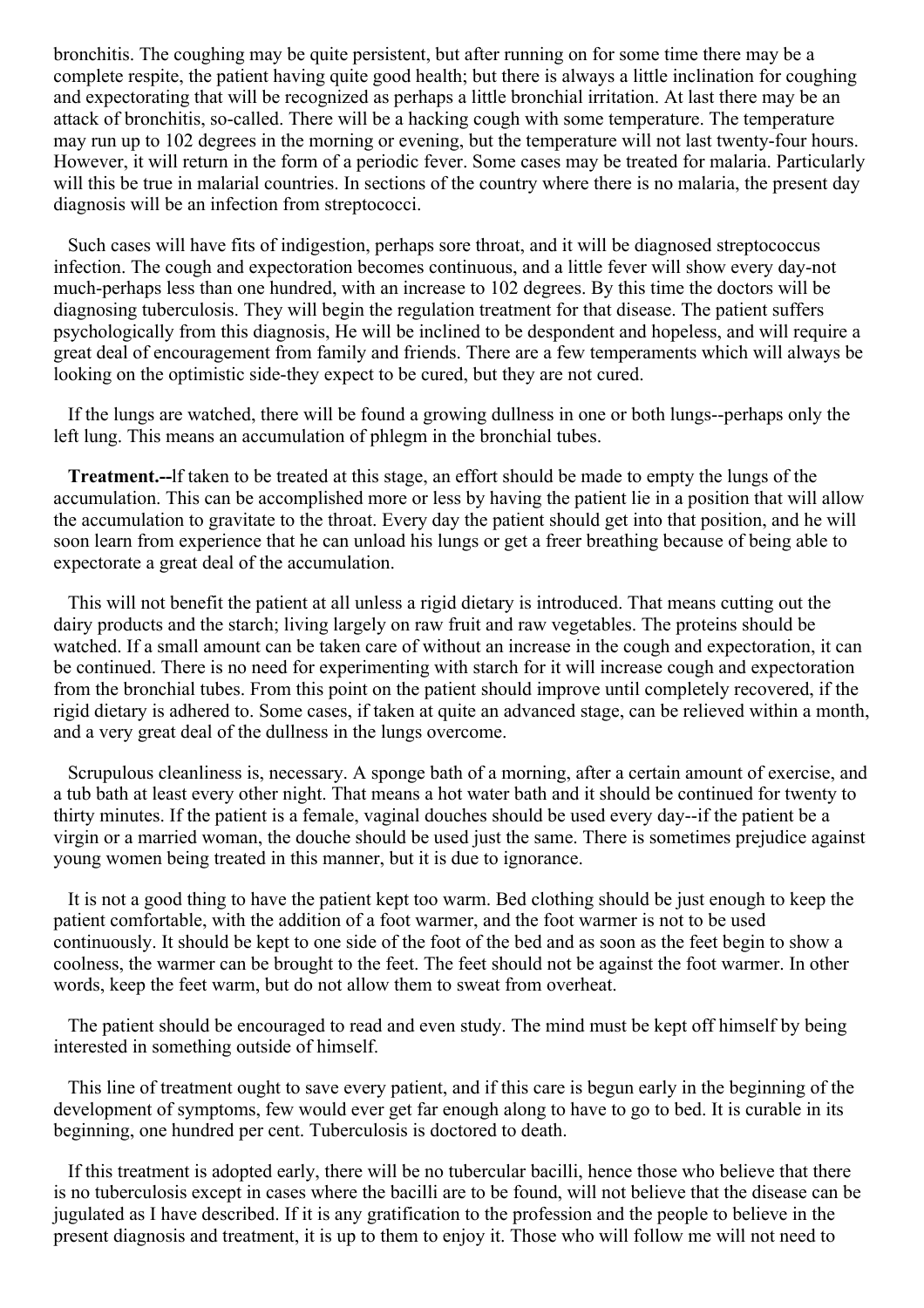develop that kind of tuberculosis.

#### **XVIII. ROCKY MOUNTAIN FEVER--TICK FEVER**

We hear occasionally of this disease in the mountains of Idaho, Nevada, and Wyoming. It is supposed to be produced by the bite of a tick. The disease begins with chill, fever, and severe pain in the limbs. A rash appears from the second to the seventh day. Sometimes there is bleeding. Those who have seen the disease declare the rash to be not unlike that of typhus fever. Some patients have hemorrhage from the mucous membrane. The temperature ranges from 103° to 105° F. When the fever runs very high, there is delirium and stupor. The death-rate in this disease is very great. It is said to run as high as seventy per cent in Montana, but in Idaho not more than two or three per cent. The discrepancy is so great that there must be a very decided difference in the types of the disease found in the two states.

The disease should yield to the ordinary treatment of fasting, bathing, washing the bowels every day, and absolute quiet. When the temperature runs high, give a warm bath, reduced by cooling the water to 40°. The patient should be kept in the bath long enough to reduce his temperature to, 101° or 102° F. This should be done twice a day until the temperature stays below 102°. There is no question but that there must be a septic state. A hyperpyrexia, or high grade of fever, must be overcome to prevent the disease from becoming intense.

We have given this as you will find it in books on the subject, but our belief is, that it is psychological. Doctors scare the patients to death. As soon as people in the Rocky Mountain country find a tick on them, they get the jitters. After a doctor has been called and gives his treatment, the patient is certainly sick. We must not forget that we can kill people by building a psychological pathology. If it were possible for people to call a physician who would make fun of the tick fever, and encourage the patient to understand there is nothing to it further than what follows the bite of the ticks of the middle states, we would bear very little of the mountain fever in a short time. We still believe in the mad dog insanity. This is tick insanity, and if we can keep insanity out of our disease the mortality will drop exceedingly low in a very short time.

[HOME](../../../index.html) HYGIENE LIBRARY [CATALOG](../0201hyglibcat.html) GO TO [CHAPTER](#page-36-0) II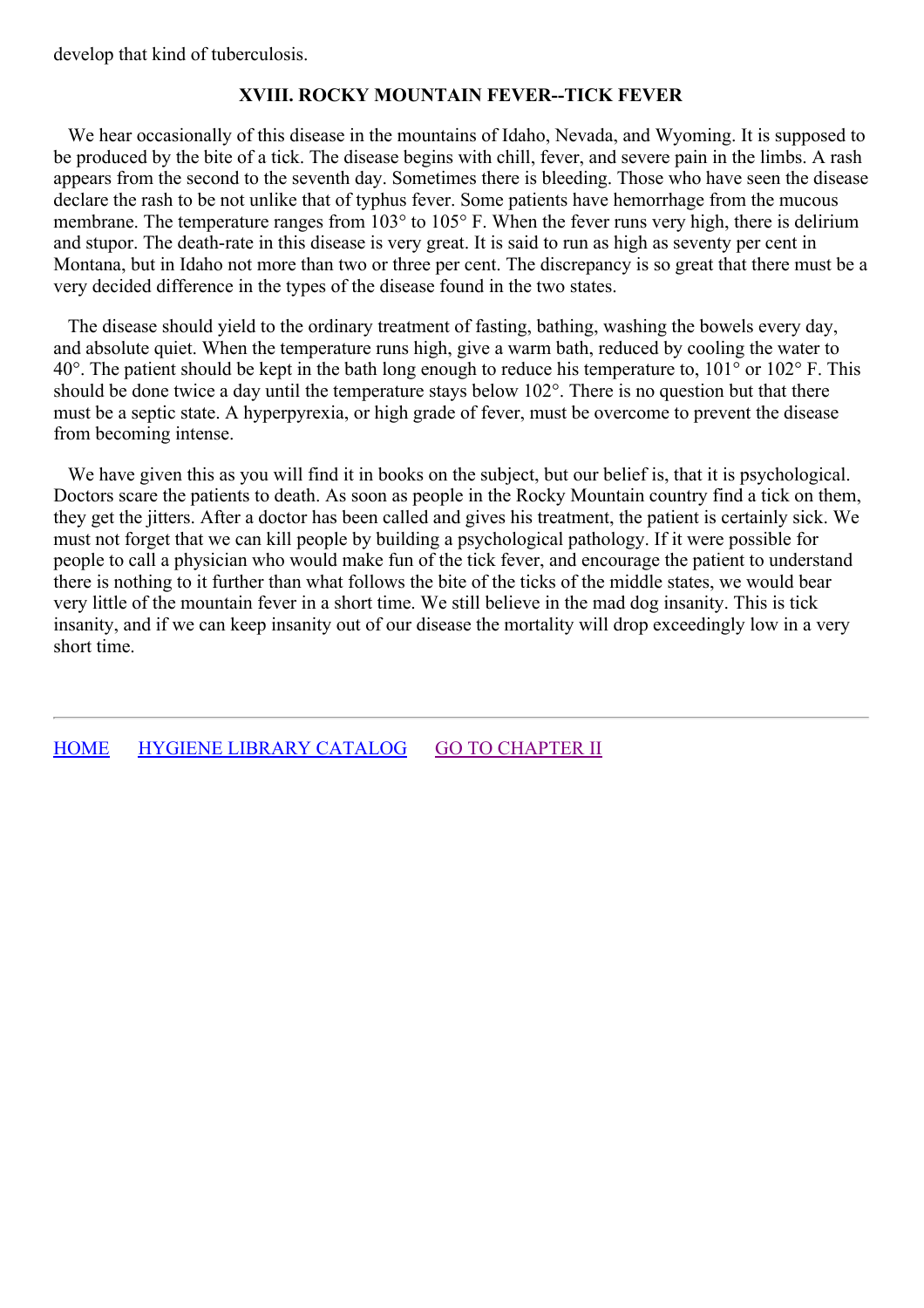### **CHAPTER II**

# Diseases Due To Chemical Poisoning And Sunstroke

#### **I. LEAD POISONING**

**Etiology.--**This disease develops among lead-workers--or workers in lead mines, paint factories, whitelead factories, and institutions where face-powders are put up. Such poisoning may also develop among makers of wallpaper, paperhangers, drinkers of soft drinks that are charged through lead pipes, and those who eat food put up in lead-foil. The poison gains entrance into the system through the lungs, digestive organs, and skin. I have had a great many patients who had been poisoned from the use of cosmetics containing lead.

**Symptoms.--**These patients usually show more or less anemia. The most pronounced symptoms are those of wrist drop or lead paralysis. In well-developed cases of lead poisoning there is a blue line on the gums, which often leads to the diagnosis when otherwise the physician would be in doubt. By lifting the lip and exposing the gum, there is an eighth of an inch just above the teeth that is bluish, while the rest of the gum is of a normal appearance.

Lead colic is the most common symptom of chrome lead poisoning. It is preceded by symptoms of gastric fever, beginning with indigestion and vomiting,

**Treatinent.--**Pressure on the abdomen has a tendency to relieve the colic. In severe cases physicians usually resort to morphine, hypodermically applied; but a hot bath, continued from thirty to forty minutes, and sometimes longer, will bring on relaxation and give relief. Before the patient is subjected to the bath, an enema should be administered; and if the bowels do not move, then another should be given after the hot bath. So long as the cause is not removed there can be no cure. 'The patient will have to be content with palliation--with being relieved whenever the attack comes on. Those who are working in lead will have to go out of the business, if they want to get full relief and cure. Those who work in lead should be careful to keep their hands very clean. Before eating, the hands should be cleansed with water and soap, and the nails cleaned with a knife. Every means should be adopted to keep the lead from being taken in with the food. People who have developed much poisoning should think more of their health than of their work, and get into another calling. Some people are more susceptible than others to this influence. Those who eat in such a way as to bring on an acid state of the fluids will be more susceptible than normal people to this and mercurial poisoning; in fact, there will be more of it absorbed into the system. A properly balanced bill-of-fare will be about as good a preventive as can be had. Much fruit and uncooked vegetables should be eaten daily. Salad--such as those made by combining lettuce, tomatoes, and cucumbers with a small bit of onion, dressed with salt, oil, and lemon juice--should be eaten with every dinner. One meal a day should be of fruit. The dinner should be meat, a combination salad, and vegetables. Bread should not be eaten more than once a day.

#### **II. ARSENICAL POISONING**

Acute poisoning by arsenic is brought about by taking rough-on-rats, Paris green, and sometimes arsenous acid. People who desire to commit suicide sometimes persuade the drug store to sell them arsenic for killing rats, but instead they take it themselves,. If they knew how much suffering the poison would bring them, they would probably seek an easier route out of the world.

Arsenic is used with other drugs for the cure of syphilis. Arsenic poisoning, to a greater or less extent, will be found following the treatment that is being given to all these people who have a positive test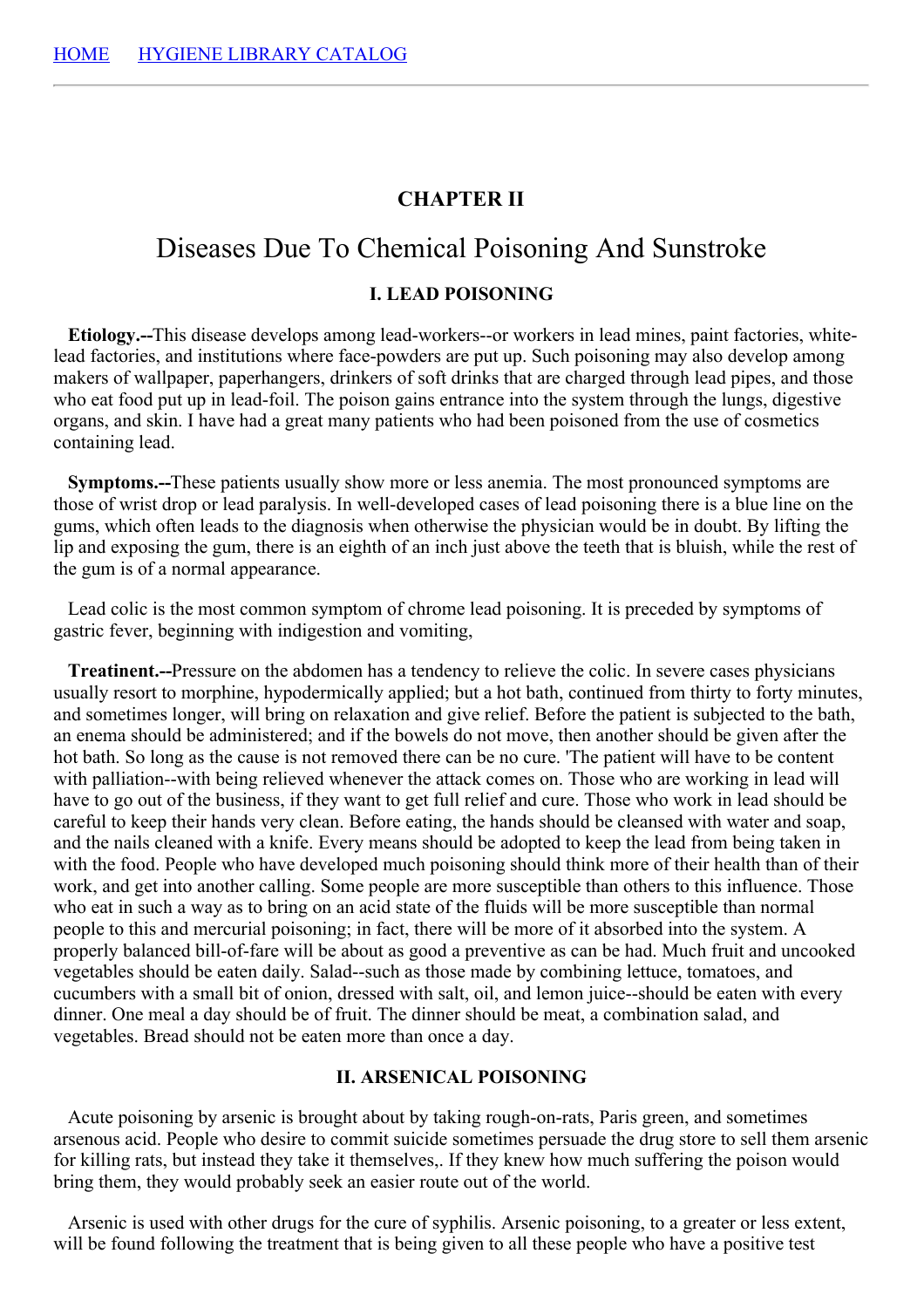returning from the laboratory. The worst case of arsenic poisoning that I have seen in the last twenty years was a case of arsenical dermatitis. I do not see how a more severe poisoning could end otherwise than in death. This woman had a very narrow escape. She took her arsenic in the form of 606. If such severity can be developed in a few cases of using arsenic to correct cases, why should there not be many cases of skin troubles that will be treated for anything except arsenical poisoning. I insist that doctors are creating more disease than there would otherwise be if the materia medica had been fed to the fishes as Dr. Holmes suggested many years ago.

**Symptoms.-The** chief symptoms are vomiting, with pain, cramps, colic, diarrhea with a great deal of bearing down pain. In those who recover, paralysis is liable to follow.

**Treatment.--**In acute poisoning the treatment should be just about the same as it is for any poison taken into the stomach; namely, the stomach should be emptied as soon as possible, so as to get all out that has not been absorbed. This may be done by using an emetic. The best plan, however, would be to use a stomach-pump. Milk and the white of egg should be given very freely after the pump has done what it can in clearing out the stomach.

Where Fowler's solution, or any solution of arsenic, has been taken, dialyzed iron, in doses from six to eight drams, may be used as an antidote, causing the arsenic to form an insoluble compound, after which the stomach-pump should be used. Of course, the work should be done very rapidly. The iron should be swallowed as quickly as possible, and then the pump used.

Chronic poisoning by arsenic is brought on in many ways. Arsenic is used in the coloring of wall-paper, and the paperhangers are frequently poisoned by inhaling the arsenic which dusts off the wall-paper; besides, more or less of it is taken into the mouth from the hands, and from the mouth into the stomach. In chronic arsenic poisoning patients lose their hair, dropsy develops, and many die of heart disease and dropsical accumulation. Arsenical paralysis is developed in some cases.

### **III. PTOMAINE POISONING**

Ptomaine poisoning may be developed from taking into the system food that is in a state of decomposition, or it may be produced by taking wholesome food into the system in too large quantities. Ptomaine poisoning, then, may be exogenous or endogenous. The exogenous is taken in, while the endogenous is developed within. Sometimes the poison is due to errors in food combinations. This style of poisoning comes from taking into the system animal food that is undergoing putrefaction,

Sausage, blood-pudding, etc., more than other meats are inclined to create ptomaine poisoning. Imported sausage has been known to create death after lying in the bowels for one week after it had been eaten.

Several years ago I was called to see a young girl, about nine years of age, who was dying when I got to her bedside. 'The symptoms were very strange; in fact, she passed out so rapidly that I could not have a very definite opinion in regard to her condition. I got no clue pointing to food poisoning of any kind, but I diagnosed the case as ptomaine poisoning. One week after, her sister, two years older, died under the same circumstances, within twenty-four hours of the appearance of her first symptoms, which were similar to those of the sister who had died previously.

A year or more after the two deaths I learned that just before the illness of the first girl the family had eaten more or less of imported sausage, and that no more had been taken after that time; showing that in one case death came almost immediately after eating the meat, and in the other case the sausage required a week to develop the poisoning that produced death.

Any fresh meat, if not well taken care of, and allowed to become tainted, may poison, unless cooking has been so thorough as to kill the putrefaction. The period of incubation--or, in other words, the period required from the time of eating the poison meat until it develops its symptoms--ranges very widely.

We often hear of wholesale poisoning at church suppers, where a hundred or more people are poisoned in one night; showing that this poisoning comes on very rapidly, as a rule.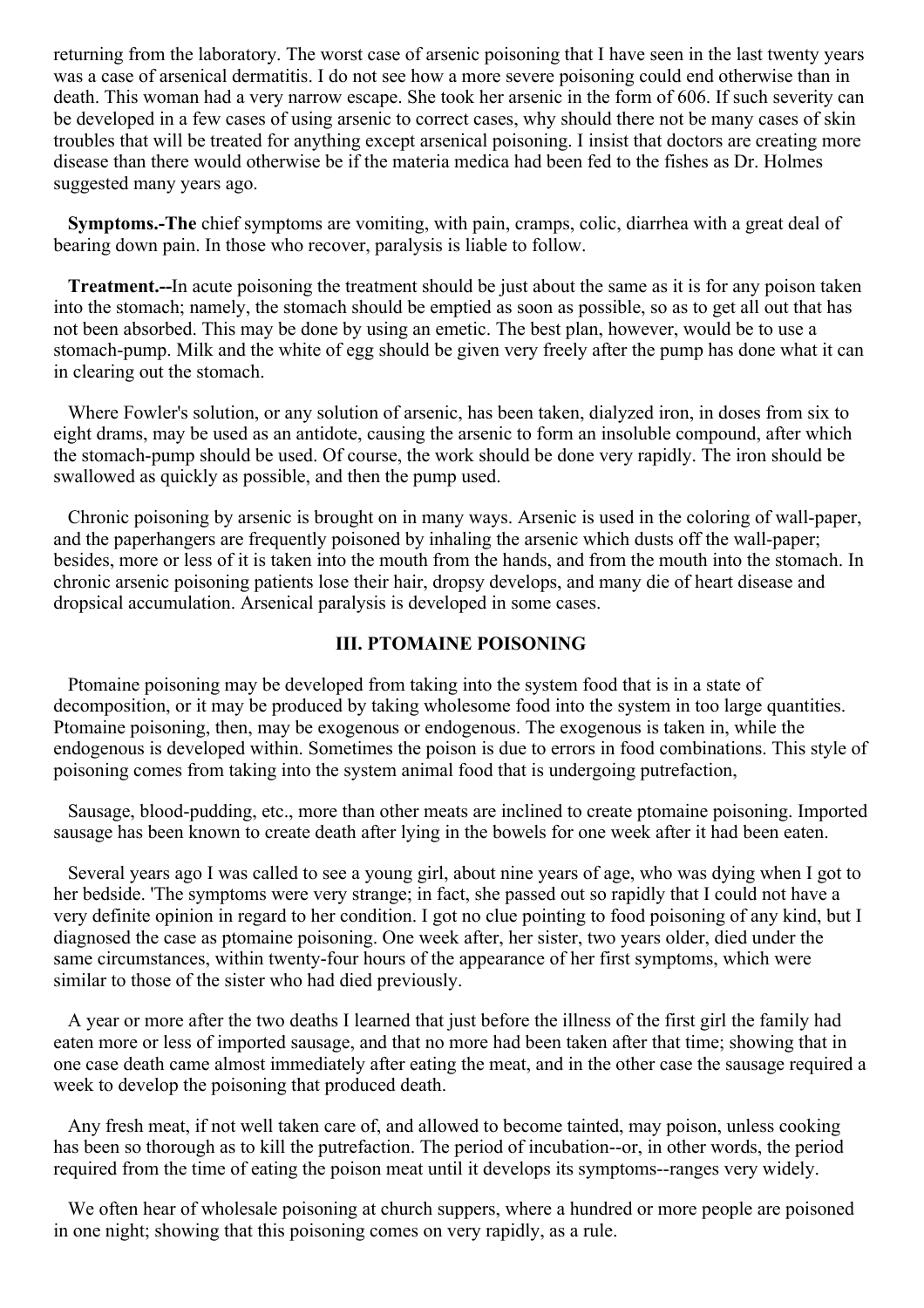The symptoms usually start with a feeling of languor, perhaps headache, aching all over, and vomiting, Sometimes there are griping pains in the bowels, and at other times there is a real cholera morbus. Sometimes there will be trembling almost equal to the ague. In many cases there are precordial oppression, difficult breathing, and a feeling of faintness.

During the summer there are quite a good many attacks of poisoning from ice cream. Nausea and vomiting, preceded by a chill, and sometimes diarrhea, are the prominent symptoms.

**Treatment.--**There is but one way to treat any kind of poisoning, and that is to clear out the bowels with large enemas. If the stomach is not already emptied by vomiting, it should be emptied with the stomachpump, or by giving copious drinks of salt water. No food should be taken until the symptoms have entirely disappeared, even if that requires one or more weeks. Feeding during ptomaine poisoning has a tendency to prolong the disease; in fact, food eaten takes on decomposition very rapidly . Under such circumstances, fermentation is imparted to all fresh intake of food, so that the patient continues to poison himself.

Many cases of chronic ptomaine poisoning are treated for something else. Where too much food has been eaten--twice as much perhaps as the amount for which there is digestive capacity--decomposition starts up, with symptoms of diarrhea, pain in the bowels, and vomiting. Then, if feeding is begun as soon as the patient is relieved, the symptoms may lead off into chronic gastro-intestinal disease, which may break down the constitution to such an extent that the patient will die in a year or two. Other cases may be fed so soon after being relieved that there will be a relapse and death will follow. I remember one case where a patient was thrown into a desperate illness by eating calves' brains. When I was called to see her, she was delirious, with a temperature of 107° F. I had the nurse wash her bowels out thoroughly, and in about twenty-four hours she came out from under the influence of the coma into which she had settled after six hours of delirium, She wanted something to eat. I had instructed the nurse not to give her anything at all; but the sick woman was so insistent that the nurse yielded and gave milk--two quarts during the night and the following forenoon. The poisoning was renewed by the milk taking on decomposition; the patient had a relapse, which swept her out of existence within twenty-four hours.

#### **IV. SUNSTROKE**

**Definition.--**This is a condition brought on by exposure to excessive heat of those who are enervated from sensual indulgence. Those who are brought down with so-called sunstroke are almost invariably sick beforehand. The inebriate is very liable to meet with this trouble in excessively hot weather. Those who are badly toxemic are also apt to come down with excessive heat. Real sunstroke is not a disease that will take hold of a normal and healthy person. Some authorities divide sunstroke into two classes: heat exhaustion and sunstroke. There is quite a difference. Heat exhaustion may come to those who are quite well, when exposed for a long time to very hot rooms. Stokers and men who feed furnaces are very liable to be brought down with heat exhaustion. But those who are brought down with sunstroke are sick, and often their resistance is so very low that they will go down under the effect of heat which the average person will not consider excessive. The large cities afford quite a number of examples of both heat exhaustion and sunstroke every year.

**Symptoms.--**The victim falls into a state of prostration, and may die within an hour, the principal symptoms being those of heart failure, difficult breathing, and a comatose state. Some writers describe fatal cases that occur almost instantaneously. Victims fall as if shot down. The more common forms present pain in the forehead, dizziness, and a feeling of difficult breathing, with nausea and vomiting. In some cases there are diarrhea and frequent urination. If dyspepsia has helped the hot weather to bring on the condition, the breath will usually show it. There will be an alcoholic odor to the breath. Of course, sunstroke should not be mistaken for an alcoholic drunk; for patients will rally and get over the drunk, whereas, if they are neglected when the condition is that of heat exhaustion, they may die. The heat exhaustion must be differentiated from uremic coma and morphine narcotism.

**Treatment.--**Get the patient to a comfortable place where he can rest and not be annoyed. The head should be bathed with hot water, while someone is fanning with a good strong fan. The rest of the body may be sponged with cool water. I would not use ice-water, because this leaves the patient very uncomfortable. If two or three people will volunteer to do the work of fanning, the patient will be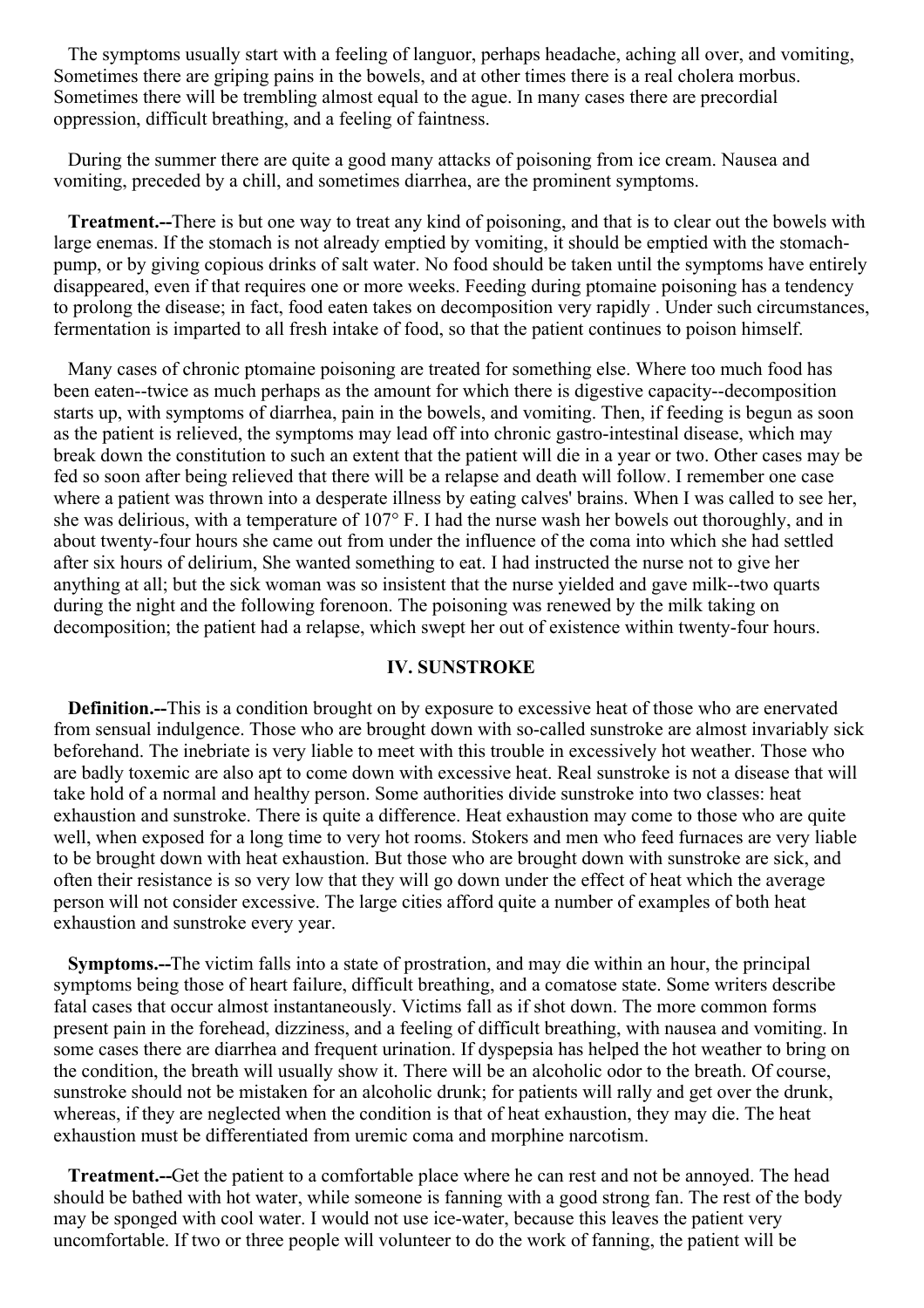benefited more by the hot sponge-baths given under the hand fanning; or an electric fan may be used. The sponging should be with hot water, and the entire body should be gone over as rapidly as possible- repeated and repeated. Evaporation will be so rapid that the excessive heat of the body will be carried away much faster and more safely than where patients are bathed in ice-water. When the patient rallies, he may take orange juice and water, half and half, or hot milk and hot water, half and half. If convulsions occur, they must be controlled with chloroform. Each case must be treated according to its requirements.

[HOME](../../../index.html) HYGIENE LIBRARY [CATALOG](../0201hyglibcat.html) GO TO [CHAPTER](#page-42-0) III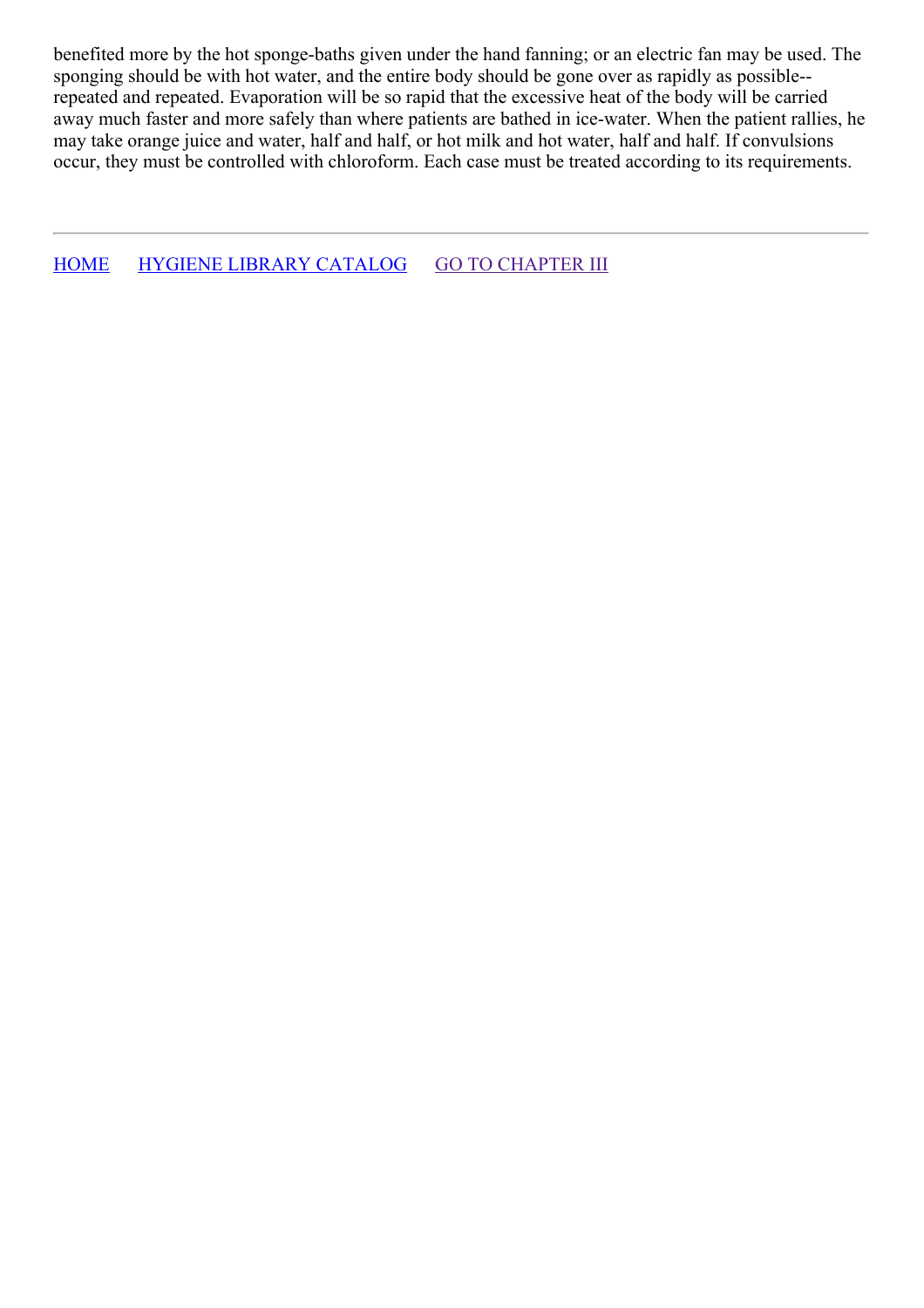# **CHAPTER III**

# Disease Peculiar To The Gouty Diathesis

### **1. ARTHRITIS DEFORMANS**

**Definition.--**Osler says that it is a chronic disease of the joints, of doubtful etiology. Judging from my own experience, I should say that the disease is a legitimate outcome of abuse to the digestive function in those of the gouty diathesis.

**Etiology.--**There is more of this disease occurring between the ages of thirty and fifty than at any other time of life. Children, and young people at or before puberty, do, however, develop it. More women than men are affected with this disease, if I am to judge from my experience.

**Predisposing Cause.--**Gouty diathesis,

**Exciting Cause.--**Anything that will shock the system like the loss of a friend by death, sudden fright, and injury. But, of course, for these exciting causes to precipitate a case of arthritis deformans, the patient's nutrition must be perverted, so that only the last straw, so to speak, is necessary. Some medical writers are inclined to recognize the disease as, originating in the nervous system. There is a type of arthritis deformans that has its origin in the nervous system, but it is not what is generally understood as this disease; that is, the type that distorts the joints by ankylosis (bony union). All diseases have an element of nerve derangement. Indeed, we must have enervation before any disease can develop and enervation may be brought about by anything--any influence--that uses up nerve energy.

The nutritional disturbance that ends in the disease under consideration comes from continual overeating--eating beyond the digestive capacity. The subjects in this particular class, if they were of the scrofulous diathesis, would develop tuberculosis, or some form of tubercular disease of kidneys, brain, liver, etc.; but in the gouty diathesis the disease leads off to bursal inflammations, with deposits of lime. When the morbid state is once set in motion, it will never stop until all foods that are carrying much mineral--lime, etc.--are left out of the dietary.

**Symptoms.--**Sometimes the disease will start in the hands, sometimes in the toes; there will be a development of nodes; the finger joints become sensitive, swollen, and little elevations of bony deposits take place. If the subject moves to another country--goes from north to south, south to north, east to west, or west to east--some habits will be dropped, which may favorably influence nutrition, and the disease may come to an end, leaving the finger joints enlarged. But when the disease once starts, if the cause is not removed, accidentally or otherwise, the joints become more and more deformed, and more and more of the joints become involved in the disease, extending from the hands to the wrists and elbows, and from the toes to the ankles and knees. Sometimes the disease develops very rapidly in the spinal column, and may cause complete ankylosis in a few months. Patients who have this disease develop in the hips will often in a very short time develop ankylosis of the hip joints. This disposes forever of the possibility of sitting down--the patient must either lie down or stand up. If the knees are involved, so that there is complete loss of the knee joints, it will be impossible for the person to walk. If his arms are left to him, he may go from place to place on crutches.

No one ever has a node form on the fingers who has not had indigestion. No one will ever develop rheumatism of any kind without first having indigestion, and that indigestion must have been running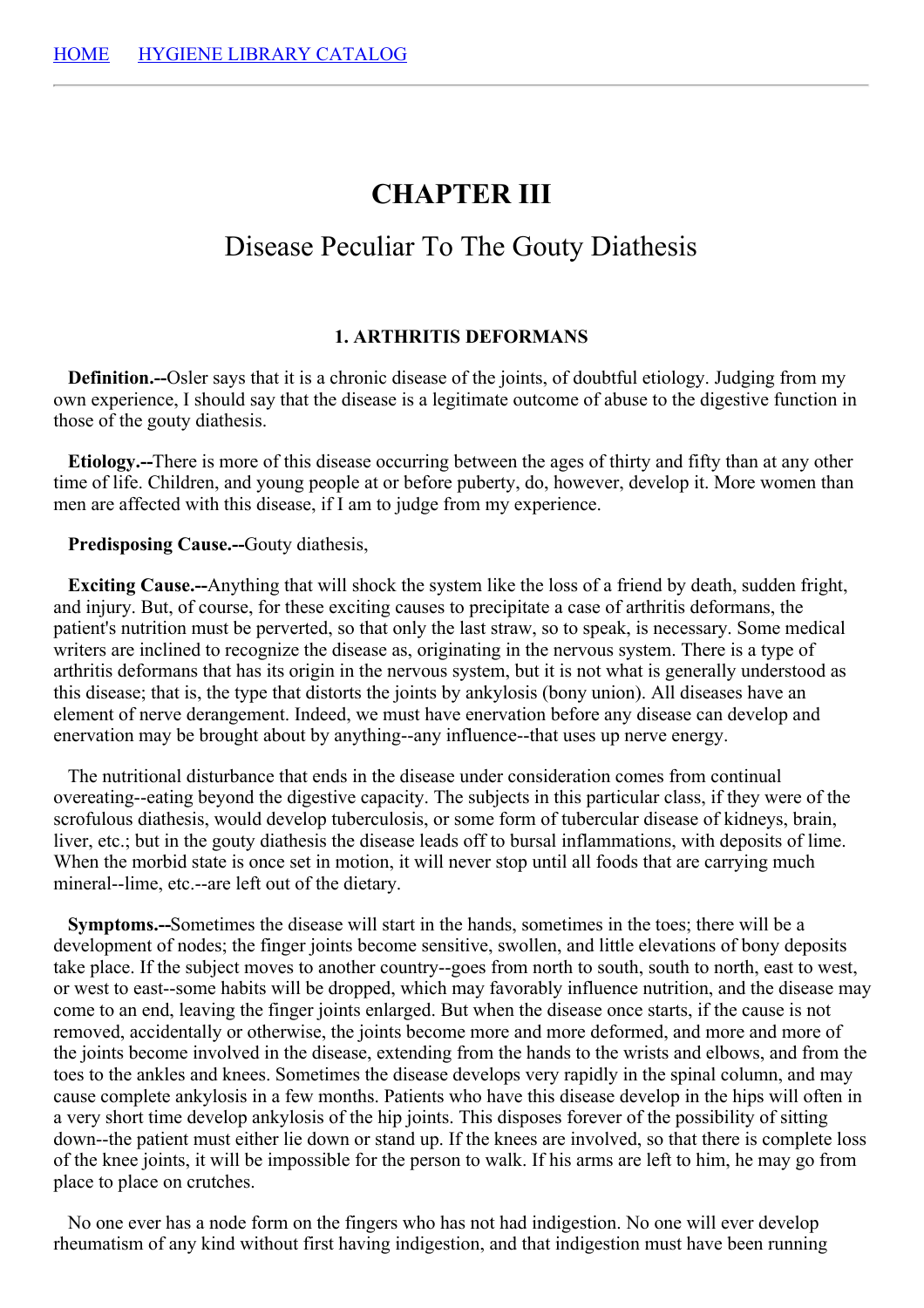along for months, and even years, before the nutrition is so perverted as to change the function of cell development. As stated above, the disease may start and come to a sudden end. Then again it may start and continue making new conquests from month to month--perhaps not so rapidly, but surely from winter to winter; each new involvement meaning a destruction of the particular joint involved. This is called the progressive type of the disease; which does not mean anything, except that nothing has been done by welldirected treatment to stop the progress of the disease by correcting the errors of nutrition.

**Diagnosis.--**In the very beginning this disease may be mistaken for inflammatory rheumatism. This mistake will not be of long duration; for deposits will take place, which speak for themselves. The swelling is never so great in this disease as in inflammatory rheumatism. The inflammation never runs so high, and the general fever never reaches the height that it does in acute articular rheumatism.

**Treatment.--**A lost joint is lost forever, but the disease may be checked. A complete fast should be given until the pains are all gone, and then a diet for several weeks of fruit and vegetables--fresh or uncooked fruit and non-starchy vegetables, with plenty of salad. These are the eliminating foods. Foods that are inclined to cause deposits in the system--such as meat and all forms of cereal--should be left out of the dietary, if necessary for a year, so as completely to transform the: nutrition of the victim of this disease.

#### **II. CHRONIC RHEUMATISM**

**Etiology.--**This disease represents a perverted state of nutrition. Its victims belong to the gouty diathesis. They are almost invariably eaters of large quantities of starch--great bread-eaters. Workers in damp places; those whose work is in basement; those who live in damp houses, on low, marshy ground, in sections of the country which are not drained, are inclined to develop this disease.

**Symptoms.--**Stiff joints are always in evidence. The subjects of chronic rheumatism find it difficult to get around when they first get up in the morning. The knee joints, ankle joints, and other joints of the body complain very bitterly when they are moved; but, after being up for a few hours, the patient becomes more comfortable. if, however, he lies down during the day for a nap, or sits down for any length of time, he will get up stiff and sore.

These people are supposed to be barometers. They can tell when there is to be a change in the weather. If they cannot tell, they think they can; so it does not matter, for they have pain in season and out of season. Some of the joints will be tender to the touch, and a little swollen, but there will not always be any redness. The rule is that more than one joint is affected, but we meet with a great many cases where the disease is confined for years to one shoulder, or one particular point in the back, or to the hip, or to one knee. The general health of such people is not badly impaired; they always have a good appetite, and are especially fond of sweets. The disease is not recognized as serious; yet some cases do develop heart complications. These patients are very inclined to develop arteriosclerosis, seldom live to be very old, yet may live to be sixty or seventy.

After the rheumatism becomes chronic there is seldom, if ever, any fever. In the early stages fever may run very high, up to 103 or 104 degrees. A patient in this condition should not have anything but hot water until the pain and swelling are all overcome.

**Treatment.--**The diet must be corrected. It is impossible to build chronic rheumatism without improper diet, improper clothing, improper bathing, improper housing, etc. No two cases require exactly the same treatment--every case is a law unto itself. If there is constipation, it must be overcome. All bad habits must be put aside; no coffee- or tea-drinking; and, of course, alcoholics are never to be thought of by those afflicted with rheumatism. The use of tobacco must stop.

Breakfasts should never be more than an apple or an orange. Until the rheumatism has been entirely overcome, these patients get along better by using such fruits as apples, pears, and peaches, and leaving out the citrus fruits. Anything in the starch line--bread, potatoes, beans, etc,--should not be eaten oftener than once a day; meat two or three times a week; cooked, non-starchy vegetables and a combination salad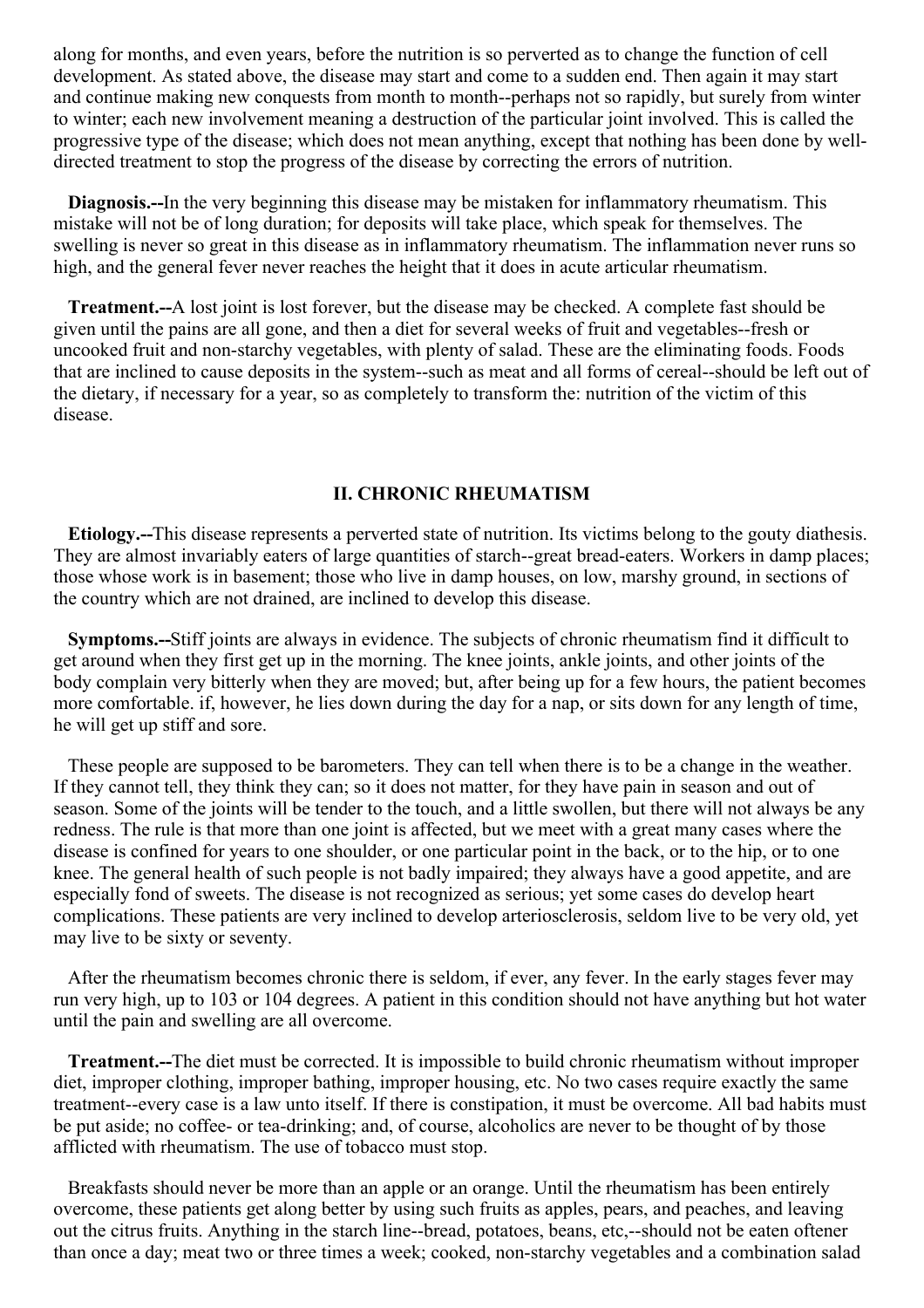always being preferred in these cases. The amount of food must be limited until the condition has been entirely overcome. At no time so long as there is any rheumatism should one eat what would be called a full meal.

#### **III. MUSCULAR RHEUMATISM**

**Definition.--**A painful affection of the voluntary muscles and the faciae (the fat that covers muscles and dips down between them). This disease often takes hold of the periosteum (lining membrane of the bone). When it affects the muscles in the back, it is called lumbago; when affecting the muscles in the chest, it is called intercostal neuralgia.

**Etiology.--**This disease follows colds and exposure. People who develop it are subject to acetous fermentation in the stomach from eating food potentially acid and low in vitamin. Their habits are very much the same as those described under the head of chronic rheumatism. The constitutional disturbance is less than in the former disease.

**Symptoms.--**The affection is entirely local. The constitutional disturbance is light. There is no fever, pain being the principal symptom. People who are afraid of pain will often make a very great deal of complaint, and they make their suffering much worse than it really is, by pitying and feeling sorry for themselves. For instance, if they have pain in the shoulder, they will set the muscles to keep the shoulder from moving, and it will not be long before they have more pain from tire, because of keeping the muscles fixed, than on account of the disease itself.

This is true whatever the location. One of the principal varieties is lumbago. When the patient gets this trouble, he will often put his muscles on guard, to keep from moving the sensitive point; and in the course of a day the muscles that stand guard will be so worn out, and so very sensitive and painful, that the lumbago, plus the muscle fatigue, will make a very large-appearing disease, when there is really nothing to do for the patient, unless he can be induced to lie down and relax. Where the disease is in the neck, known as "stiff-neck," the same distressing condition may be brought about, if the patient does not know the injurious influence of keeping his muscles set or on guard.

**Treatment.--**Rest, and, if the patient is in very great pain, he should go to bed. Previous to going to bed, however, he must be told how necessary it is for him to poise--relax. Then a hot bath should be taken, the water being as hot as can be borne. The patient should remain in the bath until relieved, even if it requires an hour. Then he should go to bed, and be lightly covered. The bowels should be made to move with enemas. The patient should drink all the water possible for several days--two or three quarts during the day. Positively no food must be eaten until the pain is entirely controlled. Then meat eating must be given up, except about three times a week. Any kind of fruit (except perhaps the citrus fruits) should be given for two meals a day--morning and noon. At the noon meal a little cream or cottage cheese may be added to the fruit. Supper should consist of cooked, non-starchy Vegetables and salad, with meat added about three times a week. On the evenings when meat is not taken, one of the decidedly starchy foods may be taken with the salad and vegetables.

#### **IV. DIABETES MELLITUS**

**Definition.--**Perverted nutrition in which sugar fails to be carried through the regular digestive process and appears in the urine. It is considered that a patient has diabetes if sugar is appearing in the urine daily.

**Etiology.--**This is, a disease of civilization. It is a disease that makes, itself felt in all sections of the country where the cost of high living is well known. In other words, it is a disease peculiar to leisure and luxury. It is said that men are afflicted more often than women. The reason for this is that men indulge themselves in luxuries more than women. Man smokes and drinks, and is more inclined than woman to go to excess in all kinds of stimulants. People who have a tendency to obesity are more disposed to develop this disease than thin people. Mental shocks, nerve strains, overwork, worry, anxiety, all have a tendency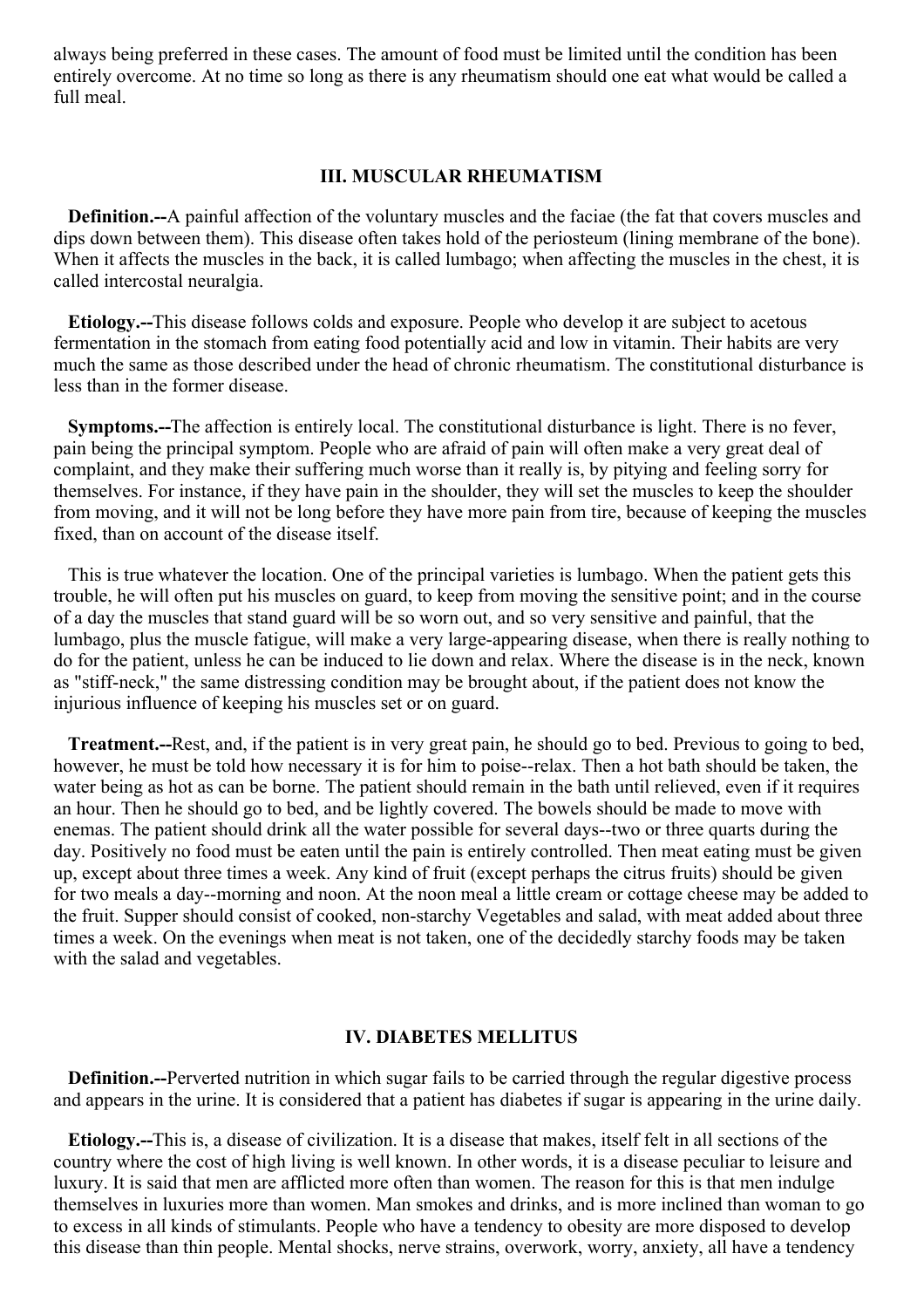<span id="page-42-0"></span>to favor the development of this disease. Severe injuries are frequently followed by sugar in the urine.

**Metabolism in Diabetes.--**There is no question but that the foundation for this disease is laid in toxemia; and toxemia is brought on from excessive eating and eating to repletion--eating until there is a chronic state of acidosis, fermentation in the stomach and duodenum, and also putrefaction in the large intestine, with daily absorption of toxins. Just why one case of toxemia will be followed by diabetes, another by Bright's disease, and another by tuberculosis, is not apparent to the lay public; but the real cause is anatomical and physiological. In diabetic subjects there is a tendency for a derangement of the pancreas and liver. It is said that in all cases of extirpation of the pancreas permanent diabetes is established. Then it is reasonable to believe that where there is a constant state of acetous fermentation of the stomach and duodenum, this acid state prevents the enzymes secreted by the pancreas from converting the starch into sugar. Much of the starch will be worked up into alcohol, and quite a good deal will pass off by way of the kidneys as sugar in the urine. The walls of the intestine as well as the liver fail to dehydrate the sugar, and this allows it to pass into the circulation and out by way of the kidneys.

**Symptoms.--**The acute form runs its course more rapidly. The patients become rapidly emaciated. In the chronic form many patients will be showing considerable sugar, without any very material change in the constitutional symptoms, running over a period of several years. The acute form may occur in the aged, but the rule is that people beyond middle life have the chronic form. There are people who have sugar in the urine a great deal of the time, and yet they are not truly diabetic. Those who eat a great deal of sugar, and those who overeat on starch, are very much inclined to have sugar in the urine.

There is a strictly neurotic type of diabetes. Where men are employed in enterprises requiring all the nerve energy they have, and are pushed to the limit in endurance, a nervous state will be developed that will be accompanied by sugar in the urine. The disease is strictly one of perverted nutrition; and unless nutrition is brought back to normal, a permanent cure will not be made.

Polyuria is a state where there is not much sugar in the urine, yet there is a very great quantity of urine passed--as much as a gallon or over in twenty-four hours. This particular type is of nervous origin, and, of course, there is, more or less gastro-intestinal indigestion. A tendency on the part of some cases is to drink a great deal of water or light alcoholics. In most cases the disease develops gradually, the patient not noticing the frequent desire to urinate. He will be troubled in this way not only in the daytime, but also at night. The quantity passed will attract his attention sooner or later. When measured, he will find that he is passing four, five, or six pints in twenty-four hours, instead of three; and he will also be surprised to find that it is of greater specific gravity. It will run from 1,025 to 1,040. The tongue is usually red--sometimes very silky-looking, as though it were varnished. Saliva is usually scanty. The gums are sometimes red and swollen, and sores appear in the mouth. Constipation is the rule in such cases. The appetite is usually enormous; but, in spite of this, the patients with pronounced diabetes will continue to grow thinner and become more emaciated. The skin is usually dry and puffy, and abnormally warm; in fact, the hands and feet will often be quite hot, without showing any fever.

Sometimes there will be great quantities of urine passed in twenty-four hours, and then during the next twenty-four hours the quantity will drop to almost normal; but the patient will have a profuse perspiration, wetting the underclothing, bed-clothing, and bringing on discomfort from the amount of dampness.

Glycogen is found in the urine, and, of course, is due to imperfect digestion. Albumin is frequently found in diabetic urine. Perhaps one-third of the cases show more or less albumin.

Pneumaturia means the amount of gas in the urine due to fermentation taking place in the bladder. This is not met with very often.

Blood is frequently found in the urine.

Among people who live high, diabetes is not infrequent in children. Inasmuch as it is a disease resulting from high living, it would be natural for children of this class to develop the disease. High living usually means eating cake and puddings; food that is extravagantly dressed; food cooked with lots of butter and cream.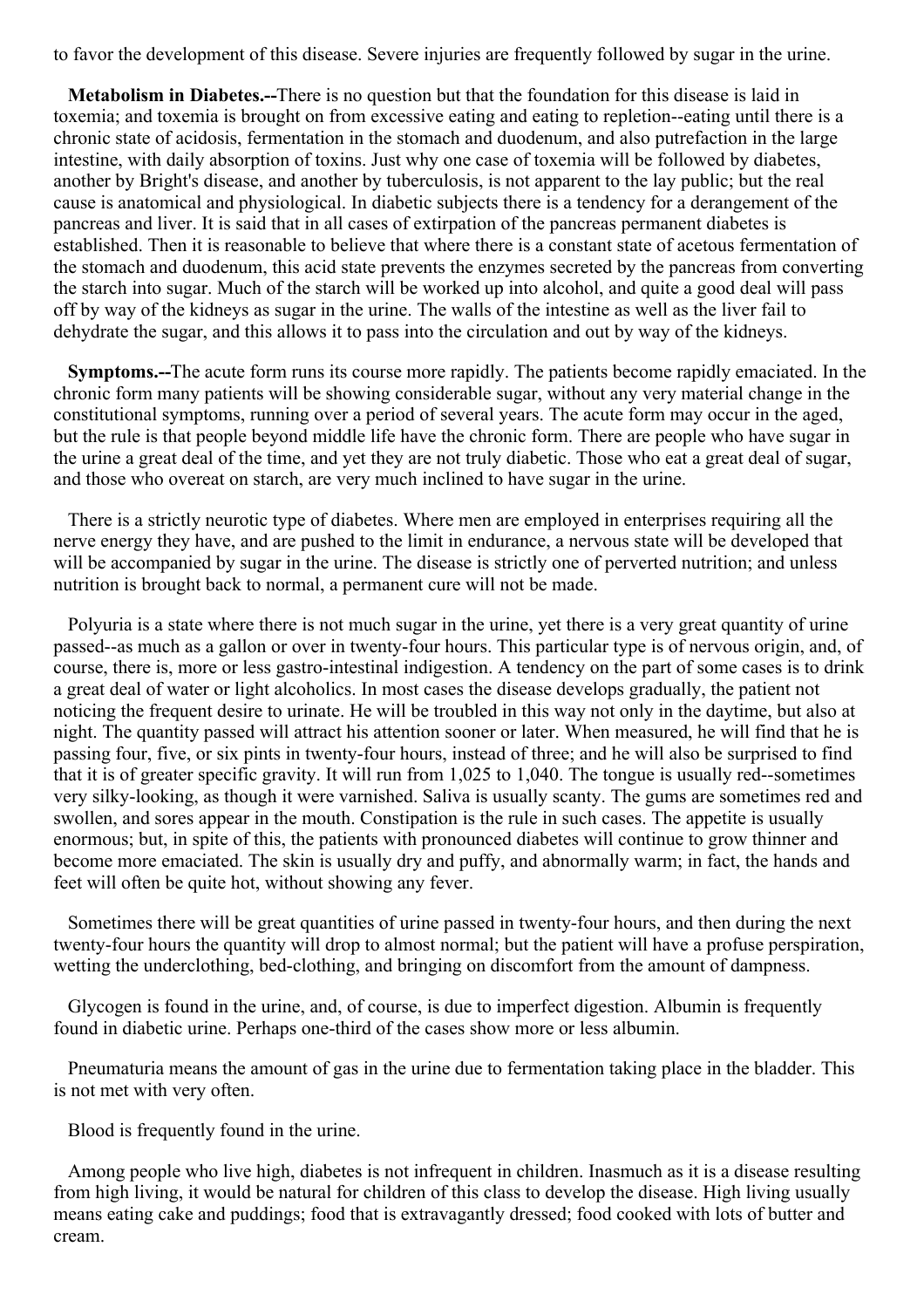Diabetic patients are frequently carried off by pneumonia. Broncho-pneumonia is said to be very common. Albuminuria is also a frequent complication. In such cases there will usually be edema of the feet. Diabetes is frequently associated with arteriosclerosis; in fact, the cause of diabetes is often the cause of arteriosclerosis.

**Diabetic Tabes.--**This is a nervous derangement characterized by shooting pains in the extremities, and the patella reflex is lost. The gait of the patient is that of tabes dorsalis.

**Mental Symptoms.--**Patients with this disease often become morose and despondent.

**Special Senses.--**Cataract is liable to grow, also inflammation of the retina, closely resembling that which accompanies albuminuria. Hemorrhages are also common in the eye.

**Sexual Function.--**Impotency is common, and may develop very early in the case. Conception is rather rare, sterility is established, and, where pregnancy takes place it is liable to be followed by abortion.

**Diagnosis.--**Sugar in anything like unusual quantities, found in the urine daily, is almost diagnostic. It should be present for weeks, and it should show more three hours after a meal than before that time or after. The sugar thrown off is a true grape sugar; an albuminuria or glycosuria is temporary, and always means overeating, especially of the sweets. In such cases, by watching, the patient can soon learn to know what his limitations are in regard to starches or carbohydrates; and then he should respect his limitations. If he does not, he may bring on a real grape-sugar diabetes.

**Treatment.--**The diet should be confined to fruit for one, two, or three weeks, depending upon the severity of the symptoms and the rapidity with which the amount of sugar in the urine is reduced. As soon as the amount is brought down to almost normal, the eating should be about as follows: any kind of fresh, uncooked fruit with tea-kettle tea for breakfast; Tilden salad and teakettle tea for the noon meal; and the evening meal may be fish once or twice a week, eggs (soft-boiled, scrambled, or poached) twice a week, lamb or chicken two or three times a week. With these items of food the patient is to have a Tilden salad. If the amount of urine passed increases, drop the teakettle tea at noon. After several months of absence of sugar in the urine there should be a change in diet. In the morning thoroughly dried out wholewheat bread or shredded wheat may be taken dry, followed with fresh fruit and teakettle tea. The other meals can remain the same.

The eating must be watched. If there is any tendency for sugar to reappear, the patient should drop back to fruit. Then, when the sugar disappears, he should return to the regular routine. Baths should be given every morning, if the bathroom is warm. If not, the bath should be taken in the evening, and it should be of from two to five minutes' duration. Have the water as hot as the patient can possibly endure. Follow the hot bath with a quick cold sponge-bath. Not more than one minute should be required to get the cold water over the body. Then a dry towel-rubbing should be given. If the bath is taken in the evening, a dry towel-rubbing should be given in the morning. Rest is very necessary. The patient should retire at nine and get up late. He should avoid excitement-should stay away from picture shows, theaters, etc., and avoid reading anything that will excite the nervous system. There is no objection to a little brain work in the line of study, but the nervous system must not be overfatigued at any time.

The underwear should be open-woven cotton or linen, and never anything heavier than medium weight in the coldest winter weather. Heavy outside wraps may be worn in cold weather. Everything must be eliminated from the daily habits that uses up nerve energy. The patient is not to use coffee, tea, chocolate, cocoa, alcoholics, or tobacco. These stimulants must positively be stopped, if the disease is to be controlled and the patient brought into a condition where he will not relapse.

## **V. DIABETES INSIPIDUS**

**Definition.--**A chronic derangement characterized by passing large quantities of urine of low specific gravity. Sometimes the urine will not be heavier than water.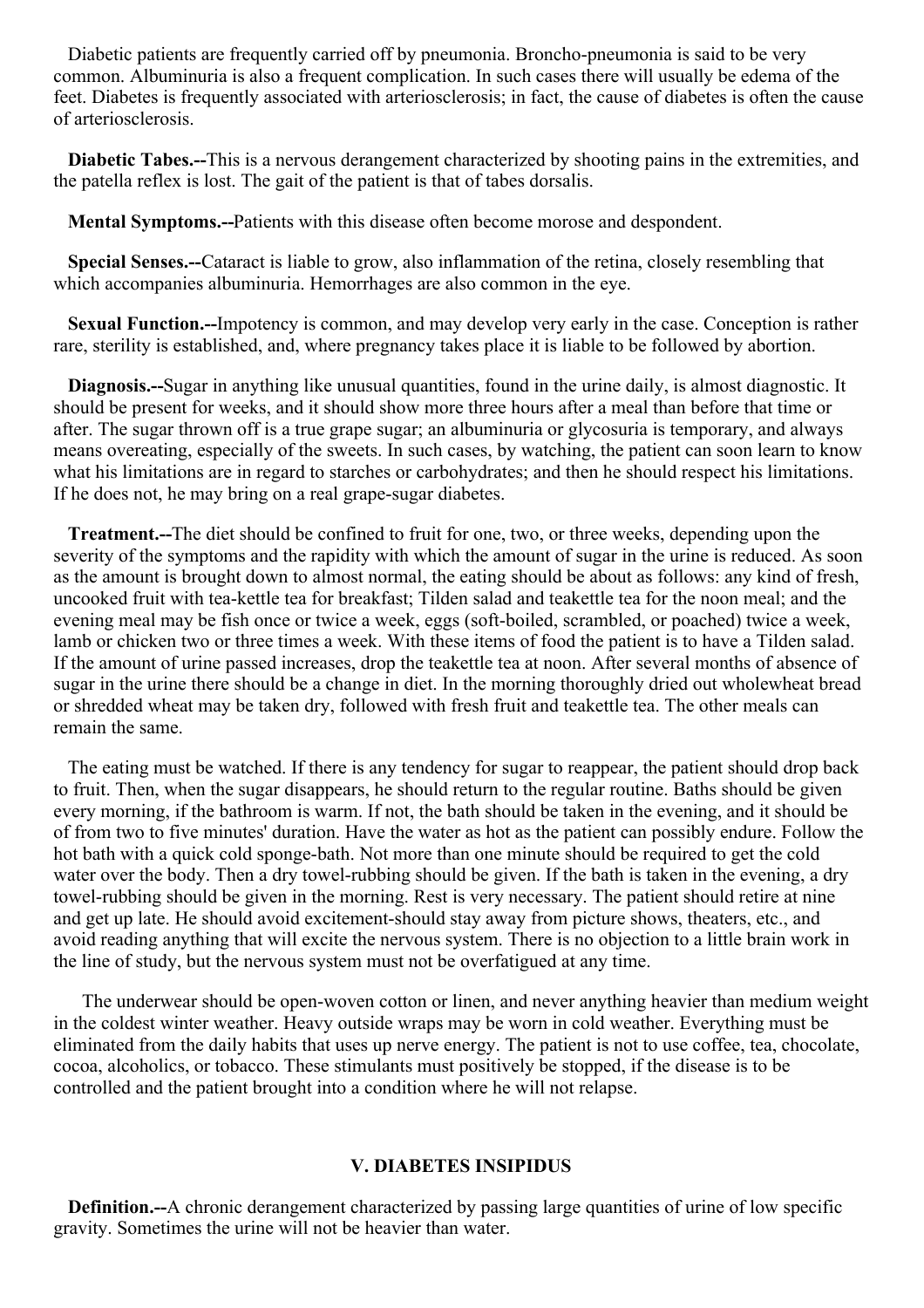**Etiology.--**The disease is caused by a nervous derangement. Fear of overworked emotions are the causes in those who are very nervous. It is more common to the young than to the old. Little children at the breast are prone to have this derangement. Mothers should be cautioned to avoid everything of an exciting character.

**Diagnosis.--**A low-specific-gravity urine, passed in large quantities, devoid of sugar.

**Treatment.--**It is said that the treatment is very unsatisfactory. I have not had this experience. I should expect to have trouble of this kind if I should resort to opium or drugs; but, inasmuch as the disease is strictly of a nervous character, I should expect every case to get normal in a very reasonable time, by being deprived of food, and resting in bed. The feet should be kept warm by artificial heat if necessary, and a reasonable amount of water may be given if there is thirst. It is strictly a disease coming under the head of nervous dyspepsia.

#### **VI. OBESITY**

**Definition.--**An over-development of body; an excessive deposit of fat in all parts of the body.

**Etiology.--**There are two types of this disease which have a hereditary tendency. In one type it comes from a family of fat people. It is almost impossible to keep them from taking on an excess of adipose tissue. There is nothing strange about this; for, when permitted to choose the food they like best, their choice will almost invariably be something that produces fat. The second class are those who develop obesity because of excessive indulgence in carbohydrates. The American people consume about 125 pounds of candy per capita per annum. If this habit is continued, in a few generations from now the people of this country will all be more or less obese. Fat does not mean health, in spite of the fact that the majority of people look upon those who are rotund as pictures of health. The popularity of rotundity is so great that it proves to be a serious handicap in curing women of chronic diseases. They are so afraid of losing their weight and their good looks that they would rather be sick and well rounded than to be perfectly well and slender. Obesity is not always caused by overeating, but it is always caused by imprudent or improper eating or drinking. Many persons are light eaters. They live in such a way that they bring on a perverted nutrition. Enervation accompanies the derangement; also faulty elimination. The kidneys fail to carry off the solid constituents. Many of these subjects of obesity will get into a state where they neither gain nor lose, and can almost live without any food at all without losing weight. This is due to the peculiar influence of the intoxication coming from retained excretions. The gouty diathesis is more apt to take on obesity than the tuberculosis diathesis. A great many obese people are troubled with an inherent desire for sleeping. This is peculiar to those whose kidneys are not sufficiently active.

**Treatment--**It requires skill, and much more than the average judgment, to bring the obese down to a normal weight, and at the same time avoid doing them harm. No class of patients endure a long fast so badly. Long before they have the appearance of being greatly depleted, dangerous symptoms may develop. The reason for this is that nearly all the leading, vital organs of the body have been pressed upon by the accumulation of fat until they have all been weakened--enervated. When put on a fast, or a restricted diet, causing a steady reduction, in the course of three or four weeks the patients will begin to show a haggard appearance. Some of them will show a blueness or purpleness of the tissues of the face, which means oppression of the heart. To remove the pressure from the different organs is very enervating. To illustrate this point, I may say that, if patients suffering from over-distended abdomens on account of dropsy, acetous fermentation, and gas distention, or large ovarian or fibroid tumors, have the distention- the water in the dropsical tumor--drained off suddenly, or the ovarian cyst removed without preliminary preparation, they are liable to die of collapse brought on because of the sudden removal of the distention and pressure on important organs.

In obesity, as the accumulation in the chest is absorbed, the heart begins to palpitate and the pulse will become weak. This heart weakness may be marked by sharp, acute strokes of the pulse, with a decided emptiness following immediately. This is a pulsation of weakness. The kidneys also, will suffer from sudden removal of the accumulation, by becoming very sluggish. It is almost impossible to induce them to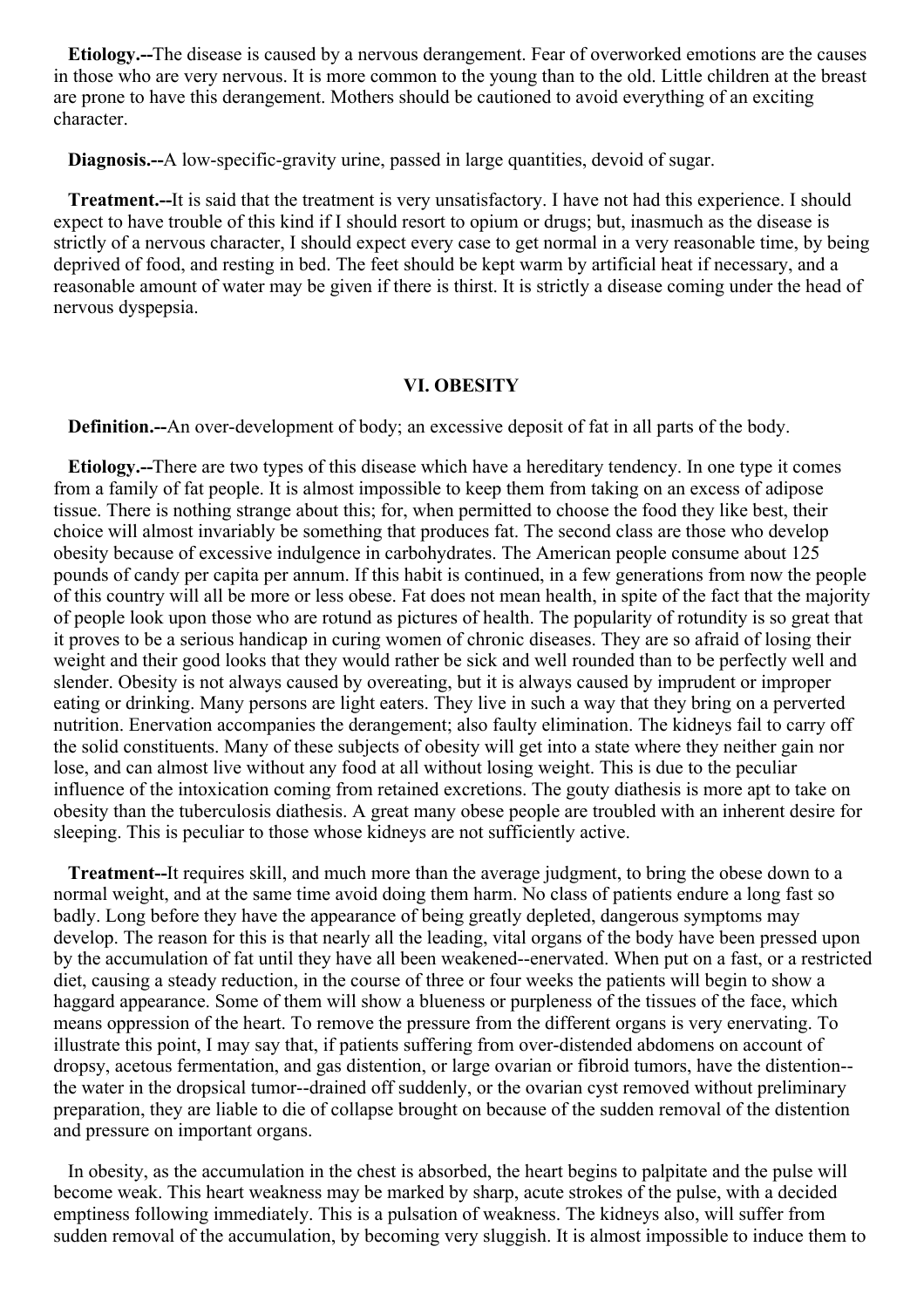act. In cases of rheumatic heart trouble accompanying obesity, very great care must be exercised. Sometimes the reduction of ten or fifteen pounds in two weeks will bring on a very distressed condition of the heart. Whenever the heart begins to complain, the patient must have the food increased. A very good plan to start with is to put the patient on fruit-fresh, uncooked fruit morning, noon, and night, and no other food. If all goes well, this plan of eating need not be changed for one week, two weeks, or even three weeks. A few patients can go nearly four weeks on nothing but fruit; but at the end of that time they will begin to show a little purpleness about the tissues of the face. When this symptom presents, one meal of fruit should be dropped, and a meal of meat, cooked, non-starchy vegetables, and salad substituted. This meal is to be continued daily until the sypmtoms of depression have all passed away; then the patient may return to fruit until the weight is normal. If, however, after the meat and vegetable dinner is adopted, the weight continues to drop, the dinners may be continued; and perhaps in the course of one or two weeks one meat meal can be dropped every other day, and a baked potato meal, or any other decidedly starchy food, may be given, with non-starchy vegetables and a salad. After this plan has been carried on, and the weight shows a gradual decline, without any symptoms of oppression of any of the organs of the body, this kind of eating may be continued indefinitely, unless a feeling of weakness and lack of vim sets in. Then one starchy meal a day, with fruit, may be substituted for one of the two fruit meals; and this starch is to be continued unless the weight increases; if it does, then return to the fruit. It is very largely a matter of good judgment on the part of the physician watching the case; but no accidents will occur in these cases where the physician is experienced and does not become careless.

One or two cleansing baths a week may be used in conjunction with the treatment. Then, night and morning, dry towel-rubbing should be used--or friction mittens in place of the towel--to establish a thorough capillary circulation and a good, wholesome condition of the skin. Where the bowels are inclined to be constipated, one of the cooked, non-starchy vegetables with the dinners should be either spinach or onions. All the time a patient is taking this treatment he should avoid hard work or strenuous exercise. A very good exercise is the tensing movement. This may be taken in a recumbent position. It means tensing the arms and legs, abdomen and muscles, wherever they can be voluntarily contracted. It means making the muscles of the arm hard, then relaxing, and then hard again, etc. It is a very excellent exercise for people who are taking treatment for obesity. After the patient has been brought to the proper weight, regular eating may be resumed, leaving out the butter, sugar, cream, candies, pastries, cakes, etc.

[HOME](../../../index.html) HYGIENE LIBRARY [CATALOG](../0201hyglibcat.html) GO TO [CHAPTER](#page-62-0) IV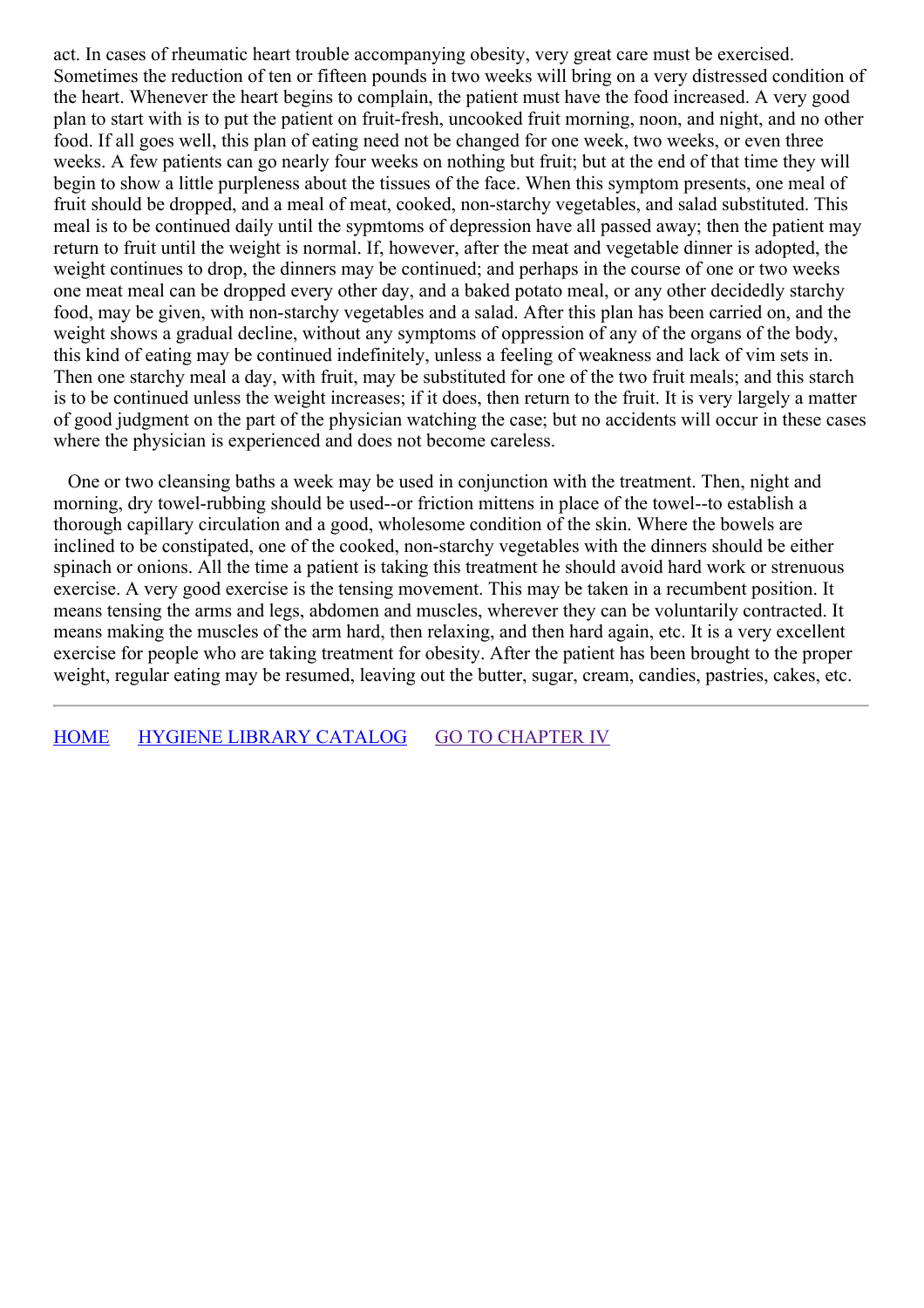# **CHAPTER IV**

# Diseases Of The Digestive System

#### **A. DISEASES OF THE MOUTH**

## **STOMATITIS**

#### **(1) Acute Stomatitis**

This is a disease of the mouth--the commonest disease of this organ. It may be caused by gum-chewing, or by eating anything that is pungent or irritating. Mustard may bring it on. Where these sores appear in the mouth frequently, it shows a run-down state of the system, and it always points to more or less derangment of the digestion. The irritation may be confined to the gums; in fact, any part of the mouth, including the tongue, may be affected. First there is redness. Where the irritation extends over a considerable surface, the tongue, gums, or cheeks may be swollen. If the tongue is swollen, the prints of the teeth will be seen on the side. An acid state of the stomach is more inclined to favor the development of this disease than any other cause. The acid referred to is not the normal hydrochloric acid of the stomach; it is the acid of fermentation, always indicating an excessive intake of food, particularly carbohydrates.

**Treatment.--**Change the style of eating: Eat more fruit and vegetables, less starch--especially white bread--and see to it that the bowels move regularly every day. Those who so desire may use a little chlorate of potash water as a wash for the mouth; but washes and medication generally are not necessary. Remove the cause--improper eating.

#### **(2) Ulcerative Stomatitis**

The ulcerative form of this, disease is found in many grown people. 'Those with decomposition in the stomach and bowels, and fetid breath, and who have bad teeth and a coated tongue, will often have white ulcers appearing on the margin of the tongue, on the gums, inside of the cheek, or in other parts of the mouth. In severe derangements of this kind there will be several ulcers at one time; but the disease always means improper eating and constipation--eating of food that is potentially acid, often made so by cooking and dressing.

**Treatment.--**The bowels should be kept open with enemas. It is best to stop eating until the bowels are well emptied; then fruit for two meals a day, and one meal of meat, combination salad, and cooked, nonstarchy vegetables. This diet should be continued until the bad breath, coated tongue, and every other indication of perverted digestion have been righted; then add bread to one of the fruit meals.

## **(3) Geographical Tongue (Eczema of the Tongue)**

As the name implies, the surface of the tongue gives the impression of a map; or the tongue may be described as being figured--some parts denuded of epithelium and other parts coated. This condition is accompanied by itching, and sometimes a burning sensation.

According to the best writers, the etiology is not known. In my practice I have found that this state of the tongue is always accompanied by obstinate constipation, with the usual toxin poisoning characteristic of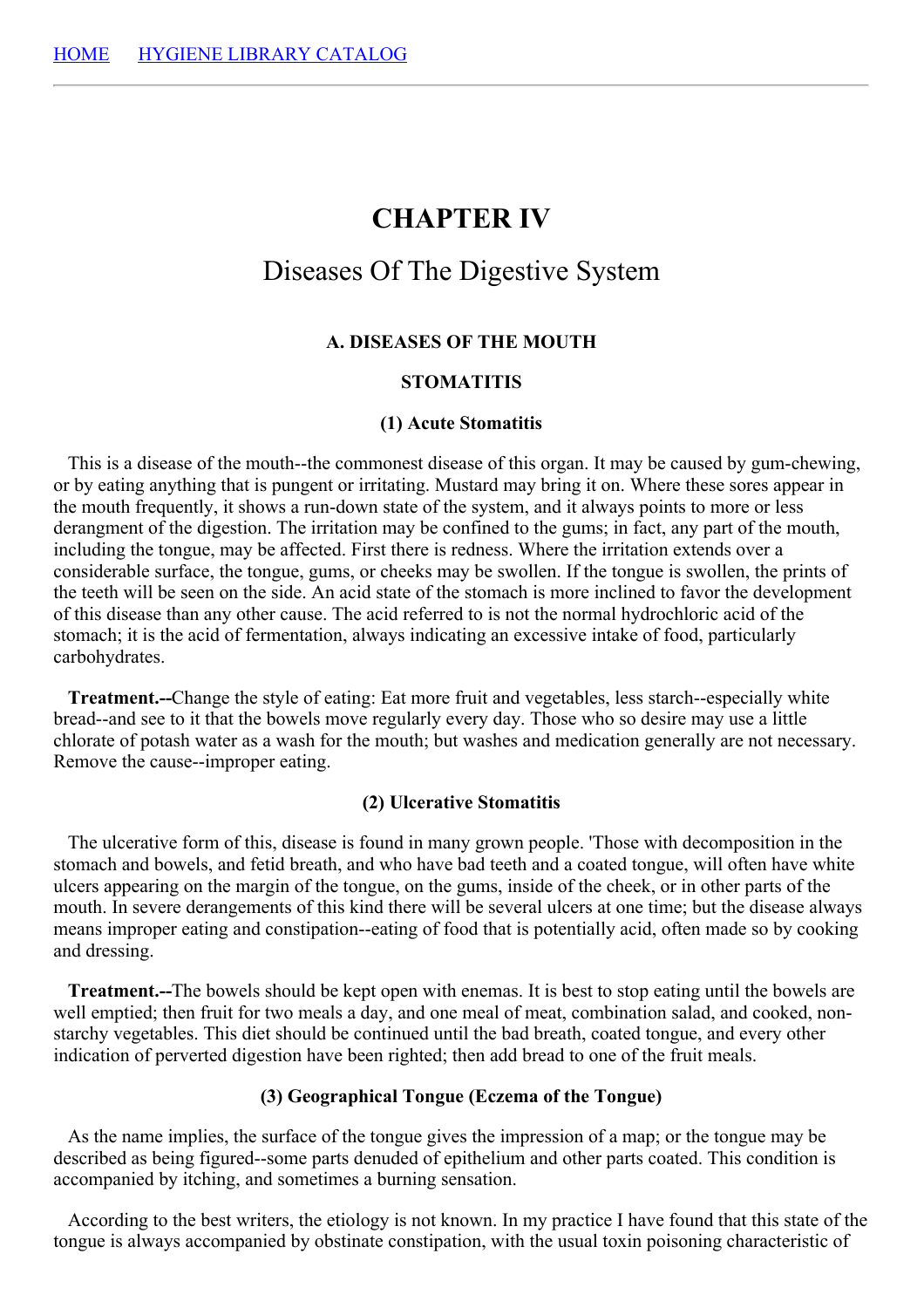putrefaction in the large intestine.

**Treatment.--**Correct the condition of the alimentary canal by overcoming constipation and having the patient live on fruit for a week or two. If the patient is thin, about one week without food, except fruit, is enough. The prunes and fresh fruit should be taken for breakfast; uncooked apples for lunch, and oranges and figs for the evening meal. No water or other fluid is to be drunk until the bowels are normal. If the bowels are obstinate, an enema may be taken in the evening.

The second week, fruit may be given twice a day, and then a dinner of meat, cooked, non-starchy vegetables, and a salad. This diet should be kept up until the tongue is normal.

#### **B. DISEASES OF THE SALIVARY GLANDS**

#### **(1) Hypersecretion (Ptyalism)**

The amount of saliva secreted in twenty-four hours is from two to three pints. Most of this is secreted while eating. When there is a hypersecretion, it is called ptyalism. This is met with in nervous derangements--in some cases of mental disease in those who are starch-poisoned. It is sometimes found in fevers and in smallpox. Where the motility of the stomach is disturbed from adhesions, etc., plyalism is liable to be present. Mental states of fear--fear of sickness, fear of taking an epidemic disease that is raging in a community--will often create ptyalism. The patient, if a lady, will have a handkerchief and spit into it every few seconds, Ordinary ptyalism, that has not been brought on from mental derangement or poisoning by mercury, is usually an indication of an excessive intake of starch; and the treatment, of course, is to stop the use of starch until fully recovered. Where the disease is caused by mental excitement, the cause must be removed.

## **(2) Xerostomia (Dry Mouth)**

This condition is brought on by anger, hate, envy, and spite. Waking up at night with a dry mouth usually indicates mouth-breathing--a bad habit that should be controlled. Tobacco-users often are troubled with dry mouth on awakening of a morning, and the tongue will be red and furrowed. Excessive starcheating is sometimes indicated by a fissured tongue. The cause must be discovered and removed.

#### **(3) Inflammation of the Salivary Glands**

**Mumps** come under this head. This disease has been treated elsewhere.

**Symptomatic Parotitis, or Parotid Bubo,** is often a metastasis of disease from elsewhere--a septic inflammation transferred from some other part of the body. Septic inflammation developing in any part of the body is liable to start up this condition. It has shown itself in typhus, typhoid, pneumonia, pyemia, septicemia, etc. A slight infection following abortion may sometimes prove fatal by starting up septic inflammation of the parotid glands. Sometimes this condition accompanies so-called syphilitic infection. This disease has been set up by injuries of different parts of the body--diseases of the urinary tract, alimentary canal, and injuries to the abdominal wall, or peritoneum. The cause is an infection.

The treatment should be cloths wrung out of hot water, frequently changed. When suppuration takes place, the abscess should be given a free opening and not allowed to close too soon. Where the infection is due to pelvic peritonitis, the chances of recovery are very slim. This has been my experience running over a number of years.

Chronic enlargement of these glands may develop from the same causes that develop enlargement of other glands. They may become tubercular, cancerous, or fibrous. A strict letting-alone is the best treatment, along with careful living--careful dieting. Where the glands remain large and show no tendency for growing larger--seem to have arrived at a standstill--they should be left alone.

Enlargement of the salivary, lachrymal, and buccal glands sometimes occurs. In such cases I should expect to find a stomach derangement. If this is corrected, the swelling of the glands will soon pass away.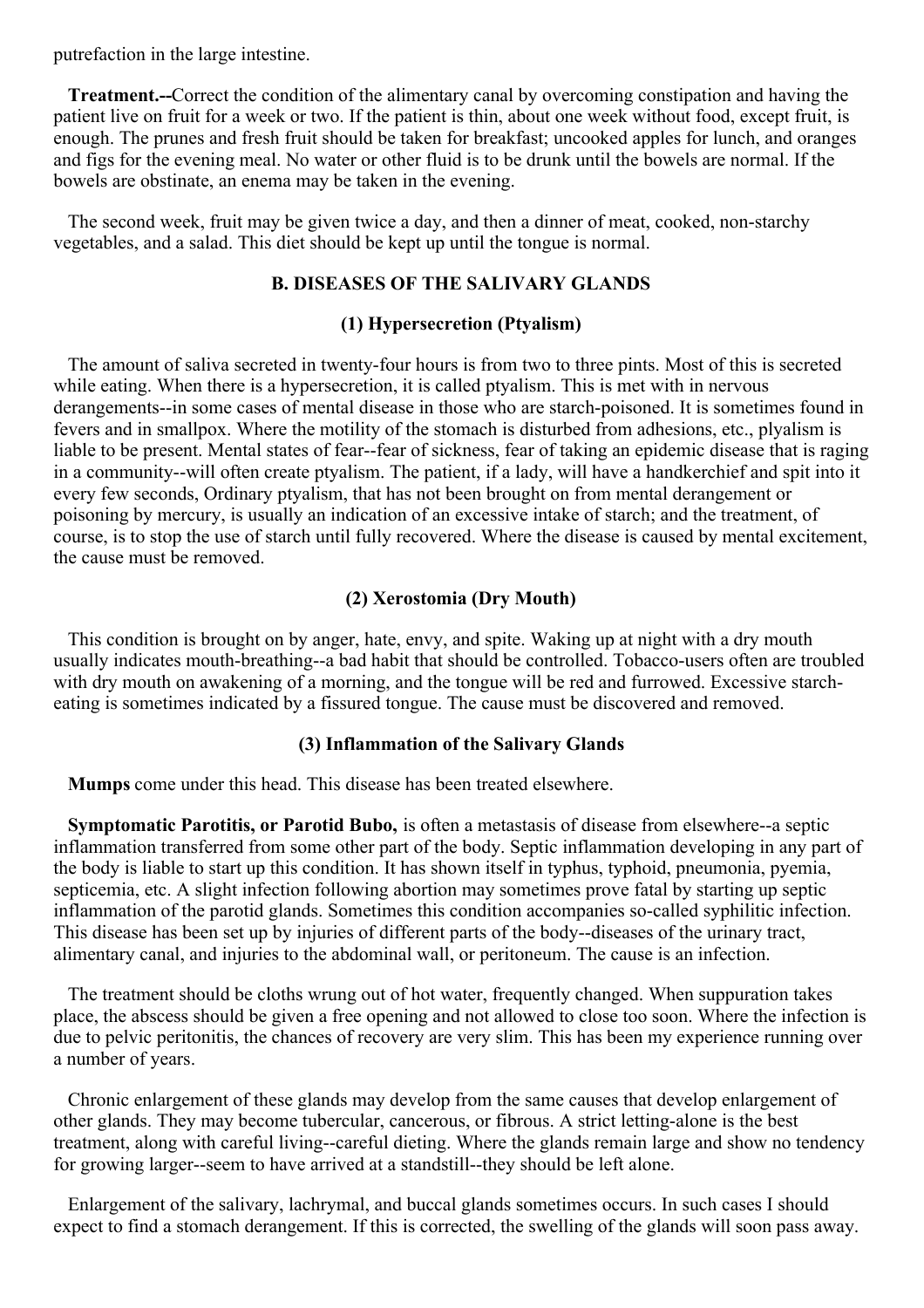## **C. DISEASES OF THE PHARYNX**

#### **(1) Circulatory Disturbances**

Hyperemia is common with smokers, or those who eat excessively and have acid fermentation in the stomach. The fermentation causes gas, and the gas eructations into the throat keep it in a sensitive state. Constant use of the voice will produce irritation of this kind. Sometimes this condition of the throat will develop in heart disease. Young children will often be made hoarse, their throats being made sensitive by the gas coming up from the stomach, causing irritation and edema. This may be severe enough to cause a husky voice, persistent cough, and often a croupy cough. Where the irritation comes from deranged digestion, this must be corrected by proper feeding. Where it is caused by the use of tobacco, alcoholics, etc., the cause must be stopped.

A cough from pharyngeal irritation often precedes pulmonary tuberculosis.

Hemorrhage is sometimes found. This is associated with a tendency for bleeding of the mucous membranes of other parts of the body. In vicarious menstruation the pharynx will sometimes bleed. Bleeding of the nose, where the blood passes down into the throat, is sometimes taken for bleeding of the pharynx. An enlargement and elongation of the uvula will sometimes be developed, with intense redness, and there will be a certain amount of oozing of blood from it. This is the case where the throat is decidedly abused by wrong eating; it is also found where either hot water or hot coffee is taken, and where tobacco is used to excess.

# **(2) Acute Pharyngitis**

This derangement is frequently met with in epidemics of scarlet fever. In some epidemics there will be fifteen to twenty cases of scarlatinal angina to every marked case of scarlet fever.

Colds are supposed to cause this sore throat. The disease is said to be associated with rheumatism and gout. The reason is that rheumatism and gout are always associated with digestive disorders. Digestive disorders are the primary cause of all these diseases. No one can develop acute pharyngitis without a deranged digestion, unless it should happen to be brought on from accidentally scalding the throat. The cure for this disease is to correct the stomach derangement by feeding properly. The patient should go without food until better, and wash out the bowels. If this is done, it will not take more than three or four days to cure the worst type of the disease.

## **(3) Chronic Pharyngitis**

This may develop in tuberculous subjects after several acute attacks. It is very liable to develop in those who use tobacco, alcoholics, and gum. Clergymen, hucksters, and others are liable to develop this disease from loud talking. It is often a sequel of nasal catarrh--or, rather, an accompaniment. It is accompanied by a dropping-down in the back of the throat. It is strictly a catarrhal derangement.

For treatment, the diet must be corrected. The bowels should move every day.

Until the severe symptoms are overcome, two meals of fruit a day, one meal of buttermilk, and no starch, should be taken.

# **(4) Ulceration of the Pharynx**

On looking into the throat, the follicles will be found inflamed. The ulceration will not be very deep, and there will be other symptoms of catarrh. Syphilitic sore throat is usually confined to the pharynx. Sometimes it goes to the larynx.

## **(5) Tuberculous Pharynx**

This disease is not infrequent. It is very intractable--presumably because the throat is used so much. However, when tuberculosis develops in the throat or the air-passages of the lungs, it means that wrong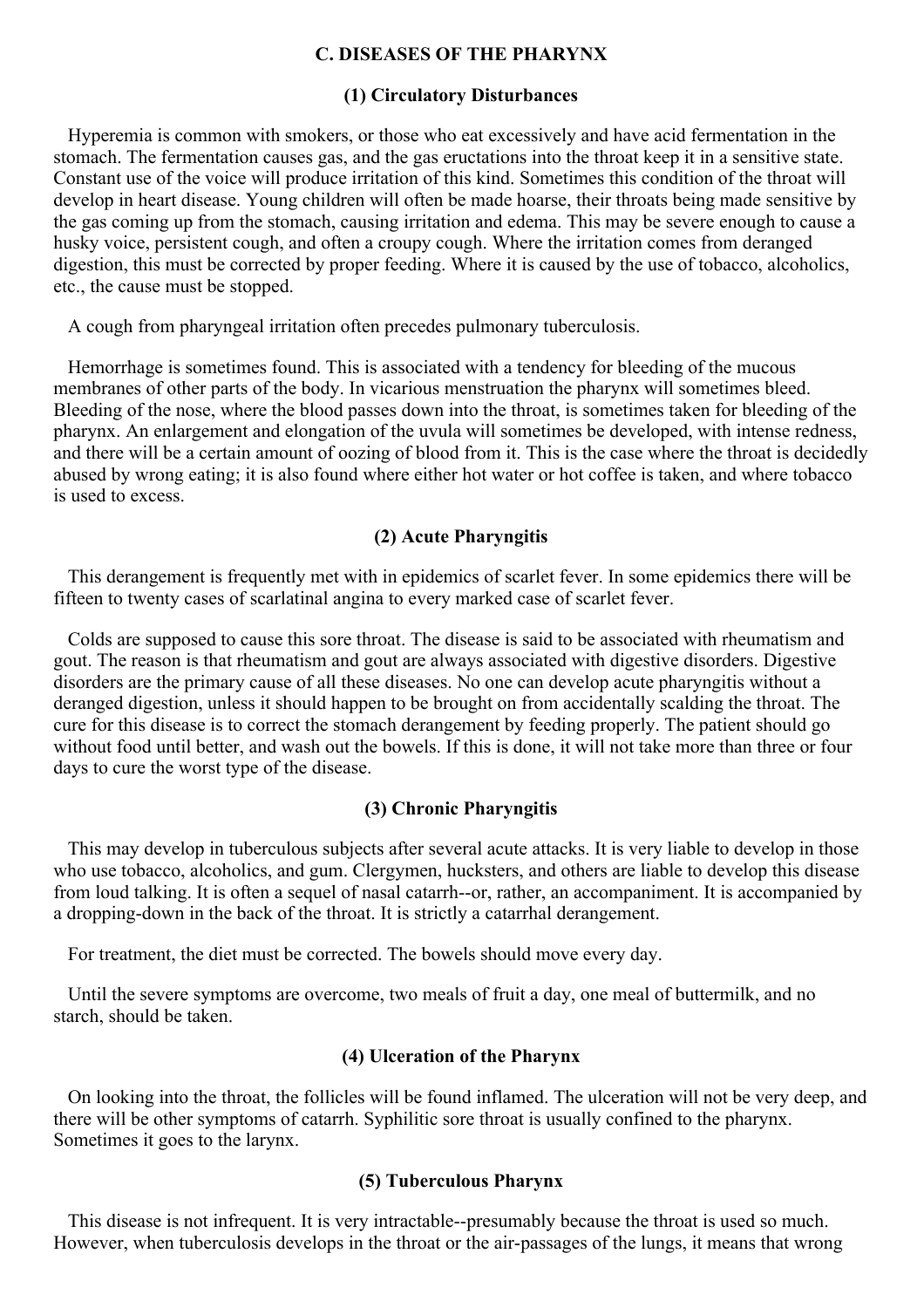life is the cause to such an extent that nutrition is pushed very far from the normal. In the tuberculous diathesis it requires a very great deal of painstaking care to bring patients back to normal.

## **D. DISEASES OF THE TONSILS**

## **I. ACUTE TONSILITIS**

**Etiology.--**This is a disease of childhood. It is, however, not infrequently met with in grown people. An attack of this disease is supposed to be precipitated by wet and cold weather, and bad hygienic surroundings. The weather and surroundings will have little to do with bringing on a disease of this character until nutrition is very much impaired. Some of our leading writers declare that sewer gas is regarded as a common exciting cause. I agree in full that this is true, but I do not agree with them as to the location of the sewer. In all the cases that I have ever been called upon to treat, the sewer has been below the diaphragm. Unless there is a sewer there, the outside sewer--city drains, grease traps, etc.--will have little to do with developing the disease. According to our best authorities, one attack renders a patient more liable to subsequent attacks. Why? Because these patients will be treated for sewer-gas poisoning, instead of correcting the cess-pools under their diaphragms; and so long as they know nothing about proper living, and continue to generate sewer gas in their own stomachs and bowels, they will be subject to frequent attacks of this disease. The disease prevails more in the fall. Why? Because the first cold weather is accompanied by chilly winds. The throat already being sensitive from imprudent eating all summer, the cold air creates irritation. The patients put on heavy underwear just as soon as the weather turns cold, the body is over-heated, and they are thrown into a cold.

The cold is often repeated quite frequently during the fall and winter. There is nothing peculiarly wrong with the weather in the fall, so that anyone need be affected by it, indeed, it is usually delightful; but for years I have noticed that tonsilitis is a very common disease following within a week after the people start fires in their homes and put on their heavy underwear. It is worth while to know that after Thanksgiving, Christmas, New Year, and other feast-days, there is always an epidemic of tonsilitis, la grippe, colds, pneumonia, etc. Where conditions are favorable, diphtheria is developed, which is nothing more or less than a septic development or infection of ordinary tonsilitis. Most authorities look upon it as epidemic and contagious. It is so only in appearance, however; for people generally have much the same habits of eating, housing, clothing, etc., and there is nothing strange in the fact that all enervated people should be affected alike. When the habits of the people are analyzed, they will be found to live in much the same way; then it would be unnatural if physical agencies did not act on all alike.

**Symptoms.--**Chill and fever, with aching all over, but particularly in the back and legs, are the symptoms with which this disease is ushered in. In children the temperature often runs to 105° F. Accompanying the disease there is always more or less gastritis; for the origin of the disease is gas poisoning from the gastro-intestinal canal.

The first symptoms may be a soreness in the throat; if not, this will come soon after the fever starts. On examination after the angina has commenced, the throat will be found intensely red, and the mucous membrance engorged, congested, and much swollen; the tongue is usually coated, and the breath very foul; the urine, as in all cases of fever, is highly colored and filled with mineral elements. Children frequently breathe very heavily, the pulse is quite rapid, and swallowing in some cases almost impossible. The fever is somewhat self-limited, usually lasting about a week. Then the patient will be almost well, unless there is a complication of quinsy setting in. That means that the tonsilar inflammation has extended to the soft palate, and an abscess will form. This form of tonsilitis is what is known as quinsy. It is an infection from an ordinary tonsilitis. The tonsils remain enlarged after this disease for quite a while, but will gradually shrink to their normal size, if the patient is properly fed; if not--if the patient continues the ordinary haphazard living--other attacks of tonsilitis will follow, a few weeks or months apart, until a time comes when the tonsils will be very much diseased. The constitutional derangement is great. Rheumatism will develop in some, and pulmonary tuberculosis in others.

**Treatment.--**Inasmuch as tonsilitis always comes from gastro-intestinal fermentation, the first, last, and about the only consideration in the line of treatment should be given to clearing out the intestinal tract and fasting until the disease is controlled. Copious enemas should be given two or three times the first twenty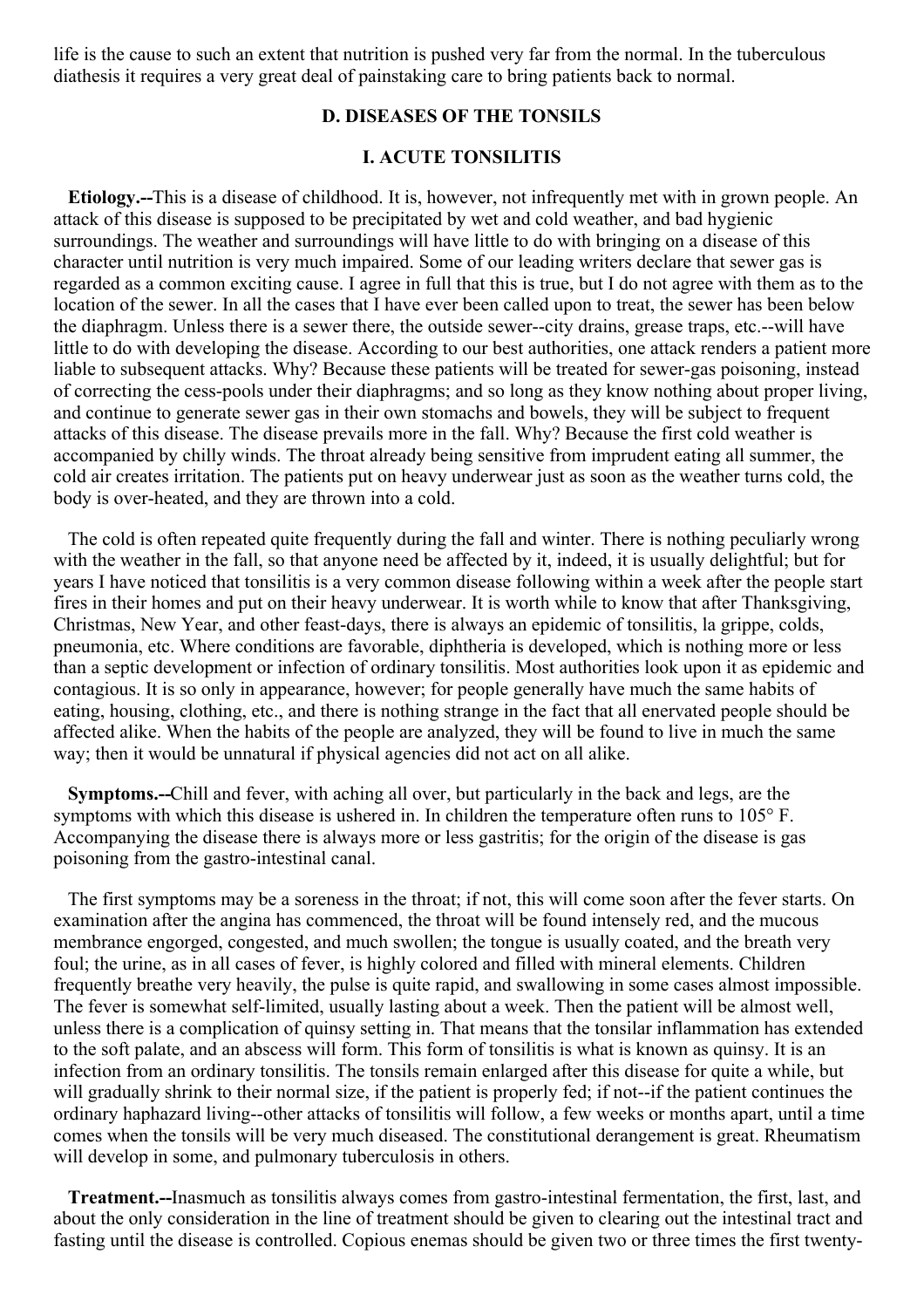four hours, and after that every night before bedtime. Positively no food should be taken until the inflammation in the throat has entirely subsided, but all water desired may be taken. Then the eating should be confined to fruit for the first twenty-four hours; the second twenty-four hours, fruit moming and night, with a combination salad and cooked, non-starchy vegetables for the noon meal. The third day a little meat may be used if desired, or a soft-boiled egg, with a salad or a grapefruit. At the end of the fourth or fifth day, toasted bread and butter, with uncooked fruit, may be taken for breakfast; meat and salad, with cooked, non-starchy vegetables, for the second meal; and fruit for the third meal.

## **II. CHRONIC TONSILITIS**

This is a catarrhal state of the pharynx and posterior nasal passages. Sometimes the eustachian tube, and even the middle ear, are involved. This disease is often accompanied by adenoids. By the best authorities, enlargement of the tonsils is given credit for being the cause of mental derangements and lack of bodily development in some children, It is too bad that extraordinarily smart teachers sometimes hook up the cart before the horse. The cause of the tonsilitis is the cause of the mental and bodily derangement. As soon as the improper habits of life, practiced daily, which cause this disease, are corrected, the disease will gradually decline, and the tonsils will grow smaller from month to month, until they entirely disappear. The adenoids will disappear in much less time. Operations are not necessary--and, in fact, are injurious, because they give the patient hope of a cure without removing the cause. The cause is wrong eating, and wrong care of the body generally. Children that are fed on a diet lacking in raw fruit and raw vegetables develop a catarrhal state early; and so long as the bad habits are practiced, the condition grows worse. The children most afflicted in this way are those inheriting the scrofulous diathesis. Then, when they arrive at puberty, a large percentage are taken off with tuberculosis.

Children who have very large tonsils are mouth-breathers. They are not bright in school; their general health is, very much impaired. But, as stated before, this is not due altogether to the enlarged tonsils. The majority of children who do not breathe well through the nose will be entirely relieved of this symptom in one week, if confined to fruit morning, noon, and night. Possibly there may be cases so severe that they will require ten days on a fruit fast; but if the children are started on the fruit diet, they should be kept on it until their breathing is natural. By that time the redness, swelling, puffiness in the throat, and a great deal of the enlargement of the tonsils, will have vanished, and the adenoids will no longer interfere with breathing.

**Treatment.--**See to it that the bowels move every day. In pronounced cases the child should be kept away from food for three days. Then this should be followed with three fruit meals each day--moming, noon, and night--for three days. If all the symptoms are improving by that time, two meals of fruit, with one of toasted bread and butter, followed with an apple or an orange, may be given. This can continue for three days. At the end of that time, toasted bread in the morning may be given, followed with an apple. An egg, or a small bit of lamb, chicken, or fish, with cooked, non-starchy vegetables and a salad may be taken for dinner every other day. The alternate days, baked potatoes may be given, with vegetables and salad. The third meal for the day may be fruit and nothing else.

# **E. DISEASES OF THE ESOPHAGUS**

#### **I. ACUTE ESOPHAGITIS**

**Etiology.--**Inflammation of this passage may be of a catarrhal nature, but the rule is that it comes from injuries, such as scalding, accidentally swallowing acids, swallowing a fish-bone, or any other kind of bone that will cut, scratch, or denude, and start up irritation, inflammation, and ulceration.

Some authors describe a pseudo-membranous inflammation of a diphtheritic nature. I see no reason why a putrid sore throat or a tonsilitis could not be extended down the esophagus, and even to the stomach, but if these cases are treated as they should be, and controlled in regard to swelling, the disease need not be extended to this passage. Cancer has been described in this location, but in all probability it was first a wound to the walls of the passage, and the irritation ended in ulceration, and eventually ulceration merged into a cancer.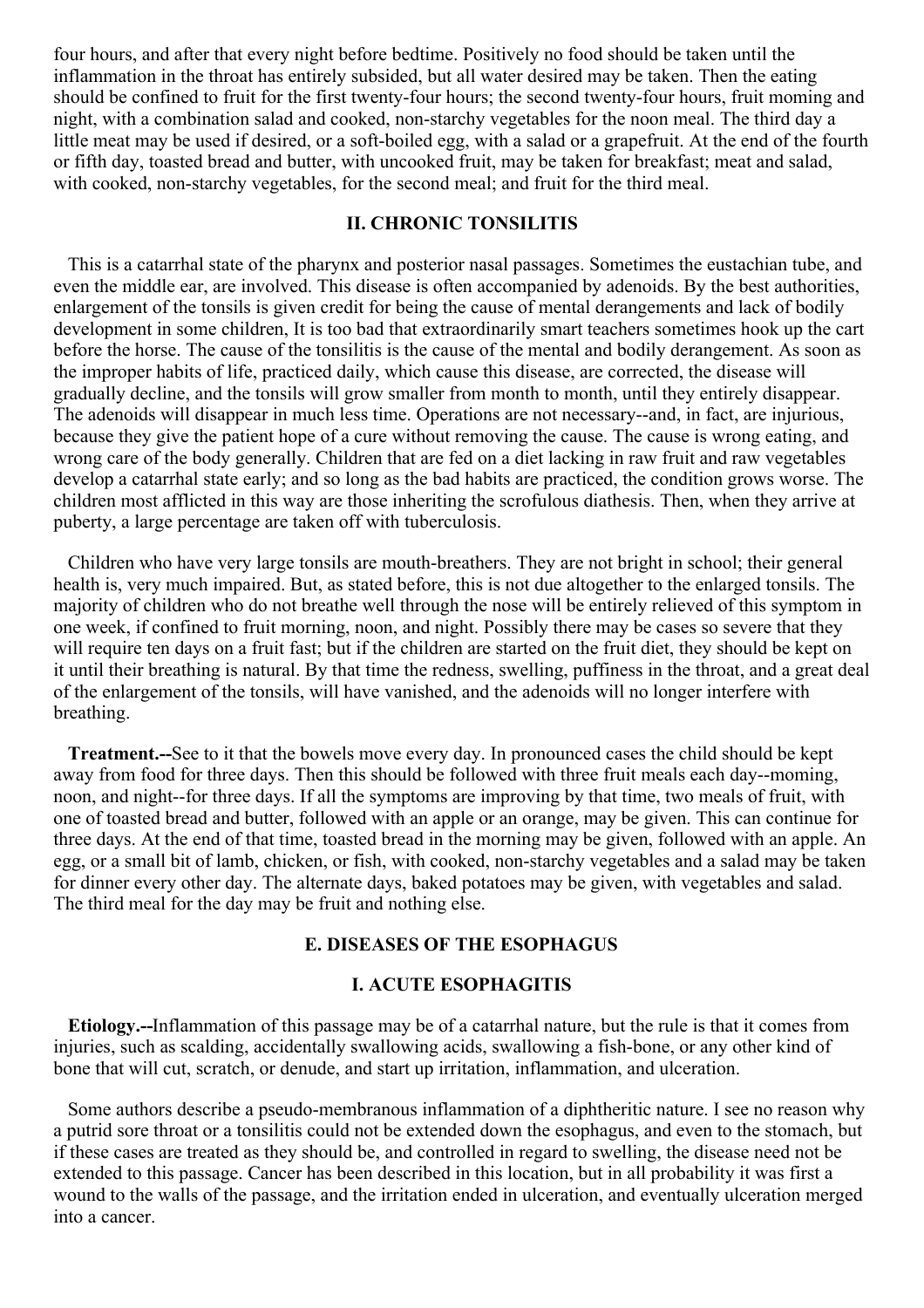**Symptoms.--**Pain in swallowing is always present in severe inflammations of the esophagus. A dull pain beneath the sternum is felt. The presence of foreign substances in the esophagus may The suspected when the food regurgitates. In scalds and injuries of a severe character the inflammation may be great enough to end in stricture. This will interfere with swallowing.

**Treatment.--**Acute inflammation of this organ should be treated the same as acute inflammation anywhere. A fast of sufficient duration to overcome discomfort, and then fluid food of the proper character, should be taken until all the symptoms have vanished. Orange juice, milk, broths, and soups are in order. In case of stricture, it is not possible to eat food that has to be swallowed in a bolus, because it cannot get by. It is necessary to give fluid foods, and bougies will be required to enlarge the stricture. Begin with a small bougie, and gradually work up to one large enough to fit the caliber of the esophagus.

# **II. SPASM OF THE ESOPHAGUS**

This disease is met with in hysterical women and hypochondriacal men, It is also a symptom in chorea, epilepsy, and certain other convulsions. It is sometimes associated with the lodgment of foreign substances in the passage. We find it in those of nervous temperamentthose of the neurotic temperament. To prove that there is no stricture, all that is necessary is to pass an ordinary esophageal bougie. If it passes readily into the stomach, this is positive proof that there is no obstruction, and that the apparent obstruction is simply of a nervous character.

**Treatment.--**The treatment must be the correcting of the general condition of the patient. Whatever these symptoms depend upon must be corrected. In chorea the patient should be put to bed until all symptoms have disappeared, and then the eating should be very light for the first week. In cases of epilepsy the basic derangement must be treated. It may be due to decomposition of food in the gastrointestinal canal. Many times there will be colitis, accompanied by distressing constipation. These symptoms must be overcome before any relief will be experienced to the disagreeable sensations in the esophagus.

# **F. DISEASES OF THE STOMACH**

## **1. ACUTE GASTRITIS**

**Etiology.--**Anything that will irritate the stomach may be a cause: overeating; eating improper food; improper combinations; swallowing chemicals of any kind, accidentally or with suicidal intent.

**Symptoms.--**As a rule, an attack is brought on from imprudence in eating. Fermentation takes place, with so much irritation that the food is expelled by vomiting. The patient complains of pain and nausea; the tongue is coated, the breath is bad, and vomiting is severe. The thirst is great. If satisfied, the vomiting increases until a small amount of water will not stay on the stomach any length of time before it is rejected. When the vomiting is severe, the thirst is very great. There is a little fever-seldom above 102° F. Sometimes there are diarrhea and pain like colic. The duration of the attack will not be longer than twentyfour hours, if the patient is treated properly from the start.

**Treatment.--**Stop drinking entirely, or taking anything into the stomach. Nothing is to go into the stomach until the nausea and vomiting are all gone. The bowels should be washed out by an enema. If the symptoms are very severe, enemas may be used three times the first day. If the nausea is gone within six to twelve hours, then all the water that the patient wants may be taken, beginning with a few sips at a time, and increasing as desired. If the nausea is severe and thirst is great, water should not be taken by mouth, but a cup of water may be put into the bowels with a fountain syringe and allowed to remain. This may be repeated frequently enough to satisfy the thirst, In cases which have been abused by feeding and water-drinking the vomiting may be so severe as to bring on congestion and a trace of blood in the ejected fluid.

Within twenty-four hours after the patient is able to take water without nausea, feeding may begin; but it should be buttermilk, or fruit if the fruit is thoroughly masticated. If the fruit and buttermilk are tolerated, the second day buttermilk may be given in the morning; lamb broth with grapefruit, or any fresh fruit or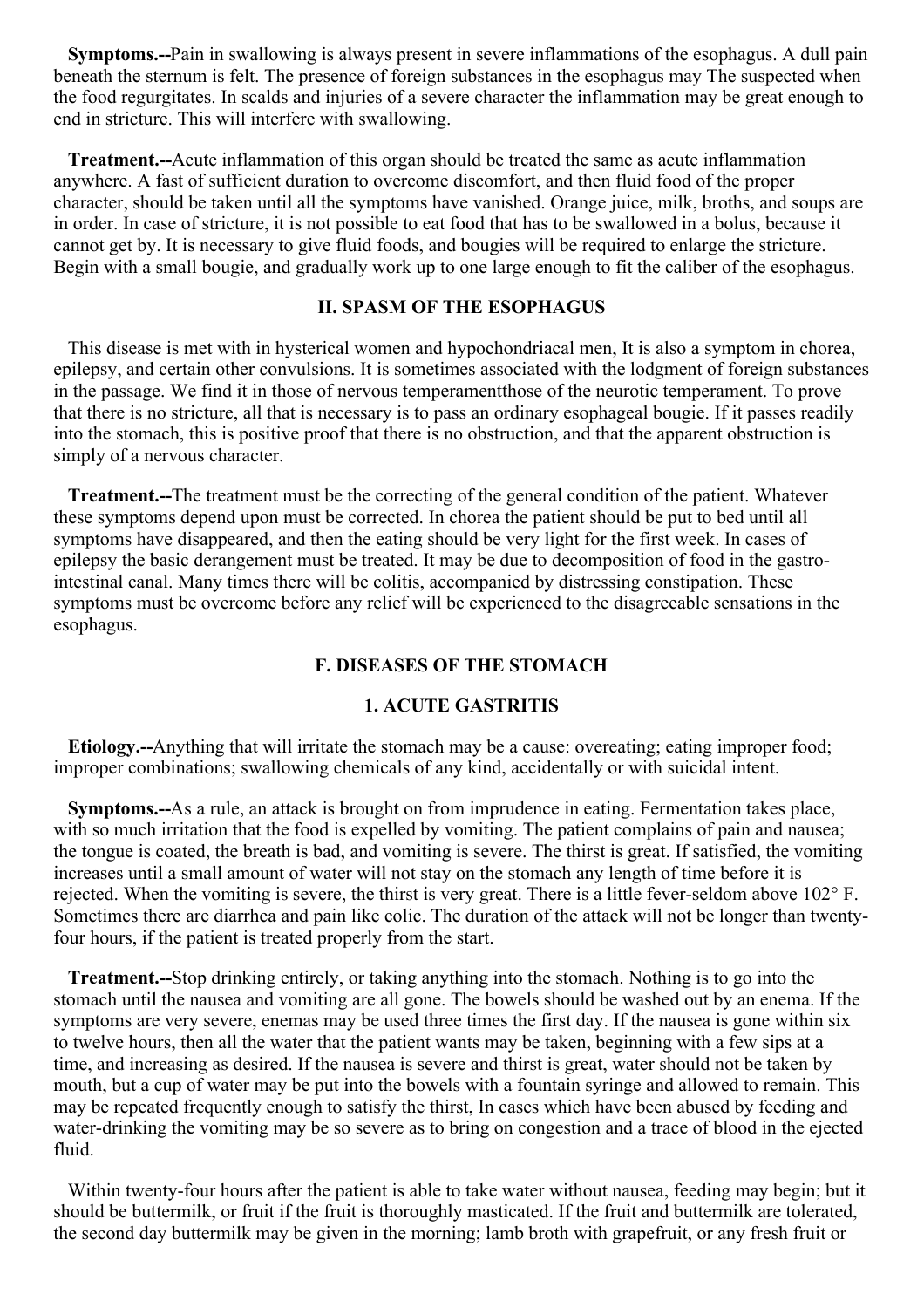combination vegetable salad, at noon; and fresh fruit in the evening. The third day the same breakfast; meat at noon, with cooked, nonstarchy vegetables, and a salad; in the evening, toasted bread and butter, followed with an apple. After this the patient may be given his freedom.

# **II. CHRONIC GASTRITIS**

**Etiology.--**This disease is the culmination of a number of attacks of acute gastritis, with a continuous abuse to the stomach between attacks. Those who build this state of the stomach are very imprudent in eating. As a rule they overeat, and they always eat improperly. Other sensual habits are practiced.

**Symptoms.--**The mucous membrane will become more or less thickened. This takes place especially near the pyloric orifice. This opening frequently becomes thickened and hardened, so that the contents of the stomach do not pass out readily. A very common symptom is a feeling of discomfort midway between meals--sometimes, in the early stages, starting up an hour before the regular meal-time. This discomfort is described as a hunger pain. If these symptoms are relieved by eating, the patient grows worse; the desire for food becomes more urgent, and occurs at shorter intervals, until a time arrives when the patient is suffering great distress constantly, due to decomposition, and the irritation, inflammation, and congestion that follow. The tongue is often red; sometimes broad and pallid. This disease produces symptoms, reflex and otherwise, paralleling symptoms of almost every other disease. Indeed, the reflex derangements due to this condition of the stomach are very numerous, and are often treated as primary diseases. Such ailments as piles, headache, nervous irritation, and migraine are almost entirely due to derangement of the stomach; yet unfortunately they are treated as independent diseases, instead of as simply symptomatic.

**Treatment.--**Chronic gastritis is brought on from overeating, improper eating, hasty eating, or improper mastication; gum chewing; the use of tobacco--chewing or smoking; the use of alcoholics, and the drug habit generally. Many people use drastic drugs in securing a movement from the bowels; and, if they are not already constipated, they soon will be, after treating this disease in this way. Following the use of cathartics will be established the cathartic habit, which is a constant source of irritation in the stomach and bowels. The state of the mind will have much to do with digestion. Those who worry, or give way to their emotions, will always be troubled with chronic gastric indigestion.

Venereal abuse, the lascivious habit, breaks down resistance and produces chronic gastritis in those who are predisposed to stomach trouble. It is superfluous to say that the first thing necessary is to find out what the cause is, and to remove it; then nature will do the rest. Whatever bad habit is causing the disease, that bad habit must be stopped.

Constipation should be palliated by the use of laxative foods and enemas.

The eating habits should be corrected. A safe plan in all cases is to stop eating for one to three days, and then follow with fruit for three days. After that, fruit in the morning; dinner at noon of meat, cooked, nonstarchy vegetables, and a salad. The salad will agree with these cases, provided they will masticate thoroughly. Then fruit should be taken for the evening meal for a few days; after which starch may be taken for one meal each day.

The Golden Rule has to be observed in every case, or there will be no progress made. No food--not even fruit--is to be taken unless the patient is comfortable from one meal-time to the other. These patients must be given to understand, when they are brought back to health, that they can never return to their old eating habits without suffering a relapse in a very short time. It should be generally known that after forty-five years of age the amount of food should be reduced very decidedly every decade. There is very little waste after men give up their active life; hence to eat heartily is to burden the system, bring on indigestion, lower nutrition, and pen up in the body waste matter that will harden the tissues, prematurely age the subject, and in many cases bring on arteriosclerosis.

It should be understood that chronic gastritis--or, as far as that is concerned, any disease--cannot per se be successfully treated. Disease is the sum-total of the effects of wrong life; hence, to cure any disease, it is necessary to correct the living habits, whatever they are. To undertake to cure this disease by any special form of treatment, without paying any attention to the physical and mental habits of the patient, is the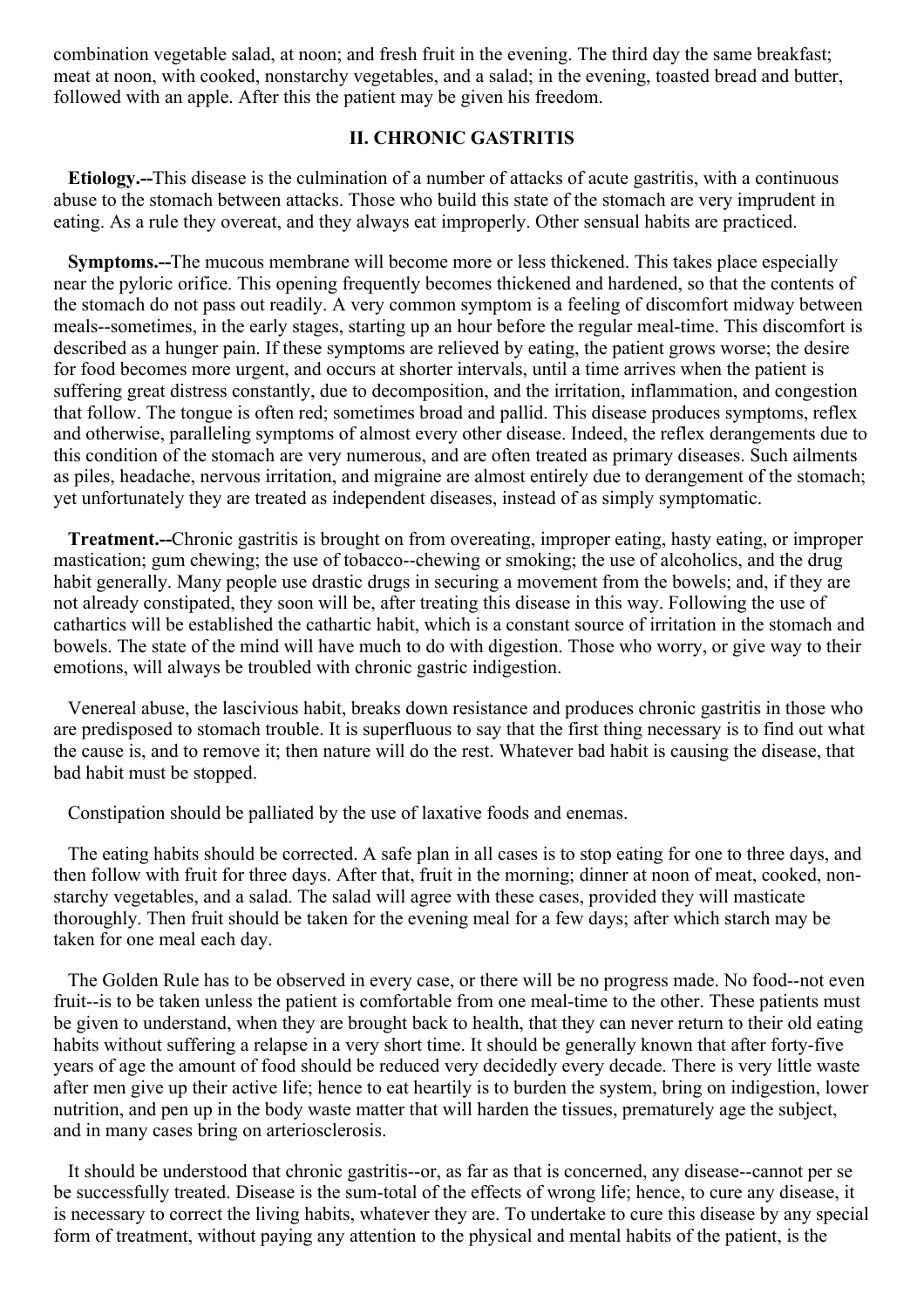height of folly. Some undertake to correct this disease with the milk diet. The majority of patients who take the milk diet will be benefited; but they must go off this diet some time, and, if they know nothing about proper eating, they will return to their old style of eating--and soon the disease will be brought back.

Drugs are of no benefit in this disease. In those cases which are troubled much with fermentation--acid stomach--there can be no objection to using a little alkaline mineral water; but, as this is not always convenient, a half teaspoonful of soda may be put dry on the tongue, and followed with a glass of hot water. This will neutralize the acid, as will be evidenced by the throwing-off of gas. The patient will rest, and get up refreshed in the morning; whereas, if nothing is done, the tongue will be coated, there will be a bad taste in the mouth, and the patient will get up heavy, dull, and tired. One great objection, however, to palliatives is that they license the patient to continue in his evil eating habits. When a condition requiring soda develops, it should be a hint to change the eating a little--eat a little less or combine more rationally. This disease will get well, and stay well, if the patient is willing to make a little personal sacrifice. There is no question but that the stomach can take care of the food necessary, but it cannot take care of all kinds of food at one meal.

#### **III. DILATION OF THE STOMACH (Gastrectasis)**

**Etiology.--**Dilation of the stomach is not a common disease; yet in a large general practice a physician will see a case occasionally. It is characterized by nausea; vomiting sometimes coming on suddenly, and surprising the patient by the amount of material thrown out. The reason for the amount is that there is an accumulation. In all cases there is a certain amount of stricture of the pylorus. In all chronic cases of this disease (and all cases worth mentioning or being classed as cases of dilation of the stomach are chronic), there has been chronic irritation for years perhaps, due to overeating and the formation of acid. The acid in time creates more or less ulceration, and it is the hardening of the tissues that follows the ulceration which produces a strictured condition of the pylorus. When patients who have a diathesis become run down and enervated, they have more tendency to develop the disease which is in keeping with their diathesis, and after that they may take on malignancy.

**Symptoms.--**On percussing over the region of the stomach, the experienced physician will readily detect dilation, and, on palpating from side to side, there will usually be a splashing of the fluids, or contents of the stomach. Where dilation is suspected, the hands should be placed, one on each side of the abdomen, and then brought toward each other suddenly; or one is to be pushed suddenly toward the other, and then immediately the hand that has been kept quiet will go through the same motion toward the other. In this way there will be a splashing sound elicited, which is almost positively diagnostic.

Then, if a hard lump is found a little to the right and above the umbilicus, this will confirm the diagnosis, which is that the patient has dilation of the stomach, with enlargement or thickening, with stricture or cancer, of the pylorus.

If there is blood in the vomitus from any of the vomiting spells, or if the ejecta have the appearance of coffee grounds, this will be a strong indication that the patient has cancer. Then, if cancerous cachexia be added, the diagnosis is without question cancer of the pylorus of the stomach. When there is a failure to pass out the liquefied or digested material, and it is retained, fermenation, with bad breath, will be common. At first the fermentation produces alcohol; later, acetic acid. At this stage there will be little digestion of food. If much butter is eaten , there will be butyric-acid fermentation. One of the most pronounced symptoms of butyric fermentation is a pungent eructation from the stomach, which will scald and make the throat feel very uncomfortable. This is an indication of a lack of hydrochloric acid. Where dilation is found to exist, chemical analysis of the stomach shows a deficiency in hydrochloric acid; lemons, or sour fruits of any kind, will assist the stomach in digesting foods, but the amount of food taken must be limited. Surgery is seldom, if ever, necessary.

**Treatment-**-Try out first the stomach-pump once or twice a day, and fruit for the morning meal; for the evening meal, meat and fresh fruit or salad. Thirst should be controlled by enemas. No water or other table beverages should be used. The stomach-pump will give great relief if used daily, and only solid food given. If the disease of the pylorus proves to be simply a hyperplasia due to irritation, congestion, and inflammation, by removing the irritation with the stomach-pump, feeding nothing but solid nourishment,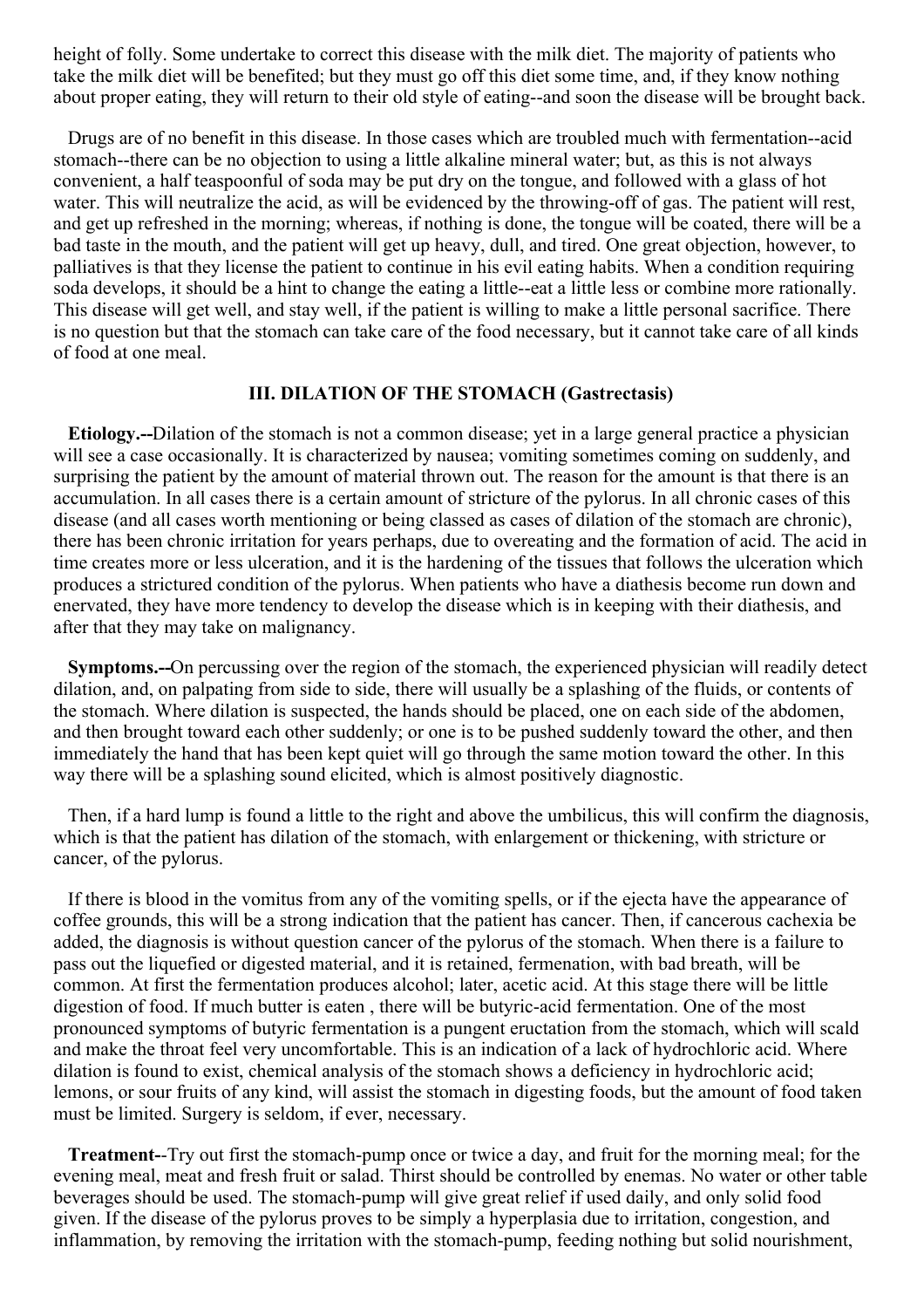and keeping the stomach cleaned out, there is a possibility of reducing the inflammation and hardening, gradually reducing the thickened state of the mucous membrane, and restoring the opening of the pylorus to sufficient caliber to allow the food to pass out normally. In these cases an operation for enlargement of the opening, followed by proper care in eating and care of the body generally, may end in perfect recovery, and good health may follow for years to come. The operation should be simply one of enlarging the mouth of the pylorus.

If the case proves to be cancer of the pylorus, an operation may lengthen life or prolong the patient's misery. However, by making an opening from the stomach into the bowels below, the patient will be relieved, but not cured. Some will live one or two months; others may live a year or so. The diet should be raw fruit and raw vegetables.

## **IV. PEPTIC ULCER (Ulceration of the Stomach)**

**Symptoms.--**This is a small ulcer. When located in the first portion of the duodenum, or in the pyloric extremity of the stomach, it creates very few symptoms. The patient may complain of indigestion at times, but often not more than people in very good health will suffer from occasionally. I have known quite a good many cases where there was no particular warning until perforation came. Again, there are other victims of this disease who will have frequent attacks of indigestion.

**Treatment.--**It is said that post-mortems have shown that a very large number of ulcers heal. My experience has been that the chances of recovery are very good. In the first place, there will be no erosions or ulcers unless the patient has been living in such a manner as to favor the development of these diseases. All the cases I have been called to treat have shown a decreased alkalinity, caused by eating foods that are potentially acid. Indeed, these erosions are only one form of scurvy or acidosis; hence it is obvious that the proper treatment for all such diseases is to restore the blood to its normal alkalinity. When disease has been suspected, or if suspected and not properly treated until hemorrhage has taken place, the patient must be kept quiet in bed, without any food, for at least forty-eight hours after the hemorrhage ceases. Then the eating must be confined to fluid foods for at least two weeks--buttermilk and orange juice, or the juice of the grapefruit. If in the berry season, blackberries may be run through a colander--one with meshes small enough to exclude the seeds. After the first week a combination salad may be finely chopped or run through a vegetable-mill, dressed with salt and olive oil, and given for one meal. The other two meals may be a breakfast of orange juice, and in the evening either buttermilk or lamb or chicken broth,

Beginning with the third week, mastication must positively be thorough. Fruit may be taken for breakfast--any kind desired; and for the noon meal, thoroughly cooked rice dressed with a little salt. This must be eaten very carefully. Insalivation must be perfect, because starch is hard to digest unless it is thoroughly mixed with saliva. Those who value quick recovery, without relapses, should certainly do their part in mouthing their food. The evening meal may be stewed meat, with the juice of a grapefruit. In the course of one or two weeks after this the eating may be of almost any foods desired, but they must be properly combined: fruit in the morning, starch at noon, and in the evening meat, combination salad, and a couple of cooked, non-starchy vegetables.

# **V. CANCER OF THE STOMACH**

**Symptoms.--**It is rather hard to distinguish the turning-point from chronic irritation, inflammation, and ulceration to a state of malignancy. Those who have deranged digestion, and continue to abuse the stomach, bringing on symptoms such as have been described under gastritis, gastric ulcer, gastric erosions, chronic gastritis, etc., should not be surprised if their disease degenerates into malignancy. Nature is very kind to those who are unfortunate in developing cancer; for she gives a great deal of warning. Cancer of the stomach will not develop without the patient being conscious of having abused the organ for months, and sometimes for years, preceding, No one has any assurance that a small stomach derangement, repeated and forced to recur by imprudence in eating, may not eventually end in cancer. Hence the early symptoms of cancer may be looked upon as all those symptoms that are peculiar to stomach derangements.

When the disease has developed to the point where the stomach is hindered in emptying itself, and there is sufficient retention to create vomiting, it will be necessary to distinguish between a simple thickening of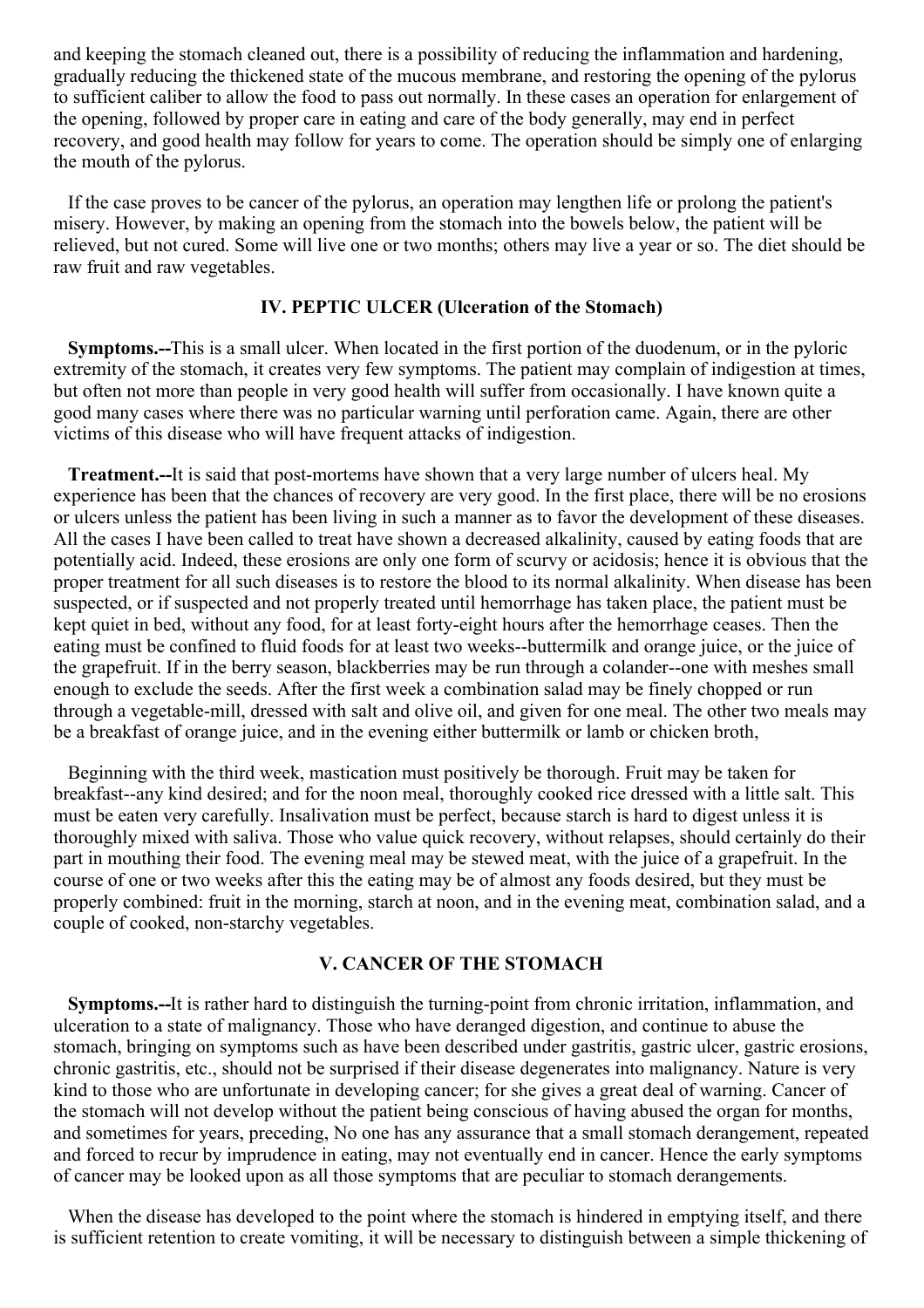the pylorus and a hardening from the development of cancerous tissue. There will be a sensitive point to the right of and just above the umbilicus, such as was described under ulceration. To distinguish between a simple disease and the malignant, the constitutional derangement must be watched; for in cancer there will be a cancerous cachexia, while in a simple closing from chronic inflammation the patient will not develop this particular symptom.

**Treatment--**The usual treatment for both is the same--namely, surgery; but surgery offers nothing in cancerous cases. It may be that there will be a little respite and a prolongation of life for a few weeks or a few months; but even this is doubtful.

# **VI. HEMORRHAGE FROM THE STOMACH (Hematemesis)**

**Etiology.--**This symptom may result from cancer, ulcer, disease of the blood-vessels as described under the head of erosions, dilated blood-vessels such as are described as miliary aneurisms, varicose veins, acute congestion, acute gastritis, and the aftermath of wounds in the stomach. There is also hemorrhage from passive congestion due to liver derangements; also from cancer of the liver.

**Symptoms.--**Sometimes cases will occur where the first symptoms will be fainting; indeed, fatal syncope has been known to result from hemorrhage of the stomach, the hemorrhage coming on suddenly from the giving-way of a large blood-vessel. In fatal hemorrhages the stomach will sometimes fill with blood without any warning by way of vomiting. These fatal hemorrhages occur in ulcer and cancer, or in cases where an aneurism ruptures in the stomach or in the esophagus.

In hemorrhage from the stomach the amount of blood lost is variable. This is a symptom that frightens all concerned. The rule is that patients exaggerate the amount of blood vomited. However, a half-pint to a pint is an ordinary hemorrhage from the stomach, except in those cases where there is just a slight oozing of blood from an erosion. The straining at vomiting may cause the ejected matter to be streaked with blood.

**Diagnosis.--**As a rule, there is no question as to the origin of the blood. Occasionally, when the amount is small, there may be a question as to whether it is a hemorrhage from the nose, where the blood has passed into the throat--possibly been swallowed during sleep; and again there may occasionally be a patient who is morbid, and who will practice deception by swallowing blood for the purpose of being able to vomit it. Morbid, hysterical women may go to this trouble to elicit the sympathy and attention which they imagine they are not getting. It is not difficult to distinguish between hematemesis and hemoptysis; yet both are often preceded and accompanied by coughing. Irritation of the stomach produces coughing, and irritation from blood in the bronchial tubes and trachea may cause coughing. It is necessary to cough to raise blood from the lungs. In case of stomach hemorrhage the irritation that causes coughing is reflex. In bleeding from the lungs, the blood comes with the cough. In bleeding from the stomach, the blood does not necessarily come with the cough; it will precede or follow the cough, showing a sick condition of the stomach. The previous history will usually point to a difference. In hemorrhage from the stomach there is, usually a history of stomach trouble; besides, the blood is brought up in the act of vomiting, is clotted and mixed with food, and has an acid reaction. If the blood has been retained in the stomach for any length of time, it will be dark; if retained in the stomach for some time, it will have the appearance of coffee grounds. Where the blood has passed into the intestine, the patient will have stools that look like tar. Furthermore, there will be indications of derangement of the stomach and intestine. In bleeding from the lungs, on the other hand, there is an excited pulse, the blood-pressure is high, the patient brings up blood when coughing, the blood is bright red in color--rather inclined to be frothy, because the air is mixed with it--and the reaction is alkaline.

**Treatment.--**Perfect quiet in bed; positively no food until the symptoms have disappeared. In bleeding from the lungs, the pulse must come down to the normal in number of beats and in volume. If feeding is persisted in when the pulse is high, it will be almost impossible to stop a hemorrhage from the lungs. In stomach hemorrhage the tendency is for the pulse to be very weak. At the beginning of the vomiting the pulse may be higher, but the tendency is for the pulse-rate to go down and the volume to sink much more rapidly in this hemorrhage than in hemorrhage from the lungs. The treatment should be perfect quiet, and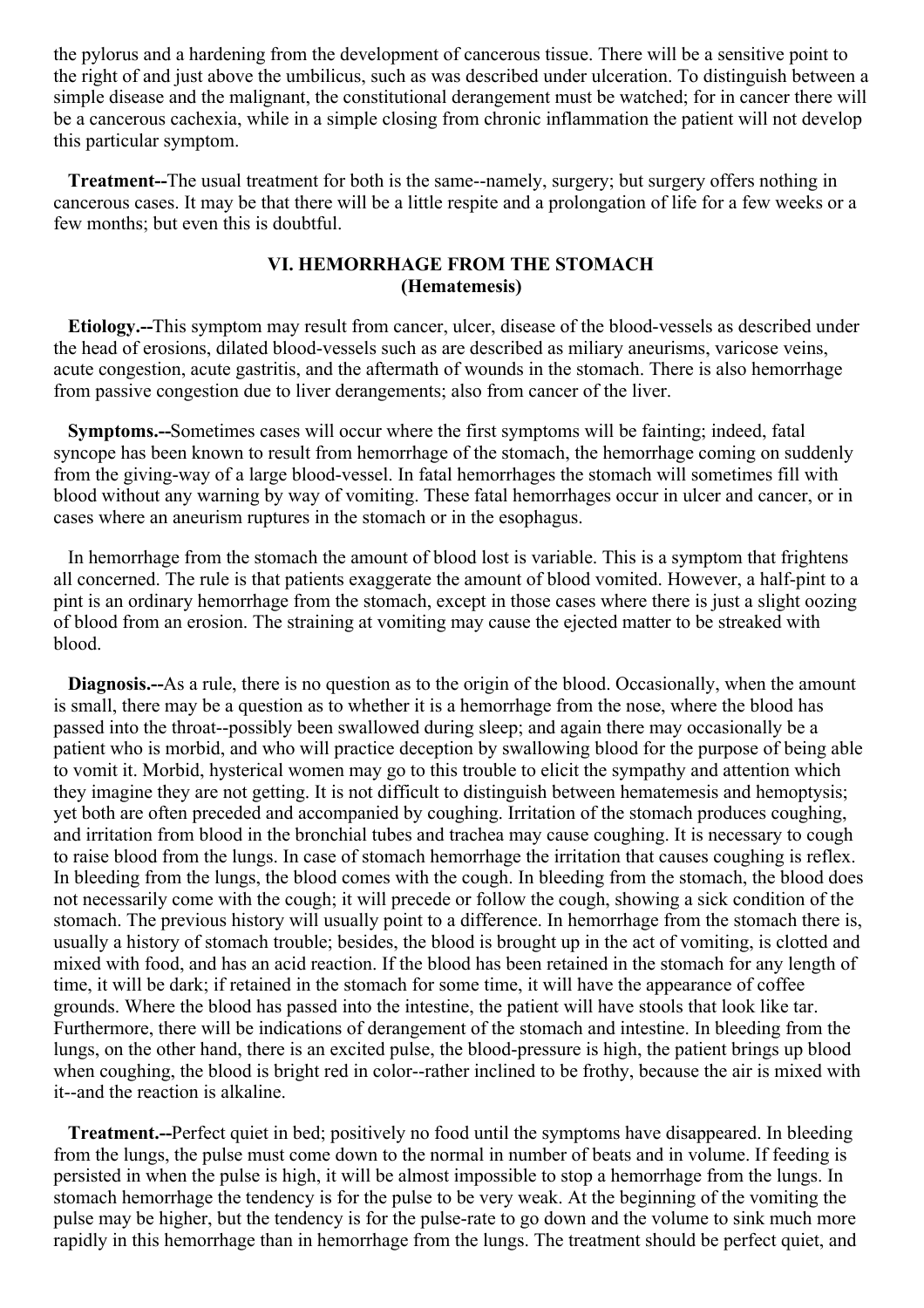liquid food for at least a week before solid food is eaten; always the mastication must be thorough.

# **VII. NEUROSIS OF THE STOMACH (Nervous Dyspepsia)**

**Etiology.--**Nervous derangements of the stomach may be divided into three classes: (1) Motor, (2) Secretory, and (3) Sensory Neurosis. These are the distinctions given by some of our best authorities, but certainly are distinctions without very much difference, because one type runs into another, and there is always a reason for an organ developing a condition of neurosis.

A nervous dyspepsia may be found in all types, from those who are quite stout--those who carry more than a normal amount of flesh--to those who are emaciated; indeed, some cases become skeleton-like and at the same time have more desire for food than those who carry more flesh. Many very healthy-looking people will have a neurosis of the stomach. An hour before meal-time there will be a feeling of discomfort, which food relieves. The layman usually jumps to the conclusion that it is a hunger pain, which should be relieved by taking food. The more it is relieved, however, the more it must be relieved and the oftener the symptoms will present themselves. The cause of this primary condition is rapid eating, overeating, using alcoholics, tobacco, and drugs of various kinds. This condition is also brought about by overworked emotions--jealousy, envy, spite, and anger.

Again, this condition may be brought on by exhausting the nerve energy in seeking pleasure--wearing out the nervous system enjoying, so to speak. Instead of taking a moderate amount of pleasure in going to the theater or picture shows, dancing, etc., the nerve energy is worn out taking these pleasures in excess. These symptoms are often covered by the blanket term "neurasthenia," but there is no more reason for labeling these patients neurasthenics than there formerly was for calling them hysterical or hypochondriacal. This nervous state cannot exist without a cause, and the causes are as enumerated above, Patients of a very imaginative turn of mind, and others who are idealistic, take their little ailments too seriously, and build upon them, making them larger than they are. The idealist thinks that people should have perfect health; because he happens to feel uncomfortable, he becomes introspective, and soon he is making mountains out of mole-hills.

Nearly all uterine diseases have a certain reflex influence on the stomach. Many cases of stomach neurosis can be traced to painful menstruation, catarrhal inflammation of the neck and body of the womb, misplacements of the womb, or acute and chronic inflammations of the ovaries.

**Symptoms.--**Many of these patients will complain of acid eructations--belching of acid fluids-and gases. These attacks of acid eructation follow each other day after day, and, as the disease becomes better established, the inconvenience from these symptoms lasts longer. Patients who at first have experienced simply a little eructation of sour fluids in the throat an hour or two or three after eating, will in time develop such a nervous state that sleep will be disturbed, and perhaps vomiting will be produced.

Many cases of this disorder will manifest as periodic headache. Migraine rests upon this kind of basis; for it is purely a nervous disease, and is one symptom of nervous dyspepsia. Quite a large percentage of patients with this disease are troubled with gas soon after eating, which they expel from the stomach frequently. As the disease grows more chronic, intestinal indigestion joins with the stomach indigestion, and the bowels fill with gas. Enlargement of the stomach results after months and years of indiscreet eating; rapid eating--neglect of thorough mastication. When the stomach and intestine are very greatly distended, the diaphragm is pressed upon and the heart action is interfered with. This can be pushed to such an extent that even kidney trouble will develop. An overworked heart from this cause will soon be accompanied by albuminous urine.

Nervous vomiting of spitting-out of food is common. An hour or two after a meal the patient will eructate a mouthful of partially digested food, which he will spit out. This condition may develop to such an extent that a certain percentage of these patients spit out everything they eat before the next meal-time, and they become more and more emaciated. Others find it difficult to go through the digestive act without vomiting once or twice, getting rid of the previous meal. It such patients could understand the "modus operandi" of their condition, they could save themselves great discomfort by eating one-half or one-third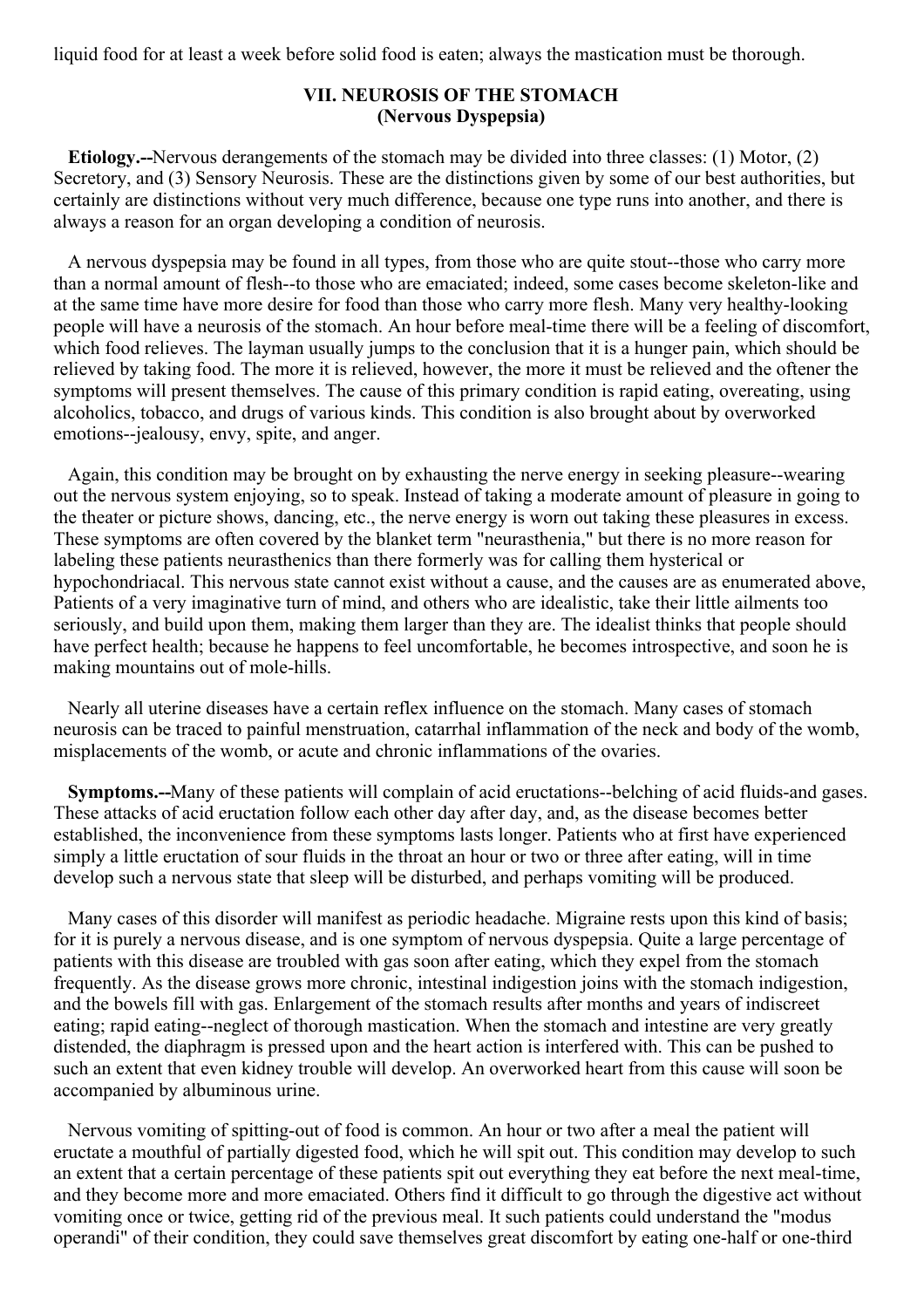the amount to which they are accustomed, and soon evolve into first-class health. But too often they attribute their disagreeable symptoms to a disease of the stomach--a real entity, so to speak; when in reality overeating and eating wrong combinations are the source. Often physicians will treat patients according to this idea, and it is no wonder that such cases never recover. Nearly all the symptoms named for every other disease of the stomach may be found in this disease. The truth of the matter is that nomenclature is rather superfluous; and that is not the worst part of it; unfortunately it is confusing. It has a tendency to make laymen and young physicians really believe that, when a name is given to a disease, the cause is understood. Nothing, however, could be more erroneous than this conclusion; for ordinary diagnosing throws no light on the real cause.

**Treatment.--**It should be obvious to anyone who has studied the symptoms that this disease cannot be treated in a cut-and-dried fashion. The real cause must be discovered and corrected. If the disease is produced by reflex irritations--irritation from the uterus, or reflex irritation from fibroid or ovarian tumor; or it is the result of over-worked emotions, or any of the causes set forth under the head of etiology and symptomatology, such condition must be sought out and corrected. But the disease will return if the patient returns to former habits. In cases of disagreeable acid eructations, temporary relief may be had by taking a little bicarbonate of soda. The most reliable relief, however, is to find one's limitations in regard to the amount of food that can be taken and digested, and then confine the eating within those limitations. This will give full relief until the disease on which the reflex irritation depends can be corrected. Indeed, the majority of people suffering from stomach derangement cause themselves a great deal of unnecessary suffering from imprudent eating. The neurotic state is brought on from whatever exhausts the nerve energy and produces reflex irritation of the stomach; but no particular suffering will be experienced until more work is put upon the stomach than it can take care of. When this is persisted in, patients will suffer very greatly from discomfort as well as from perverted nutrition.

# **G. DISEASES OF THE INTESTINE**

#### **I. DIARRHEA (Catarrhal Enteritis)**

It is purely arbitrary to diagnose an intestinal derangement as duodenitis, jejunitis, typhlitis, ileitis, colitis, or proctitis; for diarrhea--or, rather, its cause or causes--will not be confined to one particular section of the intestinal tract. Indeed, when there is a serious derangement of this organ, the entire tract is more or less involved. The derangement oftenest met with in civilized life is colitis. Yet this derangement is not absolutely confined to the colon; for, as a rule, the rectum is more or less involved, and, either directly or sympathetically, the small intestine plays its part. In established derangements of the large bowel there is almost invariably sympathetic derangement of the stomach; hence, to my mind, it is exceedingly foolish to separate the intestinal tract into special locations for the development of the derangement known as catarrhal diarrhea.

**Etiology.--**First, last, and all the time, the most important cause of all diarrheacal derangements of the intestine is improper feeding or improper eating. Foods vary in their influence on the stomach and bowels. A persistent use of the laxative foods--such as prunes, figs, spinach, onions, mutton, lamb, and others which I might mention--will keep the bowels of those in normal health quite regular, while in those who have a sensitive state of the mucous membrane it develops a diarrheacal condition. Strange to say, there are more people who are inclined to constipation than to diarrhea, and foods that prove laxative to some will appear to produce constipation in others. Young children will be forced into a diarrheacal state by being overfed on milk. At first they are severely constipated, but the constipation eventually creates inflammation of the mucous membrane, and from this time on diarrhea supplants constipation, This is very largely true with grown people. Those who eat excessively will be troubled with constipation and bloating of the bowels. Constipation grows more confirmed from year to year, until a catarrhal state is set up in the large intestine. This we call colitis; when it extends to the rectum it is called proctitis. As the disease advances, the patient becomes more and more toxin-poisoned, and the catarrh becomes more intense. Local inflammations start up, on the order of appendicitis or typhlitis, with periodic diarrhea and constipation.

If the patient is not carried off by a typhlitic abscess or an appendiceal abscess, it will be because the abscess opens into the bowel. The real cause of this diarrhea is toxin poisoning and the irritation produced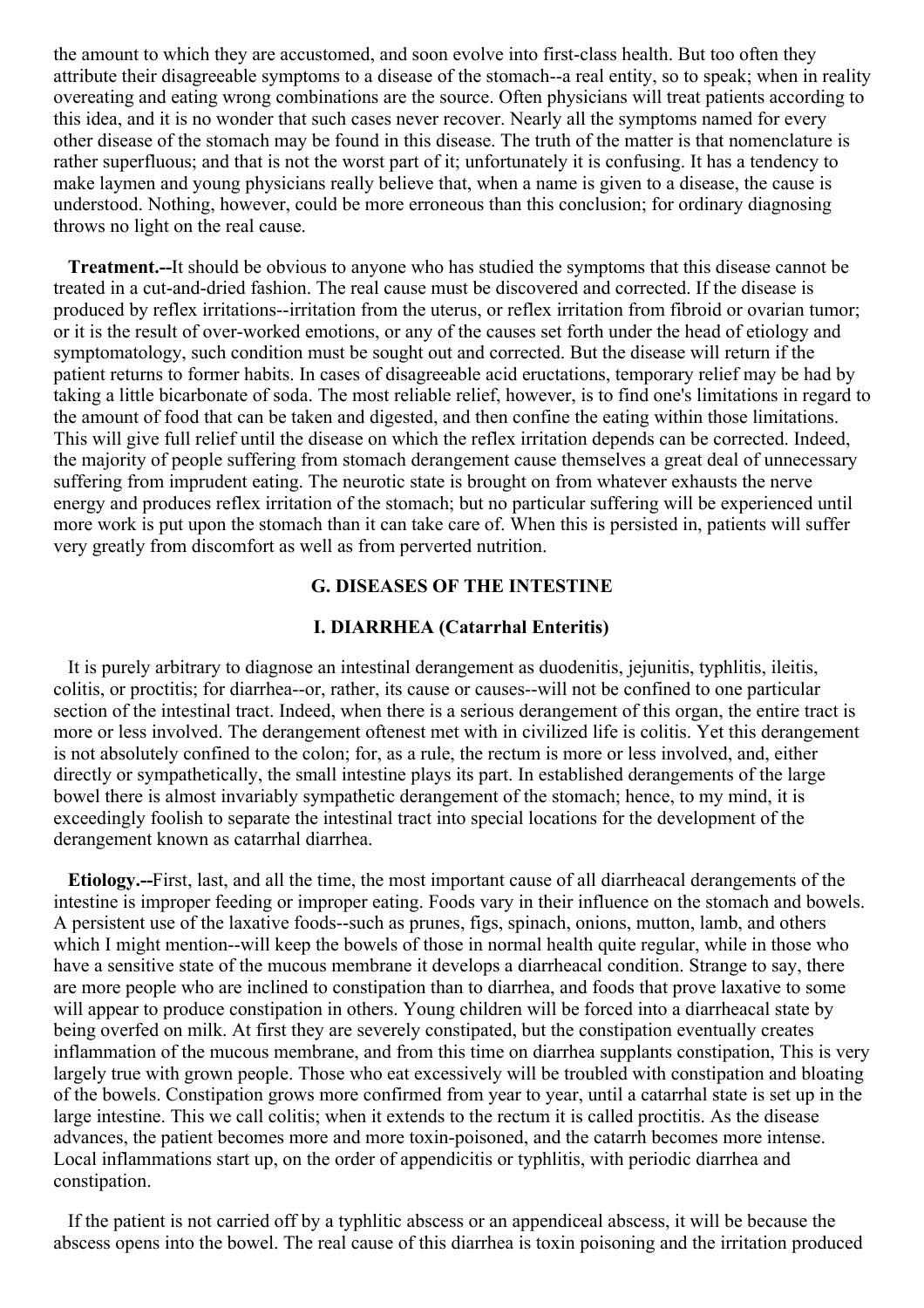by the hardened fecal accumulations from constipation. The influence of polyuria in causing constipation must not be overlooked.

The exanthematous skin diseases, when there is a retrocession of the rash from the surface to the mucous membrane, may set up a diarrhea that is very intractable.

Such diseases as dysentery, cholera, typhoid fever, pyemia, septicemia, tuberculosis, etc., are often accompanied or followed by a state of catarrh of the intestine--colitis. This is according to the leading authorities. I should like, however, to put in a few words of explanation. When those diseases leave in their wake a catarrhal diarrhea, it is more often due to the treatment than to the natural evolution of the disease. In the first place, dysentery cannot end in anything but health, unless it is maltreated. This is true of all the other diseases named above; hence all the causes that are listed as inclined to produce catarrhal diarrhea will fall short of any such effect if they are treated in the most simple, but the most effective mannernamely, by removing their causes.

**Treatment.--**When a diarrhea begins, what is the probable cause? Indigestion. What causes indigestion? Improper combinations of food, on the one hand; on the other hand, nerve exhaustion. Those who eat when tired--when pronouncedly enervated--do not have the power to take care of food; but if they eat heartily under such circumstances, fermentation is set up instead of digestion. In other words, the system, on account of being enervated, does not furnish enough digestive fluid to finish physiological fermentation; hence, as germs are always present, pathological fermentation is set up, resulting in diarrhea.

If the condition is understood and properly treated, the attack will end as soon as the gastro-intestinal canal is emptied of its contents. The diarrhea washes the offending material out of the bowels. If no food is taken, and the efforts of nature are seconded by copious enemas of hot water within twenty-four to fortyeight hours the intestinal canal will be cleaned out; and if proper rest--bodily rest and rest from food--is given, after all symptoms have passed away--say twenty-four hours with no nourishment except hot water- -the disease will end, never to return unless some imprudence in eating is practiced. If, however, this disease is met with opiates to relieve pain, locking up the decomposition in the intestine, producing a sluggish state of the liver, locking up secretions and excretions, and the patient is fed for the purpose of keeping up. his strength, instead of the case being entirely free of disease within seventy-two hours, those hours will be spent in laying the foundation for chronic diarrhea; for be it known that, if eating is continued before there has been a reestablishment of normal secretions and excretions, digestion will be imperfect and diarrhea will continue.

#### **(1) Chronic Diarrhea**

In tubercular subjects, maltreatment will often transform an acute case of diarrhea into one of so-called chronic diarrhea, or intestinal tuberculosis. In these cases there is a glandular involvement, and there will be general symptoms pointing to the tubercular character of the disease. An increase in temperature of the body, with high pulse-rate and diarrhea, will cause a breaking down that will be very much on the order of the breaking-down of patients who suffer from pulmonary tuberculosis. The disease, when once thoroughly established, will be as difficult to relieve and cure as pulmonary tuberculosis. It will have to be treated on general principles. The eating must be watched, and the digestive power consulted regarding the kinds of food administered. Fats, oils, sweets, and starches will not be taken care of well in such cases. Only foods that are well taken care of in the stomach will agree. These are the cases in which animal foods and products act best. They are truly types of disease that can be handled best by using meat and milk, with fruit and vegetable juices.

#### **(2) Dysentery**

This is a disease that is strictly a type of constipation.

**Symptoms.--**The patient has frequent desire to evacuate the bowels. The first symptoms are those of a slight diarrhea, with a great deal of bearing-down. The patient leaves the stool unsatisfied, feeling that there must be more to pass; but this will be the sensation almost continually, no matter how frequent the attempts to evacuate the bowels. In the acute state the disease is really a proctitis--an acute inflammation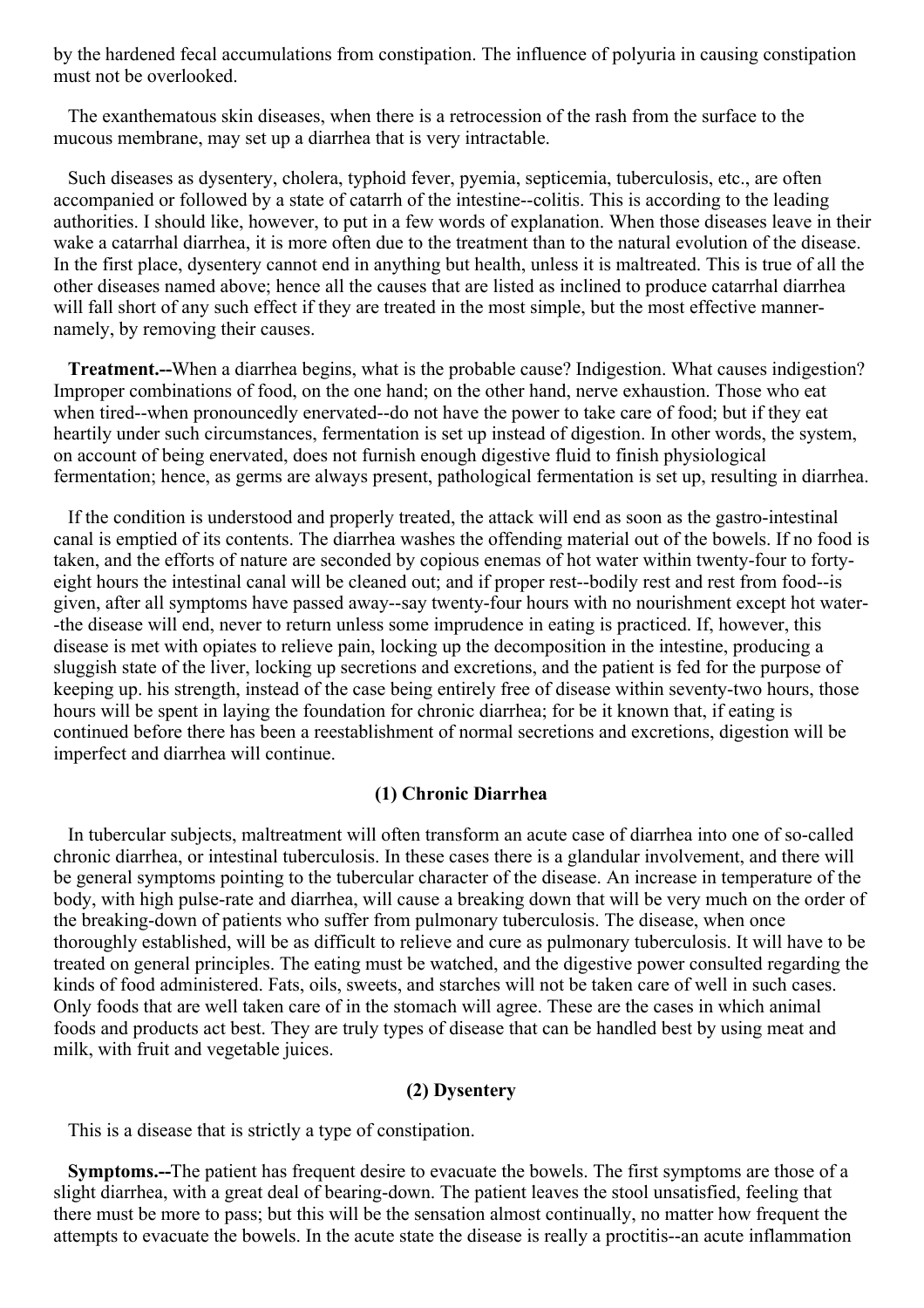of the rectum. The cause is constipation of the large intestine.

**Treatment.--**No food should be eaten. Copious enemas--two quarts of hot water--should be given at first to cleanse the bowels. If the first enema does not bring good results, a second should be tried immediately. The patient should lie on the left side, with the hips well elevated on a pillow, and then introduce as much water into the bowels as possible. On account of the sensitive state of the rectum, it may be impossible to get a very large enema into the bowels. In that case the bowels must be moved from above by using two or three tablespoonfuls of castor oil, with the juice of half a lemon, every three hours until the bowels are thoroughly cleared out. Between the doses the patient should have lemon juice and water once or twice--the juice of half a lemon in a glass of water. If ideal treatment is desired, and the patient will accept it; perfect quiet, hot cloths bound on the abdomen, changed every three hours, and no food, no oil, but enough hot water in the bowels to supply thirst, will in a reasonable time bring about a perfect cure.

As soon as the bowels are cleared out, the tendency for going to stool should be relieved. If, however, the bearing-down continues, and the patient is not contented except when sitting on stool, the indications are that the bowels are still loaded with material and the constipation has not been overcome. Under those conditions, perhaps it would be well to take copious doses of olive oil--half a teacupful with a little lemon juice, using olive oil in place of the castor oil. The patient may be sure that he will get full relief as soon as the bowels are cleared out. No food should be taken, except a little orange juice or some other fruit juice, for at least two days after the disease is controlled, and certainly no starch is to be used for at least a week. Lamb broth may be used in a day or two after the symptoms have passed away, with a little grapefruit or orange juice, or any other fruit juice.

# **(3) Chronic Dysentery**

'This is the remains of a badly treated case of acute dysentery,

**'Treatment.--**The treatment should not be very different. Copious enemas must be given to unload the bowels. No food should be given until. the symptoms are entirely overcome, which may be a week or ten days. Then the feeding must be very carefully done for several months. Foods that irritate the large intestine should not be eaten--those containing seeds, such as strawberries, blackberries, grapes, etc. All starchy foods must be thoroughly masticated, and prepared for eating by the second baking. Bread should always be baked twice, or thoroughly toasted. The animal albuminoids, with grapefruit or vegetable salads, can be depended upon as the best food for such patients, Rest in bed and fasting are the best remedies until the disease is controlled.

# **(4) Amebic Dysentery**

**Etiology.--**Colitis, acute or chronic, caused by amebic dysentery, is not very frequently met with, yet often enough to be noticed in this place. It is said that in these cases there is a strong tendency for abscesses to form in the liver. This is a disease that prevails in the eastern countries, Egypt, and Europe. It is in reality a tropical disease; yet we do occasionally run across cases of it in this country. I believe I have not seen more than two. It is very intractable, and when it is once thoroughly established, and the patient highly enervated, the prognosis is doubtful. I have been favorably located for the practice of my profession, so far as not having many cases of this disease to treat is concerned. It belongs to the warmer countries, and is more inclined to develop in the southern states of this country than in the northern and western.

**Morbid Anatomy.--**These cases present lesions on the order of ulcerations. The mucous membrane is very edematous, and there is more or less sloughing. This may even be seen in the mucous stools which the patient passes. It is said that the disease is inclined to be wholly confined to the large intestine, and to the cecum more than any other part of the intestinal canal except the sigmoid flexure of the colon.

**Symptoms.--**In mild cases the disease may exist for several months before a patient is aware of it. There are vague symptoms of headache, tired feeling, weakness, slight pain in the intestines, occasionally diarrhea. There is but one way to be absolutely sure of the existence of this disease, and that is by having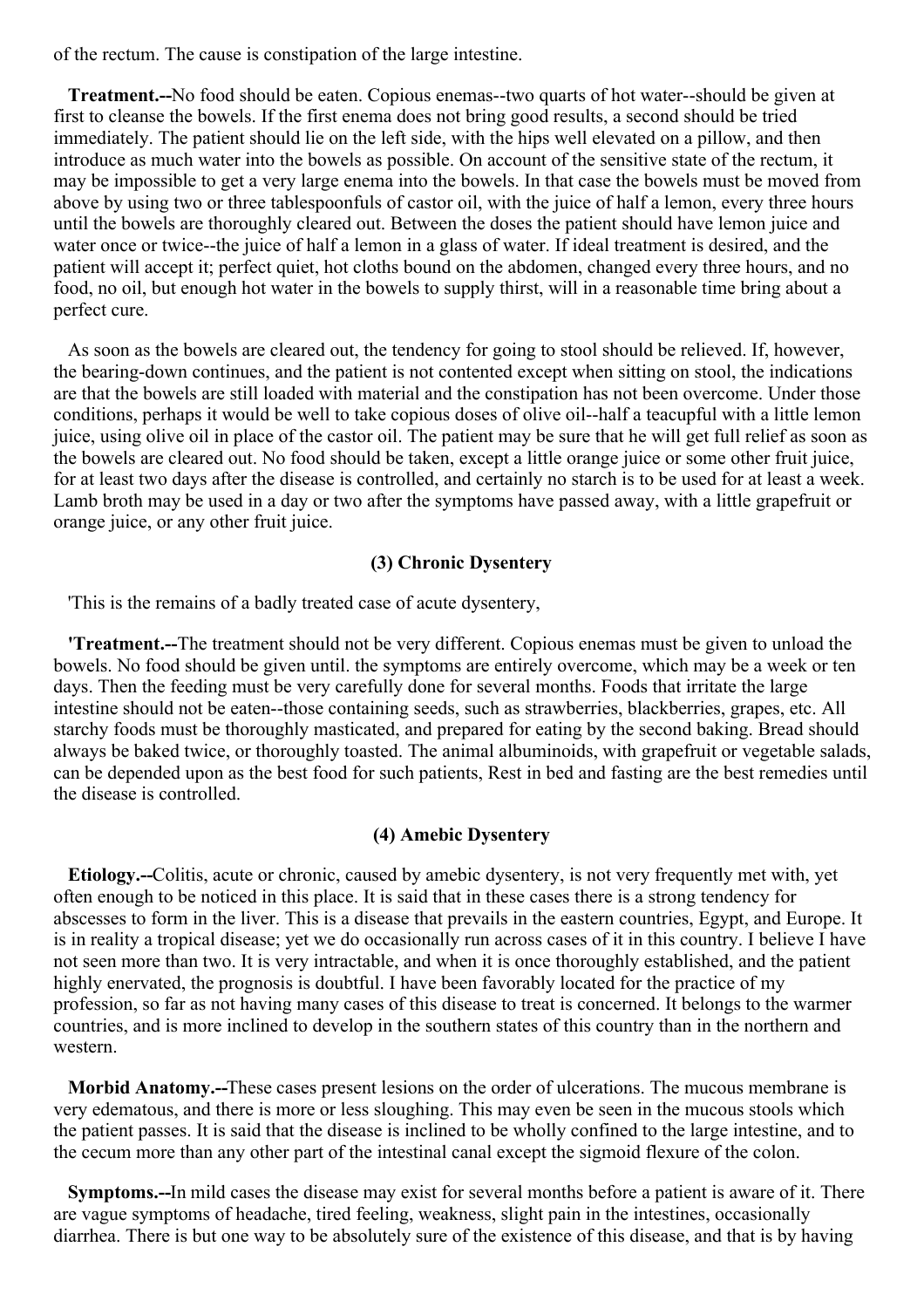the stools examined with the microscope, when the ameba will be found. Patients suffer very greatly and become very much emaciated. They will spend hours out of each twenty-four on the stool. They know that they can have very little action from the bowels, notwithstanding a great desire; yet they are compelled to prepare and get into position for soliciting a stool, and try to have a movement, even if the trying is injurious. Where the bearing down is very great, a pint of hot water should be introduced into the rectum before attempting to have the bowels move, and always bear down as little as possible.

In all such cases it would be well, if possible, to induce the patient not to wear out the nervous system by going to the closet seat. Use either a bed-pan or cloths; for there will seldom be an amount beyond a tablespoonful of mucous. Of course, occasionally there will be a movement of the bowels; but in the majority of instances when the patient is called upon to have a movement there will be nothing to pass, except a small amount of mucous and the necrosed tissue.

**Treatment--**Patients should be kept in bed. When a person finds he has this disease--it matters not how much strength he has left, it matters not if he has strength to go and attend to his business--he should make his business that of getting rid of this disease; for, when it is once established and the constitution is broken, the chances for recovery are very slight, as stated before.

The feeding should be fruit juices, vegetable juices, lamb or chicken broth, or coddled eggs; fruit juices for breakfast, lamb or chicken broth, with fruit juices, for dinner, and buttermilk for the evening meal. But if the patient is in good flesh, he should fast for one or more weeks, depending upon the severity of the symptoms. THERE IS NOTHING THAT DRUGS CAN DO. It would be well to use copious enemas. The object of treatment should be to restore the patient's health to the normal standard--to the point of being able to furnish enough of the digestive secretions--enzymes--to digest the ameba.

It should not be forgotten that parasites will not find lodgment in the intestinal tract of normally healthy people. To find anyone troubled with any kind of parasitic disease is proof positive that his nerve energies have been broken down, and, as a consequence, his digestive power is below normal; hence everything must be done to restore his resistance. While he should be kept in bed, he should go through a course of exercise daily. Everything should be done for him that is done to restore people suffering from any other disease. Exhaustion from exercise must be avoided.

### **II. CONSTIPATION; OBSTIPATION; FECAL IMPACTION**

**Definition of Peristalsis.--**Peristalsis means rolling. It is a vermicular motion or movement of the bowels--a contraction of the transverse or circular muscular fibers of the muscular coat of the intestine. When the contraction takes place, the movement starts at the head of a section of intestine with a circular contraction--perhaps constriction would be a better term. No sooner does the constriction begin than it starts, wave-like, to descend, rapidly passing to the end of that particular section of the bowel. If it starts at the head of the small intestine, the wave-like contraction ends at the ileo-cecal valve (a valve that guards the passage between the ileum and cecum). This contraction may be likened in effect to stopping a rubber tube with the thumb and finger; whatever the content of the tube, it is forced ahead of the stripping. The peristaltic movement produces the same effect; it forces the contents of the intestine onward.

**Definition of Constipation.--**Constipation is the opposite of diarrhea. In constipation there is a lack of normal secretion into the bowels; in diarrhea there is an abnormal amount secreted into the bowels, Anatomical malformation, stricture, adhesions, obstructions from tumors, and malposition of organs, or telescoping or twisting of the intestine, are forms of constipation that come under the head of mechanical obstruction, and are not to be considered under the head of constipation proper. There are many causes for constipation due to functional derangement.

**Etiology of Constipation.--**The commonest predisposing causes for constipation are neglect in answering nature's calls, and the unnatural position at stool that custom and modem bathroom equipment enforce. The position deprives the bowels of the thigh support and pressure that squatting gives. Postponing a desire tends to blunt sensation and educate a toleration for rectal accumulation. It is no uncommon thing to find, in obstinately constipated people , very large, pouchy rectums, which have become enlarged and made senseless from being allowed to pack with waste matter. It is not uncommon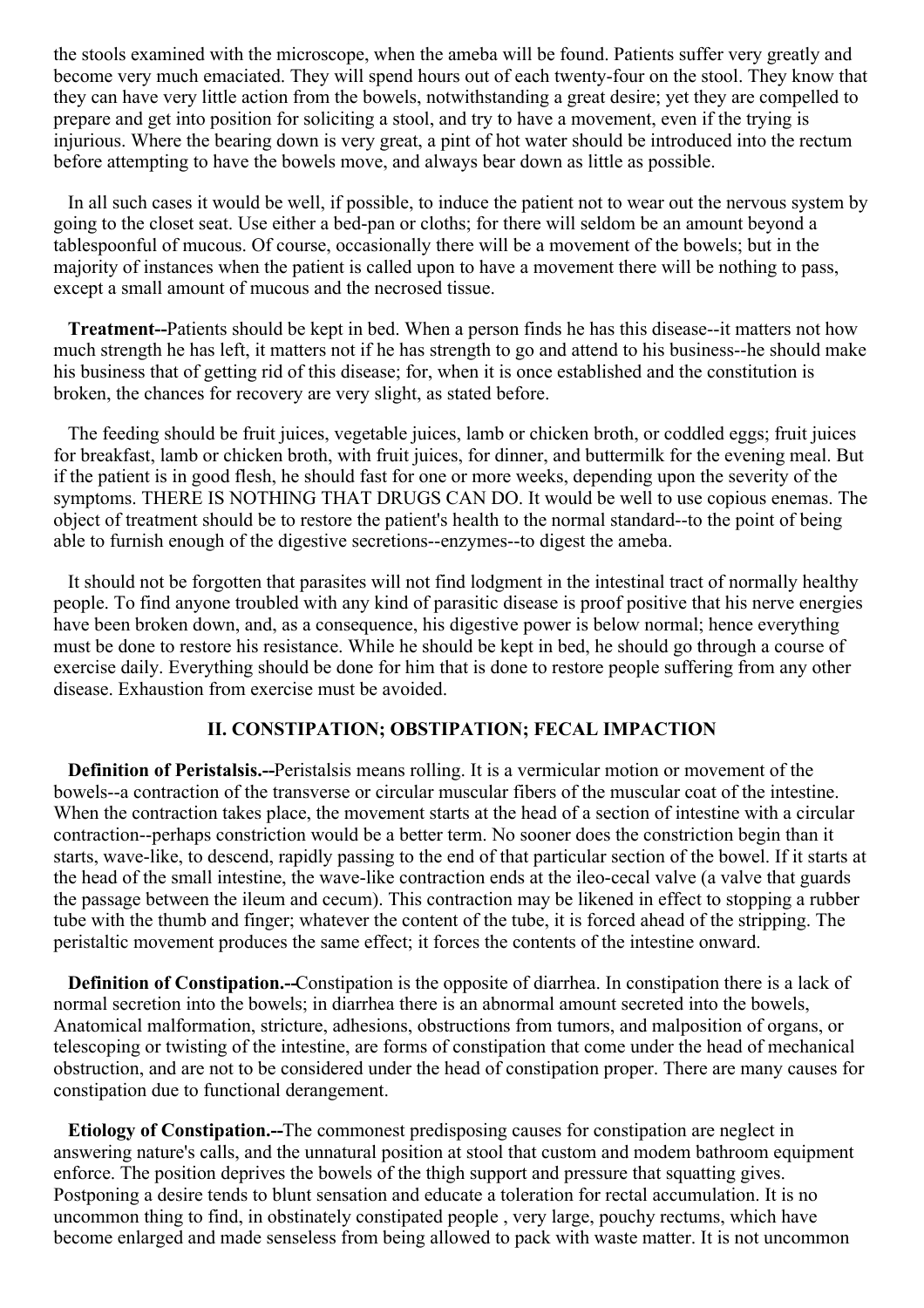for physicians to be called to see patients with fecal impaction of the rectum requiring mechanical measures for unloading.

One of the causes of this state is spasmodic stricture of the anus. Spasmodic stricture is not a real stricture; hence it can be overcome very readily. Organized stricture means a thickening up, due to such derangements as fissure. and ulceration of the lower part of the rectum and unnecessary operations for piles.

Next to neglect--not answering the demands of the bowels to evacuate--is overeating. More food is eaten than can be digested, and it must decompose. As a result of this decomposition, the gastro-intestinal tract is overstimulated from the toxins. The irritation from toxin stimulation brings on enervation and catarrhal inflammation. The catarrhal secretions interfere with perfect digestion. The stomach derangements resulting are many. The diseases that develop because of the influence of fermentation on the stomach, small intestine, and auxiliary organs are many; namely: irritation, inflammation, and ulceration of the stomach and duodenum; catarrh of the gall-bladder and eventually gall-stones, pancreatitis, diabetes, albuminuria, etc. The irritation caused by decomposition in the large bowels becomes the exciting cause of constipation, colitis, ulceration, typhlitic ulceration, appendicitis, and, directly and indirectly, other affections of the colon, rectum, bladder, and the abdominal and pelvic organs.

The decomposition causes gas to form, and the distention from gas is a mechanical cause of pain and constipation. The distention causes pain, because the inflamed and ulcerated mucous membrane is put on the stretch. The distention and pain tend to fix the parts by putting the muscles. on guard to keep the inflamed and sensitive. parts quiet. This, of course, means inactivity--constipation.

When putrefaction is an established habit, toxin poisoning keeps the abdominal and pelvic viscera in a sensitive state, The sensitive state is made up of irritation and catarrhal inflammation. There is catarrh of the bowels and uterus, and an irritable state of the abdominal arid pelvic lymphatic glands; for these are worked overtime in keeping the blood from being overwhelmed with toxins.

This sensitive state favors fixation, because any movement is uncomfortable--even the moving of gas. The peristaltic motion necessary to pass the intestinal contents on to the outlet is painful. The consequence is that stasis--which means a standing still--is cultivated. Because of this stasis and gas distention, fecal matter and debris accumulate and cause ptosis (dragging down). The affections appearing as a consequence are dilation of the stomach, with retarded digestion, irritation, inflammation, ulceration, cancer; duodenitis with ulceration--perforating ulcer of the duodenum--gall-bladder diseases, pancreatic diseases, diseases of the cecum, colon, and rectum, diseases of the pelvic organs and bladder. These are a few of the affections of the alimentary tract and auxiliary organs caused by constipation, and are amenable to a plan of treatment that will cure gastro-intestinal fermentation and decomposition.

To be able to correct a disease, it is necessary to know its causes. Attention has been worked overtime in finding remedies which cause the bowels to move. It is an error to apply the name "remedy" to the thousand-and-one inventions and contrivances made to force the bowels to move. All so-called remedies are causes of constipation.

We have seen that overeating leads to decomposition, that decomposition (putrefaction) evolves toxins, and that toxins poison the entire organism. Certainly one of the most important things to do in overcoming constipation is to stop overeating and improper eating. Unless this is done, all arrangements, devices, drugs, waters, enemas, peculiar foods, etc., must continue to fail as they have done in the past.

**The So-Called Remedies and Why They Must Fail.--**Cellulose. Rough food containing much cellulose is the first thing thought of when the physician's mind turns from cathartics and all kinds of drug stimulation, enemas, suppositories, rectal dilators, etc.

Bran bread, graham bread, whole-wheat bread, bread with flax-seed in it, oils, agar-agar, water-drinking, and many other bowel persuaders, are in daily use by the people and prescribed by the profession.

The use of bran in constipation marks the early stages of dietetic evolution. When a physician begins to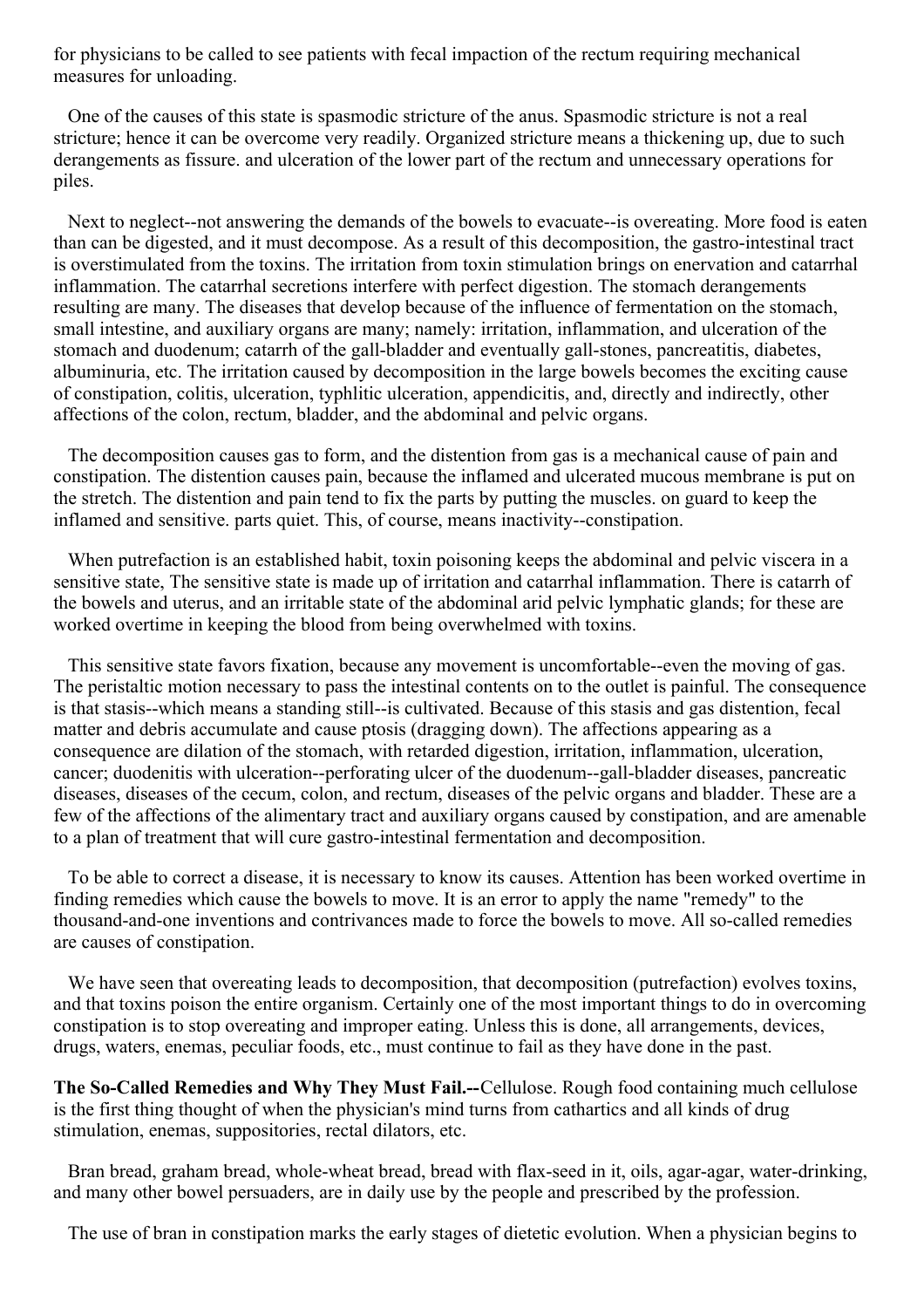<span id="page-62-0"></span>talk bran, eat bran, prescribe bran, insist on bran, and can expatiate for hours on the virtues of bran, it is safe to say that he is in the prehistoric age of dietetics. His next evolution will bring him to the calories and protein age, where he will spend his idle hours figuring out menus with an eye single to the correct number of calories (heat units) and protein contained therein. If heat units and protein were all that is necessary for a correct dietetic blend, then butter, oil, or sugar, and eggs or cheese, would be the only food required. One may know, or think he knows how many heat units, and how much protein, are required by a man of so many pounds' weight; and he may know how to figure out and properly blend menus which will contain just the required heat units, and the proper weight of protein; yet he is many years removed from a successful dietetic physician. Indeed, any layman may have all this knowledge, but it takes the dexterity of a physician to apply the knowledge successfully.

All dieticians must go through these stages of development; and they all go through them in the same way--namely, with the mental horizons fastened down tight, so as to prevent the knowledge they think they have from slipping away. But they do not know that when the horizon fits too tight, it keeps knowledge out as well as keeps ignorance in.

It is not necessary to take up bran and other rough foods for a separate study, for all can come under one head, The object of rough foods is to prick and prod the bowels into activity. The effect is the same as prodding a jaded horse, or giving strychnine to a flaggering heart; namely, it hastens to prostration.

It is only a question of time when bowels that are forced to act will cease to act, except by the use of more and more powerful stimulation.

No one has ever been cured of constipation by the use of rough food--by bran or whole-wheat or graham bread. These breads, like laxatives, will keep the bowels regular for a time; but the end of their laxative effect comes, and then a change in bowel stimulants must be had.

A very serious objection to eating rough bread to keep the bowels moving is that too much is used-more bread is eaten than should be, and starch poisoning is developed. Those who are most constipated are often the very people who have the least power to digest starch in this from; and, as a consequence, they are often injured more than benefited by the use of bran.

It should not be forgotten that the gastro-intestinal tract is a pleasure resort for bacteria. The food eaten serves to feed them. But the reason why they are there in great abundance is because they are needed. They are a conservative necessity. They are as necessary as enzymes (unorganized ferments); for when enzymic power is unavailing for liquefying ingested aliments, the microbes (organized ferments) lend a hand and bring the refractory ingesta to a liquid form for expulsion. It is not so much for refractory aliments that microbes are needed as for liquefying the superabundance of the supply taken in beyond the enzymic power.

Enzymes are limited, and the power of the organism to manufacture the unorganized ferments is limited; hence, when the food intake is beyond the enzymic power, organized ferments, the germs--bacteria or microbes--start up fermentation in carbohydrate foods, and decomposition--putrefaction--in the proteins. The bacterial fermentation cannot be exhausted; for the bacteria are organized as needed. The organized ferments are dispersed when they are no longer necessary.

So much more food is taken than is required by the average person that it is not strange that the alimentary canal becomes the mecca for germs.

The estimated number of microbes in the digestive tract is 411,000, 000,000; a few billions more or less cannot matter. It is obvious that the number must vary from millions to billions. Large numbers are not necessary, if we admit overeating is not necessary. A hibernating animal will have few, and perhaps none, unless the slight distintegration calls for a few. In hibernation enzymes are not needed and are not secreted. Where the least food is taken there will be fewer bacteria, and obviously less enzymic secretion.

Bowels that are abused by converting them into veritable gehennas require rapid developing of microbes to meet the demand for organized ferment. If an unusual meal be eaten of fish, meat, or sausage, and the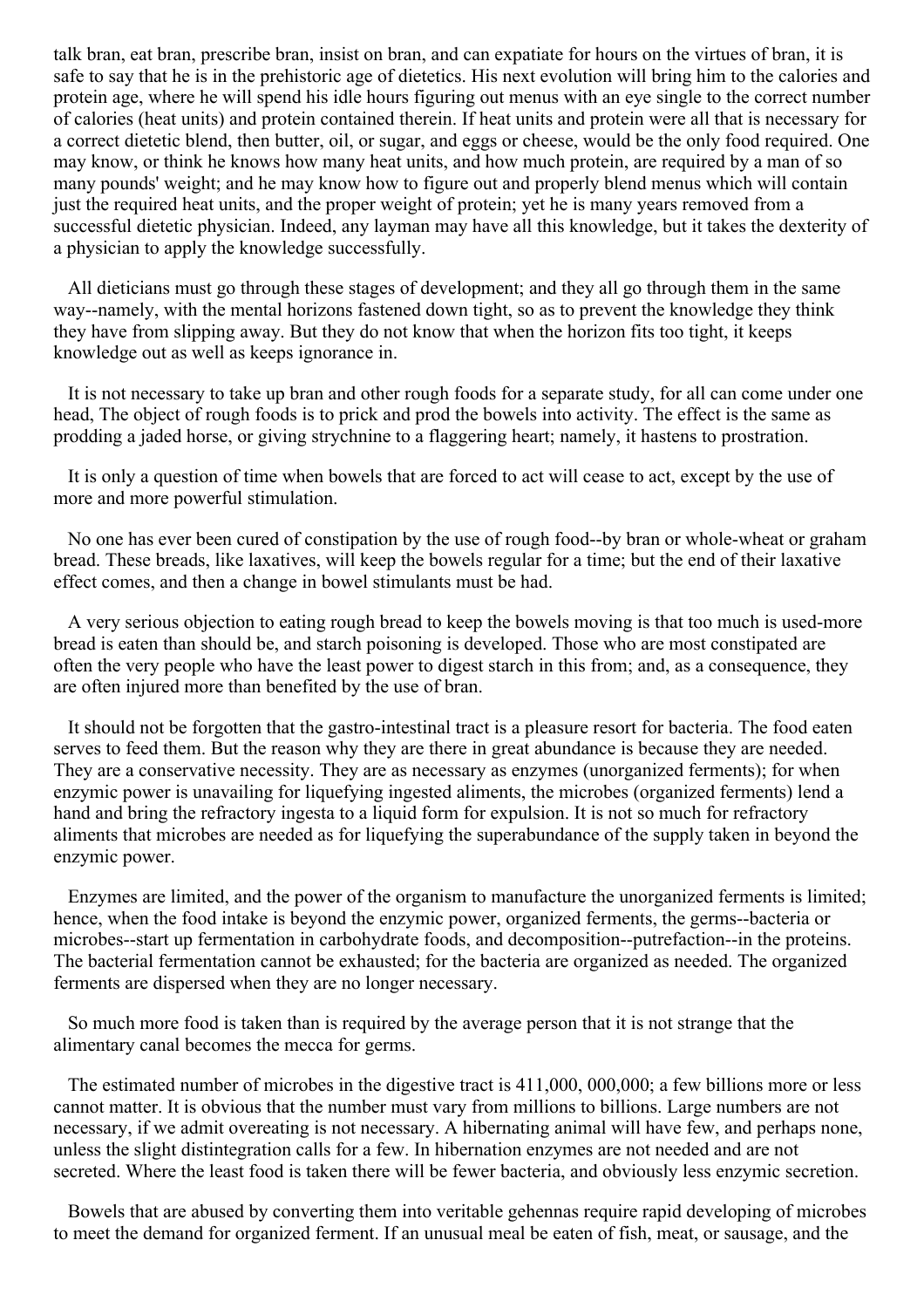enzymes are unequal to the task, in from twelve to fifteen hours, or less time, vomiting may occur, and a fetid diarrhea starts up and relieves the system of the poisoning.

Imported sausage is liable to start up botulism or allantiasis--sausage poisoning. Ptomain (cadaver poisoning) brings on great enervation. Besides vomiting and diarrhea, there may be skin and kidney enervation, great nervousness, dizziness, and double vision; the temperature drops, cold sweat appears, and the patient dies in a collapse. This is the severest type of food poisoning.

Chronic subacute food poisoning, ending in constipation, is what concerns us most. As time runs on, the intensity of food-poisoning symptoms grows less and less, until there are scarcely any symptoms of decomposition, except gas in the bowels, which is ill-smelling, a chronic tired feeling, constipation, with catarrhal mucus passing with most bowel movements, which are scybalous (hard and lumpy in character) and often coated with catarrhal matters, giving them a grayish, glazed appearance. This state of the bowels. is called colitis, and proctitis often accompanies it. This condition is brought on from years of abuse in over-eating, and the catarrh is a conservative measure.

The symptom complex may be stated as follows: decomposition, intestinal irritation, diarrhea, alternating with constipation, inflammation, ulceration, confirmed constipation. The systemic symptoms are chronic toxin poisoning, lymphatic involvement, pelvic diseases, appendicitis, ovaritis, sexual neurosis, liver and kidney diseases, tuberculosis, arteritis, arteriosclerosis, cancer, and others.

Those with chronic constipation and its accompanying toxin poisoning must necessarily grow old rapidly and develop old-age diseases, such as cirrhosis, sclerosis, or cancer.

Constipation is a conservative measure. Nature is always marshaling her forces in such a way as to strengthen all weak points, and, when necessary, the various organs of the body are made to do vicarious work--work for others.

In constipation of this character the kidneys eliminate for the bowels. At first the fluid intake is diverted to the kidneys to prevent dilution and ready absorption of toxins; and, secondly, the toxin irritation of the nucous membrane of the bowels causes an exudation of mucus which coats the membrane and renders absorption slow and difficult. In confirmed constipation almost the entire fluid intake is diverted kidneyward, leaving the bowels with a Saharian dryness. This vicarious habit becomes so firmly established that a cure for constipation means a cure for polyuria (excessive urination). A true etiology of all affections of the body must give, as the leading factor, confirmed, chronic constipation, with more or less colitis, and more or less malnutrition, with greater or less poverty of flesh, or more or less waterlogging of the tissues of the body, which is a form of obesity.

Excessive weight, with anemic complexion, often means polyuria diverted into the tissues of the body- in common language, urinating in one's body. The subject may be young, and the average person may mistake rotundity for robust health; but the true physician will not be mistaken.

Nature works and schemes in various ways to save us. The fecal waste is made to dry up by diverting the fluid to the kidneys. If the kidneys are failing, the water will be retained in the tissued of the body--the cellular tissues become waterlogged, or a diarrhea may relieve the waterlogged tissues. This is the true explanation of many intractable diarrheas.

The leading etiological factor, then, in constipation is toxin infection, which first stimulates, then irritates, then inflames, then ulcerates, then hardens and strictures, and finally degenerates into cancer. Add to this all the vicarious and auxiliary affections, including every constitutional derangement that is caused by toxemia, and we have, as a leading etiological factor in all the diseases of the body, constipation. Toxin causes constipation, bacterial fermentation causes toxins, and eating beyond enzymic power leaves no alternative but to get rid of the surplus intake of food by decomposition.

Intestinal fermentation and gas distention, with intestinal putrefaction and excruciating colics, diarrhea and nauseous evacuations, bad breath, malodorous skin, lassitude, dizziness, headache, are the first developments, which recur, or come and go with irregularity, until constipation is established; then come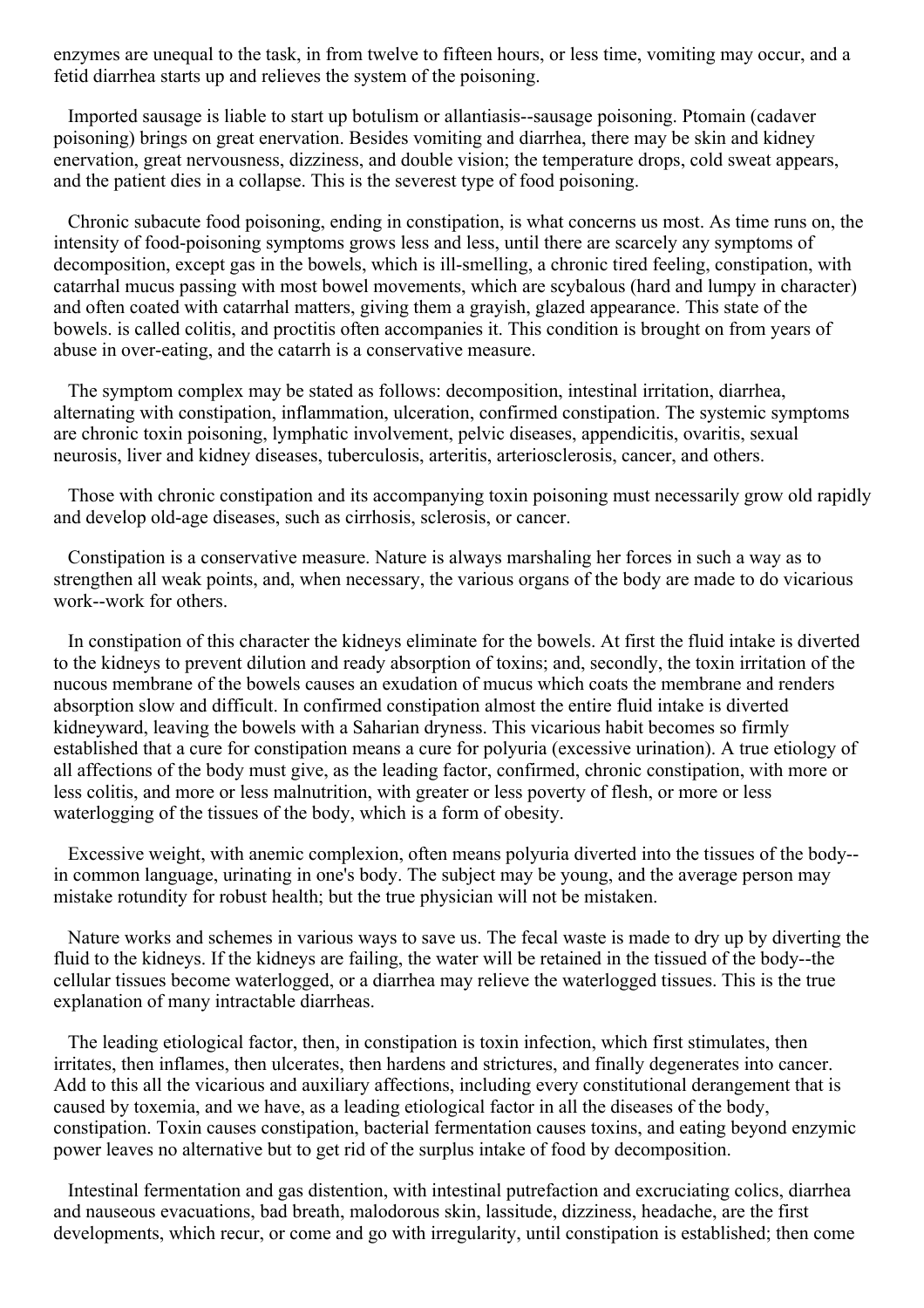reabsorption, chronic, systemic toxin poisoning, and the development of conservative affections--namely, any intercurrent affection, fevers, etc. --which should be looked upon as crises in chronic toxemia from constipation. The lighter affections that come and go are periodic attacks of dizziness, headache, fatigue, coated tongue, fetid breath, insomnia, eczemas, acne, and other skin diseases, as well as night sweats. Add to this state intercurrent affections from unusual causes, and we have a picture of chronic constipation.

The latter half of the nineteenth century built many fortunes out of pills. Pills, squills, and opium have built a financial nobility unequaled by that of beer and whisky. The financial world may boast of the colossal fortunes which it has built on trafficking in human health and life, but esthetism and ethics certainly cannot be proud of the mutilation and wrecked lives which represent the graduates from our sanatoria, hospitals, and "surgical plants."

As a result of medical wisdom (?), constipation is universal; and the McLeans and Beachams have taken the lion's share of glory and filthy lucre for the benefaction. But it is the elite of the medical profession that popularizes quackery by making drugs popular.

**Treatment of Constipation.--**Constipation is an affection--it is not a disease; hence, whatever the cause is, it must be sought out and removed. To use anything--any one remedy or any hundred remedies--is equivalent to limiting cause, and that shows a fallacious understanding of what constipation is. No cure can come from a treatment based on a false conception of cause.

Constipation is one prominent symptom in a syndrome represented as follows: indigestion; catarrhal inflammation of the throat, nasal passages, stomach and intestine; diarrhea, alternating with constipation; intestinal indigestion; gas distention; headaches; heart palpitation; chilliness; cold hands and feet; dizziness; fermentation of starches; decomposition of proteins; constitutional toxemia; colitis; and ending in obstinate constipation and many collateral affections.

As to cause, it is as impossible to find a single cause as it is to find a single effect or a single remedy. The causes and effects become a tangled web, as we see causes becoming effects and effects becoming causes; but order comes out of chaos when we think of fermentation standing at the head of organization and disorganization--when we think of ferment, enzyme, and bacteria as cause and effect in every process of being. Causes that pervert the normal action of the ferments may be enumerated as follows: excessive eating; imprudent eating; eating wrong combinations, causing indigestion, fermentation, and decomposition, acidosis and toxin poisoning, which totals catarrhal inflammations of vulnerable parts; water-drinking, causing polyuria, diabetes, or Bright's disease; eating foods that are artificially prepared, or which are changed in their chemical constituents in preparing them for the table; overwork; worry; anything that uses up nerve energy; overworked emotions; lack of discipline; the use of stimulants of all kinds; neglect in the care of the skin; carelessness in looking after the functions of the body; in fact, any influences that will produce overstimulation, intoxication, enervation, imperfect elimination, etc., may be looked upon as so many causes making up the syndrome above mentioned. But without fermentation the named causes become meaningless.

It should be obvious to the discerning that if constipation is a prominent link in the chain of affections above described. it would be foolish to undertake to isolate that particular symptom and give it special treatment. The idea of finding a specific remedy for constipation is as absurd as it would be to discover a single remedy for catarrh, or a single remedy for toxin poisoning. Constipation should be looked upon as a leading symptom of a constitutional derangement for which the blanket term, **chronic toxic poisoning,** is quite fitting. And when the disease is cured, it will have to be cured by righting the errors of life, so as to bring the general health back to the normal. This we shall endeavor to describe in the following.

Before making any suggestions regarding cures, it shall be my endeavor to give a frank and honest criticism of the remedies usually resorted to.

Looking back over medical history for the past hundred years, what do we see regarding the bowels? Drugs and all manner of devices for compelling the bowels to move. What are the results from the various schemes of cure? Failure--always failure--and constipation everywhere , and increasing.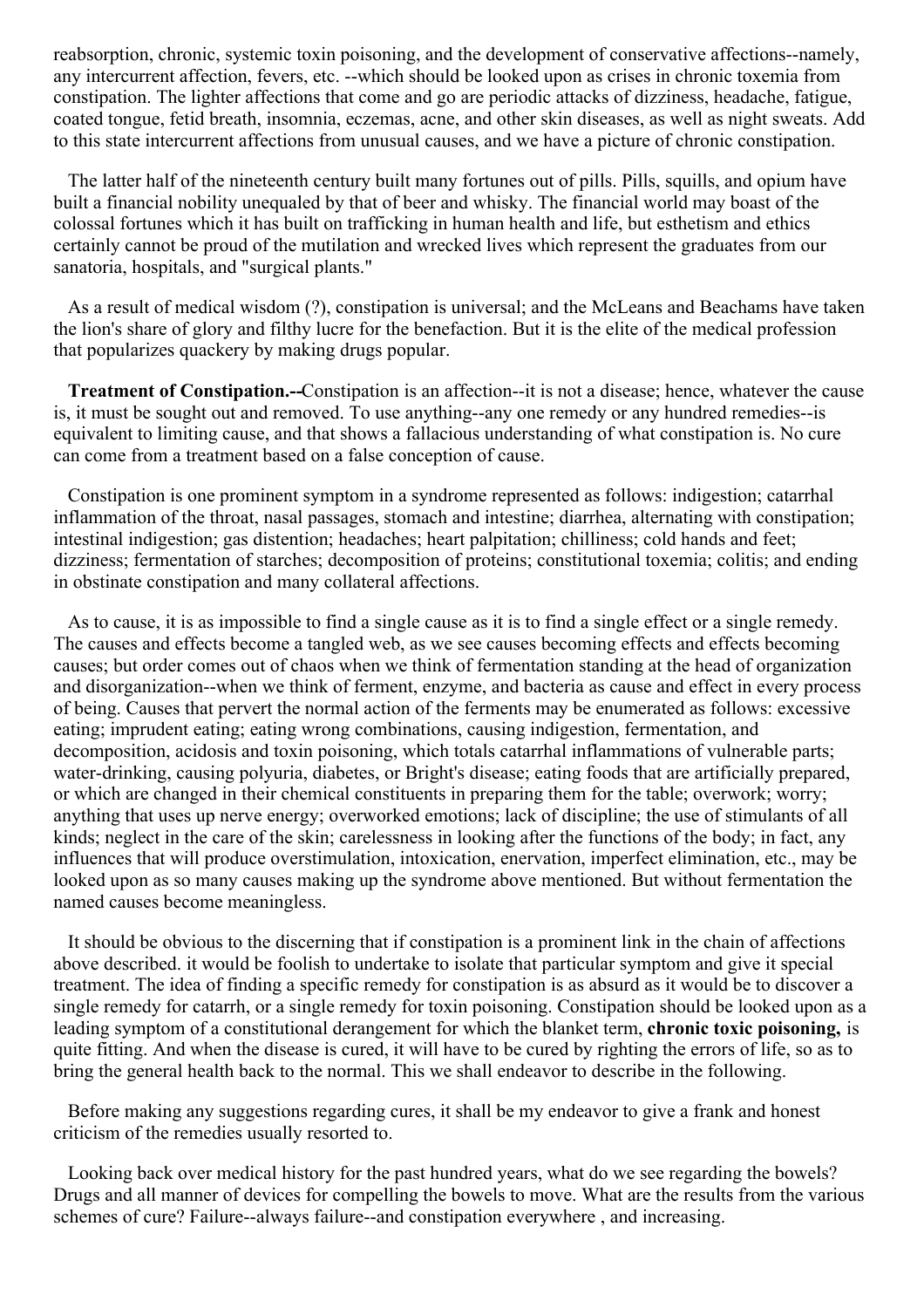The fountain syringe, and the thousand-and-one oth er devices for getting water into the alimentary canal, constitute the second of a trinity of illogical plans for overcoming constipation. The first of these is pills, or drugs; the second is the fountain syringe, and other devices for waterlogging the bowels; and the third and last is water-drinking.

Physic for overcoming constipation should be thrown to the dogs; and, so far as intelligence is concerned, it has been. But there will always be mental slackers and stragglers on the road to reform; and this is true of drugs and physic in the treatment of constipation. As well undertake to cure inebriety without sobriety, as to cure constipation without curing toxin poisoning.

The plan of washing out the bowels is perhaps one of the most pronounced palliations ever introduced for constipation. How could it be more than palliative, when no causes are removed? Confirmed constipation will be the ultimate reward for a close attention to flushing out the bowels. Of course, there are a few who appear to be benefited; yes, there are a few who boast of breaking every health law and continue to live to tell the story. That fact, however, does not annul the law, nor remove the penalty for breaking it. None but the foolhardy or foolish will be governed by an apparent exception to a rule.

Enemas wash away natural mucus, and in time paralyze the bowels--leave them dead, so to speak.

On account of physic and enemas being unsatisfactory, excessive water-drinking has been pretty generally adopted. As in the case of all cure-alls, there has been an unthinking acceptance of the suggestion that water, drunk in sufficient quantities, will overcome constipation. This is one of the great medical mistakes of this century.

As stated before, nature works out many conservative schemes; and the scheme of routing all water intake out of the body by way of the kidneys is a conservative measure. If the water is allowed to be absorbed by the bowels, it carries toxins with it, and extra intoxication takes place; hence it is railroaded out by way of the kidneys. When these vicarious or auxiliary activities are established, any interference by way of forcing measures will end in failure, and the ending is worse than the beginning. When the bowels are constipated for any length of time, the constipation causes colitis; then the more water drunk, the more the kidneys act, and the drier and more constipated the bowels become, because nature is endeavoring to sidestep being overcome by toxin absorption. It is safe to say that the constipation accompanying colitis cannot be cured--not even relieved--by water-drinking. This constipation is often confirmed by bran-bread eating. Petroleum oil gives a questionable relief, and certainly will do harm when its use is continued over a long period. All :such remedies are miserable failures.

The capping climax of all medical and surgical inanities is the removing of a part of the colon to cure constipation, epilepsy, or ptosis.

Those who desire to overcome constipation must first stop overeating, and, when eating begins, eat properly.

The tensing exercise should be practiced twice daily --about fifteen to twenty minutes before getting up in the morning, and the same length of time after getting ready for bed at night. This is necessary to reestablish the normal tone to the muscular system and help to re-establish peristaltic action of the bowels. At the end of each exercise period the abdomen should be given firm and fairly deep massage. This massage should be clockwise around the navel--in other words, from left to right below the navel and from right to left above the navel. This brings the movement down on the left side and up on the right side of the abdomen.

In cases of prolapsus of the uterus in women, and in enlarged prostate in men, much time should be spent in the knee shoulder position.

There should be absolutely no straining at stool--straining brings on piles. If there is a desire for a movement, but the muscular effort amounts to a real strain, always use a little water in the form of a small enema, not more than a pint of water. That will start the movement and prevent development of prolapsus of the rectum or piles.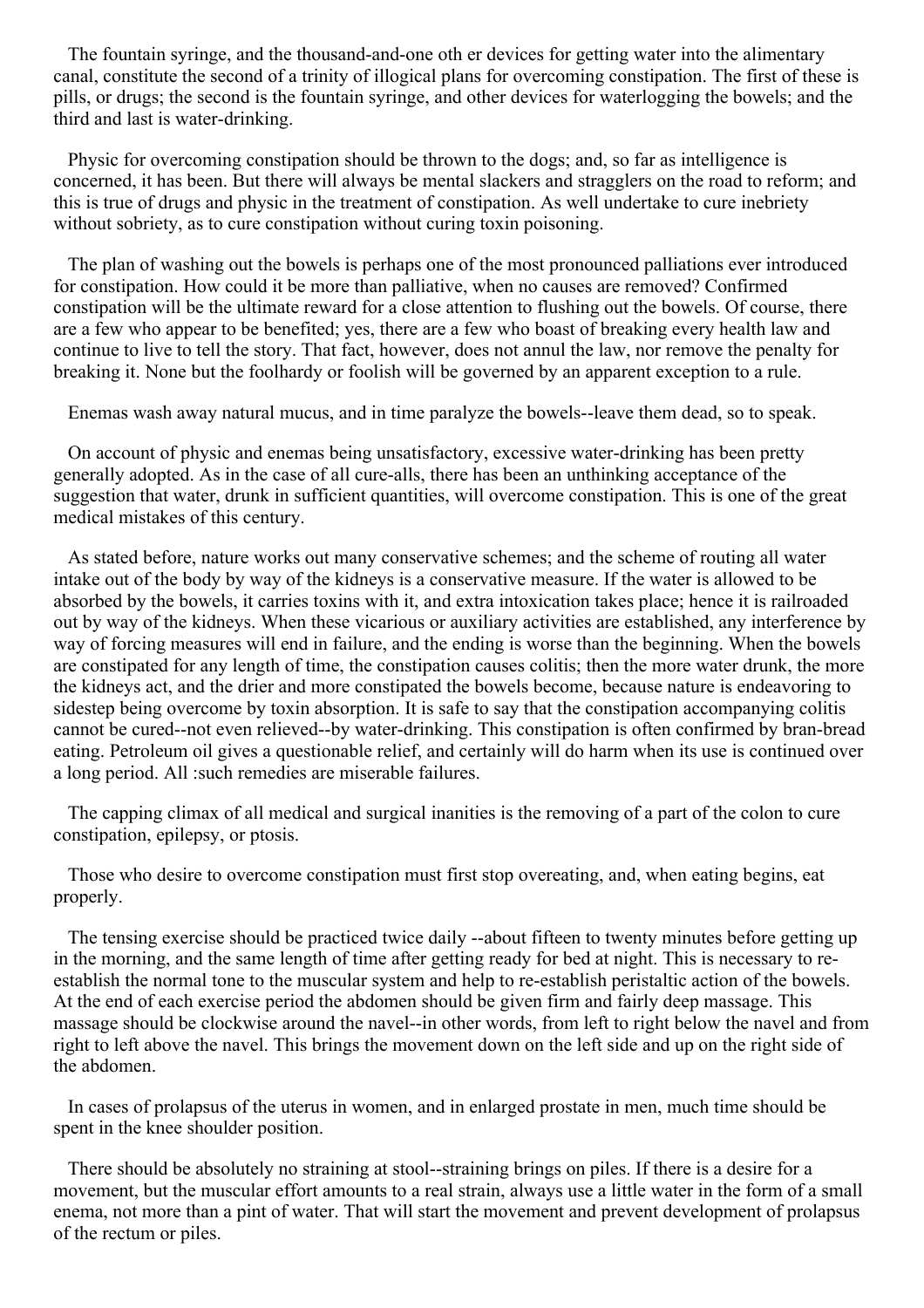If one is eating little in an effort to overcome constipation, there will be much less fecal matter to be thrown out than normal, and under those circumstances a movement every other day should be sufficient to keep the bowels cleared. A person who is taking ordinary meals should find one good movement a day sufficient. If the bowels fail to move, however, don't worry--forget it--in all probability the movement will come the next morning. Don't be in too great a hurry to use artificial means to secure a movement. If it is necessary to use an enema to assist the bowels, it should be a small enema, about a pint of water or less. If a movement is not secured with the first pint of water, repeat, using another pint of water. This is better than using large quantities of water in one enema. One should always avoid large enemas. It washes the mucus out of the colon and is conducive to constipation.

In any case of sickness where there is reason to believe that the bowels have not been cleared out by enemas, then one should not hesitate to use a laxative. Castor oil is the safest laxative. The tasteless variety may be used with lemon juice to make it more pleasant. In cases of fever, the temperature will not come to normal until the bowels are cleared. This should be the sign that the bowels have not been cleared, and one should not hesitate to continue with the efforts to empty the bowels, because it means the end of whatever disease is threatening.

In extreme cases there is suffering from sensitiveness to touch over the bowels, caused by gas distention. Toxin infection is marked by tired feeling, headaches, heart palpitation, chilliness, cold hands and feet, dizziness, etc. When these symptoms are pronounced there may be obstinate constipation, and there may be vomiting with diarrhea. Where there is much gas distention the pain is great. These cases are usually operated upon for appendicitis. The proper treatment is: Send the patient to bed to stay; feed an apple, or its equivalent in any fresh fruit , three times a day. He should drink no water, but use an enema, every other night, of a pint of water, hold it in the bowels for ten or fifteen minutes, and then try to have a movement. This is a routine which I follow to stimulate the rectum for a short time at the beginning of treatment, and stop it as soon as possible. If thirst is driving and must be relieved, use a half-pint of water in the rectum with a syringe. Thirst should be endured until secretions are established in the intestines. This is necessary for a cure, and the end cannot be accomplished until polyuria or excessive urination is overcome. Excessive waterdrinking under these circumstances forces excessive flow of water by way of the kidneys, but depuration is not increased; indeed, retention of excretions is favored, and, instead of water-drinking being a benefit, it furthers toxemia.

Those who have not the will-power to eat carefully, and to go without drinking until cured of constipation, need never expect to be cured of this or any other disease.

I have seen obstinate constipation overcome by this plan, so that the patient was getting a movement almost daily within a month or six weeks. Overeating must be given up forever; for as soon as a cured case returns to the old style of eating, the bowel trouble will return.

These patients complain of gas distention. Fruit does often cause trouble of this kind. There is but one way to correct it--namely, eat less and less, or fast until the gas is gone; then eat; and if the gas or other ill feelings return, fast again.

It should be understood that there is a price that must be paid, by victims of bad habits, before they can be restored to the normal; namely, stop the bad habits. No one can give up inebriating habits- drunkenness--withouit paying the price of much discomfort, and those of very sensitive natures have great pain and suffering.

It must be understood that poisoning by alcohol or any other drug, and poisoning by retained excretions, or by the toxin of decomposition of protein (animal or vegetable), or fermentation of carbohydrates (sugar and starch), are all the, same. The nervous system is gradually broken down, and general weakness, or enervation, is brought on to such a degree that when the habit is broken off the victim suffers greatly. The whole organism feels the effect of the suspended stimulation. The whole body cries out its displeasure at being robbed of its stimulation. To stop any habit shocks the nervous system; but it is nonsense to think of curing in any other way.

People of no self-discipline--those who have been in the habit of indulging every desire, who dance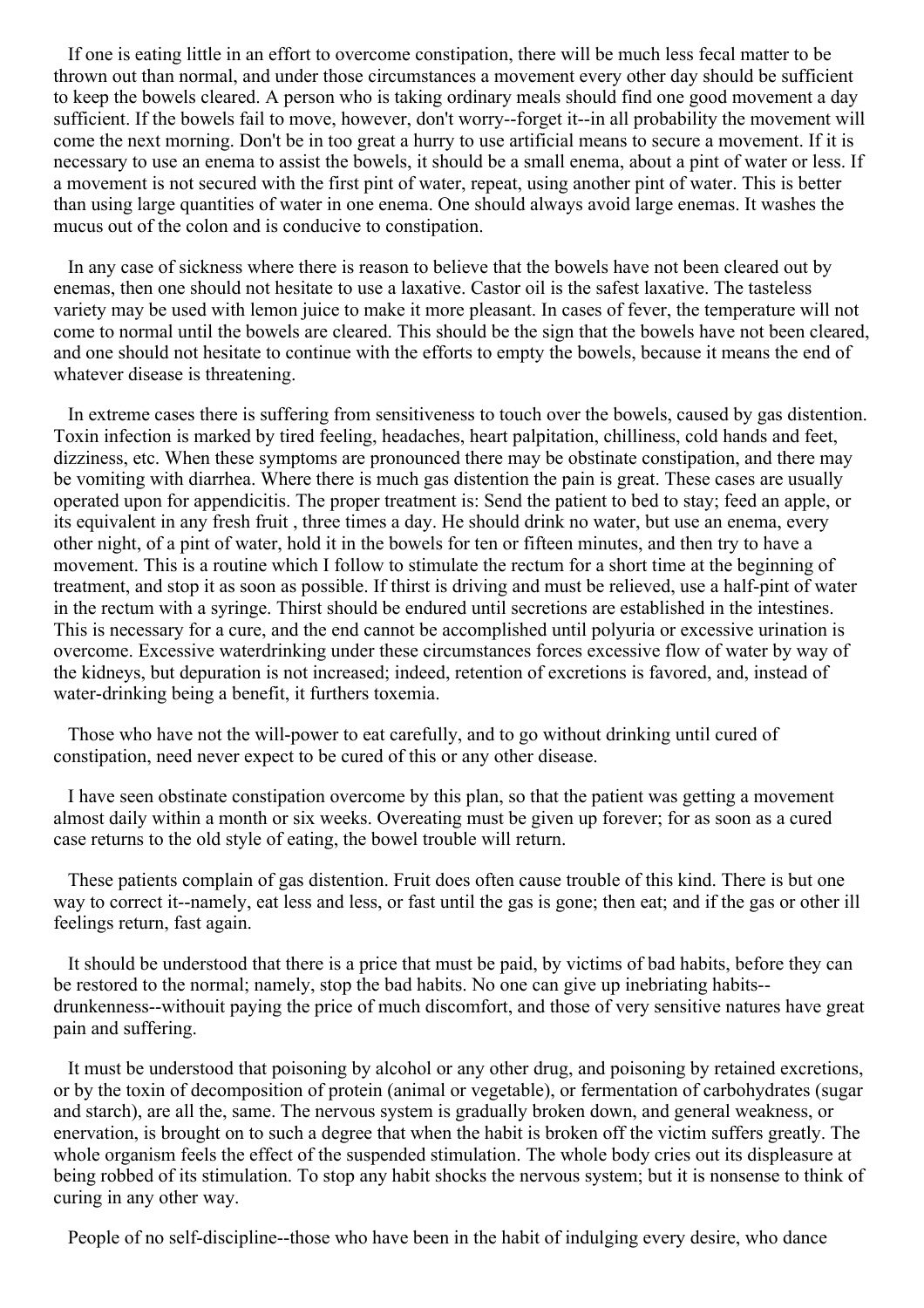immediate attendance on every impulse and whim--not only have to give up their stimulating habits, but are compelled to cultivate discipline. For the first time in their lives they are compelled to say no to their desire. They suffer fully as much from being forced to say no to a desire--a whim--as their nervous systems suffer from lack of the effect of the poison--stimulation--which they have given up.

'Those who are self-disciplined--those who have the control that a business training gives, or the selfcontrol that must be developed in filling any responsible position--do not find it so hard to come under rules that are rigid enough to bring about a cure of chronic disease.

There are many disciplined people who have unwittingly brought upon themselves diseases from overeating and the use of stimulants, because they have been advised by reputable professional men to "eat good, nourishing food," "eat to keep up the strength," and "smoke or drink in moderation"; and they have looked upon medical men, of good standing in medical societies, as oracles of wisdom. When their attention has been called to the probable falsity of their teachings in this matter, they are slow--indeed, reluctant--to believe that the self-professed ethical profession is not more reliable in matters medical than someone who appears to be thinking thoughts that the school-men ignore or reject--someone with "peculiar views."

It is obvious, then, that the people are divided into two classes. The first class is composed of those of no discipline--those who are self-indulgent, and who are hard to discipline because they have a "right" to self-indulgence. "What are people on earth for? to make ascetics of themselves? I would rather have five years and freedom than ten years with restrictions." Which means five years of license, and enough suffering to kill the body in half the time that might be had with a discipline which gives peace, comfort, and the feeling of well-being that always accompanied self-control and full efficiency.

The other class are indulgent from advice--from authority. This class pride themselves on discipline to authority. Indeed, they are disciplinarians, and, to serve authority, they do not mind becoming ascetics when required to do so.

The first class are sensual and self-indulgent. And their reasoning is on a par with their lives. They believe that a system of cure which restricts them is an infringement on their personal rights. It is hard to impart enough knowledge to save them. Such people have knowledge, but no wisdom. Man must live his knowledge; then it becomes his own--it becomes wisdom!

The second class have the discipline that enables them to follow instructions, if they can be persuaded to give up their: conventional teachings--if they can be convinced that they have been taught wrong.

To cure colitis (which is another name for chronic constipation) means reforming the life of the patient. No, there can be no cure as long as one continues to smoke, to drink, to eat too much, to live sensually.

Those with great nervous prostration must go to bed for a few weeks. The eating at first must be as suggested above: nothing but a little fruit until comfort has been secured. If not too weakening, a two- or three-minutes' hot bath may be taken every morning, followed with a quick cold sponge-bath in summer time. The sponging should be followed with dry towel-rubbing. Friction mittins may be used to advantage in these cases.

When comfort has come, the eating may change a little.

For Breakfast.--Fruit in summer time, fresh fruits and prunes, in the winter time. Apples for winter may be had by almost anyone. With an apple, or its equivalent in other fresh fruit, 6 or 8 prunes.

For lunch: Two ounces of thoroughly toasted bread, whole-wheat, and not more than one-fourth ounce of unsalted butter, Each morsel is to be masticated until it turns sweet in the mouth; then take another bite, and treat it the same; and so on until the two ounces have been eaten. Then apples, or any other fresh fruit desired, may be eaten in reasonable amounts. Overeating must end if constipation is to be permanently cured.

If desired, the food suggested for the morning meal may be taken at noon and the suggestions given for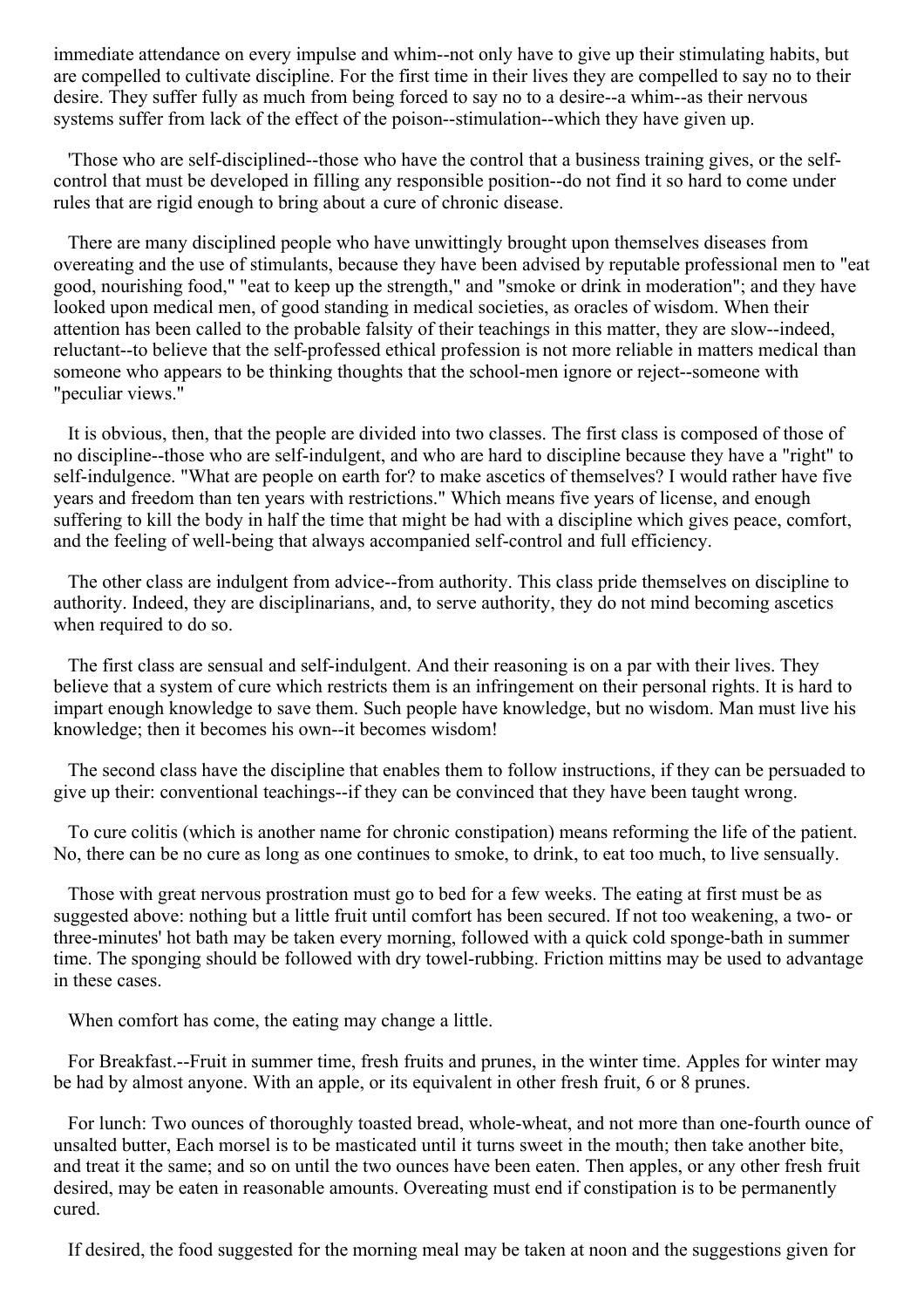the noon meal may be used for breakfast.

Those who are opposed to losing weight need not look for a cure. To cure means the complete renovation of the system--the renewal of digestion and assimilation, and the reestablishing and bringingback to the normal of all secretions and excretions. All idea of eating up to the profession's standard amount must be given up; for a cure means eating properly, but not enough to keep the standard weight.

The morning and noon meals have been given. For dinner: Meat--lamb, chicken, and fish are the best meats--the lamb and chicken are to be cooked very tender; the fish should be baked and served with salt, lemon, and very little, if any, butter. In cold weather, a roast or a stew of pork may be eaten twice a week. With the meat or fish, one or two of the succulent cooked vegetables, and a combination salad made by combining lettuce, tomatoes, cucumber (or celery), and a very small bit of onion. A large dinner-plate of these vegetables, after they have been cut up, is the quantity required by grown-ups. The salad should be seasoned with salt and olive oil, or a mayonnaise made with lemon--not vinegar.

During the winter, grapefruit or cabbage slaw may be used in place of the salad.

On account of its laxative influence, spinach should be used as one of the cooked nonstarchy vegetables as often as possible. Do not overcook the spinach. It should be cooked just enough to thoroughly wilt the leaves.

Never eat unless comfortable from the preceding mealtime. Then eat deliberately, masticating thoroughly, and eat all desired short of discomfort. If enough is eaten to cause discomfort, the next meal should be omitted, and another, and others, until comfort is secured. Always try to eat in quantities short of enough to bring discomfort. What kind of discomfort? Any discomfort, either of mind or body. When gas is troublesome, stop eating until comfortable, then eat less; when gas reappears, then miss a meal; etc.

Many will worry about losing flesh and looking haggard. Losing flesh cannot be avoided. It is the price that must be paid to recover health. Looking haggard can be overcome, or rather prevented, by taking exercise. The faint-hearted, the self-indulgent--the babes and boobies of humanity--will make a fuss, stew and fret, and either fail to follow instructions closely enough to get well, or cause themselves a lot more trouble than necessary.

Hopefulness, and a determination to have health at the sacrifice of any comfort, will soon put any case on the highroad to health.

Getting well quickly, or in a reasonable time, depends much upon the mental attitude. Those who have no object in life, who live with nothing higher to hope for, or look for, than the indulging of sensual appetites, are hard, if not impossible to cure; for when their indulgences are cut off to bring health, they have nothing worth while to live for, and they become mentally depressed. They want to be cured, but they do not want to stop self-indulgence--they do not want the cause of their disease removed. Hence those who can reason should see how utterly impossible it is to cure them. They must drift from one palliative to another palliative to secure a little relief; but a cure that means the giving up of any habit will not he looked upon with favor, and will not be adopted,

Those who are looking for a remedy for constipation--those who wish to have a formula which they can have filled at the corner drug store, and take it, and have their constipation cured--will not appreciate my treatment. But, as stated above, there is no such thing as a specific remedy for this affection, any more than there is for any other affection. There is but on cure, and that is to right the life. Those who are unwilling to go through a routine of treatment that will evolve into full health need never expect to overcome constipation, and its many causes and consequences. If there is one organic change, more constant than another, accompanying confirmed constipation, it is sclerosis. A well-known type is arteriosclerosis.

Those who are looking for quick cures are doomed to disappointment; for the usual quick remedies are nothing more than palliation.

## **III. APPENDICITIS, COLITIS, AND OBSTRUCTION**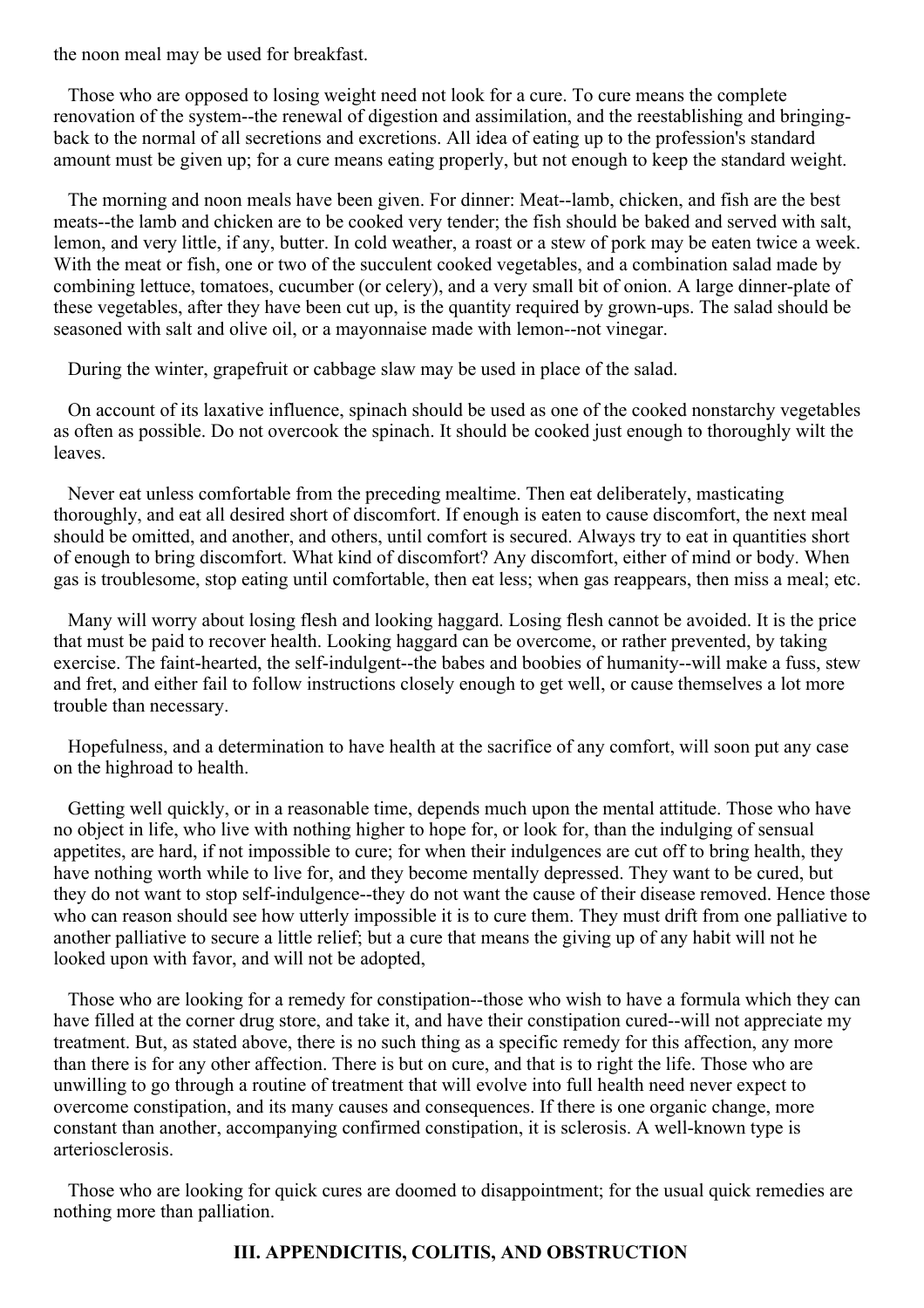**Appendicitis.--**There never was a case of appendicitis that was not preceded by constipation and colitis. Indeed, appendicitis is sequential to these two affections. It will be necessary to consider them as different stages of one disease.

Bowel obstruction in appendicitis is not so complete as in the disease known as complete obstruction, the difference being a lack of intensity, The pain is not so great. Yet, after the first clearing-out of the bowels from drugs, enemas, or perhaps a slight diarrhea, enemas fail to bring anything more than mucus. The same is true of complete obstruction. If food of any kind, even liquid food or milk, is taken, vomiting will take place, and intense pain will follow almost immediately after the ingestion of a very small quantity. This is due to the stimulating effects of the food, creating peristalsis. If food is withheld, these patients become very comfortable. There will be a dullness on percussion in the lower anterior right side of the abdomen, to the right of, and two inches below, the umbilicus. This part will be sensitive on pressure. But, indeed, an experienced physician will use no pressure; he will diagnose his case from what subjective symptoms the patient describes, and the objective symptoms that he himself can see, without submitting his patient to the dangerous procedure of deep bimanual examination. Nearly every case of rupture of the appendiceal abscess has been brought about by the surgeon in his zeal to diagnose the disease and determine if the usual tumor-like development--pus sac--can be found. The obstruction in appendicitis is due more to muscular fixation than to accumulation in the intestine; indeed, most of the obstruction is caused by the inflammatory process--irritation, determination of blood, swelling, and the exudation which is for the purpose of walling in the forming abscess. Muscle fixation guards the intestine and secures quiet. Motion is dangerous; there is danger in using physic, or doing anything that will stimulate peristaltic action, because of a possibility of a rupture or perforation of a necrosed bowel.

The highly sensitive state of the bowels obtaining in this disease puts the muscles in the region on guard, and the parts are fixed for the very definite purpose of conserving the life of the patient. If nature is not meddled with, the abscess will form and rupture will take place along the line of least resistance, which will be into the bowel. In this way the abscess will empty, and in a very short time after the pus has gained entrance into the bowel, inflammation, swelling, and obstruction will subside, and within twenty-four hours the patient may be given fluid nourishment.

**Colitis.--**Discomfort in the lower bowels and pelvic region, sometimes amounting to distress. The discomfort of this disease is so great and so constant that thousands have been subjected to operations for appendicitis, ovaritis, and other diseases, without the least suspicion that the real disease was nothing more than gaseous distention of a chronically inflamed colon. Many more have been subjected to ovariotomy- in fact, all the operations peculiar to the pelvic region--because of this discomfort in the lower bowels. Patients frequently complain of pain in the lower right frontal region of the abdomen. At first they are suspicious of appendicitis, and too often the medical man is willing to confirm this suspicion and recommend an unnecessary operation.

**Obstruction.--**Distressing pain in the lower bowels, with inability to secure a movement. The taking of laxatives or physic creates great nausea and vomiting, but fails to cause the bowels to move. Large enemas may be used, which return without carrying with them any fecal matter, after the rectum, and perhaps the signioid flexure, are cleared of their contents. If the obstruction is complete, the symptoms become very grave, the stomach will not tolerate anything, not even water, and the distress caused by taking food, or even taking water, is so great that everything by way of the mouth has to be suspended. The pulse increases in frequency, the breathing is hurried, the skin clammy, all the symptoms of collapse gradually set in, and within forty-eight to seventy-two hours death relieves the sufferer.

**Treatment.--**In colitis anything that has a tendency to create inflammation of the mucous membrane must be overcome. The bowels must be emptied every day--constipation must be overcome. This can be temporarily relieved by a very light saline laxative, or laxative foods, or small enemas--not more than a pint of water placed in the rectum and left there for five or ten minutes; then solicit a movement. This should be carried out regularly every night. On account of the great tendency for carbohydrate foods to cause gas in the bowels, these foods should be either proscribed entirely or given in very limited quantities. Meat, non-starchy vegetables, and fresh fruits are the proper foods for those who have chronic colitis. For chronic colitis very little starch should be used--none whatever by the obese. Until all the symptoms are under control, no food should be given except fruit three times a day. When the patient is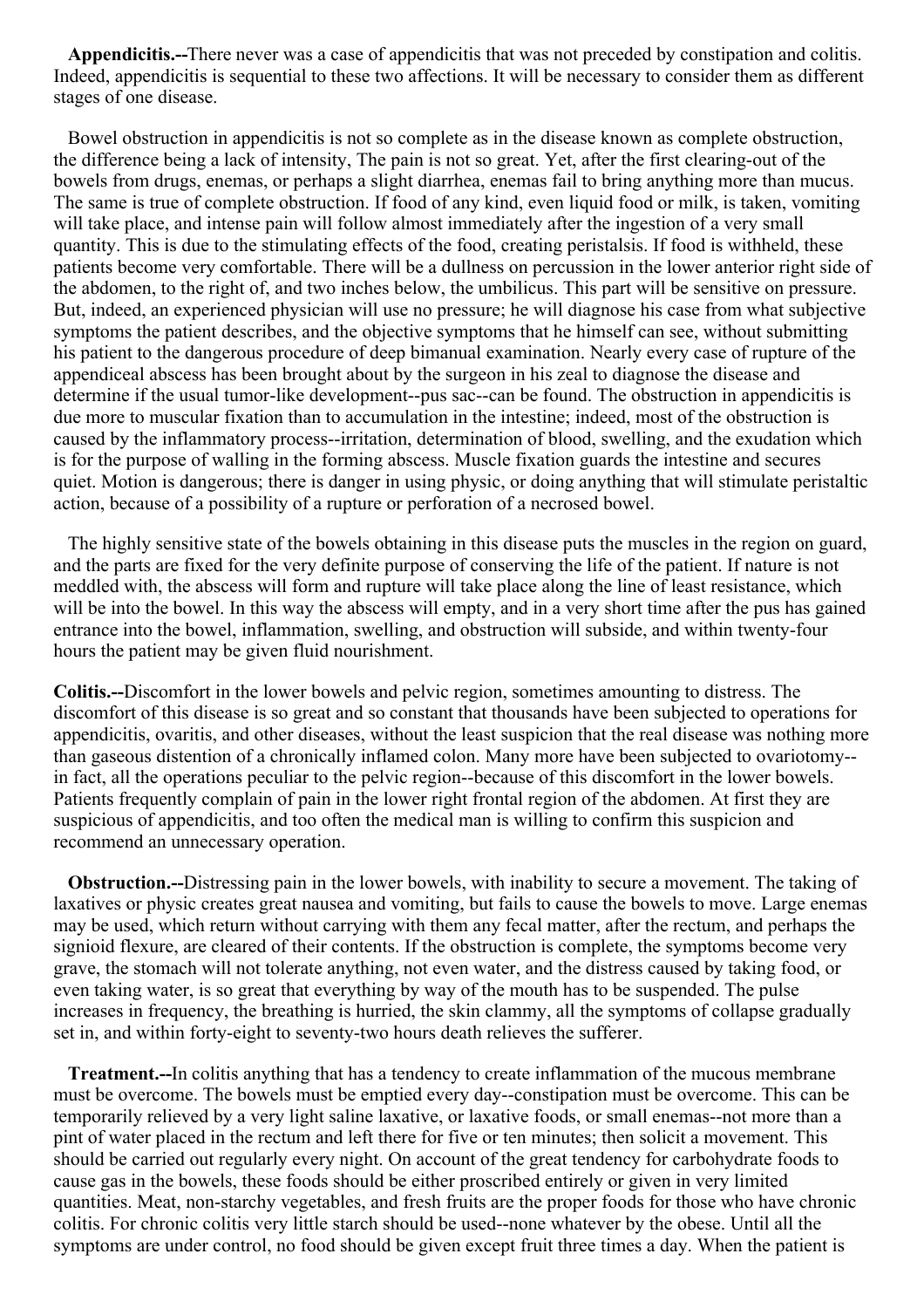better, the noon meal may be meat, one or two cooked, non-starchy vegetables, and a combination salad. This should be kept up for weeks, if necessary, to overcome the disease. The stools should be watched. If there is much catarrhal discharge, this is evidence that the disease is not yet under control. No starch should be given until the bowels are moving without any mucus in the stools; in fact, the mucous discharge must be overcome before a cure can be accomplished. Then white-flour bread thoroughly toasted, is the best form of starch to be given at first. The coarse bread has a tendency to irritate the bowels, and should not be used until the patient is quite well. During the time when the symptoms are most intense the seeded fruits should not be eaten; or, if they are, they should be run through a sieve or colander that will exclude the seeds.

**For complete obstruction,** a surgical operation at once is the only remedy. In this matter there must be no delay. Yet those interested in the case should not lose their head. Unfortunately, surgical insanity is so, general that it is a very difficult matter to find professional men who will not fly off at a tangent and recommend an operation for almost any severe pain in the bowels. But there is a great difference between obstruction caused by appendicitis and complete obstruction, which latter may be due to invagination, or telescoping of the bowels, or to a twist, or to mesenteric, mesocolic, omental, or any visceral hernia.

**The treatment for appendicitis** amounts to a wise letting-alone. The patient should be put to bed, with hot-water bottles to his feet. If in great pain, and running a temperature above 103° F., ice should be put over the region of the appendix. If the temperature is below  $103^{\circ}$  F., heat should be put to the abdomen. The mouth must be closed to everything, even water, until comfort is established, which will be within about three days. Then the patient may have all the water desired. A copious enema, or as much as can be introduced into the bowels, should be used every day, either morning or evening; but positively nothing else needs to be done until the bowels move without assistance, except for the enema which is used daily to wash out the lower bowels. There will be a large amount of accumulated fecal matter, blood, and pus above the portion of the bowels involved. The movement will be copious, because it will not take place within seven to twenty-seven days. Of course, the longer the patient lingers before the bowels do move, the greater the accumulation will be above the cut-off. Then, within three or four hours after the first copious evacuation, the patient will have another movement, which will show more or less pus. It will be well to wash out the bowels once or twice with simply warm water. Let the patient alone. He may have fluid nourishment for four or five days; and, to be really safe, he should confine his eating to fluid foods for the first week after the evacuation. Then gradually return to the accustomed style of eating. However, if a permanent cure is desired, such patients should live correctly ever after, having one meal of fruit, one of starch, and one of meat and vegetables.

## **IV. ENTEROPTOSIS**

**Definition.--**Dropping down of the contents of the abdominal cavity, but particularly a dropping of the stomach and large intestine, transverse colon, kidneys, spleen, and pelvic organs.

**Etiology.--**What can cause falling of the organs within the cavity of the abdomen? Weight, causing relaxation of the attachments. Anything that will distend the stomach and intestine has a tendency to cause a dropping-down or a sagging below the normal position. The stomach is distended with food. Those who eat too rapidly will always eat more than they should. After they are through eating, the food swells and distends the stomach beyond its normal capacity. In time this brings on a dilated and a relaxed state of the stomach and intestine. Indigestion will accompany this state, and more or less gas will be evolved, which pulls up or distends the organs. We not only have a dropping-down of the stomach, but we also have a puffed or an enlarged state. This interferes with the mechanism; the muscularity of the organ is put out of commission; the stomach does not empty well; digestion becomes slow, and there is more or less retention of food, This favors the development of still more indigestion and distention with gas, until the entire intestinal canal becomes more or less involved with the stomach, and from the same causes. The individual will have what is called a "high stomach;" that is, a distended, enlarged abdomen. There is always enervation accompanying such a state of the stomach and bowels. Enervation always means relaxation of muscles, and, if the cause is continued, a dropping-down of the entire contents of the abdominal cavity sooner or later follows. Some people are more inclined to take on this state of the stomach than others. Those of a relaxed, flabby habit--those whose muscles are soft and inclined to gravitate--take on the disease sooner than others.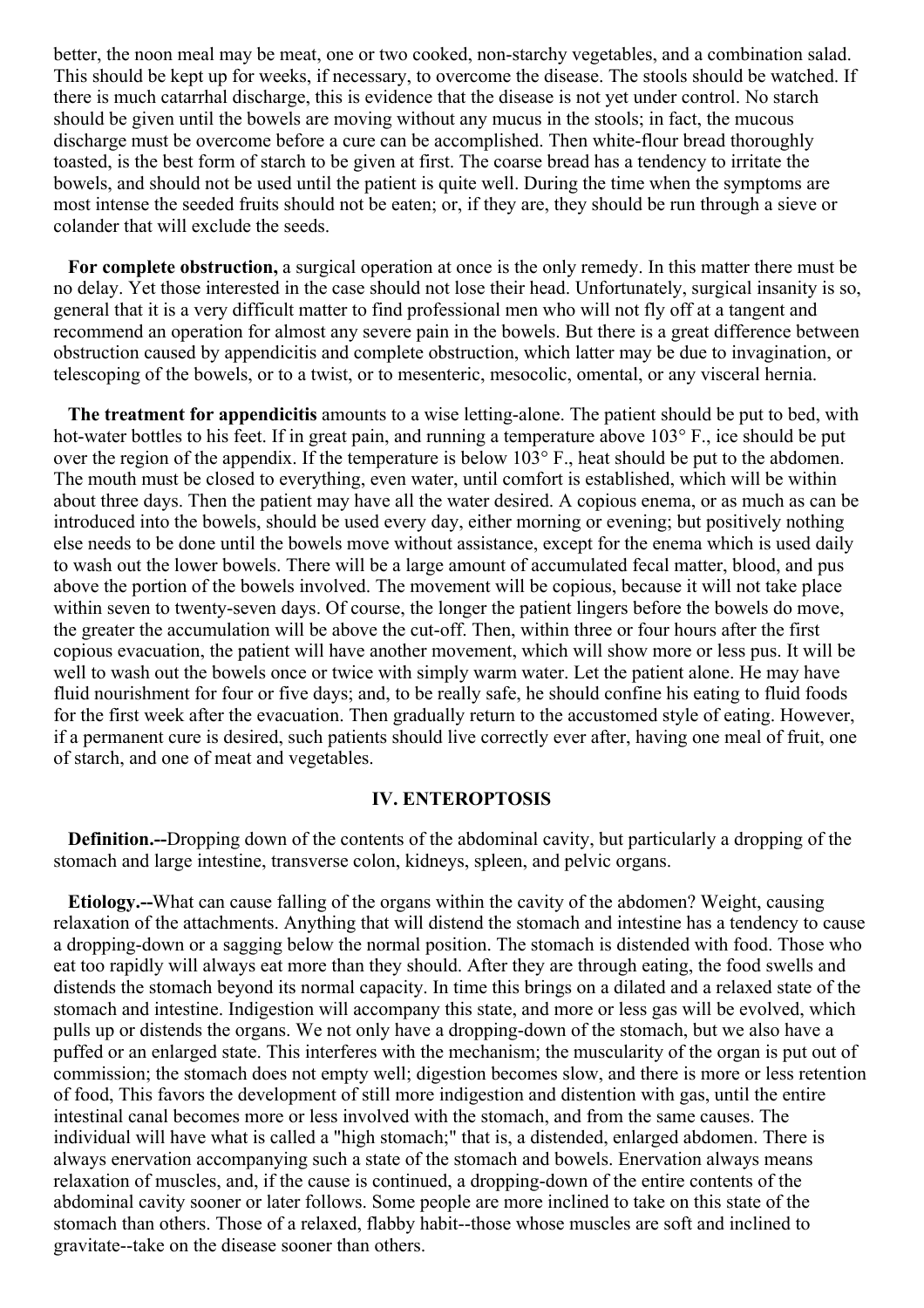The attachments of the kidneys partake of this same relaxation; and then, from gas distention and the ordinary affairs of life, the pressure on the loosened kidney has a tendency to pull down and elongate the normal attachments. Those who carry a great deal of fat in the abdomen--who have heavy omentums--will in time cultivate the dropping-down of the entire contents of the abdominal cavity. This intra-abdominal pressure frequently creates more or less bladder trouble, urethral trouble, and, in women, a prolapsus of the womb and ovaries--especially the left ovary, which is often pressed below the uterus into the cul-de-sac of Douglas. Then, if the intra-abdominal pressure is not overcome and constipation follows, the woman will suffer a very great deal from the pressure on the ovary; for it is crowded, so to speak, between a constipated rectum and an intra-abdominal pressure from fat and gas. Many patients will be troubled with prolapsus of the rectum. At each evacuation of the bowels the rectum will prolapse, and, unless replaced, will remain out until a night of rest allows it to resume its proper place within the body. However, when the prolapsus is very extensive it never gets back to the proper location. This same intra-abdominal pressure, and the relaxed state of the muscular system generally, favor the development of all kinds of hernias, especially inguinal and femoral. Those who are of a relaxed habit should take warning and never do any lifting without thinking of the possibility of creating a rupture. If at any time there is a sensitiveness in either flank, one hand should press upon and support it while the other does the lifting. No lifting should be done without the muscles of the abdomen being placed on guard, preventing a rupture. If people generally understood this, and would be mindful of it, they could avoid developing hernia.

Enteroptosis, then, is a dropping-down of any of the organs in the cavity of the abdomen; but, as a rule, when that word is used it is intended to convey the idea that the patient has a falling of the stomach or transverse colon. I see no reason, however, for dividing these subjects. The treatment for one is the same as for the other.

**Treatment.--**The first and most important thing to undertake is to remove all causes that lead to intraabdominal pressure. The cause of dilation of the stomach was given as improper eating, rapid eating, and overeating; consequently this must be controlled. All cases where there is dropping of the stomach and transverse colon must be treated in such a manner as to get rid of the fermentation. The first week the patient should be put on a fast; the second week, fruit morning and night; and the third week, two meals of fruit, and a dinner consisting of meat, two cooked, non-starchy vegetables, and a combination salad, every other day; the alternate days, potatoes, rice, or any of the decidedly starchy foods, with a cooked, nonstarchy vegetable and salad. Every case must be treated according to its special needs. It is very difficult to give an exact treatment for any derangement of the body, because the individual must be treated and not the disease. All bad habits must be stopped. No tobacco, alcoholics, coffee, or tea is to be allowed.

In cases of floating kidney, the same treatment must be given for correcting the indigestion and getting rid of the gas distention, and also an excessive amount of adipose tissue in the intestine. Those who are quite stout must be fasted long enough to overcome, and cause an absorption of, unnecessary fat deposits in the abdomen. Those who are thin should be fed in such a way as to overcome gaseous distention. All cases must be exercised properly. Lying on the back and going through the movements of bicycle-riding is one of the most important exercises that can be taken for any of the diseases named under the head of enteroptosis. All hernias that have been of long duration can be cured in the same way.

This disease will require a good deal of exercise to the bowels, also manipulation of the abdomen, and the knee shoulder position should be practiced fifteen minutes twice a day if possible--in the morning and in the evening preceded by the Irish mail movement. Grasping hold of some object in front of one and squatting to almost complete bending of the knees is an excellent exercise. Directions for the different exercise and massage are explained in Toxemia.

Prolapsus of the rectum can be entirely overcome. The ligaments will shorten under the influence of the exercise recommended. The entire body should be exercised lying down. Patients should be taught to practice the tensing exercise, according to the instructions given elsewhere. Is it ever necessary to shorten the ligaments and cable the kidneys, or operate on the stomach and transverse colon? Never, unless the patient is unwilling to take upon himself the amount of work that will be necessary to restore him to his normal condition. Anyone can be restored to an absolutely normal condition without an operation; but, of course, those who are too shiftless, too indifferent to their best interests, will have to submit to questionable surgical operations. I say "questionable" advisedly; for I have never seen many people derive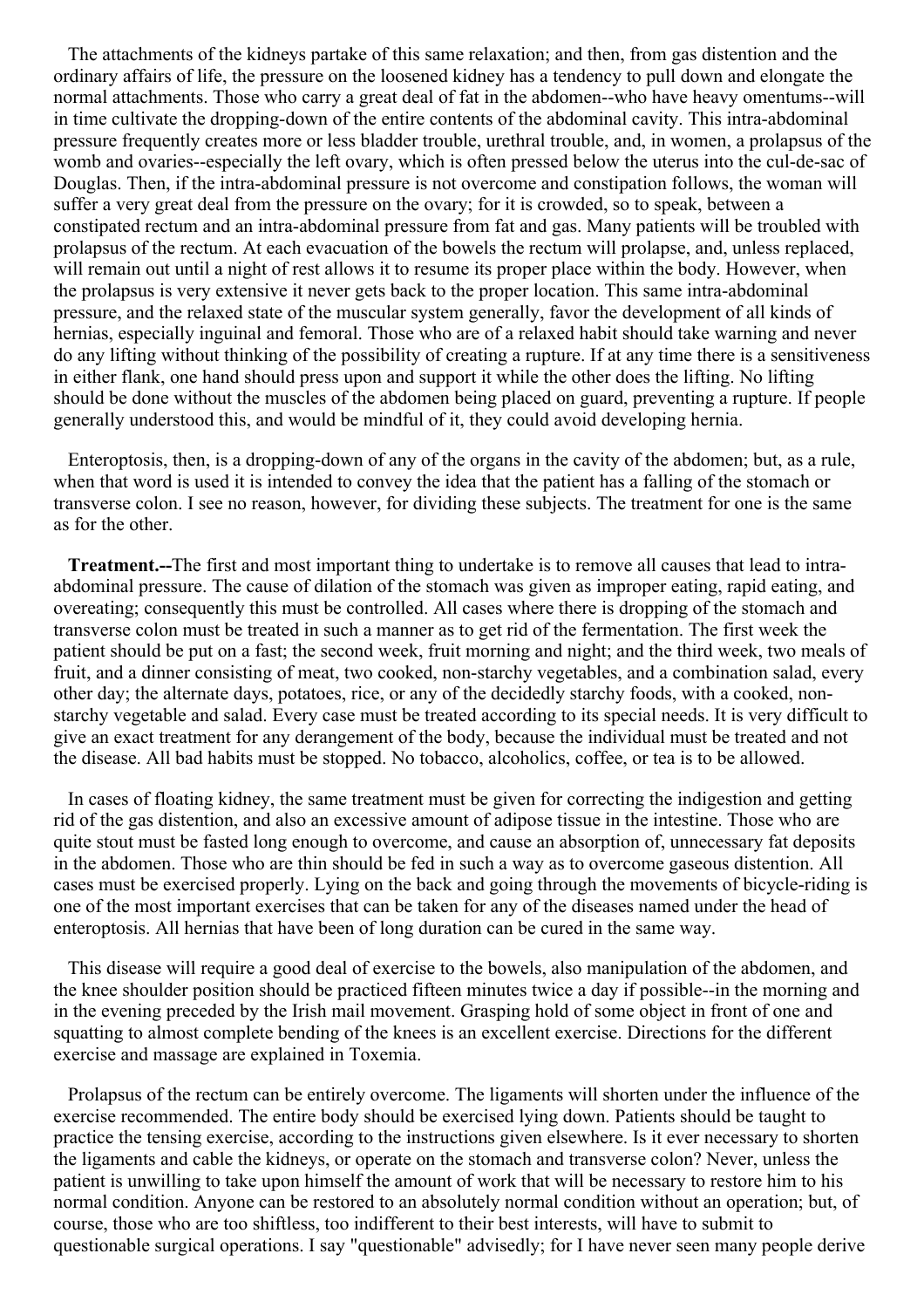any great benefit from any of these operations, and, indeed, I have seen many injured by them.

# **H. DISEASES OF THE LIVER**

#### **I. JAUNDICE**

**Definition.--**Jaundice is known by the name of icterus. It is characterized by a yellow coloring of the skin of the body; also the mucous membrane and the fluids of the body are tinged with bile pigment. Jaundice is a symptom depending upon a great variety of causes, and the causes are obstructive.

**Etiology.--**A foreign body, such as a gallstone, may lodge in the gall-duct, or parasites may pass from the duodenum into the duct. Catarrhal inflammation may cause enough closing of the duct to impede the flow of bile and become a cause of jaundice. Inflammation may also cause stricture of the duct. Tumors may press upon the duct. Tumors of the liver, stomach, pancreas, kidneys, and omentum may, by pressure, cause obstruction; occasionally an enlarged gland. Such enlargements as pregnancy, ovarian cysts, and even fecal accumulations have been described as causes of jaundice. It is barely possible that this may be true, but not very probable. Constipation might be the cause of toxin poisoning, and in this way cause jaundice.

**General Symptoms.--**Yellow tinting of the skin; itching of the surface of the body; yellowing of the sclerotic coat of the eye. The tinting of the skin will vary from a very slight yellow to a deep brown or bronze. The exceedingly dark coloring comes from complete obstruction. Under such circumstances the urine is also very dark. The tissues of the entire body are involved in the coloring. In the chronic form of this disease, pruritis, or itching, becomes a very distressing symptom. Sweating is another symptom. The clothing of such patients has the appearance of having been dyed yellow. Skin troubles are not uncommon where there is obstruction of the bile. Piles often occur.

Where no bile whatever passes into the intestine, the stools are very light-colored--sometimes of a grayish coloring--and the odor is pronounced. The clay-colored stools are common in those who are troubled with inactivity of the liver. This may occur in cases where there is very little coloring of the skin. It cannot, however, exist for any great length of time without the urine showing that the bile is failing to pass into the intestine.

Constipation is common; yet, on account of the decomposition taking place when the bile fails to enter the bowels, diarrhea may be a constant symptom. Bile is, so to speak, an antiseptic. It has a tendency to prevent decomposition. Where the stools are offensive, and there is hearty eating or overeating to account for it, the probable cause is a lack of the secretion of bile. Many of these cases present irritability and depression of spirits. One of the peculiar influences of bile on the system is to produce melancholia. In acute derangements of the liver, brought on from excessive eating or debauch, the debauchee will have great depression of spirits and gloomy forebodings of the future. While the patient is in this state, the world is all going wrong, his business is going to smash, and he is ready to sell out for a song and get away from the smash-up; but within twenty-four to forty-eight hours after this depression--this influence of bile in his blood--everything is lovely, the goose hangs high, and you could not buy him for one hundred and fifty cents on the dollar.

In low forms of fever there is a toxemic jaundice which augurs badly. Indeed, it is a symptom that might be avoided by preventing the disease from taking on a septic state. Such fevers as typhoid, if not medicated and fed, will fail to develop septicemia; hence the complications, such as jaundice, will never develop. This is not only true of typhoid, but it is true of every disease. These symptoms are secondary, and are possible only in malpractice. The word "malpractice," as used in this sense, includes the malpractice supposed to be scientific medicine.

There is said to be a hereditary icterus. In all probability it is due to some anatomical defect, or to some peculiar style of eating, on the part of the families of the various progenitors, all of them having the tendency to eat in such a manner as to bring on liver derangements--to develop a hepatic diathesis, if you please. Why should not this be true when families for several generations live in such a way as to produce engorgement of the liver? Why should not the tendency for developing this derangement become so fixed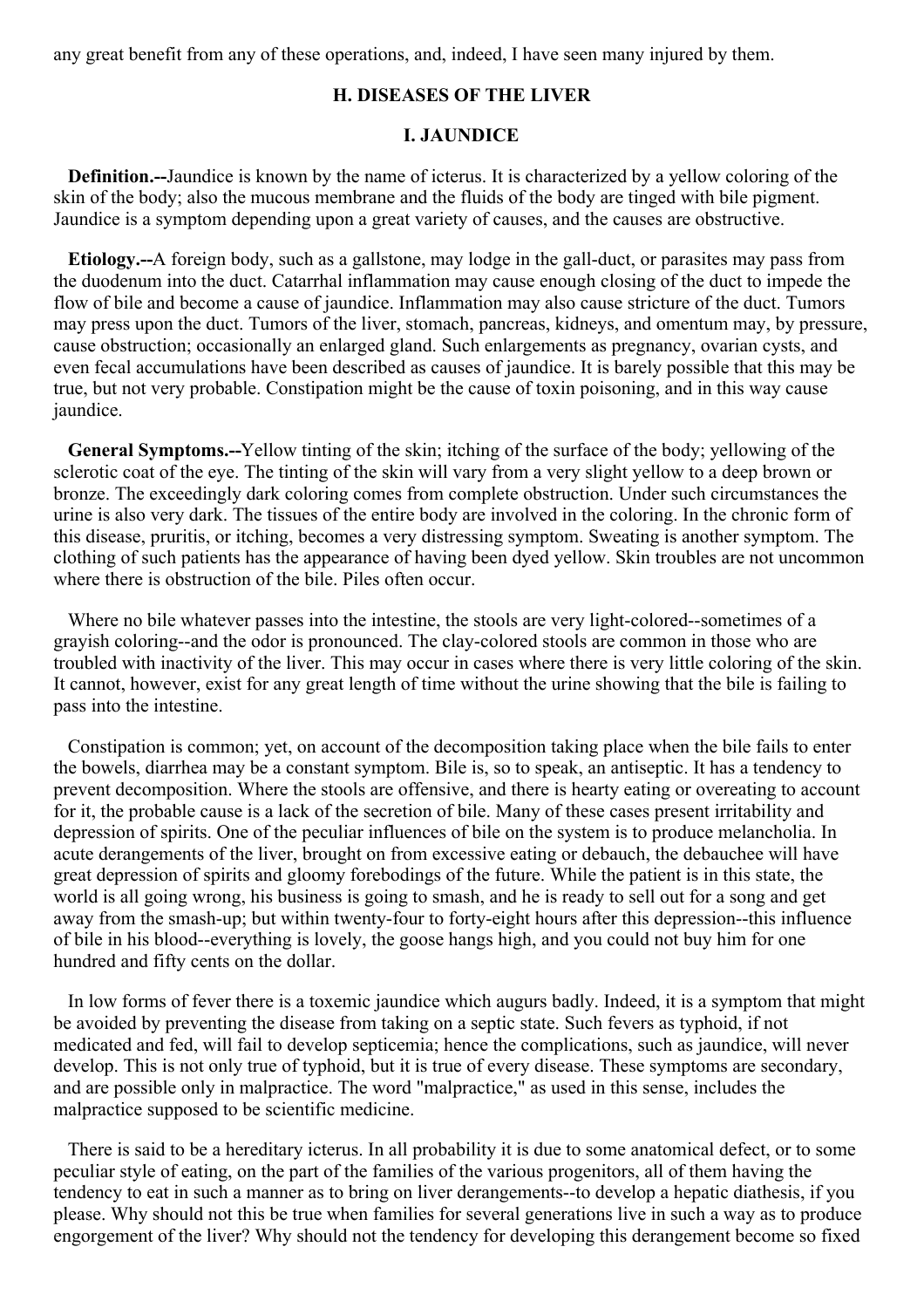that it is transmissible? The true definition of heredity is a tendency to take on certain forms of disease. There is no such thing as inheriting a disease.

**lcterus Neonatorum.--**New-born children often develop a jaundiced condition within the first week after birth. As a rule, this needs no special attention, even when so pronounced that the urine will dye the diapers an orange yellow. Fatal cases, however, have been known. It is my opinion that such cases come from obstruction of the biliary duct. Where the condition is purely functional, it is aggravated by too frequent and excessive eating. If the error is not suspected, the child may be driven into a fatal illness.

**Anemia of the Liver.--**Anemia of the liver cannot be thought of in these days of much starch-eating; for starch, sugar, and fat have a tendency to produce hyperemia. Possibly, after the hyperemia has been developing for years, a hardening may take place that in time will end in anemia. Then the disease would be of a secondary character and come under the head of sclerosis. Hyperemia is divided into two classes- active and passive congestion.

**Active.--**After a meal the liver will always be found engorged because of the absorbed food. All the vessels are filled. This state passes away in a few hours--as fast as the food material can be absorbed and utilized by the body. Where the engorgement is excessive there may be a feeling of weight and heaviness in the region of the liver, and, if eating is frequent and excessive, the hyperemia becomes a fixed state. The border of the liver may come down much below the ribs. This state is diagnosed as enlargement of the liver. It is found in those who are steady imbibers of alcoholics, as well as in those who eat excessively.

**Passive.--**Passive hyperemia is more common. it is said to result from pressure on the efferent vessels. This affection is found in valvular diseases of the heart, emphysema, sclerosis of the lungs, and thoracic tumors. The skin of patients in this state often has the appearance of having been smoked; or their faces may seem cyanotic or flushed. This affection is brought on more frequently from heart derangement than from liver derangement, but these two conditions are often found together.

**General Treatment.--**The treatment for obstructive icterus must be the removal of the obstruction. This may require surgery, and it may be a derangement that surgery cannot remedy. In gallstone obstruction the feeding of eliminating foods, such as fruit and raw vegetables, will in a reasonable time bring about a disintegration of the stone in the gall-bladder. Then there will be a passing into the bowels of the sand that results from the disintegration; and, if this style of eating is persisted in, the patient will make a complete recovery. Where the obstruction is due to a catarrhal inflammation of the gallduct, proper feeding will overcome it. What is proper feeding? Any normal style of eating that will include the necessary amount of eliminating foods, such as fresh, uncooked fruit and vegetables. In severe cases of this character the patient should fast for a week or two, and then live on fruit for a week or two, depending upon the severity of the symptoms and the rapidity of relief. In all these cases--it matters not how severe they are or what the character of the obstruction is--the patient should be kept away from sugar, starch, and fat. That will give the liver--the portal system--rest; and rest is the foundation on which all curative therapeutics must be based. Physiological rest is of more importance than all other forms of rest. Physical and mental rest are also needed, however; for these are allies of physiological rest.

In the jaundice of children, no hesitancy should be felt about taking the child off its mother's breast and giving nothing but water until the severe symptoms have passed. Then the feeding should be light enough to prevent a return of the icterus.

Hot baths should not be neglected in the treatment of any of these diseases. Where the symptoms are urgent, the bath water should be as hot as the patient can bear, and the duration of the bath should be in keeping with the patient's resistance. Where patients weaken quickly, the bath should be of short duration; but where they can stand it for fifteen to twenty, and even thirty, minutes, there should be no hesitation in extending it until complete relaxation is secured. Then a bath of from five to ten minutes' duration should be given daily. Absolute rest in bed, and no feeding until it is justified by a decided betterment of all symptoms, should be the treatment in any of these cases.

### **II. GALLSTONES**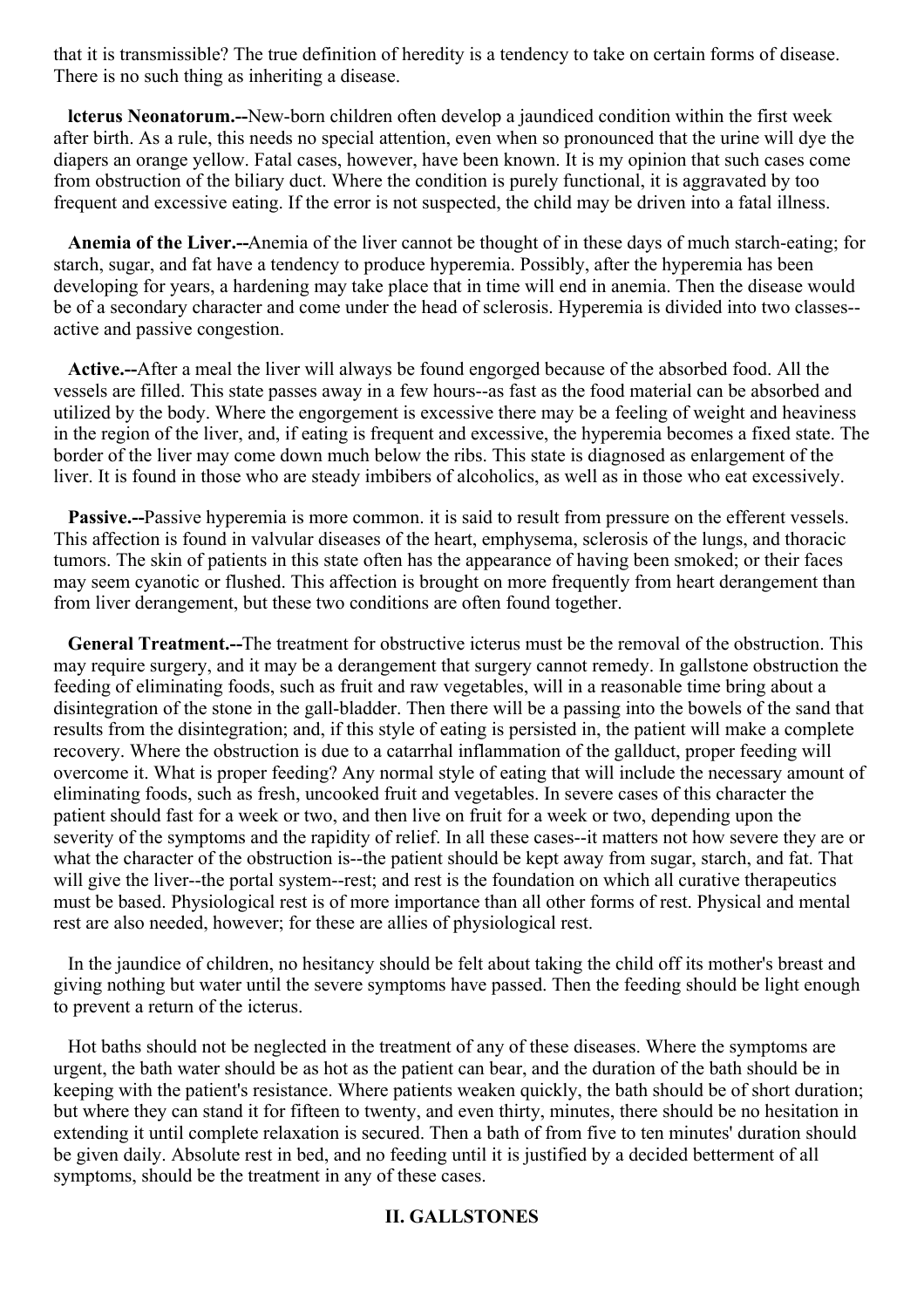**Etiology.--**There are many causes given by authorities on the subject. According to my way of thinking, the simplest and most correct explanation is that, as a necessary condition for the formation of gallstone, there must first be a primary period of catarrh of the gall-duct and gall-bladder. This must be aided by the gouty diathesis, and then by the habit, on the part of the patient, of eating too much of foods that carry mineral into the system, and too little of foods that eliminate. Excessive eating of starchy foods, sugar, and fat, and overstimulation with alcoholics, cause a sluggishness of the liver. First, the liver becomes hyperemic from an oversupply. This interferes with the nutrition of the organ, and enervation is established. Then we have retention of waste products. In those who eat foods that are potentially acid, to the neglect of those that are potentially alkaline, and then, as stated before, add a gouty diathesis, there is developed a condition that favors the building of stone in the gallbladder. This is further aided by a catarrhal thickening of the gall-duct, which to a certain extent impedes the passage of bile. With partial obstruction of the gall-duct, the gallbladder is inhibited in its housecleaning, so to speak. Every canal and cavity of the body will become diseased, if the process of natural cleaning is interfered with; and, as the flow of bile is somewhat inhibited by the catarrhal thickening of the mucous membrane of the gall-duct, this favors the retention of gall in the gall-bladder, and this again favors concentration. The thinner fluid will find an exit through the gall-duct, while the heavier will be retained. This gives a start for the formation of gallstones. It is said that experimenters have succeeded in producing gallstones by injecting micro-organisms into the gall-bladder of animals. Another experiment has been successfully tried, within my professional experience--that of introducing a small bit of chewing gum into the male bladder, after which a stone as large as a hen's egg was taken out. It required only about three years for the stone to reach that size. Hence--this being positively true--chewing gum must be the cause of stone in the urinary bladder, if micro-organisms injected into the gall-bladder produce gallstones in that cavity.

Without joking and without irony, any foreign substance finding lodgment, accidentally or otherwise, in closed cavities, especially the gall-bladder and the urinary bladder, has a tendency to become the nucleus around which stone forms into calculi of varying size. In some cases the gallbladder may be filled with one stone; in other cases there will be numerous stones. I have heard of as many as sixty to sixty-five being taken out of one gall-bladder.

It stands to reason that the food and water which carry the greatest amount of mineral will be most favorable to the development of stones in the body.

**Symptoms.--**In many cases there are no symptoms further than attacks of indigestion, and at times a slight jaundiced yellowness of the skin; but in many cases of fully developed stone in the gall-bladder there will be no decided symptoms whatever. To the educated eye, patients who have this disease will always present symptoms of deranged digestion.

No one will develop gallstones and at the same time have the appearance of perfect health. The first symptom to arrest the attention of the patient is a feeling of fullness or weight, or a feeling of oppression, in the region over the stomach. The majority of cases will not be suspicious of anything wrong until they are taken with a pain so severe that it doubles them up. This they ascribe to indigestion. They will think that something they have eaten has thrown them into a colic. The disease is called gallstone colic. Previous to these attacks of severe pain there will be attacks of indigestion, weeks, and sometimes months, apart. When indigestion is accompanied by urticaria, or nettle-rash, it is well to be suspicious enough to investigate in the line of gallstones. It may be that the skin trouble has been produced by a sluggish state of the liver; but certainly, if there is much pain over the stomach, and a sensitiveness to pressure to the right of and a little above the umbilicus, the probabilities are that the disease is gallstones. Some cases will suffer very greatly, and remain sore for one or two days after they get over the gallstone colic. Patients recover from this affection, and sometimes run along for months--or, again, may not run along for more than a week--before they have another attack. It depends altogether upon how soon another stone will become lodged in the gall-duct. It is the passage of the gallstone from the gall-bladder into the duodenum that creates the suffering. These stones are usually rough and jagged, and cause great pain as they are forced through the passage.

It is not necessary, in going over the symptoms, to take up the various complications, such as ulceration, suppuration, and the dangerous perforation that follows these complications; for such cases must be put into the hands of physicians. Nothing short of an operation will prevent death in case of peritonitis from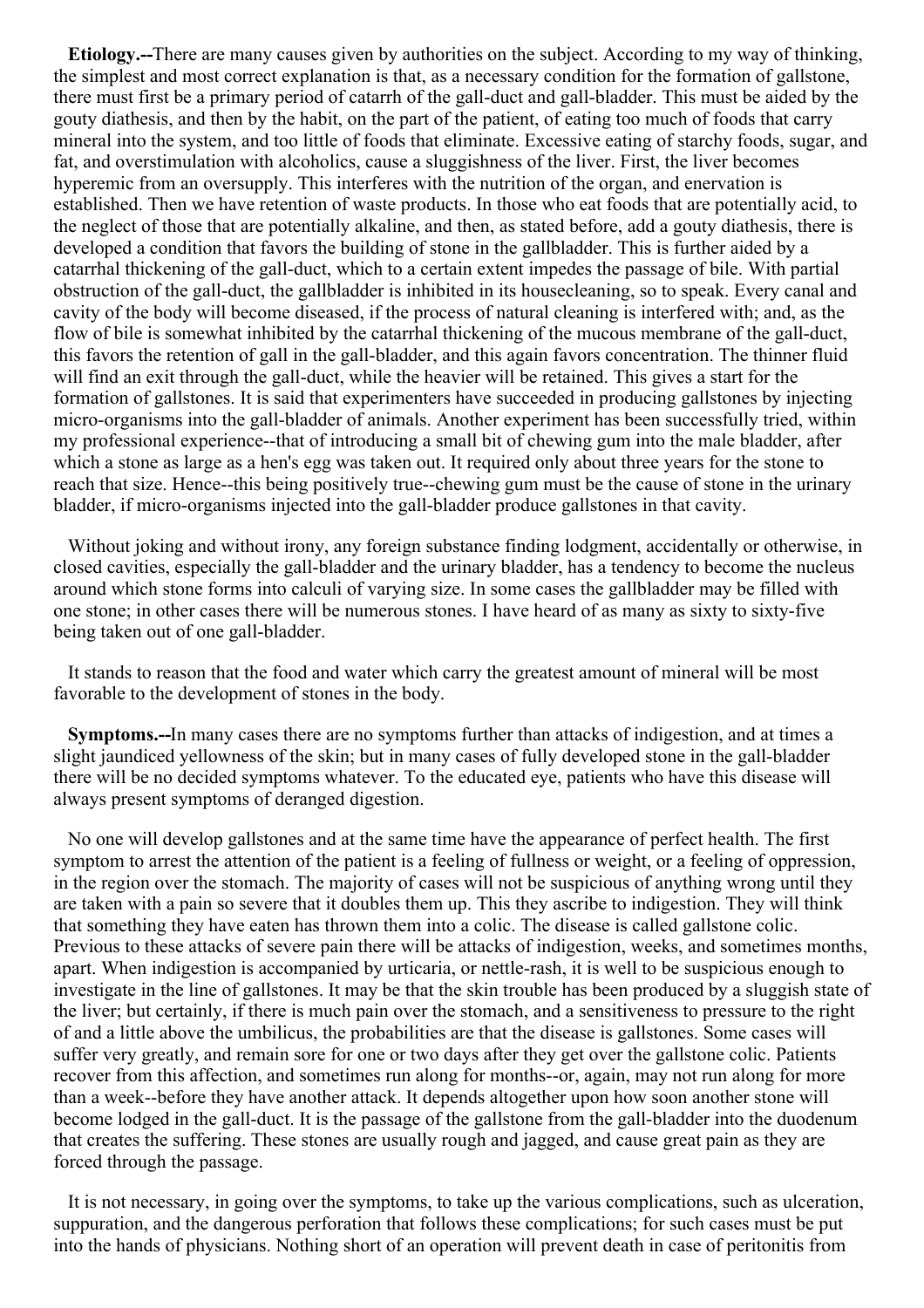perforation. In complete obstruction of the gall-duct it may be that surgery will be the only procedure which promises relief. Such extreme symptoms are exceptional and belong to the province of the surgical specialist.

**Treatment.--**No treatment whatever should be given to gallstones--the patient must be treated. It matters not what the deviation is from the normal, he must be brought back. Hence, to treat a case of gallstone successfully, the patient must be examined, habits must be inquired into, and everything necessary to correct the eating and care of the body must be done.

Constipation must be overcome by laxative foods. If the patient is suffering, and has been suffering a great deal, a fast must be insisted upon. No definite length of time can be given. It should, however, be prolonged until all pain and discomfort have passed away. During the fast, hot water should be taken freely--a pint every three hours, or even more. As soon as all discomfort has vanished, the patient should live for one week on fruit--any kind of fresh fruit--morning, noon, and night. No eating should be permitted between meals. Fruit must be eaten at the regular mealtime, and nothing at all between meals. The second week: fruit in the morning, and a combination salad, with one or two cooked, non-starchy vegetables, at noon. One of these vegetables should be spinach or onions, and they should be cooked properly--in very little water, so that there will be none to drain off. Spinach should be one of the raw vegetables in the salad. Lettuce, tomatoes, cucumbers, and spinach, with a small piece of onion for flavoring, makes a nice salad. Dress with salt, oil, and lemon juice. The evening meal should be one or two glasses of buttermilk. This should be the style of eating for the first month. The second month: fruit in the morning; toasted bread and fruit at noon, or rice dressed with salt only, and any kind of fresh, uncooked fruit; occasionally biscuit, butter, and honey, if so desired. If any drink is taken at the mealtime, it should be teakettle tea with the starch meal and fruit meal. Milk is not to be taken with meat.

The dinners may be meat every other day, with two cooked, non-starchy vegetables and a combination salad. The alternate days have potatoes, navy beans, corn bread, or any of the decidedly starchy foods in place of meat. Patients must give their bodies thorough attention by way of bathing, dry towel rubbing, etc. A hot bath of three to five minutes' duration should be taken every morning, with a quick cold sponge bath, to be followed with dry towel rubbing, and then dry towel rubbing at night before going to bed. This should be done daily. The skin must be put into good condition, so as to prevent catching cold; for the gallstones depend upon catarrh of the gall-duct and gallbladder. Unless the constitutional derangement that should be known as catarrh is cured, it will be impossible to relieve the patient permanently of gallstone formation.

Exercise regularly. Passive exercise should be practiced daily, besides being in the open air and sunshineeither walking, driving, or just enjoying the freedom of the out-of-doors. Old habits must be given up--such as eating between meals, eating candy, desserts, etc.

## **III. CIRRHOSIS OF THE LIVER**

**Etiology.--**This disease is the ending of a life of debauchery. It comes from indulging the senses by way of eating and drinking, and gratifying lust. Lust enters into this derangement as a factor by bringing on enervation and helping to derange digestion and nutrition. There are several leading etiological factors given by medical authorities: the toxic, coming from the use of alcoholics; the infectious, which is said to come from specific fevers, syphilis, etc.; a type that comes from the congestion following heart disease, known as cardiac liver; and one that comes from obstruction of the bile-duct. There is a vascular cirrhosis, which is brought on from irritation, engorgement, and the developing of new tissue because of an oversupply of nutritive material in the organ. There are many other etiological factors given, but I think it unnecessary to mention them. The causes most commonly met with are overeating and alcohol-drinking.

**Symptoms.--**Like many other diseases of the liver, this disease often progresses to full development without presenting many symptoms--this is what authorities on the subject say. I, however, incline to the belief that the premonitory or primary symptoms have been present for years, but have been ignored or not even noticed. It would be impossible for anyone to tipple for years without showing symptoms of irritation of the stomach and tumefaction of the liver; so these symptoms are primary, and it should be the duty of every physician to inform victims of this derangement of what they are bringing upon themselves.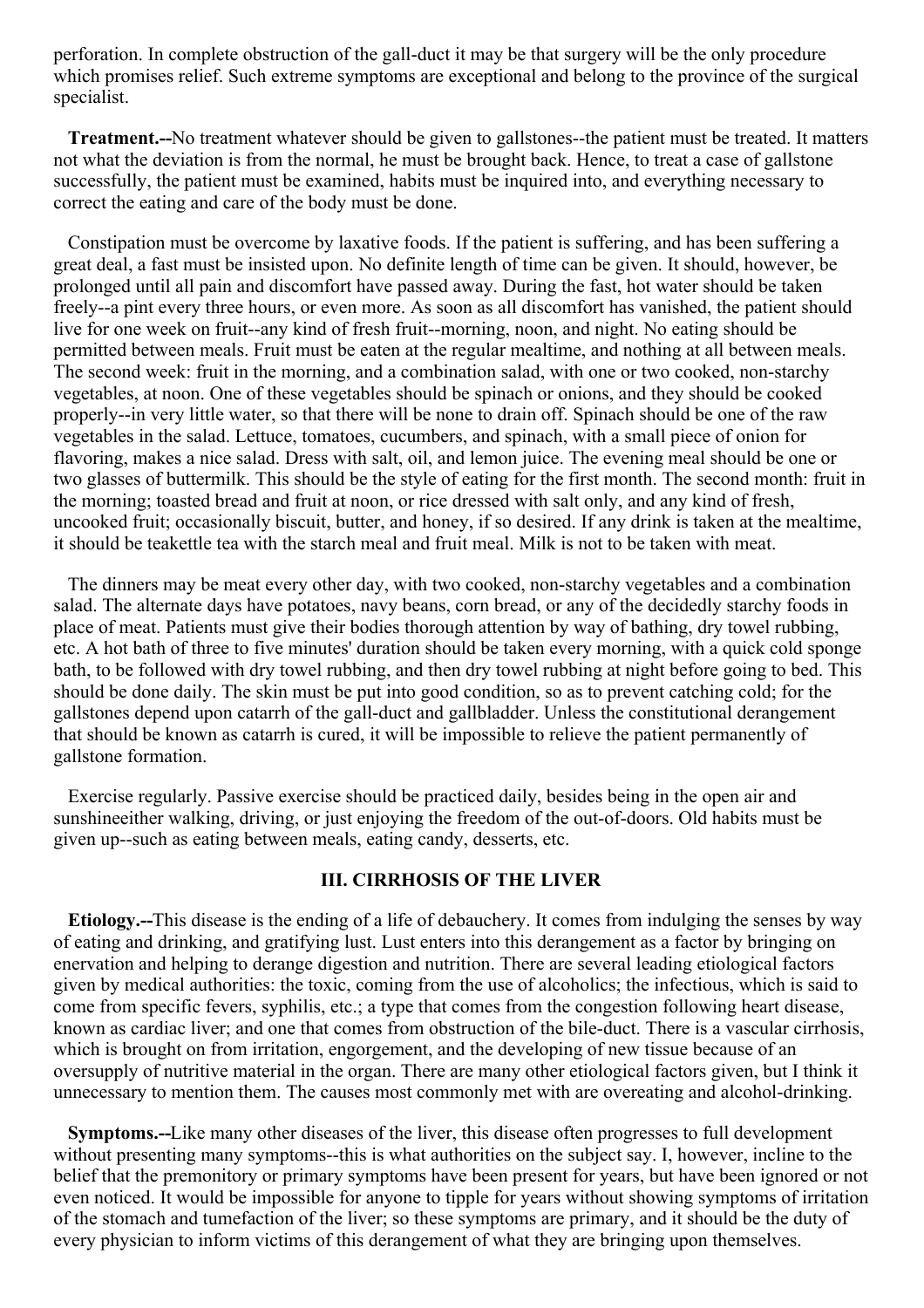Unfortunately the medical profession has never considered it its duty to take the attitude toward patients of being "my brother's keeper;" indeed, too many supposed-to-be teachers of health have encouraged these victims in taking into the system the material that builds disease. For years the blood vessels in the region of the stomach and liver have been engorged because of the irritation produced by alcoholics. The tongue is furred in the morning; the bowels are irregular. Sometimes there is vomiting or mucus. In alcohol gastritis great quantities of this mucus will be thrown out at times; even hemorrhage from the stomach is not uncommon. Occasionally the hemorrhage is profuse, and liable to recur so long as the habit of drinking is continued. Hemorrhage from the bowels may take place in this disease before there is any blood thrown out of the stomach. The bleeding is often from the veins in the esophagus, because of the disturbed portal circulation. Indeed, there is not very much difference, except in degree, between this state of the liver, caused by alcohol poisoning, and the chronic state brought on from years of imprudence in the eating of starch, sugar, and fat. The alcoholic variety is always more intense, there is greater enervation, and the circulatory system throughout the body is more involved than in those varieties produced by imprudence in eating. In advanced cases, patients become dropsical--show general dropsy. Ascites is common.

**Diagnosis.--**With a dropsical state of the peritoneum, the well-marked history of alcoholism, lightcolored feces from the bowels, and hemorrhage from the stomach and bowels, the diagnosis is made.

**Treatment.--**There is not much to be done. Patients may be tapped and water taken off, which will give relief for a short time; but the water certainly will return. The time for curing the case has passed, perhaps many years ago. When the liver is so organically disorganized and the auxiliary organs of the body are so deranged as in these cases, there is nothing to be done, except whatever palliation may be required to give the patient temporary relief.

# **I. DISEASES OF THE PANCREAS**

When speaking of derangements of the pancreas, we necessarily, in this connection, think of digestion of the starches. If the mouthing of food is neglected, the whole work of digesting the starches falls on the alkaline secretions of the intestine. The pancreas stands at the head of this secretion. When there is difficulty in taking care of fat, we also think of a deranged secretion of the pancreas. The indication of deranged functioning of the pancreas is a changed appearance of the character of the stools. There is an excess of fat, which in some cases runs very high--even to one hundred per cent of the intake. The pancreatic secretion is necessary for the emulsifying of fat. When fats are not emulsified, they do not pass through the walls of the intestine; or, in other words, they are not absorbed and not utilized as food. The carbohydrates also fail of digestion, and the stools show a waste of these foods. When there is a failure in intestinal digestion, there is, accompanying this failure, colitis, because, if these foods are not digested, they go through an acetous and putrefactive change, which develops toxins, which are absorbed, and create irritation and inflammation of the mucous membrane of the intestine. Hence the importance of the pancreatic secretion may be seen in warding off the primary cause, not only of inflammation of the intestinal mucous membrane, but also of the diseases created by the absorbed toxins, as well as those that come from imperfect digestion of sugar, such as diabetes.

#### **I. HEMORRHAGE**

Hemorrhage into the pancreas has been reported by the leading authorities. F. W. Draper, of Boston, reported that in four thousand autopsies he met with nineteen cases, in half of which no other disease was found. At this point I wish to state that that is one of the failures of postmortems and autopsies. They show organic disease, for they cannot show a functional disease, even if it is pronounced. Such examinations give no clue whatever to causation, They give no hint of perverted nutrition, and many of the lighter forms of organic derangement that may be the real cause of death; hence the fact that one-half of the subjects met with in the autopsies reported by Professor Draper presented no other cause for death than hemorrhage into the pancreas does not prove that there were no other causes; and post-mortems fail to reveal any cause of the hemorrhage into the pancreas. Those who inquire into the cause of death by autopsic examinations really find nothing except the effects of long-existing derangements in nutrition, caused by toxin poisoning. This being true, it is safe to give, as the principal etiological factor in the development of diseases of the pancreatic gland, any cause that deranges digestion and nutrition.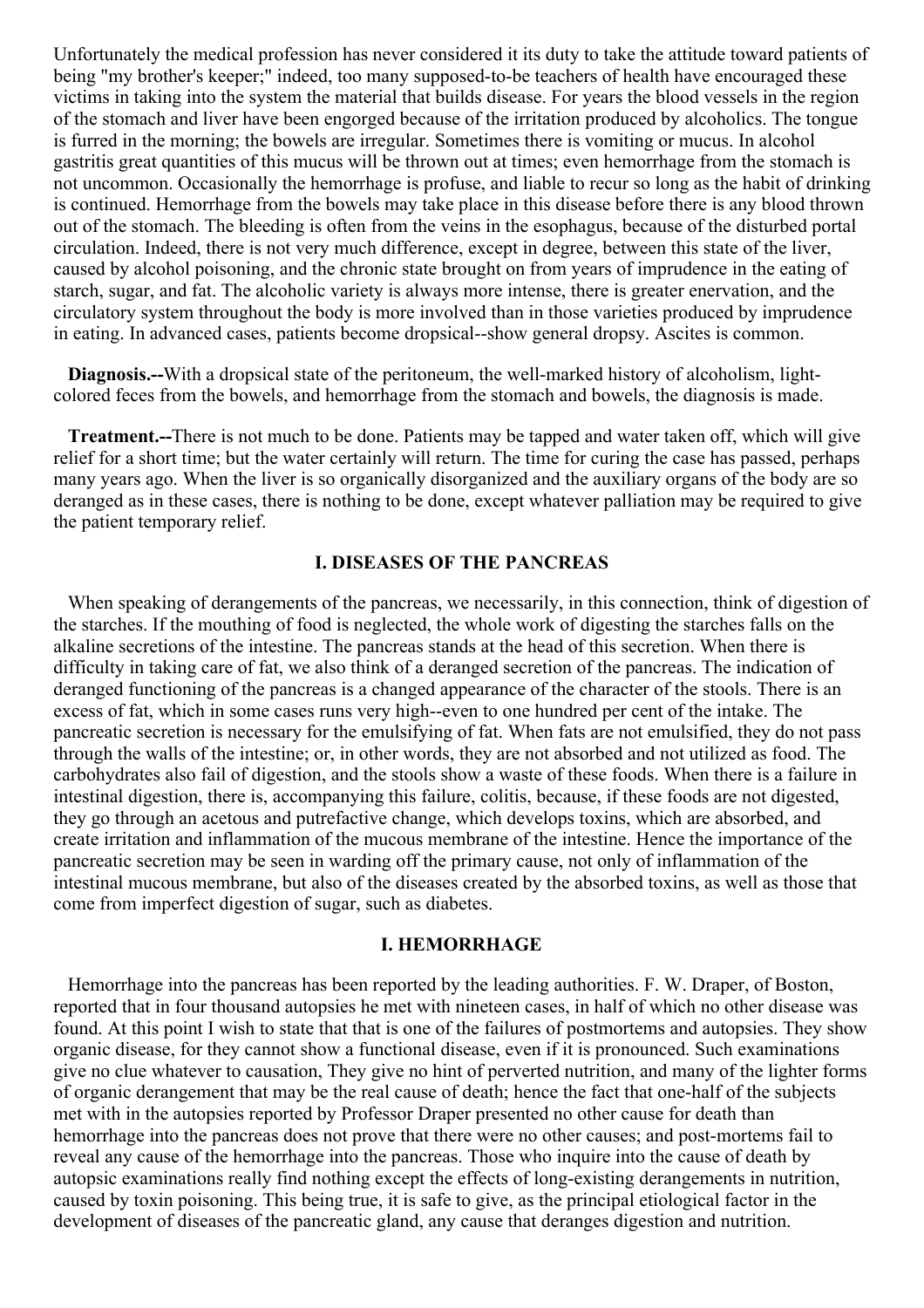**Treatment.--**The treatment should be preventive; for, after the disease is once established, there is no cure. Palliation is all that can be given. Just what the palliation should be depends upon the necessities of the case.

# **II. ACUTE PANCREATITIS**

This disease may be started by septic infection. it may be caused by an injury--a blow on the abdomen. As toxins are the principal cause, inebriety, and the use of other stimulants, such as coffee, tea, tobacco, etc., must be considered as so many causes.

**Symptoms.--**This disease is said to begin very suddenly, with violent pains, on the order of colic, in the upper part of the abdomen. Nausea and vomiting follow. One of the pronounced cases that I have ever met with came into my hands after it had been developing for two weeks. The patient was a man forty-seven years of age. He was vomiting continually. The principal material ejected from the stomach was bile. Food could not be retained on the stomach at all. There was nothing that gave relief. At last I recommended an operation, which was performed, revealing the true cause of the trouble--namely, acute inflammation of the pancreas, with hemorrhagic spots throughout the entire organ. There was nothing to be done, and the patient died within a few hours after the surgical exploration.

Acute pancreatitis may end in suppuration--an abscess. The symptoms will be on the order of dyspepsia. Severe pains, with vomiting, will be the principal symptom. Then palpation, or bimanual examination, must do the rest. It requires surgical skill in differential diagnosis, as a tumor, swelling, or mass will be felt in the region of the pancreas.

**Treatment.--**The treatment for inflammation of this organ must be directed to correcting the digestion and assimilation. So long as there is pain and discomfort, the patient should be fasted. After that the eating should be fruit juice, and nothing else until all the symptoms have subsided; then a very light diet for a week or two. The diet should be fruit, raw vegetables, and cooked, nonstarchy vegetables, avoiding fats, starches, and sugars. In abscess of the pancreas there is no relief except by surgical operation.

Tumors of the pancreas belong to surgical practice, the same as calculi of this organ. The treatment is strictly surgical. I will say, however, that those who are living a normal life will not develop such diseases,

### **J. DISEASES OF THE PERITONEUM**

#### **I. PERITONITIS**

**Definition.--**Inflammation of the peritoneum.

**Etiology.--**It may be primary or secondary.

**Primary Peritonitis.-**This is of very rare occurrence. When it does occur, it probably develops from cold or exposure, or from a rheumatic state of the body. Not having seen a case of the kind, I can do no more than mention the fact that primary inflammation is recognized by most authorities. I have seen a great many cases of peritonitis, but always of secondary origin.

**Secondary Peritonitis.--**This inflammation is an extension of other inflammations. Diseases of any of the viscera--of the chest, abdominal cavity, and pelvis--may end in peritonitis. Diseases of the liver, with abscess or simple inflammation, may extend to the peritoneum. Gallbladder diseases, malignant diseases of any part of the abdominal cavity, or of the thoracic or pelvic region, may extend to the peritoneum. Ulceration of the stomach, ulceration of the bowels, colitis, muco-colitis, appendicitis, typhlitis, ovarian and uterine inflammations, septic inflammation of the uterus following childbirth or abortion, may extend to the peritoneum. External wounds of the abdomen may by ulceration perforate the peritoneum. Abscesses in the cecal region, or the region of the appendix, will sometimes break into the peritoneum. This means fatal peritonitis, unless the case is operated upon at once, and the cavity thoroughly cleansed and drained. Perforating ulcer of the stomach and duodenum will cause fatal peritonitis. There is no hope for such cases, unless the peritoneum is opened, and thoroughly cleansed and drained.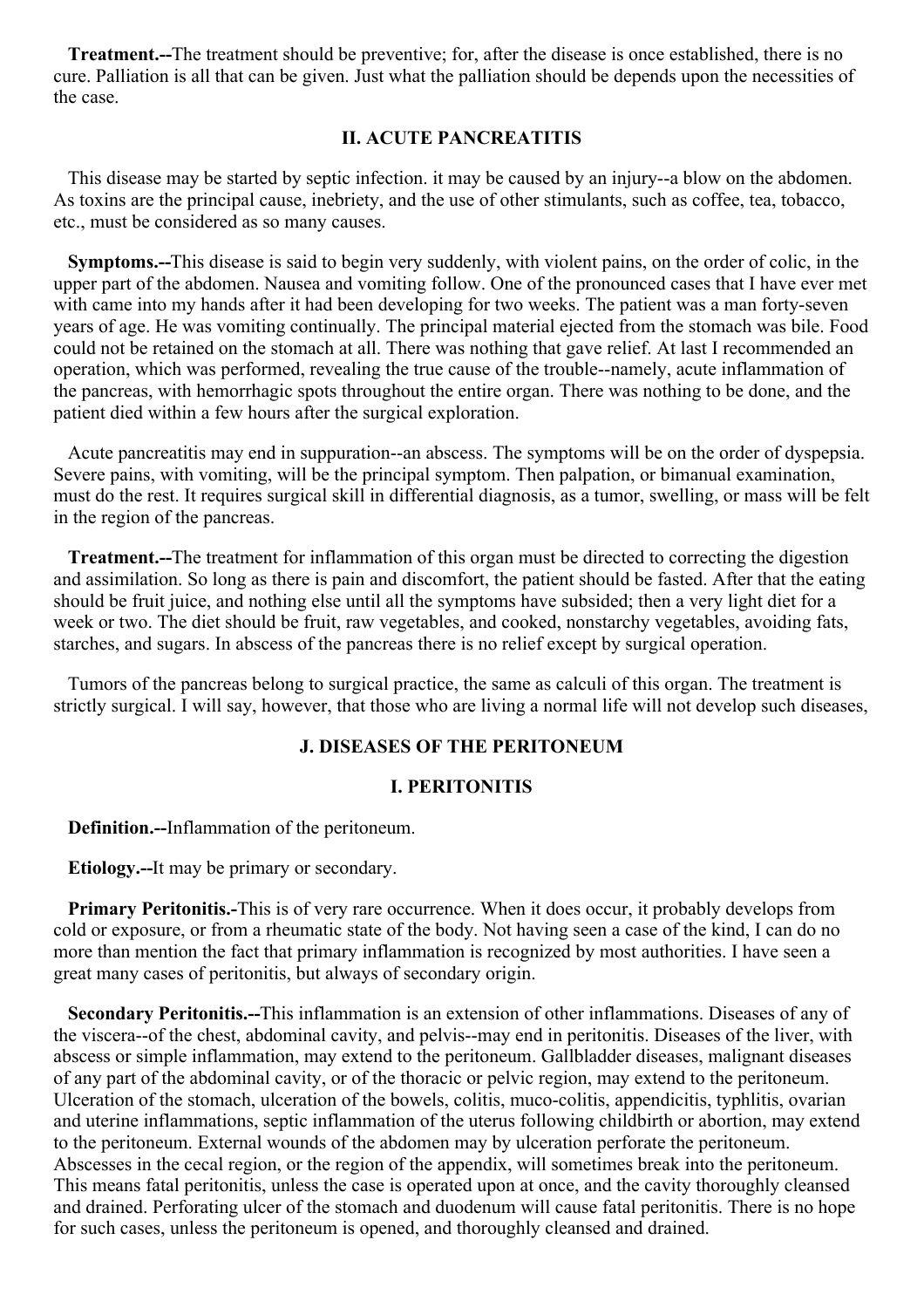**Symptoms.--**Inflammation of the peritoneum is ushered in by a chill or chilly feeling. In severe cases the chill amounts to a rigor, with intense pain in the abdomen and aching in the back; in fact, aching all over the body.

In low forms of typhoid fever, where the perforation has occurred after the system has become thoroughly toxemic and the brain dulled by the toxins, the symptoms may develop so insidiously that a fatal state will be evolved before the dangerous condition of the patient will be suspected. However, the watchful physician will observe a swelling of the abdomen, which is a distention of the peritoneal cavity. In other words, tympanitis must be distinguished from gas in the bowels. Both of these distend the abdomen, but there is a vast difference in the two cases. Where tympanitis exists, it means infection of the peritoneum, and, if it is the result of perforation, death will result very soon--within a few hours. In septicemia, following childbirth or abortion, intense pain in the abdomen, quick pulse, flushed face, preceded by a rigor, mean a fatal case, unless it is quickly comprehended and the right treatment used immediately.

**Treatment.--**Inasmuch as peritonitis is secondary to a primary disease, it is necessary to know what the primary disease is. The treatment must be directed to the correction of that disease. Of course, in cases that are rapidly fatal, like perforating ulcer, it is too late to do anything for the primary disease, and all the remedies that can be used must be directed to correcting the secondary disease, which is, peritonitis, As suggested before, if there has been a perforation, the peritoneum must be opened, cleansed, and drained.

#### **II. CHRONIC PERITONITIS**

This is a slight affection at the start. There may be a slight infection of the peritoneum from an extension of the disease in the pelvis. There may be a slight infection following an operation which opens the peritoneum. This disease often ends in adhesions--by adhesive inflammation. In that case the treatment must be for the removal of the adhesions. Following the removal of ovarian and fibroid tumors, normal ovariotomy, and operations for appendicitis, we hear of a great deal of trouble caused by adhesions. In many cases there are no adhesions, the pain and discomfort complained of by patients being due to intestinal indigestion and a distention from gas; but in these days we are having a great many patients sent to the hospital for secondary operations, for the purpose of breaking up old adhesions, etc. Every case must be a law unto itself, and whatever is necessary should be done. I have not met with so many adhesions as one would suppose in an active practice in a country where this derangement is heard of often, following the numerous operations to which people are subjected.

## **III. ASCITES**

**Definition.--**Accumulation of serous fluid in the peritoneal cavity.

**Etiology.--**This affection is secondary to inflammations, or slight extension of inflammations from other organs. It may be due to cancer extending to the peritoneum, tuberculosis of the peritoneum, or portal obstruction or cancer extending from the liver to the peritoneum. Pyemia may be a cause of this affection; also tumors in the abdomen, large fibroids or ovarian tumors, or hydatid disease of the liver.

Ascites becomes a part of the general dropsy brought on from heart enervation. Lung affections, such as emphysema or sclerosis of the lungs, cause dropsy. Ascites occurs also in dropsy brought on from Bright's disease of the kidneys.

**Symptoms.--**Gradual enlargement of the abdomen, sometimes starting with puffiness of the feet and ankles. The history of the case will throw some light upon it and aid in differentiating between ovarian tumor and ascites.

In percussing over an ovarian tumor, the resonant sound peculiar to percussing over the intestine is entirely eliminated. The sound is dull over the lower abdomen, and when the percussing extends above the umbilicus, if there begins to be a resonant sound it will be known that that is the upper part of the tumor. Then, going laterally on each side down into the small of the back, there will be more resonance on both sides, showing that the tumor rests upon the intestine. Sometimes a loop of intestine will rise between the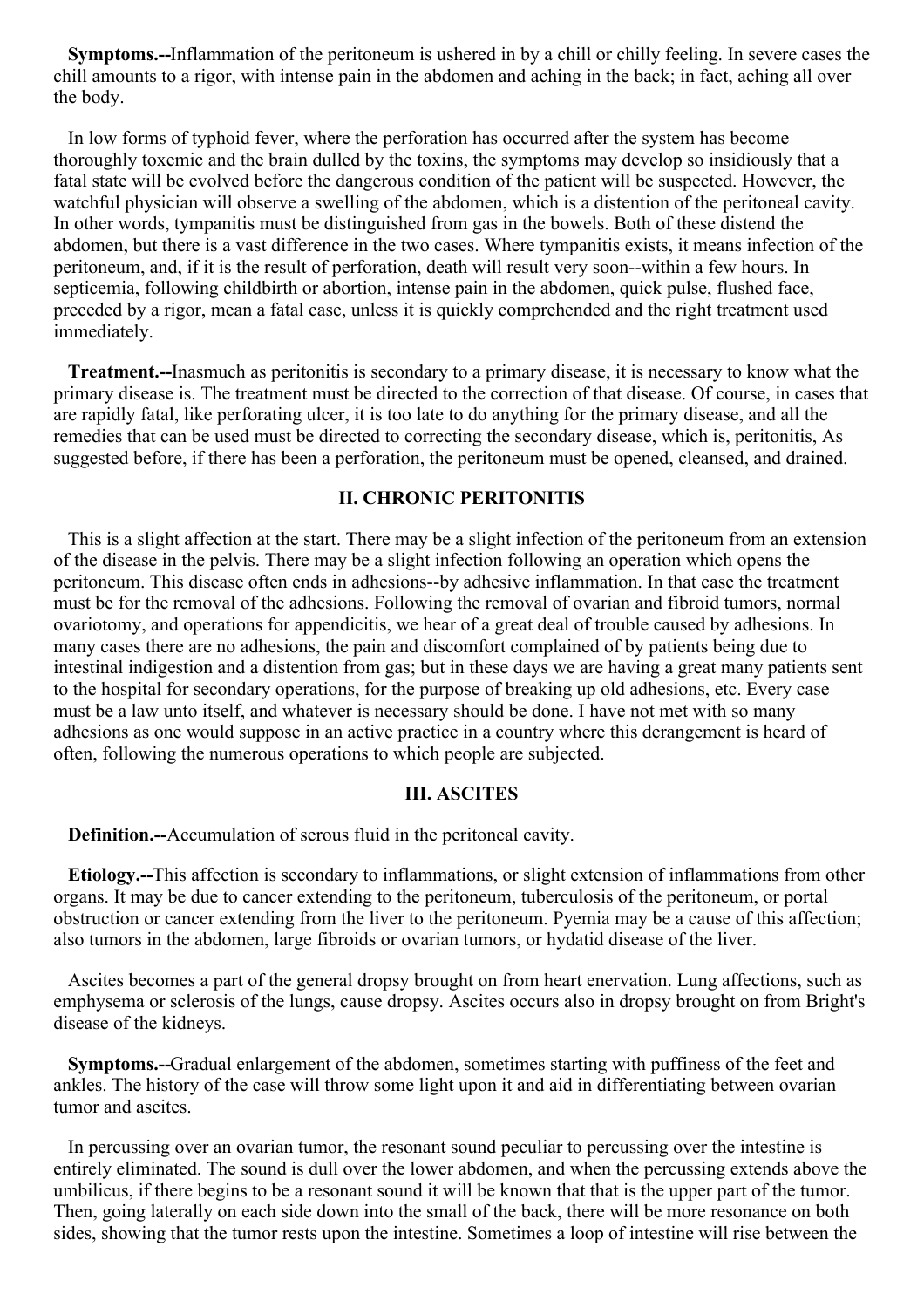tumor and the wall of the abdomen. In that event it requires a little more skill in diagnosing to determine whether it is a case of ovarian cyst or ascites. The experienced diagnostician, however, will not have much trouble; for, by introducing the finger into the vagina and passing up in front of the neck of the womb with one hand, and then having the other hand placed on the abdomen, the sensations of the two palpating hands or fingers will be carried to each other, showing a continuation of a fluid medium; whereas, if the hand can be placed upon the top of the swelling, above the umbilicus, and pressed down, and, with the finger in the vagina and to the anterior of the neck of the womb, nothing can be felt between--if the percussion wave does not extend to the finger in the vagina--then it will be known that the disease is ascites.

**Treatment.--**For ascites, where the symptom is very distressing, a little palliation may be secured by tapping and drawing off the water; but it will fill up very soon again, and the patient will have to be tapped again and again, until he is worn out and dies from exhaustion. If the affection has not evolved into such a desperate type, fasting will give relief; and, in fact, this is the only hope of carrying a patient back to a reasonable state of health. If the ascites is due to a cancerous extension, there is no hope. If the disease is due to a pyemic infection from, say, liver abscess, if the abscess can be drained there is hope of a betterment, and possibly a cure. In acute peritonitis from extension of pelvic inflammation, the pelvic disease must be corrected as quickly as possible; and if the peritonitis is extensive, there is a possible hope in opening the peritoneum and washing it out, and then draining. These cases are never very promising.

[HOME](../../../index.html) HYGIENE LIBRARY [CATALOG](../0201hyglibcat.html) GO TO [CHAPTER](#page-84-0) V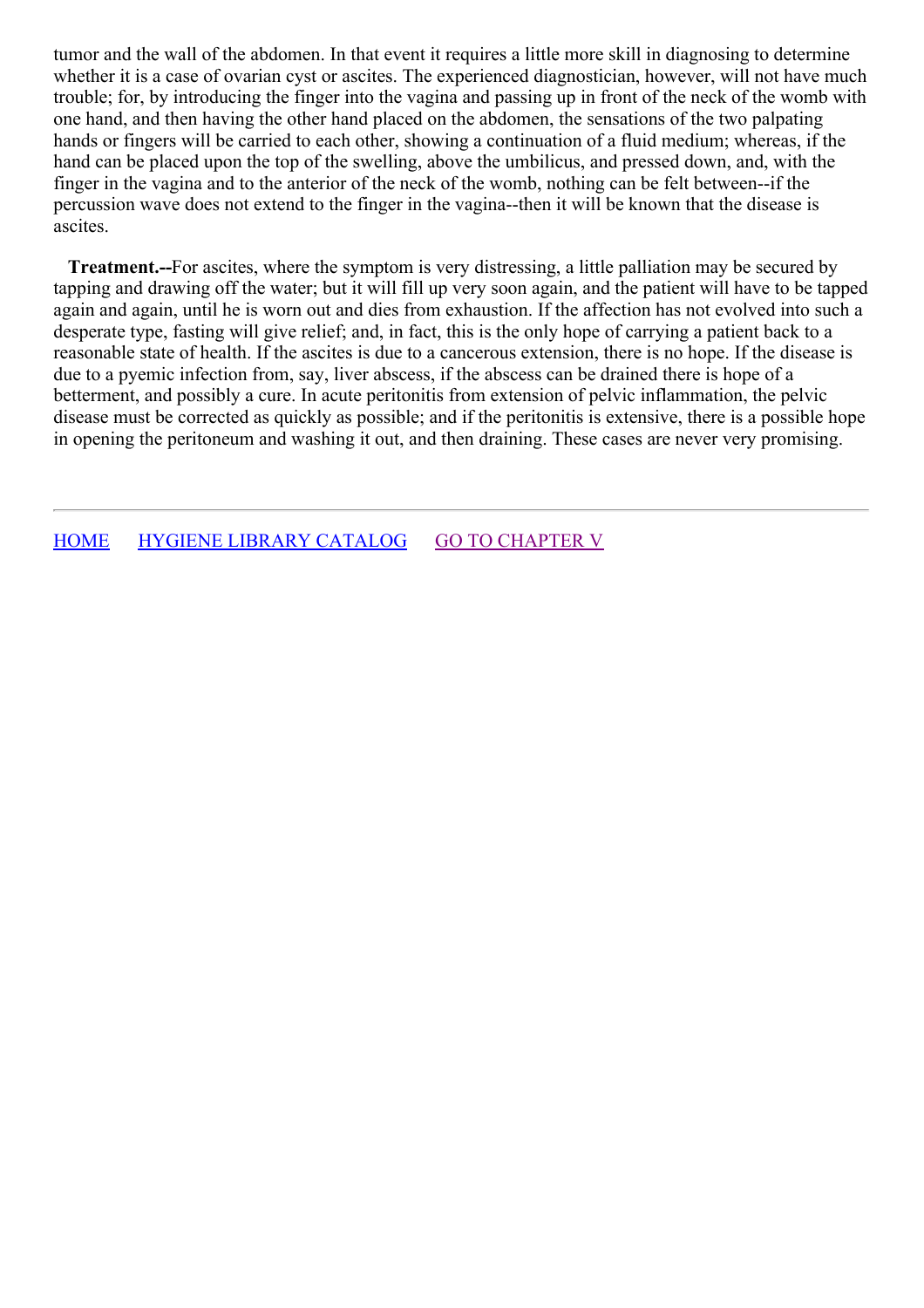# **CHAPTER V**

# Diseases Of The Respiratory Apparatus

# **A. DISEASES OF THE NOSE**

#### I. ACUTE CORYZA

**Definition.--**This is what everybody knows as a cold in the nose or cold in the head.

**Etiology.--**Its cause is toxin poisoning from intestinal decomposition of food. Toxin poisoning is the chronic state of the patient when catching cold becomes a habit. The exciting cause of a cold may be overeating, resulting in an extra amount of indigestion or constipation. Lowered resistance from any influence that uses up nerve energy may be the cause of a cold.

**Symptoms.--**The patient feels indisposed. Perhaps he has a chill, headache, backache, ache in the legs; or he may simply be inconvenienced by the discomfort in his head and nose--a headache and a running at the nose. The temperature will be very light--possibly 101° F. The mucous membrane of the nose becomes very greatly irritated and swollen, so that it is impossible for the patient to breathe through both nostrils at the same time, and sometimes both nostrils are stopped up. The secretion is a thin, clear fluid, almost like water. But it is sometimes very irritating to the mucous membrane, and also to the skin of the lips and face with which it comes in contact. Sometimes the tear-ducts are swollen, so that the water runs out of the eyes profusely, The eyes themselves become engorged. Where the disease extends down the nasal passage, there may develop pharyngitis, and even laryngitis. After twenty-four or thirty-six hours the secretion becomes thicker and heavier, perhaps yellowish. In thirty-six hours the secretion is a greenish yellow.

**Treatment.--**Stop eating, drink freely of hot water, and compel the bowels to move thoroughly by using several enemas, if necessary. There is no objection to a laxative, on the order of castor oil. But if the patient wants to get well quickly and thoroughly, he should stay away from food.

### II. HAY FEVER

**Definition.--**This is a chronic disease of the mucous membrane lining the nose, accompanied by gastric symptoms on the order of chronic subacute gastritis. The general opinion today appears to be that the disease is caused by the pollen of certain grasses and plants, also dust, irritating the mucous membrane. The very latest cure is an infusion made from pollen, etc. But those who would like to get well should understand the etiology. It is chronic catarrh, with chronic irritation of the stomach. Hearty eating--eating heating foods, such as starch, sugar, and fats, beyond the system's need--produces such a sensitive state of the mucus membrane of the nose and stomach that, when the atmosphere is filled with dust and pollen, those who have the disease highly developed suffer a great deal. In fact, any fine particles of dust drawn into the nose with the air will make the hay fever subject very uncomfortable. These patients catch cold frequently in the winter as well as in the summer.

**Treatment.--**Stop all food and drink hot water freely until the patient is entirely relieved. Then it would be proper to keep away from food until the subject can go out in the weeds and be free from suffering, even though he breathes the dust from the grasses. Then he should have fruit twice a day--morning and noon. In the evening he may have a little lamb, chicken, fish, or eggs, with a combination salad and one or two cooked, non-starchy vegetables. The meat dinners may be taken about every other day; the alternate days any of the decidedly starchy foods may be taken, with cooked, non-starchy vegetables and a salad. This style of eating should be adhered to until the frost comes. A complete fast right at the start of the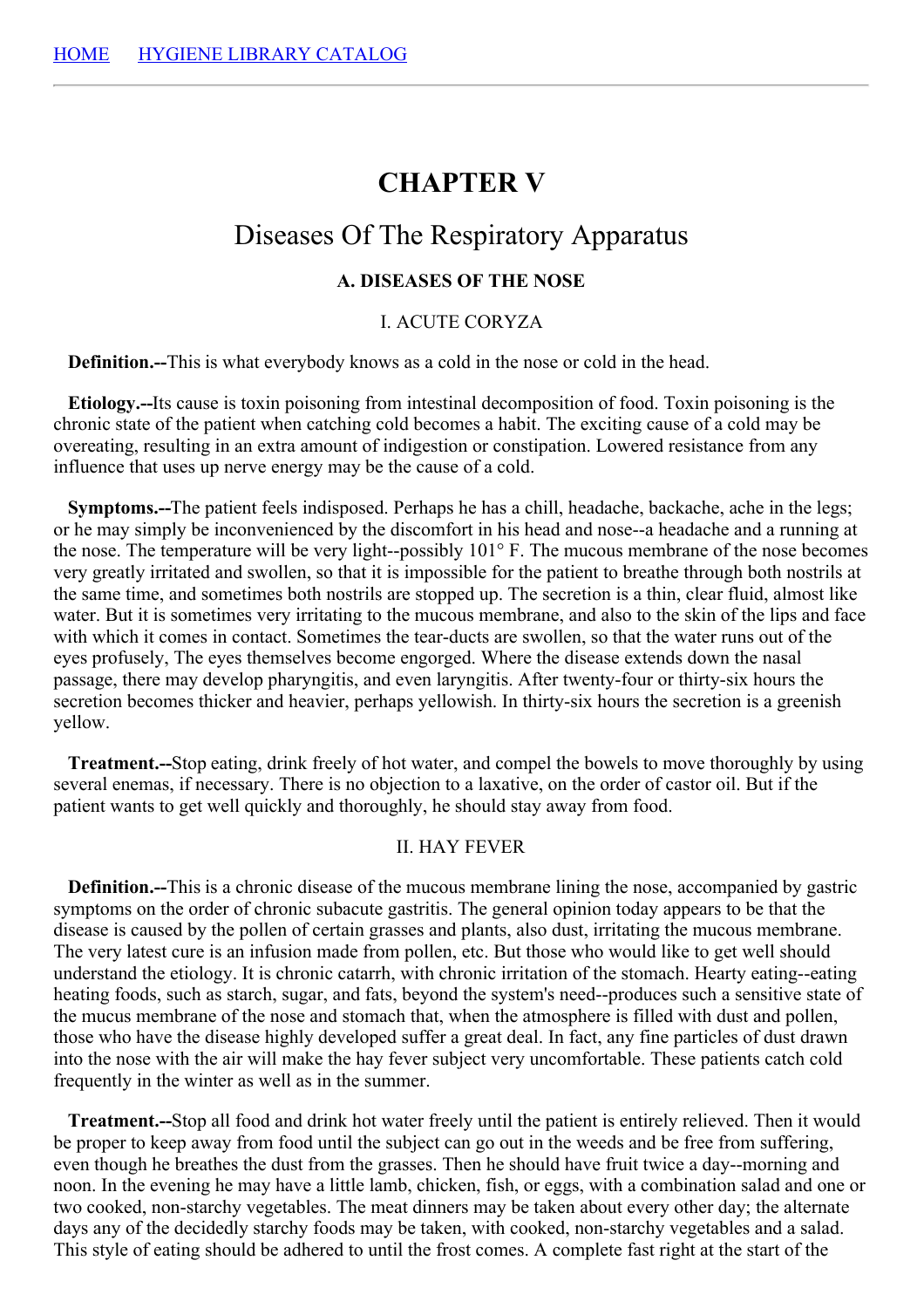symptoms will soon bring relief. Those who have eaten meat twice or three times a day will do best to go entirely without meat until health is restored. Those subject to this condition should never use much carbohydrate food, and should shun sweets of all kinds.

### III. EPISTAXIS (Nosebleeding)

**Etiology.--**Excessive eating to hyperemia, and a catarrhal inflammation of the mucous membrane of the nose, are often the basic causes of nosebleeding. Young people develop a catarrhal inflammation and ulceration of the mucous membrane of the nose which is so annoying that they fall into the very bad habit of picking at the nose, and, by poisoning the mucous membrane with the fingernails, a very raw and irritable state of the mucous membrane is produced. The wounding of the mucous membrane with the fingernails develops in time an ulceration. This ulceration is often deep enough to cause a necrosis of a blood vessel of sufficient size to cause profuse bleeding. Again, the nosebleeding may come from constitutional derangements--a high blood pressure, dysemia, anemia, uremia, etc. This condition, with a little catarrhal ulceration, may cause the subject to be very much inclined to bleed at the nose. This style of bleeding is more profuse than the other. Then there is a nosebleeding which is due to a deficiency of fibrin in the blood. When this element is deficient, the blood loses its power to coagulate. Such cases as this make bleeding very dangerous. Cases such as this have been known to bleed to death. Unfortunately, the more these cases bleed, the easier it is for them to bleed.

Apoplectic subjects are inclined to have nosebleed. It is a conservative measure; for the oftener and the more the nosebleeds, the less becomes the blood pressure, which is one of the causative symptoms. If relief from the excessive blood pressure in the head is not had in some way, a blood vessel is liable to rupture, and the patient will then be in a state of apoplexy, with a clot on the brain and partial paralysis, if death does not occur very soon after the hemorrhage takes place.

**Treatment.--**In the first class of cases the patients must be instructed to keep their fingers out of their noses. Digging at the nose must stop. The mucous membrane should be greased frequently with camphor ice. This will prevent a drying, and also relieve the irritation that causes the patient to dig at the mucous membrane.

The eating should be corrected. Too much starch, sugar, and fat are being eaten. If these are cut down decidedly, or suspended entirely for a while, the nose will have an opportunity to get well. In bleeding from congestive headaches, with high blood pressure, the patient should lie down, have the bowels washed out thoroughly, stop eating, and, as soon as the pulse drops down, there will be no more bleeding. In cases of high blood pressure, with a perverted state of the blood, profuse bleeding is an indication of arteriosclerosis and an apoplectic state of the blood vessels of the brain.

Those in this peculiar state must go without food until the blood pressure is completely overcome. Plugging up the nose may give a temporary and unpleasant relief; but this is not a proper treatment--it is inexcusable, bungling, and unscientific. Reduce the blood pressure; keep food and fluid away from the patient; keep the patient quiet; and in a reasonable time the bleeding will stop. Then the patient should be instructed to be careful about eating and drinking of any fluid, because there is no assurance that apoplexy or paralysis will not ensue before relief from the bleeding can be had.

It is dangerous for blood pressure to remain high enough to cause an occasional nosebleeding. The eating for people who have high blood pressure should be fruit, vegetable salads, and very light meals of meat; but starch, sugar, and fat should be kept away from them until they are safe--until the blood pressure is brought down to the normal.

### **B. DISEASES OF THE LARYNX**

## I. ACUTE CATARRHAL LARYNGITIS

Acute inflammation of the larynx may come on with a cold, or following a cold.

**Etiology.--**Catching cold, or over-use of the voice, may be the cause of the irritation and inflammation in this disease. It is a derangement which public speakers often develop. Foreign bodies may lodge in the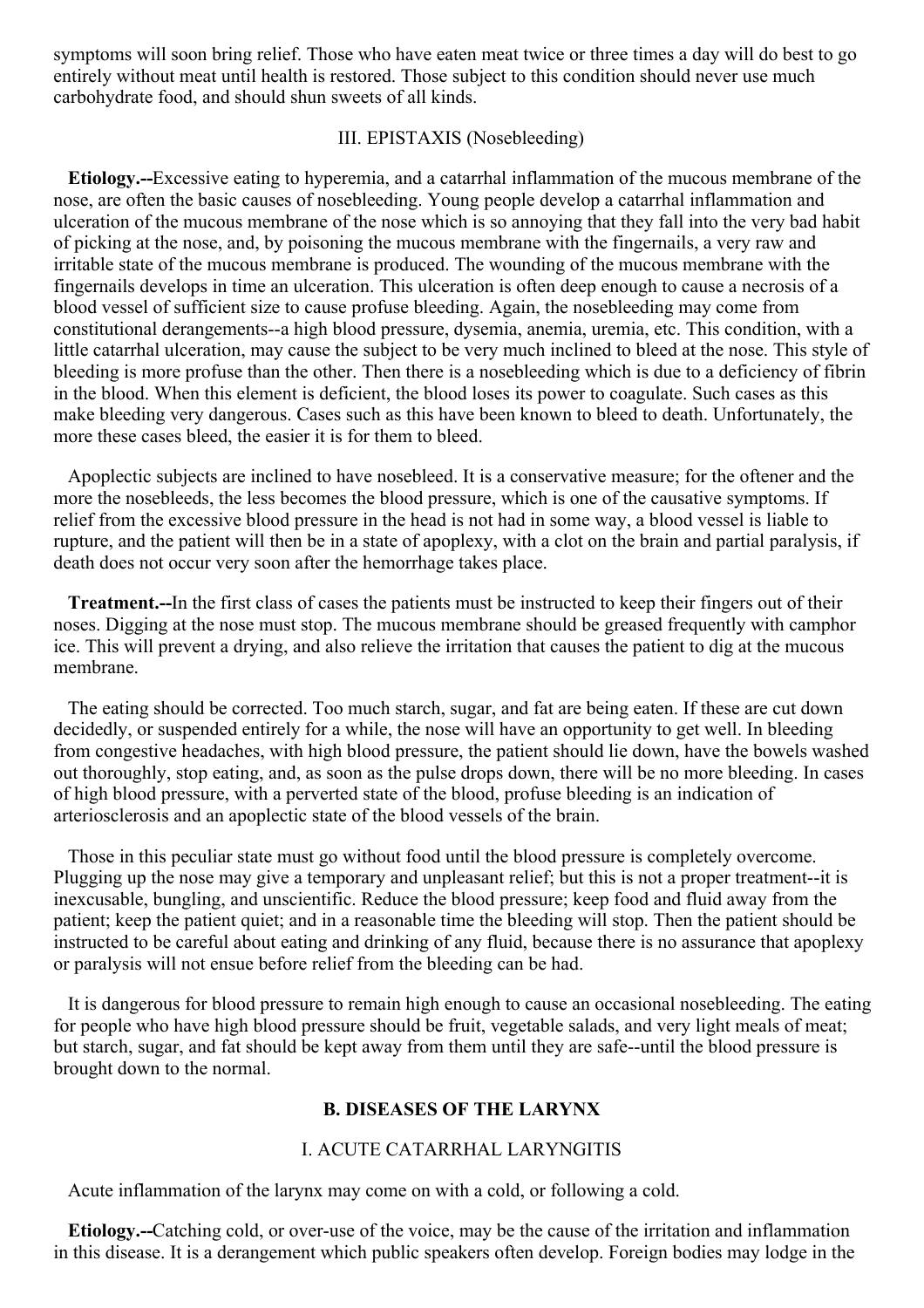air-passages and create trouble. It may be brought on from accidental poisoning.

**Symptoms.--**A tickling sensation is felt in the larynx. Cough follows. Where the irritation and inflammation are severe the patient may lose his voice. He will talk in a whisper or in a husky voice. If he is a lawyer or a public speaker, and uses his voice under such circumstances, he may lose his voice completely. The edematous state of the mucus membrane caused by the inflammation may become so great that the voice will be lost. This, of course, is only temporary. Talking or singing increases the edema.

**Treatment.--**Rest the voice. Stop food for a few days; then eat fruit for a few days following the fast. Gradually increase the amount of food; but if a few days of fasting do not restore the voice, the fasting should be continued. As soon as the voice has returned, if there is still a little soreness, the patient may use fresh, uncooked fruit morning, noon, and night until the symptoms have passed away.

## II. CHRONIC LARYNGITIS

This is the same as the preceding, except that the patient has been imprudent; he has continued eating, and has developed more or less indigestion. He has continued to use the voice until the inflammation has become chronic. Patients in this state have a hoarse, rough voice. Sometimes it is altogether lost. The feeling is such as to cause the patient to want to clear the throat; but every effort is a failure, because there is nothing to be cleared, except perhaps a little mucus. The feeling that there is something there is caused by the swelling of the mucous membrane, which partially closes the passage.

**Treatment.--**If there is any trouble with the nose--chronic inflammation or ulceration, or growths in the nose--these should be treated with a spray; or, if the spray is not desirable, by a strict diet. Fasting for a few days or a week, and then living on a light diet, such as fruit and salad, will bring the disease to an end gradually. Fruit then may be taken in the morning, and fruit, with buttermilk, at noon; simply buttermilk at night. Continue this until all symptoms ,are well overcome; then a full diet: fruit for breakfast, fruit and whole-wheat bread for lunch, and the usual meat and starch dinners, in alternation.

#### III. EDEMATOUS LARYNGITIS

**Etiology.--**Edema of the glottis is a very serious affection. It is not often met with. Of course, it is caused by wrong life.

**Symptoms.--**There is difficult breathing, gradually increasing in intensity. It strikes terror to the patient, and fear increases the trouble. It may be brought on by various influences--scarlet fever, diphtheria, typhoid fever. In all these cases there is a kidney derangement, and perhaps albumin in the urine.

**Treatment.--**The patient must be examined to find out what is the matter. If there is anything wrong with the kidneys, it must be corrected. Just what the application should be to the throat, should be left to the patient. If ice feels most comfortable, it should be applied. If heat feels more comfortable, then very hot cloths should be applied. If the symptoms are urgent, and death is threatening, a spray of cocaine may give relief. Before resorting to this kind of relief, however, the physician should make up his mind as to whether the case is desperate enough to justify tracheotomy. It should not be postponed too long. Possibly using the spray of cocaine or other drugs might cause the disease to travel down the trachea. This would complicate affairs by causing edema to spring up in the trachea at perhaps the point where the tracheotomy tube would be inserted; and should the edema establish itself below the point of the tracheotomy tube, the patient would be tortured with the operation for no purpose, as death will soon take him from his torment.

# IV. SPASMODIC LARYNGITIS **(Laryngismus Stridulus)**

This disease is started up by a slight catarrhal cold. Then, if the child is of a nervous character, the difficult breathing may cause it to be irritable; it will struggle, and the struggling causes the suffocation to be greater, or it may cause a spasm to take place in the larynx. Some authorities claim it is purely a nervous affection.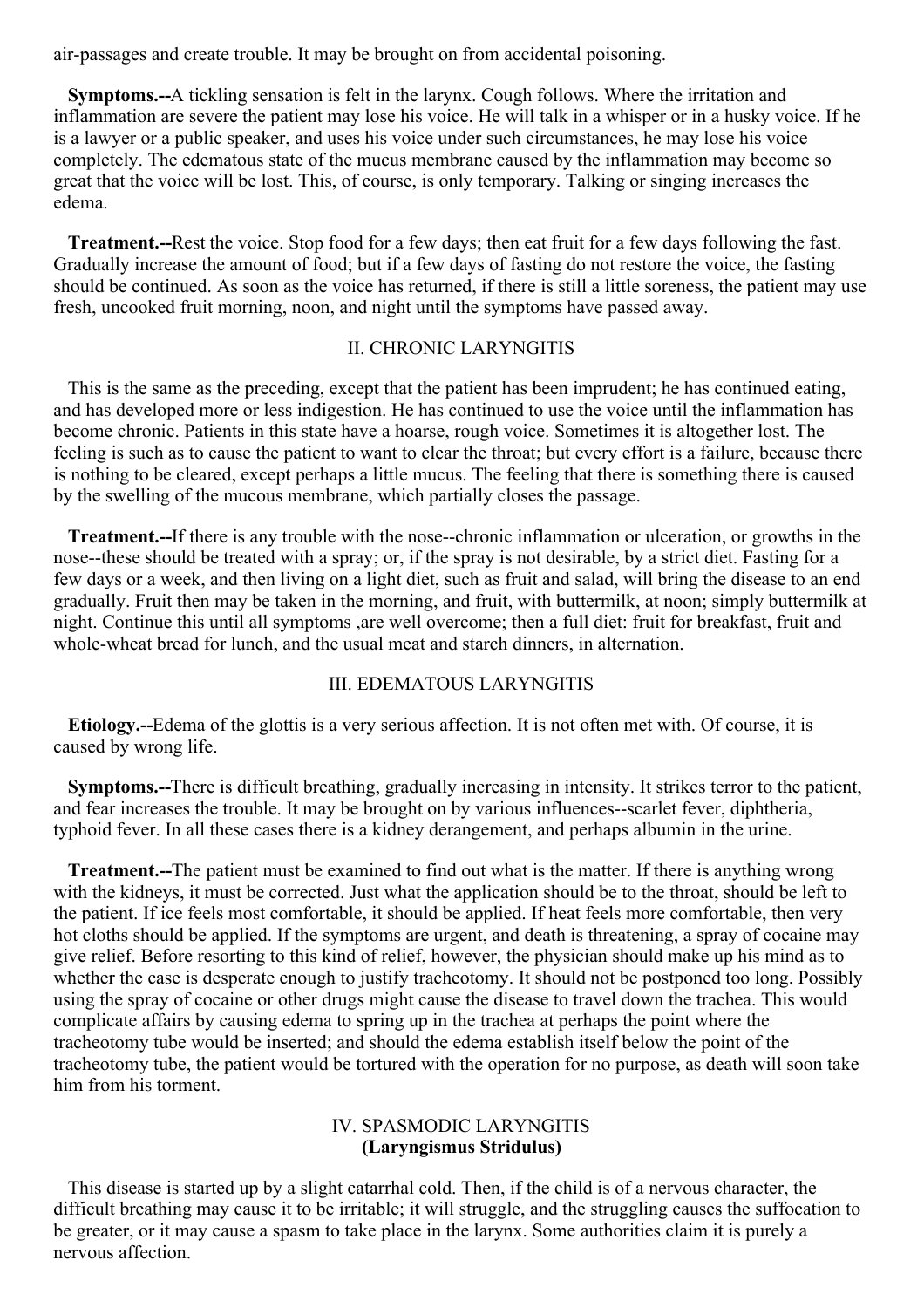**Treatment.--**Place the child in a hot bath. At the same time wash out the bowels with a fountain syringe. Whatever is wrong with the child should be corrected. If it is teething, and the gums are very much swollen, lancing them will relieve the irritation, and possibly through this relief the laryngitis will be relieved. Inasmuch as this disease is of a nervous character, anything that will produce nervous irritation will have a tendency to make the disease worse.

#### V. TUBERCULAR LARYNGITIS

**Etiology.--**The same causes that produce pulmonary tuberculosis will cause this trouble. There must be the history of wrong life coming on for several years before. Children, however, who are born with the tubercular diathesis, and in whom this predisposition is marked, win not have to live many years in contempt of proper living before they develop tuberculosis in some part of the body. If there is a predisposition for the trouble to locate in the throat, it may start up in the larynx. Sometimes this disease of the throat starts up a few months before pulmonary tuberculosis develops. 'Then again the disease may be wholly confined to the throat, and carry a patient off in what is known as "galloping consumption."

**Symptoms.--**The first indication is a huskiness. Following this is a hoarseness, which in turn is followed by a whisper. Patients get to the point where it is impossible for them to get the voice above a whisper. Where there are pulmonary symptoms it is a very easy matter to diagnose the disease. The history, and the build of the patient, together with marks of a predisposition to develop such diseases, are usually sufficient for a diagnosis.

**Treatment.--**Rest the voice; build up the organism as much as possible. Patients should stay out in the fresh air and sunshine. The disease is not easily controlled; in fact, as in pulmonary tuberculosis, if there is inherited a decided predisposition for the disease, and the disease is well developed, palliation is all that can be given.

### VI. SYPHILITIC LARYNGITIS

**Symptoms.--**There will be a hoarseness, as well as a history of an infection. Possibly there will be an ulcer that can be observed through the laryngoscope. There will be mucous patches on the mouth, the hair will fall out, and there will be more or less skin eruption. It is possible that such cases have been treated for syphilis. If so, they have taken arsenic; the mouth trouble or any trouble with the skin or mucous membrane will probably be due to the treatment.

**Treatment.--**The life must be corrected. The diet must be made perfect. For the first month of treatment the patient is to be kept on a fast, and fresh, uncooked fruit and vegetables. The first week may be a fast. If the case is very severe, the fast should be of two weeks' duration. The second week a diet of fruit may be given; and the third and fourth weeks there may be had a dinner of vegetables and meat every other day, with a combination salad, and for the alternate dinners a starch in the place of meat. In all cases of laryngeal disease there should be given a hot bath every night before going to bed. If, however, bathing in the evening causes nervousness, it may be taken in the morning, followed with cold sponge-bathing; and the baths are to be followed with dry towel-rubbing. The same treatment should be given laryngeal syphilis that is recommended for constitutional syphilis; and constitutional syphilis is to be treated the same as all other diseases; namely, by correcting the life of the patient.

From my standpoint, most of these cases are drug diseases, brought on from treating so-called syphilis- a disease the patient never has had.

#### **C. DISEASES OF THE BRONCHI**

#### ACUTE AND CHRONIC BRONCHITIS

Bronchitis is as common as tuberculosis, and the two are often confounded. It is said to be bilateral, and to affect either the large or the medium-sized tubes, or the small bronchi. It has not been my experience that it is confined to one side of the chest, or one lung, more than to both lungs. In fact, ordinary bronchitis, which gives so much of a resemblance of tuberculosis, is usually confined to the large bronchial tubes, not extending beyond the medium; and it is a very common thing to have asthma as a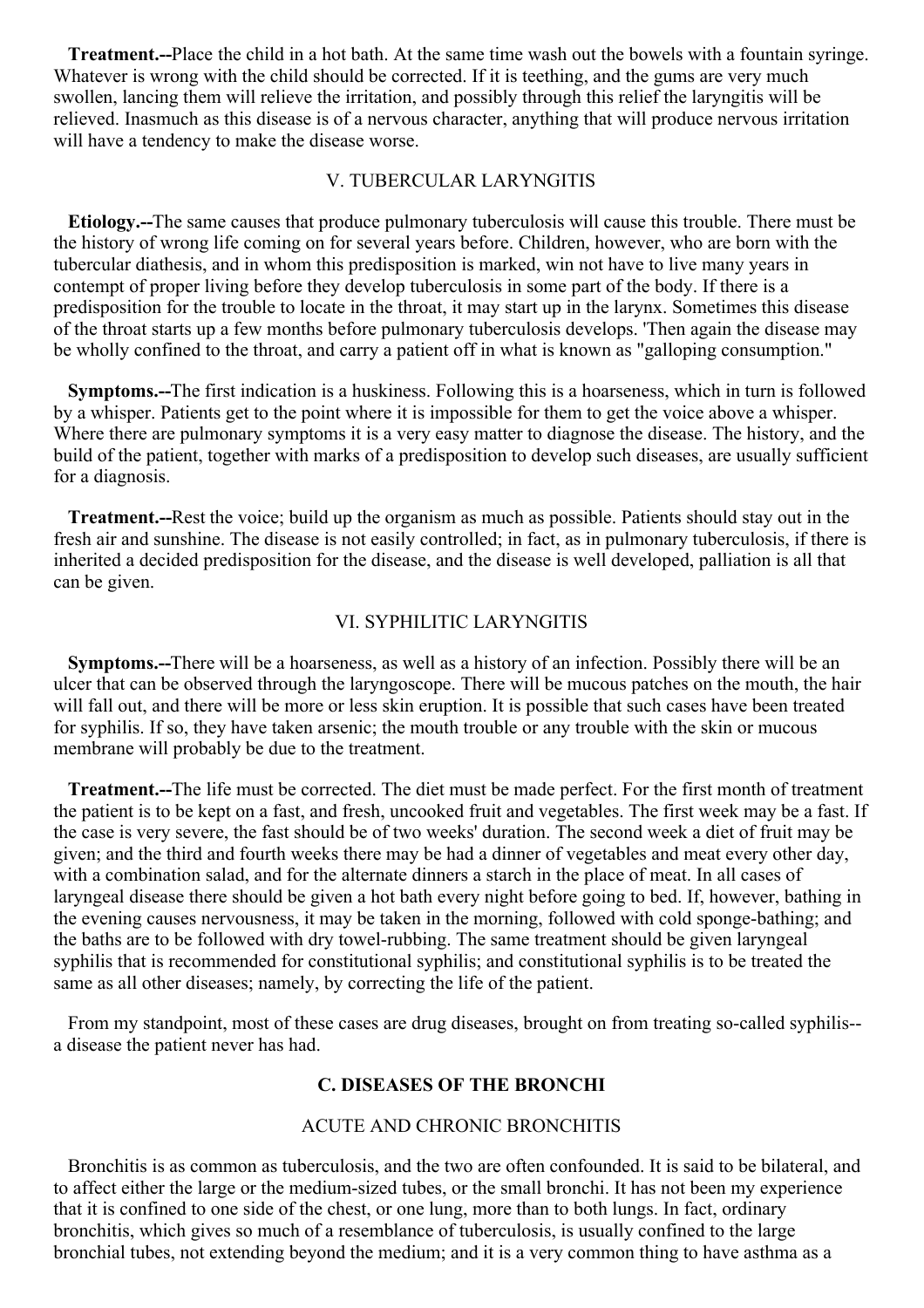<span id="page-84-0"></span>complication.

**Etiology.--**Acute bronchitis is, in common, everyday language, catarrh--the same as catarrh of the nose and throat, or catarrh of the intestine, such as colitis, etc. Every cold that is caught means an exacerbation of the chronic bronchial disease. Many cases are quite free from bronchorrhea, or the symptoms of cough and expectoration, during the summer, but in the winter frequent colds keep the subject of bronchitis constantly coughing and expectorating. An acute attack, without any previous history of the disease, may be simply an extension of an acute catarrh or cold from the posterior nares through the pharynx to the trachea, and then to the bronchial tubes. Bronchitis is associated with deranged digestion, intestinal toxemia, measles, typhoid fever, and malaria. Subjects of curvature of the spine are liable to have a bronchial cough. Kidney disease and heart disease are frequently accompanied by a chronic form of cough. The disease may appear in children at the breast, and extend all through the different ages to old age. There are people who seem to be predisposed to take on bronchial cough, but these are what I would call cases of chronic bronchitis. The only reason why they have no cough and expectoration all the time is because they are not living in such a way as to encourage this catarrhal state all the time. Some people are out-of-doors so much of the time in summer, and eat so much of fruit and vegetables, and abstain to such an extent from heavy diet, that they get almost normal. There is no disease to which flesh is heir that is so susceptible to the influences of wrong living as chronic bronchitis.

This disease is often the result of imperfectly cured measles or other eruptive diseases. Anything that builds a catarrh in any part of the body will build a catarrhal state of the bronchial tubes, or bronchitis. There is no difference at all between bronchitis and colitis, except in the location and perhaps in degree. It has been my experience that asthma is nothing more than chronic bronchitis affecting the capillary bronchial tubes, because this disease is brought on, and caused to continue in existence, by exactly the same mode of life that will feed up acute or chronic bronchitis, or. a catarrhal state of any part of the body.

**Symptoms.--**In acute bronchitis all the symptoms of an ordinary cold extending into the bronchial tubes are present. This makes as good a description as can be given. There will be sneezing and coughing, and the eyes will water almost as much as in a case of coryza--and what is a coryza but a cold? The fact of the matter is that catarrh of the mucous membrane about the face, nose, eyes, ears, throat, lungs, is all related. It requires the same constitutional derangement, and identically the same treatment is proper for all.

Add the symptom of difficult breathing to a bronchitis, and you have the picture of asthma. All cases of asthma, however, do not come from catarrh of the mucous membrane of the bronchial tubes. There is a heart asthma--an asthma that is due to valvular heart disease. The treatment for bronchial asthma will not be suitable for this form of asthma. There can also be an asthma due to tumors in the mediastinum, pressing upon the bronchial tubes. There can also be an asthma produced by aneurism; but this form is a very rare disease. The rule is that, when patients have difficult breathing, the trouble is bronchial asthma,

**Treatment.--**The treatment for acute bronchitis is the same as for a cold. (See the treatment given for coryza, supra.) In chronic bronchitis the treatment must be such as will restore the general health. The patient must learn to live normally--not part of the time live correctly, and then abuse himself part of the time by living incorrectly. If the treatment is started at an exacerbation period, or at a period when there is an increase of the symptoms from a recent cold, it must be the same as for acute bronchitis or for colds. The bowels must be washed out daily until the symptoms are all better. After the patient is better, if the cure is to be permanent, the excessive use of meat must be given up. Fruit should be taken for one meal, starch and fruit for one meal, and cooked, non-starchy vegetables, a combination salad, and meat, for the third meal. If the patient is light in weight, he can use starch in the dinner every other day, and the alternate days take eggs, lamb, or chicken with the cooked, non-starchy vegetables and a salad.

Asthma should be treated about as follows: The patient should fast until the lungs are clear, so that the breathing is perfectly free. This may require one, two, or three weeks. I have had a few cases that required thirty days; but any patient is well rewarded for going without food until fully relieved. Then very great care should be exercised in eating, and otherwise taking care of the body, so as not to bring the disease back. Decided cases of asthma, or those that have been asthmatic for years, should go without milk, cheese, butter, sugar, candies, and the strong meats, such as beef and pork, for at least one year. They should eat two meals of fruit, and one meal every other day of lamb, chicken, fish, or eggs, with cooked,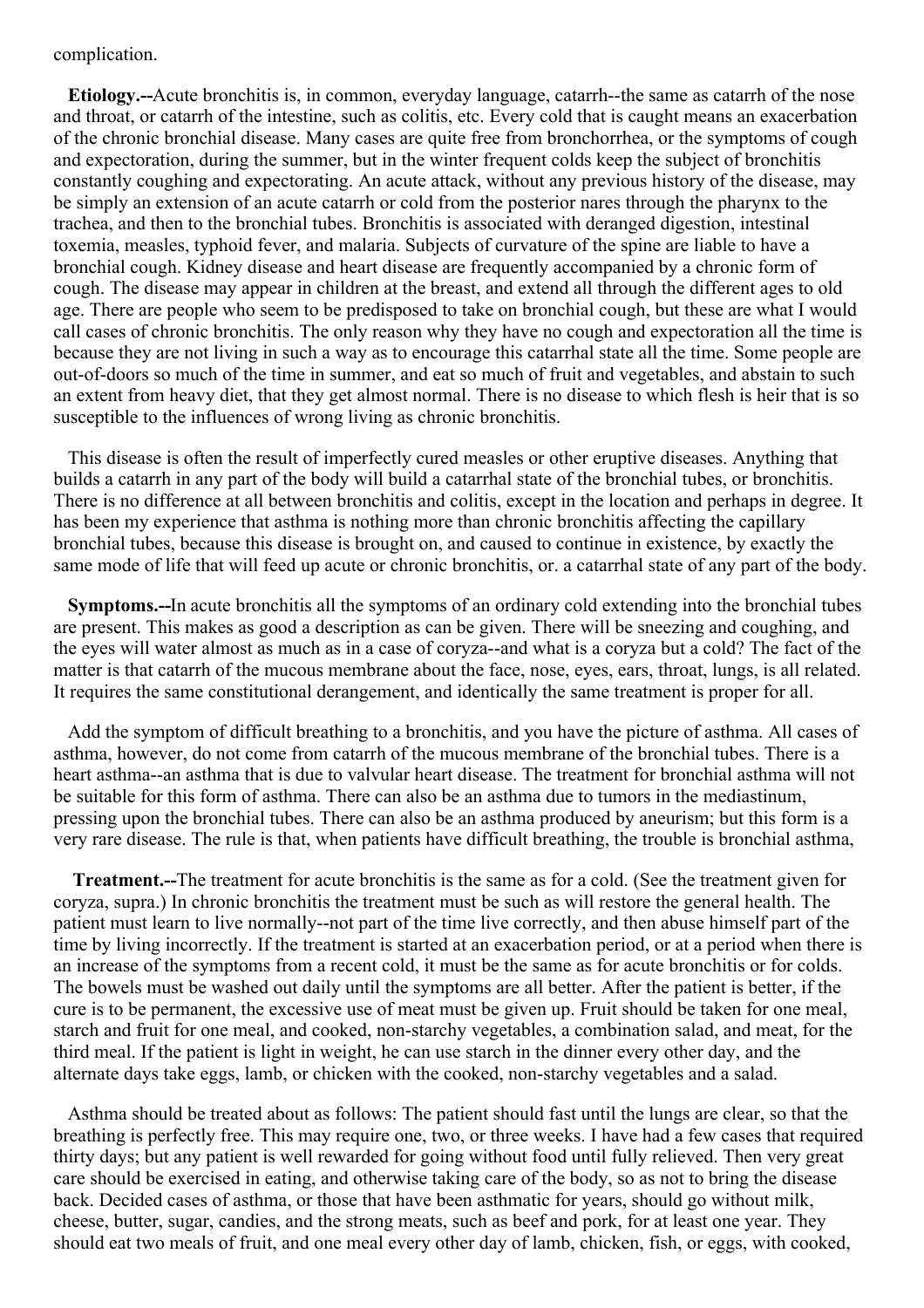non-starchy vegetables and salad, and the alternate days a decidedly starchy food, with vegetables and salad.

# **D. DISEASES OF THE LUNGS**

#### I. CONGESTION

**Definition.--**There are two forms--passive and active. It is doubtful if this disease is ever more than symptomatic. It accompanies pneumonia; it is found in asthma, in poisoning by morphine, and in some forms of heart disease--those in which there is an obstacle to the return of the blood to the heart. This is a condition that is often found in low forms of fever, it is called hypostatic congestion. Old people, when confined to the bed from any cause, are liable to develop this state of the lungs. A patient suffering from any disease that forces him to keep in one position is liable to develop this state of the lungs. Injuries that keep old people in bed will sometimes cause a hypostatic pneumonia.

**Treatment.--**Remove the cause, whatever it may be. If there is a heart affection, it must receive attention. What ever disease is instrumental in bringing about this derange ment, that disease must receive special attention. The eating should be very light; if the symptoms are urgent, no food should be given. The extremities should be kept warm. All the water desired should be given. Rubbing and bathing are always in order. It is doubtful if deep breathing would be proper in these cases, because patients are usually very weak who develop this form of disease --especially the passive form.

#### II. EDEMA

This is a form of congestion where there is a transudation of serum into the air-cells. I have never seen more than one case. This case, however, I diagnosed pleuritic effusion. The attending physician had diagnosed it edema. I insisted on drawing the water out of the pleura, and the doctor kindly held a vessel for me into which to aspirate the fluid. After taking out about half a gallon of fluid, he was as satisfied as I was that it was hydrothorax and not edema. I presume there are cases of edema of the lungs manifesting in the last stages of Bright's disease, heart disease, angina pectoris, valvular lesions, etc. Any disease that will break down the patient and cause an effusion in any part of the body is liable to appear in the air-cells. The cavity of the pleura and the cavities of the pericardium are more liable to fill up with fluid than the air-cells of the lungs. Such cases as have been described by Osler have not fallen under my observation; hence I take pleasure in enumerating the symptoms as set down by that author:

**Symptoms.--**The onset is sudden, with a feeling of oppression and pain in the chest, and rapid breathing which soon becomes dyspneic or orthopneic. There may be an incessant short cough and a copious, frothy, sometimes blood-tinged, expectoration, which may be expelled in a gush from the mouth and nose. The face is pale and covered with a cold sweat; the pulse is feeble and the heart's action weak. Over the entire chest may be heard piping and bubbling rales. The attack may be fatal in a few hours, or it may persist for twelve or twenty-four hours and then pass off. Steven, of Glasgow, has reported a case which had seventy-two attacks in two and a half years. I have seen this recurrent form in angina pectoris, each paroxysm of which was associated with intense dyspnea and all the features of acute edema of the lungs.

**Treatment.--**Should I meet with a case presenting such symptoms, I should give a hot bath, preparing the bathroom so as to have as much fresh air in it as possible. Have the outside window and the door open. Then have cool water on the patient's head, and allow frequent sips of cold water. I would not dare give such remedies as morphine; for morphine produces passive congestion of the lungs, and if that should be added to edema, it appears to me that the chances for the patient's recovery would be greatly lessened. The hot bath should continue as long as the patient can safely be kept in the tub, and the water should be as hot as can be borne. I should expect this to relieve the breathing. If necessary, the patient should be returned to the hot bath in three hours, again continuing as long as possible; and then again returned to the hot bath, if necessary, until permanent relief is secured. Certainly no food is to be given, and the bowels should be washed out with copious enemas.

## III. PULMONARY HEMORRHAGE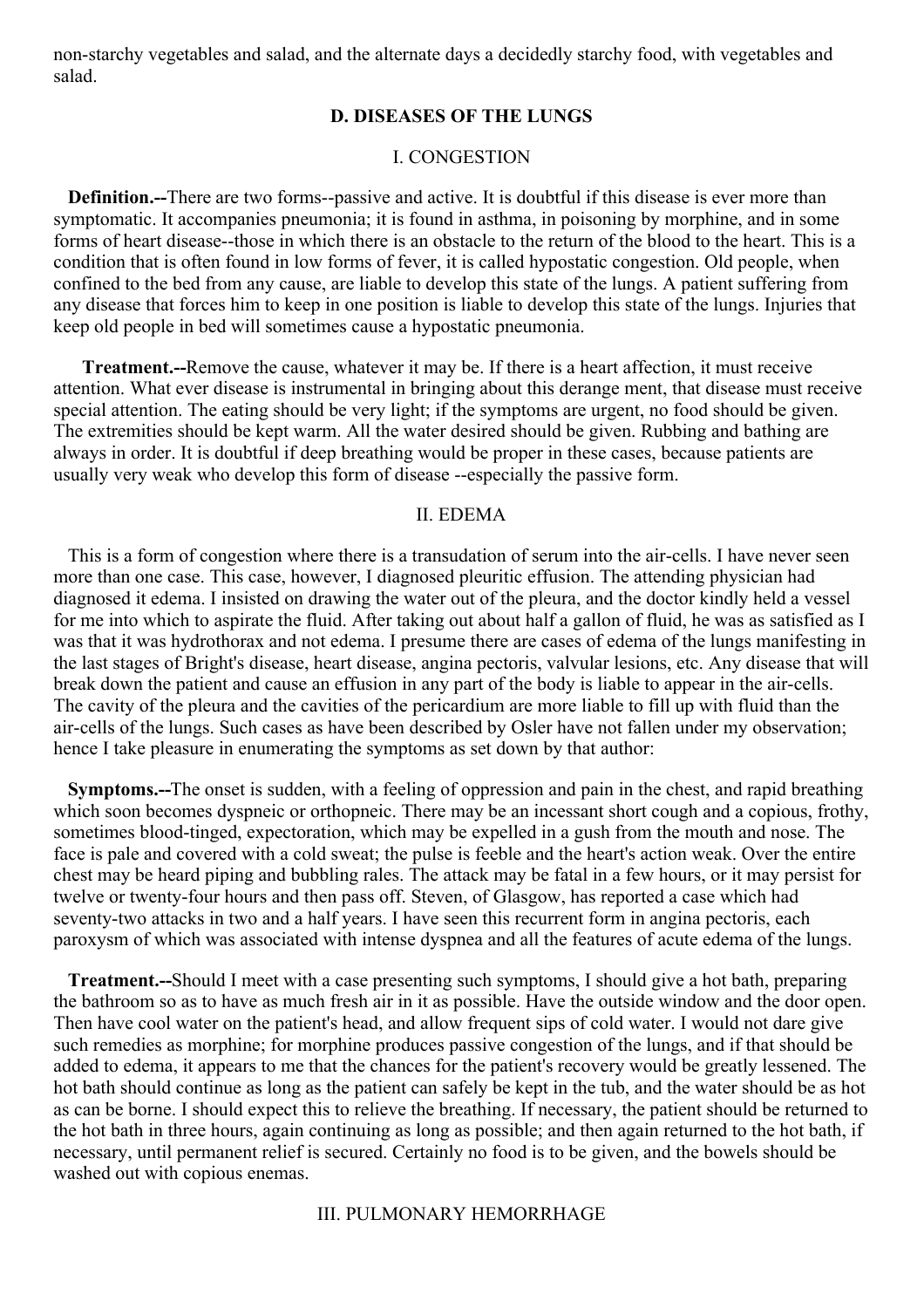This disease occurs in two forms: hemorrhage into the bronchial tubes, called bronchorrhagia, in which the bleeding is into the bronchial tubes and is expectorated; and the form known as apoplexy of the lungs, called pneumorrhagia, the hemorrhage taking place into the aircells and the lung tissue. Both can be brought on from injury

#### **(1) Hemoptysis, or Spitting of Blood**

This results from a variety of conditions. In full health, it may take place without warning. After continuing for a few days, it subsides and never appears again. It may be due to a slight ulceration. It may have been brought on from a slight injury. Such hemorrhage is often recognized as indicative of tuberculosis, and altogether too often patients have this opinion saddled upon them. Either they have it saddled upon themselves by their own opinion, or some physician may be indiscreet enough to cause them to believe that because they had hemorrhage they must have latent tuberculosis, or are in line for taking on the disease. If there is any predisposition on the part of the patient to take on lung trouble, this discouraged state--or perhaps I would better say this state of fear--that is created because of the hemorrhage, will go very far toward impairing digestion and nutrition. The patient, seeing this change, will have his fear confirmed that he is really developing tuberculosis. This may cause a change of climate; it may cause a great deal of unhappiness and discontent. The physician should be very sure that he is right before he pronounces a case of this kind the beginning of tuberculosis.

### IV. BRONCHO-PNEUMONIA

This disease is not to be treated any differently from pneumonia.

# **E. DISEASES OF THE PLEURA**

#### I. ACUTE PLEURISY

This disease may be divided into the dry, or adhesive, pleurisy, and the wet, or pleurisy with an effusion.

**Symptoms.--**The disease will set in with a chill, boneache, backache, and a sharp cough that nags the patient in the side, making it very painful to cough. This is where the disease commences with very severe symptoms, everything taking on an acute type-fever running high, pulse high, and a little expectoration that is sometimes frothy and colored. This indicates that the lung over which the pleura rests is involved. It would be called pleuro-pneumonia. There is an insidious form which comes on slowly, with no marked symptoms. Children cry and fret, but they will not complain particularly of pain. By keeping their hands over the seat of the pain they may indicate that there is some discomfort in that particular region. The pain is characteristic--in fact, diagnostic. I will say, however, that years ago, when in general practice, many cases of so-called pleurisy I found on examination to be no pleurisy at all. The so-called pleurisy came from indigestion, which developed a great quantity of gas, the pressure of which was so strong on the diaphragm that it interfered with the heart action and caused the patient to cough and complain bitterly of pain in the side. No observing physician should be led into the error of diagnosing such a case as pleurisy; yet I have seen this done many times. Where the young physician is in doubt at any time, he can very quickly distinguish between the pain from below the diaphragm and pleuritic pain by giving twenty to thirty grains of bicarbonate of soda. Put it dry on the tongue, and have the patient drink a glass of hot water. If it is due to acute indigestion, the patient will be relieved in a very few minutes. The soda neutralizes the acid, and relief comes quickly.

Pleurisy sometimes runs in an insidious form and ends in pleuritic abscess. In such cases there will be a decline in the first symptoms. There will be fever, pain, and cough. The patient will appear to get a little better, but will come to a standstill, and will continue in just about the same condition for a week or two weeks. Indeed, he may not present symptoms severe enough to cause the parents to call a physician. But when they find that the child stays about the same, running a slight fever daily, a physician will be called, who will then discover that there is pus in the pleural cavity.

**Treatment.--**Hot applications to the chest; heat to the feet; no food at all; all the water the patient desires; and the bowels are to be washed out every day. When the fever subsides and the cough ceases to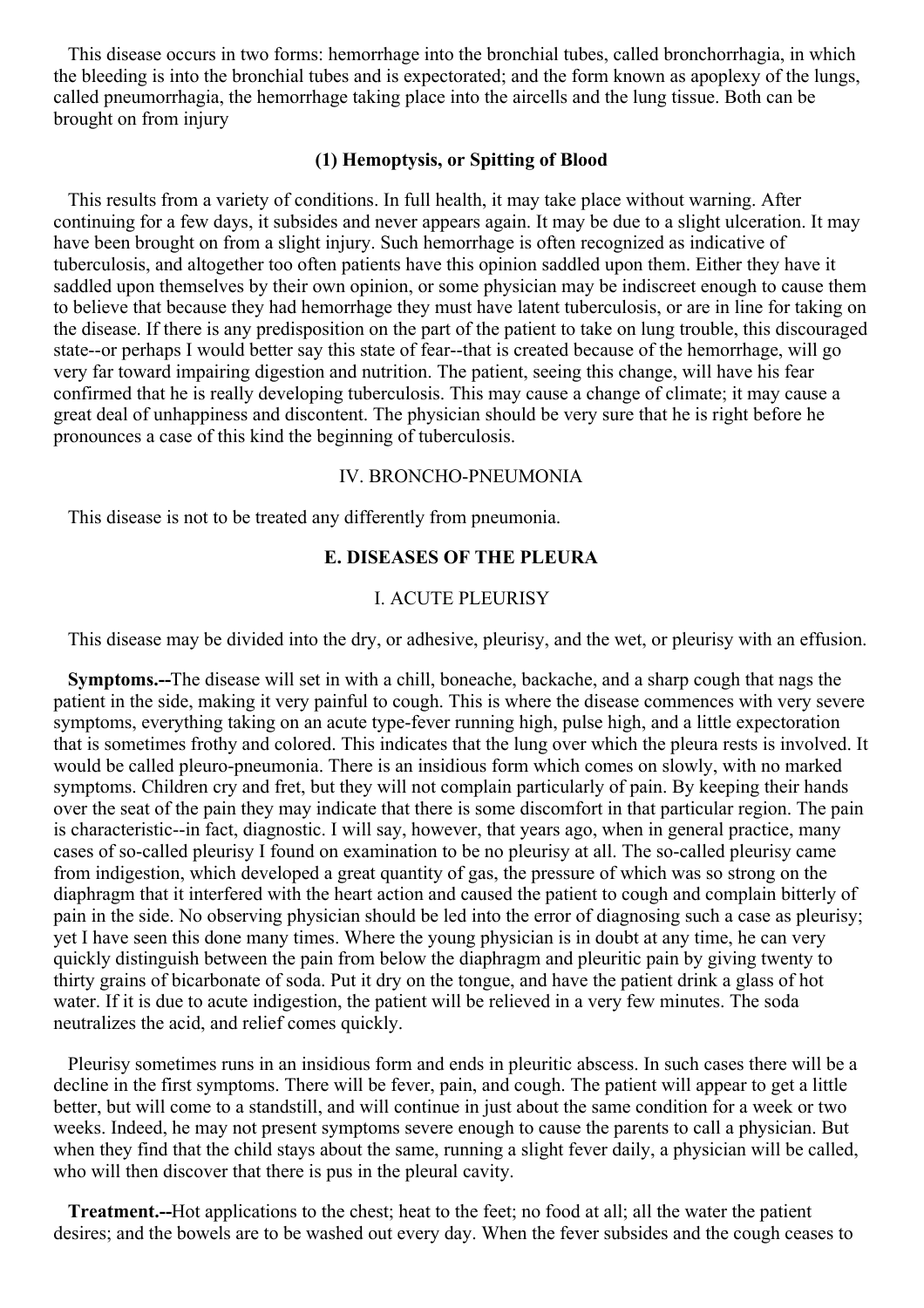be troublesome, the patient may have fruit for two or three days. At the end of that time, if all is going well, fruit may be taken night and morning, and a little broth made from lamb or chicken, with a combination salad, for the noon meal. Then fruit in the morning, and meat and salad at noon, with fruit and teakettle tea in the evening. After a week has passed, toast bread, potatoes, rice, etc., may be taken for the evening meal, with fruit. Other meals as suggested. Meat need not be eaten unless desired.

# II. PURULENT PLEURISY

**Etiology.--**Pus in the pleura usually comes from a badly treated case of pleurisy. The profession pretty generally recognizes this disease as tubercular. I have treated quite a good many cases, and I have found the disease as easily cured as abscess located anywhere else that would drain as imperfectly as abscesses in the pleura drain.

It would be well to observe that the scrofulous diathesis is most inclined to suppurate.

Authors declare that empyema (pus in the pleural cavity) follows infectious diseases, particularly scarlet fever. Putrefaction of food in the intestine, with absorption of the consequent toxins, is one source of the necessary infection. It is my opinion that people must be predisposed to develop this disease, and then all that is necessary is to live in such a way as to get thoroughly toxemic from the absorption of toxins from intestinal putrefaction. As I see from the experience which I have had, all so-called septic and infectious diseases are made possible by a decided septic infection of the blood through absorption of putrefaction in the bowels. In the first place, it is quite logical to declare that no one will have a pneumonia, or a pleurisy, or a tonsillitis, not even a cold, la grippe or influenza--in fact, infection of any kind--without first having lived in such a way as to bring down the body's resistance, which weakens digestion and favors putrefaction of protein food in the intestine, then the absorption of the toxin which is a natural sequence. If the pleura becomes affected through an ulceration of the lung, the lung infection was brought about by the constitutional derangement above described. There will be no lung infection, and pneumonia will not develop, in a normal individual. Pneumonia, pleurisy, typhoid fever--in fact, any disease--is truly an affection, the real cause of which is to be found, primarily, in enervation and, secondarily, down in the alimentary canal, then in the blood by way of toxins. After the constitution is weakened and the blood stream is polluted, the patient loses his power to resist environmental influences. Then it is that sudden changes in the weather, or the ordinarily recognized conditions of causing a cold, bring him to an attack of one of these diseases.

**Symptoms.--**Pleurisy begins, the same as any other disease, with a chill. In fact, we have described the symptoms under the head of acute pleurisy. The kind, however, that ends in empyema is inclined to come on very insidiously. The patient will be feverish, and sensitive over the region of the inflammation: there will be some cough, and the cough will be complained of as causing a stitch in the side. The fever does not run higher than perhaps 102° F.. and then there will be a decline; but after a week or two the patient does not show the improvement hoped for or legitimately expected. Then the prudent physician will make a little closer examination, and will probably find a dullness over a portion of the affected side. As a rule, the patient does not complain of oppressed breathing until there is a great quantity of pus accumulated. Then there will be much oppression, chills, fever, and other symptoms that indicate pus poisoning. I have seen cases that had carried pus for a year or two before it was discovered. In one case I aspirated a halfgallon before I took the instrument away, leaving considerable in the chest, fearing at the time that I had taken out too much.

Where a patient has been under such a pressure for so long, to be suddenly relieved of the pent-up accumulation is liable to do serious injury by bringing on a fatal collapse. There is one symptom that will always be found in those cases where there is a large accumulation which has not been suspected, and that is that the patient will cough up pus. The ulceration has perforated into the bronchial tubes, and the pus drains into the lung, causing cough and expectoration. Probably this is the only reason why such cases can run on so long, accumulating more and more pus. There is a slight escape and relief from pressure in this way. If relief could not be had through the bronchial tubes, there is a possibility that the pus would burrow down into the peritoneal cavity or into the pericardium. If it should empty into either of these cavities, death would follow very soon, unless a quick surgical operation would give relief. This is especially true of the peritoneal cavity. Where it breaks through into the bronchial tubes and is expectorated from the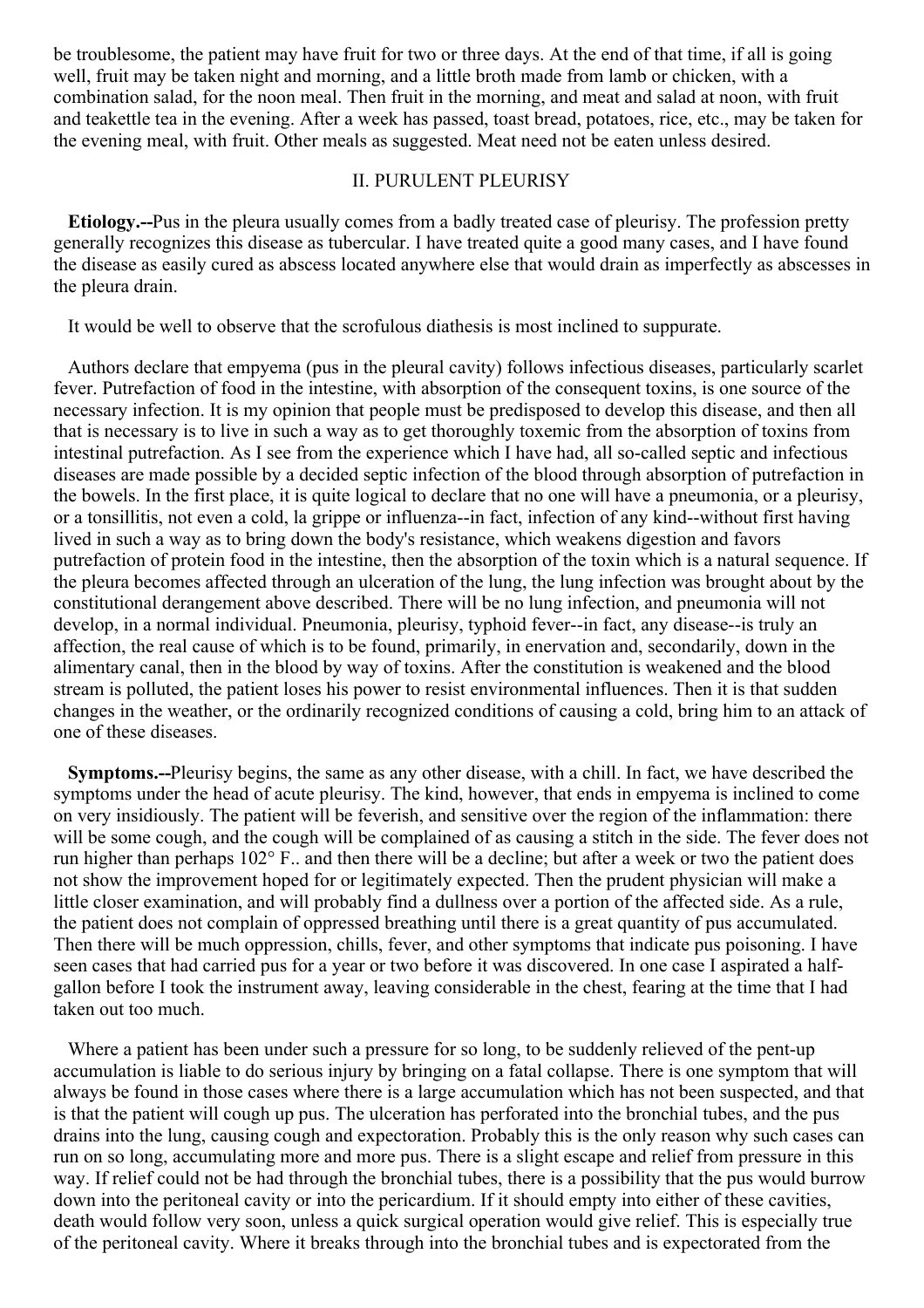lungs, the disease is often mistaken and treated as such.

**Physical Signs.--**In percussing the chest there will be a decided dullness over the region where the pus is accumulated. Then, if the ear is placed against the chest, or a stethoscope is used, and the patient is requested to count "one, two, three," while the physician listens, the voice will not come to the ear as it does when the stethoscope or ear is placed on a part of the chest where there is no accumulation. There will be a far-off sound, whereas, if the voice comes to the ear without the intervention of an accumulation, it makes a resonant sound beneath the ear, showing that the sound comes through the chest-wall to the ear. By changing the position of the stethoscope or ear, and having the patient count each time, the physician can determine about how large an area is occupied by the pus. The physician who has had many cases will be able to tell in advance about how much pus he will find. A few cases will not present the peculiar symptoms accompanying the accumulation of pus. The physical chest symptoms will be the same, but there is lacking the intensity that pus cases present. On aspirating, these cases will show water or fluid serum. Among all the cases I can remember, in one only did I find a pint of a gelatinous fluid that came out rather heavy and resembled thin syrup. After standing over night, it had the appearance of apple jelly in color as well as consistency. The young man recovered without any further aspirating. The disease hydrothorax (water in the pleura) is not so easily controlled. Sometimes aspirating must be repeated several times. This, however, depends on the constitutional state of the patient.

**Treatment.--**As hinted above, the proper treatment for such cases is to aspirate and remove a portion of the fluid, if there is a large accumulation. Then in two or three days aspirate again. While this temporary aspirating is going on, the patient must be put in as good physical condition as possible for drainage. The proper treatment, first, last, and all the time, is to make an opening between the ribs in the most dependent point in the pleura, and introduce a drainage tube. A catheter converted into a drainage tube just within that portion that will be within the chest is much better than the regulation drainage tube or fenestrated tube. The catheter is to be fastened into the wound. A few threads can be run through the sides of the rubber catheter and placed on the chest, and surgeons' adhesive plaster may be placed over the threads, or the threads may be tied on to a piece of surgeons' adhesive plaster.

Thorough drainage is all that there is to do, aside from giving the patient the proper general care. Eating, bathing, etc., must be in keeping with the patient's general condition. While the pus is flowing very freely the patient should not have anything to eat but fruit. If such cases are fed to keep up the strength-given "good, nourishing food"--the manufacture of pus will be perpetual. The quickest way to dry up this pleuritic condition is to give the patient very little food. If the case has gone without an operation for months, and the accumulation is very great, it is just possible that the lungs have collapsed and adhesions have taken place, so that it will take months for sufficient re-expansion to occur to fill the cavity. In rare cases the extension never takes place and the cavity will not heal. Under such circumstances an operation must be performed, such as sawing through several ribs, in two different places on each rib. Then a padding and bandage are to be put on, pressing this collapsed portion of the chest into the cavity. In this way the healing will take place, and obliteration of the pus sac will be secured.

## III. CHRONIC PLEURISY

The few hints I have given above apply to chronic pleurisy. As stated before, the fluid must be removed where the pressure on the heart or the lungs is great enough to cause dyspnea. (difficult breathing). Where there is discomfort the pressure must be overcome by aspirating.

# IV. HYDROTHORAX

This is a simple transudation of serous fluid into the pleural cavity. The treatment is to aspirate and build up the constitution.

#### V. PNEUMOTHORAX

This is a condition where there is air in the chest. It is a rare disease, and usually comes from an injury.

**Symptoms.--**The disease comes on suddenly. The patient complains of suffering pain and urgent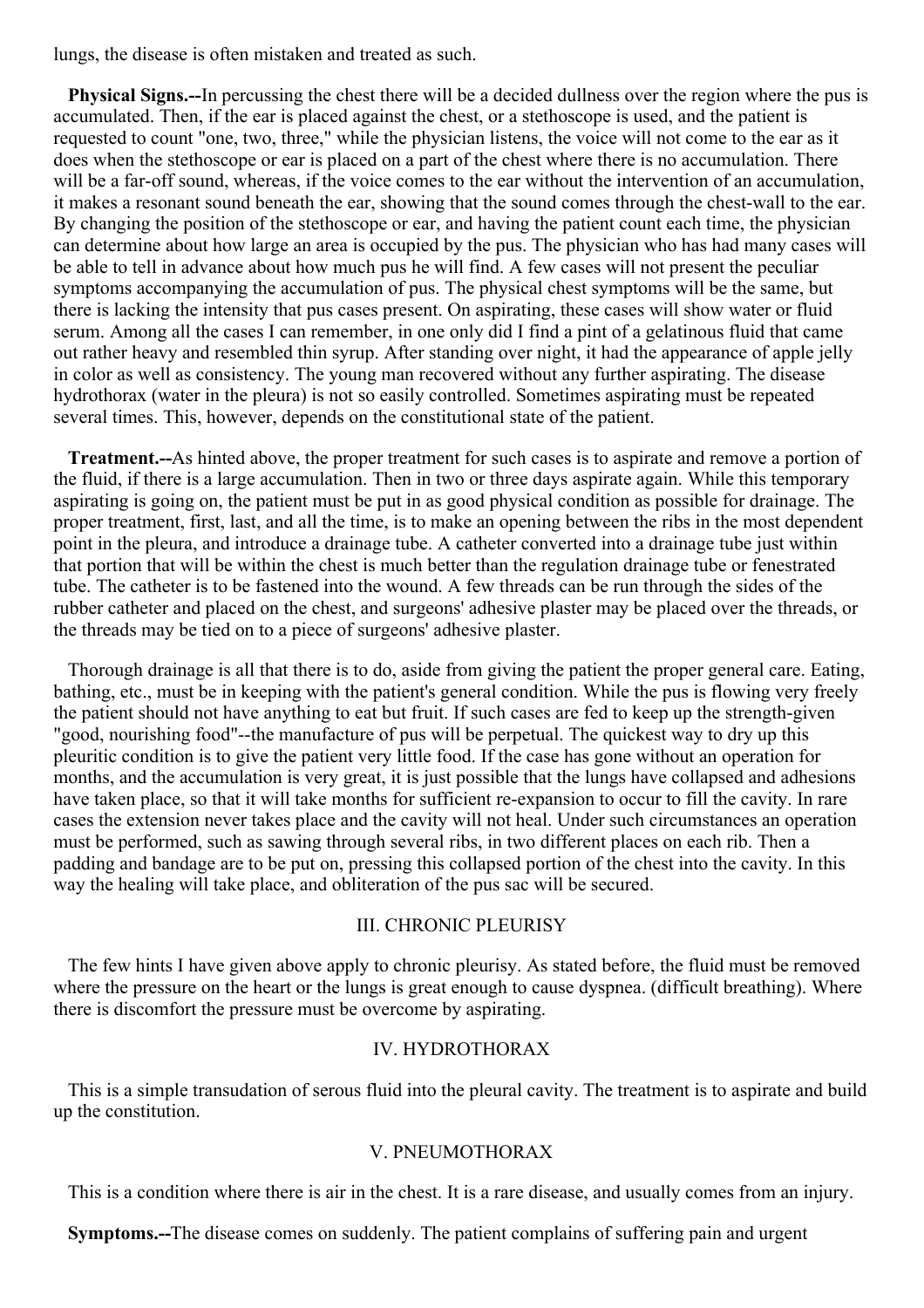dyspnea. I have seen but one case, and the signs of distress were so tremendously marked that I shall never forget the man's suffering. He, lived only about twenty-four hours, and there did not seem to be anything that could be done for him. I realize that this was a very acute case. Other cases are developed where the accumulation is much more moderate and slower in developing. Where the distress is very great, trocar and canula. may be used to empty the air out of the chest. It would be well to put a tube into the pleura, and keep it there as long as necessary.

[HOME](../../../index.html) HYGIENE LIBRARY [CATALOG](../0201hyglibcat.html) GO TO [CHAPTER](#page-92-0) VI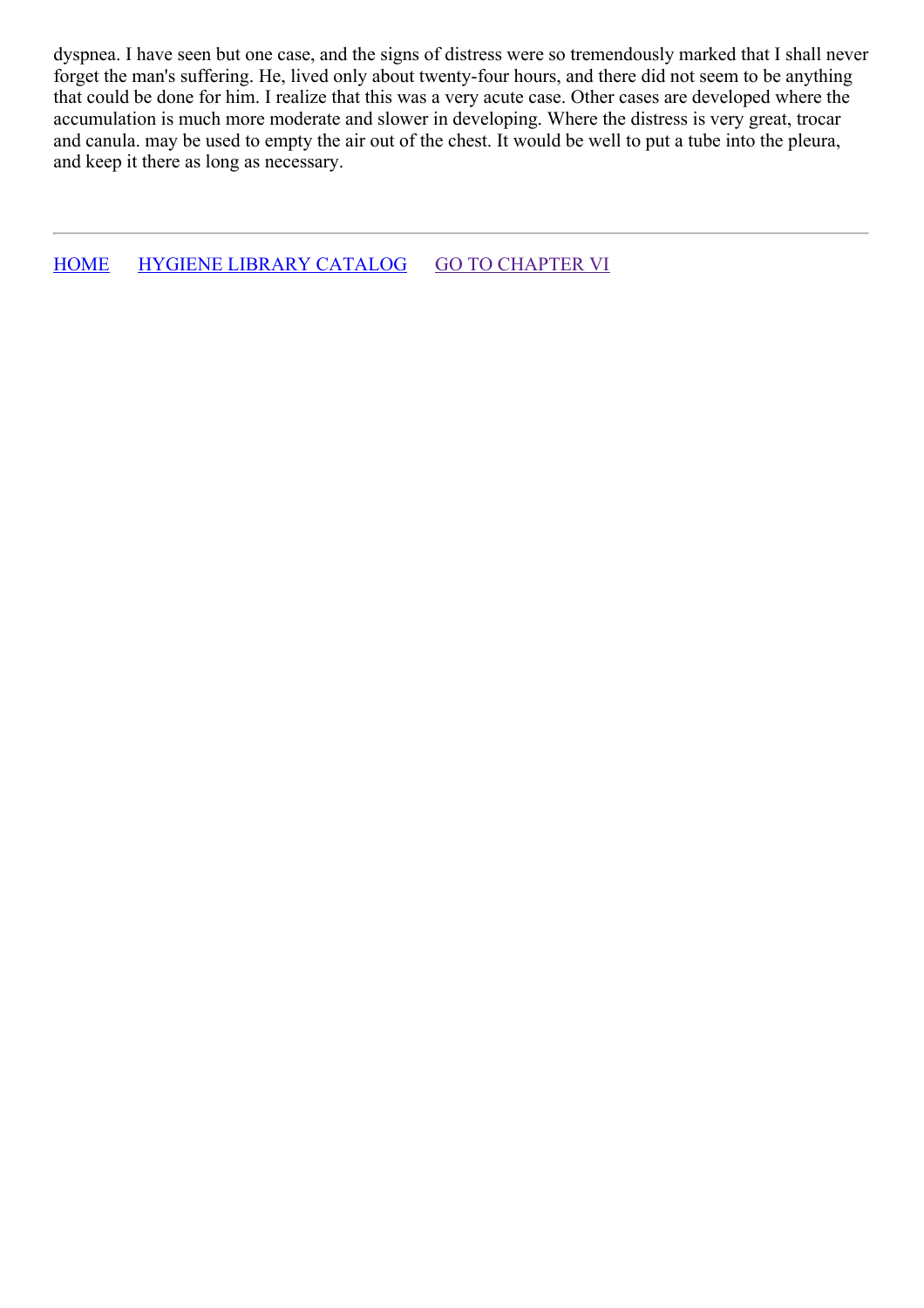# **CHAPTER VI**

# Diseases Of The Kidneys

# **I. MOVABLE KIDNEY, OR FLOATING KIDNEY**

**Description.--**The kidney is held in position by the peritoneum and fatty capsule, the former passing in front of it, and by the blood vessels. Normally the fixation is firm; but when the constitution is enervated, the general muscular system relaxed, ligaments all expressionless, then it is that any and all of the organs have a tendency to gravitate below their normal position, the same as the muscles of the arms, legs, and other parts of the body. If the tonicity is lost--enervated energy below par--they become expressionless. The muscles of the face sag; the tissues on the neck drop down. When there is an accumulation of fat--a large and heavy omentum--or when the bowels are distended a great deal with gas, and constipation is marked by a continuous accumulation, all these intra-abdominal, abnormal conditions have a tendency to drag the kidneys down. In these days of superfluous surgery, there is no attempt made to overcome the sagging tissue other than by operation. It is an excuse for professional laziness. It excuses the profession from thinking out the real cause and then adopting a proper treatment.

**Symptoms.--**There are no symptoms. All the symptoms that cause physicians to explore the abdomen, in palpating to discover either a pus tube or a derangement that will account for the patient's complaint, may be caused by constipation, impaction of the bowels, colitis, chronic appendicitis, indigestion with distention from gas. Certainly there is no symptom that can be positively identified as that of a floating or dislocated kidney. There has been nearly as much professional insanity on the subject of floating kidney as on appendicitis, ovaritis, and ptosis of the various sections of the alimentary canal, because it is often mistaken for constipation. The chief motive actuating the profession in making a diagnosis is to find an excuse for an operation, rather than to find the cause of these various comfort-destroying conditions that have been brought on from bad habits of eating and neglect of the bowels.

**Treatment.-**Treat the patient for what is really the disease. His life should be corrected; his eating should be looked after. The tendency for the generation of gas must be overcome. Constipation certainly is to be got rid of. Colitis must be treated as general catarrh must be treated; in fact, the treatment for general catarrh will correct the colitis. If there is dilation of the stomach, or sagging of the transverse colon, all these conditions can be overcome by proper feeding, proper care of the body, and proper exercise.

With any of these conditions named, including the subject of this chapter, there must be systematic exercise practiced daily. The tensing exercises should be used fully thirty minutes twice a day.

Should the kidney be removed? I have never seen a case that required it. Some cases may require a pad and a bandage to give temporary relief; yet I think that it is not a good thing to educate the patient into crutches, so to speak--something to support. The muscles should be made to support the body. This can be done by exercising enough to bring them back to a normal tone.

## **II. HEMATURIA (Blood in the Urine)**

This symptom may, for convenience, be divided into constitutional derangement, and functional and organic derangement, of the kidney.

The hemorrhage from the kidneys coming from the constitutional derangement is that of cancer. Cancer will not develop in the organism without a preparatory derangement running on for several years; and when cancer is once established in the kidneys, or any other organ, there is no cure. If it is established in one of the kidneys, and the kidney is removed, the constitutional derangement will cause the other kidney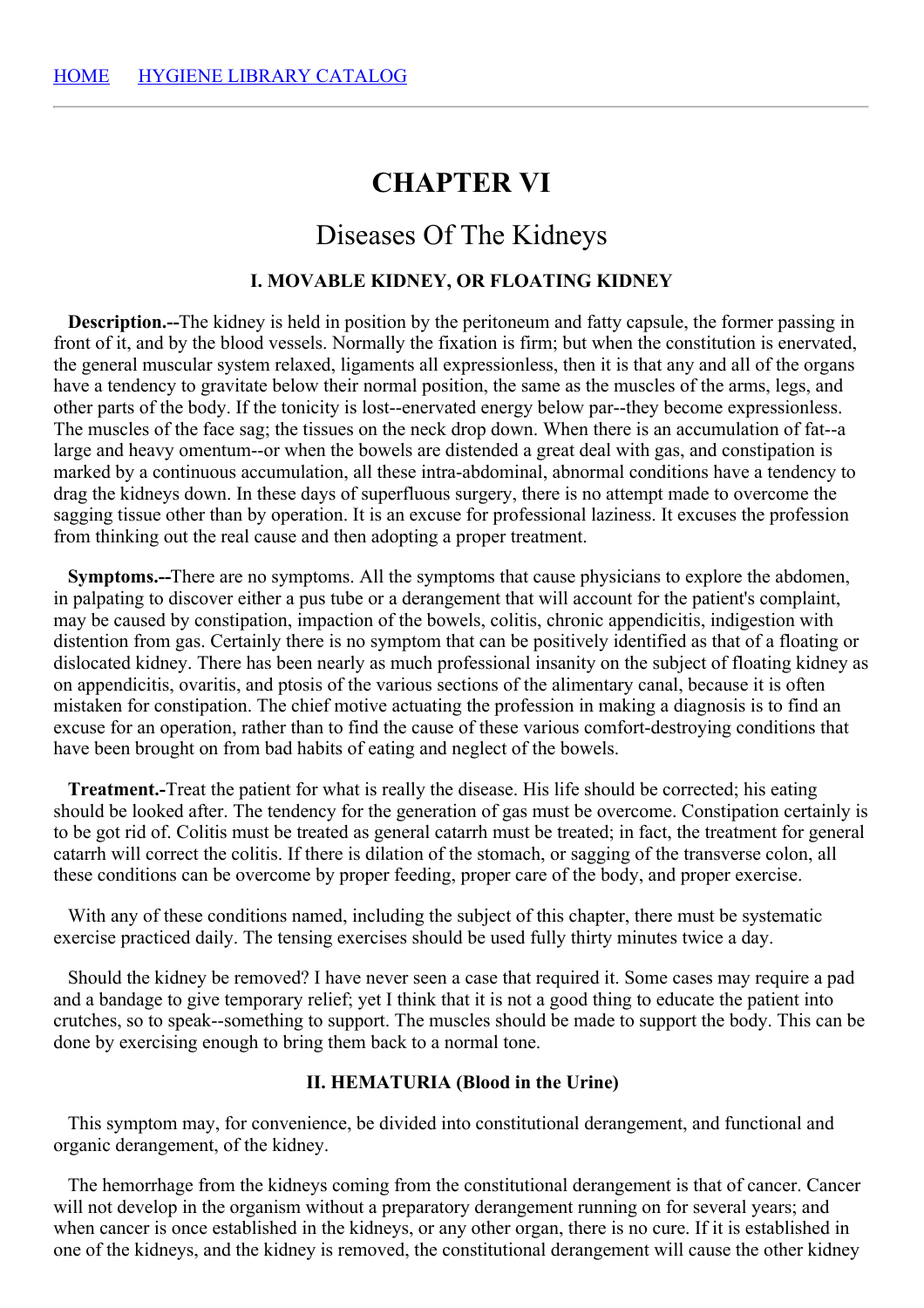to be affected; or, if not the kidney, then the disease will start up in some other part of the body.

The specific diseases will sometimes cause hemorrhage. Inflammation and congestion, as in Bright's disease, will produce hemorrhage. Inhalations of turpentine have been known to bring on bleeding. Strong drugs, such as are sometimes given for venereal diseases, have been known to produce hemorrhage. Stone in the kidneys, or injuries, will produce bleeding. The passage of the stone through the ureters will cause hemorrhage; and when the stone has passed, if there are any more formed in the kidneys, the hemorrhage that came from the expulsion of the one will pass away, never to return. A continuous hemorrhage from the kidneys is very apt to cause a physician to suspect cancer.

**Diagnosis.--**Blood in the urine, when it comes from the kidneys, will be smoky at times; at other times bright red. Sometimes it will have a color like rich wine. Examination with the microscope will clear the question of whether it is blood that causes the urine to be discolored. It is necessary to know whether the blood comes from the bladder or from the kidneys. When the blood comes at the end of micturation, it indicates that the bleeding is from the bladder. Where the urine is bloody from the start, it may be due to granulations in the urethra; or the blood may come from the kidneys, because, when the urine comes down through the ureters, it becomes thoroughly mixed with blood when there is hemorrhage from the kidneys; hence all the urine from the bladder will be mixed with blood; whereas, if there is simply hemorrhage from the bladder, it will be the last to pass--or, rather, it will pass at the end of micturation. Sometimes it is a little hard to tell the difference between a hemorrhage from the kidneys and a hemorrhage from the urethra. As a rule, sounding the urethra will clear the matter up; for the sound will discover stricture or granulations which have become giant in size and very hemorrhagic. This trouble is very easily cured, whereas hemorrhage of the kidney is questionable. Time should be given in all these affections; for a cure often follows a wise letting-alone.

**Treatment.--**It matters not what the cause of hemorrhage of the kidneys is, patients must be kept quiet, and they should eat very little; or, what would be better, a fast should be taken. If the hemorrhage comes from a simple injury, from a stone, or from the extension of specific disease, resting in bed and fasting will clear up the symptoms more quickly than anything else.

Break the fast on buttermilk as soon as the symptoms are all relieved. After that the patient may have a pint of buttermilk three times a day for a week. Then, if all is going well, the buttermilk is to be continued, and a little fruit added morning, noon, and night, for the second week. For the third week, fruit and buttermilk morning and night, and at noon toasted bread, a combination salad, and two vegetables.

## **III. ALBUMINURIA**

This may come from many causes. Without constitutional symptoms, attention should be given to the urethra and bladder. A catarrhal condition of the bladder will continue to furnish albumin in the urine for months and years. Stricture, with granulations, in the urethra will present more or less albumin in the urine. At times it will be clear, at others there will be albumin. Onanism will create such a seminal weakness that the seminal fluid will be passing almost daily with the urine. This is the disease known as spermatorrhea. This will cause an albuminous reaction to the test given the urine. Then again there are those who eat very heartily, crowding their nutrition and circulation, and who show a certain amount of albumin passing off at times--two or three hours after eating. The albumin in these cases will be rather irregularly present in the urine; but unless the cause is discovered, and the patient made to believe that there is liable to be something seriously wrong, he may develop Bright's disease, which is unnecessary.

**Treatment.--**Where there is a cystitis, either catarrhal or gonorrheal, the treatment must be in keeping with the cause. If the urine is rather offensive, it would indicate that a food is the cause of the odor, or that the urine is retained too long in the bladder. Possibly the bladder trouble may come from stricture of the urethra, or from inflammation of the neck of the bladder. Sounding the urethra into the bladder will clear this passage and develop whether there is stricture or not. After using the sound, the catheter should be introduced and the bladder washed out. The bladder-washing should be repeated once every day. Perhaps the evening before bedtime is the best time.

Of course, the patient should be given very little food--perhaps fruit, or simply buttermilk. Buttermilk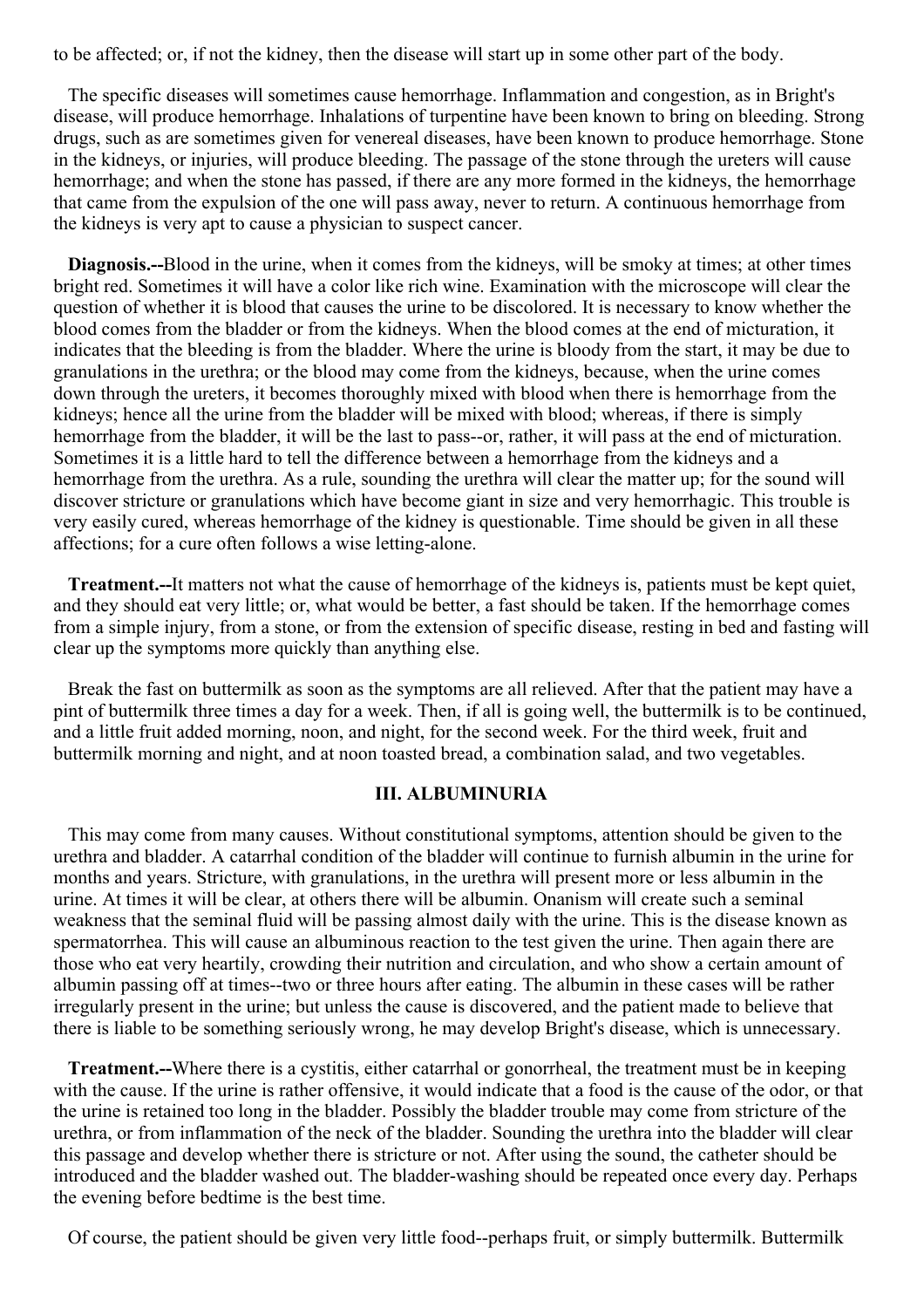<span id="page-92-0"></span>acts better than anything else on all kidney and urethral derangements when it is desirable to increase the flow of urine. If there is a strictured condition of the urethra, this must be overcome by gradual dilation. If the albumin comes from seminal weakness, the patient must be instructed and made to understand just how much he is injuring himself. He will be requested to stop his self-abuse. If he will not, there is no use of attempting to cure him; for it cannot be done so long as the practice is continued. Those who overeat must be informed of the danger there is in keeping up so much pressure on the kidneys. They can be assured that if they do not let up they will certainly in time bring on disease of the kidneys.

#### **IV. PYURIA (Pus in the Urine)**

**Etiology.--**This symptom may come from many causes--possibly abscess in the kidney, abscess in the pelvic region emptying into the bladder, ulceration of the urethra, or chronic specific inflammation of the bladder. Pus may burrow into the bladder and may force internal abscess. The common cause of chronic urethritis is gonorrhea. I had one case of post-gonorrheal infection where there was as much as two ounces of pus passed with the urine each twenty-four hours. The case had been diagnosed abscess of the kidney, and an operation for the removal of a kidney recommended; but my diagnosis was gonorrheal infection of the spermatic vessels. It was my opinion that the patient would get well if he would take the proper care of himself--which he did. Five years afterward he was free of the symptom of pus in the urine.

**Treatment.--**The treatment for such cases must, of course, be in keeping with the diagnosis. An abscess located contiguous to, and emptying into, the bladder must be located and drained properly. Chronic urethritis must be treated by sounds, diet, etc. The dieting must be governed by the condition of the individual. If he is stout and rather full-blooded, he should be fasted. If only in medium flesh, he should eat fruit morning, noon, and night. He may gradually increase the amount of food by taking starch and meat until a full diet is taken on. It may take one, two, or three months to get to a full diet. If there is chronic inflammation of the bladder, it must be treated by irrigation.

# **V. UREMIA**

This is a form of toxemia--retention of the urine in the blood--caused by faulty elimination. The exact "modus operandi" has not been discovered. Probably the cause is overworked kidneys, enervation, or faulty metabolic changes-faulty nutrition.

**Symptoms.--**We are inclined to recognize an attack of uremia as indicating an inflammatory derangement of the kidneys. Where the poisoning is set up in pregnant women at the close of gestation, it is safe to decide that there is a faulty elimination by way of the kidneys; yet, when there is nothing extraordinary taking place--such as overeating, overstraining, overworking, worrying, anxiety, etc.--the kidneys do their work very well. When this can be known, the individual should be warned about being extra careful of himself, and he may run on for years without developing kidney disease. The kidneys may be weak, the same as all other organs. When this state exists, gluttony will certainly bring on overworked kidneys, and as a result there will be uremic headache. Unless the cause is understood and removed, uremia of a very pronounced character is liable to develop at almost any time.

Cerebral symptoms are met with in uremic poisoning. Crimes have been committed, and the victims punished, without anyone being aware of the fact that it came from uremic poisoning. Short seasons of insanity have been known to be caused by uremia, and the patient has recovered and passed along for years, and perhaps for life, without a repetition. People who are troubled with delusions should have the urine examined.

Convulsions in children and in grown people are brought on from uremia. Epilepsy is quite a common result of urine in the blood. Unconsciousness accompanies general convulsions. Uremia often causes gastro-intestinal symptoms, such as vomiting. Where the vomiting persists, death follows from exhaustion. The probabilities are that in such cases there is either cancer or sclerosis of the kidneys. Where the tongue is very foul, and the breath heavy and fetid, with a swollen state of the mucous membrane of the lips and gums, with ptyalism, or copious flow of saliva, uremia may be suspected. Chronic cases of uremia often end in acute diseases, such as peritonitis, pleurisy, meningitis, and inflammation of the pericardium.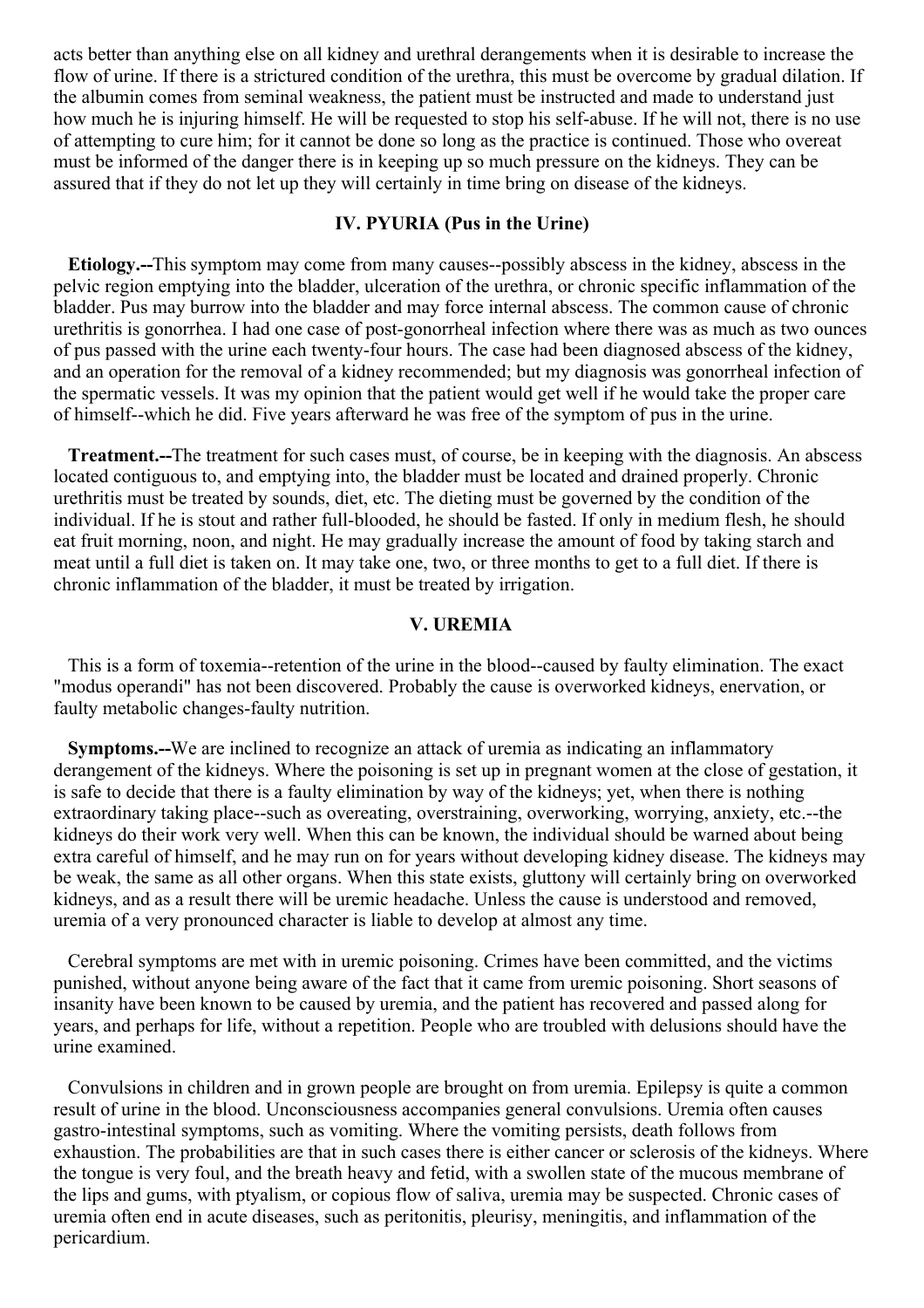Uremia may be mistaken for brain diseases, such as hemorrhages, meningitis, and even tumors. The uremic headaches are very much inclined to cause the physician to think of brain tumors; for they are so persistent and resistant to treatment that either brain lesions or tumors are thought of. When a patient is found under the influence of uremic coma, it may be suspected that it is a case of alcoholism. It is very easy to determine whether this is true; for, if it is alcohol poisoning, the breath will give off a strong odor of alcohol.

#### **VI. ACUTE BRIGHTS DISEASE**

**Definition.--**Inflammation of the kidneys of a diffusive character; that is, the inflammation is of the parenchymatous (external) tissue or substance, not of the interstitial (substance of gland itself).

**Etiology.--**Anything that will cause inflammation of any other organ of the body will cause inflammation of the kidneys, provided the kidneys are susceptible to the exciting influence. The different organs of the body are not alike susceptible. There is a predisposition on the part of some families to take on lung diseases, of others to take on Bright's disease, and so on. Then, when the individual lives in such a manner as to break down his resistance, and loads the blood with toxins, catarrh or inflammation of different parts of the body is liable to be set up. And of course, whichever organ has the least resistance is the organ that will be the seat of the toxin inflammation. Those who are toxin-poisoned are susceptible to catching cold. After the toxemia is once established, a cold will be the last straw, and an inflammation starts up in the kidneys. We may say that toxins in the blood poison the kidneys. We may say exactly the same thing about the heart, lungs, and liver. When one has a clear comprehension of how man deranges his body, it becomes an easy matter to understand affections of the different organs of the body. When these organs are weakened from toxic infection, they are very susceptible to such drugs as atropine, cantharids, potash, carbolic acid, etc. Alcohol is an irritant after the kidneys have once become diseased.

**Morbid Anatomy.--**The kidneys are larger and less firm, and have a chocolate color, with here and there white points. The surface, when stripped of its investing membrane, is pale, sometimes mottled.

**Symptoms.--**The disease comes on suddenly, the same as a cold settling anywhere in the body. Sometimes there will be a swollen condition of the ankles, showing a dropsical effusion. When the disease is established, the patient becomes pale, and there is a puffiness underneath the eyes; perhaps also puffiness of the toes, and just above the toes on the feet. This will grow if the shoes happen to be loose. There will always be a ridge just above the shoe tops. In progressive cases the dropsical effusion increases until all parts of the body are dropsical. There is pain in the back, and nausea and vomiting may be present. Where there is much uremia there will be nausea and vomiting. The temperature varies, sometimes being almost down to normal, and then rising to 103° F. The urine must be examined, and it is necessary to keep track of the amount passed. At first there may be suppression. Where there is, there may be intense headache, passing into coma, or convulsions followed by coma. There may be blood in the urine--certainly always albumin and tube-casts. Sometimes the quantity of urine is reduced to four or five ounces in twenty-four hours. Its specific gravity will range from 1.020 to 1.030. The color varies from a brown or gray to a deep wine color. Sometimes, in children, it will be a bright red. Anemia is an early symptom in this disease. Effusion sometimes takes place in the different cavities of the body--in the pleural cavity or the abdominal cavity--and the lungs sometimes become edematous.

**Diagnosis.--**Sometimes the very worst cases of Bright's disease have little to announce their presence, except the puffiness of the feet and legs; and this may come and go. Such cases will often get up of a morning with one side of the face puffed. The side that has been on the pillow will show the creases in the pillow, and there will be a bloating of the tissues. The general health will not seem to be impaired very much. It is safe to examine the urine in all cases where there is a tendency for puffiness of the feet and legs or around the eyes. In fact, where there is any feeling of discomfort, requiring the patient to consult a physician, the prudent physician will always examine the urine. If there is nothing in it, it requires only a little time to decide the question, and then there is no doubt in the mind about the true state of the kidneys. Without examining the urine, no one can tell anything about whether or not the kidneys are affected. Sometimes the first symptom that will present itself, in cases of advanced Bright's disease, is that the patient is taken with convulsions. Then again there will be no convulsions in a case advanced almost to a fatal termination. Where nephritis comes from scarlet fever, symptoms are marked, and the prognosis is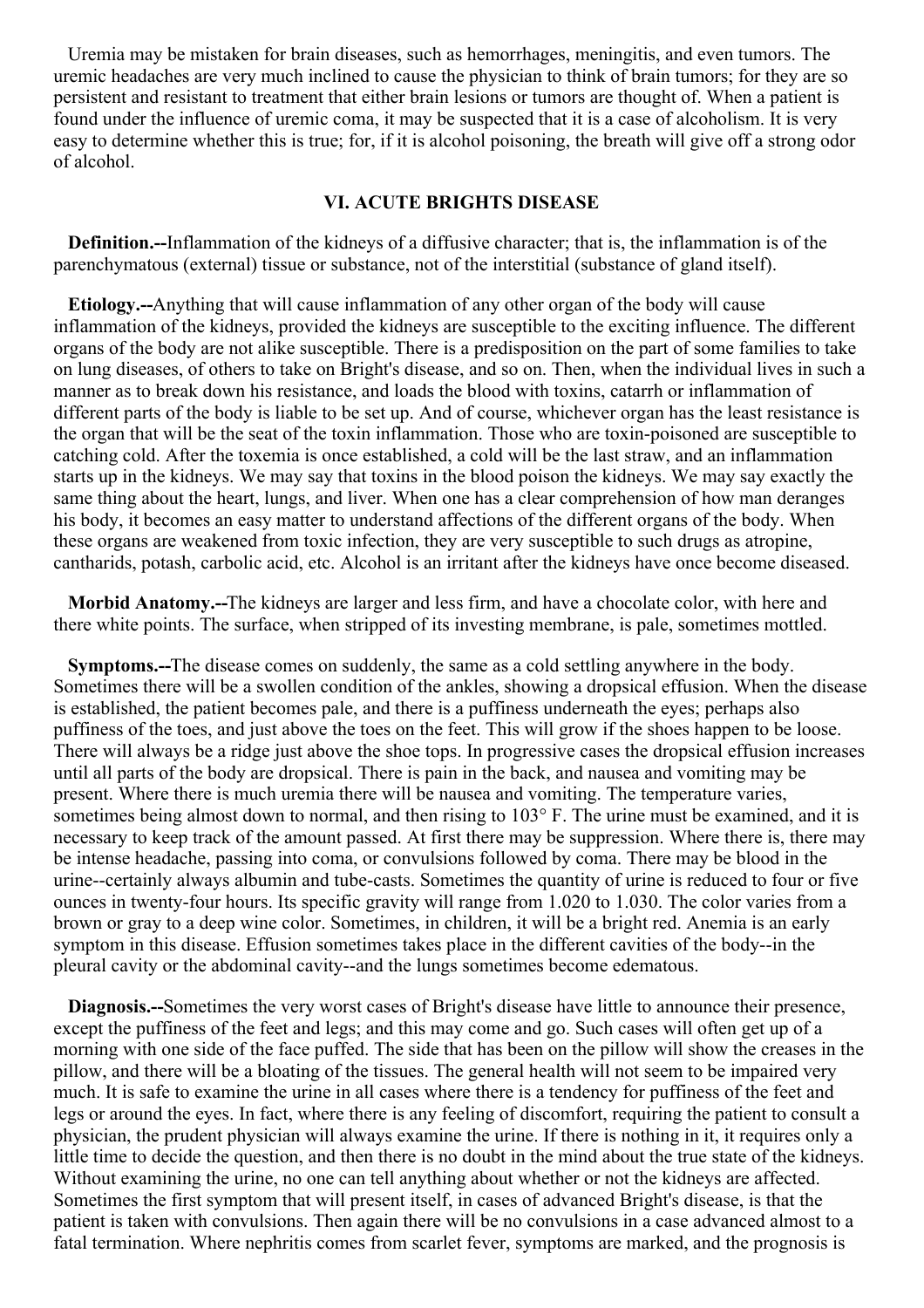doubtful unless the symptoms are detected quite early and proper treatment is established. Cases have been reported of Bright's disease with anasarca (dropsy of the abdomen).

**Treatment.--**Where children show a dropsical effusion and scanty urine, following soon after a scarlet fever or a rash that is partly suppressed, they must be treated vigorously at once. Hot baths every three hours for the first day or two, then three times a day, and then once a day on going to bed. No food for the first forty-eight hours; then an orange for breakfast, buttermilk for dinner, and grapefruit for the evening meal. No further eating is to be encouraged until the symptoms are thoroughly under control.

All patients with kidney disease should be put to bed. The feet must be kept warm by putting artificial heat to them, and a fast should be required of sufficient duration to overcome the dropsical effusion in the extremities and the different cavities. They should be given all the water they wish to drink, if there is no constipation; if there is, no water is to be drunk. After the symptoms are well under control, then buttermilk may be given for one week--a pint morning, noon, and night; for a child a glassful, and for an adult a pint. As the symptoms improve, increase the amount. Grapefruit and oranges can be given with the pint of milk for the adult at each meal, instead of increasing the amount of milk. It is not necessary to give any fluid except the fruit juice, to cause kidneys to act. If the weather is warm, melons may be taken for one meal a day--all the melon desired may be eaten. This fruit has a tendency to stimulate an extra amount of urination. The bowels must be kept open, and there should be a movement every other day. If necessary, put a small enema into the bowels--a pint of water. Allow it to remain there for ten to twenty minutes, and then try to have a movement from the bowels. If this is used every other night, it probably will overcome any tendency for constipation.

### **VII. CHRONIC BRIGHT'S DISEASE**

This disease is no different from acute Bright's disease, except that the patient has shown a strong resistance, and has also been incorrigible, inasmuch as when better he has been imprudent. Those who have once had an attack of Bright's disease, and were fortunate enough to overcome it, should be very willing to live moderately and take the proper care of themselves. Many people die of Bright's disease because they prefer a short and merry life, to a longer one if subjected to what they call restrictions and privations.

**Symptoms.--**Acute nephritis has been showing itself occasionally for some time--perhaps slight attacks a few months apart. The chronic form may start up in a very insidious way, following badly treated acute fevers, indigestion, or a general breaking-down from any cause. A patient will have a period of depression, followed by swelling of feet and ankles. There are usually pallor and puffiness about the eyelids. The feet become more and more swollen of an evening, and later of a morning. This is not true in the swelling that follows a weakened condition of the system from overwork; for then the feet are swollen at night, and there is no swelling at all in the morning. The urine is usually scanty and has a yellowish, cloudy appearance. On account of the urates, it is usually cloudy. On standing, a sediment settles to the bottom. When the urine is heated to the boiling-point, the cloudiness will increase. Then, by adding a drop or two of lemon juice or two or three drops of acid, the phosphates will clear. If there is albumin in the urine, it will not clear. A very ugly-appearing urine is passed by patients who have a great deal of uric acid in the system and who pass large quantities of phosphates and urates. The urine will look very heavy, and there will be red, sandy particles settling to the bottom. Often this urine will clear up as nicely as any urine can by simply warming it. This indicates that the patient is eating altogether too much of the staple foods, and not enough of the fruits and vegetables. A day or two on fruit will clear such urine. Perhaps one meal of fruit will do so. But in Bright's disease the urine, when heated, will coagulate, so to speak. Where there is a great deal of albumin in the urine, it will congeal to such an extent that it cannot be poured out of the test-tube. Such cases as this are very rare, however. When acid is added to albuminous urine, the albumin is not cleared up; it remains as the heat has left it.

The specific gravity of the urine in the early stages is from 1.020 to 1.025, sometimes even going as high as 1.040. In the last stages the specific gravity is low. The quantity is always reduced. One of the most pronounced symptoms of Bright's disease is drowsiness.

**Treatment.--**The treatment need not be any different from that recommended for acute Bright's disease.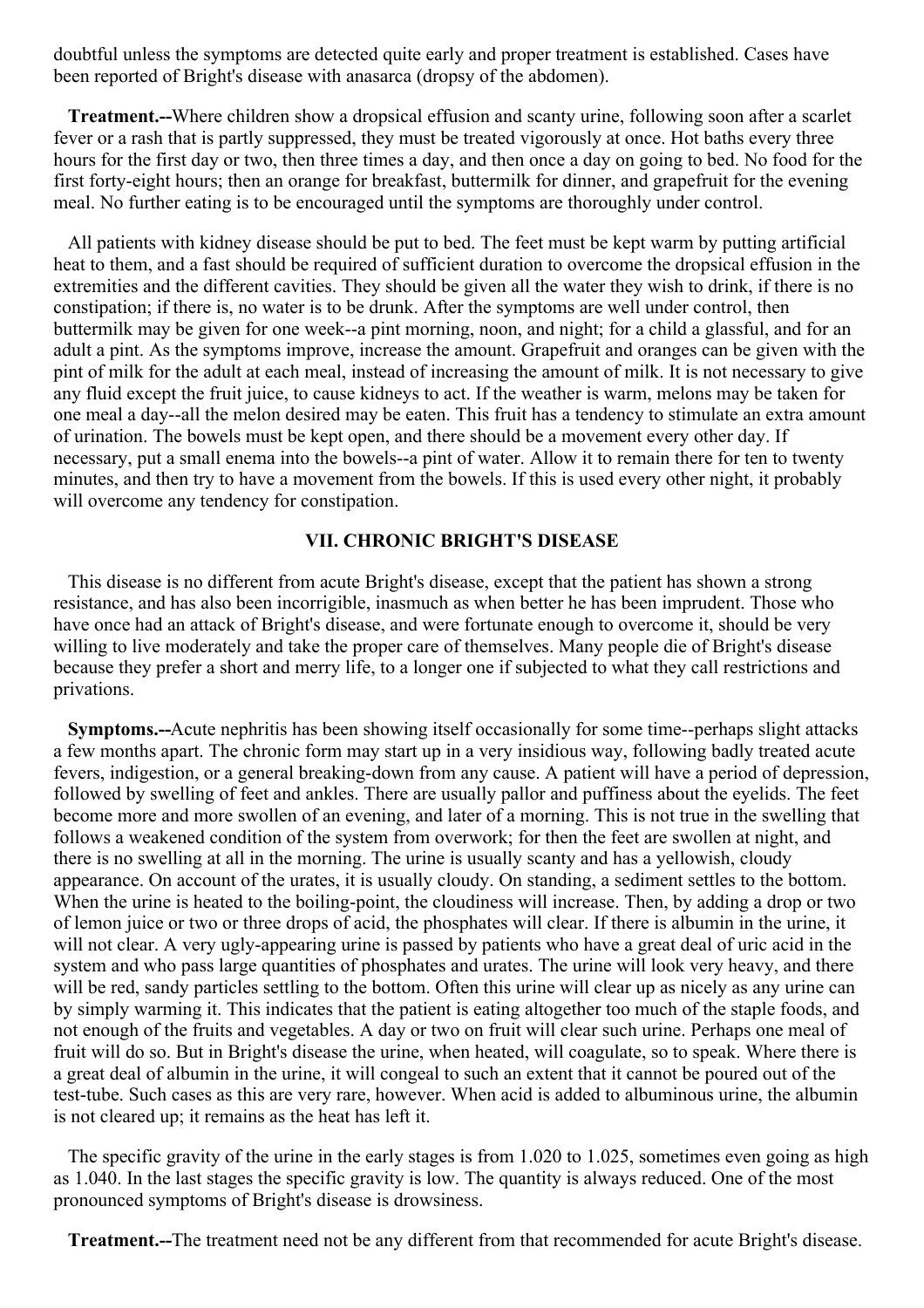## **VIII. NEPHROLITHIASIS (Stone in the Kidney)**

**Symptoms.--**The patient may pass gravel for years. I remember a case I had that in the course of five years passed a two-ounce bottle of small stones, the largest being not larger than an ordinary pea, and most of them half that size. Renal colic is common in this disease. The cause of it is passing of a small stone through the ureter. Great distress is complained of. Pain extends from the groin to the kidney, and sometimes down the spermatic cord to the testes. In cases where the stone is in the kidney, there will be no other feeling of discomfort. The patient has difficulty in telling just where the pain is. If asked to put the finger on the spot, he will start to feel with his hand, and unconsciously he will pass his hand over the entire region of the kidney down to the pelvic bones in front, and, to end his efforts of description, he will acknowledge that he cannot find the spot, the reason being that there is no location-the pain is reflex and not stable. The physician must distinguish between stone in the kidney, appendicitis, neuralgia of the spermatic cord, ovaritis, constipation, and colitis. Indeed, there may be a feeling of weight in the reproductive organs, and the patient should be examined for stricture of the urethra or rectum, before diagnosis is made, or an opinion settled upon in regard to the real cause of the discomfort.

**Treatment.--**The patient's diet must be corrected. It is a case of lithemic diathesis, or what is known as the gouty diathesis, and the style of living has been unsuited to the requirements. The patient has been taking altogether too much mineral-bearing foods into his system, and has not taken enough of the eliminating foods. It is doubtful if such diseases as renal colic, gall-stone, or stone in the urinary bladder will ever develop if the dietary is well balanced, carrying enough raw vegetables and fruit to prevent the accumulation of mineral in the system. It should not be forgotten, however, that worry and overworked emotions, and the use of stimulants, will cause the disease.

# **IX. TUMORS OF THE KIDNEY**

Tumors of the kidney are of two kinds--malignant and benign. Sarcoma is the most common of the malignant diseases to take hold of the kidney.

**Symptoms.--**Blood in the urine. Blood sometimes is passed in clots, and often molds of the pelvis of the kidney have been passed from the bladder. Cases go almost to a fatal termination without great pain. Perhaps a decided discomfort is felt at times in the small of the back. The pain will sometimes radiate down through the course of the ureters, resembling somewhat the pain of stone in the kidney. There will be a continual loss of flesh. In some cases it will be very rapid. There is no cure. If the case can be benefited at all, it must be done by a proper dietary and proper care of the body.

[HOME](../../../index.html) HYGIENE LIBRARY [CATALOG](../0201hyglibcat.html) GO TO [CHAPTER](#page-100-0) VII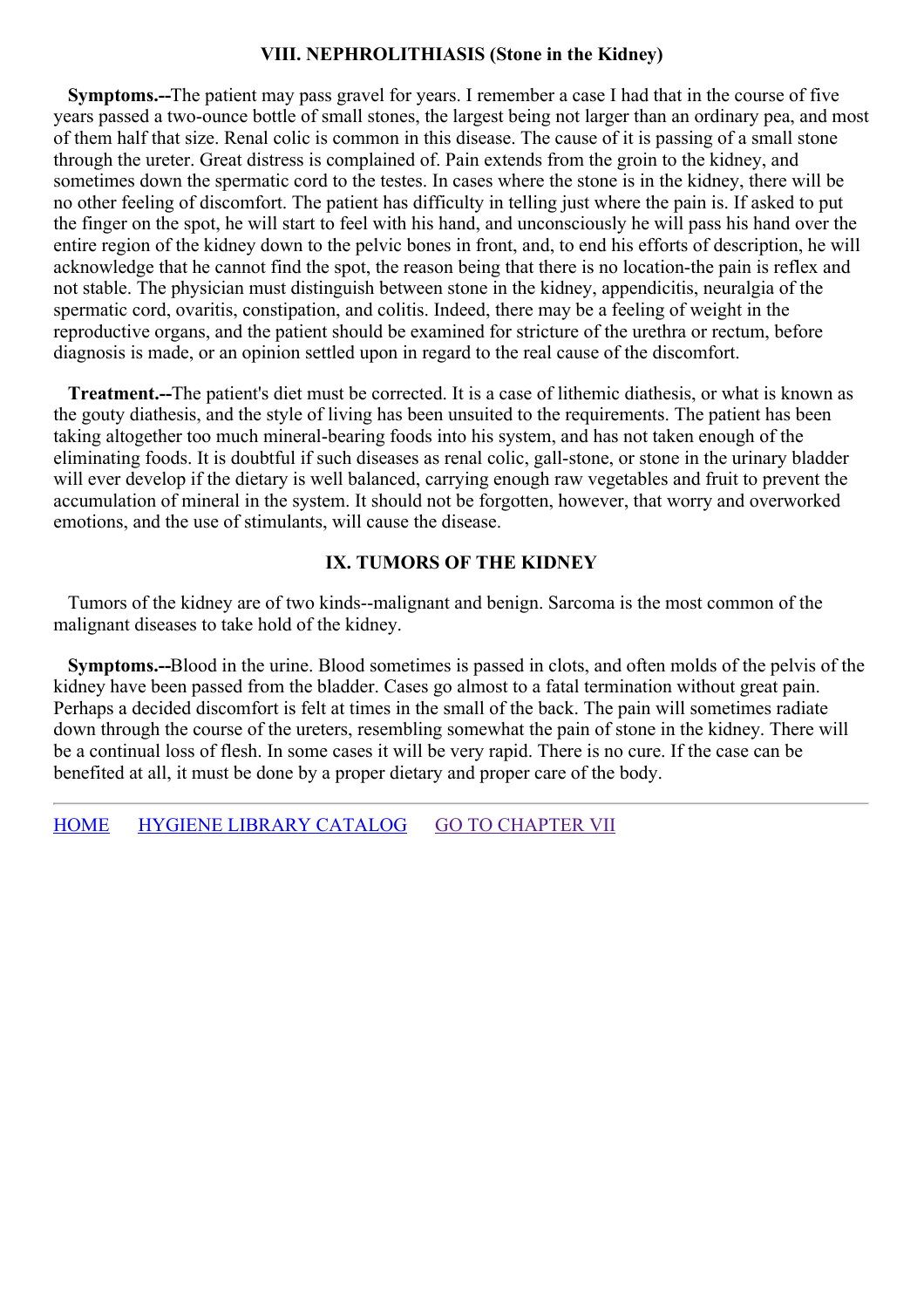# **CHAPTER VII**

# Diseases Of The Blood And Ductless Glands

# **I. ANEMIA**

**Definition.--**Anemia means a deficiency in the volume of the blood albumin or hemoglobin. Pronounced anemia follows excessive loss of blood. Anemia may be local or general.

**Local Anemia.--**Local anemia of the brain causes fainting. When the sluices of one large district are too wide open, others are left anemic. It is said that when the mesenteric channels are opened from any cause, all the blood of the body will be sent to the abdominal cavity, leaving all other parts of the body fatally anemic. Emotions strong enough to affect the nervous system, reflexes from pain, or reactions from shocks or blows upon the abdomen, may cause a fatal anemia of the brain. If not so severe, they may cause fainting. This condition can be brought about by tapping the abdomen and drawing off the fluid, removing large tumors, or emptying the fluid out of an ovarian cyst that is very large and which has overdistended the abdomen. By taking off the pressure, a reaction follows; the blood flows into the blood vessels of the abdomen too rapidly, causing fainting by emptying the brain. If the patient is very low, it may cause death.

Local anemia affecting various organs is made possible by inheriting a predisposition. Irritation of the liver from overstimulation may cause hyperemia of the organ. If this condition is continued until there is a permanently enlarged state of the blood vessels, a sudden sickness, followed by fasting, may bring on an anemic state that will not be in keeping with any other part of the body. This may be true of any other of the organs of the body. Plethora of years' standing builds an enlarged state of the blood vessels. It takes time to readjust to a normal state.

Reybaud's disease, which is an affection of the peripheral vessels, causes what is known as local syncope. This may occur in the viscera as well as in the extremities. Where it occurs in the brain it causes temporary aphasia.

**General Anemia.--**This condition may be brought on from the continuous toxin poisoning produced by putrefaction in the intestines. Where a condition of this kind runs on for a very great length of time, patients become pale; the tongue is pale; the mucous membrane is bleached. The entire organism suffers more or less from oxygen starvation, and on this account there is more or less decomposition from a lack of oxygen in the system. When this is added to the original toxin poisoning, patients are put in line for building malignant diseases, especially sarcomas.

**Anemia from Hemorrhage.--**This may either occur from a traumatic cause or it may be spontaneous. In injuries, if a large blood vessel is wounded, the bl eeding may be very rapid and end fatally in a very short time. If the blood vessel is small, the anemia will come on slowly. Fatal hemorrhage is favored by a condition of the blood in which it refuses to coagulate. When the blood is lacking the proper amount of fibrin, the tendency is for wounds to continue bleeding, or for spontaneous bleeding to take place, such as nose-bleeding or bleeding from the lungs. Hemorrhage from any part of the body may be continuous. There are people who are called bleeders. They belong to the class who are lacking in fibrin. The primary cause of a lack of this fibrin is undoubtedly toxin poisoning. Septic or pus poisoning also affects the blood in this way.

After childbirth post-partum hemorrhage may be so severe as to cause death from this cause. Such diseases as alburninuria or Bright's disease favor hemorrhage. Gastric cancer kills the life of the blood,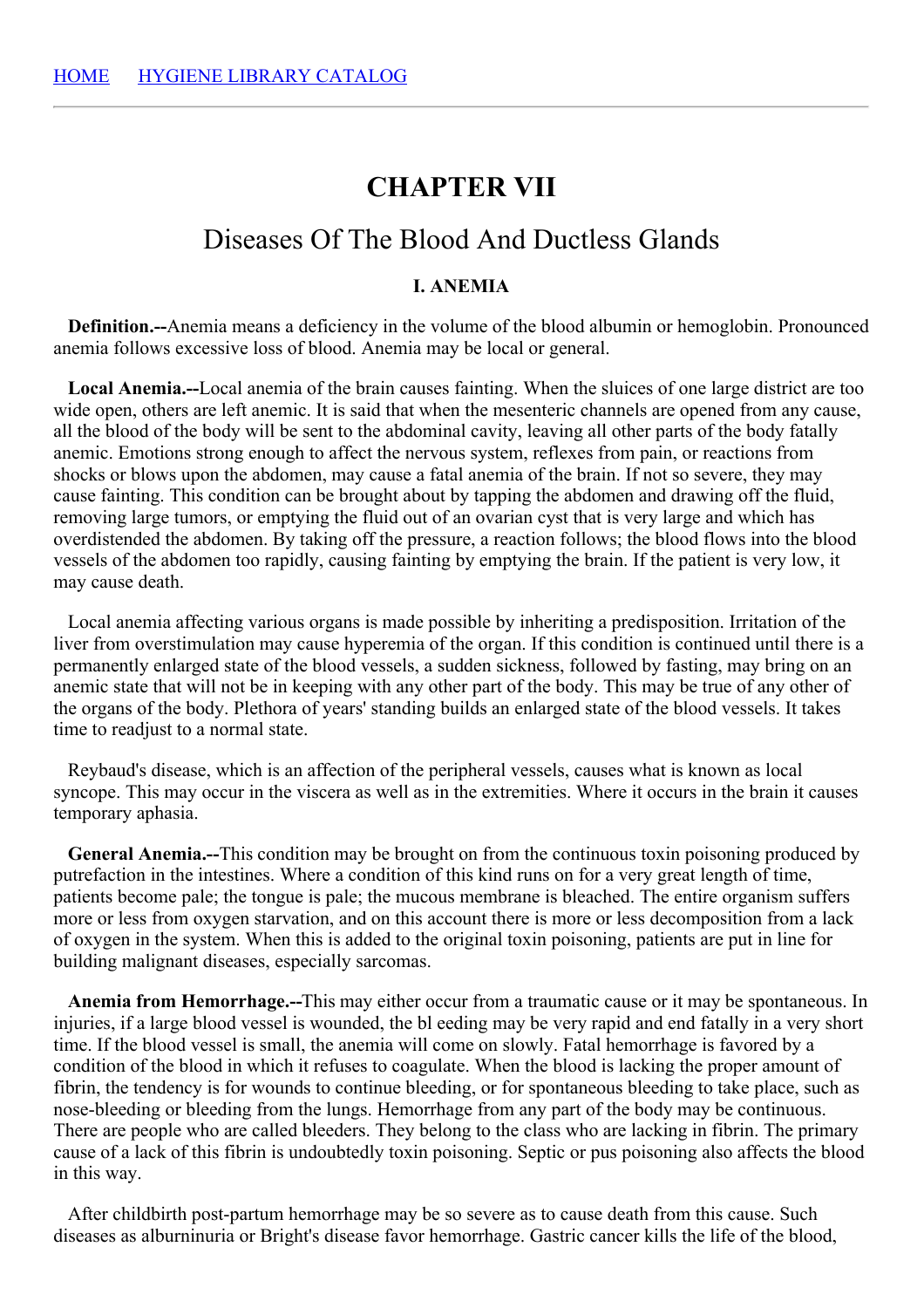which is equivalent to the influence of a fatal hemorrhage. Lead, mercury, arsenic, and other mineral poisons cause anemia. All toxins produced by the action of bacterial fermentation on food end in anemia.

Hyperpyrexia kills the life of the blood and produces anemia.

**Treatment.--**In almost fatal hemorrhage from injuries it is considered good treatment to transfuse blood. My objection to this is that the blood transfused is not adapted to this particular case. Besides, it further shocks the patient to have blood thrown into the veins as suddenly as it has been lost, and the two shocks are more than the patient can stand. I remember having a patient who almost had a fatal hemorrhage from the bowels--a boy eleven years old, with typhoid. The first day he took his bed he bled to syncope. I was sent for. His pulse, as nearly as I could make out, ran about 180, He was apparently about as near death as it is possible to be. I had the pillows taken out from under his head, the foot of the bed raised, and insisted that no one should speak to him or make any noise. Occasionally the nurse was to put a teaspoonful of water to his lips--not in the mouth. Otherwise he was to be left entirely alone, without any nourishment whatever. In ten days his pulse was down to one hundred, and the feeding was begun. He made a splendid recovery.

Why should transfusion be given in such cases? Nature can make blood out of the tissues of the body as fast as it is necessary to be made; and that is the only legitimate, rational, and logical source of supply. Patients should be left entirely alone. They are shocked by being tormented with dressing and nurses. Where a patient is still living after having excessive hemorrhage, if he can be protected from shocks, such as noises, annoyances, handling, and the usual attention which patients receive, I believe that the majority would get well.

Hemorrhage from the lungs and other parts of the body must be treated according to the needs of the case. Excessive bleeding at the nose is often an indication of high blood pressure and arteriosclerosis. The quickest and safest way to control the case is to proscribe food, and even water, for the first twenty-four hours. Keep the patient in a horizontal position, without any pillow under the head. Then, when the hemorrhage has ceased, no food is to be given for at least forty-eight hours after, and then only a very little. Such cases must be instructed to eat more moderately than ever before. If they will not heed, they may have apoplexy with paralysis following in the course of a year or two.

Of course, each case must be treated according to its needs. Certainly these patients are to be controlled in regard to their eating. They are to be given the proper food. If they have no desire for it, they are to wait, and touch nothing at all, until an appetite comes for wholesome food. Such cases ought to be kept away from food for from seventy-two hours to one week. In that time nature will have taken up a great deal of the watery tissues, the blood will be more concentrated and vastly richer, and they will be started well on the road to full recovery. But they cannot be cured unless they stop their trashy eating. They should have the tensing exercise, and be kept away from company. They must be sent to bed early, should get up late, and should lie down after lunch each day. They are easily enough cured if the discipline is rigidly carried out.

### **II. LEUKEMIA**

**Definition.--**A disease that is known by a persistent tendency for an increase in the white corpuscles. There are also enlargements of the spleen and lymphatic glands.

**Etiology.--**Leading authorities declare that there is nothing known about the condition under which the disease arises. It can be safely said, however, that the exciting cause may be an injury; but without constitutional toxin poisoning, with lymphatic involvement, the disease cannot be developed.

**Symptoms.--**The disease comes on gradually. The first thing to arouse attention will be a rather enlarged abdomen, with a growing pallor of the surface of the body. The doctor is usually consulted to give his opinion in regard to what causes the abdomen to enlarge. In these days of much operating for tumors, people are fearful of tumors, and if the abdomen shows any enlargement, the average individual is not happy about it until he gets an opinion of his case.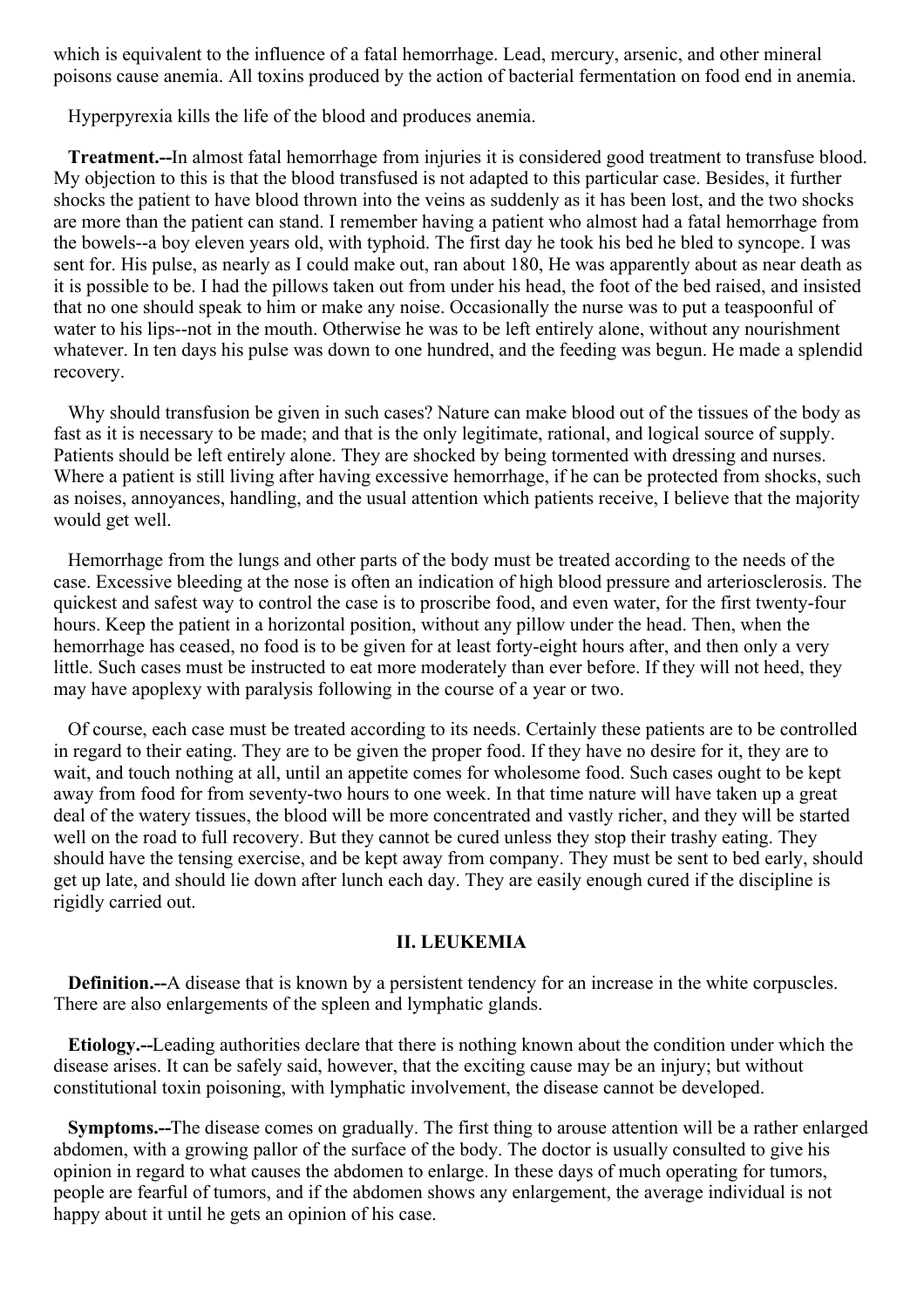Along with the enlargement of the abdomen there is a shortness of breath, or what might be better described as a feeling of precordial oppression, due to oxygen starvation. The more the blood becomes involved, the fewer blood corpuscles there are to carry the oxygen. Many cases are troubled with nosebleeding. The primary cause being toxin infection, the cause of the toxin infection takes us back to intestinal putrefaction. Food decomposes in the alimentary canal, and there is enough irritation, inflammation, and ulceration in the stomach and duodenum to cause leukemia. The colon is affected with chronic inflammation and more or less ulceration. This state of the alimentary canal exists in many other chronic diseases; so the question naturally arises: Why does it develop in one person as leukemia, in another as Hodgkin's disease, and in another as chlorosis, etc., etc.? The reason for the development of these varying affections cannot be accounted for other than that heredity or diathesis governs types. Families have lived for a number of generations in a given manner, and the tendency has been to evolve a predisposition to take on special diseases. Those who have lived in a malarial country have evolved a diathesis which proves to be favorable for the development of leukemia.

Before leukemia develops there is always a lymphatic derangement. The lymphatics in the groins and in different parts of the body enlarge, because they are the storehouses for the arrest and detention of toxins.

Cases of chlorosis have been known to have fatal hemorrhage before the disease had advanced to the point where it could be diagnosed as leukemia. The pulse is usually rapid, soft, and compressible; and at the same time it will be full in volume. Toward the close of the disease dropsical effusions develop, which may end in general anasarca.

Hemorrhages of different organs are of frequent occurrence. The disease known as purpura hemorrhagica is common.

**Treatment.--**The patient is fortunate if living in a warm country where he can stay out-of-doors all the time. The eating must be corrected: fresh fruit and vegetables principally; no meat, and a very limited supply of wholewheat bread and the decidedly starchy foods, such as navy beans, potatoes, corn bread, etc. These foods should not be given oftener than once a day, with a combination salad and cooked, nonstarchy vegetables. The other two meals should be fruit.

## **III. HODGKIN'S DISEASE**

**Definition.--**This is a disease of the lymphatic glands. It starts on the side of the neck; the spleen enlarges, and there usually are formations of growths or nodules in the liver, spleen, lungs, and other organs. The lymphatic glands in different parts of the body become involved, feeling like nodules under the surface of the skin, on the arms, legs, and abdomen. These are very pronounced cases. The disease generally occurs in the first half of life, or in young people.

**Etiology.--**This is one of the diseases of which the true nature of the real cause is not known. In all cases that I have been called upon to treat, however, I have found a gastro-intestinal derangement, and the bad habit of excessive eating and keeping up putrefaction in the intestine. Most authors declare that chronic tonsillitis may precede the onset. Chronic tonsillits is built from decomposition and putrefaction in the alimentary canal; so why should not these lighter forms of disease precede the chronic infections that come after resistance is broken down? The inguinal glands become involved and grow very rapidly. These are the first glands to show that there is putrefaction in the intestine. Of course, the lymphatic glands found on the surface and in the cavities of the abdomen and pelvis are always involved, playing an important part in developing catarrhal inflammation of the uterus, etc. In the early stages there is a slight fever. As the disease advances, the fever may go up in the afternoon every day. Sometimes a chill precedes the fever, and a sweating stage follows after the fever subsides. In fatal cases, pronounced emaciation ultimately sets in. This is about the time when the symptoms of dropsy begin to develop. Dropsy is usually seen in exhaustion. It means that the vital organs--heart and kidneys--are failing in their work through exhaustion brought on from toxin poisoning.

**Treatment.--**The disease can be controlled, if taken in the early stages. Certainly I should not recommend an operation for the removal of the glands. This, however, is the common treatment, but it is positively unnecessary. A rational dietary, with proper care of the body, will overcome the disease.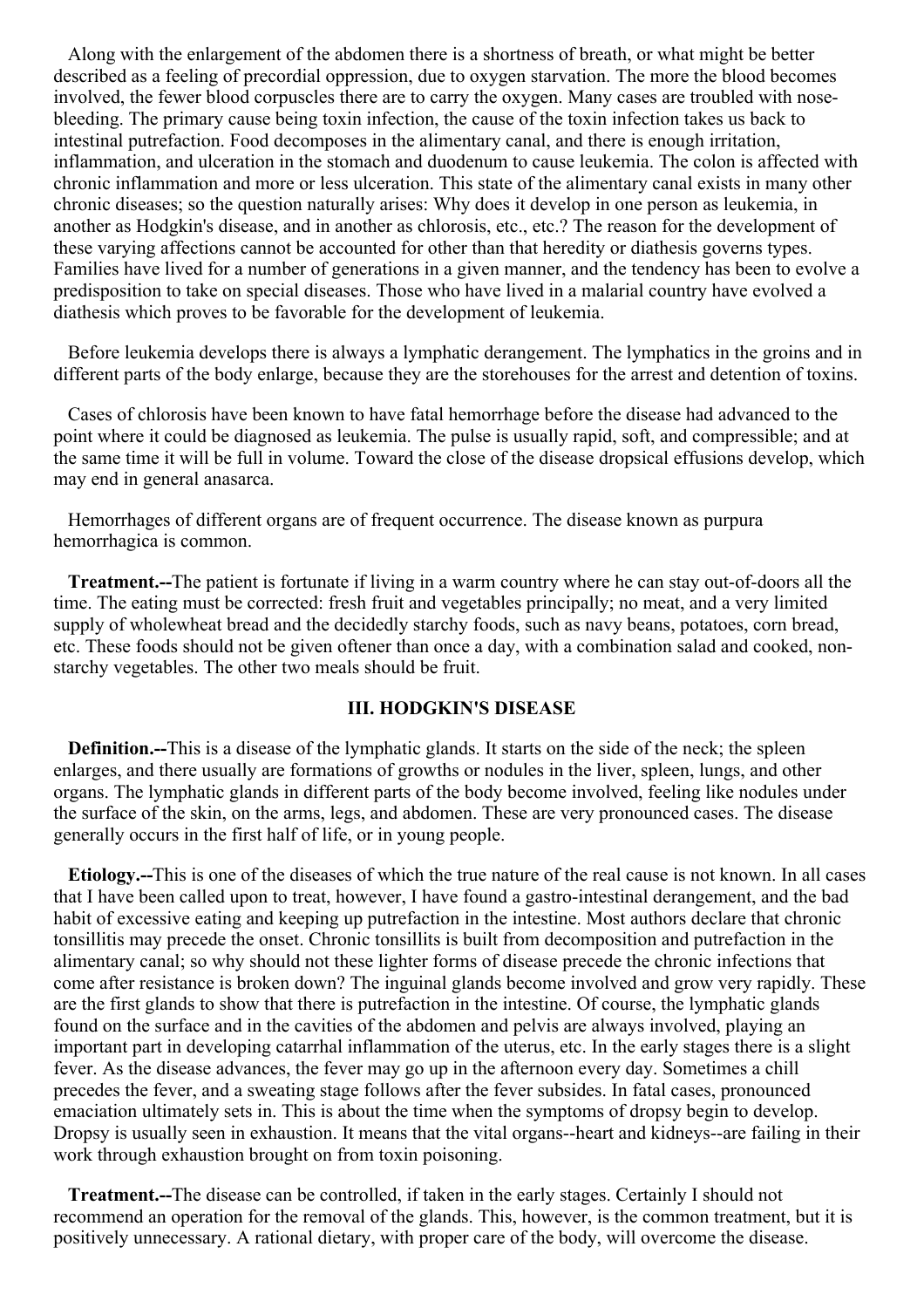Authorities generally think that arsenic is the leading drug with which to treat this disease. Fasting for from one to two or three weeks is the proper thing--perhaps one week of fasting and then two weeks of fruit morning, noon, and night; after that, two meals of fruit, with a regulation dinner of meat one day, and a decidedly starchy food the alternate days, and at each dinner two cooked, non-starchy vegetables and a combination salad.

# **IV. PURPURA (Hemorrhage into the Skin)**

**Description.-**This is not a disease; it is a symptom, as it develops in many chronic diseases. It indicates a most pronounced toxin poisoning. It is not unusual for this symptom to present itself in pyemia, septicemia, heart diseases of all kinds, measles, scarlet fever, smallpox, cerebro-spinal fever, low forms of fevers, in cases of snakebite, and after the use of certain medicines. It has been known to develop quite extensively after the use of small doses of iodid of potassium.

**Treatment-**No attention is to be paid to the purpuric symptom. The patient must be fed properly, proper care must be given to the body, and whatever manner of living has superinduced this symptom must be looked after and corrected as quickly as possible. If all people could be treated properly when they are first taken sick, such symptoms would never develop.

# **V. HEMOPHILIA**

**Definition.**--Chronic bleeding. The patients affected in this way are spoken of as "bleeders." When they are known, surgeons give them a wide berth. Women during their menstruation will have much loss of blood each month if they are inclined this way. Such cases will even continue to bleed for an indefinite length of time after a tooth is drawn. The slightest injury will cause great bleeding. The blood has lost its power to coagulate.

**Etiology.--**Exactly the same condition obtains that is recognized in toxin poisoning. It may be that poisons may be taken in from the outside--such drugs as lead, arsenic, mercury, etc.; but the cause is usually decomposition manufactured in the alimentary canal and absorbed in the system. The reason why the blood is thrown into such a peculiar state that it will not coagulate is because this particular organ is the weakest one in the system--in the same way that the spleen becomes involved in leukemia because there is a predisposition to take on this affection. This affection, the same as any other, can develop only when the proper conditions are present. It is found in very young children. Why not? Parents live in such a way as to derange the mother's blood--lower its vital tone--and it would only be natural for the child to be born with a predisposition to take on affections similar to those of the mother. Besides, the child will nurse the mother, and, if it is fed, it will be fed the same way that the mother has eaten, which has brought her own blood deterioration upon her.

**Treatment--**There is nothing to be done except to build the patient up and stop all bad habits of eating.

#### **VI. SCURVY**

**Definition.--**The definition usually given is a constitutional disease characterized by pronounced enervation, with anemia and a spongy condition of the gums, which bleed on the slightest pressure or touch.

**Etiology.--**This is one of the old affections, well known to the profession generally and to most of the intelligent laymen. Today it is called acidosis. It is pretty generally understood to mean a disease created from lack of green vegetables and fruit. It develops in its most profound type among sailors who are cast away from shore and lost at sea. The fact of the matter is that we have a great deal of scurvy, or acidosis, that is not recognized as such. Notwithstanding some of our best authorities declare that the disease is becoming very rare in the United States, the truth is that we have probably as much as we ever had, but of a form not recognized. It has always existed in the milder forms without recognition. Such affections as purpura hemorrhagica, many forms of ulceration, galloping consumption, tuberculosis of the lungs, and all conditions that have been recognized as of a scrofulous character, are so closely related to scurvy that they should come under the same head; for the cause must be the same, as nearly as causes can be the same.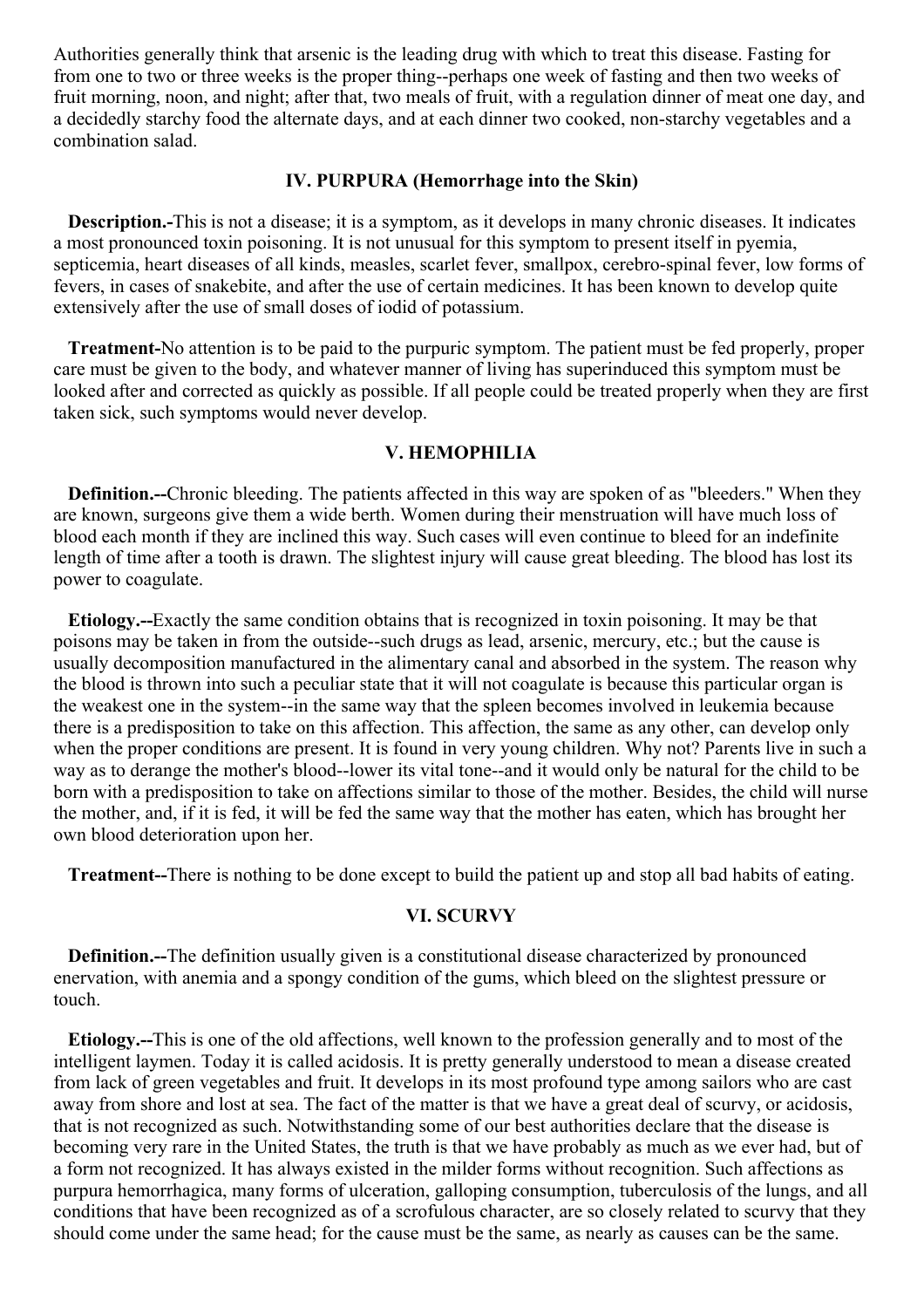<span id="page-100-0"></span>**Symptoms.--**The disease develops gradually. It is said that there is a gradual loss of weight. I find this true of only some of the victims of this disease. Some cases may be said to be obese, yet they can develop this disease. After the blood derangement becomes fatal, they have a loss of flesh. The gums become swollen and spongy, and bleed easily; the teeth loosen and fall out. When mercury is not the cause of pyorrhea, it must be due to scurvy, or acidosis.

It is only when scurvy, or scorbutus, becomes constitutional that it is generally recognized as such. Very few recognize such local affections as pyorrhea, gastric ulceration, and stomatitis as scurvy; yet the truth of the matter is that these are local diseases brought on from identically the same cause or causes. Inasmuch as the cause of blood derangement, glandular derangement, etc., is the common toxin poisoning, these affections should be recognized as springing from the same source. In severe constitutional derangements of this character, hemorrhages beneath the mucous membrane of the mouth are common. The skin becomes dry and rough. Blue spots, like those caused by bruises, appear upon the legs, arms, and other parts of the body. The breath is always bad. The slightest injury often produces hemorrhage.

A swelling on the order of dropsy in the ankles develops. As stated in previous articles, this is indicative of a very depraved condition of the system and pronounced enervation of the heart and kidneys. Hemorrhages from the lungs, stomach, and bowels are common. All the indications of general enervation may be expected. The heart, of course, is feeble and irregular in action. Small areas of the lungs will have hemorrhagic spots in them. Some of our leading authorities declare that it is very difficult to distinguish this disease from purpura. If they manage to get any distinction at all, it is a distinction without a difference; for they are one and the same thing.

**Treatment.--**Raw fruit and raw vegetables until the disease is completely under control. Then add buttermilk to the diet. After buttermilk, fruit, and vegetables have been given for at least one week, some kind of starchy food, with combination salad, may be used for dinner. No meat should be given until full health is restored.

#### **Infantile Scurvy**

The cause of this trouble is nursing mothers who have been living on food with an acid potentiality, to the neglect of fresh fruit and vegetables. This causes the milk to be deficient in the elements of the salts of soda. The milk is devitalized, lacking in vitamin or enzyme; and unless the child is taken from the mother's milk, and given the proper kind of milk and fruit juices, it will die. If the case is not very far advanced, by giving fruit and vegetable juices in conjunction with the mother's milk, and at the same time feeding the mother properly, it may not be necessary to wean the child.

### **VII. DISEASES OF THE SUPRARENAL BODIES**

### **ADDISON'S DISEASE**

**Definition.--**I can give no better definition than that given by Osler:

A constitutional affection characterized by asthenia, muscular and vascular, irritability of the stomach, and pigmentation of the skin--symptoms due, in all probability, to loss of the internal secretion of the adrenal glands. Tuberculosis of the adrenals is the common anatomical change.

**Etiology.--**Males are more inclined to take this disease than females. The skin is of a yellowish-gray tint. The disease is thought to originate in an injury to the abdomen or to the spine--poverty of the adrenal enzymes.

**Symptoms.--**Anemia, general languor, pronounced enervation and very enfeebled heart action, irritability of the stomach, and the peculiar change in the color of the skin. The first symptoms are those of weakness, weariness, and the peculiar coloring of the skin.

**Change in the Appearance of the Skin.--**This is usually the first thing to attract the attention of the patient or his friends. The coloration ranges from a slight yellowish to a deep brown or even black, The color is deeper on the exposed parts of the body. The areolae of the nipples and genitals take on a very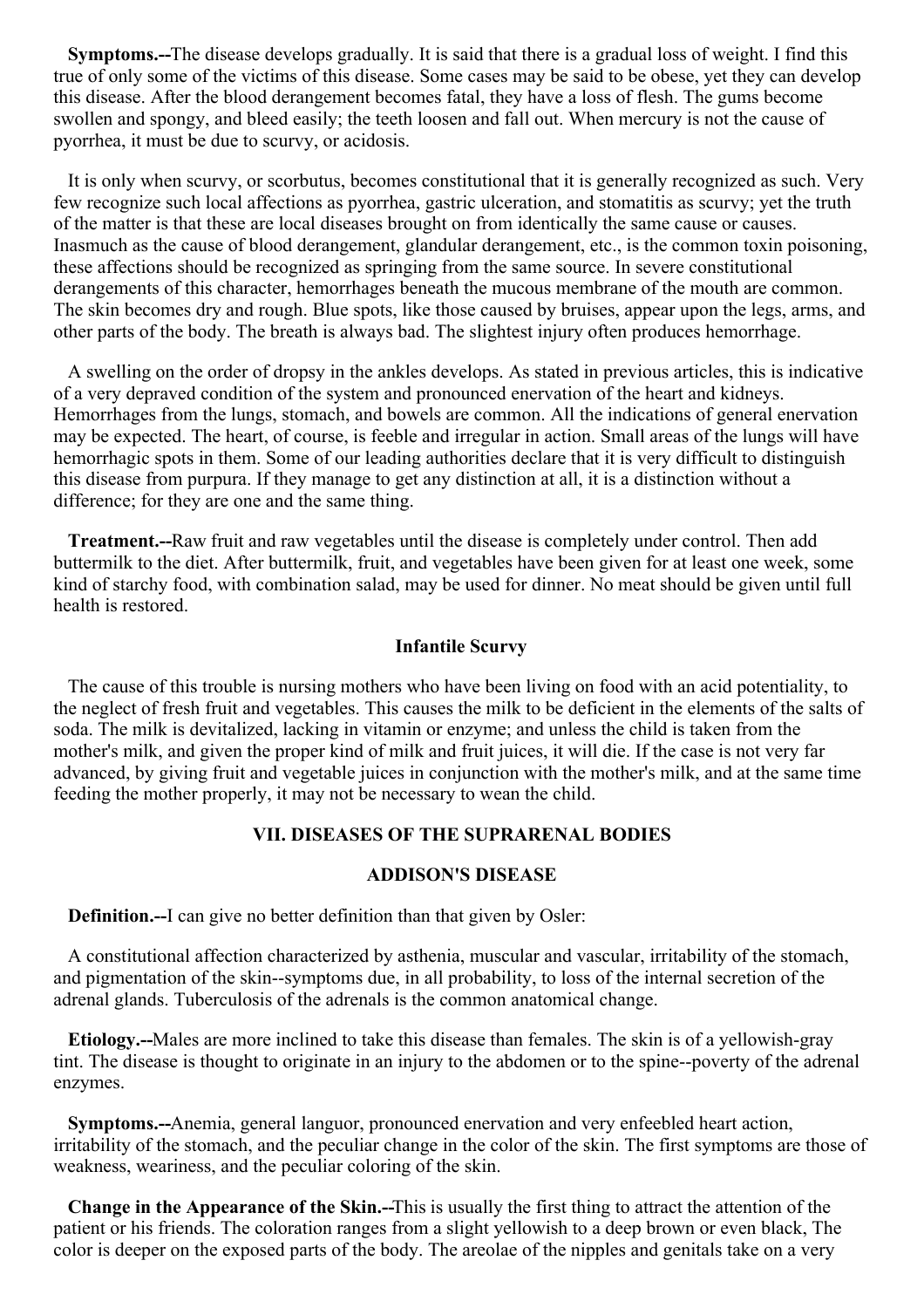much deeper hue. The stomach symptoms are those of nausea and vomiting. As the disease advances, there is pain in the abdomen. Toward the last there is complete loss of appetite. Diarrhea frequently develops--due, of course, to lack of digestive power; for, as the disease advances, the digestive secretions become less capable of preparing the food for absorption.

The general constitutional derangement is marked by a gradual decline in nutrition. The disease usually ends by fainting. This, of course, is brought on by the continued prostration, and becomes more and more profound. In some cases there are tuberculous lesions. Osler describes two cases as having ended in a delirium, with difficult breathing.

**Treatment.--**Never having had a case, I cannot say very much about what can be done for the disease. It is always safe, however, to feed properly and give the foods that will give vitality and carry life into the system. Fresh fruits, raw vegetables, milk, and eggs, I should say, ought to be about the limit; and then, if the patient shows improvement, other foods may be given as indicated. Those who believe in animal therapy declare that the suprarenal injections have been used beneficially. Those who believe in drugs declare some benefit may be derived from arsenic, strychnin, and other drugs.

## **VIII. DISEASES OF THE SPLEEN**

#### **(1) Movable Spleen**

Enlargement of the spleen, such as has been referred to under other heads, occurs in fevers, heart disease, hardening of the liver, and other diseases.

There is a wandering spleen, like floating kidney. No doubt this condition may occur occasionally, but certainly very rarely. There is no reason why the spleen should not sag down below its normal position, from the same causes that allow the stomach, transverse colon, and other organs in the abdominal viscera to drop below their level. Great enervation, muscular relaxation, and intra-abdominal pressure from gas, etc., may occasionally displace, deform, and put out of their normal position any of these organs. This condition of the spleen occurs so seldom that it is unfortunate to have this reputation at all; for physicians who are always looking for the unusual and grotesque will often be troubled with finding this condition when it exists only in their minds. It is said that the wandering spleen is found oftener in women than in men. In malarial countries, where the spleen is frequently found enlarged, the wandering kidney may be found also; for the weight of the enlarged spleen must necessarily pull very heavily on attachments, and after the enlargement is overcome it would be reasonable to expect to find the spleen, as well as the left kidney, below its normal position on account of the stretched ligaments. This same displacement may occur to every organ in the body.

**Treatment.--**Whatever is necessary to correct the health of the patient should be done. If the patient is complaining, and seeks the physician's advice for discomfort, it will not be from wandering spleen; it will be due to indigestion, gas in the bowels, which, if corrected by a proper diet, will remove all symptoms that are driving the patient to seek relief.

## **(2) Rupture of the Spleen**

The spleen has been known to become so enlarged from hyperemia, or engorgement of blood, that it spontaneously ruptured. Then again the spleen may be ruptured by a blow or fall. Fatal hemorrhage will follow this accident. It is said that fatal hemorrhage has been known to follow puncture of the spleen by a hypodermic needle. Abscess in the spleen has sometimes been punctured, and the intense swelling has caused a rupture to take place at the point of insertion of the needle. Of course, such accidents will prove fatal very quickly. There is but one treatment, and that is to open the abdomen and do whatever is necessary. It is strictly a surgical case.

#### **IX. DISEASES OF THE THYROID GLAND**

#### **(1) Hyperemia**

These symptoms belong to a syndrome. Where this state exists, there is toxin absorption from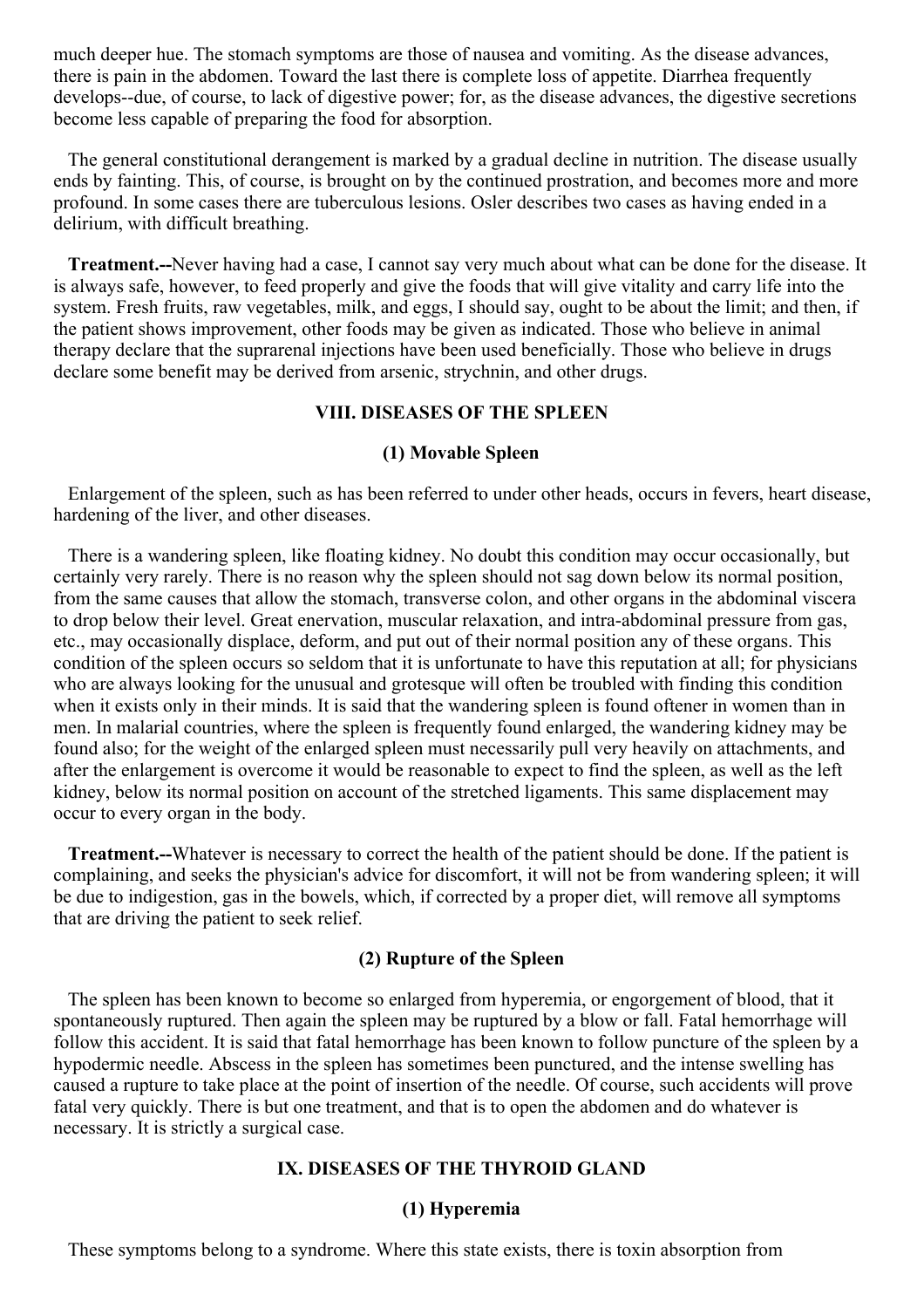decomposition in the bowels. The lymphatic glands are more or less affected in the pelvis, causing hyperemia of the ovaries, a tendency for painful menstruation, or an excessive flow; perhaps a catarrhal condition of the uterus and hyperemia of the mammary glands. The thyroid gland and the mammary glands in connection with the ovaries develop this hyperemic state at the menstrual period. The catarrh in such cases as this is a transient affair. The rule is that it never remains. There is a possibility that this state of the thyroid gland may emerge into a catarrh proper.

**Treatment.--**The treatment should be obvious. Correct the digestion. Stop the improper eating. The eating of candy and other foods between meals must be given up entirely, and meals must be on time three times a day. During the hyperemic state of these glands, one or two days should be spent on fruit entirely: three fruit meals a day--morning, noon, and night. Then one fruit meal may be dropped, and a regulation dinner of meat, salad, and cooked, non-starchy vegetables taken every other day; and the alternate days a starchy dinner, using some kind of decidedly starchy food in place of the meat.

### **(2) Acute Thyroiditis**

This affection may be the sequel of typhoid fever, scarlet fever, pneumonia, rheumatic fever, or mumps. The entire gland may be involved, or only one lobe of it, and sometimes the isthmus. Where the inflammation ends in suppuration the gland may be destroyed. It is said that exophthalmic goiter has followed an acute thyroiditis, which in turn followed infectious fevers.

#### **(3) Goiter**

**Definition.--**Enlargement of the thyroid gland. It may occur sporadically or in epidemic form.

There are three varieties of true hypertrophy of the thyroid gland. The first is a follicular enlargement: newformed tissue develops--gelatinous material accumulates in the follicles. The second variety is vascular. In this variety the enlargement is due entirely to enlargement of the blood vessels. This is the variety that is so formidable when surgeons undertake to extirpate it. Bleeding is tremendous, and I think the majority of surgeons go no farther in such cases than to ligate the artery; which treatment may be somewhat beneficial, but collateral circulation wilt be established and the gland will continue to enlarge. We are having a great many operations of this character, and they are of no special benefit. Why should they be? No cause is even thought of, to say nothing about any attempt being made to overcome the cause.

The third variety is cystic goiter. This is characterized by a growth resembling cystic tumors. Occasionally this variety will grow to enormous size--as large as a human head. We hear occasionally of epidemics of goiter in different parts of the country. No doubt suggestion has something to do with this disease as well as with others, but there must be something atmospheric as well as dietary. There are certain sections of the countries of Great Britain, France, and Italy where the disease prevails. When the truth is known, it will be found that the foods in such communities are deficient in certain elements, or the style of eating of the people is such as to deprive the system of some of the vital elements necessary to keep a well-balanced state of health. Families and communities exchange ideas, patterning after each other in their style of eating as well as of dressing, and it is not strange that diseases of a certain character should develop in certain communities.

**Symptoms.--**An enlargement at the base of the neck--easily discovered where the enlargement is of any size--may be looked upon as a goiter. Just what kind of goiter is presenting must be left to the diagnostic skill of the physician, and just what can be done in any individual case must depend entirely upon the causation. It is my opinion that the majority of cases of goiter of any character have a primary cause of toxin poisoning--or a state of infection due to intestinal absorption of putrefaction.

**Treatment.--**Correct the habits or the life. See that the patient is fed properly. If there is a uterine affection, it must be corrected. As a rule, there is a sensitiveness of the mammary glands, and in too many cases the glands are removed because of a suspicion that the disease is cancer or will develop into cancer. The truth is that the uterine derangement, the mammary-gland enlargement, and the goiter all are caused by the same basic lesion. Where there is a great deal of fibroid development the disease is hard to overcome; but this tissue can be caused to absorb, if the patient will be persistent in living correctly.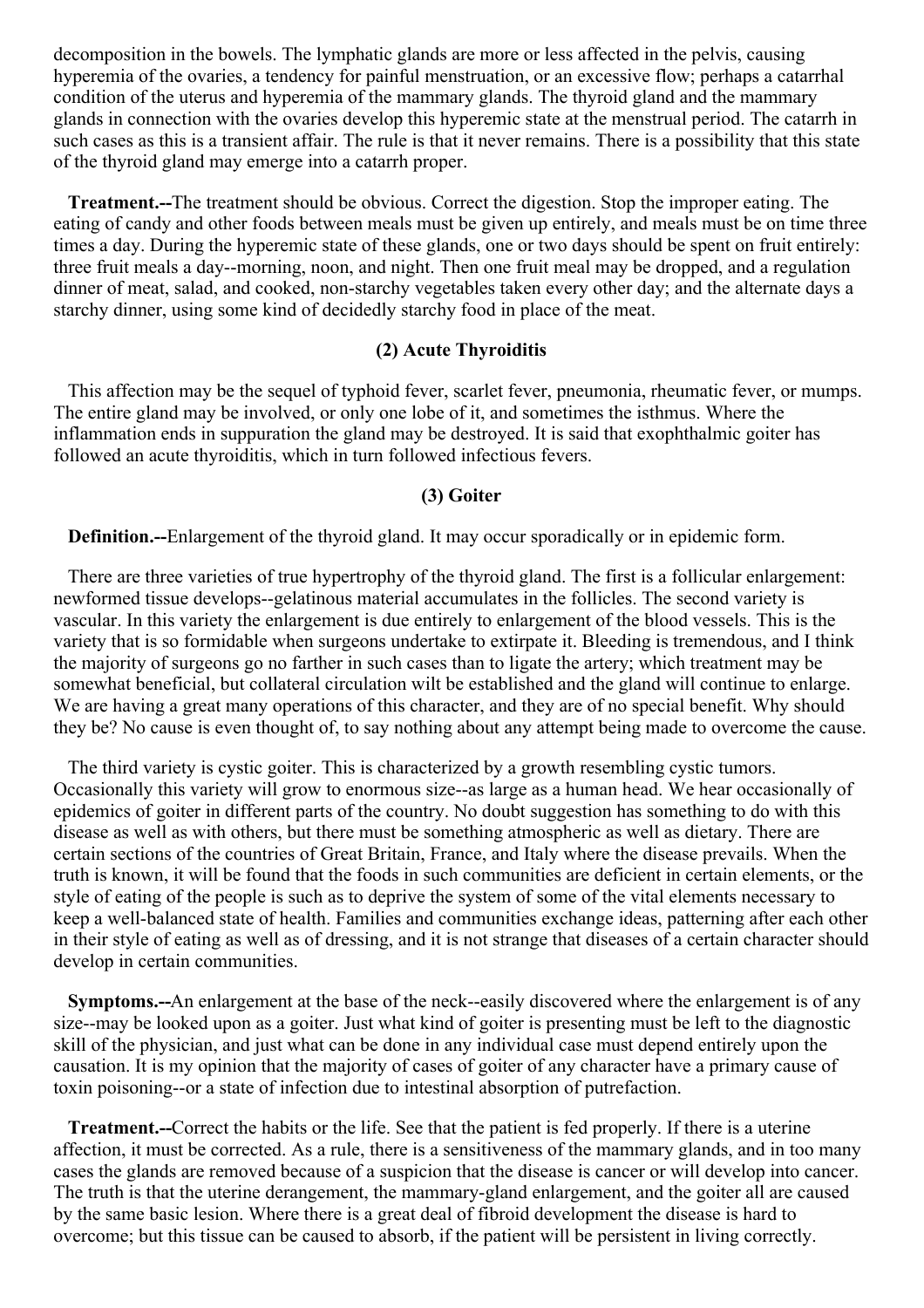## **(4) Exophthalmic Goiter**

**Definition.--**A disease characterized by an exophthalmose, an enlargement of the thyroid, functional disturbance of the heart and vascular system generally, and said to be caused by disturbances of the secretion of the thyroid gland; or, to be specific, hyperthyroidism.

**Etiology.--**This is a disease met with oftener among women than men, although some men develop a fatal affection of this order. There is no question but that the cause is enzymic shortage, allowing toxin poisoning; in this resembling alcoholism. Constitutional poisoning by alcohol is pronouncedly a nervous and physical trouble. Few cases, however, develop such a tumultuous action of the heart as occurs in goiter. There are very good diagnosticians who believe that it is a central lesion located in the base of the brain or in the medulla oblongata. The symptoms said to be produced by the administration of thyroid secretion are tachycardia, headache, sweating, and perspiration. These symptoms are very similar to those found in extreme cases of Graves' disease.

**Symptoms.--**The disease is divided into an acute and a chronic stage. The acute disease arises very rapidly. The patient will become exceedingly nervous, the pulse running from 120 to 160. The heart is tremendously tumultuous, and there is a feeling of precordial oppression, approaching that of smothering in severe cases. The eyes have a protruding appearance. Patients are often suddenly seized with vomiting, and sometimes diarrhea. The thyroid gland is found very much enlarged and soft. The gastro-intestinal symptoms are pronounced. The rapid heart action is one of the most pronounced symptoms. The exophthalmos may be unilateral; that is, one eye may be more pronouncedly projecting than the other. In extreme cases it is impossible for the eyelids to close. The protrusion has been known to be so extreme as to dislocate the eye from its socket. This appears rare and exaggerated; yet the projection is at times more than one could imagine to be possible. In the foregoing I have given the usual etiology and symptoms. I shall now give my opinion and impressions in regard to the disease.

It is a pronounced case of toxin poisoning. The patients affected with this disease have been eating beyond their digestive limitations for perhaps months, and possibly years, keeping up a continuous putrefaction in the large intestine. In nearly all the cases I have seen there has been colitis. The absorption of toxins from the putrefaction, running over a long period of time, has brought on pronounced enervation and an excitable state of the heart and arteries. The arterial pressure is high, and the heart is tremendously overworked. As stated before, there is a decided similarity between this disease and alcoholic neuritis or delirium tremens. Both are caused from toxins--one from alcoholics plus the toxins from putrefaction in the bowels, and the other from simple toxin from putrefaction.

In Graves' disease or the disease under consideration, there is almost invariably a history of sex neurosis. The patient early in life has begun to practice self-abuse. Then, when maturity is reached, the excess in venereal excitement has been continued. The truth of the matter is that exophthalmic goiter is the culmination of several years of sensualism.

The fact that the thyroid gland becomes involved in the syndrome to such an extent that it appears to be causative is probably due to enzymic shortage in the gland, allowing a local toxin poisoning.

**Treatment--**This disease can be cured, if taken in time. Some of our best medical authorities declare that the seriousness of the symptoms warrants strong measures being carried out; hence they recommend ice to quiet the heart. The ice-pack is to be placed over this organ, and the application is to be continued through day and night until the heart is controlled. Then drugs are given to control the action of the heart. Serum therapy is recommended; also surgical treatment for the removal of part of the thyroid gland. I certainly would not recommend any of these remedies. A patient should be put to bed, and kept there perfectly quiet, away from all friends and family. No one is to come into his presence except the nurse. Water may be given as freely as there is demand--which will not be very often after the first day or two.

The bowels are to be washed out with copious enemas. If the weather is cold, and there is a tendency for the hands and feet to be cold, hot applications are to be placed to the extremities; but the patient is to be kept in bed, perfectly quiet, and nothing is to go into the stomach except water until the pulse-rate is brought down to ninety or below. By that time the tumultuous heart will have quieted down, there will be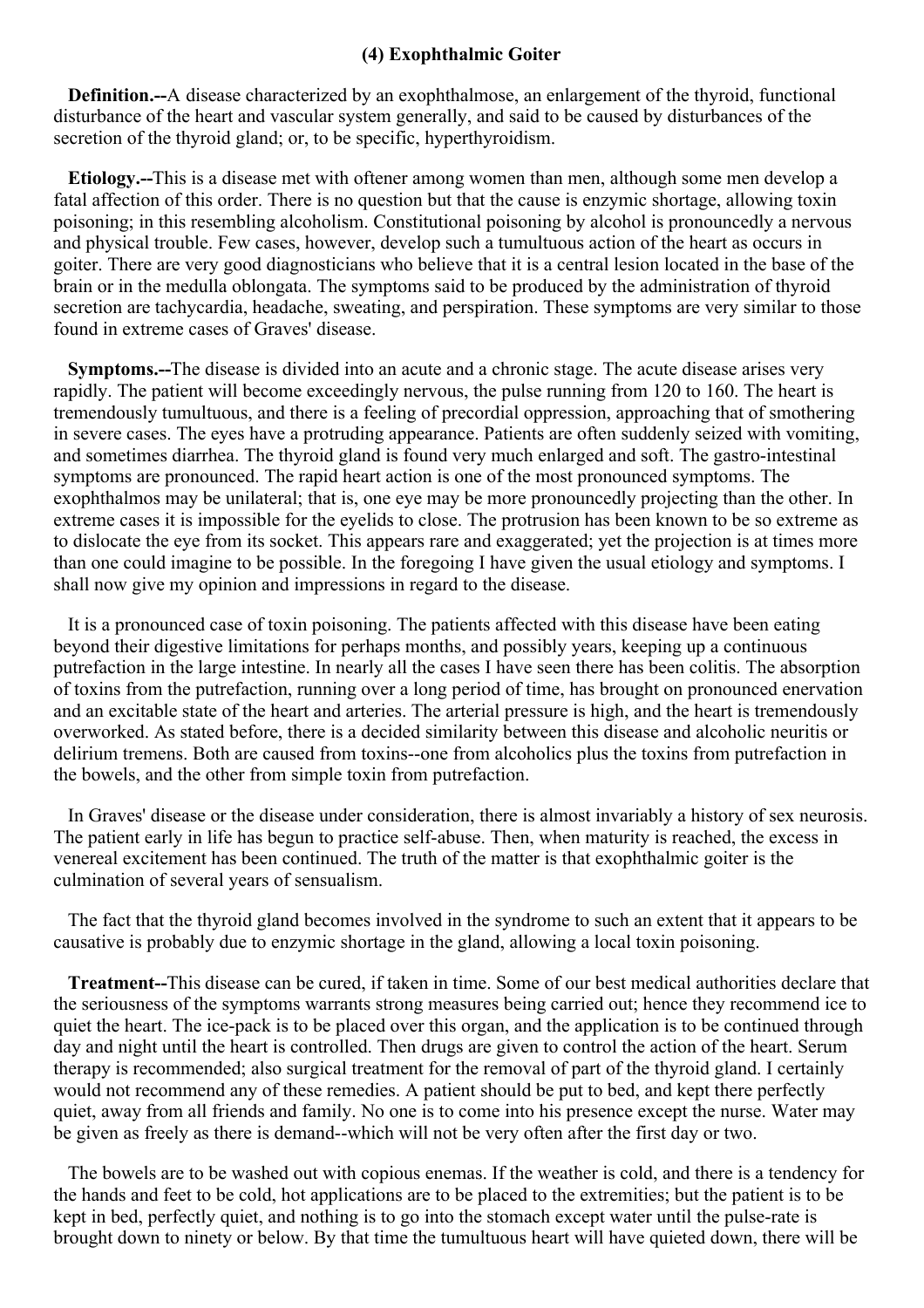less bulging of the eyes, and the whole aspect of the patient will be that of a decided improvement. It may require a week or two, but no hesitancy should be felt in carrying out the instructions to the letter. It is far better to trust the patient in the arms of nature than to trust to remedies questionable in their character and certainly doubtful in their efficacy.

As soon as the patient is able to eat (and eating certainly should not be started until the symptoms are absolutely under control), several days should be spent on fruit--any kind of fresh fruit that the patient can enjoy--say, three days. Then three days more on fruit morning and night, with an ordinary meal at noon of meat or meat broth and salad, with a cooked, non-starchy vegetable or two, every other day; and the alternate days some form of starchy food in place of the meat or broth, with vegetables and salad. After that a reasonable amount of eating on the order of fruit for breakfast, starch and fruit for the noon meal, and the regulation dinner in the evening.

# **X. DISEASES OF THE THYMUS GLAND**

This is one of the ductless glands situated behind the sternum. In normal people it is extinct by the time of puberty. 'The only thing that makes this gland of interest is that sometimes it remains and takes on hypertrophy, producing a tumor in the mediastinum. I have met with but one case. The disease started to develop in the young man at about sixteen to seventeen years of age. It grew so, rapidly that it displaced the heart several inches downward and to the left. The patient suffered a great deal, and died at the end of two, years after the tumor had started to grow.

**Treatment.--**No treatment seemed to be of any avail; in fact, as in the case of many other tumors situated in the vital parts of the body, nothing can be done after they have once started. The time to cure such derangements is before they have started to grow. I knew this boy when he was an infant at the breast. He was as healthy and normal as other boys, and would have remained so if he had been properly taken care of and his eating had been of the right sort.

[HOME](../../../index.html) HYGIENE LIBRARY [CATALOG](../0201hyglibcat.html) GO TO [CHAPTER](#page-108-0) VIII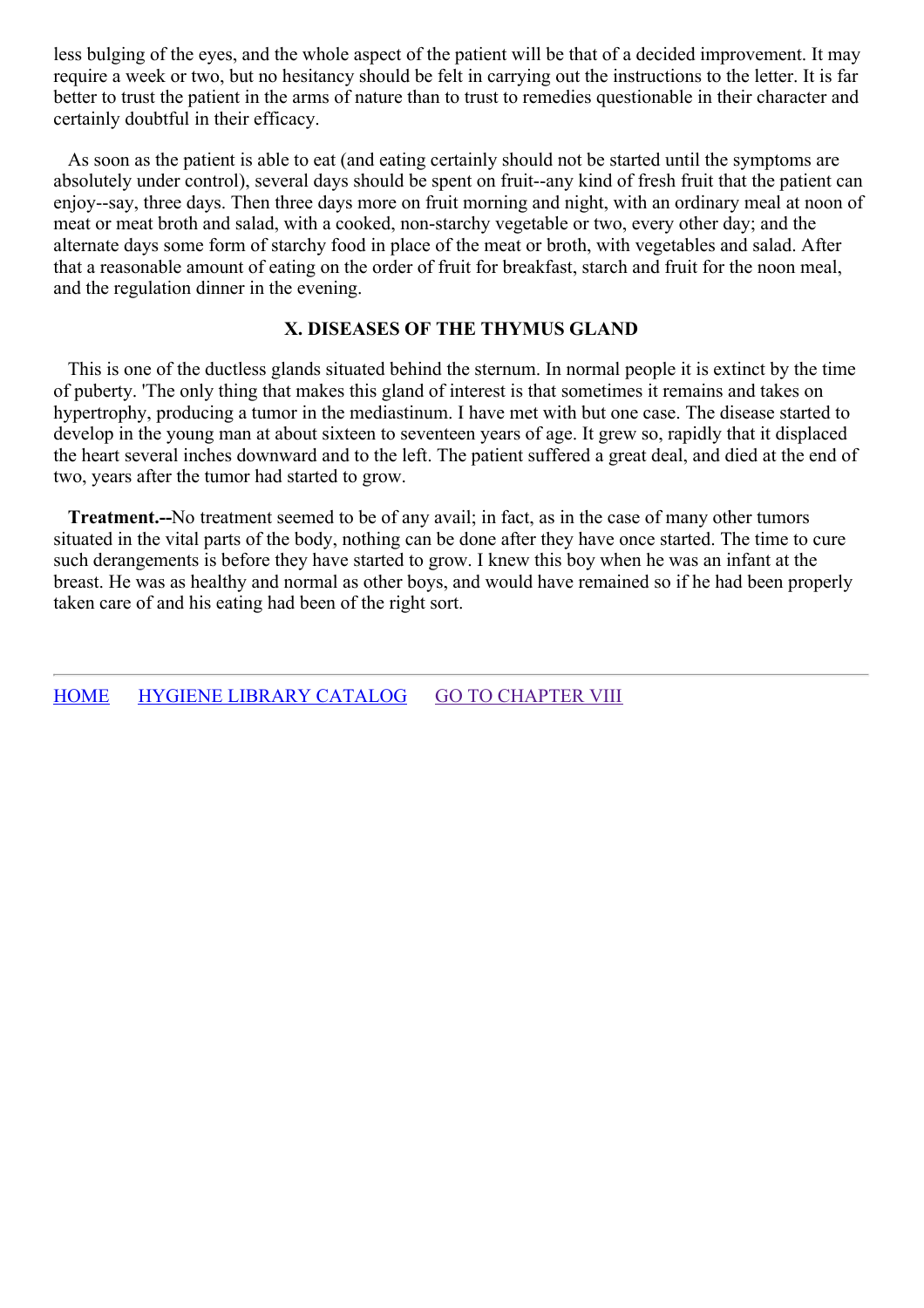# **CHAPTER VIII**

# Diseases Of The Circulatory System

# **A. DISEASES OF THE PERICARDIUM**

### I. PERICARDITIS

According to the best authorities on medicine, this disease is the result of infective processes; but when the student desires to know what infective process has brought it about, he will learn that it has been caused by some other disease established by an infective process, and he gets nowhere in his investigation in regard to the origin of the disease.

If the student will bear in mind that, primarily, there is but one source of infection, and that is in the alimentary canal, he will have no trouble in tracing all diseases back to their own origin. Toxin poisoning from putrefaction in the intestine, plus constitutional diathesis, or plus organic diathesis, supplies the origin of all organic diseases, which should be called affections. Infection or toxemia starts a process known as rheumatism. The same identical cause will develop pericarditis in a subject who has a cardiac diathesis; and this is the source of the infection that causes this disease.

**Etiology.--**It is very doubtful if this disease is ever anything more than symptomatic. A wound in the chest involving the pericardium, and an inflammation of the pleura, may extend to the pericardium; but when this is true it is symptomatic; hence, barring injuries to the pericardium, diseases of this character must be symptomatic and due to infection through the blood. Injuries have been found to come from passage of foreign bodies in the trachea, such as needles, pins, or small pieces of bone which have found their way through the esophagus. These are rare, however.

The disease is common at any age. Children with scarlet fever, who are badly cared for, are liable to develop this disease. The characteristic form in anemia is acute fibrinous pericarditis.

**Symptoms.--**The principal symptoms are precordial oppression. People with this disease will want to sleep with the head high--with several pillows--especially if there is an effusion in the sac. Pain is never very intense, and is usually more marked in the early stages. The most pronounced case that has ever come under my observation was that of a child five years of age. She had scarlet fever. After the rash had disappeared and she appeared to be convalescing, she lingered on and did not improve satisfactorily. She sat up in bed, not being able to lie down on account of the difficult breathing. When I was called I found radical dullness over the region of the heart, and gave it as my opinion that there was an effusion in the pericardium; which, at my next visit, I withdrew with an aspirator. The fluid withdrawn appeared to be pure blood. However, it could not have been. It was probably a little thinner than normal blood. I removed twelve ounces, and the child made a good recovery. This was a case of hemorrhagic pericarditis--the only case I have ever seen.

#### **Pericarditis with Effusion**

The material thrown into the pleura is usually of the character of serum. The symptoms generally are slight: a shortness of breath and an increasing pallor. Seemingly without symptoms to justify it, the physician will find a pronounced accumulation. Great restlessness is one of the principal symptoms; and where the accumulation is large, relief must be procured by aspiration, or the patient will be worn out from difficult breathing and lack of sleep.

#### **B. DISEASES OF THE HEART**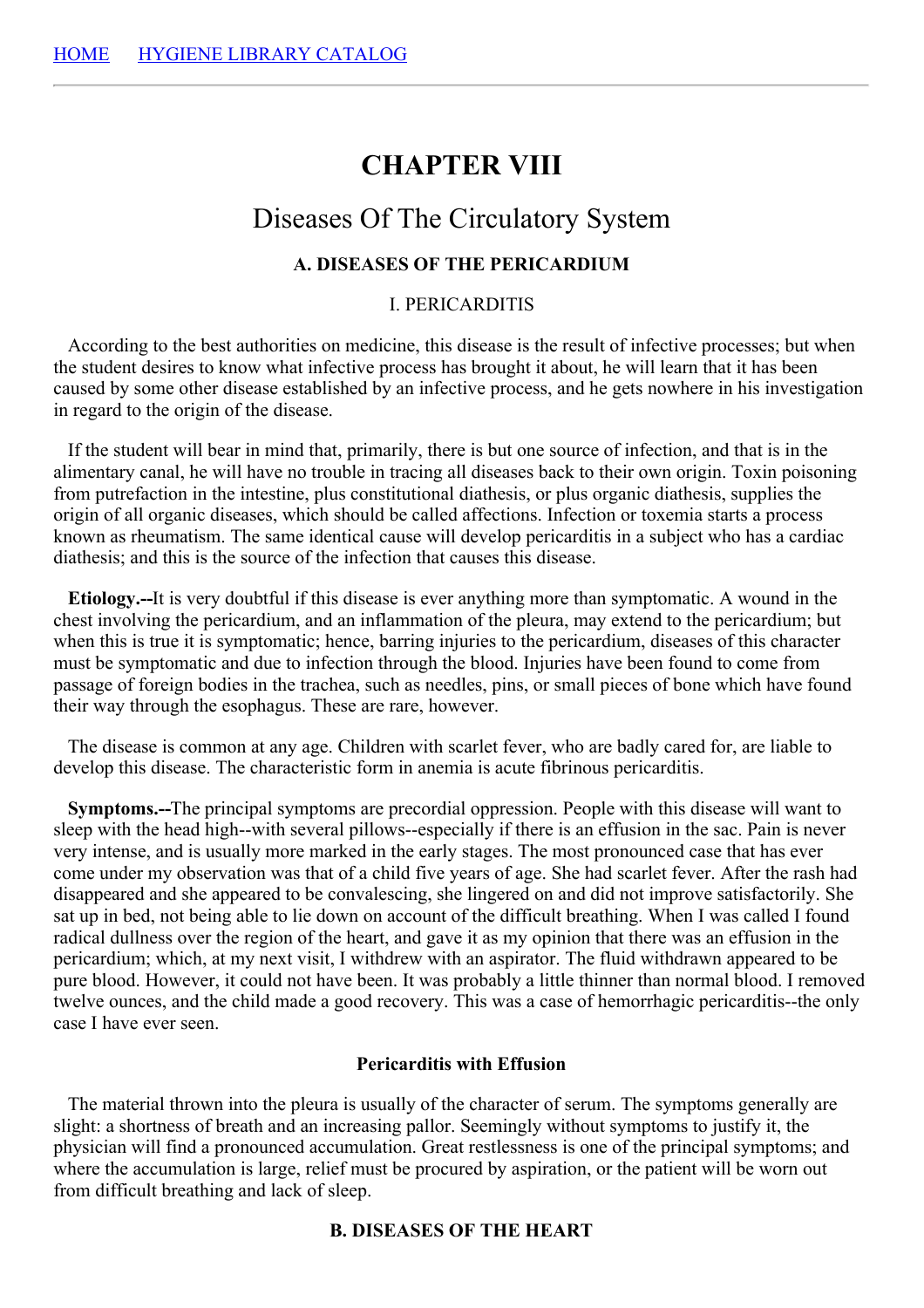#### I. ENROCARDITIS

**Definition.--**Inflammation of the lining membrane of the heart. It is usually confined to the valves, and, when spoken of correctly, it should be called valvular endocarditis. It is divided into two forms--acute and chronic.

The acute is characterized by the presence of vegetations and a loss of power to close. In the chronic form there is a slowly developing hardening, resulting in a thickening and more or less deformity.

#### **Acute Endocarditis**

This disease is without doubt a symptomatic affection. When the profession gets to the point of being exact in its language, this will be spoken of as an affection rather than as a disease.

**Etiology.--**Endocarditis is always found in conjunction with other physical derangements. The profession instantly thinks of rheumatism when the disease is spoken of. Years of indiscretion in eating improperly combined foods, overeating on proteins, starches, and sugars, keeping the system in a plethoric state, and a decidedly toxemic state of the blood from absorption of toxins generated in the intestine, will bring about this condition. When it has developed to a point where resistance is broken down, rheumatism; and it may be that the patient will suffer rheumatic pains, but at no time be thrown into his bed with a four- to six-weeks' run of inflammatory rheumatism. Where rheumatism of this character develops, it seldom leaves the heart free. Indeed, the heart is subject to this blood infection continually, and with no rheumatic development it is possible for valvular endocarditis to develop without the patient ever having an attack of inflammatory rheumatism.

Since bacteriology has been accepted by the profession as the chief etiological factor in the development of all diseases, we find the very best authorities declaring that tonsillitis, rheumatism, etc., cause this form of heart disease, and that the cause of the rheumatism is absorption of germs through the tonsils.

I cannot readily understand why medical men generally should be at a loss to comprehend the etiology of rheumatism and endocarditis. Treatment for the disease has been so very unsatisfactory that there has been no settled conviction in regard to the cause, and bacteriology seems to have satisfied the medical mind. There is no question but that these diseases are all due to toxin poisoning, but it is not any different- the poisoning is not any different--from the toxin poisoning that is at the base of all other acute and chronic derangements of the human body.

**Treatment.--**The treatment for this disease must be the same as for all diseases; namely, correct the nutrition, get rid of the source of infection, and then nature will eliminate the poison. If there are abscesses in any part of the body, they must be drained. If there is a source of infection--for example, from the pelvic organs--these organs must be properly treated. Drainage must be established to get rid of this source of infection. The feeding must be corrected. The care of the body must be made as nearly perfect as possible.

The treatment for simple endocarditis should be about as follows: If the cardiac symptoms are not too pronounced to preclude a two- or three-minutes' hot bath of a morning, a bath should be given as hot as the patient can bear, followed with a quick cold sponge-bath. This should be followed with a lot of dry towelrubbing. Then, before going to bed at night, give dry towel-rubbing. If the patient is in full flesh, no food should be taken for at least one week. The second week the patient should not have anything more than fruit morning, noon, and night. The third week, two meals of fruit and one heavier meal--a dinner in the evening, consisting of meat--two or three times a week. The lightest meat should be used--lamb, chicken, fish, or eggs--with cooked, non-starchy vegetables and a combination salad. The alternate dinners should be a decidedly starchy food, with one or two cooked, nonstarchy vegetables and a combination salad. Patients should avoid worries and anxieties. Everything that has a depressing effect must be shunned. If the proper care is taken of the skin and the eating, according to the above instructions, the very worst forms of this trouble can be overcome.

## **Chronic Endocarditis**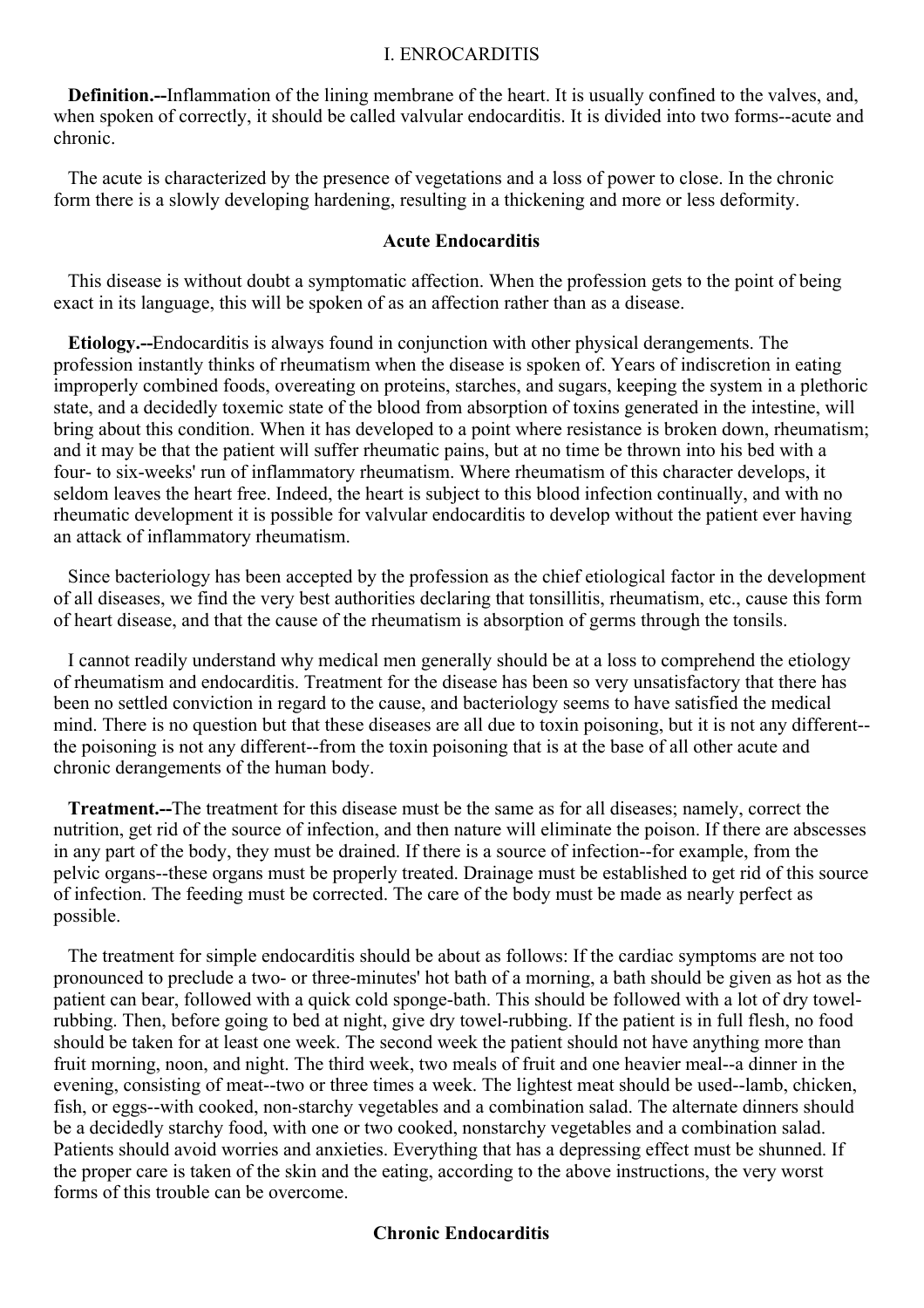Treatment for this affection need not be any different from that of the acute form. Perhaps it will not be necessary to fast the patient for the first week. Give fruit for three meals a day; then take fruit for two meals, and the regulation dinner for the third meal. There are no two cases alike--no two people can be treated exactly alike; hence whatever conditions are necessary to be met, must be met. If rest is demanded more than anything else, such patients should be put to bed and all excitement of all kinds removed. If they are able to be up and around, attending to light duties, they must retire early and get up late, avoid all kinds of annoyance, and stay away from theaters and crowds where the atmosphere is bad.

#### II. FUNCTIONAL AFFECTIONS OF THE HEART

# **(1) Palpitation**

This is a functional derangement of the heart that may have many causes. Indigestion is a common cause. Fright, worry--in fact, overworked emotions--may become a cause of heart palpitation. Heart palpitation is one of the first indications of depleted blood or loss of blood. Anemic people suffer with palpitation. Those who use tobacco, coffee, tea, or other stimulants daily and excessively arrive at a stage where they will be troubled severely with heart palpitation.

When women are going through the change of life, they are often troubled with this symptom. Young girls coming into puberty are troubled with this symptom very often. The hysteric and neurasthenic are very prone to have this symptom, but there is nearly always dyspepsia as the exciting cause.

Onanism and excessive venery are common causes. When a youth complains of palpitation, and there are dilation of the pupils, cold, clammy hands and feet, and a doughy skin, there is not only indigestion, but there is a strong probability of self-abuse. The same symptoms developed in maturity point to excessive venery. In some subjects the palpitation is accompanied by flushing of the skin; in others, by deathly pallor. A palpitation that follows exertion, or a short run, or violent exercise of any kind, indicates an absence of exercise. Those who carry a little too much flesh, and whose hearts are pressed upon, will have an increased action of the heart, with precordial oppression--they will be pressed for breath. This is an indication that more exercise should be taken.

**Treatment.--**Correct whatever the cause is. Where it is a result of the use of stimulants, stimulants must be stopped. If it is the result of imprudent eating, overeating, or anything of that kind, the cause must be removed,

# **(2) Arrhythmia**

This means absence of rhythm of the heart-beat.

A flushing of the skin about the face and neck, coming in patches, indicates sympathetic nervous irritation of the heart. Where this symptom is extreme it is an indication of chronic toxin poisoning from gastro-intestinal indigestion; or it may be due to the use of stimulants--coffee, tea, alcoholics, tobacco, etc. Excessive venery is one of the causes. Regulating the diet and correcting the life of the patient will usually control the worst forms of this derangement.

# **(3) Rapid Heart (Tachycardia)**

Some people naturally have rapid hearts, and there are others who naturally have slow hearts. This is told by the profession, and laymen will readily believe that it is possible. Where the range is below sixtyfour pulse-beats to the minute, or above seventy-eight, regularly day after day, there is a cause for it; it is not natural, but pathological. Where the pulse drops below the normal it is due to obstruction of the circulation, and also to abuse of the digestion and assimilation. This is one of the symptoms of excessive venery in youth, to self-abuse. This depressed condition, or slow heart-beat, may first be preceded by a too rapid heart; for over-stimulation and shocks of all kinds will first send the heart flying. Then, as the organism becomes accustomed to the abuse, the heart requires more and more stimulation to keep it at its high rate of speed; and as there is possibility of a falling-off of the exciting cause from many reasons, it would be perfectly natural for the heart to go below the normal, and continue below the normal until there has been a readjustment and a reorganizing of nerve impulses--until the enervation has been overcome and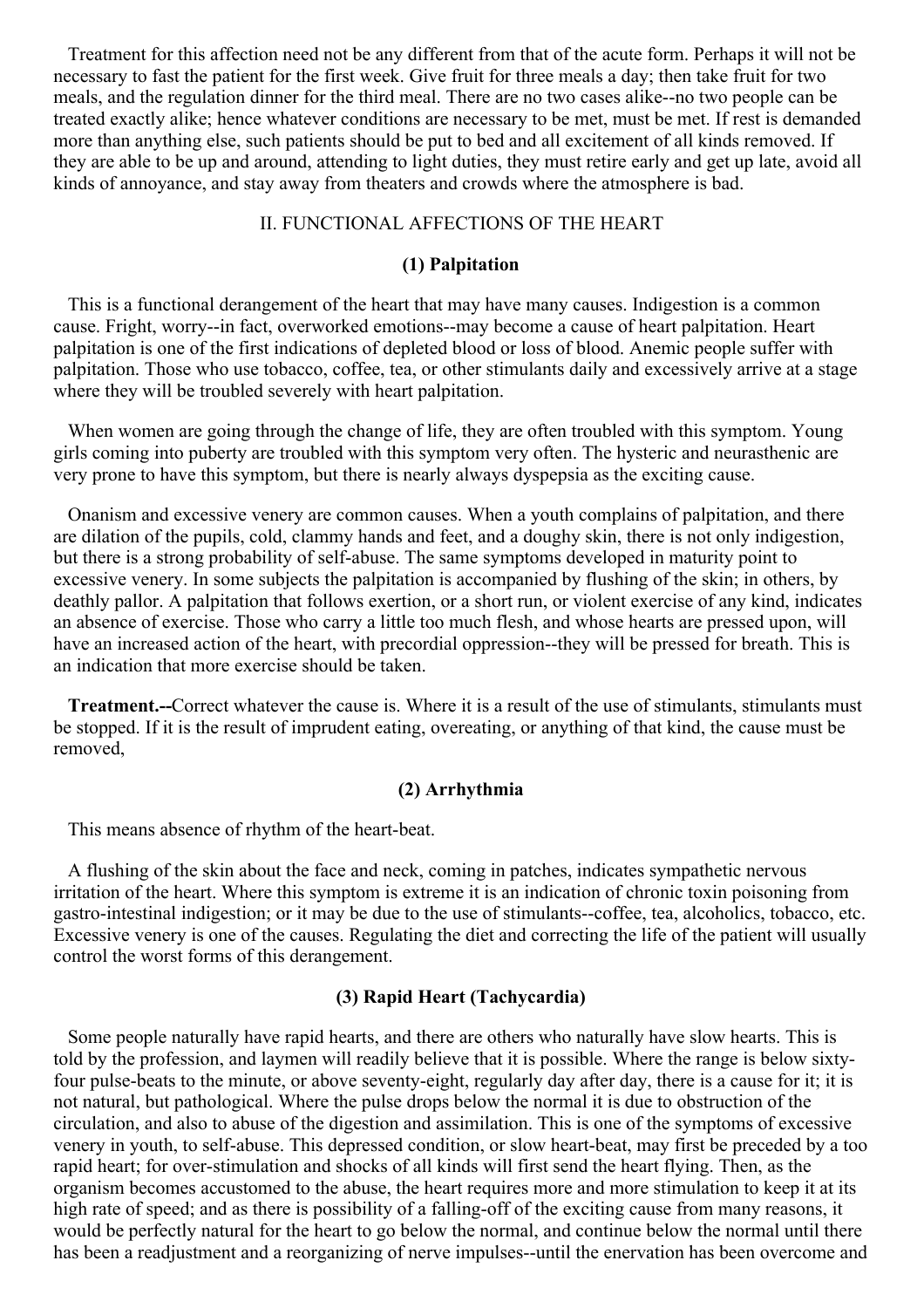nerve resistance established.

Violent exercise and fever produce rapid heart action. A continuous state of fear will develop rapid action of the heart. Brain tumors, blood clots on the brain, etc., causing pressure on the nerves of the heart, will cause rapid heart action. Ovarian irritation and uterine diseases frequently cause rapid heart action. But beyond and back of these symptoms are indigestion and more or less emotionalism. Rapid heart action oftener comes from chronic irritation of the stomach than from any other cause. The irritation may be caused by acid fermentation of foods, coffee, tobacco, alcoholics, etc. We cannot have irritation of the stomach without a cause; hence where there is irritation of the stomach, causing rapid heart action, it must be considered that the stomach is only a go-between which passes on the effect from other causes.

#### **(4) Slow Heart**

This is supposed to be a family peculiarity. Napoleon's heart-beat was about forty to the minute, and he died of cancer of the stomach. No doubt the mental strain under which he lived had a depressing effect upon his digestion and heart action. There is no question but that he kept up a constant gastric irritation from the anxiety he must have had concerning his activities. His life was so intense that his nerve energy was drained away, enervating the stomach and bowels, When he ate, he did not have the nerve energy to do perfect digesting; hence more or less fermentation, decomposition, and toxin poisoning took place. This produced hardening of the tissues, especially ulceration and cancer of the stomach. This is the price that an ambitious man pays for success.

# III. ANGINA PECTORIS

Neuralgia of the heart, or breast pang, is a sympathetic affection. It is caused by a hardening of the blood vessels. It is supposed that the root of the aorta, and the coronary arteries, are hardened. The fact of the matter is that such diseases often come from an enervated state of the nervous system from overindulgence in stimulating foods, stimulating drugs, and excessive venery.

**Symptoms.--**The disease is characterized by agonizing pain in the region of the heart. The patient will be walking along the street, be taken suddenly with a spasm, and be compelled to take hold of any object that comes to hand, and hold to it to keep him from falling. Not that the legs cannot hold him up, but the pain is so excruciating that is is liable to force him to the ground. More men are affected than women. In all severe cases the patients feel as if every attack they have would be the last. It is strictly a disease of adult life, and I should say it is a sign of premature aging.

If the disease follows apparently as a sequel of other diseases, such as influenza, so far as the preceding disease is concerned it has nothing to do, except that it is the last straw which breaks down complete resistance and makes the victim subject to the disease. The paroxysms are usually induced by a little exertion or overstimulation--a. cup of coffee, or smoking a strong cigar, or walking up a slight incline, or attempting to climb stairs; anything that takes sudden muscular effort is liable to precipitate an attack. I believe that those who have cultivated an irritable state of the mind and who are steeped in stimulating habits are the type of people who come down with this disease.

**Diagnosis.--**The patient may have a slight precordial pain and sense of distress or uneasiness in the region of the heart, which radiates down the arm or up the side of the neck. The first indication of it will probably follow a slight exertion; it may be induced by an unusual meal or overindulgence at the table. Pain in the region of the heart and radiating to the arm, in any subject who is advanced in years or who is prematurely broken down, and who has lived a strenuous life and is known to be the victim of stimulating habits, may be declared to be due to angina pectoris.

**Toxic angina** embraces those cases supposed to be brought on from tea, coffee, and tobacco.

**Treatment.--**Any change that will right the errors of life is the proper thing to do. Certainly stimulants must be tabooed. The patient should be put on fruit three times a day, and put to bed, and kept there until comfortable. If there is no desire for fruit, the eating of it is not to be urged; but the patient requires rest.

The bowels should be cleared out with copious enemas every day for a week. The attacks are remedied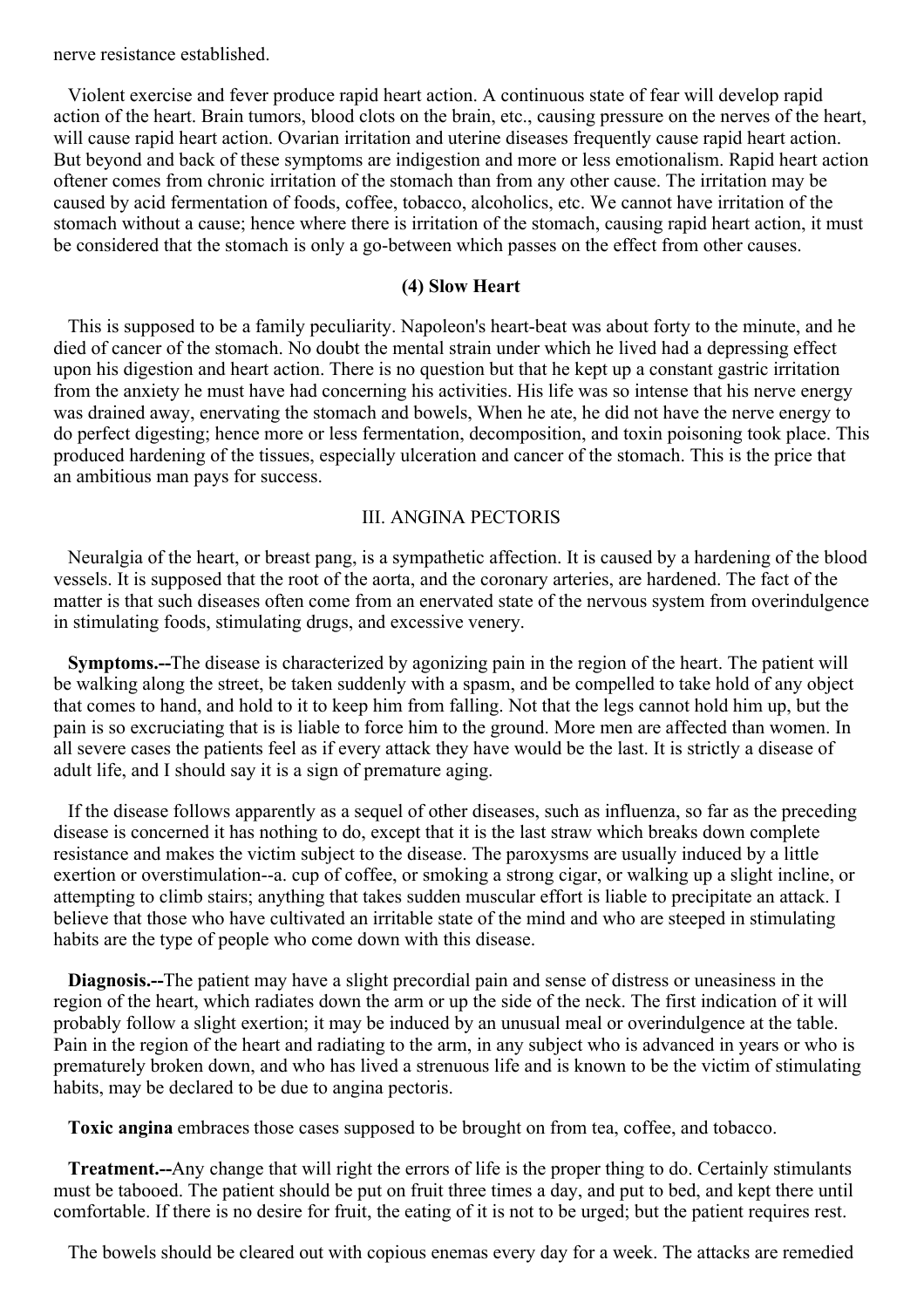by most physicians by the use of nitrite of amyl. Such drugs are not necessary. Besides, the influence of this drug is detrimental. It may be a relief for the time, but the dilation of the blood vessels caused by it only builds more and worse trouble for the future.

Electricity is recommended. It should be recognized as a stimulant, and, instead of being a benefit, it certainly is injurious. Gentle massage to the region of the chest and over the spine should be beneficial if not practiced too often; but the cure must come from removing the causes, whatever they are.

#### **C. DISEASES OF THE ARTERIES**

#### I. ARTERIOSCLEROSIS

**Definition.--**A thickened state of the intima or inner coat of the arteries. It is sequential to changes that take place in the other coats of the arteries. The condition is recognized in large arteries as atheroma and endarteritis.

**Etiology.--**When developed in a normal, natural way, it is peculiar to old age. It means aging of tissue. But when the disease presents itself in middle life, it is due to old age of the tissue, if not old age of the patient. It means that those so afflicted have lived a very imprudent life. They have lived in such a way as to age themselves beyond their years. Apparently a certain percentage of the people fall into this state more easily than others, showing that they have inherited a diathesis peculiar to this derangement. It is a case of: parents eat grapes, and the children's teeth are set on edge. Parents have prematurely aged themselves, and this condition has been developing in them sufficiently to build a tendency or a diathesis in the children; and as each generation grows weaker or less resistant under the same influences, they naturally develop symptoms on this order more easily than the parents.

Those predisposed to early aging will be hastened into it by all kinds of stimulants--tobacco, tea, coffee, alcoholics, excessive venery, excessive indulgences of all kinds that tax the nervous system. Then eating to excess, bringing up arterial pressure, and at the same time turning loose in the system toxins from decomposition in the intestine, represent the most intense etiological factors in the development of this disease.

**Treatment.--**Knowing the cause is equivalent to knowing the cure. If a certain style of living brings on arteriosclerosis, it should not require a physician to proscribe that style of living to get rid of the disease; and this is the only treatment necessary. If the inflammation of the lining of the heart and arteries caused by toxins is developing a condition of arteriosclerosis, then whatever is keeping up this toxin poisoning must be stopped. The commonest cause is overeating, and excessive eating of carbohydrate and protein foods, too often eaten together.

If the irritation of the heart and arteries is due to alcoholism, then certainly consumption of alcohol must be stopped. In nearly all cases, correcting all the errors of life-stopping the use of all stimulants, abandoning excessive eating, and getting rid of nerve irritations, worries, etc.--will bring the disease to a condition of status quo. Then, if the patient is persistent in living correctly, the arteries will soften. If he is in middle life, or even younger, in the course of one to three years all symptoms of the disease will disappear. If he is old, his life will be prolonged and made comfortable by this treatment.

#### II. ANEURISM

There are different kinds of aneurisms. What is known as a true aneurism is one in which the sac is formed by one or more of the arterial coats.

False aneurism is where there is a rupture of the coats of the blood vessels and the blood is free (or circumscribed) within the tissues. There is an aneurism produced by an ulceration of the internal coat, the blood separating the coats of the artery. This is known as the dissecting aneurism.

**Etiology.--**Aneurism is produced by an accident, as a rule. I have seen a blow on the wrist resulting in an aneurism as large as an ordinary-sized pecan nut. Where there is arteriosclerosis, breaking of the arteries is a common occurrence, because the arteries are brittle.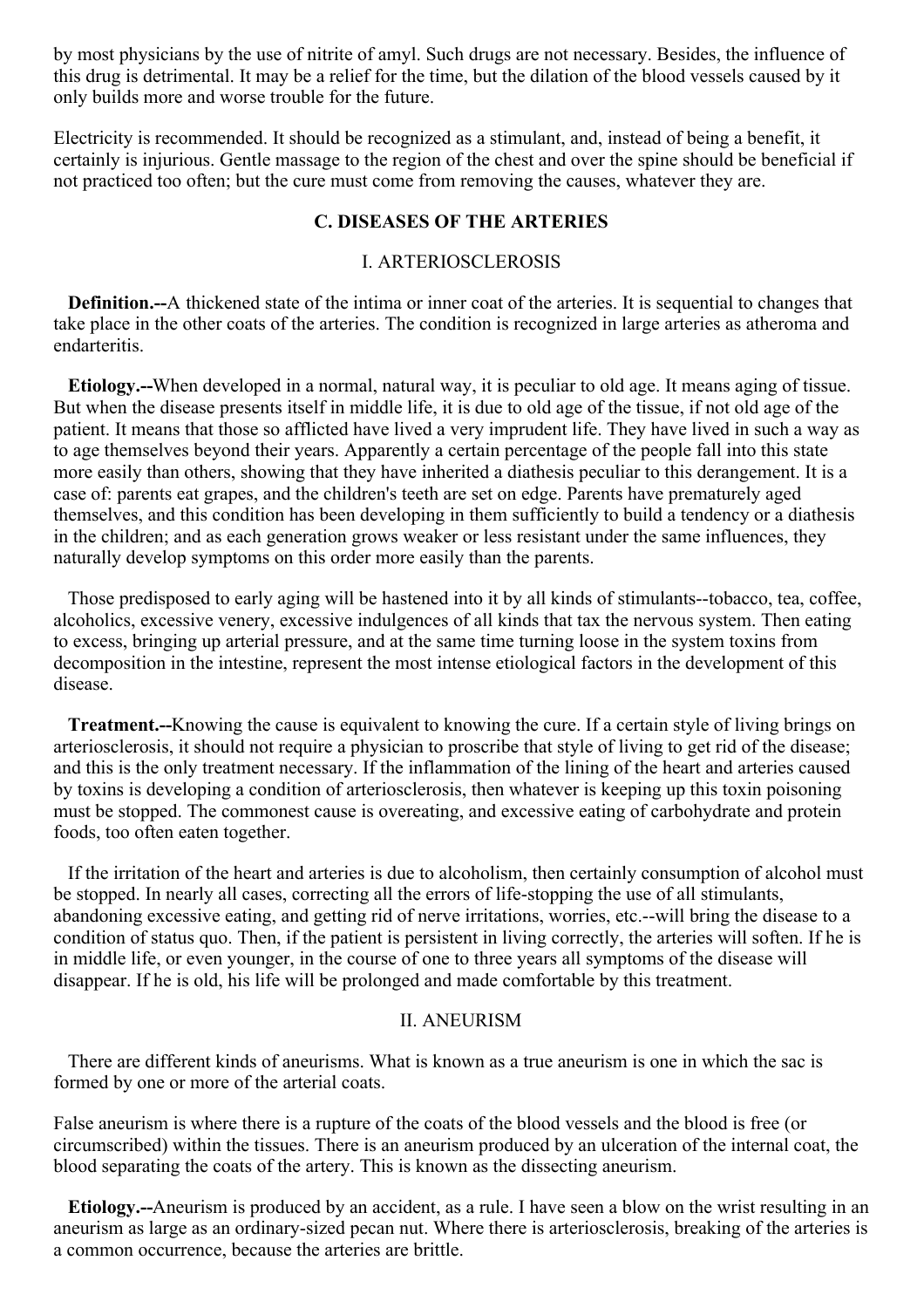Syphilis is supposed to cause aneurism of the arteries. If this is true, then the statement should be extended to take in scurvy (scorbutus, or what is more recently called acidosis). Indeed, several years of toxin poisoning can put the subject of gouty diathesis in a physical state where the arteries are hard and brittle, and limy deposits will take place in the valves of the heart and large arteries. This is the constitutional state which favors the development of aneurism. In severe cases of arteriosclerosis the inner coat of the blood vessel, known as the intima, may rupture in several places in the length of the artery. These ruptures will be small, and they lead to a bulging and a gradual production of a small cyst, or sac.

Embolic aneurism is produced by an embolus being lodged in the forks of a blood vessel. The blocking causes a dilation of the proximal side. The embolus does sometimes become limy. Under such circumstances ulceration is liable to take place, and the limy deposit will be thrown out.

#### **Aneurism of the Thoracic Aorta**

Arteriosclerosis favors this disease, and, according to the leading authorities, syphilis is recognized as the cause. I presume that there are very few, who treat syphilis in the orthodox way, who are prepared to believe that the treatment has as much to do with the hardening of the arteries and in producing disease of the arteries as the so-called syphilis; but this is true. Nearly all the patients with whom I have had to deal have lived in such a manner as to produce acidosis, or the old-time scurvy; and when scurvy is established in the body it will produce the very conditions that are charged to syphilis. Indeed, the style of living that leads to scurvy, and the treatment given to meet the symptoms that are diagnosed, will produce very much the same results. Aneurisms of the thoracic aorta are most commonly located in the arch, but the aorta is subject to the disease in its entire length. Aneurisms of the ascending portion are often small when a rupture takes place. When the rupture is in the pericardium, death quickly follows.

Those interested in the history and diagnosis of aneurism of the various portions of the thoracic aorta, as well as the abdominal, are referred to the leading textbooks on the subject. Inasmuch as it is a disease which cannot be cured, I see no reason why I should encumber this book with a lot of detail or description that is of no special worth.

**Symptoms.--**All the best authors say that there are no positive symptoms. A tumor may be the cause of the chest-wall giving way, and there is no special pain experienced. It is said that every physical sign may be present without a single symptom. An important, but variable, symptom is pain, It is usually paroxysmal-often very severe when the tumor is eroding the vertebrae or perforating the chest-wall. Pain comes and goes. It often radiates down the left arm or up the neck, and without enlargement the disease might be mistaken for intercostal neuralgia or angina pectoris. Where the tumor presses upon the bronchial tubes, a very distressing cough is liable to be the consequence.

When there is pressure on the recurrent laryngeal nerve, the cough may have a peculiar wheezing sound. This is called "goose-cough." There is difficulty in breathing. In some cases there is loss of voice; in others, wheeziness. In some cases hemorrhage will take place into the bronchial tubes and trachea; in others, into the pleura; and, as stated before, in still others into the pericardium. A considerable percentage of these cases will enjoy pretty fair health, with death painfully imminent all the time. When these cases go, they go quickly. Some have heart symptoms, but it is of a neuralgic character and points to the root of the aorta being affected. Dilation of the pupil is common; this is when the sympathetic nerve is pressed upon. X-ray examination will usually be required positively to diagnose cases that are obscure--those located in the arch and the descending portion.

**Treatment.--**A few years ago there was a coil or gold wire put in the aorta of a patient in Philadelphia. The operation received considerable newspaper notoriety. It was, however, absolutely unworthy of any attention. Such novelties detract from the real purpose and object of what the physician should represent to the people. If the profession would turn teacher instead of doctor, it would be much better, because then such diseases would be prevented, No one will have aneurism of the aorta who has not lived an abominable life for years. He has lived a free and easy life, so far as eating, drinking, and being merry is concerned. Life must be haphazard that will lead to the development of arterial diseases. Preceding such conditions there must be from fifteen to forty years of chronic toxin poisoning. If there were a cure for the aneurism, if it could be obliterated in some way, that would not cure the constitutional derangement and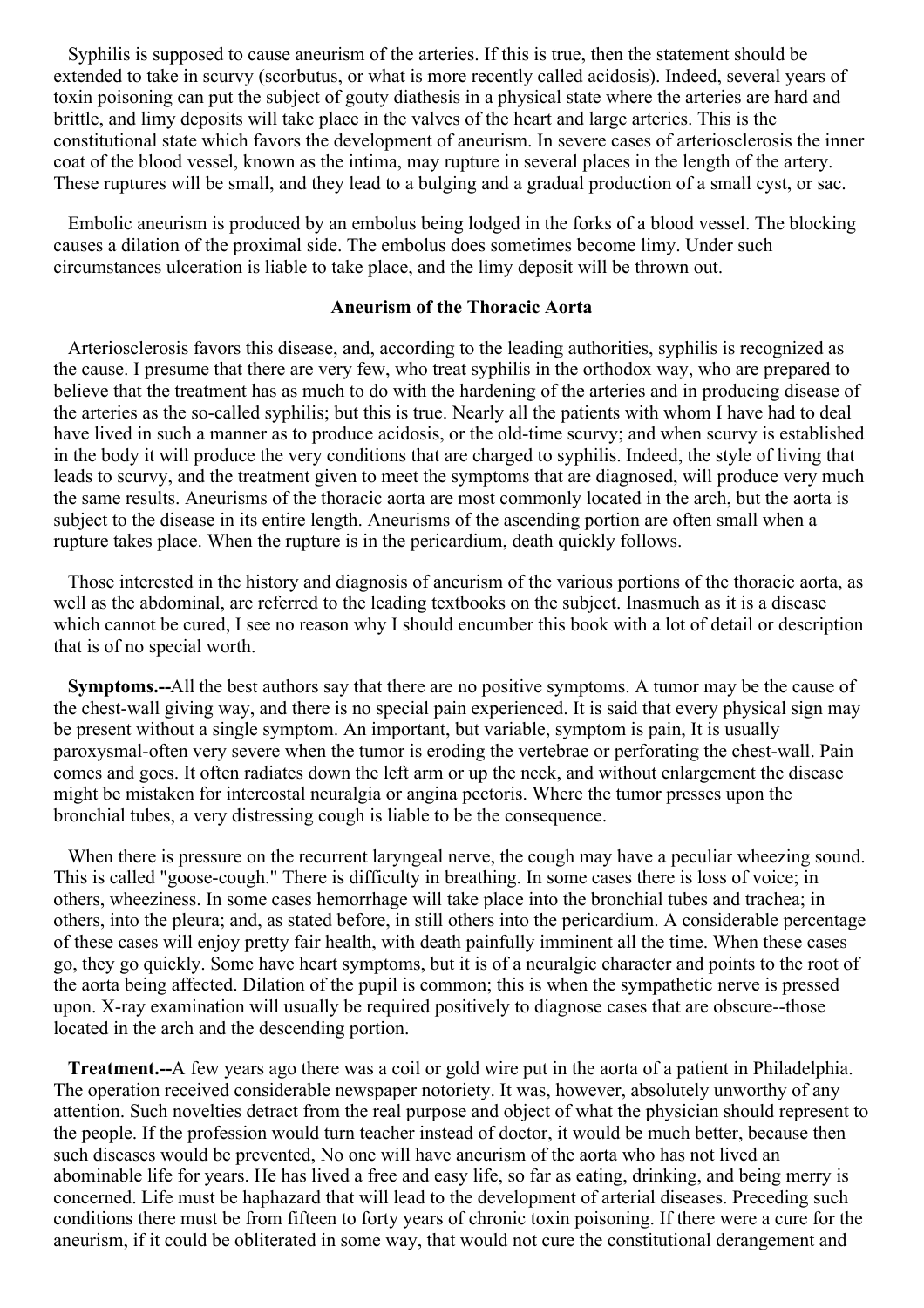the disease of the arteries which sooner or later will take the patient out of existence prematurely.

The reasonable, rational treatment must be directed to lower the blood pressure, doing everything that can be done to keep down the arterial pressure. If the feeding is proper, and then the environment of the patient corrected so that there will be no unnecessary irritations, excitement, or affairs that irritate the mental nature, etc., he can be put in a very comfortable condition, and may live for a number of years enjoying moderate comfort.

[HOME](../../../index.html) HYGIENE LIBRARY [CATALOG](../0201hyglibcat.html) GO TO [CHAPTER](#page-123-0) IX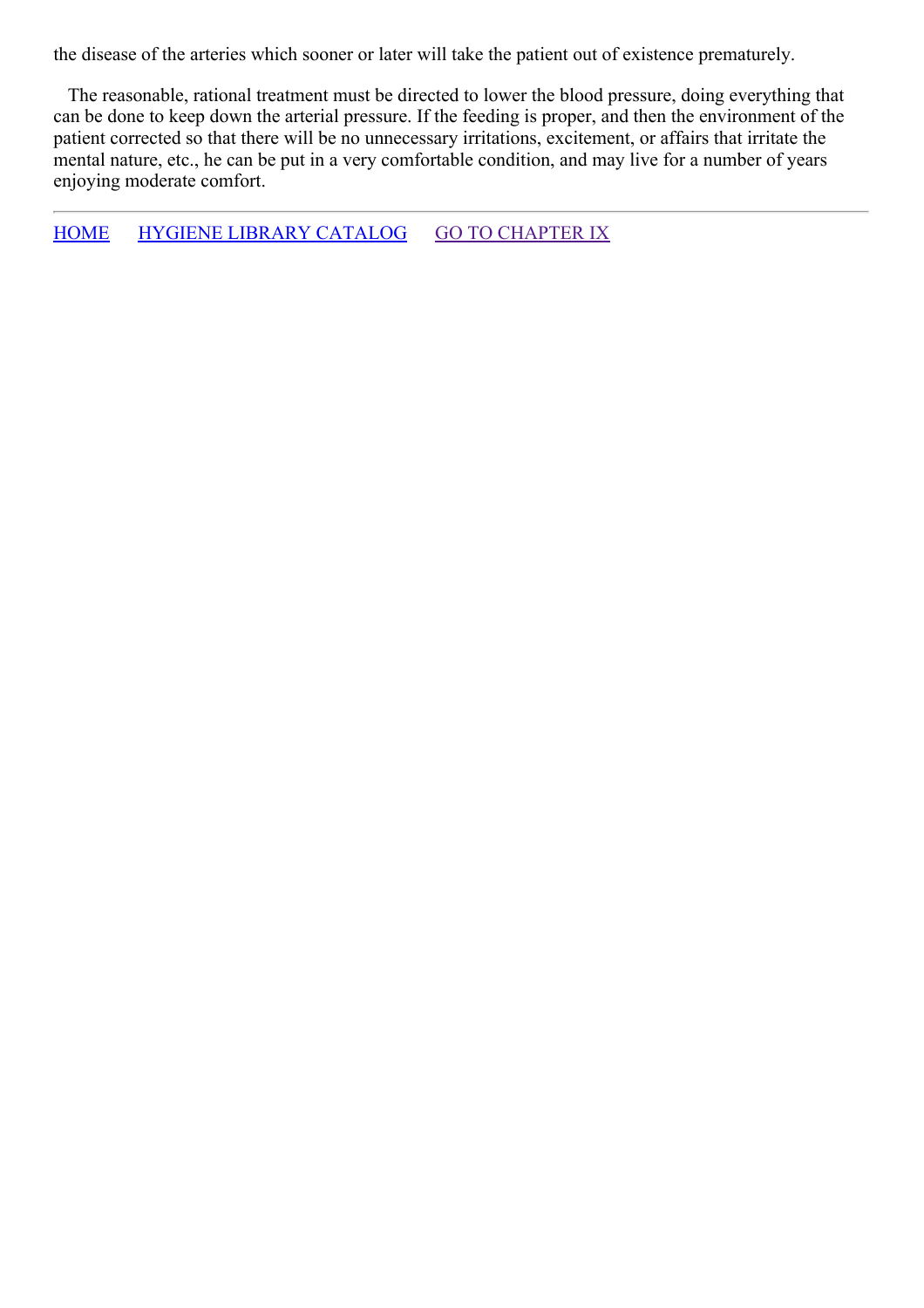# **CHAPTER IX**

# Diseases Of The Nervous System

#### **INTRODUCTION**

To introduce this subject, I desire to say a little about the influence of functional derangement of the nervous system on our daily lives. This subject is not considered in the average textbooks, nor by the average physicians in their general practice. Full nerve energy indicates full nutritive power. This means that metabolism will be carried on normally, that secretions and excretions will be balanced, and that the body will be in as near a normal condition as it is possible for a human being to be. It should be understood that full health is a state which only approximates the ideal; and this state is always in keeping with the nerve energy. To maintain nerve energy at a normal state, it is necessary for man to be adjusted to his environment, and his everyday experiences in that environment must be of such a character as not to overtax and draw too heavily upon his nerve energy. In other words, man's body must be adjusted to its environments. Any influence, it matters not what, that draws too heavily upon the nerve energies, weakens this energy to just that extent. If man uses up too much nerve energy, if he uses a little beyond his creation of nerve energy, each day, it is obvious that he must be gradually running out of this power, Overwork, over-enjoyment, exposure to the elements, physical influences, eating, clothing, etc., all have their influence in using up the nerve energy.

Where nerve energy is used beyond the recuperative power for a time, we have enervation following. This causes an interruption--retarding--of secretions and excretions. Add to this retention of excretions the toxins that evolve when the eating is beyond the digestive power. This toxic state brings about functional derangement of the nervous system, and also functional derangement of various organs of the body.

Much more on this subject will be found in [Tilden's book] Toxemia Explained.

#### **Influences That Lead to Nervous Diseases**

I have explained above how enervation is brought about. Special tracts are affected by local injuries. An injury to any part of the body is liable to set up for the time being an enervated state of the nervous system supplying that particular part. Waste products fail to be eliminated, but are deposited, causing irritation. We have whole systems of healing based upon this derangement of the nervous system. Where the nerves pass out of the spine they are liable to become cramped or impinged because of slight deposits, luxations, or displacements. When this is true, the osteopath and chiropractor are almost invariably successful in giving relief and cure. Where the condition is due entirely to a slight misplacement, the readjusting and righting of the anatomy must necessarily bring a cure; but where nerves are passing out through small foramina or openings between bones or other points, deposits are liable to take place when there is such a state of the blood as toxemia, plethora, scurvy, or gout existing. In these constitutional states there is a certain amount of deposit taking place in different parts of the body, and if a certain part of the anatomy is exposed to irritations--if muscular energy is expended over a certain locality, causing a freer flow of blood to the part than is normal--deposits will take place. If these deposits take place in small bony openings, where nerves and arteries pass out, the nerves will be impinged upon, then cause pain--neuralgia or rheumatism--and, when continued, arteritis and endocarditis. To overcome nerve impingement, there must be absorption. Manipulation and exercise will often bring temporary relief by causing absorption of the present deposits; but so long as the constitutional derangement remains, there will be a redeposit, and all tender points throughout the organism--all points where discomfort is once developed on account of this state of the blood--will reappear. There can be no permanent cure until the habits of life are corrected to such an extent that the organism will no longer keep up its manufacture of toxins and pathological deposit.

It is obvious that manipulations of all kinds will be beneficial. Electricity, vibratory treatment, massage,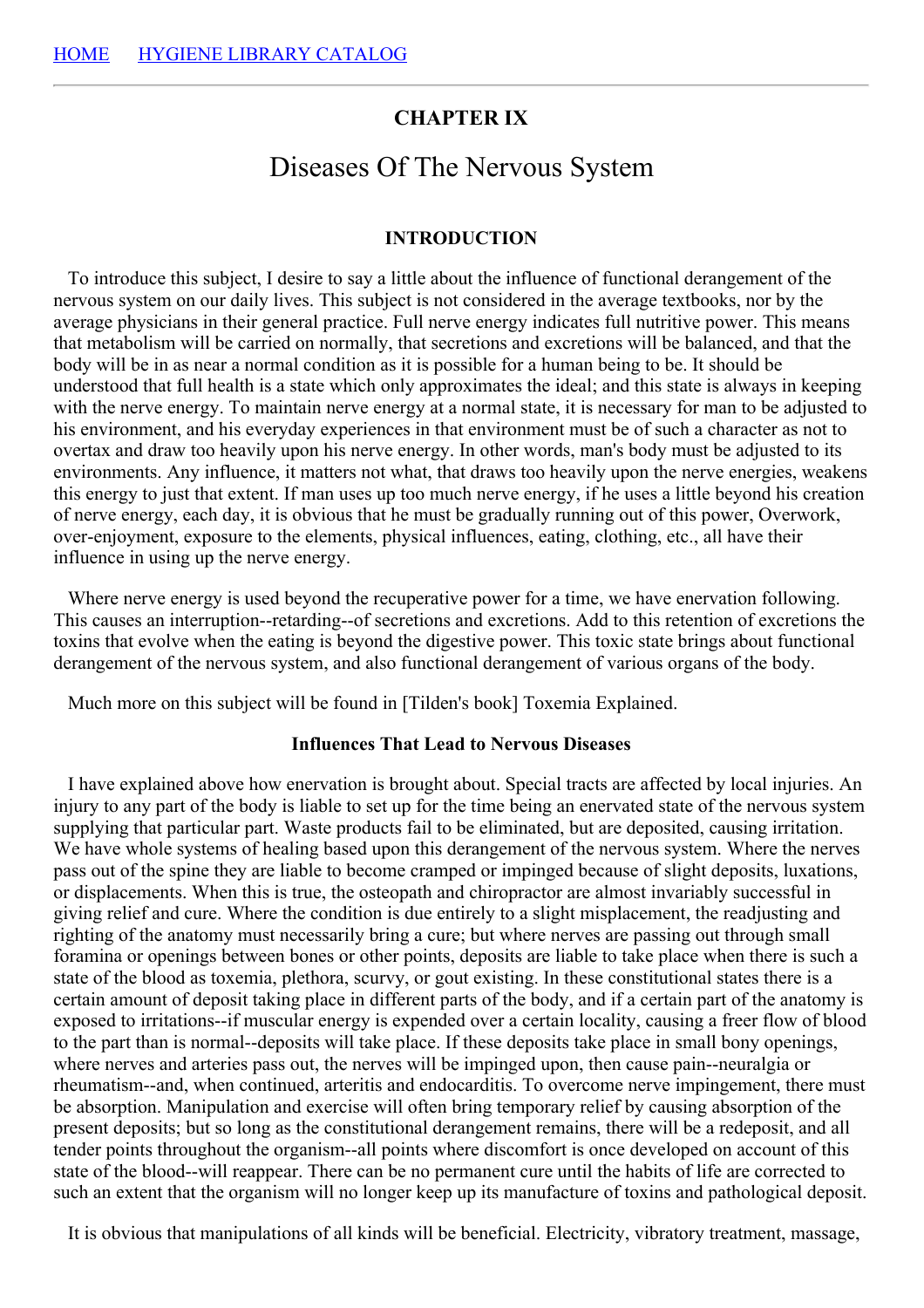and certainly osteopathy and chiropractic adjustments, will be followed with positive relief. But such relief will often make the patient and doctor believe that a cure, has followed, when, if what I say is true, it is absurd to believe that a cure can be brought about in this way. In addition to the so-called cure, the righting of the system, by correcting disease-producing habits, will remove the cause; and then a cure may be had that can be depended upon.

In injuries of all kinds there is a tendency for a deposit to take place, because nature rushes there with surplus material to make repairs. But after there has been a restoration to the normal of the parts destroyed, and surplus material is, left--for instance, in the healing of bones--after the bone has been thoroughly united there is a great quantity of debris, not unlike joints made by plumbers; and these extra deposits must be absorbed in the course of time, especially the soft structures. A bony deposit that has taken place will to a certain extent be absorbed, but there will always remain an extra amount, which is for bracing purposes. In injuries, however, where there is no need of this surplus material, and where the surplus material impinges on a nerve structure, either a painful state will remain at that point, or the irritation will be reflexed to other parts of the body. This will be the invariable experience, and will require a treatment which will overcome this condition.

Manipulation will cause absorption; but if there is a slight irritation at the locality, which will bring a surplus amount of blood, there will be redeposits and a return of the discomfort. In all subjects where there is a scrofulous or gouty diathesis, and where there is a general toxemic state of the blood, the redeposits will continue until the toxemia is overcome and the system is readjusted to the original or normal state. It should be kept in mind, in treating the sick, that whatever is necessary to be done to bring them back to the normal should be done; and it should be obvious to all intelligent people that where there are irregular habits or bad habits--where the life is not up to the normal--in any respect, these perversions must be righted. There can be no hope of a readjustment and a bringing back to a normal state without correcting the errors of life.

## **A. DISEASES OF THE SPINAL CORD**

#### I. LOCOMOTOR ATAXIA

# **(Posterior Spinal Sclerosis)**

This disease is characterized by disturbances of sensations and incoordinations of the muscular system. Nutritive changes are also in evidence. There is also found degeneration of the root fibers of the dorsal columns of the cord. The disease means hardening of the posterior columns of the spinal cord. This hardening is on the order of arteriosclerosis. It is really a changing, so to speak, of the spinal cord--a premature aging of the nervous system. The symptoms all point to more or less degeneration of the brain, especially that part related to the cord.

**Etiology.--**This is a very common disease--more common in cities than in the country. Men are more inclined to have the disease than women; the proportion is estimated at ten to one. It is a disease of adult life, the majority of cases developing between forty-five and fifty. Occasionally cases are seen in young men. I think all authorities agree that syphilis is the cause. My experience--which has not been small--is positively contrary to this opinion. The disease is strictly an old-age disease, and so are most of the chronic symptoms attributed to syphilis; but there is good reason for young men thirty-five to fifty years of age being brought down with locomotor ataxia, for the disease is certainly an index to imprudent life from a sex standpoint. The general opinion about the cause is approximately right, yet absolutely wrong. By "approximately right" I mean that it is a disease brought on oftener from sex abuse than from any other cause. However, anything that will use up nerve energy and break down the nervous system is liable to develop locomotor ataxia. But in all cases that I have ever seen there has been a history of early self-abuse, beginning as early as eight years of age and continuing with either the practice of onanism or excessive venery to forty years of age and the full development of incoordination; and in the majority of these cases I have found that there was not a reliable history of any kind of venereal disease. Where the diagnostician starts out with the assumption that syphilis is the cause, he will convert every sort of pimple or blister around the reproductive organs, lips, mouth, or throat, which would hardly be noticed, into a syphilitic infection. Where trouble is sought for it is exceedingly easy to find; this is true in the search after the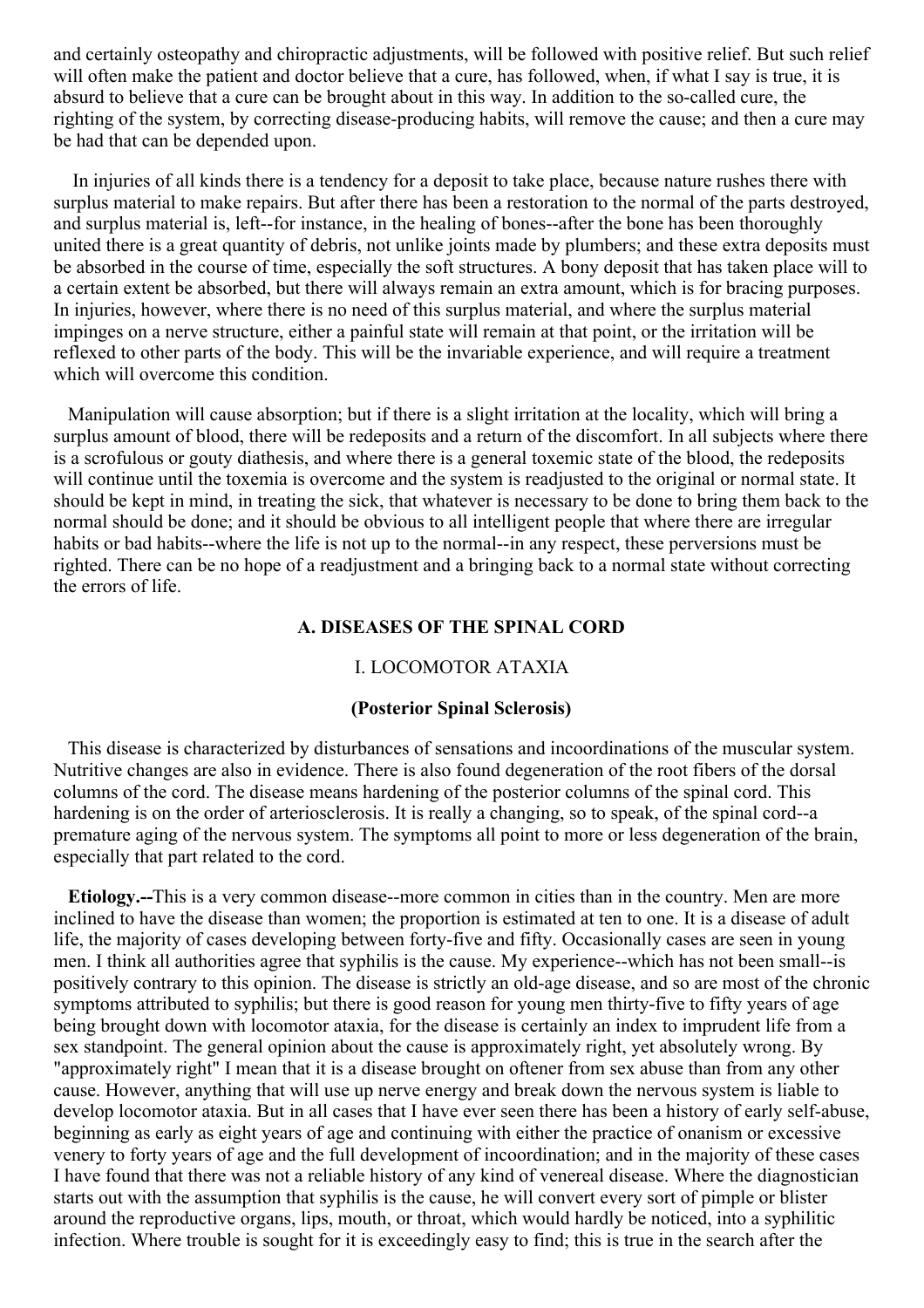etiology of locomotor ataxia. In the majority of cases, so far as I have seen, it requires an exceedingly strong imagination to ferret out an excuse for syphilis; but it does not by any means require a sleuth hound to discover sex abuse to such an extent that it is a wonder that some of these people are left to tell the story. To add to this one cause, there are many others, such as deranged digestion, overwork, worry, anxiety, overworked emotions, exposure to cold and wet, the excessive use of alcohol, tobacco, coffee, and tea.

In all subjects of middle age and over, prostatic enlargement with the accompanying symptoms must be kept in mind by the diagnostician. I am satisfied from years of experience that often first-class physicians pay little attention to prostatic enlargement with its varying symptoms, when reckoning up a diagnosis of any kind, and especially in diagnosing ataxia. I never pass up a patient over thirty-five years of age without an examination of the posterior urethra and neck of the bladder, for a possible pathology, caused by enlarged prostate gland. It is almost as common among men over thirty-five years of age as enlarged tonsils in children, but strange to say, it is criminally neglected and overlooked by many clinicians. For years such patients have been coming to me after getting the last word on diagnosis--the clinic not even hinting that there might be such a condition existing.

The symptoms of locomotor ataxia and those accompanying enlarged prostate gland, inflammation of the urethra and urinary bladder, often parallel each other so that sometimes the symptoms would be summed up as locomotor ataxia when they really belong wholly and entirely to prostate gland enlargement and its varying symptomatology; which symptom complex is very much more simple to treat and more amenable to treatment than the complex of locomotor ataxia.

The latter disease is one of a general giving down of the entire nervous system. The patients of the former may be brought back to very good health if they are willing to follow a rigid regimen for life. Men of no self-control will find the cards stacked against them at every turn, with either of these so-called diseases. The straight and narrow path is the only road to travel. The ataxia subject can do much for himself--not by drugging--**not by any curing scheme,** but by learning how to conserve **every bit of nerve energy.** "Regular" medicine has nothing to offer that will not hasten the end.

Doctoring always comes to the end of palliation--either death of the patient, or the patient senses that he has been paying for a benefit he never gets, but, instead, a hurry all to eternity. All cures end in premature demise, the contention of medical superstition to the contrary notwithstanding.

**Symptoms.--**There are three stages--namely, incipient, ataxic, and paralytic. Symptoms in the incipient stage, which is sometimes called the pretoxic stage, differ very widely. There will be pains of an indefinite character, which may be treated for rheumatism or neuralgia. Sometimes a very great discomfort will occur in the rectum, which may be treated as hemorrhoids or proctitis, or even stricture, when the irritability is wholly reflex and in reality there is absolutely nothing pathologic about the rectum. Some will complain about an irritability of the urethra. I had a case with one tormenting symptom--namely, a feeling as though there were a hair in the throat.

This man had kept first-class specialists in New York, Philadelphia, Baltimore, Pittsburg, Chicago, and Denver in meal tickets before he came into my hands. After having a long talk with him, I told him to return home. He lived in Pittsburg. I told him that if he would forget his trouble he could live a number of years yet. I explained to him that it was simply a nervous irritation, indicating the development of tabes dorsalis. No treatment would be of any avail. So long as he annoyed himself by going from place to place, expecting to be cured, and then being disappointed, he would be annoyed so much that life would not be worth the living; but if he could manage to forget it, and think of something else, his life ought to be made fairly comfortable by living correctly, and he should live for a number of years.

Two years afterward I received a letter from his wife, thanking me for my help to him. She declared that he had overcome his tendency to dig into his throat to such an extent that he would forget it for days at a time; at least he would forget it long enough to attend to a certain amount of business, and would pass days without making any remark about the discomfort or annoyance; for, as he declared himself, it did not amount to a discomfort, but he felt that, if he could just get hold of the hair and pull it out, he would be fully relieved.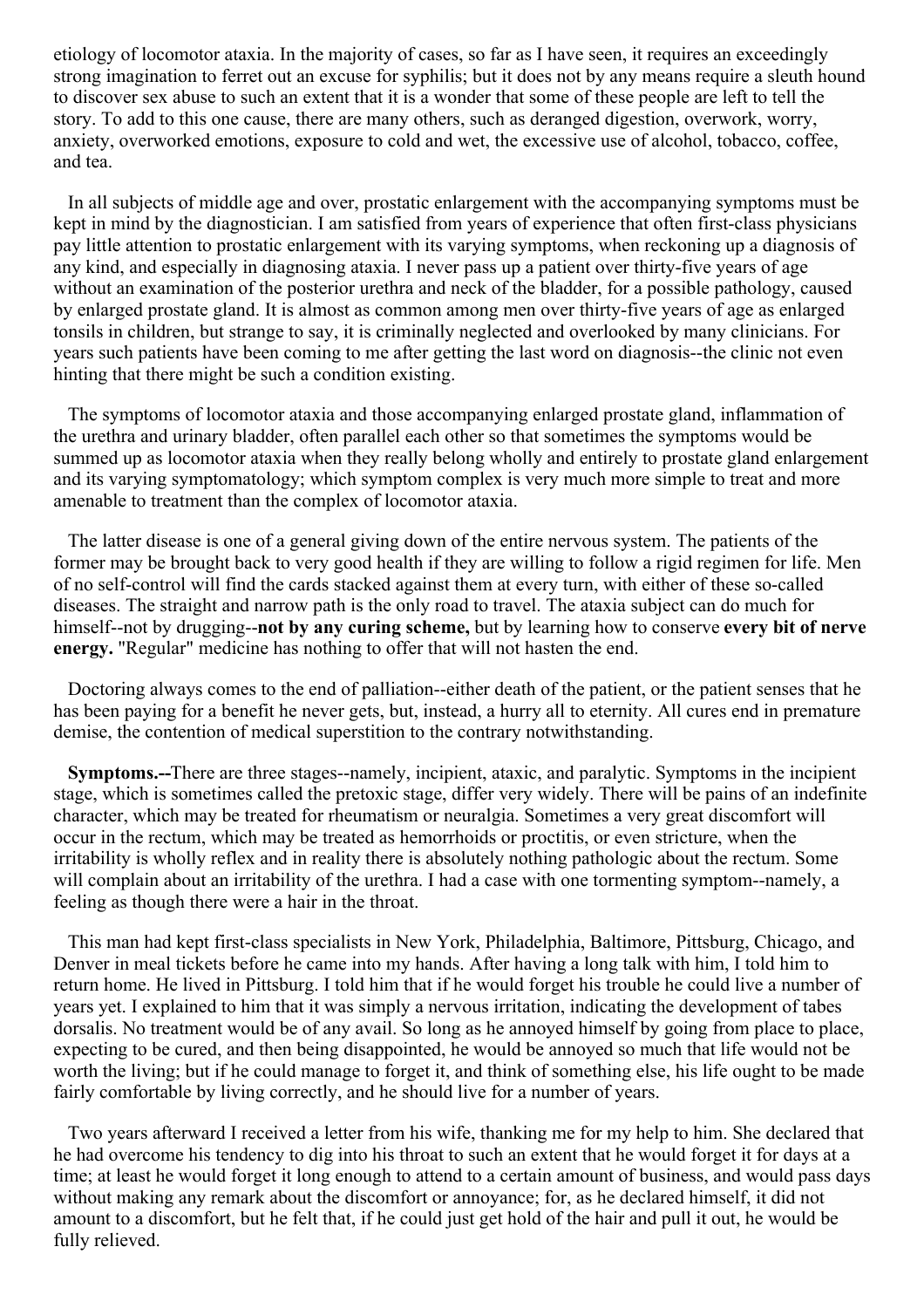The pains that precede this disease are of a sharp, darting character. They may show in almost any part of the body. They do not last long. Their tendency is to appear around the belt region. However, there will be darting pains occasionally in the intestine and in the sensitive spots, and a very wise physician will probably advise that there should be an operation for appendicitis. In some cases there is started up a numbness in the feet--a tingling sensation; and then in others there will be a feeling of constriction about the waist, as though the clothing were too tight. In a small percentage of cases there will be an atrophy of the optic nerve. This causes blindness to come on very early in the disease. This atrophy comes on very gradually, and ultimately leads to total blindness.

There is ptosis of the eyelids. The pupil is sometimes exceedingly small, due to spinal myosis. The Argyll-Robertson pupil indications, with the darting pains and ptosis, are considered diagnostic. The character of the pupil is a contraction, with loss of reflex to light. To show how very specific is the idea that syphilis is the cause of this disease, I will repeat a few lines from a well-known authority: "The time between the syphilitic infection and the occurrence of the symptoms of locomotor ataxia varies within a wide limit. About one-half the cases occur between the sixth and the fifteenth year, but many begin even later than this."

**Ataxic Stage.--**The first symptom that the patient experiences is inability to get around in the dark, or inability to stand with the feet together and the eyes closed. Patients in this condition are wholly incapable of standing on one foot. The walk of the patient suffering from ataxia is very characteristic. There is a decided inability to control the movements. The feet come up with a jerk, and are pushed forward in an irregular way, and while clear of the ground there is more or less of a tendency to fall about either to the right or left. Coordination is almost entirely lost; that is, the power to control the movements is apparently not strong enough to do anything more than lift a projected foot and leg, but where and in what direction the movement will be made is conjectural. The patient evinces strength, but nevertheless there is this lost power of controlling the movements. The push and pull of the legs are strikingly strong, showing that incoordination is choreic rather than paralytic. There is paralysis to just the extent that the joints are more than usually relaxed, so that there can be a hyperextension and a hyperflexion.

**Sensory Symptoms.--**Lightning pains may continue. These pains, however, vary greatly in different patients. Some patients will not complain very greatly. Others will complain a very great deal, and the pain is so persistent in certain localities that it is sometimes mistaken for rheumatism. Tingling sensations, described as pricks of pins and needles, are present in the feet. Sometimes patients have a sensation as though there were something between the feet and the floor--when the naked foot is put on the floor, as if there were cotton between the floor and the foot. These, of course, are symptoms of lost sensation--or perhaps I would better say incoordinate sensations.

Sometimes there is lost power of localizing pain. A prick on one limb may be felt on the other, or a pin prick on one foot may be felt on both. In these cases a time comes when the patient loses power to recognize in what position the leg is. It may be extended far to the side, yet, so far as the consciousness of the patient is concerned, he will not know but that both feet are together and the legs parallel to each other.

**Reflexes.--**Lost knee-jerk, or patella reflex, is an early symptom; in fact, this often exists when there are scarcely any other symptoms. But in all such cases I have found chronic, granular inflammation of the urethra. Almost invariably these cases have shown one or more strictures of the urethra, bearing out the belief I have had for a number of years that the disease is brought on from excessive venery and irritation of the reproductive organs, more than from any other one cause. Continuous subacute reflex irritation from stricture of the urethra--or what is sometimes called gleet--is capable of breaking down the nervous system and bringing on tabes dorsalis. This, however, will require a certain amount of toxin poisoning- toxemia--to hasten the development. There is nothing that so breaks down the nervous system and prepares it for taking on tabes dorsalis as venereal shocks and where these shocks are excessively frequent, and continue over a number of years, patients are liable to go down and out with locomotor ataxia before the chronometer has tolled off half the years that should come to man.

Deafness is not uncommon as one of the early symptoms of this disease; yet it cannot be recognized as characteristic, for people who develop ataxia have in all probability been more or less troubled with catarrh all their lives, and the deafness may be wholly catarrhal.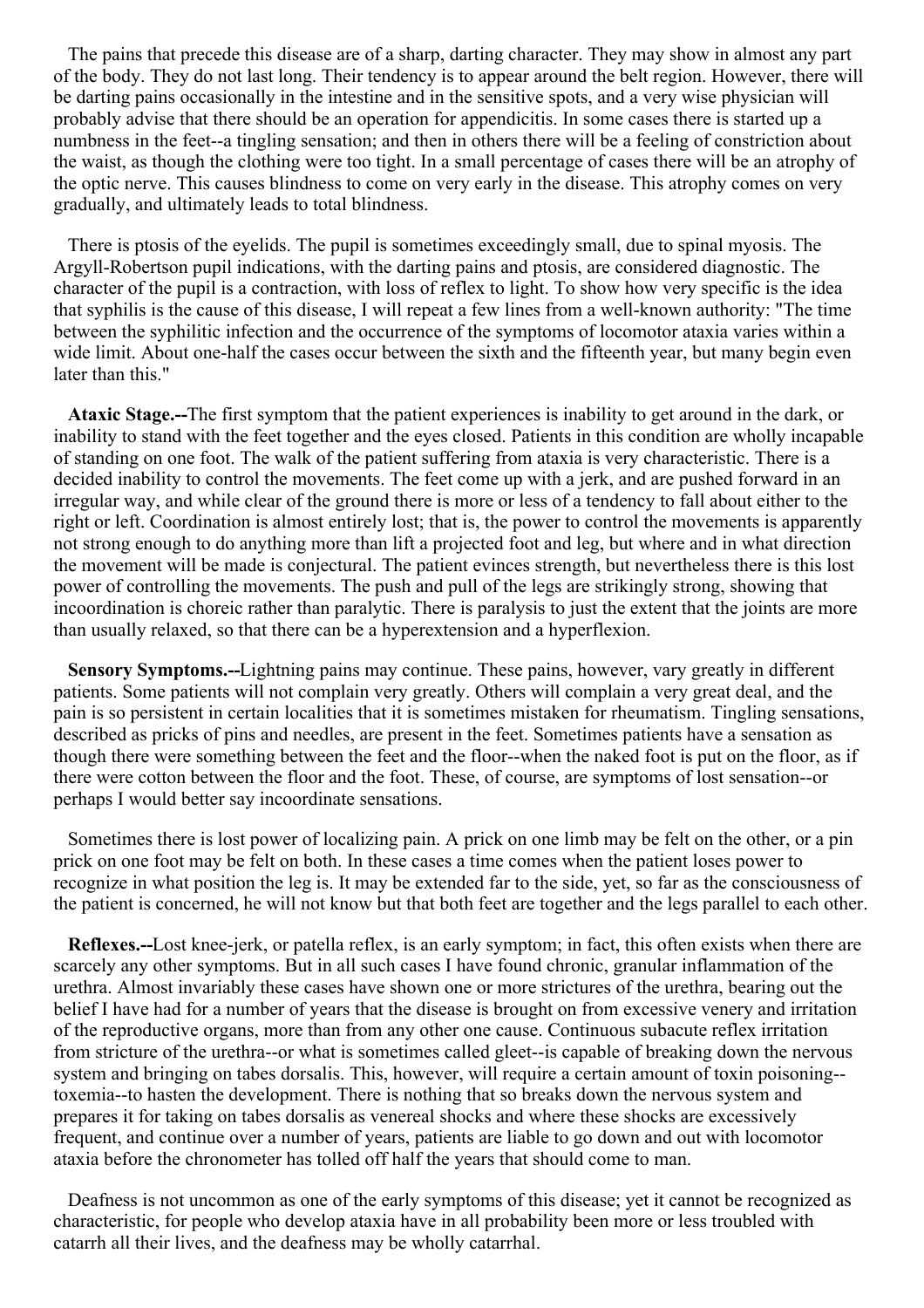Vertigo is another symptom that does not necessarily belong to this disease, because it may be a symptom of indigestion and liver derangement. The irritations that cause such patients to consult physicians--such as laryngeal, gastric, nephritic, rectal, or urethral irritations, etc.--are what are in ataxia called crisis symptoms; but they belong to arteriosclerosis as well, and are brought on by hyperemia. As stated before, they are purely reflex. The most common, or gastric and laryngeal, both may be found in chronic irritation of the stomach of dyspeptics, tobacco-users, and those given to excessive use of any stimulants; hence such symptoms will be of no importance, unless they are found existing without the usual symptoms of gastric derangement due to improper living.

One of the early symptoms of locomotor ataxia is a retarded, or rather a hesitating or halting, expulsion of the urine, The desire to, urinate will be present, but the patient will experience difficulty in starting the stream. Almost any kind of symptoms of a cerebro-spinal nature, due to degeneration, may be looked for in subjects of this disease.

**Paralytic Stage.--**In time these cases arrive at paralysis, where there is no power to walk. Then, of course, they become bedridden. At this time, or before, such patients are often carried off with some intercurrent affection, or a hyperemia, or apoplexy, of a vulnerable organ, brought on from an indiscretion that in health would scarcely be noticed.

**Diagnosis.--**Lightning pains, inability to stand with the eyes closed, etc., are considered almost diagnostic.

**Treatment.--**There is only one cure, and that is prevention--removing the causes before the disease is developed. The habits of life must be corrected. A very foolish manner of treating such cases is for the physician to permit the patient to continue the use of tobacco, coffee, tea, or other stimulants, and prescribe such so-called remedies as strychnin, tonics, etc. Patients must be kept away from all stimulation, and they should be kept out of the atmosphere of them as much as possible. For instance, they should not be confined to offices where there is tobacco smoke, or in homes where the odor of coffee is in the air two or three times a day. It must be remembered that the farther down the nervous system is driven--enervated--the more easily it is affected, and patients may become so susceptible that the inhaling of tobacco smoke for a few seconds will produce as much irritation as two or three cigars would produce several years before the breakdown came. In this respect patients frequently do themselves great harm. They know what they have been able to do; they are quite willing to believe that they can indulge a little, compared with the old supply; and they treat the subject of overstimulation and bad habits in the same way all along the line; and too frequently physicians concur with the patient in this matter. Such patients should be **impressed with the necessity of doing absolutely THE RIGHT THING ALL THE TIME;** they should be made to see that there is everything to gain and little to lose, and that that little is more easily lost than even average physicians can be made to believe. Thus no one is justified in going on the principle that he has nothing to gain, that everything is lost; for nature is more than willing to meet all patients half-way--yes, nine-tenths of the way. Hence those who wish to get any benefit--continue in life and enjoy much comfort--must pay the price, which means absolute continence, complete abstinence from all stimulation, and a very simple diet, made up of fresh, uncooked fruits for breakfast; salad, cooked, nonstarchy vegetables, and wholewheat bread, potatoes, or some one of the decidedly starchy foods, once a day for a second and last meal; and abstinence from strong meats, such as beef, pork, etc. Lamb, chicken, fish, or eggs may be indulged in once or twice a week, dropping the starch; but it is my opinion that those patients will live longer and enjoy better health if they do not indulge in animal albuminoids at all; for decomposition of the protein in the intestine is one source of toxin poisoning in this tragic disease.

#### II. GENERAL PARALYSIS

**Definition.--**A progressive disease of the brain and meninges, associated with mental and motor disturbances.

**Etiology.--**All nerve disturbances of a degenerative form are looked upon by a stereotyped medical mind as originating from syphilis. It is the consensus of opinion of the medical profession that syphilis is the cause of all degenerative cerebro-spinal affections in seventy to ninety per cent. I may be lacking in gray matter, but I do not believe that this is true; for the disease can be found in country districts, affecting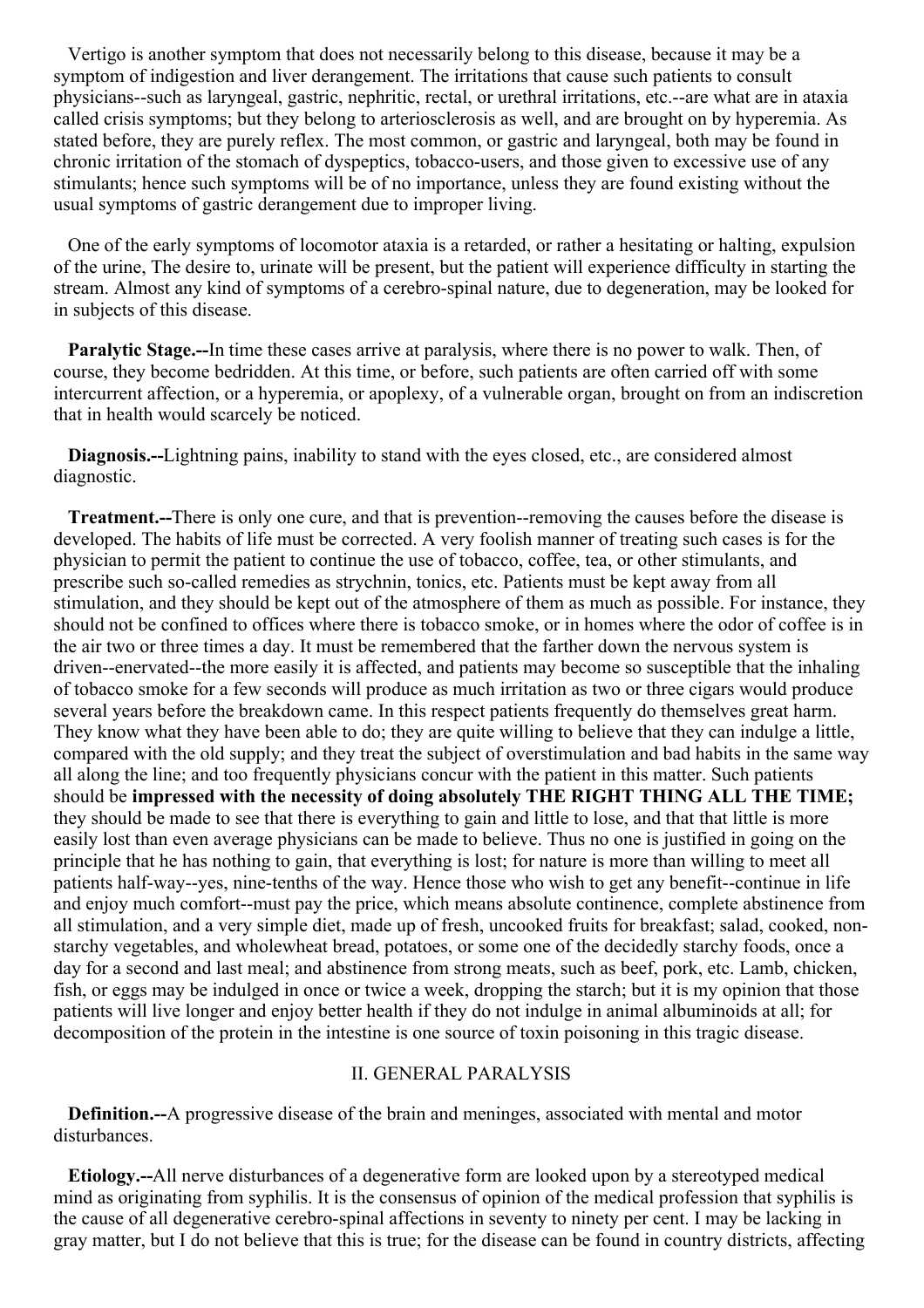people who have lived far from the centers, and who have never had syphilis or anything of a venereal character. The answer to that statement by those who advocate the syphilis idea, is that it has been inherited. It is necessary to make this assumption; for the theory would break down without it, and, according to the experiences I have had, it is not necessary to bolster an assumption with a fallacy to know the cause of the majority of diseases ending in cerebro-spinal degeneration. As stated under locomotor ataxia, excessive venery, plus toxin poisoning developed by putrefaction from imprudent eating--from a haphazard style of living--is quite enough to account for seventy to eighty per cent of the cases attributed to syphilitic infection. Heredity is said to be a very important factor; obviously, however, only to the extent that we inherit a tendency to take on certain lines of disease.

In general paralysis, next to syphilitic heredity as a cause, it is said that an important predisposing cause is a life spent in ambitious projects that require strong mental effort to realize. Business propositions which require great nerve strain are in this class. This I accept, with the addition of a haphazard daily life for there is nothing that will harden and age the nervous system like a continuous strain or worry. But overstimulation is necessary to worry successfully. Such people take their business to bed with them, adding worry at night, and coffee, tobacco, and often alcoholics during the day, to hard work and this conglomeration of causes leads to enervation. No nervous system can long stand up under a continuous strain--under continuous hard work and bad habits--if there is worry added to it.

**Symptoms.--**Irritability; inattention to business, amounting to apathy. Previous to the development of the degeneration, subjects may work night and day, when all at once they decide to have a little vacation and pleasure. They will take interest in affairs of life which before had never even drawn their attention, and friends who are close to them will be surprised to see them leave their desks, and the work that they had pursued so intensely, and go off for an hour, seemingly without anything to do, with the mind on subjects entirely out of keeping with their business. When anyone acts in this way, it is quite safe to assume a failing mind, and if dementia follows, friends should not be surprised. It is simply a giving-down of an overworked brain and nervous system. It is obvious that such people are profoundly egotistical and self-centered before, and even after, the mental degeneration.

The Argyll-Robertson pupil is present, and often optic atrophy, which is liable to lead to total blindness. The facial symptoms--the peculiar stolidity of the features, tremulousness of the muscles of the face, and inability to protrude the tongue--are characteristic. It is said that those who lead a very active life and do a great deal of hard work are more liable to have tabes than paralysis. The truth of the matter is that hard work is blamed for what sensuality does. It has been my experience that office men--those leading sedentary lives, writers, etc.--are more inclined to develop tabes. Both diseases are remediable, if taken before organic degeneration has advanced too far. Some cases of tabes show topical paralysis early.

**Treatment.--**Correcting the life is the only thing to do that will bring relief, and it is the only thing that is necessary. Stimulants must be tabooed, and eating should be light. Stimulating food, such as meat and bread three times a day, must be given up. Take bread about once a day, meat not at all in the summer time, and two or three times a week in the winter time; fruit for breakfast; a combination salad, meat, cheese, or nuts, with cooked vegetables, for dinner. Abstain from all stimulants.

# III. HERPES ZOSTER (Shingles)

**Definition.--**An acute inflammatory disease of the skin, which consists of vesicles on a reddened base, the lesions being distributed in relation to the course of the cutaneous nerves, and as a rule unilateral. The outbreak of the eruption is usually preceded by severe neuralgic pain.--Gould.

The latest opinion is that this disease is an acute hemorrhagic inflammation of the dorsal roots of the spinal nerves; that it is an acute affection of the nervous system and localizes on one side of the body. One peculiarity of the breaking-out on the skin is that it will not cross the median line either in front or behind. This disease takes its name from the locality. When it is on the face it is herpes facialis; when it is on the lips, it is herpes labialis, etc.

Herpes is a most disagreeable disease. The eruption is sensitive, and the rubbing and chafing from clothing, bandages, and dressings contribute to make the disease--affection is a better term--very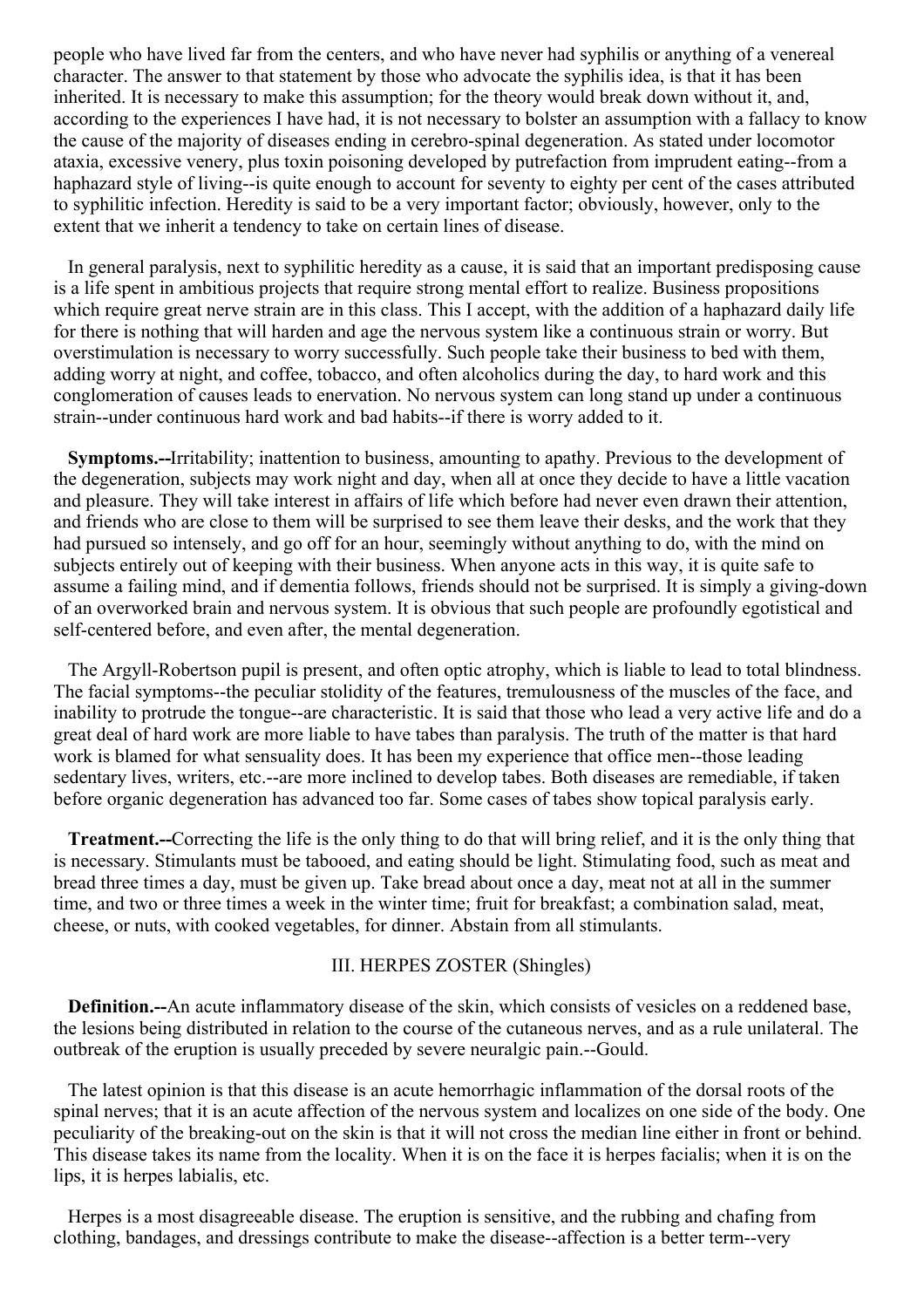disagreeable.

**Etiology.--**Herpes is a reflex irritation. The real cause is intestinal putrefaction, causing toxin poisoning. Because of nerve inhibition, that part of the surface which is involved cannot eliminate through the natural channels; hence there is forced elimination by the cutaneous emunctories, with topical infection and consequent inflammation.

**Treatment.--**Rest in bed when possible, and a fast of sufficient duration to establish full elimination. When the affection is controlled, then feeding should be fruit at first; then fruit and salads; then a dinner of starch, vegetables, and salad daily, with fruit for the first meal.

#### IV. ENDARTERITIS

In people over fifty years of age it is quite common to find hardening of the arteries of the spinal cord. In all probability this is due to the fact that in the majority of people the spinal cord is allowed to become very inactive. Very few men keep up any very great amount of exercise after thirty years of age. What little they do does not bring into activity the spinal column. This naturally will lead to stiffening and hardening of the parts involved.

#### **B. DIFFUSE AND FOCAL DISEASES OF THE BRAIN**

# I. APHASIA

This is a disease interfering with speech. Where symptoms of aphasia begin to manifest, it points to a lesion of the nervous system, especially a chronic derangement of the brain located at the lower part of the fissure of Rolando. Patients beginning to show signs of this derangement will have difficulty in making themselves understood. They will say words that have entirely different meanings from the words which they have in mind or wish to use. The derangement may spread to and affect the speech centers, the facial centers, and also the auditory centers. Aphasia is rarely simple. It will not exist very long before other symptoms develop. It is almost impossible to, draw the line between the various derangements of this part of the brain. There is a great deal written on this particular disease; but, inasmuch as no patients are ever benefited, but all of them travel slowly but surely to the grave, a minute history and description of the disease is worthless to anyone except those who desire the novelty of knowing all about it. Many family physicians will find it necessary to be thoroughly informed on the subject, in case patients suffering from this disease have large legacies to leave and the families are divided against themselves.

Where the disease occurs in youth, the probabilities are that, if proper care is given, the patients will get well. Aphasia may start up in very young children, who will be very slow to have command of language until they are ten, or even fourteen or fifteen, years of age. Youth is a wonderful restorative. Where men begin to show symptoms of aphasia after forty to fifty years of age, it is only a question of a few years when paralysis will develop. The patient then will remain speechless, though capable of understanding everything, and he may even attempt education. A stay in the progress of the disease may take place, and the patient remain in a semi-invalid state for several years.

Misplacing words is very common and very annoying to those who are afflicted in this way. The fact of the matter is that imperfect speech or misplacing words will not continue many years without being accompanied by impairment of the power of expression, and certainly reasoning will be affected more or less.

Hope may be given to parents of children troubled in this way; but in the case of those past middle life physicians should be very guarded about promises of betterment. Of course, the prospects of betterment in such cases will depend largely upon the past life. If the individual has gone the pace, he certainly will not be brought back to anywhere near the normal. The rule is that when this disease develops it means that the subject has been excessive in indulging himself sensually. In children the cause may be convulsions. By feeding children in such a way as to produce gastro-intestinal irritation--especially in children of a decidedly nervous temperment--they may be forced into epileptic seizures that will cause more or less paralysis of different parts of the body. Special brain centers are sometimes involved; and, if organic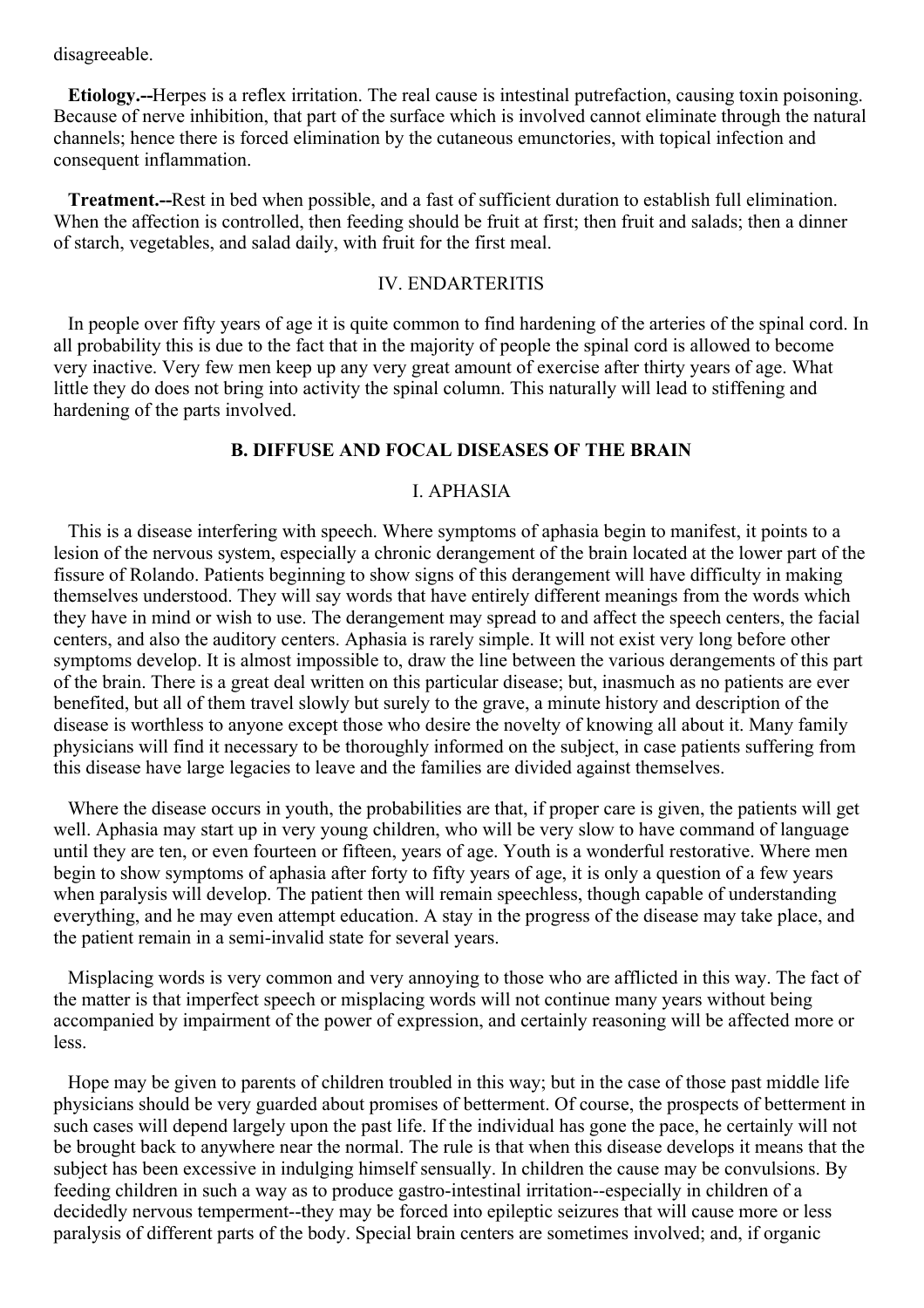change has taken place, a cure is impossible.

# I. AFFECTIONS OF THE BLOOD VESSELS OF THE BRAIN

#### **Cerebral Circulation**

In ordinary health the circulation of the blood in the brain follows in order the general circulation. Anything that increases the flow generally will increase the flow of blood in the brain. Anything that excites the heart action increases the amount of blood passing through the brain. Active hyperemia must occur under many circumstances and conditions, and there are no symptoms further than prominent veins on the forehead and temples and a full feeling of the arteries. When this is brought about by a plethoric habit--from eating rather more than is necessary--there will be no symptoms until the habit of overeating has been maintained for several years. Then, when such subjects lie down, there will be a purplish appearance of the skin around the eyes, nose, and ears; and when they stoop, over, the face gets very full of blood and quickly turns purple at different points. Such subjects may boast of excellent health and lots of strength; but they are developing such a state of dilation of the blood vessels of the brain, and perhaps the upper part of the spinal cord, that apoplexy is invited. If their blood is suddenly reduced by an accident which opens the blood vessels and allows a great loss of blood, there is danger of a sudden collapse. By this I mean that a surplus amount of blood is drawn off so quickly that it leaves the brain anemic, and the shock may be so sudden as to cause death long before the patient has lost sufficient blood to account for it.

If such patients are prostrated on a bed of sickness until quite anemic, there is danger of death coming from anemia of the brain. In truth, it would be a case of bleeding oneself to death in his own veins. It is dangerous for any one organ of the body to be kept in a state of hyperemia running over a long period of time.

Consciousness is kept in evidence by a continuous supply of blood to the brain. When the brain is suddenly made anemic, patients fall in a faint. When patients suffer from oxygen starvation, brain efficiency is lost. It requires a full amount of rich arterial blood to keep up mental efficiency. Under the influence of emotion, the action of the vasomotor nerves is cut off, and, as a consequence, the abdominal blood vessels become distended with blood. The blood pressure falls and the heart falls; in other words, the heart empties, the circulation of the brain falls, and unconsciousness occurs. This will happen when a large ovarian cyst is removed from the abdomen, or a large accumulation of dropsical fluid is drawn off suddenly. Where these accumulations are removed suddenly, patients are liable to bleed to death within their own bodies. The blood vessels of the abdomen have been pressed upon until paralyzed; then, when the pressure is removed, they are filled, with no power to empty.

When using chloroform on patients, it is necessary to have them in a horizontal position; otherwise the anesthesia is liable to kill them. The reason for this is that the chloroform partially paralyzes, or in truth does paralyze, the muscular coats of the arteries. The blood empties into the abdomen from the brain, and the patient dies from fatal syncope. Only the foolhardy would attempt to give chloroform to patients in a sitting posture. A half-sitting position is dangerous, This is often the position that patients are in when dentists work upon the teeth. I have had considerable to do with anesthetizing patients, but I have always insisted upon the horizontal position. If, however, this is not possible--if the dentist is not expert enough to operate upon his patient in that position--then the chloroform should be given according to my hasty method; namely, have the patient breathe deeply and rapidly, with the face under a towel, for about two minutes. Then add chloroform, and allow the patient to inhale rapidly for about one minute. Then remove the chloroform, and let the operation take place. If the dentist is expert, he should pull several teeth before the patient has any real sense of pain. Under such circumstances there is no danger of collapse or heart failure. A weak heart--made so by various causes--may have the influence of keeping the brain anemic. I have found that patients who have a very slow pulse, running from thirty to fifty to the minute, usually carry a state of hyperemia at the base of the brain, which will not be suspected. It is a condition brought on from overeating, causing more or less plethory. If these patients are fasted for three or four days, the volume of blood is let down; there will be a feeling of dizziness in the head on account of the loss of pressure from the hyperemia, and they will complain of a feeling of heaviness, closely bordering on dizziness--all due to the fact that there is a sort of collapsed state of the blood vessels.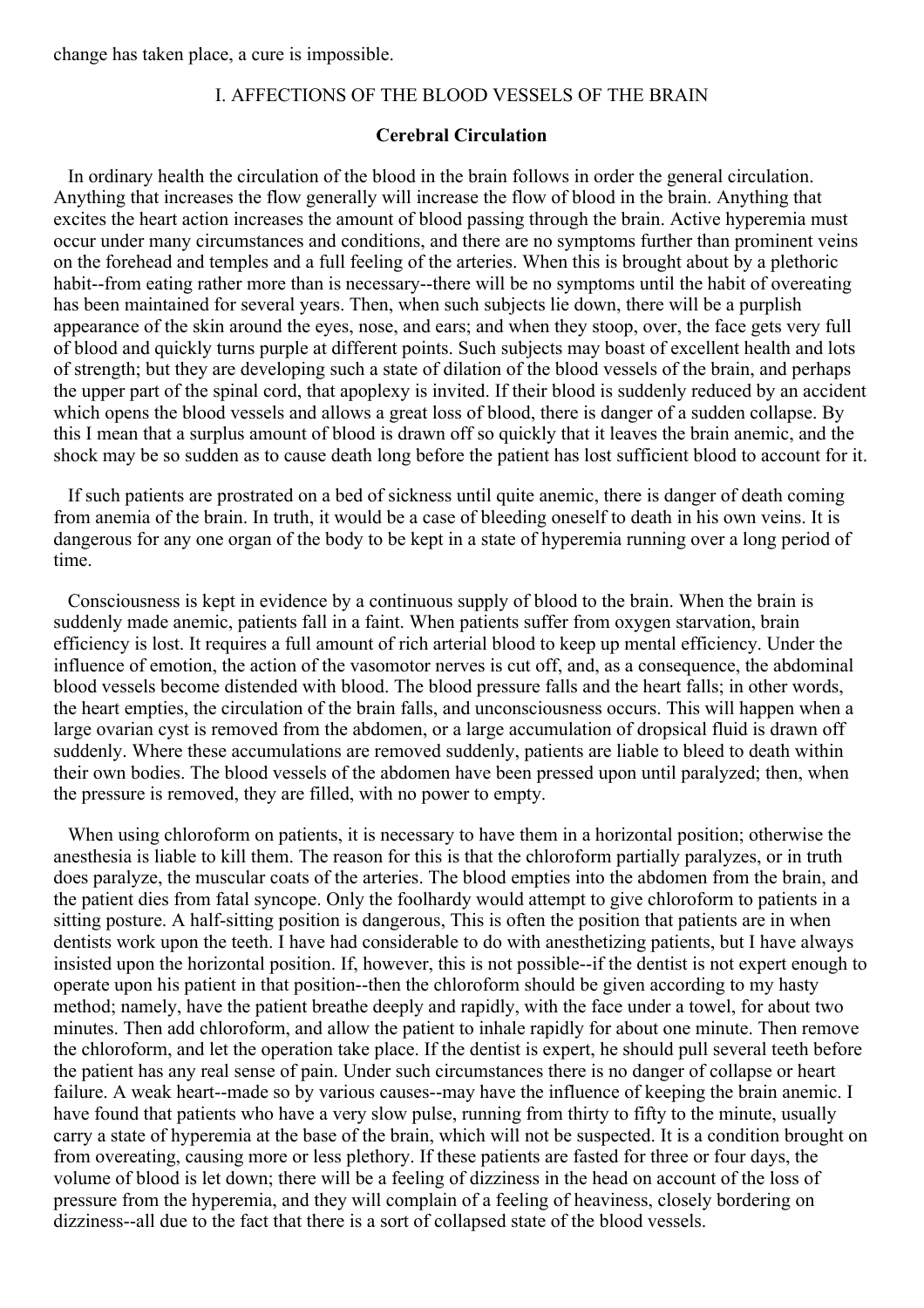If such a patient is fed very carefully, and not enough to raise the blood pressure--just enough to keep body and soul together--an adjustment will take place in the blood vessels of the brain, so that after a while--in the course of a few weeks--the food may be increased in amount, and eventually the patient can eat all that is necessary, and continue to have a pulse at from sixty-eight to seventy-four--the normal pulserate; whereas for perhaps ten years or more before there had been a pulse never rising as high as sixty. If this condition is not recognized and corrected, such patients will die of apoplexy; or there will be an increasing hyperemia that may continue to inhibit the circulation until there is death from heart paralysis.

Heart weakness may be brought on from any habits that overstimulate and bring on enervation. Some people are more liable to take on heart weakness than others. There is a predisposition--or it would be better to say a special diathesis--and they take on derangements more easily than others. The gouty diathesis will develop rheumatic heart trouble.

#### **Cerebral Hemorrhage (Apoplexy)**

**Etiology.--**Those conditions of the body that pervert the blood vessels--a plethoric state of the body, rheumatism, gout, acidosis or scurvy--when known to exist, will account for any symptoms there may be of cerebral hemorrhage. Anything that produces a degeneration of the vessels is liable to bring on this affection. Men who abuse themselves with alcohol are predisposed to this trouble. Men are more subject to this disease than women--in all probability due to the fact that they are more licentious and indulgent in the line of stimulation. There is no such thing as inheriting a disease, but there is a tendency to take on this affection which may be called predisposition. It is a disease that is more liable to develop in the gouty subjects than in any other class of people. It is very liable to develop in the course of rheumatism and fevers of various kinds, Apoplexy may develop, caused by embolism.

**Symptoms.--**The patient is seized in apparent good health, while in the performance of some duty- occasionally an action requiring strain. There may be a sensation of numbness, or tingling, or pain, in the limbs; or there may be choreic movements of the muscles of the side opposite to that in which the affection is most intense. The onset of the hemorrhage may be sudden loss of consciousness and complete relaxation of the extremities. The disease is liable to occur at the close of a meal, or after excitement, or after a speech that has brought up the arterial pressure. It is not infrequent that a speaker will fall forward and down unconscious with apoplexy before he has gone very far with his address.

Anything that will temporarily increase the arterial pressure is liable to precipitate hemorrhage. Those cases that do not die will have more or less paralysis following. It is called a stroke. If the hemorrhage is not very large, the blood-clot may be absorbed, and the patient may gradually regain the use of a hand or leg, or both arm and leg of the side paralyzed. A paralysis is more often that of hemiplegia--half the body- -than confined to the lower limbs. In severe cases the unconsciousness is very profound; the patient cannot be roused; the face is turgid; the skin has a cyanotic (bluish) appearance, The pupils of the eye are dilated, and sometimes unequal. The patient may remain in a state of coma for several hours before dying; or the coma may last for from several hours to one or two days before consciousness will return. Where the paralysis is not great--where the hemorrhage has not been profound--the symptoms will not be so profound; but there is no assurance that the patient will not have another attack before he has fully recovered from the first and second strokes. Often, however, the strokes are months apart. The location of the hemorrhage varies very widely. Necessarily symptoms coming from this disease must vary a very great deal. The sort of paralysis brought on must depend entirely upon the location of the blood-clot. For example, pressure on the speech center will cause word-deafness.

**Treatment.--**The treatment should begin months and years before the disease manifests. Those who are heavy eaters, continually carrying a large quantity of blood in the brain, evidenced by flushed face and enlarged veins over the forehead, and other signs of too much blood, such as ringing in the ears, head swimming, etc., should take a hint and reform their manner of living. The time to cure this disease is several years before it manifests. No one can be fooled into knowing he is headed in that direction; for all he needs to do is to look at himself in the glass, and he will find he is altogether too stout and too plethoric-looking, and the face is usually quite flushed. He should know what his habits are. A man who uses stimulants to excess must know, or should know, that he is bringing upon himself degeneration of the blood vessels and that the time must come when apoplexy will result. It does not necessarily need to be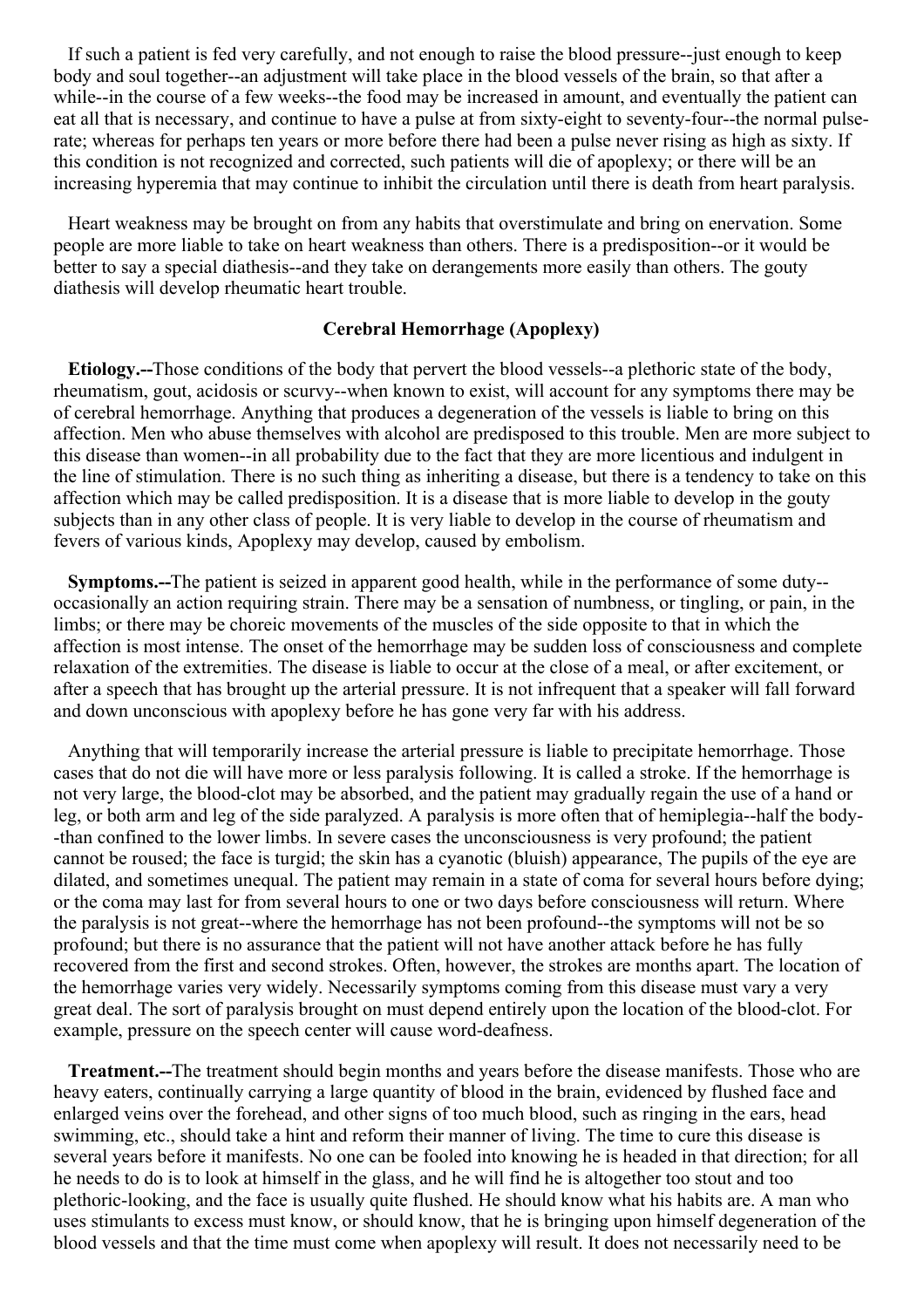found in the brain. Apoplexy may take place in the kidneys, or any other vital organ of the body. It means a ruptured blood vessel from a distention of the vessel. So far as the treatment is concerned, it should be preventive. However, when the disease has developed, the patient must be fed very little, so as to reduce the quantity of blood; also the weight must be gradually reduced, and he must consent to live with a reduced arterial pressure and a largely reduced weight. The food should be principally fruit and salads. Very little meat may be taken once or twice a week, but no bread, or anything made from grain, until the weight is brought down to a point where the patient is made safe. Then two or three times a week a little toast bread or baked potato may be given. Sugar in all forms must be tabooed.

#### III. TUMORS OF THE BRAIN

**Symptoms.--**The most important symptom is headache--either dull and continuous, or sharp, stabbing, or lancinating. The pain may be made to diffuse itself all over the head. Sometimes it is limited to the front, and sometimes to the back. When it is in the back of the head it extends down the spine. Occasionally the pains are decidedly localized, with a sensitiveness to the touch.

**Treatment.--**In cases where constitutional syphilis is suspected, there may be a growth known as gummata. These cases are treated by iodid of potassium, mercury, etc. I should expect to accomplish as much by proper dieting and proper general care of the system. There is nothing that will increase the elimination equal to a proper combination of foods and the restricting of food to systemic requirements.

#### IV. INFLAMMATION OF THE BRAIN

#### **Acute Encephalitis**

This means inflammation of the brain substance--usually of the gray matter. Inflammation may be brought on by an injury, by intoxicants, food poisoning, gas poisoning, etc. It is a disease that follows infections. It frequently is a sequel or an accompaniment of meningitis in such diseases as cerebral spinal fever. It has been known to develop in exophthalmic goiter and in some forms of malignant diseases, mastoiditis, ulcerations in the ear, etc.

**Symptoms.--**The symptoms of this disease are not well defined. Sometimes it is taken for typhoid fever. Indeed, I see no reason why it may not be an accompaniment of typhoid fever; for the malpractice that causes the so-called typhoid fever to run on for weeks, developing septic poisoning, may develop inflammation of the brain just as readily as toxins generated in any other way. The common symptoms are headache, inability to sleep, coma, delirium, vomiting. Paralysis may follow the disease where patients recover.

**Treatment.--**When the disease is due to injury, the treatment must be surgical. Where there has been depression of bone, it must be lifted. If there is headache or delirium, it must be treated in the usual way: perfect quiet, hot baths to complete relaxation, enemas to clear out the bowels, and positively no food until all symptoms are under control. Where cases extend to the formation of abscess, if the diagnosis can be positively determined, the surgeon is needed to operate and remove the pus.

## **C. DISEASES OF THE PERIPHERAL NERVES**

#### I. NEURITIS

This disease may be confined to a single nerve, or it may involve a large number of nerves. When many nerves are involved it is known as multiple neuritis.

**Etiology.--**Local neuritis may be caused by what is called a cold--whatever that means. A cold is something that everybody knows all about and no one knows anything about. It is a blanket term that covers a great deal of ignorance. Those who are decidedly toxin-poisoned, and those who are inebriates, morphine fiends, or given to the excessive use of food and stimulants, will be subject to this disease. When the nervous system is made sensitive, as it is in all chronic poisoning, as above hinted, a bruise, an injury, or an exposure to cold when lying heavily on one cheek, with the crease of the bed-clothes pressing against the side of the face, or any unusual pressure, will start up an aching or an inflammation. This is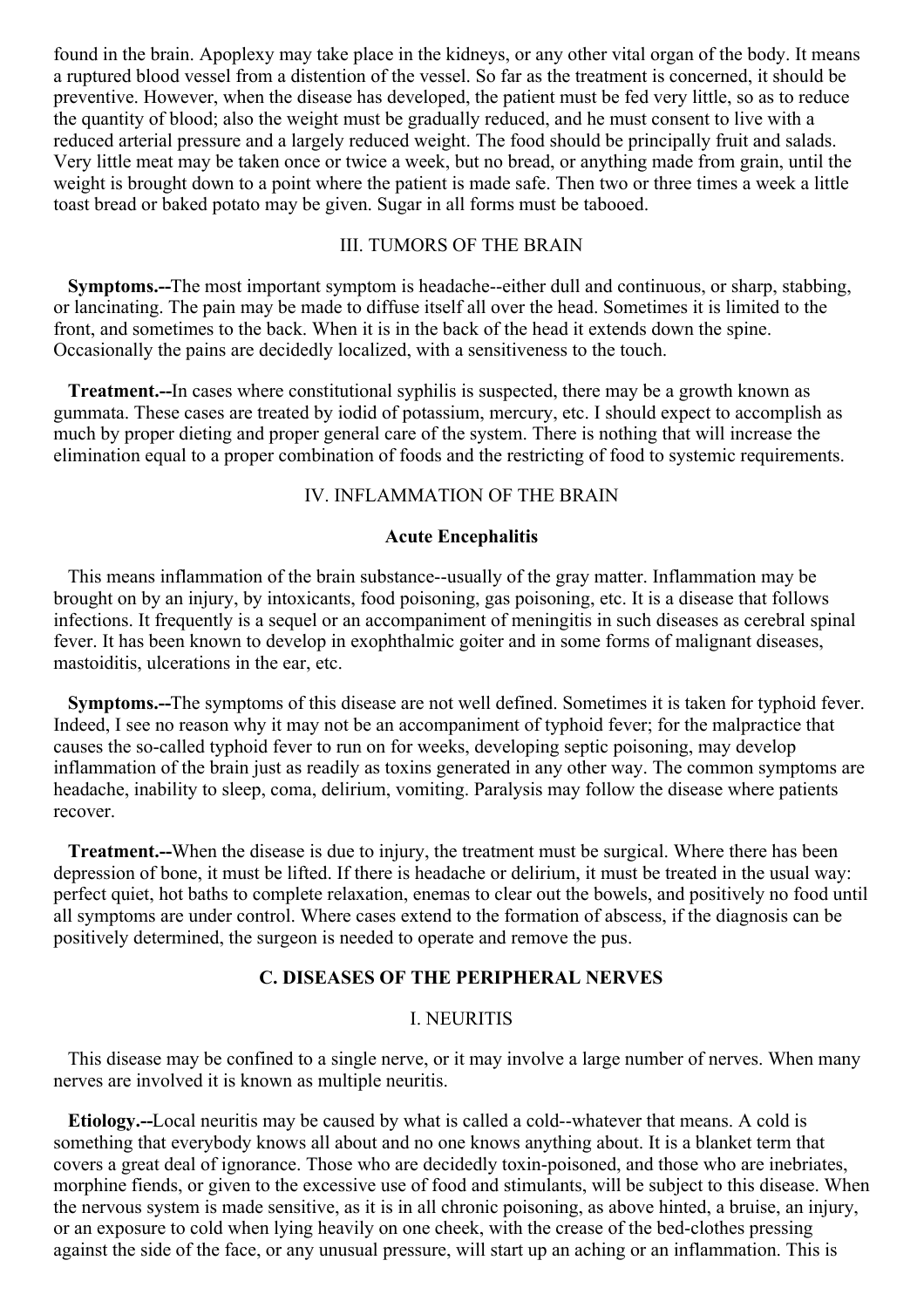what is called localized neuritis; it is sometimes called rheumatic neuritis, and it is also called neuralgia.

Neuralgia or inflammation of the sciatic nerve may be brought on by the constant pressure of sitting in an uncomfortable chair. There is no difference between localized neuritis and multiple neuritis, except in degree, and the fact that in multiple neuritis a greater portion of the nervous system is involved.

**Symptoms.--**Local neuritis is usually confined to the one nerve, and, as a rule, the constitution is not so broken down as in the other form. The most important symptom is pain. The character of the pain is on the order of pressure or bearing, sometimes stabbing; and when the pain is on, the nerve is usually sensitive to pressure along its course. Sometimes the skin is slightly reddened over the nerve; and again cases are edematous. The pain varies considerably, being sometimes intense and distressing, and at other times simply a soreness that will almost subside, and then return.

In localized affections of this character, if the nerve involved is the supraorbital and the patient is of a hysterical temperament, she may put the muscles of the eyebrow in a state of onguard and cause herself very much more suffering than she need have. Any pain protected by putting the part in a fixed position with the surrounding muscles puts everything on a strain, and in the course of a day the patient will have a great deal of suffering from the onguard state of the muscles--really more than from the pain which the fixation was assumed to relieve. In headaches of a nervous character many people build a continuous headache by knitting the brow and putting the whole front of the forehead in a corrugated, cramped position, instead of allowing the muscles to relax. It does not relieve a pain to corrugate the brow, but it intensifies it, and people who would suffer very little from headache will develop a type that will run on indefinitely, caused by cramping the brow, and otherwise developing the headache habit. Physicians must be very careful about mistaking this form of headache for neuritis or tumor of the brain.

The duration of the disease varies from a few days to weeks, but sometimes months. A slight neuritis from injury may pass off in about a day or two, while in severe cases, in unreduced location of bones, or in fracture of bones, where nerves are pressed upon, the relief will not come until the cause is discovered and removed.

#### II. NEURITIS IN METALLIC POISONING

This disease is liable to be set up in the course of metallic poisoning.

**Treatment.--**Rest in bed and a pint of hot water every three hours until comfortable. Then fruit morning; salad at noon; teakettle tea in the evening, for about a week. Then gradually increase, but avoid overeating. Hot baths to relieve excessive pain. Certainly no drugs for these subjects; for they have already been poisoned to death. I think the majority of physicians will give hypodermics of morphine to remove pain, but it is not necessary. If a hot bath can be had, the patient should be kept in water as hot as he can bear for half an hour, or an hour, if necessary to bring relief; and then he should return to the hot bath when the pain becomes troublesome. Of course, the excessive heat in bathing is enervating, but no more so than drug administration and the pain for which the bath is given. Strychnine is recommended, but, to my mind, it is the very worst kind of malpractice to overstimulate a patient in this condition with drugs that act so powerfully on the nervous system as strychnine. Indeed, drugs are not necessary at all.

#### **D. DISEASES OF THE CEREBRAL NERVES**

#### I. LESIONS OF THE RETINA

These lesions are not rare, and must be recognized by the physician. A systematic examination of the eye, to find out the condition of the retina in certain diseases, is necessary.

#### **Retinitis**

This disease occurs as a symptom in Bright's disease of the kidneys, syphilis, leukemia, and anemia. The common symptom in all cases is the occurrence of hemorrhage and the development of opacities. Where hemorrhage occurs there is a diffused cloudiness. This is due to an effusion of the serum. The hemorrhage takes place between the layers of the nerve fibers. When recent, the color is bright red; but as times goes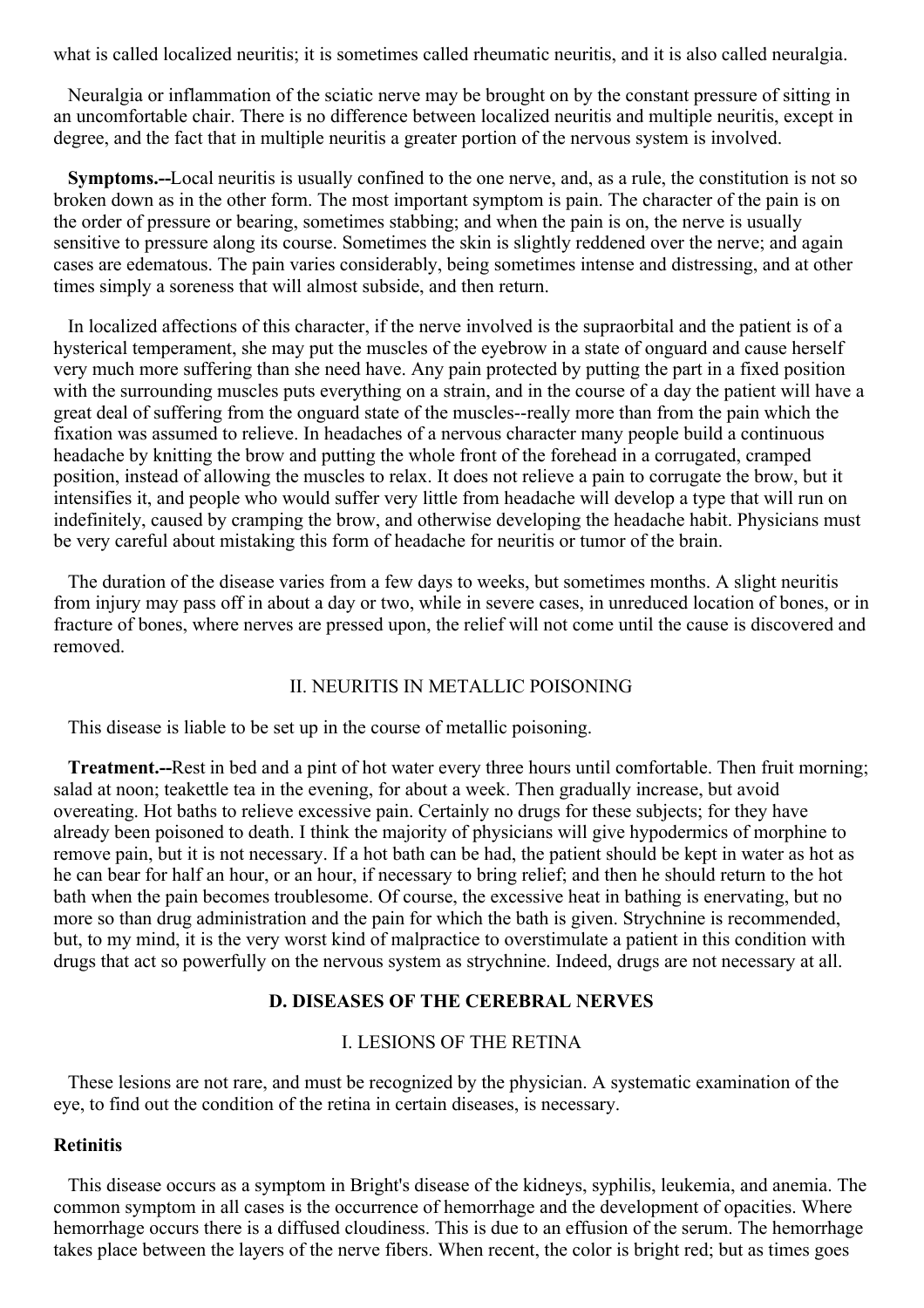<span id="page-123-0"></span>on there is a change. In old hemorrhages the color is almost black. The white spots are due to exudates of a fibrous character, or fatty degeneration. The most important form of retinitis is albuminuric retinitis. This occurs in patients suffering from kidney disease, particularly that variety known as interstitial nephritis. The percentage of cases of nephritis presenting this peculiar condition of the retina ranges from fifteen to twenty-five. This disease, when associated with granular kidney, occurs at a stage when the amount of albumin may be slight or even absent. Arteriosclerosis often accompanies this affection. There is a hemorrhagic form, where hemorrhages are repeated, with very slight signs of inflammation; and then there is an inflammatory form, in which there is much swelling of the retina. This latter variety obscures the disk, and in some instances the inflammation of the optic nerve predominates over the retinal changes. This frequently throws one in doubt as to whether the condition is really associated with the retinal changes.

**Retinitis in Anemia.--**After large hemorrhages, it is not infrequent for a patient to lose the sight of one or both eyes temporarily. Sometimes the lost sight will be permanent. In such cases there is usually a retinitis of sufficient severity to account for the symptoms. There is also a malarial retinitis, and then a retinitis due to leukemia.

**Treatment.--**There is no special treatment of any importance for these affections. The real derangement, which the retinitis represents as a symptom, must be corrected; hence the treatment must be for those diseases. Certainly all stimulants must be given up, including coffee and tea, with an absolute fast until all discomfort is gone, then fruit and vegetables until health is established.

#### **Paralysis of the Fifth and Seventh Nerves**

Where the fifth nerve is involved, sensation and motion are apparently interfered with. Where the seventh is involved, facial paralysis is marked.

Paralysis may be the result of disease of the pons, particularly hemorrhage or patches of sclerosis. It may result from injury or disease at the base of the brain. It does not occur because of fracture, but meningitis produced by an Injury, or caries of the bone, may extend to and produce paralysis of this nerve.

**Symptoms.--**Paralysis of the fifth nerve may cause loss of sensation of the parts supplied, including half the face and the corresponding side of the head. Patients suffering from this will have the features turned to the opposite side, and the eyelids only partially close. The tongue will draw to that side, and when the patient undertakes to spit, it goes to one side. The loss of sensation will extend to the conjunctiva, lips, tongue, and soft palate, with that portion of the nose which is on the side where the paralysis has taken place. The loss of sensation may be preceded by a tingling. The muscles also lose their sensibility. The sense of smell is lost--said to be due to the dryness of the mucous membrane. In all probability it is due to just what causes the loss of sensation of the other parts to which this nerve is distributed. The secretions are lessened from the lachrymal and salivary glands of the side of the face paralyzed. It is perfectly natural and reasonable that a gland which is partially or wholly paralyzed should also lose its power of secretion. The inflammation and ulceration that occasionally take place in the eye in all probability are due wholly to the exposure. The eyelid, not closing, allows dirt to accumulate, which, of course, must irritate. Inflammation will follow continuous irritation, and ulceration will follow the inflammation. Paralysis has nothing at all to do with the eye complication, further than that, on account of lost control of motion, the eye cannot be kept free from dust, etc.

Herpes (skin inflammation) may be developed in the region supplied by this nerve, especially the upper branch and region of the temples. It is accompanied by much pain. This derangement is inclined to run on for years. Herpes accompanying this derangement is often complicated with a brain lesion. I have known a few cases ending their lives in the insane asylum. Probably the nervous system was so unbalanced from continuous suffering that the mentality gave out, and the disease may have extended to the brain. The most pronounced diagnostic symptom is the loss of motor power--the inability to use the muscles of the side of the face.

**Treatment.--**Drug physicians usually resort to morphine; and where there is a suspicion of syphilis, which is very common, anti-syphilitic treatment is given. There is but one proper treatment for this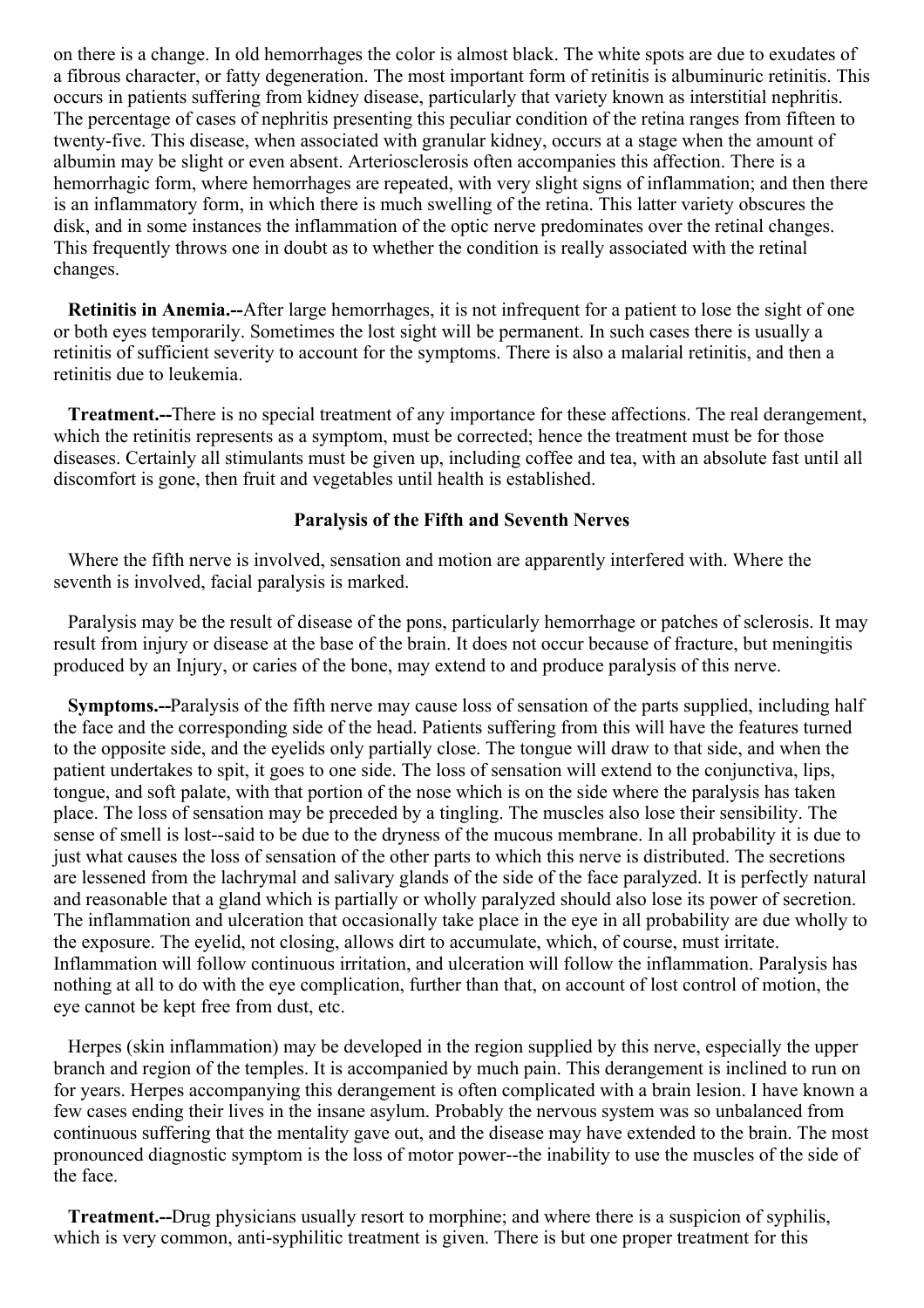disease, the same as for all others; namely, correct whatever is necessary. If the patient has many bad habits--such as indulging in intoxicants, using tobacco, coffee, and tea, eating excessively of starches, and being sensual to the point of exhausting his nerve energy through venery--these habits must be stopped. A fast should be taken for one week, or longer if necessary; followed by fruit morning, noon, and night for the second week; and then, for the third, fruit twice a day, and salads, with non-starchy vegetables, for one meal a day. After that fruit for one meal, starch for one, and vegetables and salad for another.

# **II. SCIATICA**

This disease is often called sciatica, neuralgia, sciatic rheumatism, and sciatic inflammation. It is neuritis of the sciatic nerve. It is not impossible to have a functional derangement of the nerve, due to pressure, cold, or injury; but where the pain is pronounced it is inflammatory or a true neuritis.

Pressure on the nerve is the commonest cause. Frequently people will select as a writing-chair one that presses upon some point of the sciatic nerve. Where this is true there is no hope of getting rid of the disease, after it is once established, so long as that particular chair is used. Those who use office chairs or writing-chairs should select one that will pitch forward, so that when the feet are on the floor the knees and legs will be sufficiently elevated to avoid pressure on the back of the leg by the edge of the chair. No one should use a chair that presses on any one particular point of the back of the leg more than on another. Workmen who use lathes, and are compelled to spend many hours in treading a lathe, are very liable to develop this disease. The class of people more inclined to develop sciatica than others are those who are sensual in their natures. As a rule, men have been alcohol, tobacco, coffee, and tea habitues; and where the nervous energies have been drawn upon heavily because of excessive venery, such subjects will be hard to cure, when the disease is once established. Persistence, however, in a correct life will bring a permanent cure.

Physicians should be on their guard in diagnosing a given case of pain in the region of the sciatic nerve as sciatica. In fact, such a diagnosis should not be made until a thorough examination has proved that there are no such derangements as urethral stricture, irritable prostate, stricture of the rectum; or, in women, metritis, ovaritis, displaced womb, or some derangement of the reproductive organs, sufficient to account for the reflex irritation.

**Symptoms.--**The pain is almost constant, and of a character that wears the patient out. There is nothing that will cause one to feel so hopeless as weeks of suffering from this disease. The pain is not so acute as it is tormenting and continuous. It may extend from the spine to the footeven to the toes. The posterior of the thigh, so to speak, is probably a point that is more troublesome than any other in the course of the nerve, because of its being injured more than any other point from sitting on chairs, benches, etc. Keeping absolutely quiet gives the patient the most comfort. A very short walk will often throw him into great distress. The tendency is for the patient to walk on his toes, which relieves the tension. Where the disease has lasted for months and years, off and on, there is more or less perishing-away of the muscles of the leg. Herpes may develop. When it does, it is very intractable.

**Treatment.--**First prove whether it is neuritis or a reflex pain. If reflex, of course the disease from which the reflection is made must be corrected. A true sciatica must be taken care of about as follows: The patient should be put to bed, and given a hot bath as often as necessary to bring full relief. If necessary for him to take a thirty- to forty-minute hot bath every three hours, this can be done. Absolutely no food should be given until comfortable--a pint of hot water every three hours. When comfortable give a little fruit--something that is not too acid, on the order of pears, cantaloupe, or any other sweet fruits. The bowels may be cleared out by enema, The patient can use what water is desired while going without food. When eating begins, water-drinking may end.

Prunes, onions, and spinach should be in the daily menus, because of their laxative influence on the bowels.

A general rubbing-down twice a day, with a coarse towel or flesh brush or friction mittens, should be given the sciatic patient.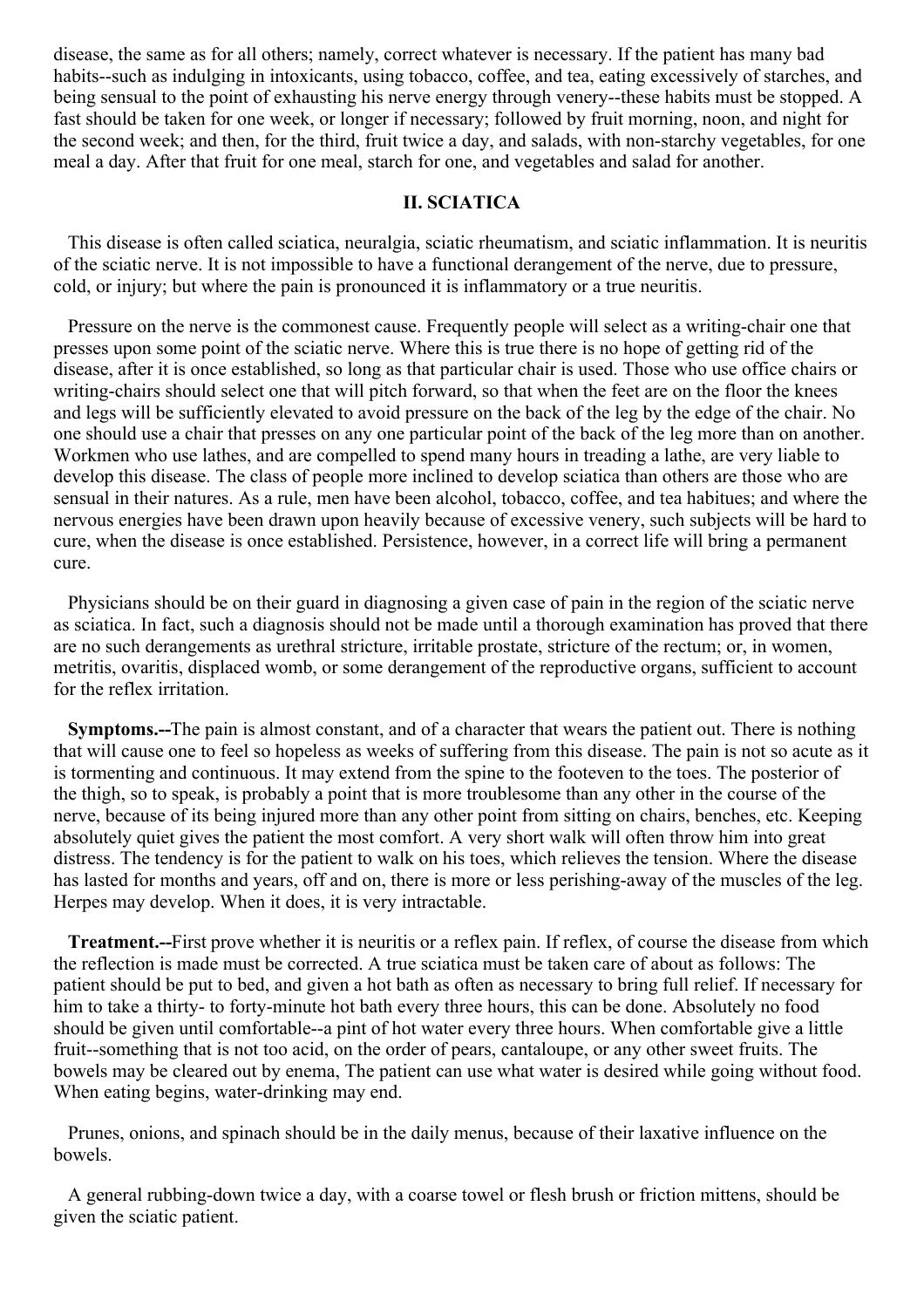Many things have been resorted to in the line of drugs--deep injections of chloroform, alcohol, or ether; nerve-stretching, cauterization, etc.; all of which I know to my perfect satisfaction are worthless. The more the patient is abused by such remedies, the longer he will stay sick.

# **E. GENERAL AND FUNCTIONAL DISEASES**

# I. PARALYSIS AGITANS OR PARKINSON'S DISEASE **(Shaking Palsy)**

This is a chronic affection characterized by weakness and tremor, also rigidity.

**Etiology.--**This disease develops in men oftener than in women. It is a disease that rarely develops under forty to forty-five years of age; yet cases have been reported under twenty-five years of age. In all probability, however, these were choreic in nature.

The exciting causes may be exposure, cold, wet, worries and anxieties of all kinds. In some cases it is brought on from mental shock or an injury. Any toxins may produce this disease in those who are predisposed to it. Not everyone will take on paralysis agitans. It belongs to those of neurotic diathesis who have intensified their nervousness by the use of all kinds of stimulants, alcoholics, tobacco, coffee, tea, etc. There is no question but that Parkinson's disease is only one manifestation of arteriosclerosis, or old age, disease. I never have met with a case yet that did not present most pronounced symptoms of arteriosclerosis. In those who are predisposed to take on the disease it is liable to develop in middle life. Some authors declare that it is not a neurosis. Why is it not? The blood vessels are controlled by the nervous system; arteriosclerosis is built by over-stimulation; and, certainly, if there were not nerves to be over-stimulated, it would be a very difficult matter to stimulate the organism, or produce all the diseases that come under the head of sclerosis.

**Symptoms.--**The disease begins gradually with an unsteady hand. The tremor may be constant or intermittent. With this may be associated weakness or stiffness. Indeed, such cases are inclined to have rheumatism. This will account for the stiffness. When a slight rheumatism takes place in the joints of the hands, the appearance is that there is a great loss of power, This, however, is not true; for if the sensitiveness is taken out of the hands, they can grip or show evidence of power equal to that of any time previous to the development of the disease.

The four leading symptoms are tremor, weakness, rigidity, and an attitude.

**Tremor.--**The tremor may develop in all four of the extremities, or it may be confined to the hands or to the feet. The head is not so inclined to take on the affection; yet the disease is met with seemingly confined to the neck, where there is a choreic jerk of the head. The trembling is often decidedly marked in the hands, the thumb and forefinger displaying the peculiar motions that are likened to rolling a pill. When the tremor has been developed for a long time in the hands and legs, or feet, there is an inclination for an unsteadiness of the head to take place.

**Weakness.--**All cases lack power. This, however, belongs to the last stages.

**Rigidity or Stiffness.--**This may be expressed in the slowness of movements. The time comes when all voluntary movements are made slowly, but with considerable effort. The actions become very deliberate.

**Attitude or Gait.--**The head leans forward; the back is bowed; the arms stand from the body and are somewhat fixed. The face is expressionless. The motions of the lips are slow. The whole expression is masklike; indeed, it is called Parkinson's mask. The voice is often shrill and piping. Sometimes the disease is confined to one side, or often to just one limb. However, before the patient dies, unless some intercurrent affection takes him away, he will live to become generally paralyzed.

**Treatment.--**The leading authorities declare that there is no treatment that is satisfactory, but they recommend arsenic, opium, hyoscyamin, and other drugs that act on the nerve centers. I should expect cases to grow worse on drugging. Indeed, there is nothing to do except to correct the errors of life, whatever they are. Overstimulation must be gotten rid of. Patients must be induced to live on just barely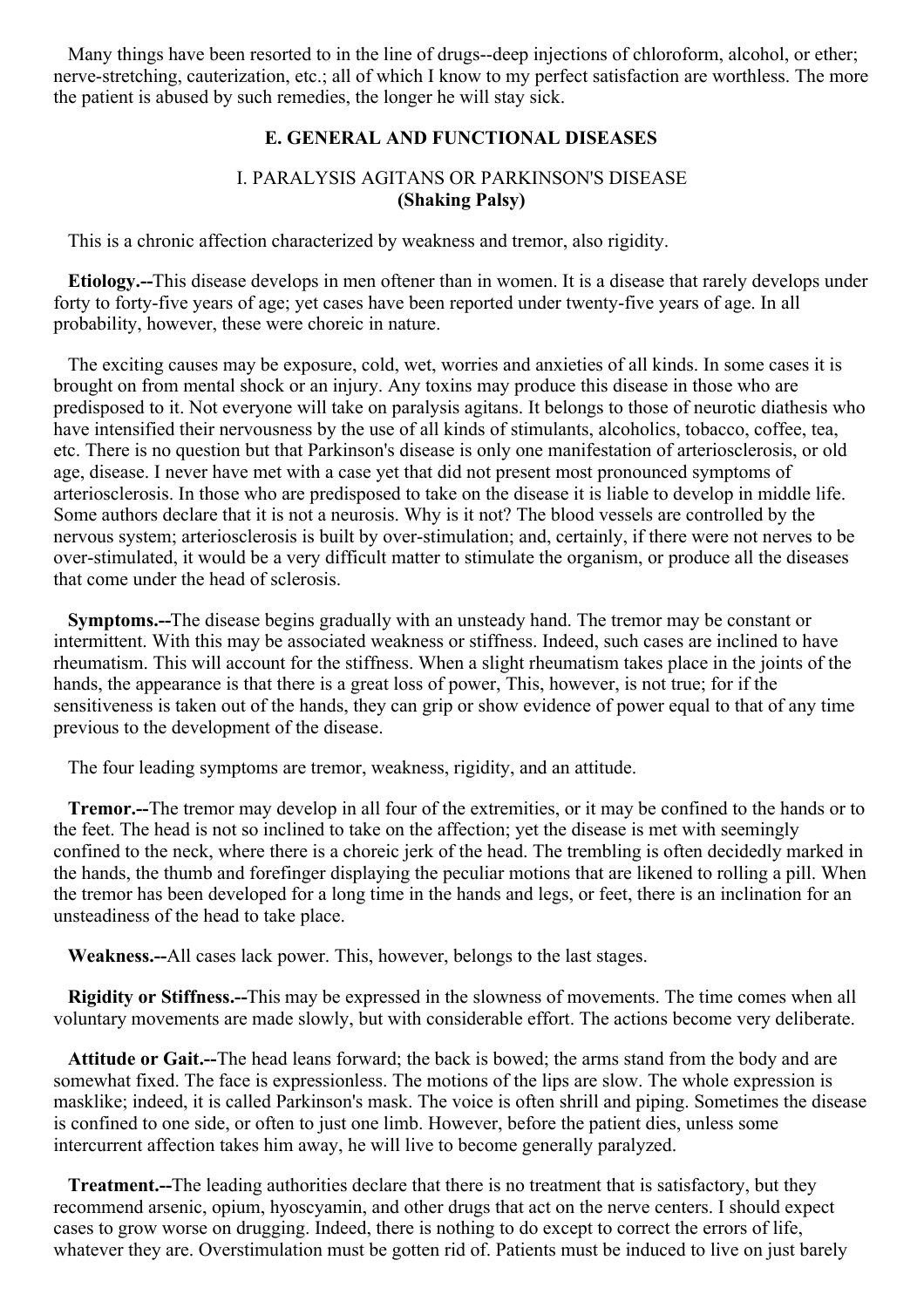enough food to keep soul and body together; otherwise they stimulate and build this disease. Everything that is of a stimulating or shocking nature must be kept from such patients. Disagreeable people, domestic and all other irritations, must be got rid of; for such patients are often very excitable, and all excitement is stimulating, and all stimulation brings on more and more enervation.

#### II. ACUTE CHOREA (St. Vitus' Dance)

This disease appears oftener in children. It is characterized by irregular, involuntary twitching or contraction of the muscles. Authors recognize the liability of these cases to develop endocarditis.

**Etiology.--**Children are oftener affected between five and fifteen years of age than at any other age. It is said to be rather rare among negroes and the native races of America. The reason for this is that only neurotic temperaments develop the disease. It is a disease of civilization. Putrefaction, with systemic infection by the toxins absorbed from this putrefaction, is the exciting cause. No one would believe that negroes and aborigines are less liable to putrefactive processes than the type of children who develop chorea; but when they develop enough toxin poisoning to cause a nervous temperament to develop chorea, these lower types will develop convulsions, paralysis, tuberculosis, scrofula, rheumatism, and kindred affections. Authors usually recognize a causal relationship between rheumatism and chorea. The basis on which chorea, rests is the same as that on which rheumatism rests. If a child does not develop rheumatism, it will be because it has not enough of the gouty diathesis, and the toxin poisoning will manifest in some other way. A child of a gouty diathesis will certainly develop rheumatism instead of chorea. The neurotic temperament will develop chorea and not rheumatism. In cases of chorea presenting a complication of arthritis there will be found the gouty diathesis, with a decided neurotic tendency. In all cases that I have seen of this nature the painful affections of the neurotic temperament have been more on the order of neuralgia than rheumatism. In some cases the affection has presented a state of neuritis rather than rheumatism. I have not seen a true inflammatory type of rheumatism complicating chorea, or vice versa.

Endocarditis, which is common in these cases, is an early development of inflammation due to toxin in the blood. Unless the cause is controlled, the disease will extend to the arteries, developing arteritis. Then, if the condition continues without interruption, there is nothing impossible about embolism, convulsions, and paralysis as the sequel of the diseased condition of the endocardium and the inside membrane of the arteries. It is not strange that, preceding chorea, such diseases as scarlet fever, measles, whooping-cough, and chicken-pox develop. As regards a tendency for the disease to develop in certain families, there is no question but that families of the neurotic type are subject to this and other nervous affections. Children are high-strung and easily excited. Too frequently mothers have no self-discipline, and their influence on children is to drive them into such diseases, rather than to steer them clear of chorea as well as other nervous affections. Children of this temperament find musical education very hard on their nerves, The strain of taking the lessons is often quite enough to develop chorea in decided types of this temperament. Such children are easily worried. They come to grief with lessons. They are hurt very badly by criticism. If teachers find fault with them, or scold them, or give them bad marks, it means indigestion and a day of nervousness--probably a headache. The average schoolteacher is unfit to take care of children of this type. Indeed, such children should be sent to institutions where they can have the proper feeding, and where they may be understood and disciplined in keeping with their needs. So far as the mind is concerned, these children belong to the brightest and most active. If their physique will hold up, they can outstrip all other classes. Very nervous children are liable to be thrown into chorea by a shock or an injury of any kind, or a surgical operation.

For the purpose of commenting on it, I shall give a part of a paragraph from Osler: "There are instances without endocarditis and without, so far as can be ascertained, plugging of cerebral vessels; and there are also cases with extensive endocarditis in which the histological examination of the brain, so far as embolism is concerned, was negative."

These facts are explained when it is recognized that children have been brought into a high state of toxin infection from decomposition in the bowels, and this infection has gone to such an extent as to create inflammation of the lining of the arteries as well as of the heart. A case might escape developing endocarditis, yet there would be sufficient inflammation in the arteries to furnish the emboli required to develop the infarctions necessary to account for the disease.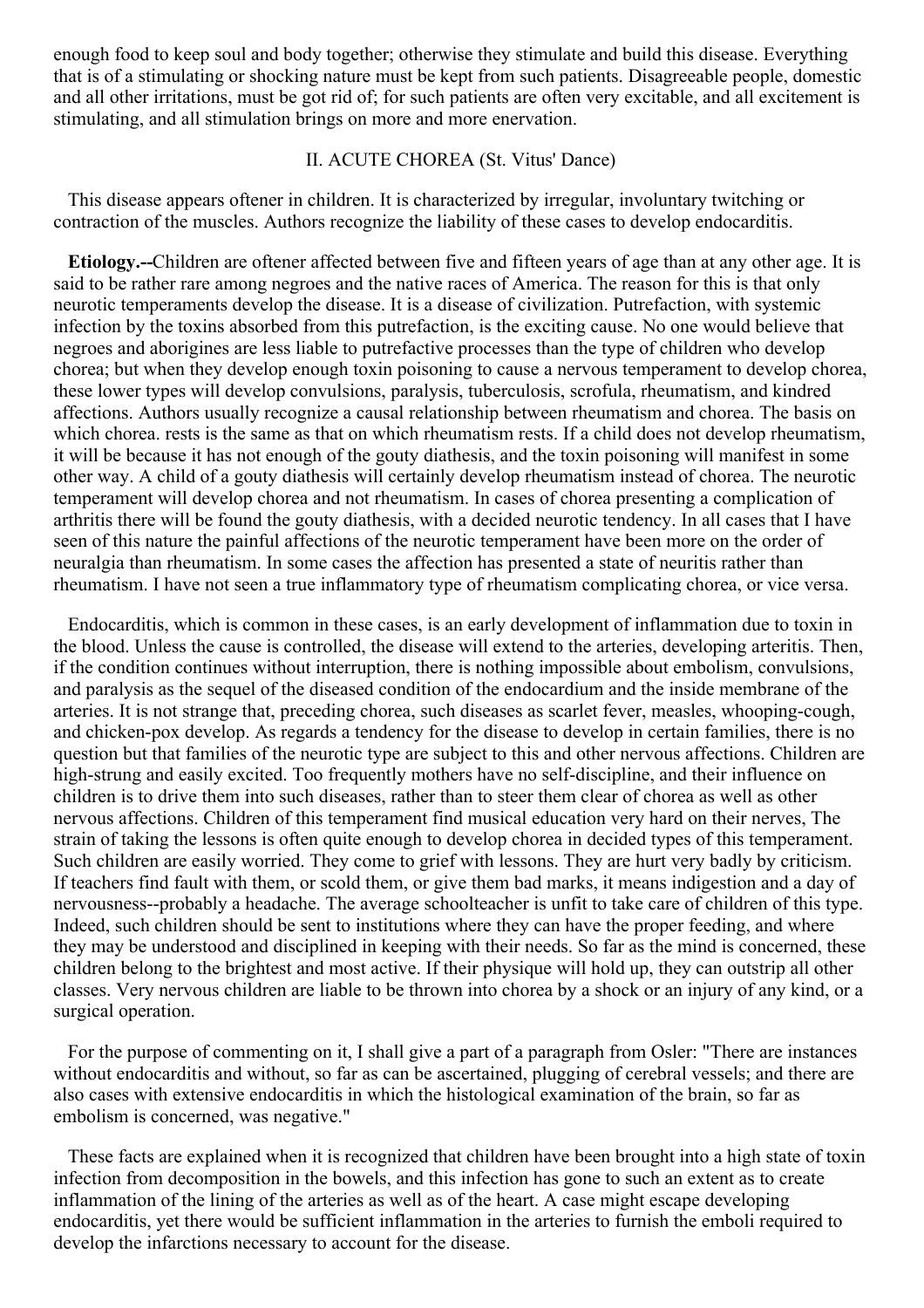**Symptoms.--**There are mild and severe types. The severe types are sometimes called maniacal. In mild cases the affection of the muscles is slight. Speech is not necessarily interfered with to any great extent, and the general health, so far as the appearance of the child is concerned, would pass for being all right; but no physician will recognize a child with ever so slight choreic development as a normal or healthy child. There is always indigestion, creating gastro-intestinal irritation sufficient to account for the unsteadiness of movements and the involuntary movements which such children develop. I am persuaded to believe that children who are kept largely on fruit and vegetables, with cereals, are more inclined to develop the lighter forms of this disease. The more severe types require the more toxic poisoning that comes from putrefaction of animal proteins. Children who have the mild type are pronouncedly nervous, and they are accused of having the fidgets. They have crying spells, and frequently scream out in the night. Some of them walk in their sleep. Stuttering, stammering, and awkwardness in speech are mild types of chorea.

The extreme or severe cases--those that are called maniacal--have truly a terrible disease. This disease develops more often in grown people or adults than in children. It first begins in the hands and arms; then the face is affected, and subsequently the legs. The movements are confined to one side. It is then called hemi-chorea. It is thought that it is more often developed on the right than on the left side. Its decidedly prominent symptom is muscular weakness. There will be a visible dragging of the legs, or limping, and a tendency for falling forward. Patients will took as if they were going to fall, but they save themselves. Sometimes there is a dragging of one leg. In some cases there is extreme paresis. These cases have a regular but rapid pulse.

**Treatment.--**When children begin to develop signs of chorea, they should be taken from their studies and put to bed. The first few days they should not have anything to eat. Then for a few days they should be fed nothing but fruit morning, noon, and night. After the first week of fasting and fruit, then two fruit meals should be given each day, with a combination salad and one or two cooked, nonstarchy vegetables for the dinner. Nothing else is to be given until the choreic symptoms have entirely disappeared. But it is cruel to allow these children to stay out of bed. They must be kept there until they are well. Cases that have been allowed to develop extreme types may require a long time in bed before they get control of themselves; but they certainly should not be allowed to go out, unless they are carried either in the arms or in a go-cart. They are not to be allowed to use their limbs. After the child has been restored, it is necessary for the family to change its mode of living. Indeed, such families should employ a physician to go into the home and see what is wrong. I often think it would be a good thing for a physician to go and board for an entire week with such families, eating at the same table and learning all their peculiarities. No doubt there will be a great deal to do by way of straightening out the psychology of such a family. They are to be taught poise. Certainly they must be well balanced in the treatment of nervous children, or cures will not come to stay. After such children have been restored, they ought never to be given meat, eggs, fish, or any other animal foods, except very sparingly: eggs and lamb or chicken once or twice a week. Perhaps cheese and milk will take the place of meat or fish. A dish of cottage cheese at a dinner, or an ounce or two of ordinary commercial cheese, or an egg or two, not more than twice a week in the dinners. The other dinners should be built around one decidedly starchy food, such as baked potatoes, either Irish or sweet, or a dish of navy beans, butter beans, corn bread, whole-wheat bread, etc. The rest of the dinner will be one or two cooked, nonstarchy vegetables and a dish of salad. These children should always have a dish of salad with the dinners, whether they eat anything else or not. The severely chronic cases--those that have become organized, so to speak--may be improved by correcting their lives, and they may not. It stands to reason, however, that if they are put on the proper lines, they will certainly do better than where they are living wrongly each day. Incorrect living cannot help but make even a bad case worse, whereas correct living certainly ought to modify the worst cases and do them a certain amount of good. There is no special treatment for them, except to teach them to live normally.

#### III. INFANTILE CONVULSIONS

To say that there are infantile convulsions which are not epileptiform is to make a distinction without a difference. A convulsion is a convulsion. It is said that the difference between infantile convulsions and epilepsy is that the convulsions stop when the cause is removed, and there is no tendency for the fits to recur, but that convulsions in children sometimes continue and develop into true epilepsy. It has been my experience that, when the cause of convulsions--either those in infants, which may be called infantile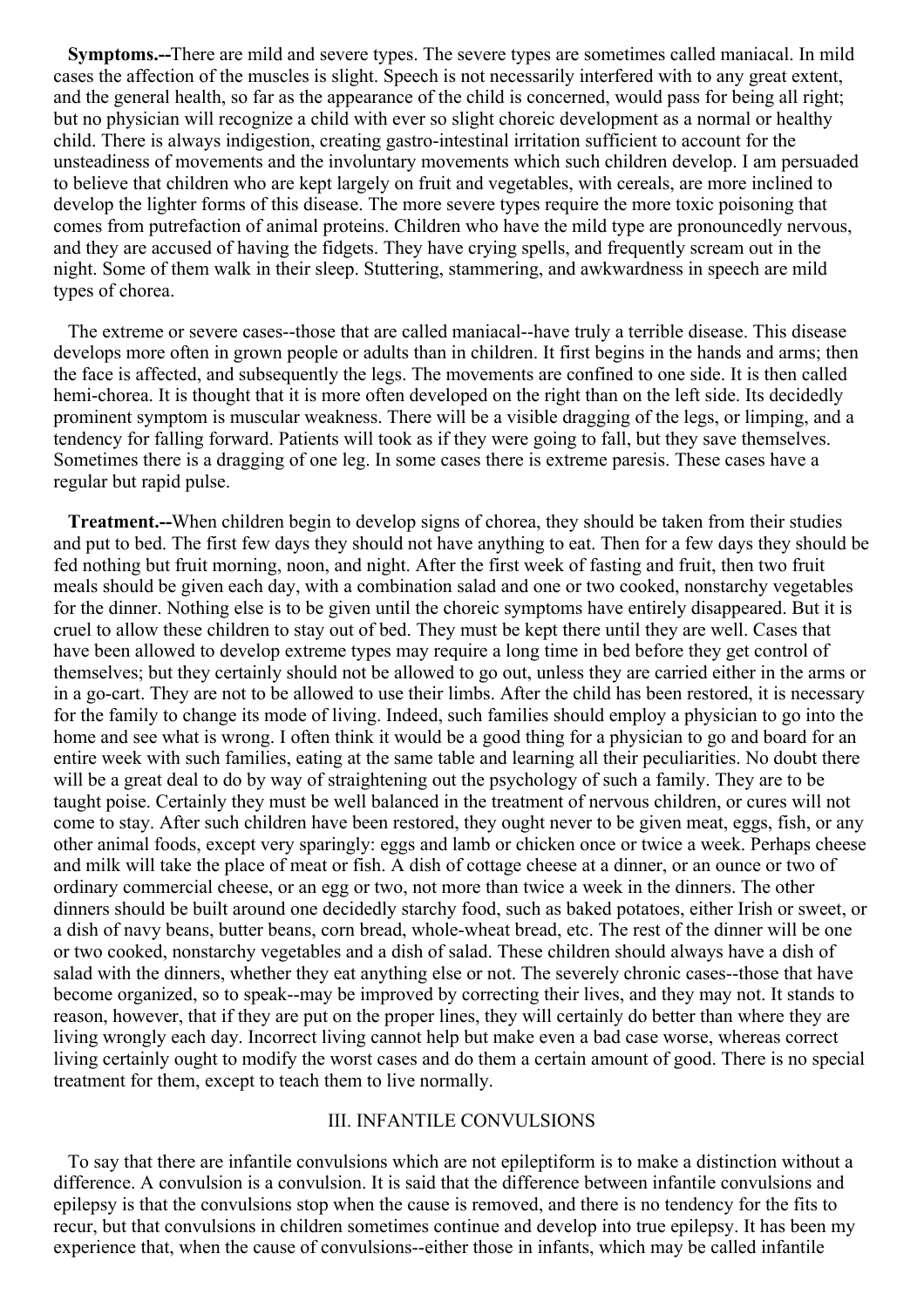convulsions, or true epilepsy--is removed, either form of convulsions, if there is any difference, stops.

**EtioIogy.--**Convulsions may be brought about by many causes, Children who develop convulsions, or those who develop epilepsy, are predisposed to convulsive seizures. Their nervous system is unstable and easily thrown out of balance. Probably ninety per cent of convulsions in children are brought on from gastro-intestinal irritation. Indigestion is the rule, rather than the exception, in all children, as disagreeable as the statement may be. I am not exaggerating when I say that there are no laymen, and very few medical men, who really know anything about how children should be fed. The result of all this ignorance is gastro-intestinal derangements galore. Children are only a few hours old when they begin to show indigestion; and certainly they begin to show evidences of improper feeding within the first two or three days. This being true, there is nothing strange in the amount of sickness so common to infantile life. A common so-called cause of infantile convulsions is debility. But what causes debility? Gastrointestinal disturbances. And what causes gastro-intestinal disturbances? Feeding beyond a child's digestive power. And, of course, when continued, the acidity which takes place from the fermentation of the food creates so much gastro-intestinal irritation that children are often thrown into convulsions.

**Peripheral Irritation.--**It is common to recognize dentition in children as the cause of convulsions when a nursing child is thrown into this nervous state. I do not believe that this is true. Away back in the beginning I knew no better than to believe what I was taught regarding this matter, namely: that teeth in their eruptions caused nerve irritation and produced cholera infantum and other gastro-intestinal derangements of children. I knew no better then, but I know better today. I know that children will not have any trouble teething, and they will not have convulsions, if they are fed properly--if they are fed within their digestive capacity. When a child is fed in a way to produce great acidity of the stomach and bowels, and there is a decided indigestion, with acid stools of a diarrheal nature, bordering on entero- or muco-colitis or dysentery, then it will be exceedingly nervous, and, if it is cutting teeth, the gums will be very sensitive, as the nerves generally are sensitive; but the real cause is toxin poisoning from decomposition of food in the alimentary canal.

The greatest mortality from convulsions is within the first year, because children's nervous systems are exceedingly tender and easily thrown into a state of degeneration. As children grow older, they will have more resistance. The rule is that they have more indigestion the second year, and, indeed, are more inclined to have cholera infantum the second summer than the first year; but they are stronger and can resist the degenerating influence of convulsions. I have seen children so sensitive from gastro-intestinal indigestion that they would have a light form of epilepsy from teething time on to five and six years of age, when the "petit mal" would be supplanted by true convulsions. When this state of the nervous system is maintained because of malpractice and abominable nursing and dieting, the mind fails to develop, because the brain does not develop. The children from this time on begin to show degeneration--show that they are doomed; and unless they are taken hold of by someone who will correct the errors in the care and nursing, they will be doomed to idiocy.

These children respond to kindly treatment, proper diet, and proper nursing, if taken in time, as quickly as if they had never been abused by malpractice.

**Rickets.--**When children are abused as above stated, they are liable to develop rickets. (See "Rickets.").

Fevers are frequently ushered in by convulsions. The toxin poisoning that has brought on the fever has so completely overstimulated the nervous system that the child is thrown into convulsions.

**Congestion of the Brain.--**This may be one of the symptoms of fever.

**Infantile Hemiplegia.--**This is one of the results of infantile convulsions. In all the cases I have met with I have found sufficient gastro-intestinal derangement to account for the disease. A few I have traced to septic poisoning of the mother, causing infection of the child through the milk.

**Symptoms.--**Convulsions may come on without warning. However, if the mother is very watchful of her child, she should know that it has been feeling more or less ill for several days. If the proper attention has been given to the bowels, there will be indications of indigestion. All mothers should be taught the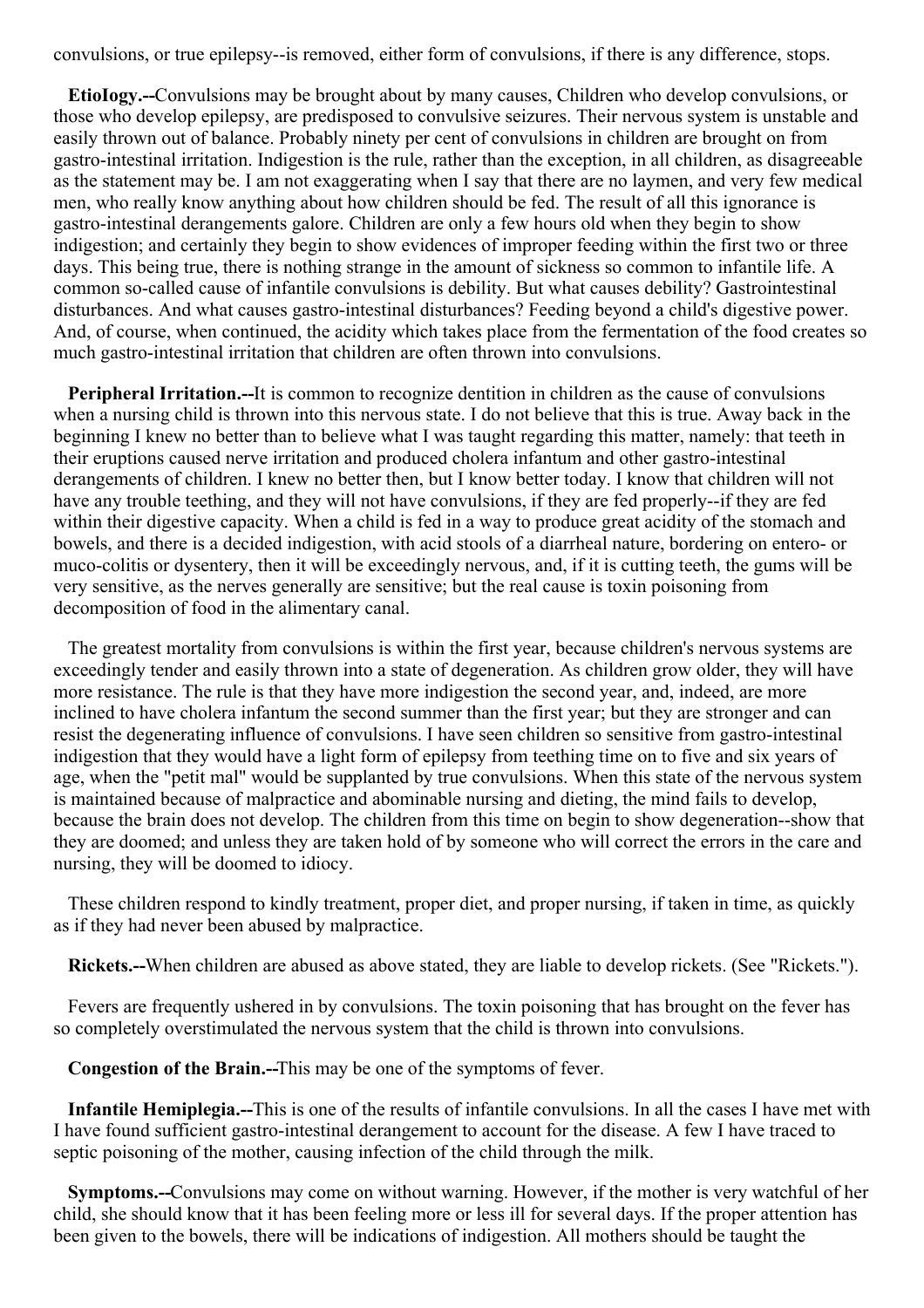importance of this symptom. Young children cannot carry the evidences for any great length of time without a smash-up in the general health. Just what the symptoms will be will depend upon the inclinations and peculiarities of the child.

**Prognosis.--**If, when the disease has once developed, the child is treated exactly right--namely, digestion corrected, and all evidences of indigestion completely overcome, either by fasting or by feeding very lightly--and if the patient is kept absolutely quiet, the very worst forms of this disease should be controlled in a week. Where the disease has come on with such virulence as to produce hemiplegia, if taken hold of carefully, and if no more toxin poisoning be allowed to develop from improper eating- wrong food combinations--the child will evolve out of the condition and the paralysis will be gradually overcome.

**Treatment.--**The bowels and stomach should be cleared out. If the child is vomiting, it will not be necessary to do anything for this particular symptom, except to keep water away from it as well as all food. The stomach will soon get settled. The bowels should be thoroughly cleared out with enemas two or three times a day, until there is no more decomposition in the entire tract. Then the eating should be very carefully corrected. The child may be put on its accustomed food, if a better cannot be had, but should be given not more than one-fourth the ordinary quantity. For the convulsions there is nothing better than the hot bath. Put a cloth wet in cold water on the child's forehead, and change frequently while it is in the bath. When the convulsion is past, put a little cold water into the child's mouth with a spoon. When the child is in the bath, hold the body under the water. The temperature of the water should be as hot as it is safe to make it. Keep the child in the water until complete relaxation takes place. Drugs are not needed; indeed, they are disease-builders rather than beneficial. These children are very easily managed, if they are given the proper rest, both physiological and physical--dietetically and physically.

## IV. EPILEPSY

**Definition.--**This is an affection of the nervous system, characterized by spasms or convulsive movements, with unconsciousness. In the lighter forms there is unconsciousness without the convulsive movements. The light forms of the disease--those that are free from convulsive movements--are called "petit mal." The loss of consciousness accompanied with convulsive seizures is known as "grand mal." Convulsive movements localized without loss of consciousness are called "epileptiform," or sometimes "Jacksonian epilepsia." It is due to disturbance of the motor center. There are very few cases of organic disease of the cerebral cortex.

**Etiology.--**The majority of cases start before puberty. Indeed, the convulsions of infancy are simply epileptic seizures, but they are seldom called epilepsy until they become established and recur at more or less regular intervals. This is a disease that belongs to the neurotic diathesis.

So far as sex is concerned, there are probably sixty per cent of the cases among mates. It is possible that a larger percentage of males are known to have the disease, if statistics were compiled that would be absolutely reliable. The reason for this is that the male is more active than the female--even in germ life, on through embryonic life. It is not generally known that men are more nervous and active than women, and it would be perfectly natural for them to develop more nervous diseases. Even if they were not by nature more nervous, their habits of life are such that they create nervousness. They are more inclined to take up with stimulating habits. They are decidedly more sensual; hence more inclined to develop nervous diseases. No doubt there are hereditary tendencies for epilepsy to develop in families; but no disease is hereditary in the sense that it is inherited. Children born of neurotic families, brought up in a way to develop their neurotic temperament, will certainly be more inclined to develop this disease than others.

Alcoholism is recognized as one of the leading causes for the development of epilepsy; but I think that it would be impossible to prove that alcohol causes more epilepsy than gluttony, tobacco, coffee, and tea. Indeed, it is safe to say that without gluttony there would not be nearly so much alcoholism. Overeating paves the way for all stimulating habits. And, so far as developing nervous diseases is concerned, toxin poisoning is equal to alcohol poisoning. The profession generally is of the opinion that syphilis predisposes to the disease. The life that exposes sensualists and libertine to syphilis has as much to do with developing epileptic disease, and other nervous diseases, as the socalled venereal disease.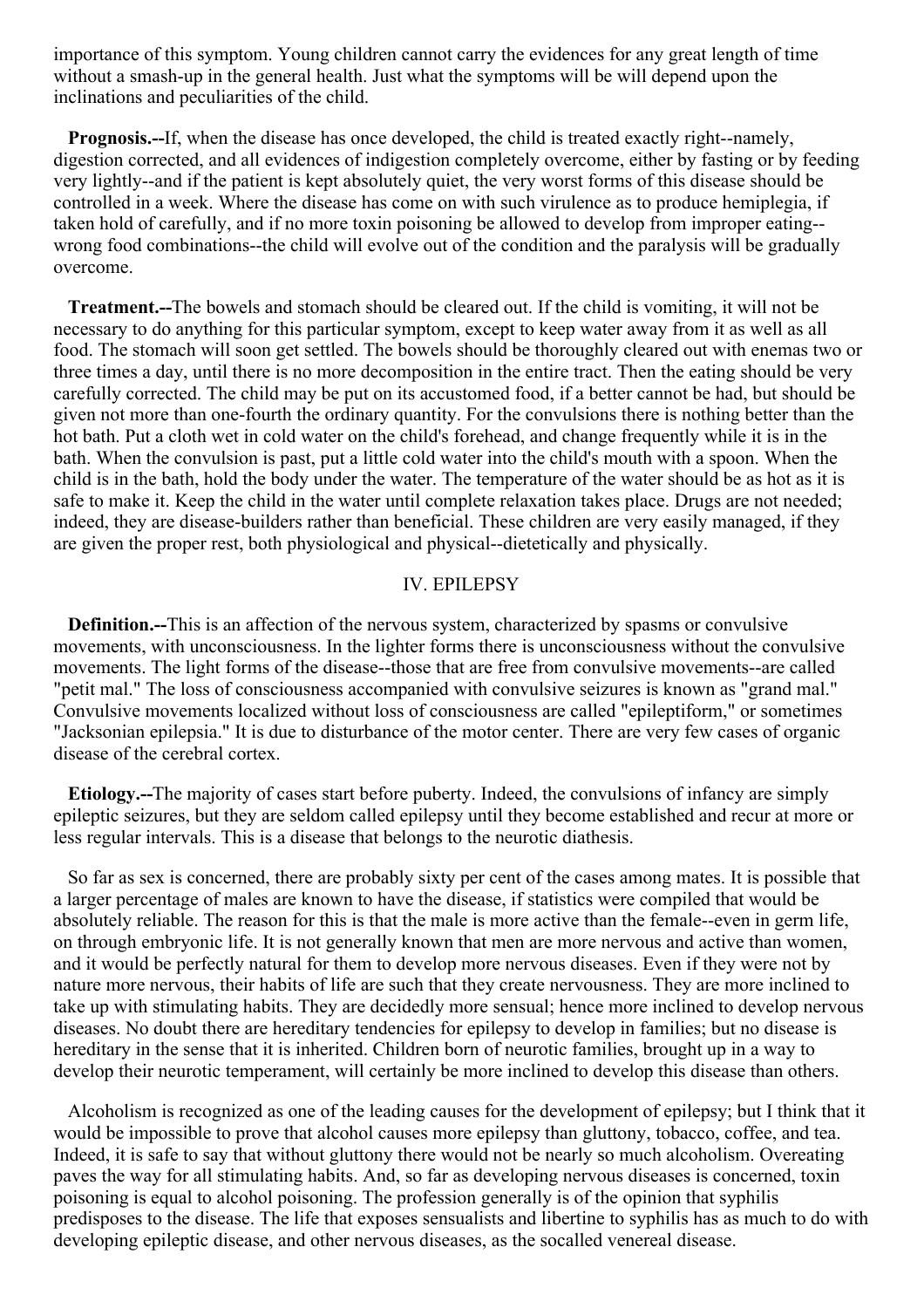**Reflex Causes.--**Dentition, worms, adherent prepuce, masturbation, venery, foreign bodies in the ear, eyestrain, any disease that is of a painful order and has a tendency to produce reflex irritations, may be the starting point of epileptic convulsions.

When developed after thirty-five years of age, the cause is wine, women, and sensuality in all forms.

**Symptonms.--**Preceding the convulsion there is a period known as aura. This is described differently by different patients. Some will complain of pain in the hand or finger; or there may be a disagreeable sensation felt in the stomach, or a feeling of precordial oppression, like smothering. As the disease is oftener brought on from gastro-intestinal derangement than from any other single cause, it is more probable that the aura will be that of a feeling of irritation in the stomach and bowels. The patient will utter a cry or groan, and is off in the convulsion without being conscious of having made an outcry. Those who have been accustomed to taking care of these patients know instantly, when they hear the outcry, that the convulsion is on. The patient usually falls on one side; the head is turned and drawn back; oftentimes the heels and the head jerk backward. Then again the jerking will be from side to side, so that a patient lying on the floor will pound his head against the floor, and the convulsion, when severe, will be a contraction of all the muscles from head to foot. These are called tonic spasms. The contractions and relaxations follow each other in rapid succession. It is very exciting to those who see a patient suffer convulsions for the first time. They are always anxious to do something.

**Coma.--**Breathing is, uneasy. The face is congested ,and becomes very cyanosed. The patient will chew his tongue, froth at the mouth, and, after the convulsion has ceased, be will lie in a comatose state for from several minutes to several hours. If left alone, he will probably sleep for several hours after the fit has passed, because he is worn out completely. Those patients who have night occurrences of this disease will know that they have passed through one when they wake up the next morning; for their tongues will be quite sore, and their muscles will be painful and feel as though they had been bruised.

The "petit mal" is the epilepsy without the convulsions. The attack consists of loss of consciousness. The patient may be passing out of a room, and, as he reaches for the door-knob, a spell of unconsciousness takes hold of him, and, instead of taking hold of the knob, his hand passes to one side of it. He will become conscious at once, and think it strange, or possibly feel vexed at his awkwardness, that he did not take hold of the knob the first move. He may think of it afterwards, and he may not; but it is something which he cannot explain.

Some of these cases will be in conversation. When an unconscious state passes over them, they lose the thread of the discourse for a moment; then come to a state of sensibility, and continue the sentence they had started; which, of course, appears strange to those who have been engaged in the conversation. The hesitancy cannot be explained.

The "Jacksonian epilepsy" is known as cortical, or partial, epilepsy. It is always distinguished from the, ordinary epilepsy by the fact that patients with this type of the disease do not lose consciousness. Irritative lesions in the motor zone are usually the cause. The spasms begin in a limited number of muscles. They may begin in the face, arms or legs, or the thumb, or the toe may twitch. It may be that the patient previous to the contraction will have a feeling of numbness or tingling in the parts. The disease may involve the muscles of one leg only or of the face. The patient may remain conscious throughout the spasm and watch the course of it with interest. The beginning may be very slow. The patient may have time to become comfortably seated before the attack becomes too severe. The location of the spasm may continue the same for years. There is always a tendency for partial epilepsy to become general. This disease is frequently found in children following partial paralysis--the so-called post-hemiplegic epilepsy. The convulsions will begin on the affected side.

**Diagnosis.--**The suddenness of the attack and the loss of consciousness, with contraction and relaxation following each other in rapid succession, are characteristic of the major form of epilepsy. The sphincters relax, the urine passes from the bladder, and sometimes the bowels are emptied. The convulsion caused by uremia is epileptic in character. The type of convulsion can be determined by an examination of the urine. "Epilepsy in a person over thirty who has not had previous attacks indicates organic disease of some kind." This I have not found true. I have found such persons as amendable to treatments as others. All the cases I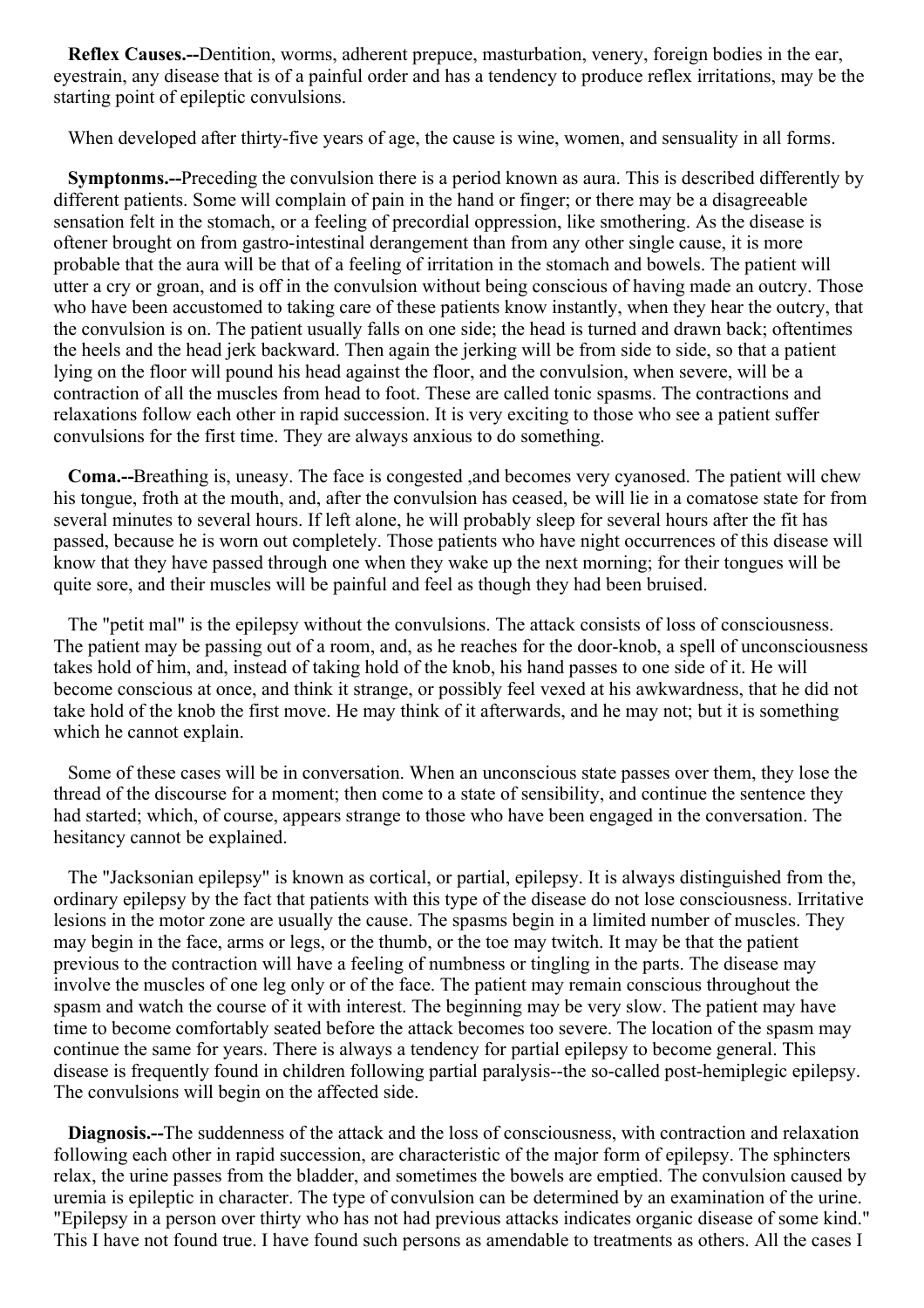have been called upon to treat have been curable--simply because the exciting cause was functional. Jacksonian epilepsy is distinctive, and it is hard to determine always on what the spasms depend. Irritation of the motor centers may be caused by many things. So far as I have been able to discover, all cases present toxin poisoning, and, because of this toxin poisoning, gastro-intestinal decomposition is always present. Of course, uremia may have much to do with it, but the kidneys have been brought into a state of inflammation because of the toxins in the blood.

**Prognosis.--**The prognosis is favorable when cases do not depend upon an organic disease that is incurable.

**Treatment.--**The disease is very easily controlled in children, provided the parents can be induced to take the proper care of them. They must be kept away from excitement, and fed very plainly, and at stated intervals, three times a day, and never between meals. Children must be controlled with a firm but kind hand. To indulge such children is to confirm them in their sick habit. Very strong people may develop this disease. In the adult, bad habits of eating, overstimulation of all kinds, abuse in the line of waste of energy in social affairs--indeed, anything and everything that has a tendency to bring on enervationmay be the exciting cause of convulsions in those of a pronouncedly nervous temperament. Cases running on for several years will show mental deterioration. In some there will be developed a decided irritability. If this condition continues to occur, it may be necessary to put such patients under restraint--perhaps in an asylum, People who have epilepsy should not think of getting married.

No treatment is needed in any case, further than diet and hygiene. There is talk at this time of the discovery of the bacillus epilepticus and the removal of a portion of the colon. This belongs to freak surgery, and it will not cure. The surface of the body must be taken care of, the bowels regulated, and then the eating should be specially adapted to the individual case. Those who carry considerable flesh should be kept on fruit morning, noon, and night, and nothing else until the weight is brought down to about an ideal standard; then fruit for one meal, starch and fruit for another, and meat, with cooked and raw vegetables, for a third meal. This is an outline of the diet that such patients should follow. They should be cautioned about eating when feeling uncomfortable. Our golden rule--Rule No. 1--should be observed at all times. When patients with epilepsy persist in eating heartily, there is no hope and the disease will grow worse continually.

# V. MIGRAINE (Sick Headache)

This disease is characterized by severe headache, usually one-sided or unilateral. Often it is associated with a deranged condition of the vision. The eye affection, however, is only one symptom of the symptom complex.

**Etiology.--**It is said this disease is hereditary. It is no more hereditary than any other nervous affection. People who are born with a nervous diathesis may have a preponderating tendency to take on migraines, or the tendency may run in some other direction. Any of the different types of nerve derangements is liable to develop in those of neurotic temperament, but it is as impossible to inherit a headache as to inherit any other disease. Women are more inclined to this disease than men. However, both sexes do develop it. It is a house disease, brought on and kept in existence by imprudence in eating. I have seen cases of twenty years' standing cured so quickly that they did not have more than one headache after the treatment was begun. And invariably the cure was made by correcting the habits of living, especially the diet.

**Symptoms.--**Patients usually can tell when an attack is coming on. Some can tell two or three days ahead that they are going to have an attack. Such cases need never develop a headache; for as soon as they are put on the proper treatment the headache will cease, never to return. The fact of the matter is that these headaches are produced by coffee, tea, alcoholics, tobacco, continual eating of an excess of starch, badly combined food, or not enough fresh fruits and vegetables. Constipation will produce them. Indeed, with a neurotic temperament, anything that uses up nerve energy and brings on enervation, with fermentation of starches in the stomach and bowels, is liable to develop this disease.

**Treatment.--**It is so easy that we wonder patients do not learn to know what it is that causes them to be sick, and then correct the errors of life that lead to it. Those who are in the habit of taking tea, coffee,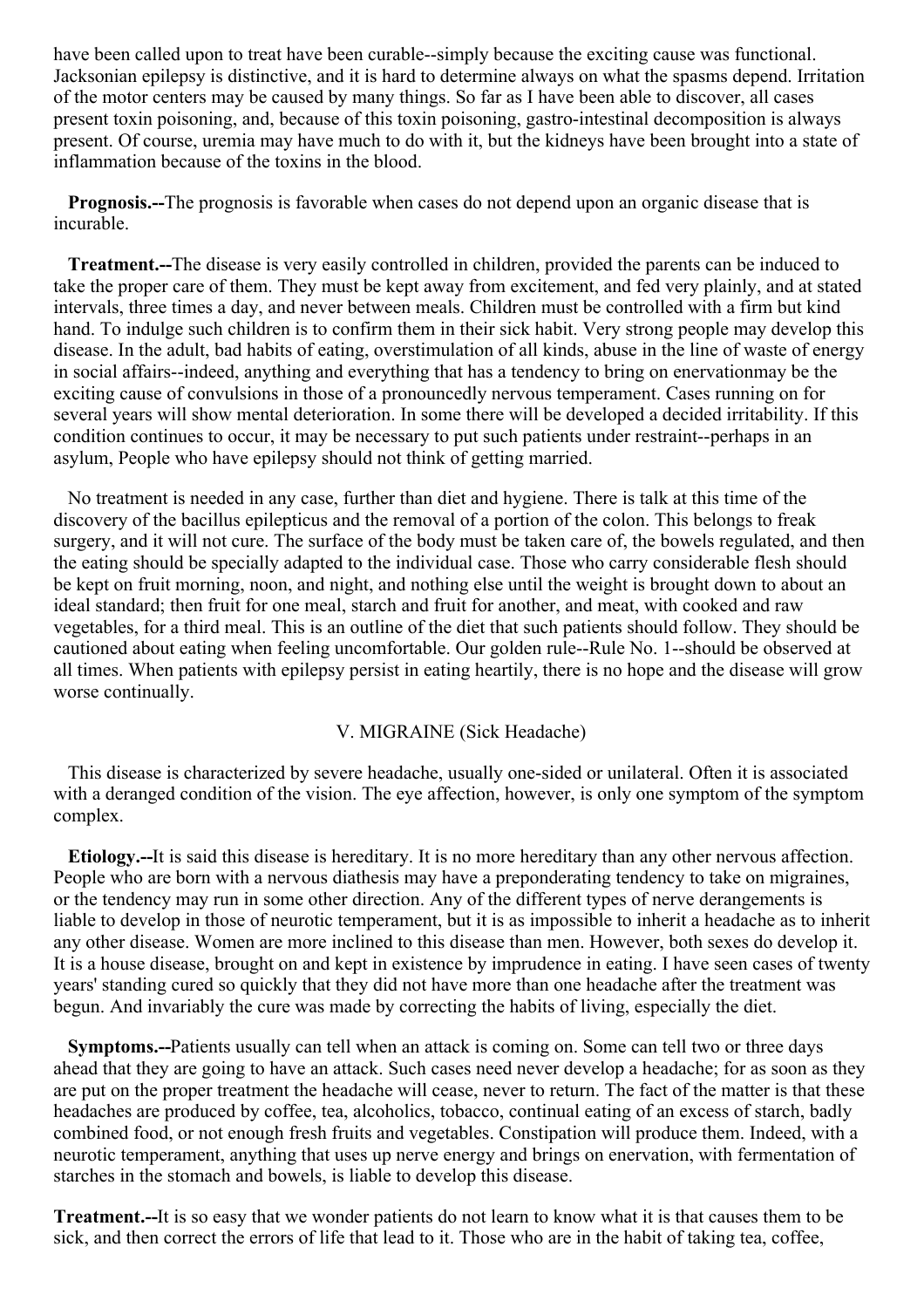alcohol, or of living in a house where tobacco smoke is settling on the hangings or furnishings of the room, causing an ill-smelling odor continually, must get rid of all these things; for they depres's and enervate. If patients use up their nerve energy entertaining and being entertained, this, too, must stop. Everything that causes enervation must be discontinued. Early to bed and early to rise should be the motto; and then exceedingly plain food, three times a day, at regular intervals, should be the dietetic rule. Those carrying considerable flesh should be kept on a fruit diet until brought down to a normal weight.

## VI. NEURALGIA

**Definition.--**Pain in the course of a nerve, due to pressure or toxin poisoning. It is easy enough to cure. All that is necessary is to correct the life of the patient. Stop all stimulants and excessive eating, The skin should be taken care of by giving it a proper bathing and daily rubbing. If there is constipation, this of course must be overcome. Any form of neuralgia is to be treated in the same way. Exercise must be a part of the daily regime.

#### VII. HYSTERIA

**Definition.--**This is a condition of perverted mentality. Perverted ideas control the patient, and produce more or less morbid derangement of the different organs of the body.

**Etiology.--**This is an affection common to women. The definition should be strictly confined to an affection peculiar to women; for it probably is largely associated with irritation of the ovaries and womb. Improper early training is to blame for creating such a nervous affection. There is always a lack of moral responsibility and self-control in such cases. Such women are strictly controlled by their impulses and emotions. It may be that fear will have possession of them; it may be anxiety or jealousy.

An unhappy love affair is quite enough to start a run of morbid processes that will ruin the life of such a woman. Many nulliparous married women, who have no domestic responsibilities, have no discipline and are not poised, and they give way to all kinds of worries. Masturbation and sexual excesses are exciting causes in a certain percentage of these cases, and eventually break them down physically. Earlier symptoms are those of indigestion. Those who are autotoxemic will look pale, showing anemia.

**Pathology.--**The disease is looked upon as purely functional, with no organic lesions. Unfortunately many of these cases go through the surgical "plants" of our country and in the course of three or four operations come out minus all the organs that they can spare--not because the organs are pathologic, but because the women are willing to have something done for them, and surgeons too often allow their patients to do the diagnosing. Besides, each case operated upon swells their statistics of successful operations.

**Symptoms.--**Really hysterical women will present symptoms that may be mistaken for serious functional or organic derangement. A physician who has a strong personality or a fad can change the location of the diseases of hysterical women at pleasure. If they have more trouble in the region of the apex beat of the heart than the physician is willing for them to complain of, he may discover a disease in some other part of the body--possibly a sensitive ovary. The patient, as soon as told, will put her mind upon the ovary and forget the derangement she had in the chest; and from that time on she will complain of her ovary until the physician strategically discovers she has some other disease that is more important. This may seem ridiculous, but it is true; and it is easy to see how surgical maniacs may be caught in the meshes of a hysterical woman and be induced to perform a lot of unnecessary operations. Stratagems may be used to induce these patients to think health, but it requires time and patience.

**Convulsions.--**These are mild, and usually occur after some disappointment, irritation, or feeling of anger. The patient will laugh and cry at the same time, and assume a condition resembling coma. Many simulate death. A really hysterical woman can cause a great deal of disturbance, in working up sympathy in the home, or even in the neighborhood, by making people believe that she is in a dangerous condition. Such patients will often complain of a lump in the throat. This is called "globus hystericus." After a severe spell they will throw themselves into a convulsion, but it lacks a very great deal in having the true ring. Anyone who has watched epilepsy will see the lack of genuineness in the hysterical convulsion. Loss of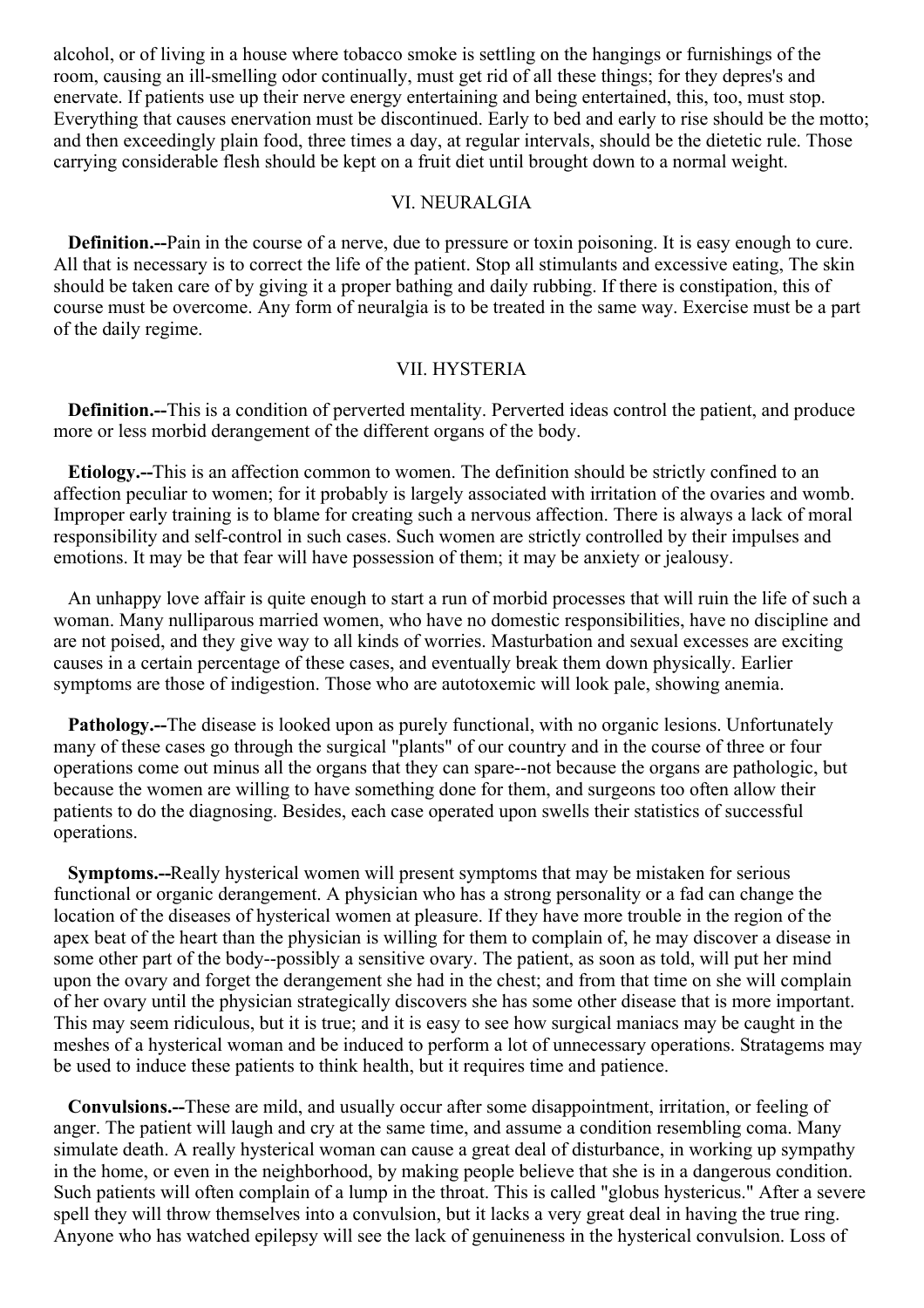voice is frequent. Some cases will complain of stiffness of the joints; others will complain of paralysis of the lower extremities. I remember seeing one patient who was paralyzed for three years, having to be helped from her bed to her chair in the morning and then back to her bed in the evening. It took only about three or four weeks of discipline to cure her. Physicians should always be on their guard in believing symptoms that are represented to them by nervous women as being genuine. A woman may be absolutely honest, but the physician will not be honest if he allows a patient of this type to fool him into harsh medication; and certainly it is criminal to allow such cases to inveigle the physician into a surgical operation.

Loss of the special senses--taste, smell, and hearing--is common with these patients, There is also visual derangement--loss of perception of colors.

Many will complain of spasms of the pharynx. There will be vomiting, loss of appetite, depraved appetite, gastric pain, flatulency, diarrhea, and also constipation.

There may be rapid breathing, asthmatic breathing, dry cough, and a spurious type of hemorrhage from the lungs. The blood is of a pale-red color, and comes from the mouth and pharynx. Many will suck their gums for the purpose of starting a little blood. If there is anything a hysterical patient loves more than another, it is to excite, the sympathy of those about her. If she should ever work as hard for health as she does to procure sympathy, she could evolve ideal health. She looks upon a failure to convince her physician of the genuineness of her sickness as a calamity,

There are often irritable heart, rapid pulse, pain in the region of the heart, hot flashes, cold chills, and hemorrhages in the skin. The hemorrhages are usually, if not always, fraudulent.

These patients always complain of smarting urinating and retention of urine. They have urine of low specific gr avity. Some of them are troubled with incontinence.

Bladder and urethral irritations are common, and frequent urination is a marked symptom, I have known of a case where the woman had the habit of pushing small pebbles into her bladder, for the purpose of eliciting sympathy and enjoying the excitement of an operation for their removal.

These cases in many instances are moral perverts. They exaggerate everything; but unfortunately they fool themselves the same as they do others. Many have been known to indulge in self-injuries by way of swallowing needles; sucking blood and then vomiting it; inflicting serious injuries to their bodies, and not allowing the sores to get well by picking them and irritating them continually. Sometimes this condition takes on a criminal aspect, such as setting fire to houses, stealing, etc. Kleptomania is a form of hysteria- or perhaps I would better say that all kleptomaniacs are hysterics.

**Diagnosis.--**The symptoms cannot be mistaken by a physician. Of course, these cases are liable to lead laymen and inexperienced physicians astray.

**Treatment.--**The treatment must be psychological. Of course, everything must be done to correct indigestion, constipation, etc. All perverted conditions of the system must be righted.

The patient must be taught to live correctly--correct eating, correct bathing, and exercise; and then the physician who is unable to control the patient, leading her into a better state of mind and giving her poise and self-will, has no business to assume the responsibility of her case.

# VIII. INSOMNIA (Sleeplessness)

**Etiology.--**Pain; poison circulating in the blood, such as occurs in Bright's disease, autotoxemia, intestinal toxins, mercurial mania, different forms of partial paralysis, nervousness, neurasthenia, The quickest and most successful cause is a belief in insomnia. The patient loses a little sleep, and at once decides that he is troubled with insomnia. He talks it, establishes it as a habit, and will continue to be troubled with insomnia until he is educated out of it. Such patients are usually more or less nervous from eating beyond their digestive capacity.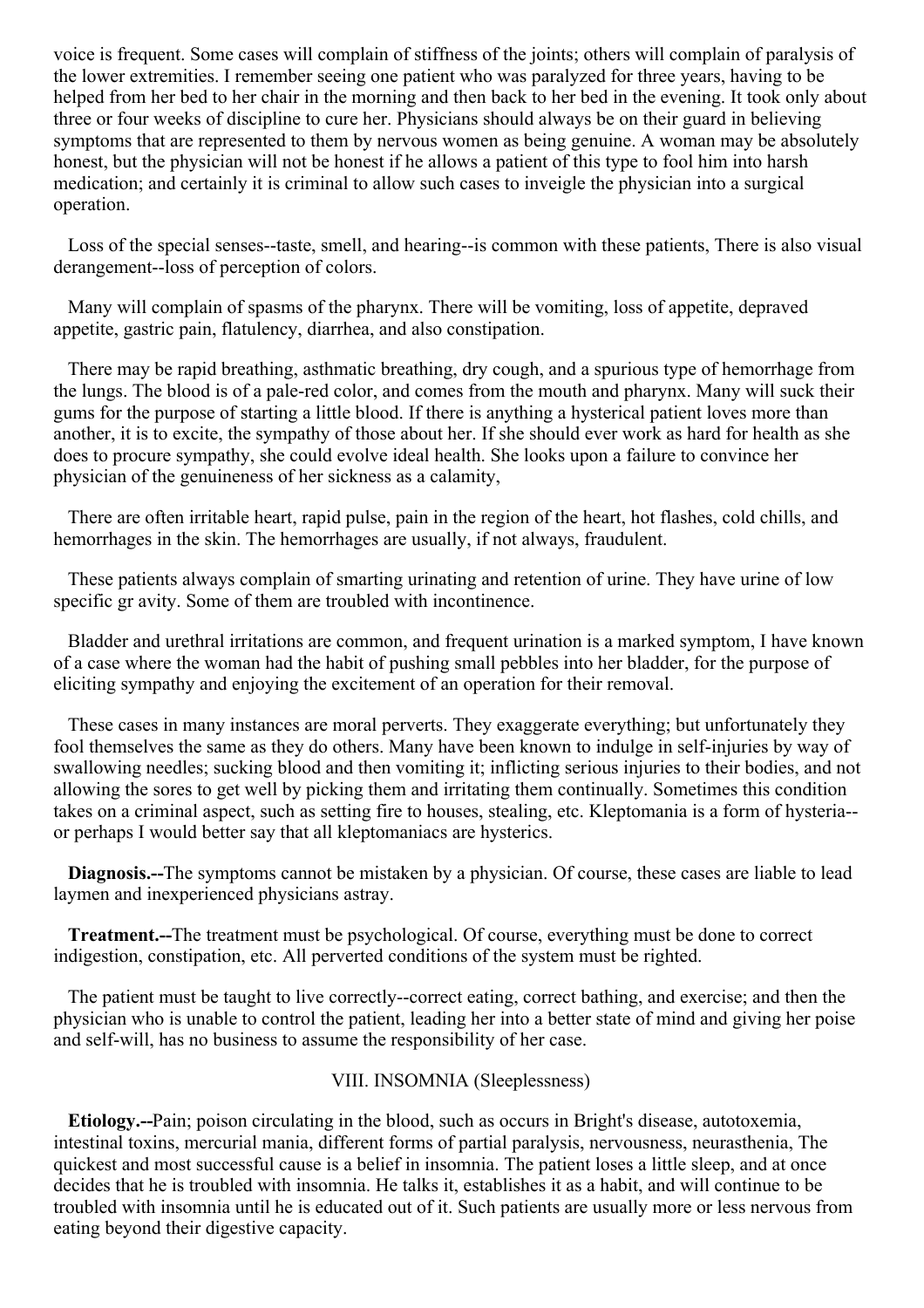Acid stomach, from too much starch-eating or overeating, is a very common cause. Those who are troubled in this way show nervousness in their limbs. Nervous headaches are usually dependent upon an acid stomach.

**Treatment.--**Where there is uremia as a cause, the kidneys must be looked after. Insomnia caused by alcoholics, tobacco, coffee, or tea ran be cured by prohibiting the use of these drugs. Where insanity or light forms of mania are the cause, such patients should receive hot baths, and given only a very little food of a non-stimulating character; in fact, they should be put to bed, and kept there until the nervous system has had time to right itself. It will do so faster without food than with food. Intestinal toxemia must be overcome through correcting the diet. Those with cerebral congestion, or cerebral anemia, must be controlled according to the affection. Those with hyperemia of the brain must be fasted until the blood pressure is reduced; then the eating should be of a character to prevent a return. Where there is cerebral anemia, the heart should be looked after; and whatever congestive derangement there is present must be righted. Hot baths should be given for all cases that are irritable, followed with a gentle rubbing. Whatever else is done, the patient's mind must be set at rest; for his anxiety about his physical condition must be overcome. In all cases where there is an overworked heart, the digestion must be corrected, and the patient must be kept quiet and away from social affairs as well as business, if these tax the nervous system to any great extent. Drugs are not necessary. These patients must be fasted until normal, then fed little until the strength has returned. Fruit at first three times a day; then fruit twice a day, with salad and cooked, nonstarchy vegetables for one meal. Then meat every other day, with non-starchy vegetables and a salad; the alternate days, a decidedly starchy food in place of the meat, with cooked and raw vegetables.

# IX. RAYNAUD'S DISEASE

This is a rare disease. It is supposed to be caused by disturbances of the vaso-motor nervous system.

**Etiology.--**Anemia is given as the cause; also chlorosis, neurasthenia, malaria, acute infectious fevers, menstrual disorders, fright, exposure, diabetes, and syphilis. The disease comes on suddenly and affects two or three fingers or toes.

**Symptoms.--**There is a coldness and pallor of the extremities, with dead fingers or toes. The parts affected are stiff, and sometimes more or less painful. A pallor is the first appearance. The features look shrunken, and there is a lack of sensibility. This passes away and then returns. In time it becomes a constant condition. After the disease has been running on for a while, the fingers---or rather the parts affected--become livid and ashen. The capillary circulation becomes exceedingly sluggish. Gangrene often follows severe attacks. Rigor is common. In advanced cases echymose spots and vesicles appear. Hemorrhage sometimes occurs, and it is called purpura. Cerebral symptoms may complicate the disease.

**Differential Diagnosis.--**This disease has to be differentiated from frost-bite, ergot poisoning, neuritis from overstimulation, and endarteritis from toxin poisoning.

**Treatment.--**Avoid exposure to cold, and, if possible, spend the winters in warm climates. This is the usual prescription, but every patient is not able to change climate.

This disease would never have an existence if those afflicted were living properly. It is simply a surface manifestation of toxin poisoning, and, the same as most diseases to which flesh is heir, it originates in the gastro-intestinal canal. Hence this intestinal derangement must be righted, first, last, and all the time, by correcting the eating, and otherwise properly caring for the body.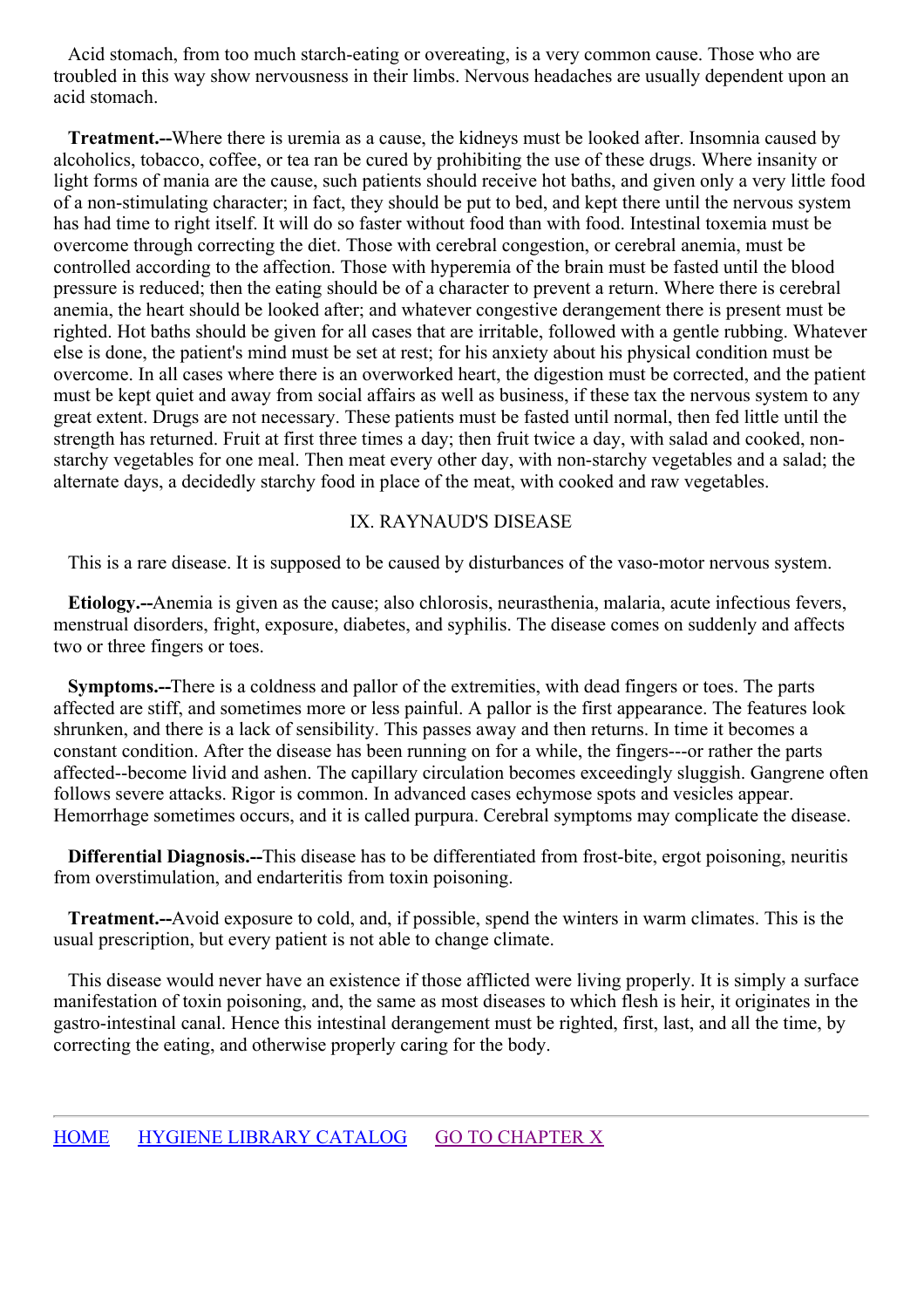# **CHAPTER X**

# ALCOHOLISM

#### **(1) Acute Alcoholism**

Alcohol is supposed to be a stimulant. It is a diffusive narcotic and antalgic. It deadens sensation. When taken in large quantities, it will produce complete insensibility. Before the stage of insensibility is reached, there is an intermediate stage of semi-delirium where the patient is not conscious of his plight; in other words, he cannot see himself as others see him, and will go staggering about, making a nuisance of himself. If criticized for it, he will think he is abused; and if he is of a resentful nature, he may resent the abuse by undertaking to do bodily harm to the one offending him. The man of a benevolent nature will want to treat everybody kindly. If he has money, he will want to have everybody drink with him, and his tendency will be to give everything away perhaps throw money away recklessly. If he is inclined to be of a loving nature, he will make himself very offensive to any lady acquaintance whom he happens to meet. He knows what he is doing, yet he has lost all sense of judgment and propriety--his sense of proportion. In this state he can receive more or less bodily injury without being conscious of it, showing that the drug is more or less of a narcotic.

The toxic influence of alcohol is first noticed in a state of recklessness on the part of the one under its influence. Then the muscular system will lose its power of coordination in walking, the gait being that of a staggering from one side to the other of the sidewalk. This incoordination continues if the use of the stimulants is continued, until all power is lost and the victim goes down in a heap, unable to get up. This is called a state of drunkenness. Those who are heavy--in a state of obesity or semi-obesity--will have very flushed faces. If the weather is warm, they will look very much flushed, as if the blood pressure were high. Indeed, it is high, and those who naturally carry a high blood pressure will be endangered from drunkenness. They will be inclined to have a rupture of the brain. People whose blood is in this state in very hot weather are the first to be afflicted with sunstroke. This is the class of people who die from sunstroke in nearly every city of the country every year.

When a person is found in a state of drunkenness, these questions will arise: Is the individual drunk? Is he dead, or is he suffering from uremic coma, or from coma coming from any other cause?

Breathing will settle the question as to whether the individual is alive or not. Then to smell the breath will settle the question as to whether the intoxication is from alcohol or not. If from uremic poisoning, there may be a history of kidney disease; but where it is impossible to get the history of the case, the urine will have to be drawn off and examined, and the patient watched. If there is a suspicion of uremia, such cases cannot be put into a hot bath too quickly; for this will restore the action of the kidneys. Even if not necessary to find out whether there is kidney disease, it should be the duty of the physician to draw off the urine, in order to show if there has been a retention. Sometimes such cases carry from six to forty ounces of residual urine, and, to give relief, this should be drawn off.

People under the influence of alcohol to the extent of complete paralysis are very liable to get down and freeze to death in the winter time. It is said that Russia lost about 600 each year from this cause.

#### **(2) Dipsomania**

This is a form of periodic drunkenness. Those coming under this head have seasons when they have no desire

whatever for drink, and, so far as their feelings are concerned they see no reason why they should ever get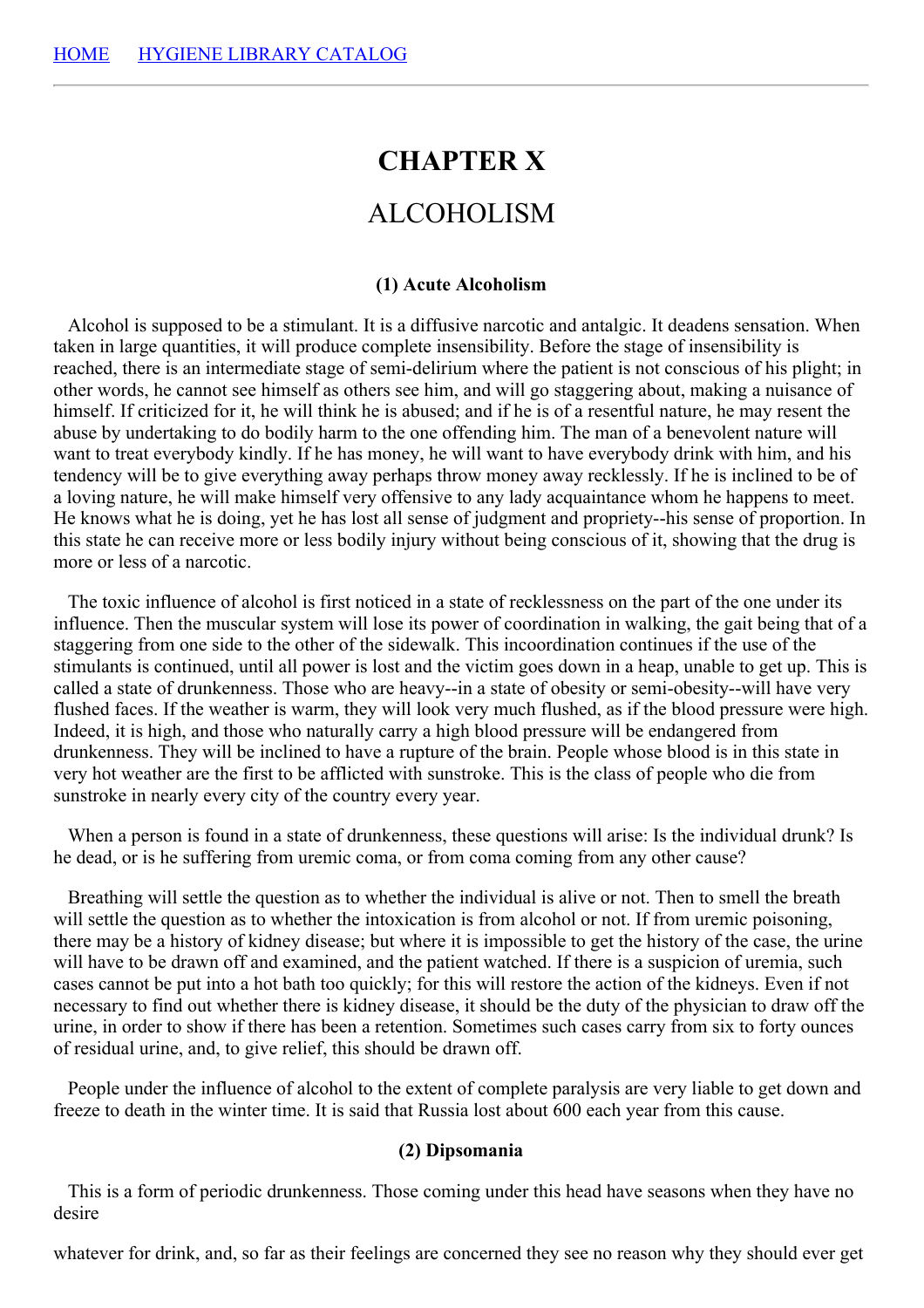<span id="page-136-0"></span>on another spree. But a time comes when the desire takes them suddenly, and before they have had time to think very much about it, they are drinking heavily. The duration of this condition varies in individual cases. Some will get over the desire in a week; others will stay more or less drunk for a month, and then sober up and be absolutely free from the desire or habit for months perhaps.

#### **(3) Chronic Alcoholism**

This is brought on by years of tippling. Alcohol of a light order is taken continuously for years. Some people will use a light form of alcohol for ten years before they will begin to show any symptoms of alcoholism. The first symptoms are an undue redness of the face, and in some a tendency for taking on a large or distended abdomen. In most cases the first symptom is a deranged digestion--an alcoholic gastritis. This disease is seldom manifested in those who drink beer or light wines, especially those under thirty or forty years of age; but those who take whisky, brandy, or any of the other heavier drinks, may show symptoms of the disease in two or three years--from that up to ten years, depending upon the amount taken, and the resistance. The slow poisoning of the alcohol shows itself on the nervous system, causing more or less degeneration of the nerves, and, in gouty people, developing multiple neuritis.

The effect of alcoholism on the blood-vessels is very great. It produces more or less dilation; the capillary blood vessels of the face will stand out very prominently; in some cases there is a pronounced network of enlarged capillary blood vessels over the cheek and nose. When these subjects lie down in a horizontal position, or with the head a little lower than the body, the face becomes suffused with blood, and a purplish coloring will show itself about the nose and eyes. Apoplexy threatens.

Alcohol has a tendency to cheek elimination. It also checks tissue change, and causes more or less hardening of the arteries, and premature aging. High arterial pressure is common among those people who are steady drinkers, but who never get drunk. They sometimes run a pressure of 250, and even 280. When patients in this state are taken off the alcohol suddenly, they are liable to develop delirium tremens. Unsteadiness of the muscles, and tremor of the limbs and tongue, are common. Mental activity is reduced, causing dullness, especially at the time of day preceding the awakening of the sensibilities by the accustomed stimulation.

The relation of alcoholism to insanity has been a muchmooted problem. There is no question but that a country inhabited by people who are in the habit of taking more or less alcohol will develop a race of very nervous, irritable, cranky people--people who will lose their mental balance very easily. The people in those countries that take more wine than any other alcohol are very nervous, irritable, high-strung, quick of temper. Those who drink beer are very sluggish, and more inclined to suicide. All people who get under the depressing influence of alcohol will be troubled more or less with delusion. Alcohol diathesis is in reality the suicidal temperament. People of a nervous temperament will be inclined to take on nervous diseases from the toxic influence of alcoholics.

Epilepsy is a disease common among the extremely nervous types--especially in children of those who are in the habit of taking stimulants regularly.

Digestion is usually the first function to suffer. Chronic gastritis starts up in the regular toper, causing a thickening of the mucous membrane. The breath of the chronic inebriate is very offensive, There is often a metallic odor, which is characteristic of chronic irritation; and, when this is mixed with stale alcohol, the breath is indeed bad. The tongue is heavily coated, and the eyelids are granular. If tobacco is mixed with everything else, such subjects are exceedingly offensive.

The next organ to be affected is the liver. Those who are inclined to eat too much starchy food, along with alcohol-tippling, will produce sluggishness of the liver. There will be so much inactivity brought on from drinking and heavy eating that the liver becomes enlarged. I have seen cases where the waistline was enlarged six to twelve inches on account of enlargement of the liver.

There is a type of chronic alcoholism accompanied by a sort of atrophied state of the liver. These cases are incurable. Those who have enlarged liver are all curable, provided they can be induced to take the proper care of themselves.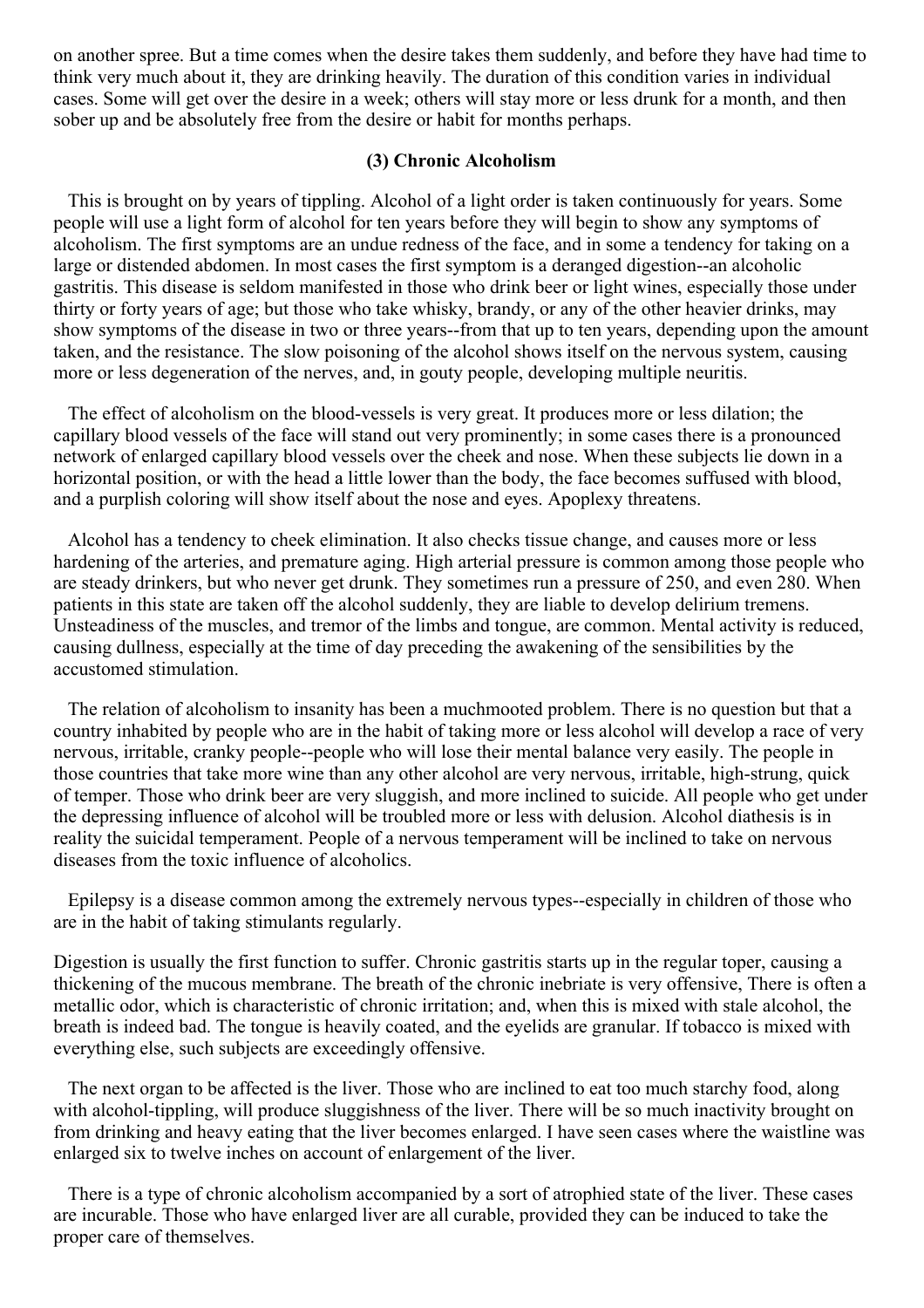Acute Bright's disease is frequently brought on from the influence of alcohol. In some cases the kidneys become more or less enlarged, without showing any special change. Once upon a time alcoholics were given freely to tubercular cases. It was thought that alcohol had some specific influence in correcting diseases of the lungs. But as time has gone on, it has been found that alcohol hastens the development of tuberculosis in those who are predisposed to the disease.

## **(4) Delirium Tremens**

This disease develops in those who have been in the habit of tippling for years. Sometimes it requires twenty-five to thirty years to break down the nervous system to such an extent as to cause the victim to go into a state of delirium tremens. Men who have used alcohol steadily for years, but who have not been known to get drunk, some day may surprise their friends by developing delirium tremens.

A patient with this disease will be very hard to control; indeed, some cases require a strait jacket. The cause is the long-continued action of the alcohol on the brain. The disease develops only in those who are habitual drunkards. Fever patients are very liable to develop an undue delirium, if they have been in the habit of using alcohol previous to their sickness. Pneumonia invariably kills in all cases of chronic alcohol poisoning; in fact, the drunkard cannot stand shocks or diseases of any kind. Fractures of the bone knit very slowly in these subjects, if they knit at all.

**Symptoms.--**At the beginning of an attack of delirium tremens the patient is restless, sleepless, and inclined to be depressed. If he is given the usual amount of alcohol, the symptoms will immediately disappear, and he will be in what to him is a normal state. But if the alcohol is withheld, after a day or two delirium sets in; the patient talks continually, but the talking becomes incoherent; he is incessantly in motion, and wants to go out and attend to imaginary business.

These patients begin by having hallucinations of sight and bearing. They hear voices, and see things that no one else can see. In this regard they are insane. Of course, it is an acute insanity. They see objects in the room; in fact, anything that happens to cross the mind will be objectified in the mental vision. Such cases have to be watched, and sometimes overpowered and restrained, because they have a tendency to injure themselves. If they are in an upstairs room, they are liable to jump out of the window.

**Treatment.--**The disease requires no special treatment. In bad cases it would be well to put the patients in padded cells, so that they will not hurt themselves. They should be fed very moderately on fruit, or a little broth; in fact, while they are suffering very greatly they should not be given any food at all. Those with delirium have to be guarded to prevent them from doing themselves an injury. When better, they should be guarded to keep them from finding liquors of any kind.

Most physicians use morphine, strychnin, and other stimulants to bridge the patient over the depression that follows, but I do not think that it is proper to administer one poison for the purpose of curing the effect of another. The patient may suffer a great deal for several days, but if he is kept entirely away from alcohol, and is properly fed, he will get through his suffering and be in a condition to sleep sweetly within a month. Then, if he is willing to do as he should, and take the proper care of himself, he may remain forever free from his health and brain destroying habit.

#### [HOME](../../../index.html) HYGIENE LIBRARY [CATALOG](../0201hyglibcat.html) GO TO [CHAPTER](#page-138-0) XI